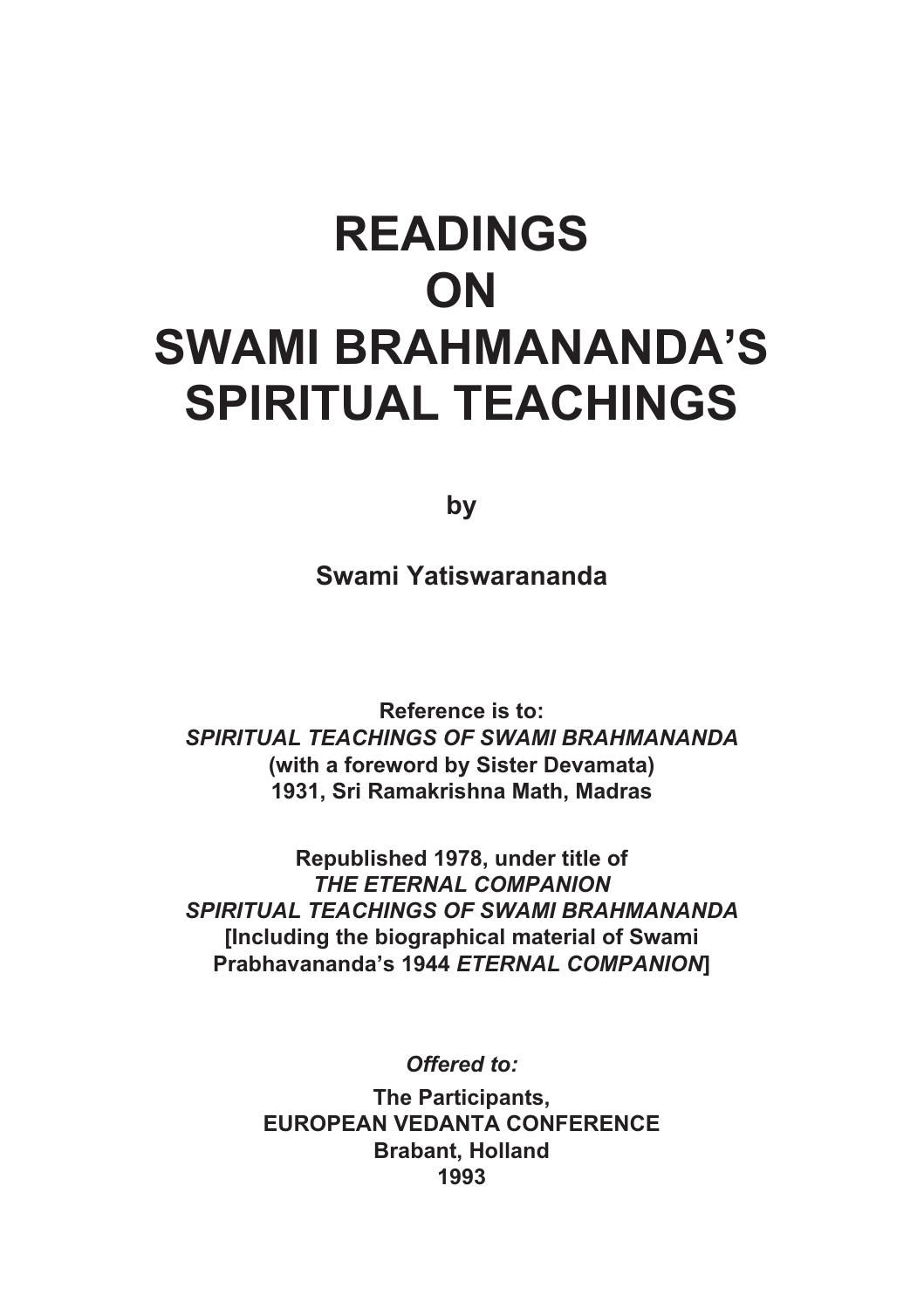*Published by***: John Manetta Beles 28 (Koukaki) GR 117 41 Athens, Greece Phone +30 210 923 4682 e-mail: jmanveda@otenet.gr**

> **Printed in Athens, Greece April, 1993**

## **Printed to CD August 2004**

*Processed with:* **Ventura Publisher** *Typeset* **in Helvetica 10/12**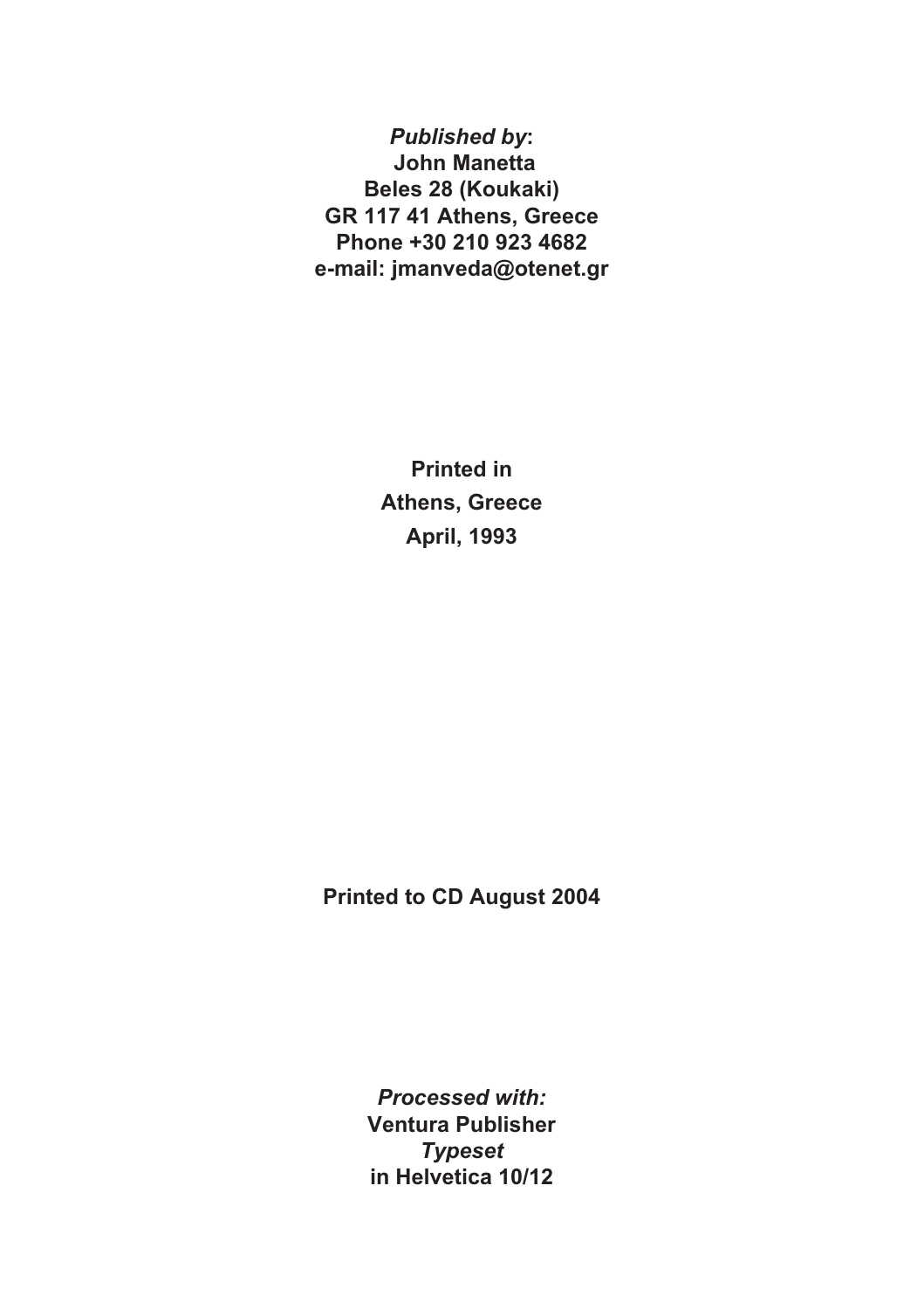#### **PUBLISHER'S NOTE**

Dear Friends,

We are happy to share with you, in the original format, the complete text of Swami Yatiswarananda's READINGS ON SWAMI BRAHMAN-ANDA'S SPIRITUAL TEACHINGS, as delivered from November 21st, 1933 through January 7th, 1934, at Wiesbaden, Germany, to an intimate group of European students he had begun intensively training.

These READINGS in English—the first of a series, copies of which were preserved by Vedanta devotees in Germany, have never been published in their entirety. Apart from a few extracts which appeared in *VEDANTA FOR EAST & WEST* (Bourne End's magazine), only READ-INGS 1 through 17 (out of 48) were appended in French to Jean Herbert's translation of the original *SPIRITUAL TEACHINGS OF SWAMI BRAHM-* $A$ NANDA<sup>1</sup> — first published in 1949 by Editions Derain, Lyons, France, under the title of: *'Swami Brahmananda: DISCIPLINE MONASTIQUE'*.

We are grateful to Kurt Friedrichs of Hamburg, a disciple of the Swami, for sharing his copy of these READINGS with us.

Vedanta students, of course, already know of *MEDITATION AND SPIRITUAL LIFE*, the extensive selection of Swami Yatiswarananda's writings and talks. The present READINGS, naturally, duplicate the ideas and some sections in the aforementioned book. However, repetition is welcome to the earnest seeker, and it will be especially interesting for Europeans to identify with the actual format of how Vedanta was pioneered in the Europe of 60 years ago!

Romain Rolland mentions Swami Yatiswarananda in his diary under date of May 1st, 1935, when the Swami visited Rolland in Switzerland together with Paul Geheeb. The Swami had already been moving — since November 1933 — mainly in Germany and Switzerland [Wiesbaden, Geneva, Lausanne, Zurich, Campfer, St.Moritz, etc.], and occasionally also to London and the Hague. He also visited France several times between 1933 and 1938, and represented the Order at the 1936 Ramakrishna Centenary celebrations at the Sorbonne, in Paris. Jean Herbert, in his preface to *DISCIPLINE MONASTIQUE*, says the Swami often used the *SPIRITUAL TEACHINGS OF SWAMI BRAHMANANDA* as a basis for his talks to European Vedanta groups.

It is indeed a great good fortune that the Swami had the foresight to edit and give a permanent form to these READINGS, so that they can be consulted by us today. We are sure you will find them both inspiring, and challenging...

The ADDENDUM addresses the disciple-Guru relationship.

#### **PUBLISHER**

<sup>1.</sup> Original 1931 edition, Sri Ramakrishna Math, Madras, with a foreword by Sister Devamata — republished in 1978, including the biographical portions from Swami Prabhavananda's 1944 *ETERNAL COMPANION.*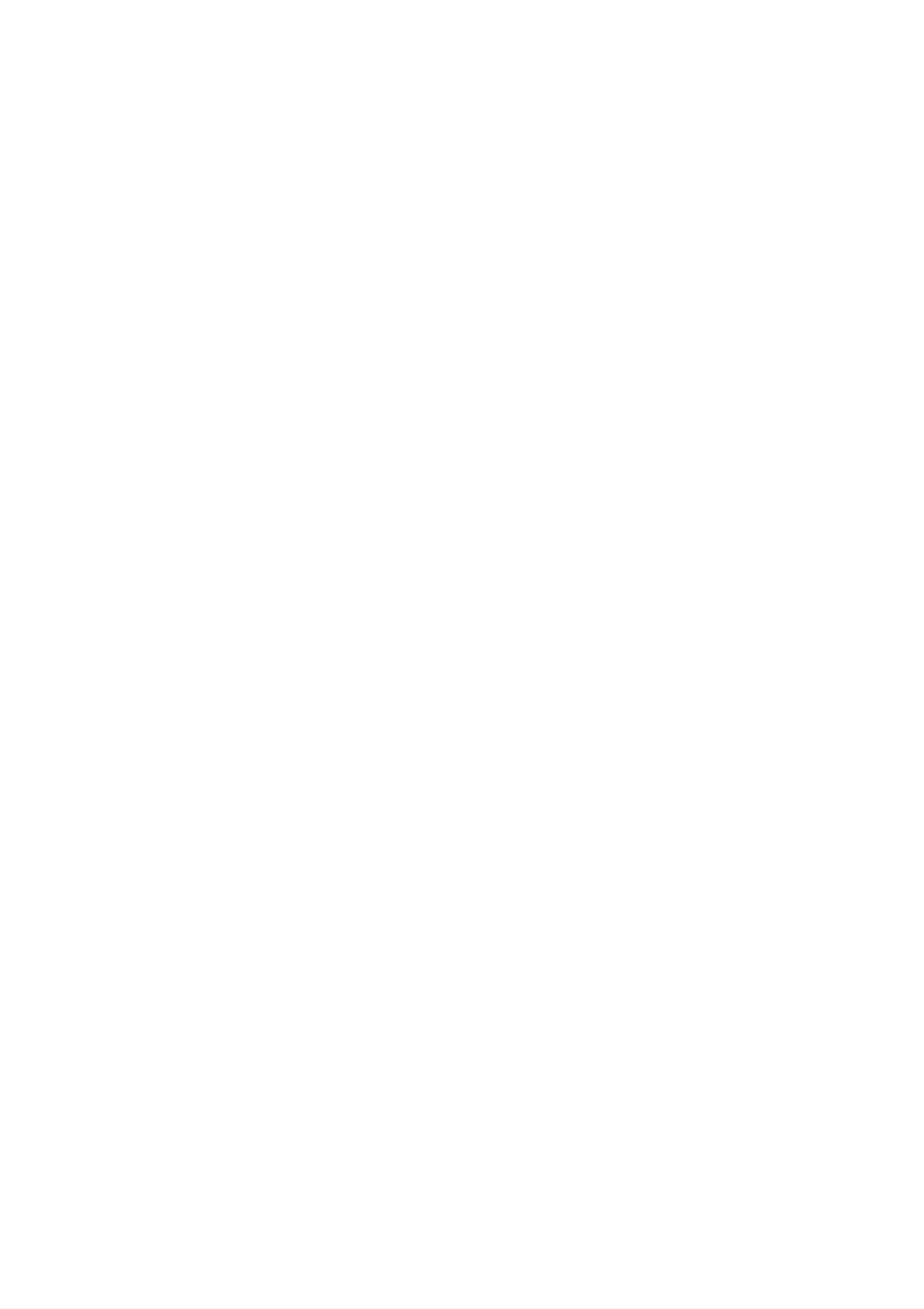# **CONTENTS**

| 1 -- Wiesbaden, November 21st, 1933 |  |
|-------------------------------------|--|
|                                     |  |
|                                     |  |
|                                     |  |
|                                     |  |
| 2 -- Wiesbaden, November 22nd, 1933 |  |
|                                     |  |
| 3 -- Wiesbaden, November 23rd, 1933 |  |
|                                     |  |
|                                     |  |
|                                     |  |
|                                     |  |
|                                     |  |
|                                     |  |
|                                     |  |
| 4 -- Wiesbaden, November 24th, 1933 |  |
|                                     |  |
|                                     |  |
|                                     |  |
|                                     |  |
| 5 -- Wiesbaden, November 25th, 1933 |  |
|                                     |  |
|                                     |  |
|                                     |  |
|                                     |  |
|                                     |  |
| 6 -- Wiesbaden, November 26th, 1933 |  |
|                                     |  |
|                                     |  |
| 7 -- Wiesbaden, November 27th, 1933 |  |
|                                     |  |
|                                     |  |
|                                     |  |
|                                     |  |
| 8 -- Wiesbaden, November 28th, 1933 |  |
|                                     |  |
|                                     |  |
|                                     |  |
|                                     |  |
|                                     |  |
|                                     |  |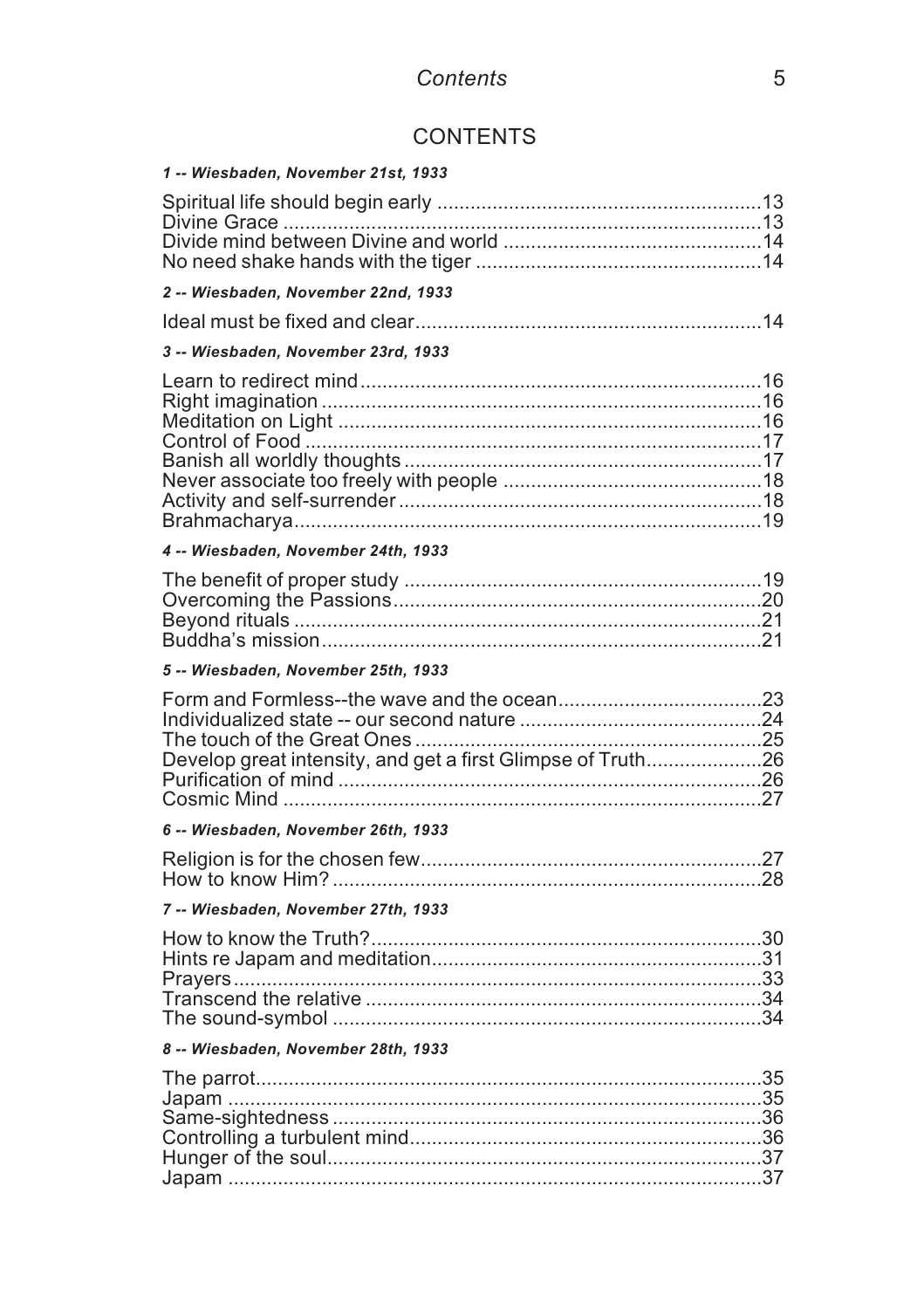| Clear thinking, clear feeling and clear definite action38<br>9 -- Wiesbaden, November 29th, 1933 |  |
|--------------------------------------------------------------------------------------------------|--|
|                                                                                                  |  |
|                                                                                                  |  |
|                                                                                                  |  |
| 10 -- Wiesbaden, November 30th, 1933                                                             |  |
| Temptations -- have alternative weapons against 61                                               |  |
| 11 -- Wiesbaden, December 1st, 1933                                                              |  |
|                                                                                                  |  |
| 12 -- Wiesbaden, December 2nd, 1933                                                              |  |
|                                                                                                  |  |
| 13 -- Wiesbaden, December 3rd, 1933                                                              |  |
|                                                                                                  |  |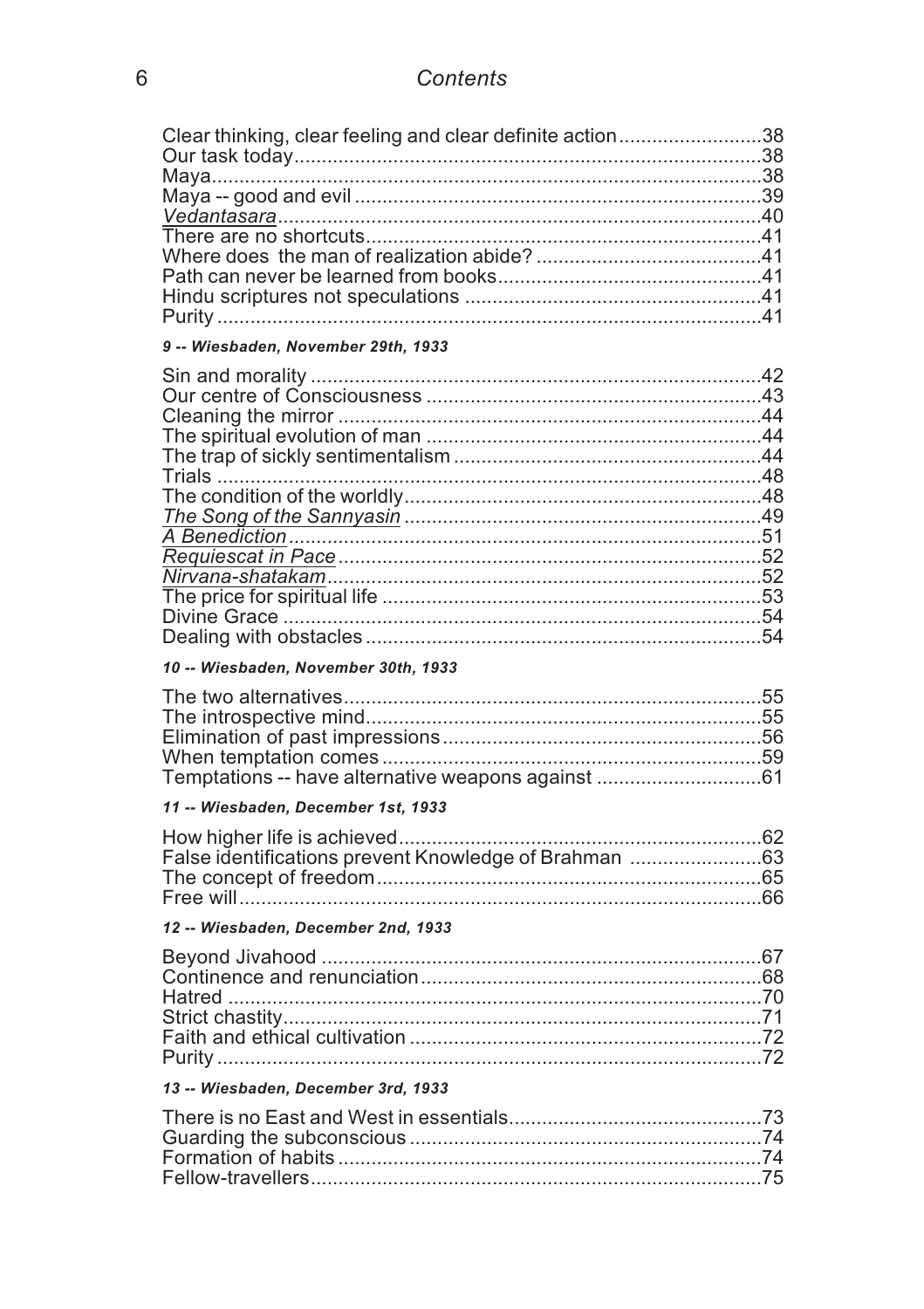#### 14 -- Wiesbaden, December 4th, 1933

#### 15 -- Wiesbaden, December 5th, 1933

| Ethics, love and sacrifice in the lives of the Great Ones89 |  |
|-------------------------------------------------------------|--|
|                                                             |  |
|                                                             |  |
|                                                             |  |

#### 16 -- Wiesbaden, December 6th, 1933

#### 17 -- Wiesbaden, December 7th, 1933

| Sri Ramakrishna on other paths and God-realization 102 |  |
|--------------------------------------------------------|--|

#### 18 -- Wiesbaden, December 8th, 1933

#### 19 -- Wiesbaden, December 9th, 1933

|--|--|--|--|--|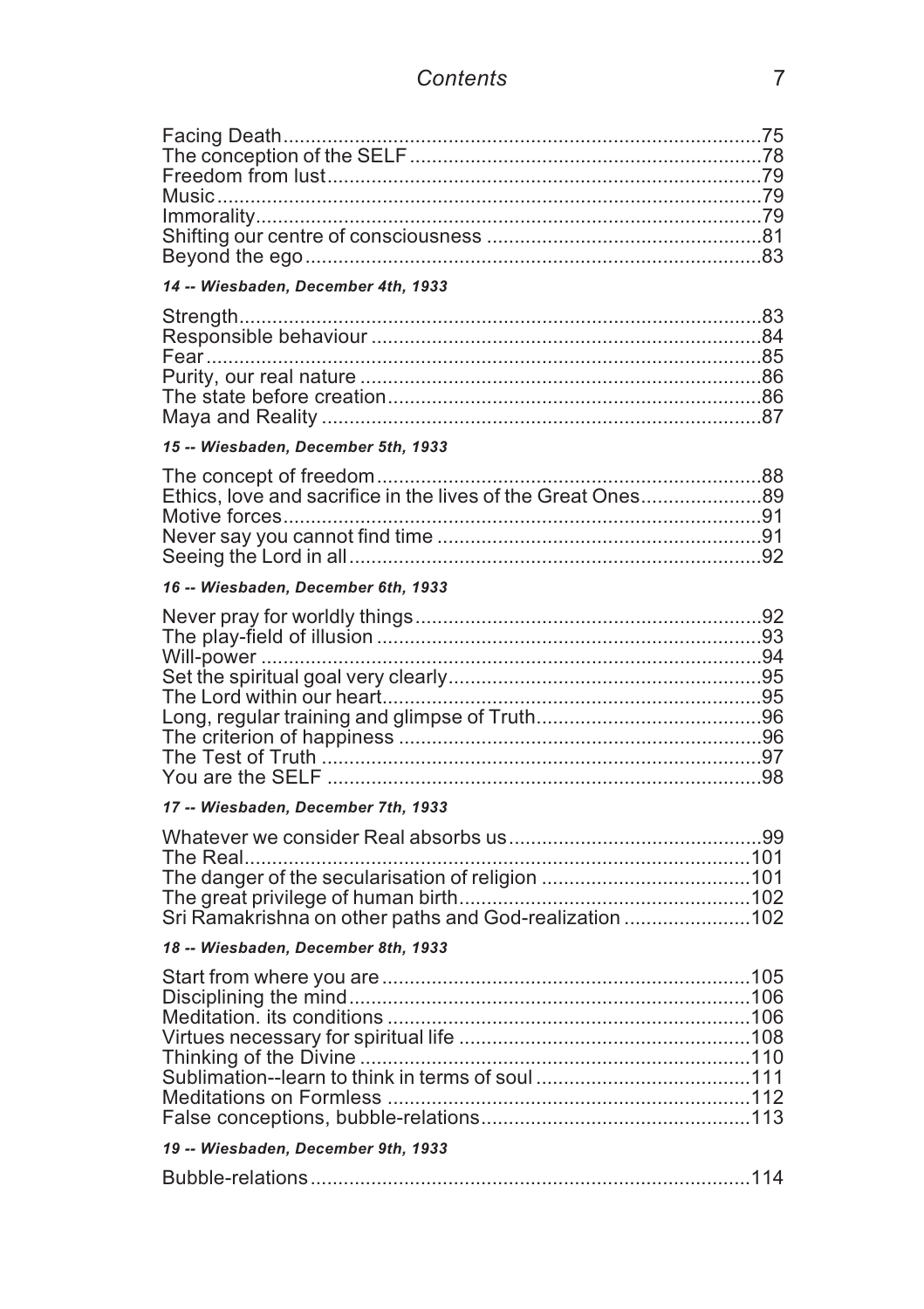| Monism -- Dualism: Begin from where you stand115        |
|---------------------------------------------------------|
| 20 -- Wiesbaden, December 10th, 1933                    |
|                                                         |
| 21 -- Wiesbaden, December 11th, 1933                    |
| How to realize that you are the non-evolving Spirit 123 |
| 22 -- Wiesbaden, December 12th, 1933                    |
|                                                         |
| 23 -- Wiesbaden, December 13th, 1933                    |
|                                                         |
| 24 -- Wiesbaden, December 14th, 1933                    |
|                                                         |
| 25 -- Wiesbaden, December 15th, 1933                    |
|                                                         |
| 26 -- Wiesbaden, December 16th, 1933                    |
|                                                         |
| 27 -- Wiesbaden, December 17th, 1933                    |
|                                                         |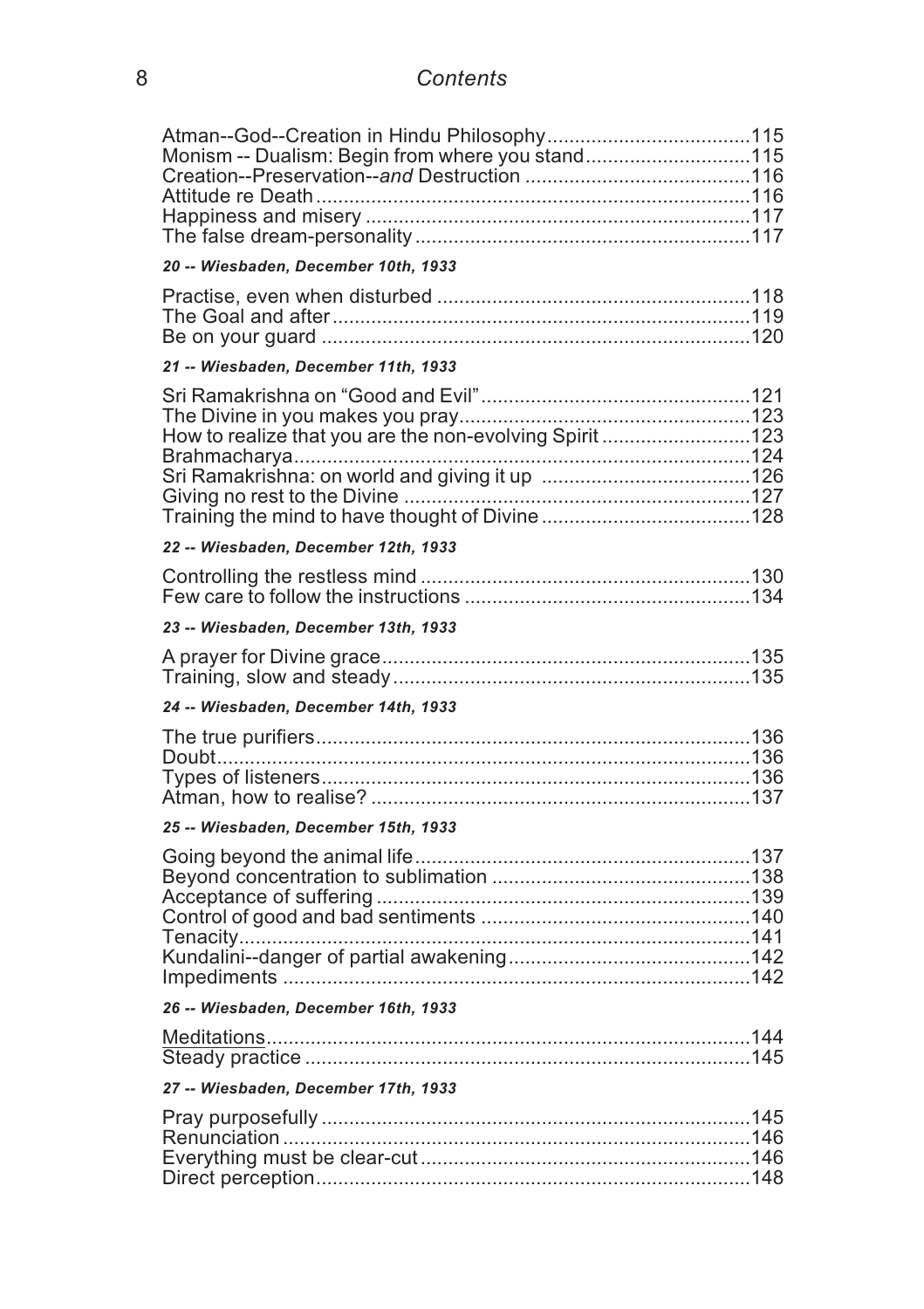#### *[28 -- Wiesbaden, December 18th, 1933](#page-147-0)*

| Cultivate purity by tuning yourself to the Divine 152                                                                     |
|---------------------------------------------------------------------------------------------------------------------------|
| 29 -- Wiesbaden, December 19th, 1933                                                                                      |
|                                                                                                                           |
| 30 -- Wiesbaden, December 20th, 1933                                                                                      |
|                                                                                                                           |
| 31 -- Wiesbaden, December 21st, 1933                                                                                      |
|                                                                                                                           |
| 32 -- Wiesbaden, December 22nd, 1933                                                                                      |
|                                                                                                                           |
| 33 -- Wiesbaden, December 23rd, 1933                                                                                      |
|                                                                                                                           |
| 34 -- Wiesbaden, December 24th, 1933                                                                                      |
|                                                                                                                           |
| 35 -- Wiesbaden, December 25th, 1933                                                                                      |
|                                                                                                                           |
| 36 -- Wiesbaden, December 26th, 1933                                                                                      |
|                                                                                                                           |
| 37 -- Wiesbaden, December 27th, 1933                                                                                      |
| $\frac{1}{2}$ and $\frac{1}{2}$ are $\frac{1}{2}$ and $\frac{1}{2}$ are $\frac{1}{2}$ and $\frac{1}{2}$ are $\frac{1}{2}$ |
|                                                                                                                           |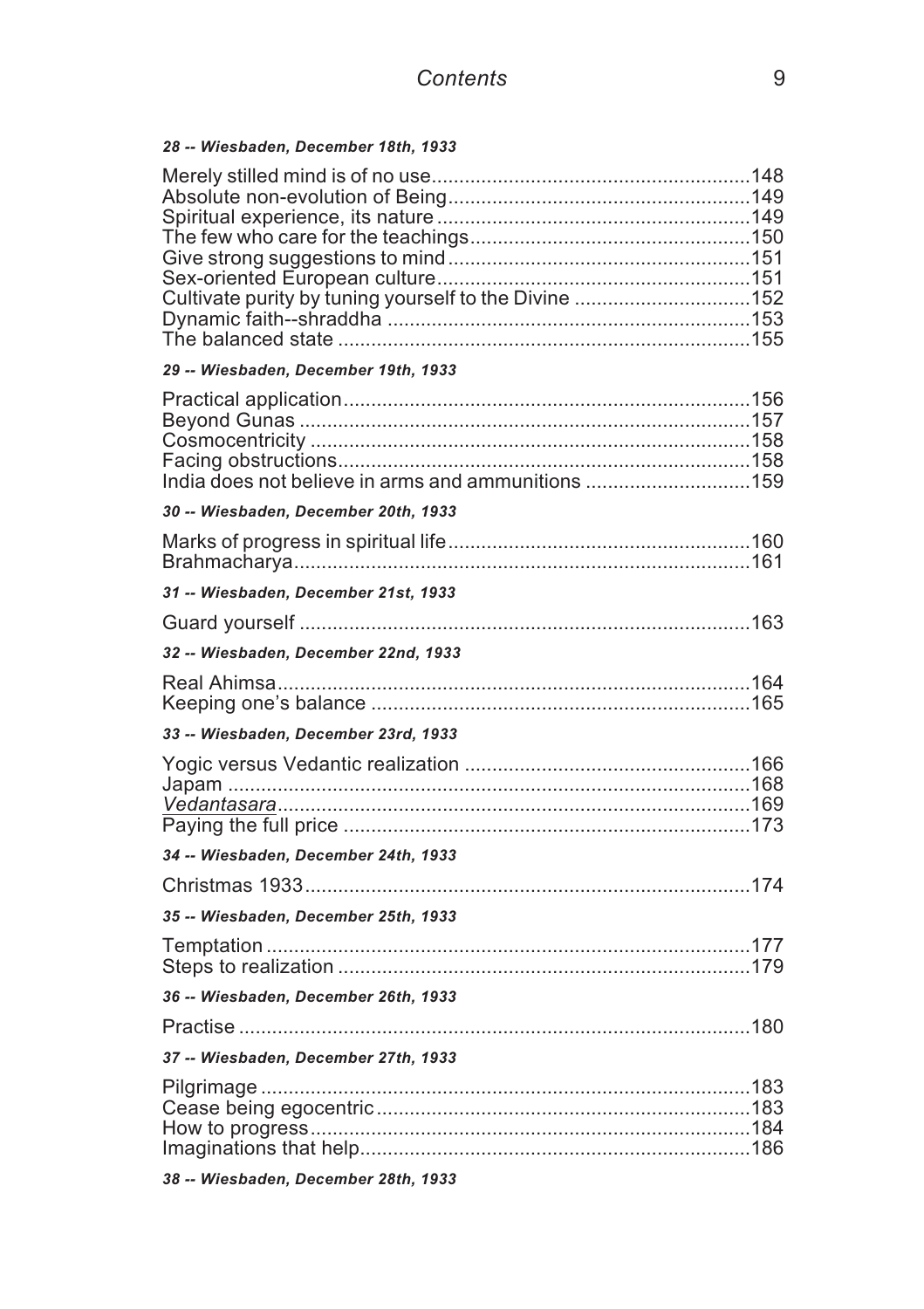| 39 -- Wiesbaden, December 29th, 1933             |
|--------------------------------------------------|
|                                                  |
| 40 -- Wiesbaden, December 30th, 1933             |
|                                                  |
| 41 -- Wiesbaden, December 31st, 1933             |
|                                                  |
| 42 -- Wiesbaden, January 1st, 1934               |
|                                                  |
| 43 -- Wiesbaden, January 2nd, 1934               |
|                                                  |
| 44 -- Wiesbaden, January 3rd, 1934               |
|                                                  |
| 45 -- Wiesbaden, January 4th, 1934               |
|                                                  |
| 46 -- Wiesbaden, January 5th, 1934               |
|                                                  |
| 47 -- Wiesbaden, January 6th, 1934               |
| Treating the strong disease of Woman and Gold212 |
| 48 -- Wiesbaden, January 7th, 1934               |
|                                                  |
|                                                  |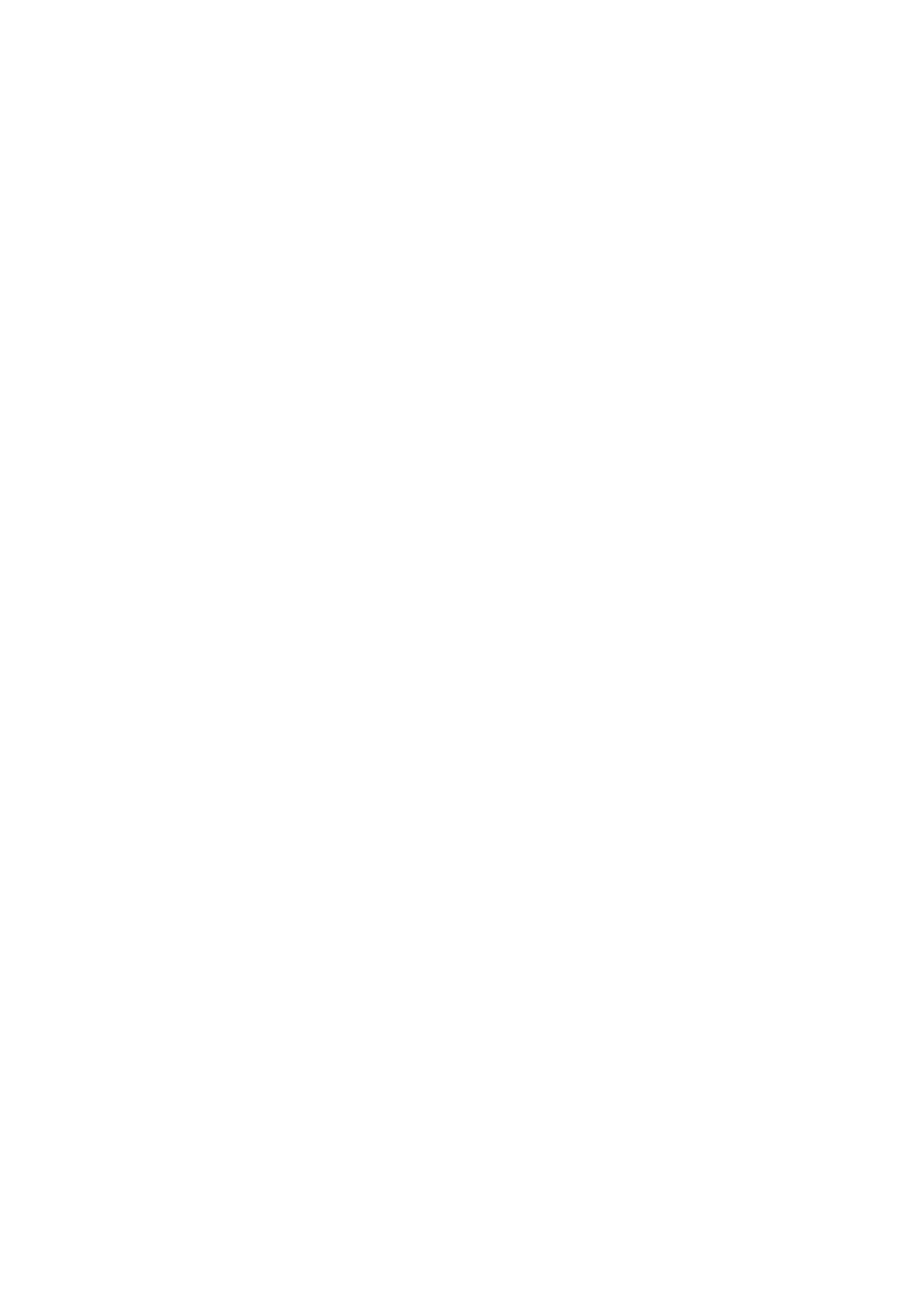

Swami Yatiswarananda in Central Europe 1933-1940

Swami Yatiswarananda (1889-1966), a senior monk and former Vice-President of the Ramakrishna Order and Mission, was a wellknown spiritual figure in the Neo-Vedanta Movement. Beside seven years of pioneering work in spreading Vedanta in Europe and ten years of teaching Vedanta in USA, he also served as President of the Ramakrishna: Bombay Ashrama (1924), Madras Math (1926) and Bangalore Ashrama (1951). He was an initiated disciple of Swami Brahmananda (the great direct disciple of Sri Ramakrishna), and was widely respected for his high spiritual attainments, Yogic insight and mature wisdom. He advocated and lived a well-harmonized spiritual life with meditation as the keynote and love and service as the main melody.

(From the back cover of *MEDITATION & SPIRITUAL LIFE)*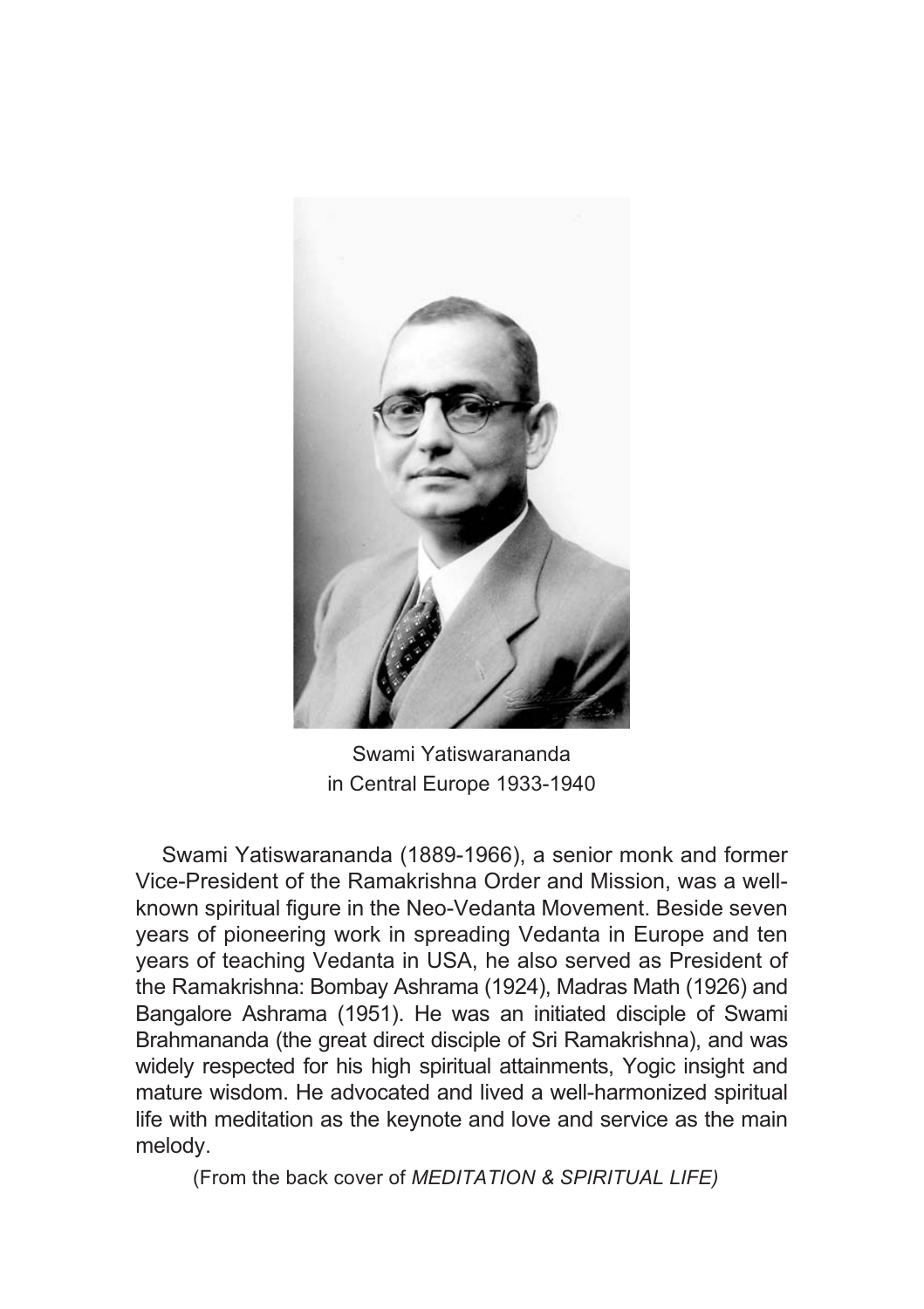# <span id="page-12-0"></span>**READINGS ON SWAMI BRAHMANANDA'S SPIRITUAL TEACHINGS**

#### *1 -- Wiesbaden, November 21st, 1933*

**Spiritual life should begin early**

1.01 Those who are not spiritually-minded while they live in the world can never be spiritually-minded when they retire from the world.

1.02 Unless we have sown the seed of spiritual life in our soul, there is no possibility of creating the spiritual instinct in later life.

1.03 One has to begin as early as possible with one's spiritual life, whatever the worldly-minded may say. The cleverness of all such worldly people is just like that of the crow. It thinks itself terribly clever and worldly-wise, but eats filth and dirt all the same. Worldly people always tell you that there is plenty of time for you to take up spiritual life. First enjoy your youth, and then, in old age, there will be time enough to do your practice and lead a spiritual life. And then, when you grow old, you find that the old impressions have become so deep that there is no possibility of effacing them, that you have become slaves of your impulses and instincts and old impressions and can no longer act in the way you would like to, cannot take up a higher and purer life, neither mentally nor physically.

1.04 Our ideal in life is to make a beginning of liberation in this very life and to make the best use of the time that is given to us.

#### **Divine Grace**

1.05 Purity is the condition for Divine grace. Without purity and real dispassion there can never be any spiritual life or even any deep spiritual striving.

1.06 The grace of the Divine comes to a person in the form of self-effort in the form of the will to strive for something higher and more permanent than all these phenomena. There are so many people in this world who do not care for spiritual life, so our hankering for spiritual life is really a great grace of the Divine.

1.07 Some speak of destiny, others speak of self-effort, while again others hold, "Yes it is true that everything depends on the will of the Lord, but the Lord desires that I should strive my utmost.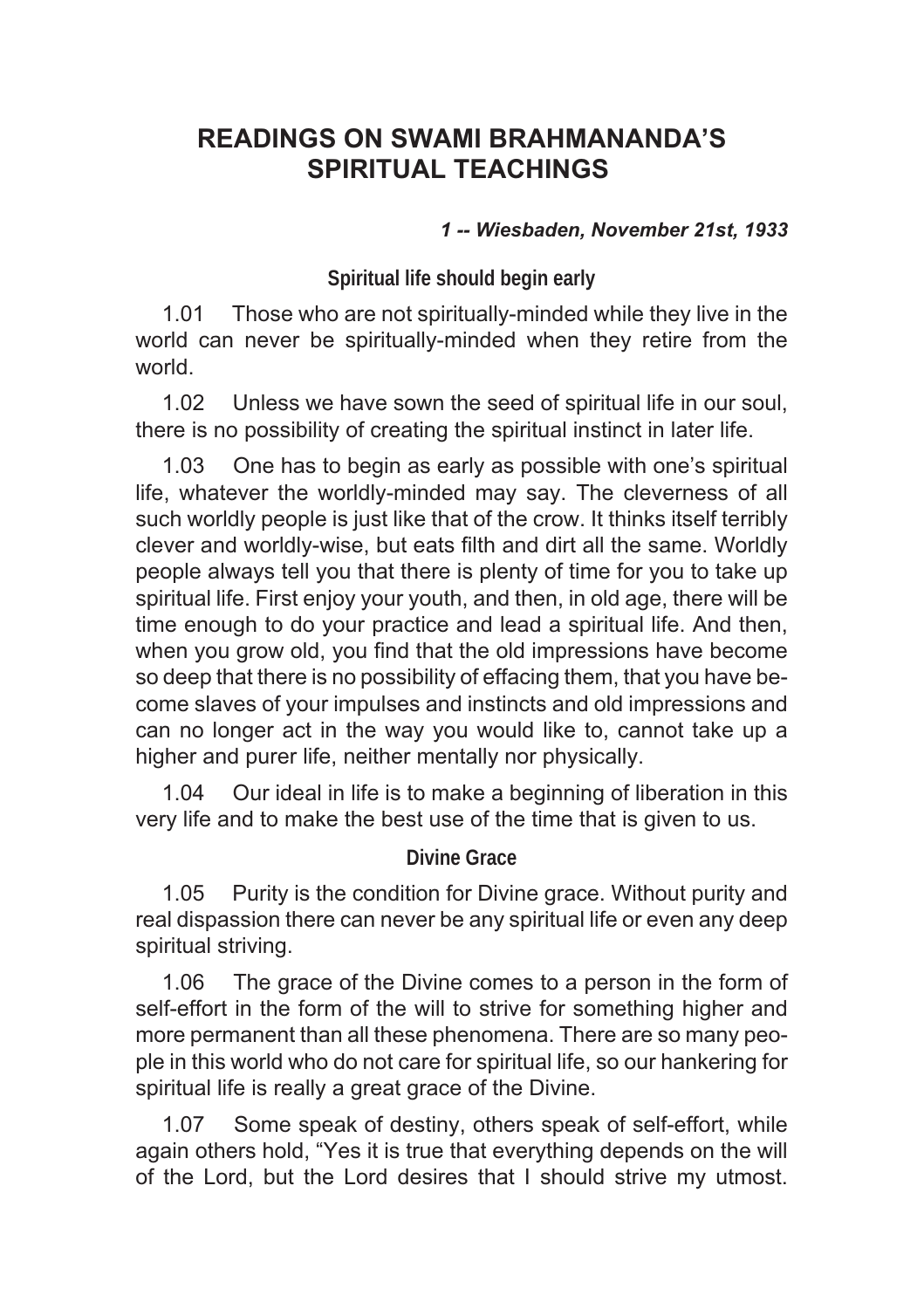<span id="page-13-0"></span>Self-effort comes to me as a manifestation of my 'destiny'. It is the will of the Lord that creates in me the desire for striving."

1.08 In actual spiritual life we find that unless one strives one's utmost and one's best, the Lord's grace will not descend on us.

**Divide mind between Divine and world**

1.09 We must know how to divide the mind to some extent. The mind has such wonderful powers, and we can make one part of it cling to the Lord and to the Lord alone, whatever be our occupation. This in itself is a great Sadhana.

1.10 What is most essential in all forms of spiritual life is to keep the greater part of the mind thinking of God, thinking of the Ideal, and never to allow it to give its thoughts to the world or worldly affections and relations even when occupied with some worldly duty.

1.11 Through constant and unflagging practice we may develop an attitude of mind that enables us to think and to feel that whatever we do is a service to the Lord, and that we have no right to the fruits of any of our actions.

*"O Lord, whatever works I do, I look upon them as a form of worship to Thee."*

1.12 This service may be physical, intellectual or spiritual.

**No need shake hands with the tiger**

1.13 It is quite true that all are the Divine, but it is better to salute some of these manifestations from a safe distance. There are some forms of the Divine you should avoid, others you should not approach too closely during the time of your Sadhana. Always be on your guard and wide-awake. Always watch the reactions of your mind brought about by certain people and things, and act accordingly. Avoid everything that is apt to rouse old impressions and thoughts belonging to your former life. If you do not, you cannot attain mental purification.

# *2 -- Wiesbaden, November 22nd, 1933*

# **Ideal must be fixed and clear**

2.01 The ideal must be fixed and clear before beginning with one's Sadhana. That is what is needed. We must have a very definite idea of the path and a definite idea of the goal to be attained, i.e.,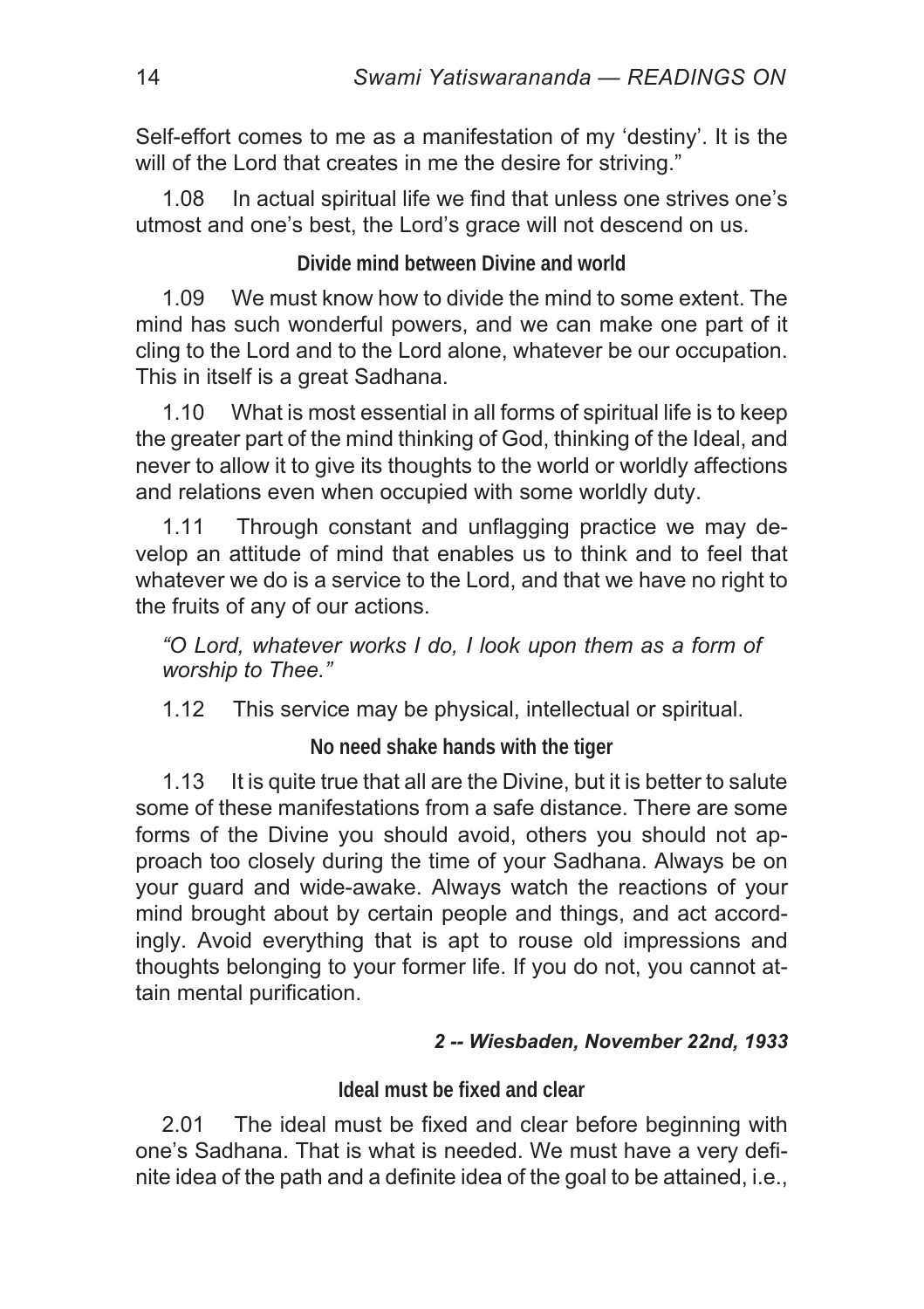the goal of life. So long as we allow ourselves to be vague and dreamy, hazy in all our feelings and doings, no progress is felt, and there is a continual conflict in us, which prevents most people from advancing even a single step towards the goal. There is too much shallow, superficial thinking, shallow feeling, shallow willing and acting, without any really deeper urge, without any definite clear-cut purpose, without any deeper awareness.

2.02 When we study the mind dispassionately, we find that the ideal is not fixed, that the path is not fixed, that everything is allowed to remain hazy and muddled. Alternately, different ideals and ideas rise in the mind. There is no steadiness, nothing really clear and definite and purposeful.

2.03 When you sit for meditation, the thought of work rises in your mind. This is most troublesome for beginners.

2.04 We should have the ideal fixed that neither worldly nor heavenly pleasures are our goal, that the only goal is self-realization. Neither this world, nor heaven, nor any other world. Heavenly enjoyment is no better than earthly enjoyment, and so long as there is a hankering after heavenly enjoyment we can never attain the goal. Heaven is a very cheap thing after all.

2.05 We cannot lead the worldly life and the higher life. We cannot allow ourselves to run after worldly love and affections and have the higher Divine Love at the same time. God and worldly affections, God and worldly passion and pleasure, cannot live together. *"Where Kama is, there Rama cannot be; where Rama is, there Kama cannot be."*

2.06 Before we actually begin our spiritual life in real earnest, we must decide if we are really fully prepared to pay the price. Mostly there are two tendencies, a worldly tendency, and a spiritual tendency in us and if both are more or less equally strong at the beginning, one must be strengthened, otherwise there is no progress, and the tug-of-war going on in ourselves can never be overcome.

2.07 That is why it is absolutely necessary for us to fix once for all our ideal, our conduct of life, everything, and then stick to it whatever happens.

2.08 If you really wish to follow the difficult path beset with so many pitfalls and dangers, you must also be prepared to overcome all the difficulties.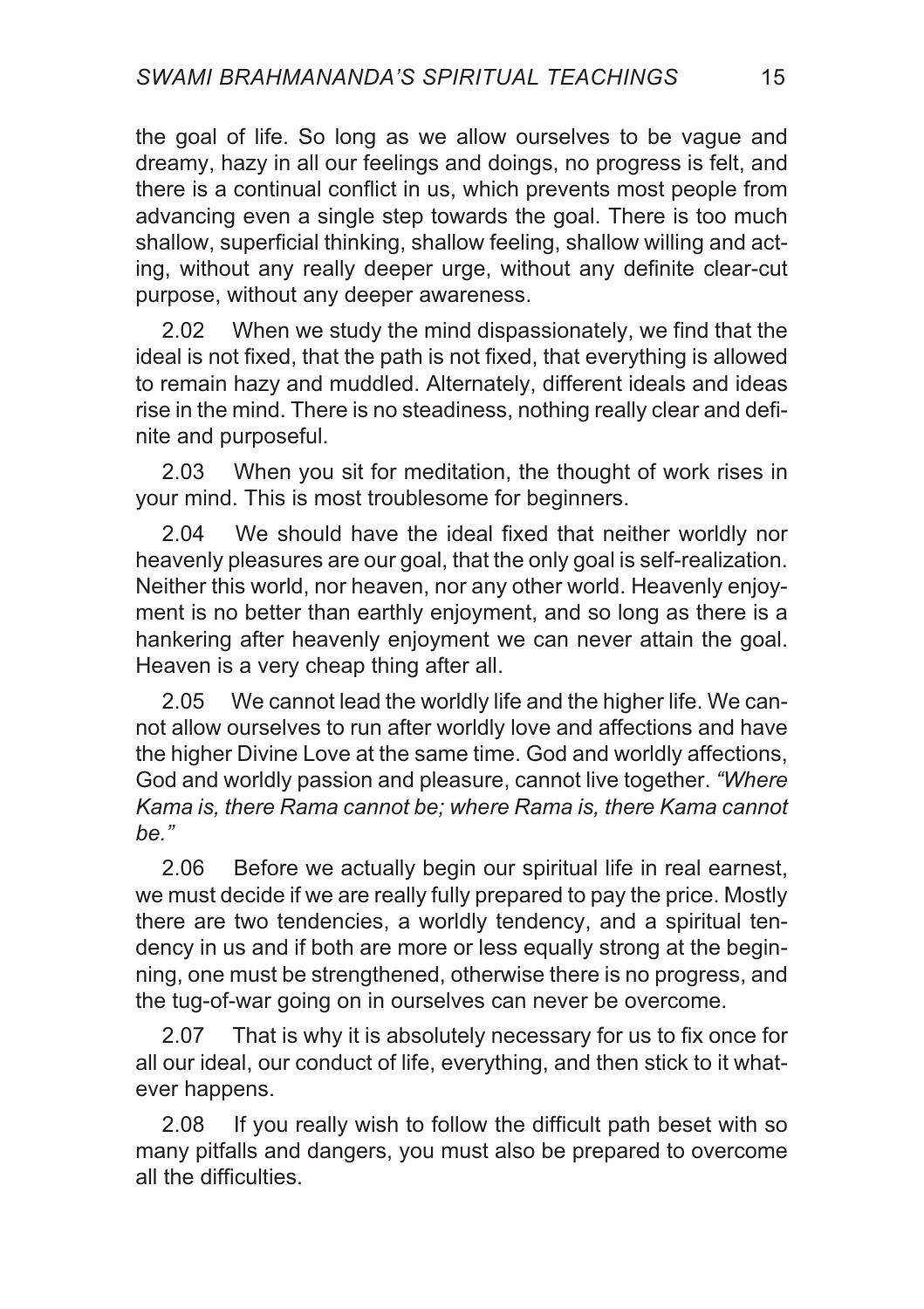<span id="page-15-0"></span>2.09 If we wish to transcend all the unrealities, there must always be a certain amount of the dare-devil in us, a certain amount of fearlessness and true heroism.

2.10 The path of the aspirant is a very dangerous path, dangers and pitfalls lurking everywhere, on all sides, and if once caught, there is no more chance for many people.

2.11 Unless you sacrifice all your worldly desires and your sense of I-ness, you can never realize the higher ideal.

*"Give us discrimination, give us renunciation, give us devotion and knowledge."*

## *3 -- Wiesbaden, November 23rd, 1933*

**Learn to redirect mind**

3.01 In spiritual life, although to a great extent, you cut off your personal relations with others, you come to have wider love and sympathy.

3.02 If some other person attracts you, just direct the mind into some higher channels, create higher attractions, and you may even for the time being create in yourself some dislike or disgust for the person in question, so that that person loses all charm for you. Later on, this disgust can be effaced so that you can look at that person with the same indifference as you would look at a stranger you have never known.

3.03 When one finds something higher, the lower automatically loses its attraction and is put aside.

## **Right imagination**

3.04 In the beginning of our spiritual life we have to create our own images, but these are always images of which the pattern is right, i.e., imaginations of something that is real, not of something wholly imaginary.

3.05 Some stress the sense of the Presence more than the sense of the form, although they, too, call up the form. The same Being permeates both the form called up and the devotee, as the devotee's own eternal being.

# **Meditation on Light**

3.06 Just think that your whole heart or head is permeated with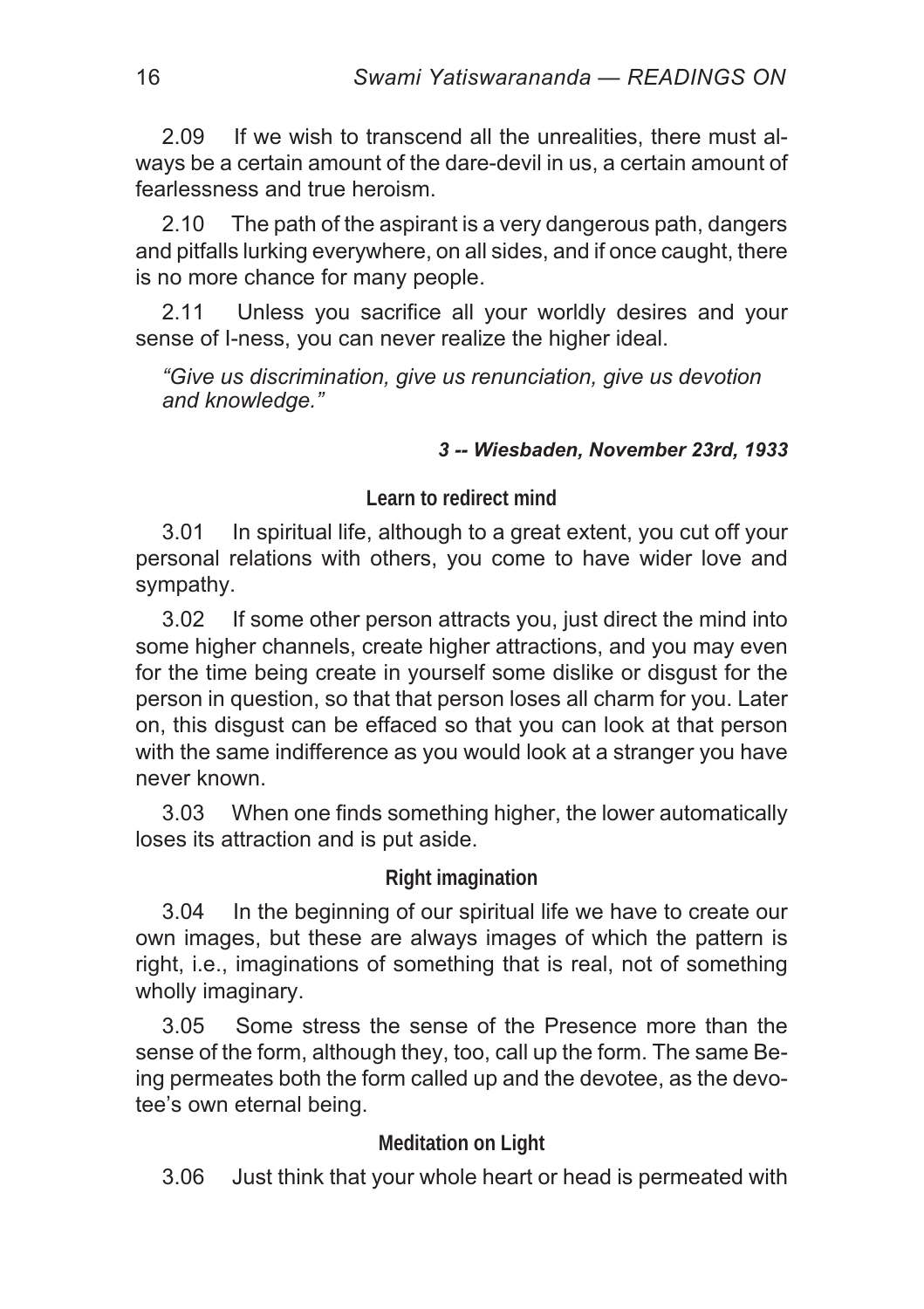<span id="page-16-0"></span>the Divine Effulgence, and that this Light is part of the Infinite Light that pervades everything. Melt away your whole personality, your I-ness, into That. Melt away your body, your mind, your senses, your emotions, into That. Just imagine this very vividly. And then this infinite ocean of Light takes shape, as part of this Light becomes solidified in the form of your Ishtam. But never lose sight of the infinite background of which your Ishtam and you yourself as well as all others are parts, and which permeates all these. The ocean, the One Eternal Principle, lying at the back of both you yourself and the whole universe, must never be lost sight of, because it is That which will be realized by you one day.

3.07 In this form of meditation the One becomes two, as it were, i.e., the Infinite Light becomes solidified into the object of worship and the worshipper.

3.08 Why love these petty miserable dolls, these small human idols of flesh and blood? If you really want to love, love the ideal or the Divine, but not these puny ephemeral human forms.

## **Control of Food**

3.09 Once a king was asked to lead a good life, but when he tried he naturally found it very hard and was asked to practise also a little food-control. But he found that the holy man who was giving him all these instructions was taking very hot food. "How is it possible for you to eat all this hot stuff, and at the same time to maintain your mental balance?" — asked the king. The holy man replied, "I always have before me the thought of Death and it is this that exerts a great influence on me."

3.10 We should practise a certain amount of control and discrimination regarding the food we take, but so long as we are in the body, the body must be properly taken care of and nourished to keep it a fit instrument for the realization of the Divine and for the Divine's work.

There is much more body-consciousness in the person who is ill or weak than in the perfectly healthy and normal person. And we have to see that our body-consciousness is reduced to a minimum if we want to make good progress in spiritual life.

### **Banish all worldly thoughts**

3.11 So long as we allow the love for the world to dwell in our hearts and to be cherished by them, Divine Love can never be born.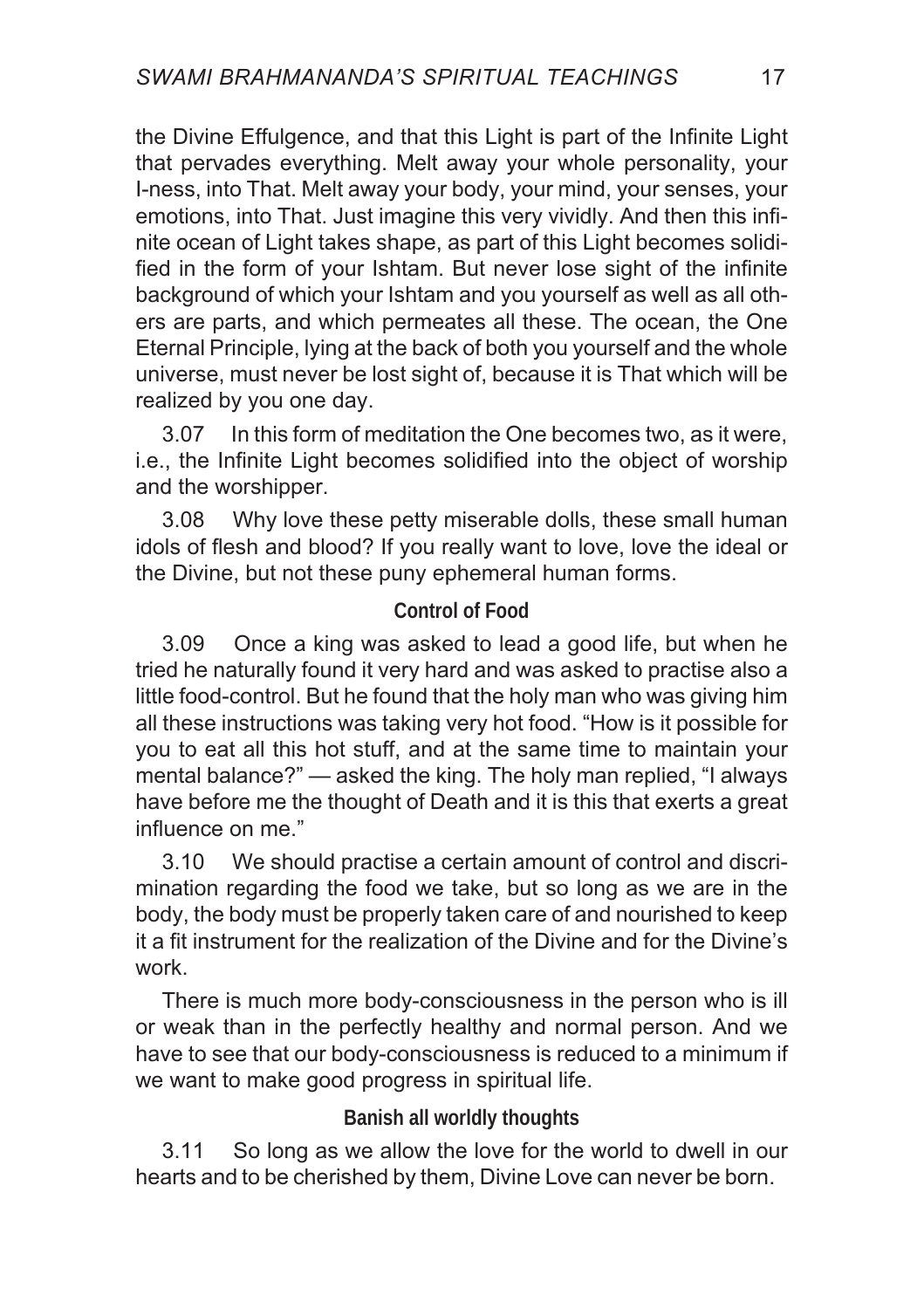<span id="page-17-0"></span>3.12 Unless our mind be to some extent pure and non-attached and prepared for renunciation, we can never even think of God-realization. Try to purify your body, to purify your heart, to purify your mind as much as possible. Then the blazing fire of spiritual realization will burn away all desires.

3.13 Banish all worldly thoughts with an effort of the will and with great sincerity, consciously and purposefully, fix your mind on the Divine. One who does not a lead a pure life and is not disciplined ought never to receive this instruction, because meditation becomes dangerous in the case of a person who is not properly prepared and has not gone through the proper preliminary training. Only one who has passed through tremendous training and ethical discipline can have true self-surrender.

**Never associate too freely with people**

3.14 You must never associate too freely with people, and always use discrimination. Once Sri Ramakrishna told Swamiji not to associate so much with Girish Chandra Ghosh, the great Bengali dramatist and actor. He said, *"A cup where for a long time garlic has been kept will still have some of the smell adhering to it, even when it was well washed and cleaned."* —On hearing this from some other devotees, Girish felt very sad at heart and went to the Master to ask him about it. He asked, "Sir, what can I do to get rid of this smell?" And Sri Ramakrishna answered, *"You have lit such a tremendous fire of Divine Love in you that everything is burnt to ashes."*

*[GIRISH:— "I heard you spoke in this strain, but bless me, that this garlic smell may go away."*

*SRI RAMAKRISHNA:— "You have lighted such a fire of devotion, and this will burn away all smell. No smell of your past life can cling to you."]*

Afterwards Girish Chandra Ghosh said, "The Lord has taken away all my vices." (Opium, etc., etc.)

**Activity and self-surrender**

3.15 Only one who has really passed through strenuous self-effort can give up and surrender himself wholly and unconditionally at the feet of the Divine. Self-surrender can only come when our wings are dead-tired like those of the bird sitting on the ship's mast.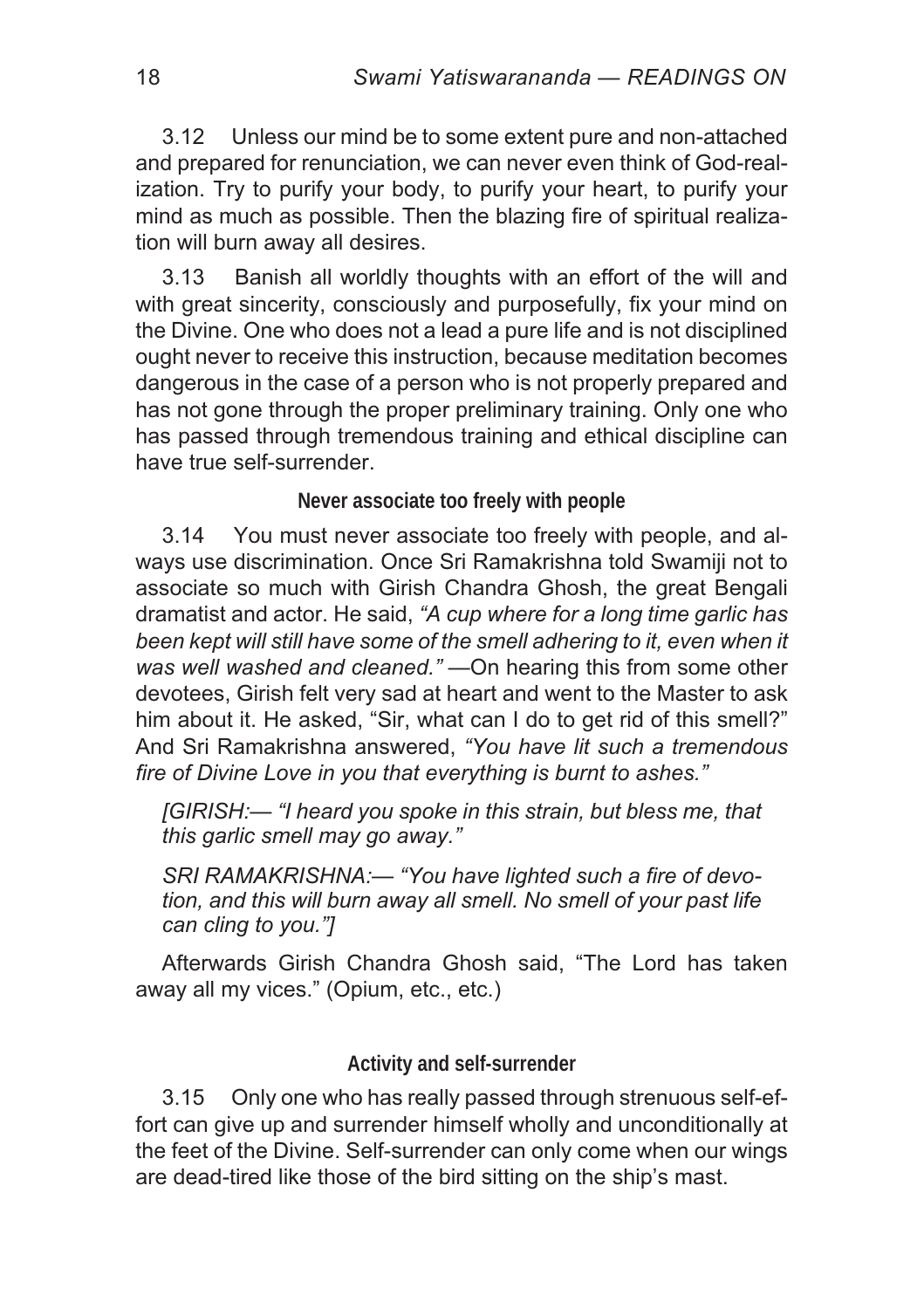<span id="page-18-0"></span>3.16 All forms of striving make the mind pure and fit for the Divine touch. And self-surrender can only be accomplished after having gone through one's spiritual practice with great perseverance and doggedness.

3.17 Too much activity is very dangerous, because it usually becomes the aimless activity of the monkey. What for? Nobody knows. This kind of activity is just restlessness and nothing more. But then you find a form of self-surrender, so-called self-surrender, that is nothing more than inertness, indolence, lethargy. And this is just as bad as aimless activity.

3.18 Most people are so active, because they are terribly afraid to be left to themselves. They work and work and work and go to cinemas and parties and theatres, read heaps and heaps of books. What for? Just to keep themselves busy, just to divert their minds from themselves.

3.19 The true aspirant should always try to combine both: activity of the right kind and self-surrender.

#### **Brahmacharya**

3.20 Self-realization is the ultimate goal and the ideal. And there must be an amount of asceticism, just as there must be perfect continence, Brahmacharya, otherwise the mind will be drawn away by the senses and become more and more outgoing and sense-bound. We can only have one centre of consciousness if we really wish to progress in spiritual life. Spiritual life without continence, Brahmacharya, is not possible, whatever some people may say. You cannot lose your body-consciousness without disciplining and subduing the body and its cravings.

#### *4 -- Wiesbaden, November 24th, 1933*

#### **The benefit of proper study**

4.01 Religion is other than, and much more, than book-knowledge. Nor is ordinary eclecticism religion. Nowadays you find everywhere books on all the various beliefs and the many types of messages brought by the various religions. But, ordinary learning, intellectual study by itself, can never reveal the Truth. If we let ourselves get caught up too much in intellectualism and give too much importance to intellectual things, we will never be able to realize the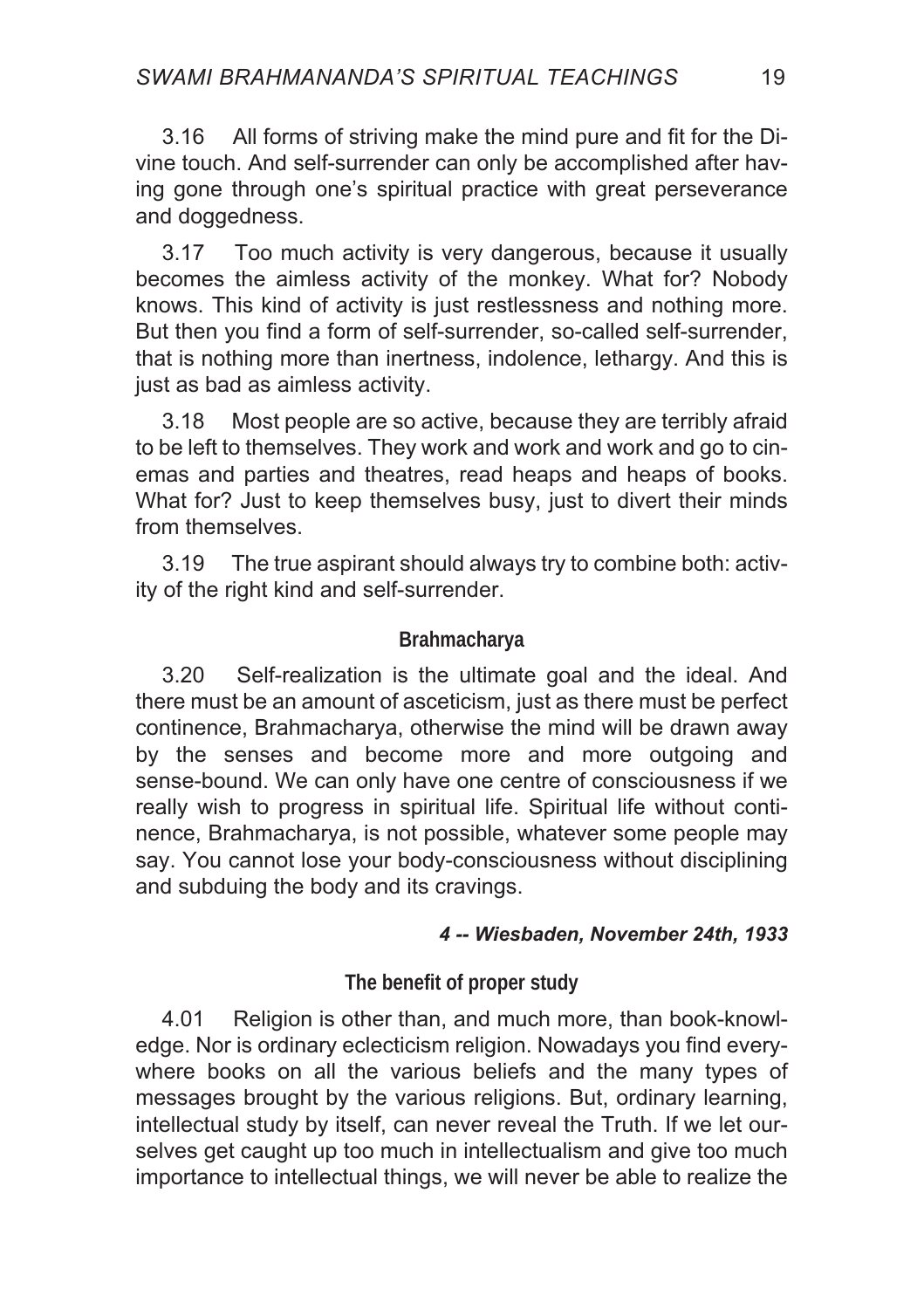<span id="page-19-0"></span>essential truths of religion. *"He is One; sages give Him many names." (Rig-veda 1.164.46)*

4.02 *"Let us study as much as possible, let us master all the sciences but, when we become great scholars, let us again become simple, like children."* — Until we become simple, we can have no spiritual life.

4.03 He who wishes to progress must free himself of all deviousness, falsity, dissimulation, all lack of straightforwardness and all mental perversities. He must be perfectly straightforward, sincere, frank, and must meditate.

4.04 Once we learn what the essence of spiritual life is, once we form a clear conception of the Divine, we must to try to practise certain disciplines. Avoid reading too many of those empty words which only confuse and upset the mind.

*"Loud speech consisting of a shower of words, the skill in expounding scriptures, and likewise erudition—these bring on a little personal enjoyment to the scholar but are no good for Liberation."*

*—(Sankaracharya, Vivekachudamani 58)*

4.05 However, this does not mean we should not study, but that we ought to study what helps to realize the Truth. The Vedanta always encourages study and recommends that, at the same time, we perform some real spiritual exercises. We need to train our minds unceasingly and to have a definite study plan, we need to reflect deeply on any problems, to read books and to acquire a capacity for clear thinking and deep comprehension. Let this become so habitual that you will feel uneasy on the day you will not have studied a book deeply and attentively reflected on its truths. This daily study should become an important part of our Sadhana.

### **Overcoming the Passions**

4.06 One of the messages of Sri Ramakrishna is, *"Be spiritual and realize the Truth for yourselves."* — By leading a spiritual life we can invite the Divine to come and live in us.

4.07 The human being is swayed by the passions, mostly by sex and greed, and the Master teaches us how to overcome these tendencies, which are the greatest obstacles to spiritual life. He teaches us how to change our conception about ourselves and about other people, men and women. Both of these must adopt a di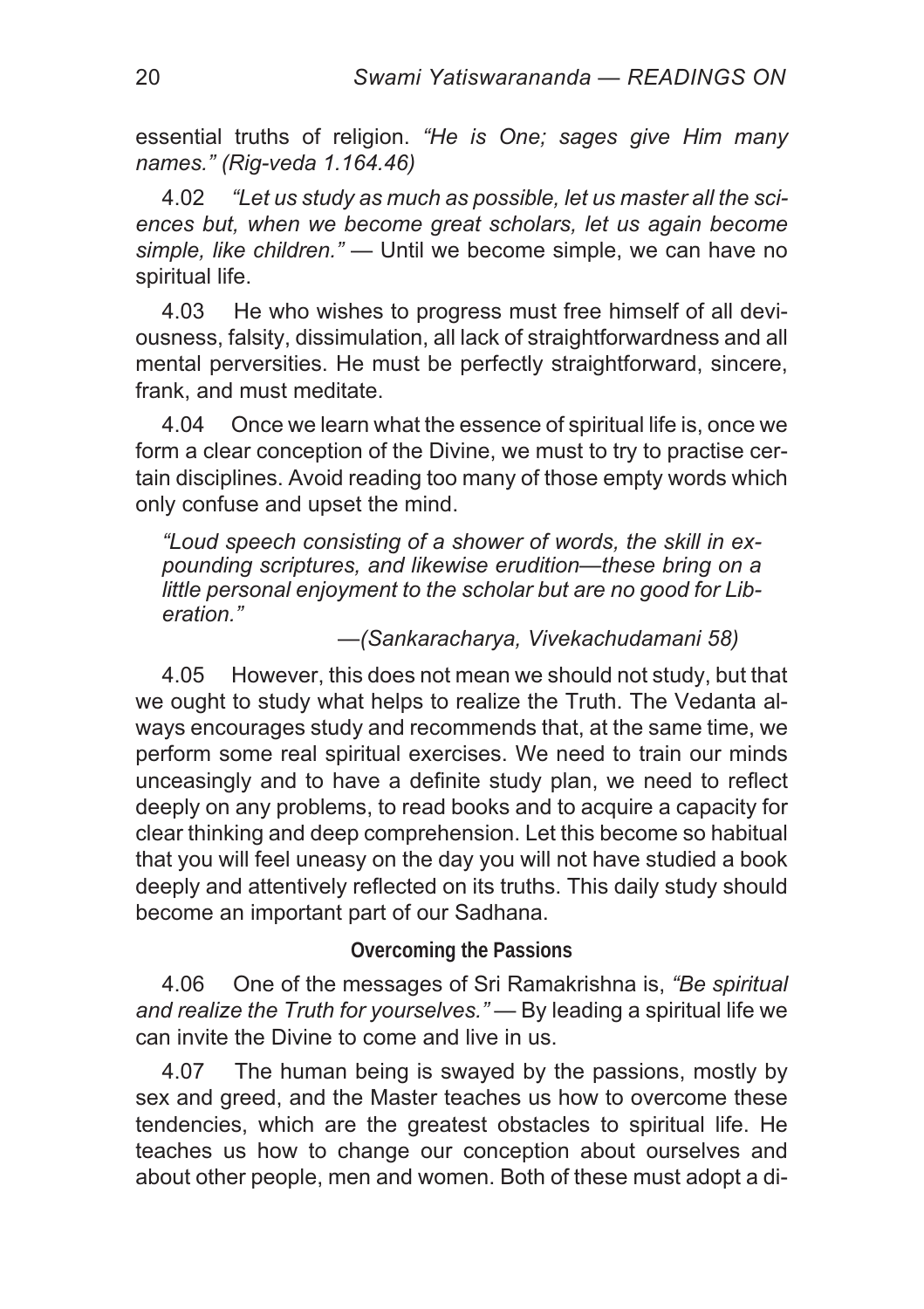<span id="page-20-0"></span>vine conception of themselves and to cease referring to themselves in accordance to their sex and body. We need to eliminate such conceptions, in order to rise above all sex-ideas in ourselves and in others. This is one of the most essential points to be noted by the Sadhaka. The modern period needs this message, more than any other time did. This teaching, offered by the Master, was above all first realized in his own life, and in that of the Holy Mother. Without purity, no spiritual life is possible. To see the Divine within us and in all others, men and women, is the only solution to the sexual problem in this world.

4.08 '*Woman and Gold*' is the badge of our century, which is a period dominated by sexuality and the worship of Mammon; that is why the Master had to express himself in extremely strong terms when completely rejecting sex, gold and greed. The more I see of the Western mode of life, the more I understand the full meaning of this message for all.

4.09 You can never rise above the idea of sex by merely hating man or woman, as many Christian mystics have tried to do. Something else is needed. Even hate is another form of sexual attraction, and nothing else. *— "The divine is within me, in all, in everything. I am not a man, I am not a woman, I am THAT."*

*"Having found the Self by means of chastity, we meditate on it. Imperishable alone, is the Self, attained through unbroken chastity..."*

*"That Infinite is bliss. There is no bliss in what is finite. The Infinite alone is bliss... and Thou art THAT."*

*—(Chhandogya Upanishad)*

### **Beyond rituals**

4.10 *"Those who want to reach the highest perfection by means of sacrifice and ritual are like children crossing the ocean on a raft; they are attempting the impossible,"* — says the Upanishad, and draws attention to what is essential in spiritual life, namely the One without a second. And this same truth has been taught by Krishna. by Christ, etc. Judaism has always been anti-monastic. The Buddha, the Upanishads, Krishna, Christ, etc. have always been essentially monastic in their teachings.

### **Buddha's mission**

4.11 The purpose of Buddha's mission was to demonstrate to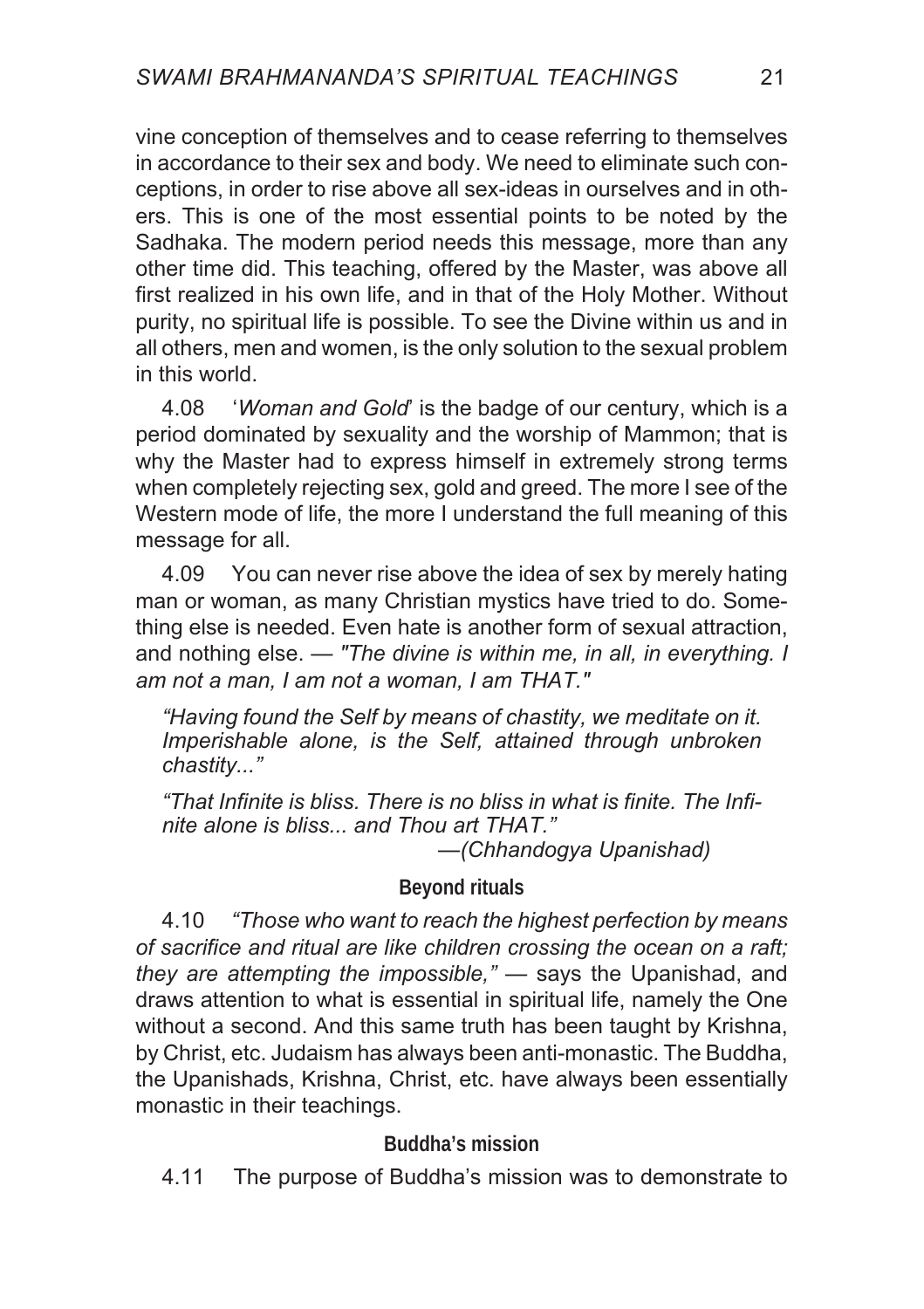the people, the necessity of not giving too much importance to rituals and ceremonies, but to make religion living, within themselves, by leading a pure life, of meditation, spiritual discipline and mental control.

4.12 Without morality and without a pure life we can never hope to become spiritual and achieve any progress. We can only indulge in wishful thinking, that's all.

4.13 What did Buddha say regarding God? He said nothing about Him. It is not essential to talk about God; it is much more important to walk on the path which leads to Him and to live a spiritual life. What is the use of saying, "Lord, how wonderful You are! How wonderful are Your skies, Your stars, Your whole creation!" — As if God cared for His creation! The Creator is always greater than His creation and is never proud of such a small thing. Seen, however, from our petty human point of view, the creation appears immense to us, but for God, it is after all but a small thing. It is therefore much more important to walk on the path which leads to God, rather than to go on glorifying Him with lip-service only.

4.14 Once somebody asked the Buddha, "Lord, does God exist?" —"Did I say that God exists? —"So, God does not exist." —"Did I say that God does not exist?" The Buddha wanted to prevent people from trying to split hairs and to lose themselves in intellectual speculations; he wanted them to start doing something to help themselves. Thus, he said, "When the house is on fire, do you waste your time trying to find out how it happened, or do you try to put the fire out?"

4.15 But, nonsensically, we more often try to find the source of the fire and, before succeeding in this, the whole house has burned down and nothing but a heap of ashes remains of it! In spiritual life, we need to stick to what is essential.

4.16 Sri Ramakrishna used to say, *"All jackals in all lands, have the same voice."* — On another occasion he said, *"I cook the food for you and put it into your mouth, but even then you do not take the trouble to eat it."* — We always want someone else to accomplish things for us. But without the Sadhaka's personal effort, no mediator can grant liberation. Many of those who consider themselves religious are nothing but parasites in the world of religion and spiritual life. They could do better by turning to something else.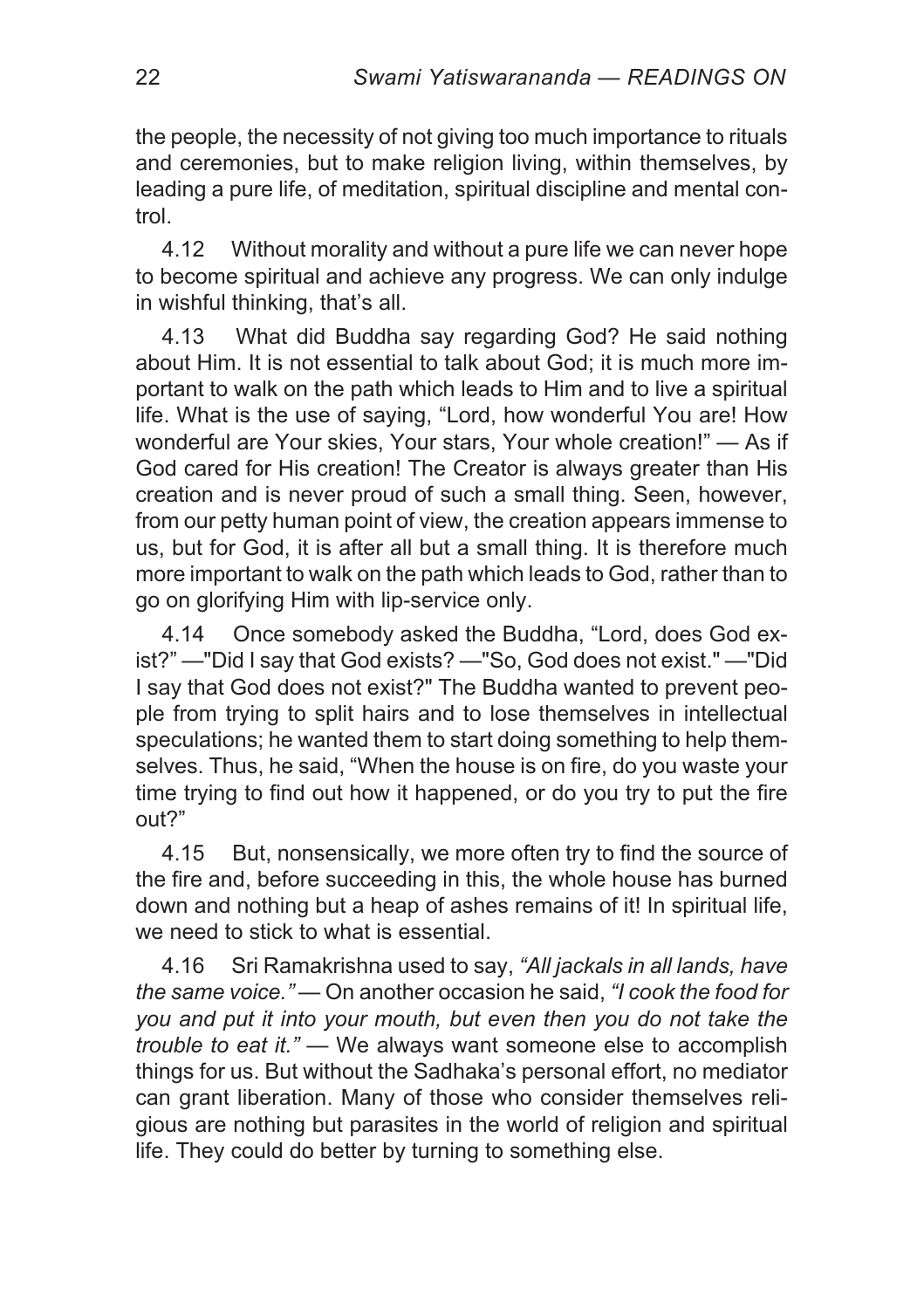<span id="page-22-0"></span>*"By chastity, he who knows, attains the world of Brahman. By chastity alone can he who has worshipped the Lord and aspires to reach the Self, reaches the Self. The Self which is revealed by perfect chastity is imperishable. By means of chastity, the Supreme Self is attained."*

*—(Sankaracharya)*

#### *5 -- Wiesbaden, November 25th, 1933*

**Form and Formless--the wave and the ocean**

5.01 Most people cannot begin their Sadhana with the Formless, not even with the Formless with attributes, whatever they may think. But first they must find this out for themselves. Then only can proper instruction be given to them. Not before. Very often we find it impossible to think of the Divine, as such. So it is proper to think of all these great personalities, the great Incarnations, the great Prophets of mankind. To worship God *"in Spirit and in Truth" (John 4.24)* is all very well, but how to do it? If we cannot do it, it becomes a meaningless phrase, and nothing but that.

5.02 Mere concentration without strict ethical culture is not enough. We must learn to purify our feelings and to attain a sense of *vastness*, of the Infinite pervading everywhere. We possess only our small limited, impure, individual consciousness, but they, the Great Ones, possess infinite consciousness. They rise out of the ocean, but the ocean never becomes limited to the wave-form. It is the wave that merges itself into the ocean, that becomes one with it, that comes to have the ocean-consciousness.

*"Lord, when I am one with Thee, it is not that Thou becomest myself, but it is I who am lost in Thee."*

5.03 The wave becomes one with the ocean, loses its waveconsciousness, its wave-form, not that the ocean identifies itself with the wave or the wave-consciousness. This would be a very wrong idea and lead to erroneous conclusions. The part becomes merged in the whole, never can the whole be identified with the part. Individual consciousness expands itself into Universal Consciousness, but Universal Consciousness can never become individual consciousness. This is the meaning of '*Thou art THAT*' or '*I am Brahman*'. This is the reply to those who say, "How can God become man?" God is never limited and the Incarnation is only a manifestation, but never the whole of God. We are just like small, tiny waves and ripples that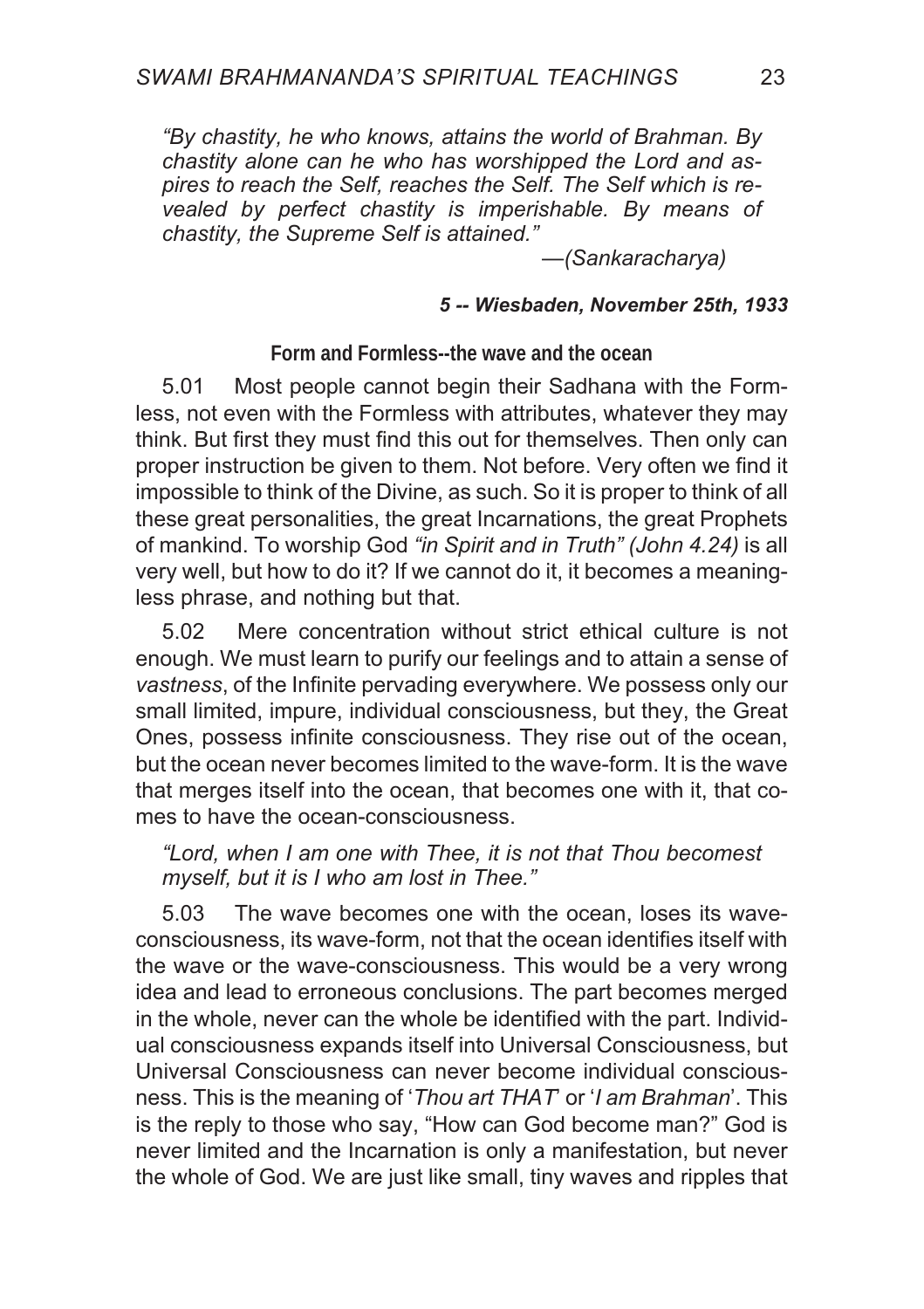<span id="page-23-0"></span>are merged in the ocean, and it is very difficult for us even to have this full wave-consciousness. We are like bubbles, at the most a very small wave, but they, the Great Incarnations, are mountain-high waves, always fully conscious of their true nature and consciously in touch with the ocean. What happens if you try to take a small bubble out of the water?

*Answer:*— You get a wet hand or wet fingers.

Swami:— Yes, you do. The bubble only bursts, for no bubble can ever exist by itself without this ocean-background, but the trouble is that we are not conscious of it. We believe ourselves to be separate entities, separate from the ocean and separate from each other, and then all other mistakes follow as a matter of course and cannot be avoided.

5.04 Although we take our limited existence to be real, we find, when we dive deep into the matter, that it is unreal. The conception of its reality is wholly due to ignorance, to the fact of the bubble imagining itself to be independent of the ocean. Through this we come to cherish so many petty, undignified conceptions. When we get rid of the upadhis [limiting adjuncts], we rise above all such illusory and misleading conceptions and ideas and become dignified, self-conscious beings—'self-conscious' in a higher sense.

5.05 Christ does not mean a personality, but a state of absolute existence. Buddha does not mean a personality, but a state of absolute existence. Theirs is always the Saviour's consciousness, Infinite Consciousness, not the limited individualized one that we possess. Ours is impure, limited consciousness, theirs unlimited consciousness.

5.06 The personality can be merged in the Principle, but the whole Principle can never be identified with the personality. As substance it is all one and the same, the One Undivided, Indivisible, Eternal, Unchanging Consciousness, but it cannot be denied that there is something which is non-substance during the time of our clouded individualized state. Something other than this one Substance creates all this differentiation.

5.07 Each one has raised a thought-world round himself, and it is that which individualizes us all.

**Individualized state -- our second nature**

5.08 Wherefrom did this impulse come? Wherefore did it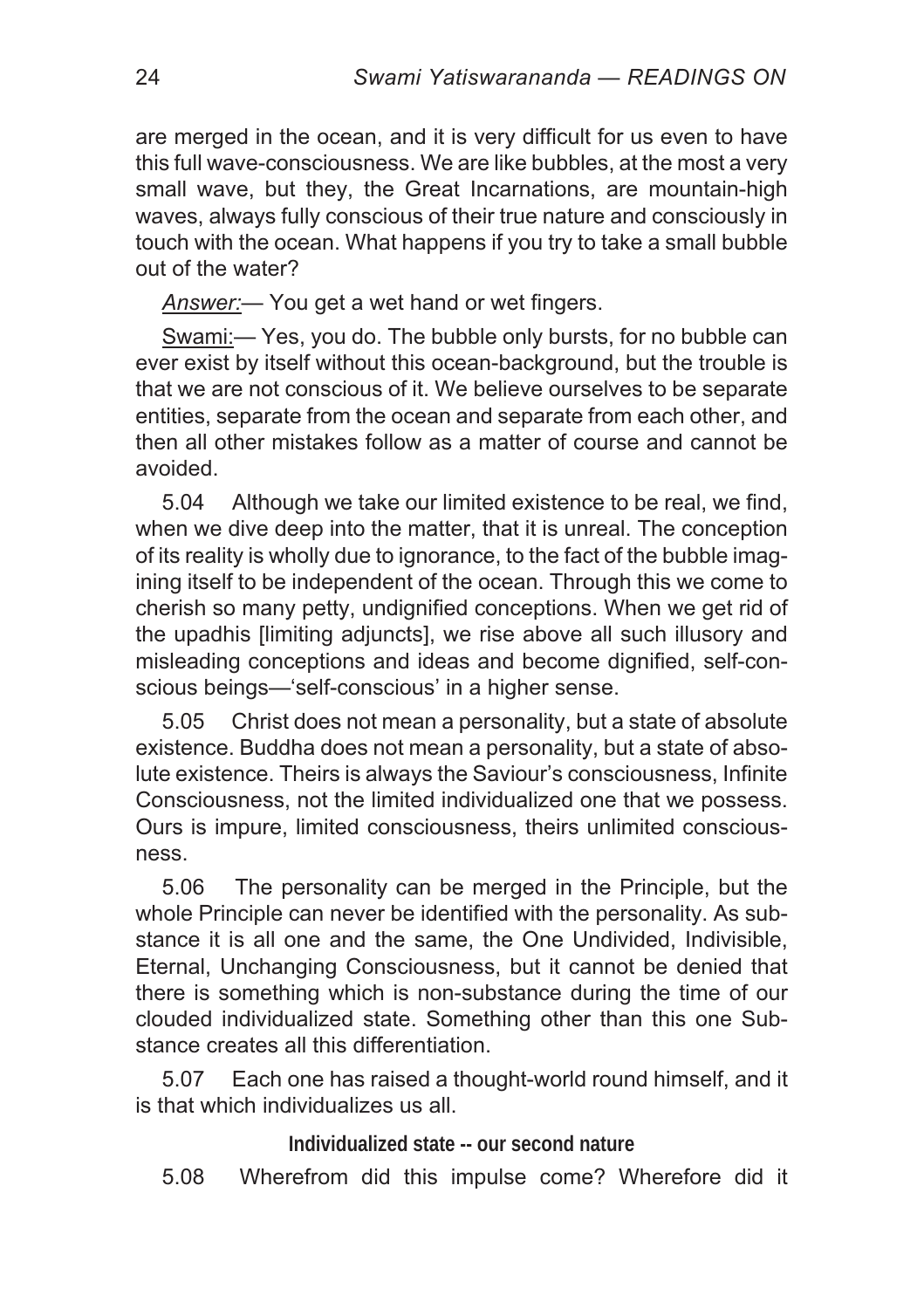<span id="page-24-0"></span>come? What was our condition before this individualized form came into existence? Wherefore does this body exist. Why do all these diverse and manifold thought-forms exist? Why does the Formless assume forms? It is all madness. When we study the lives of the Great Ones, we find that their consciousness is the Infinite Consciousness beyond all limitation, and not the limited one, although they appear in a limited form.

5.09 The moment this individualized state is brought about, passions, desires crop up and try to get sway over us. If passions, desires, body-consciousness, and all the rest really belonged to our essential nature, we could never rid ourselves of them, however hard we might try to do so. But fortunately, this is not the case. They are merely our second nature.

## **The touch of the Great Ones**

5.10 The touch of the Great Ones brings also to us Universal Consciousness, bursts the bonds of this limited existence by bringing in new light, a deeper kind of awareness that lies hidden in all of us.

5.11 By lifting ourselves consciously to the plane of their thoughts, we get rid of all these wrong and deep-rooted notions of being men and women, i.e., limited beings, drop the limiting adjuncts and get a new and purer sense of existence. Sometimes through the intensity of our feeling we can give such a stimulus to the Cosmic Mind that form arises out of the Cosmic Mind, or if the form does not arise, at least the Cosmic Idea does so as to show us the way.

5.12 If you connect your light with the electric current of a power-station you get plenty of light. The dynamo gives all the necessary current, but you must connect your wire with that of the dynamo.

5.13 By coming in touch with the Great we also are magnetized, as it were, but we must first become attuned. Our attempts at meditation are for polarizing our mind. When the contact is established, the current flows automatically. So you must make yourselves good conductors. Then the current will flow in a natural and unbroken way. We do not give a stimulus to something that is non-existing, but to something that *is* at all times and then as the result of that stimulus something rises in us to the conscious plane.

5.14 If you go and throw a stone into the water, you see the re-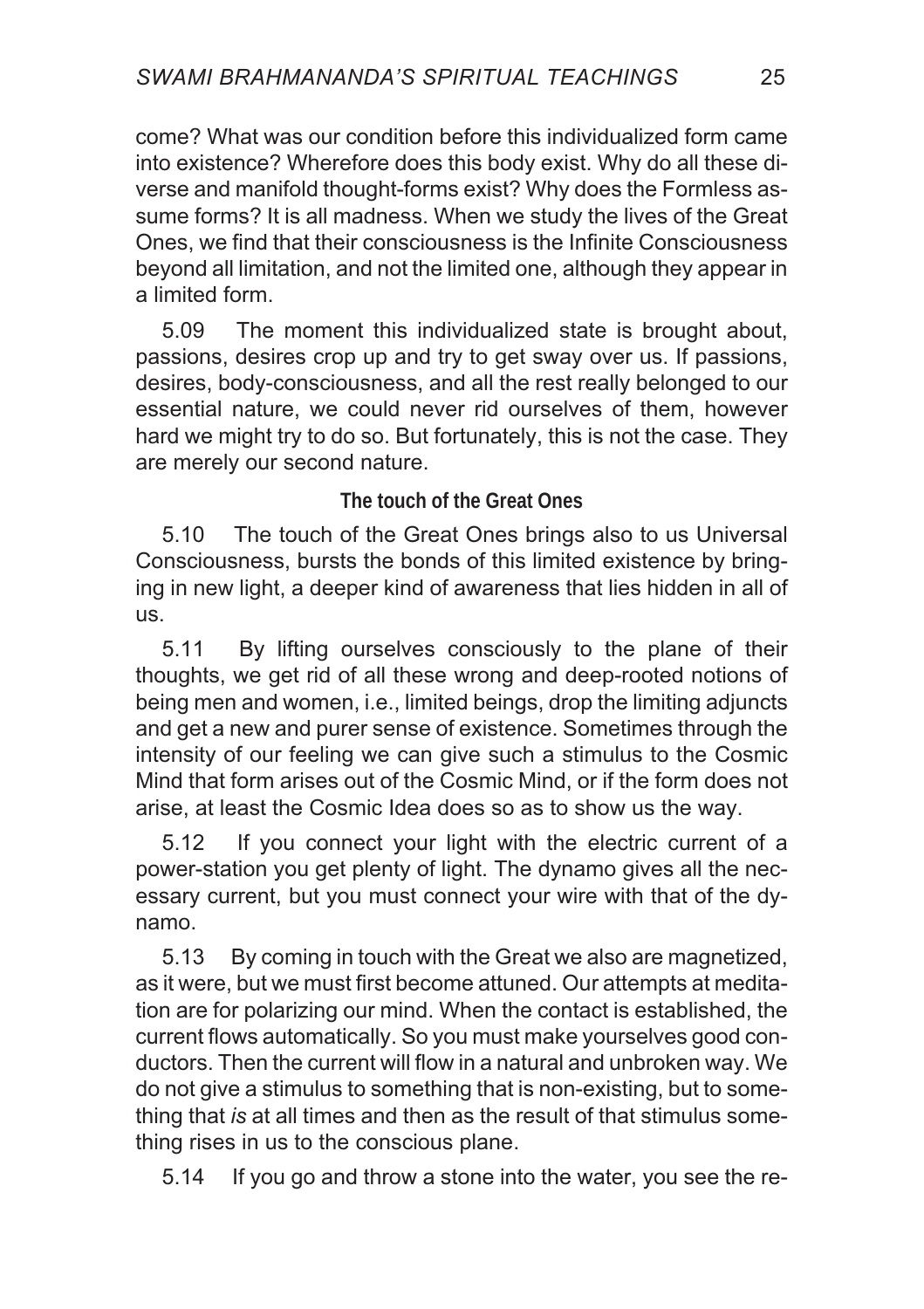<span id="page-25-0"></span>action, but you do not create the water for all that. There is something other than ourselves, something that is more creative than ourselves. So, in a way, prayer becomes something like a very big stone thrown into the water. The water is there, but the stone gives the stimulus to it, and then the reaction follows as a matter of course.

**Develop great intensity, and get a first Glimpse of Truth**

5.15 We should develop great intensity in ourselves. Intensity is one of the principal factors in the life of the aspirant. Real spiritual life actually begins with a glimpse of the Truth. Not before. It begins, when I see at least the reflection of the sun. Before that there can never be any real beginning of spiritual life. Unless we ourselves have at least some glimpse of the Divine, we are all atheists, whatever we may think ourselves to be or whatever we may call ourselves. Only that person who has had a glimpse is no atheist, all others are.

5.16 In the beginning you have to accept a certain proposition which is to be verified by yourself afterwards. Everything else is but a preparation for the spiritual life, a preliminary training to make the body and the mind fit, and for that reason all the preliminary conditions and purificatory disciplines have to be fulfilled and gone through, before real spiritual life can be taken up.

# **Purification of mind**

5.17 The mind is just like a mirror. We have allowed it to be hidden under masses and masses of cobwebs and dirt. So there is no reflection. Remove all these layers of dirt and cobwebs, then you will see the picture.

5.18 Now you must lead as conscious and as pure a life, physically and mentally, as possible, trying to erase all the old impressions and bringing in better ideas and better pictures. And this is always a very troublesome and very slow process, but each aspirant has to pass through it.

5.19 If an impure mind comes in touch with something holy, there is no reflection. So spiritual life is a cleaning process to make the mind a good reflector of the higher things.

5.20 Set fire to all the desires lurking in the mind and then go cleanse the mind with the ashes that are formed! And when the mind becomes clean, then only it takes on any colour. First, the dirty cloth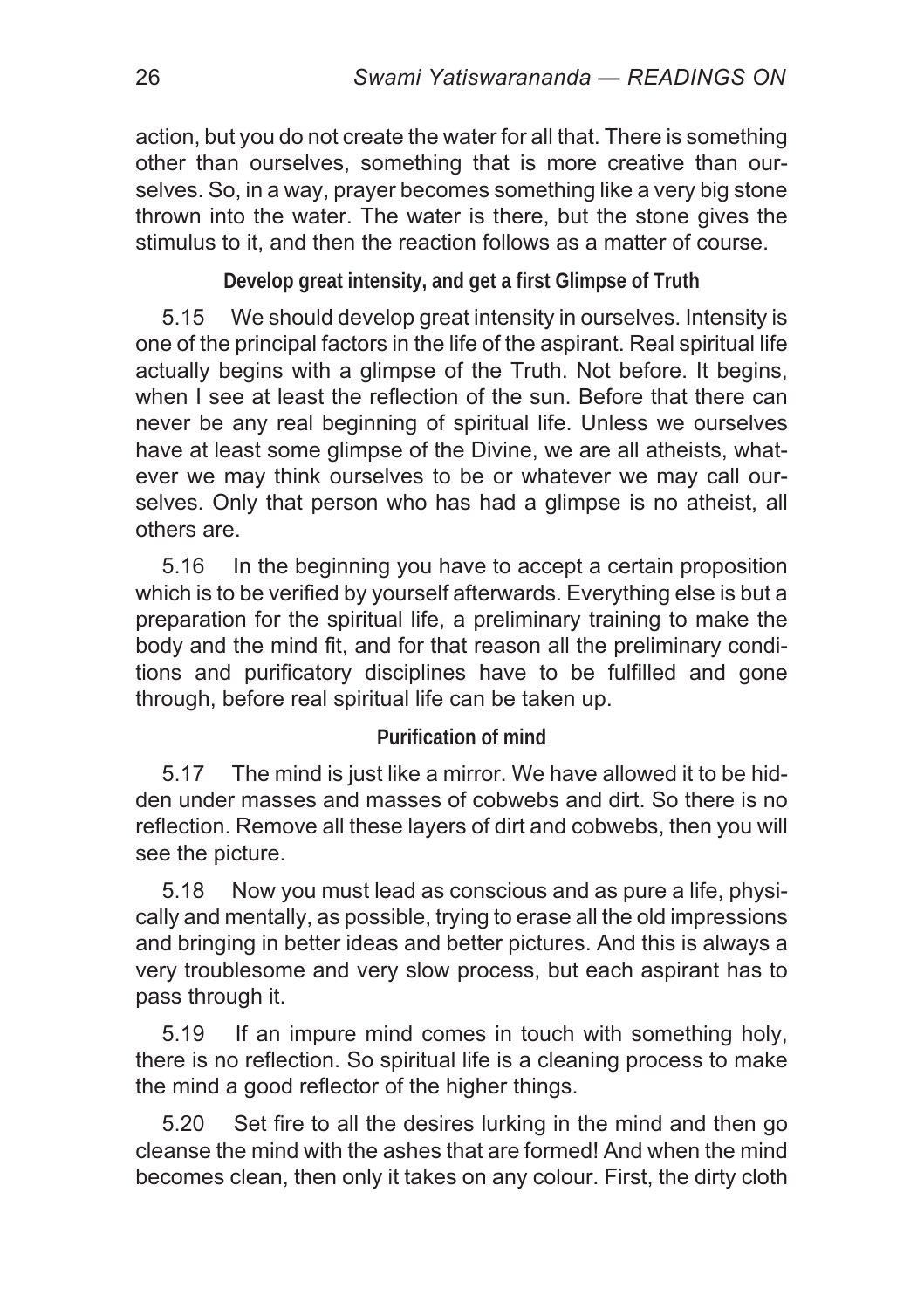<span id="page-26-0"></span>must be sent to the laundry, and then afterwards you dye it. When it has become perfectly clean, it will take on any colour beautifully.

5.21 So this purifying process must be gone through by everybody without any exception. There is no comfortable high-road leading to salvation. We must first attune our mind to the Truth. The body is to be attuned, polarized in a certain way. The mind must be attuned, polarized in a certain way, and unless this condition is fulfilled, at least to a great extent, no contact can be brought about.

## **Cosmic Mind**

5.22 The Infinite can never be expressed in terms of the finite. It can only be hinted at.

*"Only a part of this Infinite is manifested as what we call the Cosmic Universe."*

5.23 All the Great Souls rise out of the Cosmic Mind of which our individual minds are parts.

5.24 Because we bubbles find it impossible to come in touch with the ocean, we want to come in touch with the mighty waves.

5.25 By loving them with great intensity, with our whole heart, we come to love their ideas. Until we reach realization, there should be great intellectual study of the lives of the Great Ones and great love for them. This unconsciously colours our mind more and more.

5.26 The soul is something that is free by nature, but Prakriti is ever ready to bind the soul. Prakriti by Herself cannot bring into existence this manifold world. The soul, in its ignorance, wants to experience the manifold and become more and more outgoing. And Prakriti always wants some sentient being.

5.27 Prakriti is blind and Purusha is lame. The cripple is carried by the blind, and the blind gives the direction. This is a nice combination of the blind and the cripple, and everything follows as a matter of course.

5.28 We must be prepared to be carried by someone who can be a guide, not by a blind man who does not see the way.

### *6 -- Wiesbaden, November 26th, 1933*

**Religion is for the chosen few**

6.01 Religion, whether you like it or not, is only for the chosen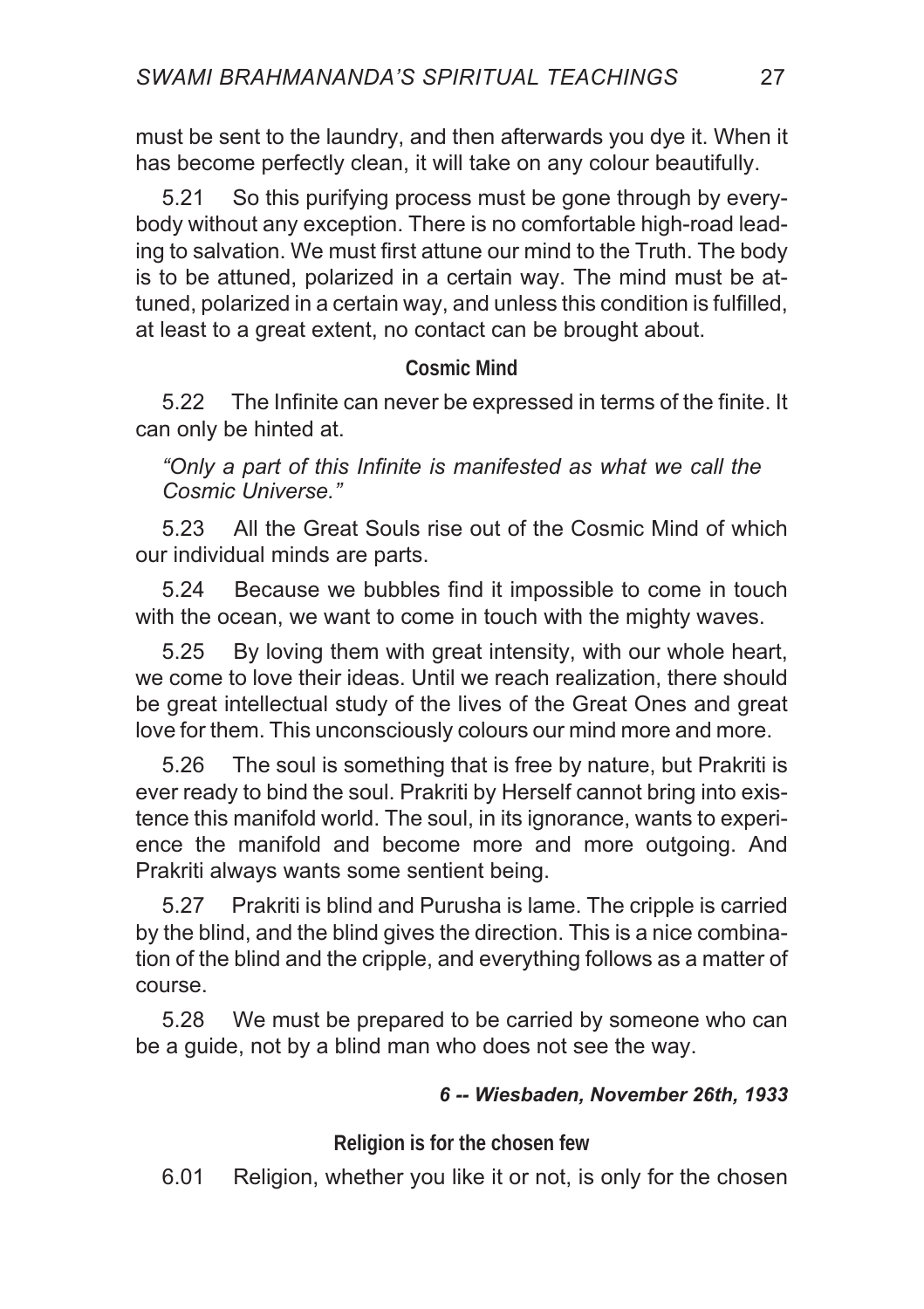<span id="page-27-0"></span>few. There can never be any mass-religion, however beautiful this ideal may seem to you.

6.02 The *Bhagavad-Gita* says that out of thousands of people we find one fortunate soul taking to spiritual life. But success or no success let us at least strive with all our heart. Let us all think we are these blessed few that are chosen, and strive on and on.

6.03 In the field of religion there is also a kind of aristocracy, but they are always willing to share their riches with others. Those who are strong, those who have the capacity only, succeed. Not the others. There is no place for the weakling in spiritual life. The great aristocrats in the realm of the spirit always place what they possess before others. But you can take a horse to the water, but not make it drink if it does not want to. This is the meaning of '*throwing pearls before swine*'. We must use discrimination and bring the right thing to the right person. Others will not be able to understand it and are not going to follow it, whatever you may say and do. There are people who have greater capacity and smaller capacity. If milk has been watered too much how long shall I have to boil it?

6.04 We should look upon it as a great fortune that for some reason or other our mind possesses an attraction for the higher and eternal things, and should see that we steadily and gradually proceed along the higher path, never flagging till we reach the goal. Our spiritual fervour is to be maintained, and we very often run the risk of becoming slack. This is the end of spiritual striving in most people after they have taken to the spiritual life for a certain time. Their minds are too restless and too outgoing to keep this spiritual fervour and intensity up for a very long time and to go on steadily and doggedly with their practices and daily readings and studies. So we should be on our guard.

6.05 Doggedness, tenacity is the one thing needed for spiritual life. All progress can only be had through great steadiness and tenacity, never allowing ourselves to flag or to become lukewarm.

## **How to know Him?**

*"He is the only One that is stainless, sinless, changeless and unnameable, and that is pure and Divine. There is no second. Whoever knows Him, becomes He Himself."*

6.06 But how to know Him, that is the point. He cannot be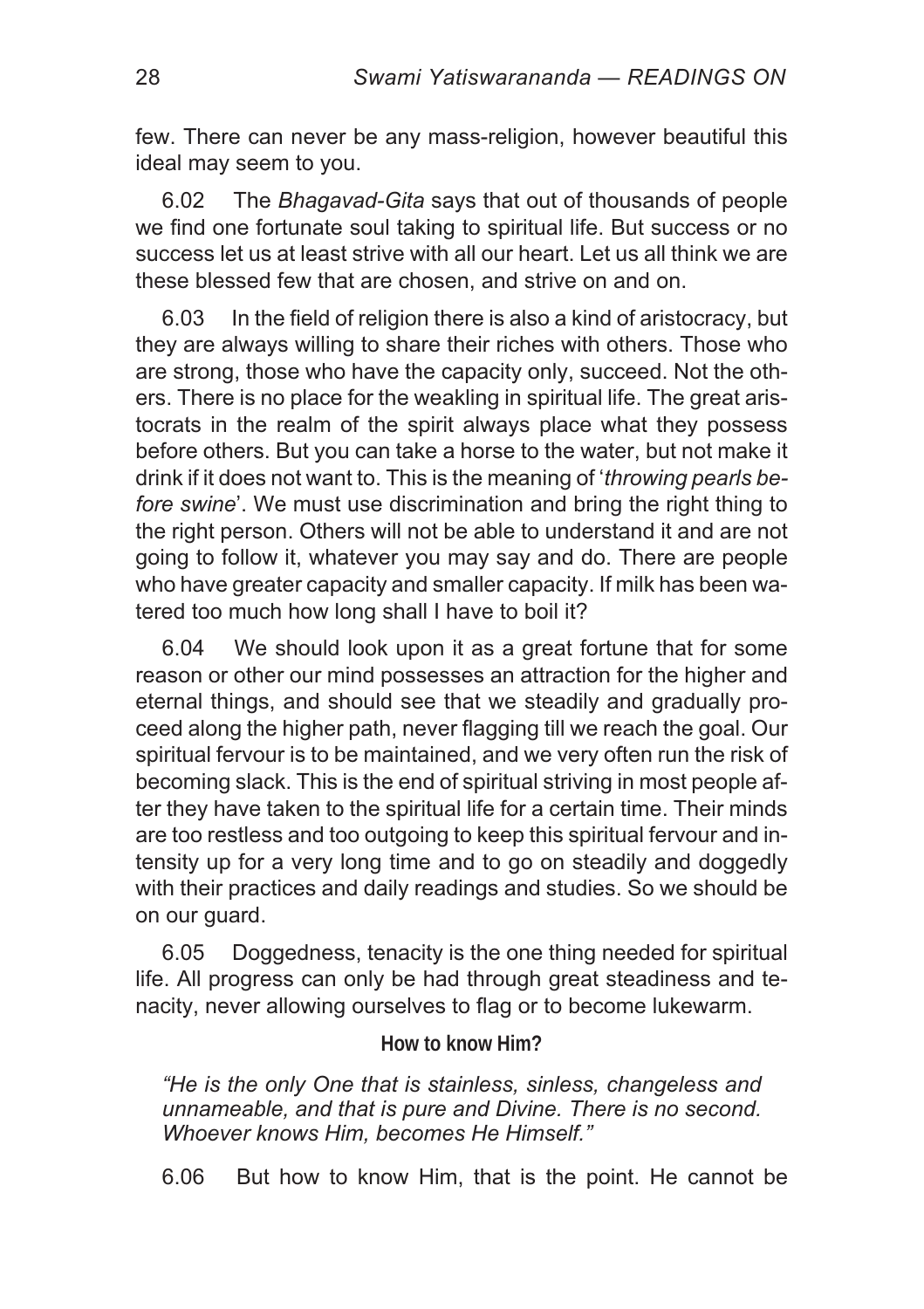known in a day, just after a few practices done in a haphazard, slovenly way.

*"Practice your disciplines and all that, it is quite right, but you must know how to die." (Bengali Proverb)*

6.07 Let us not die the death of a miserable slave, being slaves to our impulses and senses till the very end of our life, never doing anything.

6.08 Wordsworth says in his 'Ode on the Intimations of Immortality':

*"Our birth is but a sleep and a forgetting."*

6.09 The one task of our life is to assert this potential divinity, to come face to face with the Reality that *is*. Man verily easily forgets that his power of comprehension is so very limited. A little knowledge is always most dangerous.

*"Fools rush in where angels fear to tread."*

*"The more I learn, the more I find I do not know." Bengali Proverb)*

6.10 One God hidden in all things, pervades all things and is the Inner Life of all things. He is the giver of the fruits of Karma, He lives in all things. He is the Soul of all; there is nothing like Him, and he is without any Gunas, being secondless. He is the great Wise One. He is the one doer among the many actionless objects.

6.11 Generally, it is not the Truth that we love, but we just love ourselves in something. We are in love with an idea, because it is *our* idea, not because it represents the Truth at all.

*"God is known to him who really knows Him to be unknown. And he is unknown to him, who thinks He is known." (Kena Up. 2.3)*

6.12 To the true and steady devotee the Lord reveals His glory. And the devotee's task is to be in tune with the Divine, with the Infinite. And then the Lord manifests His glory to him. Just as man tries to approach God, God is ever ready to approach man.

6.13 If you go on trying to find out the root-cause of things, you find it to be an impossible task. A finer and subtler instrument is needed for that.

*"He is without mind, ear, hands, feet, and light. There the worlds are no worlds, the Devas no Devas, the Vedas no*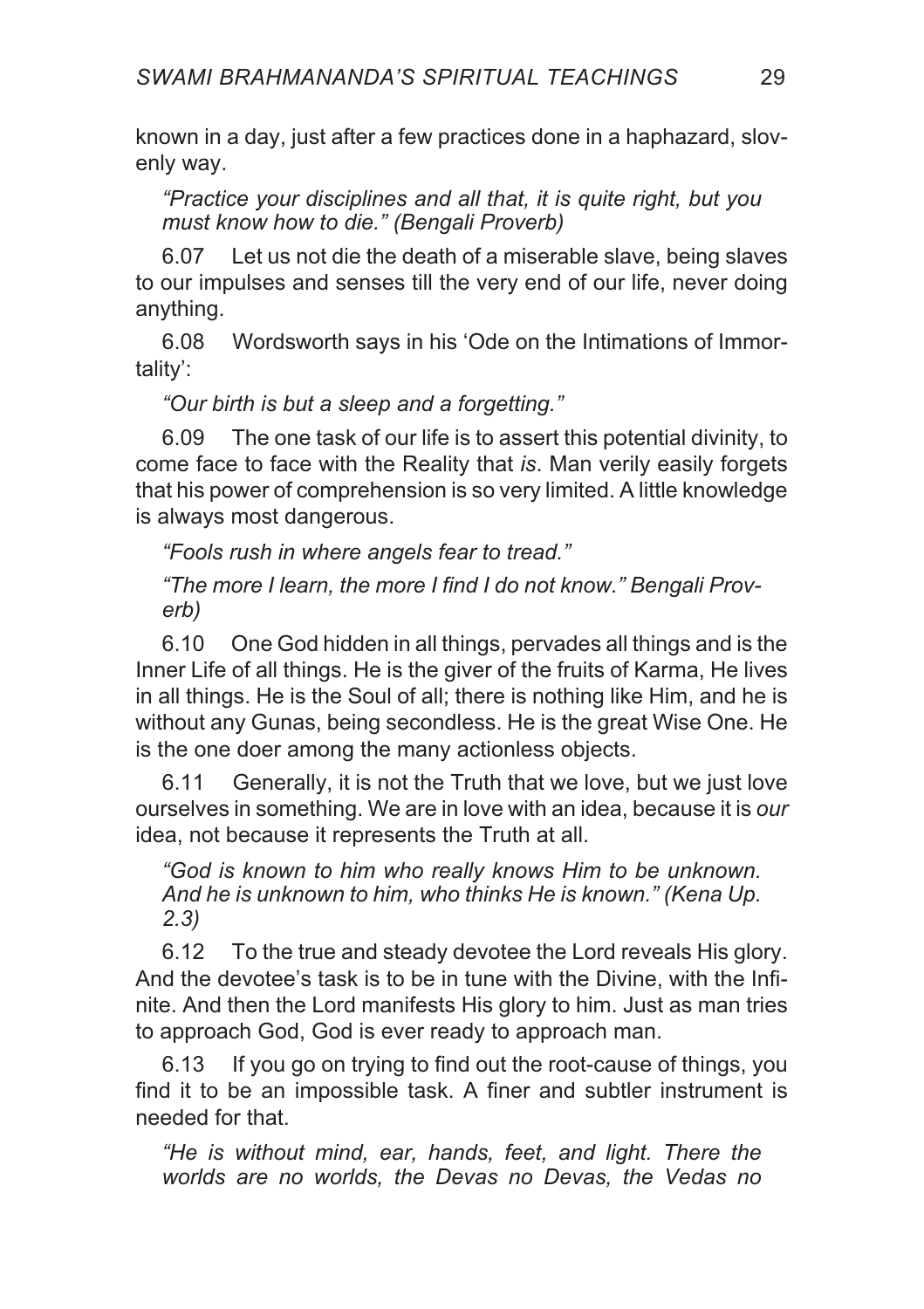<span id="page-29-0"></span>*Vedas, sacrifices no sacrifices, mother no mother, father no father, daughter-in-law no daughter-in-law, monks no monks; so one only, Brahman, shines as different."*

6.14 It is really very funny. All this manifestation, including the body, the thoughts and all. There is no sense, at least so it appears to us. What is the reason for the Formless to assume form? It is all without rhyme or reason, nothing but madness. There is no explanation for this diversified and multiform play of Maya in the One, and none has ever been able to explain it in terms of the relative. On the relative plane there is absolutely no explanation, whether you call it God's will, as the Christian does, or God's sport or play or Lila. It can never be explained, but it can be transcended.

## *7 -- Wiesbaden, November 27th, 1933*

### **How to know the Truth?**

7.01 Truth cannot be known with the help of one's speech or with the help of one's mind. Truth cannot be seen with these physical human eyes. We can know the highest Truth with a pure heart and with a purified mind, and the highest Truth can be realized by those who have the vision to see the subtle, whose mind is calm and one-pointed, whose mind is purified. With the help of our impure intellect it is not possible to find right solutions. And the spiritual man finds solutions by diving deep into the very depths of his own being, by coming in touch with Truth, by coming face to face with Truth, not by arguing about It. There is within our soul something that is immortal, something that is the eternal witness of whatever takes place outside and inside our mind. And unless we realize this permanent element within ourselves, it is not possible for us even to have a glimpse of the permanent element outside ourselves.

7.02 The great task is *"how to know the Knower?"*. "How can that be known by which everything else is known?" *(Brih. Up. 2.4.14, 4.5.15)* — This is the great question of the Upanishad.

*"That which is not inside, does not exist outside." (Bengali Proverb)*

7.03 In order to be in touch with the perennial source of all waters we must begin digging in our own ground, not in that of our neighbour. And in order to come in touch with them, we need not dig up the whole earth, but only to make a deep hole in ourselves.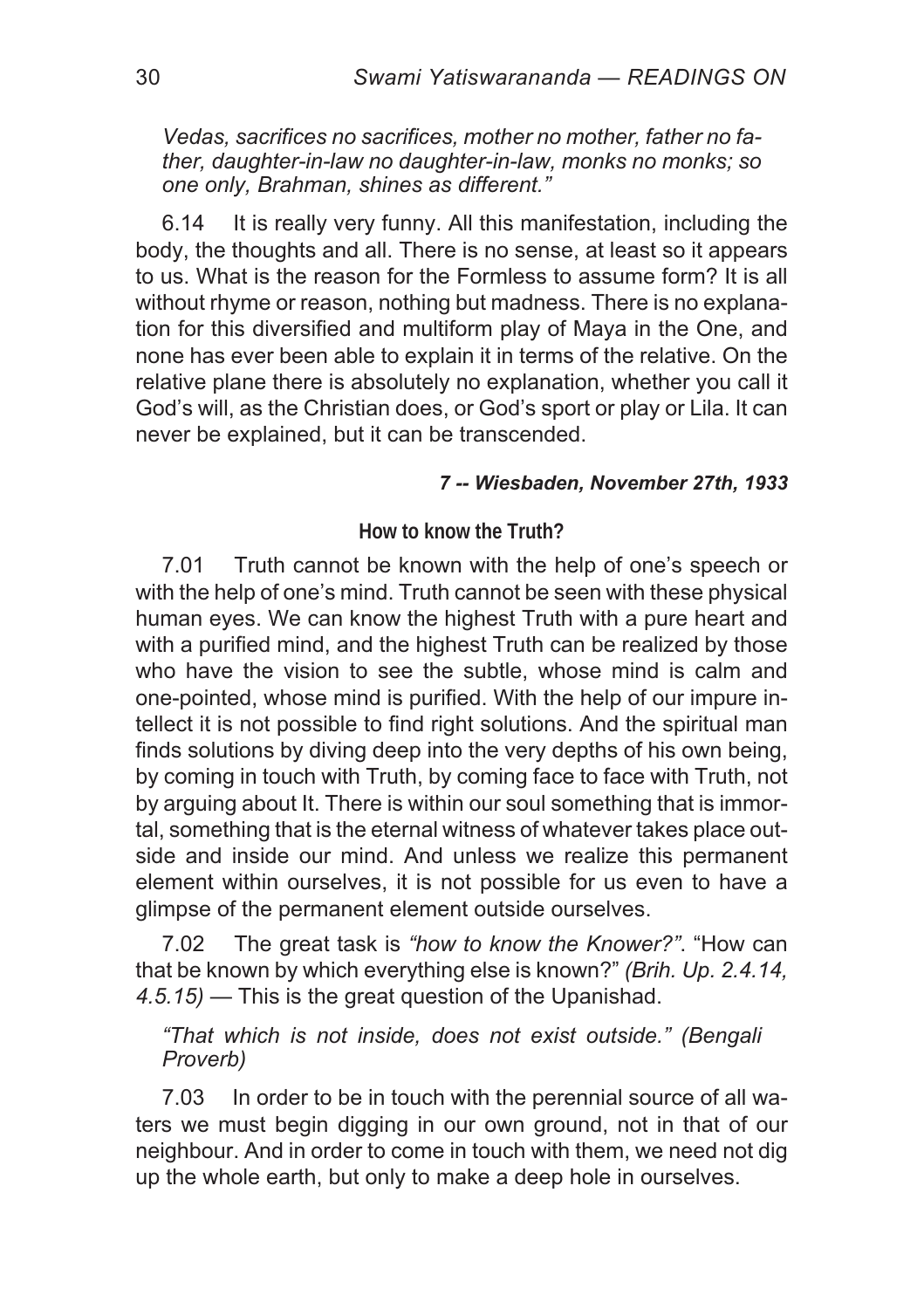#### <span id="page-30-0"></span>**Hints re Japam and meditation**

7.04 Faith is most essential before taking up Japam. It does not matter if it, to some extent at least, becomes mechanical. The beginner finds his centre of consciousness is continually shifting, going up, coming down etc. This is a most difficult situation for all aspirants.

7.05 Unless you feel that there is a mine of gold under your feet, you may be walking over it, but you do not know. But if you approach this gold-mine knowingly, consciously, trying to dig up this gold, then alone you are benefited and make progress.

7.06 You must never allow yourselves to get into a drowsy state during your attempts at meditation or your Japam. This is most dangerous. Sleep, drowsiness and meditation should never be connected in any way. If you feel very drowsy, just get up and pace the room while you are doing your Japam, till this drowsiness leaves you.

7.07 In the beginner there are mostly two states of mind:— one awfully restless, the other the mind falling down to the subliminal plane. Both are to be avoided if you want to make real progress.

7.08 When the mind is awfully restless and outgoing, we should doggedly persist in our Japam even do it mechanically, without giving in to this restlessness. In that way, part of the mind is always engaged in Japam. Thus the whole mind cannot become or remain restless.

7.09 The other state, that of drowsiness, is most dangerous, and should be avoided at all costs. There are people for whom sitting for meditation is an invitation to sleep. A restless, terribly outgoing mind is even better. One is Rajas, the other Tamas, and Tamas is even lower than Rajas, and for it there can be no place in spiritual life or striving.

7.10 Imagine that along with the repetition of the name of your Ishtam or your Mantram, your whole body, your whole mind, the senses, etc., etc., are purified. This faith must be made very firm, because, in a way, this is the idea underlying Japam. The Ishtam's name soothes one's nerves, calms the mind, changes the body. When the mind is in a state of great tension or depressed, begin at once humming the name and imagine that this is bringing about a balanced state, a new sort of rhythm in the body and in the mind. Actually you will feel how it soothes the whole nervous system, how it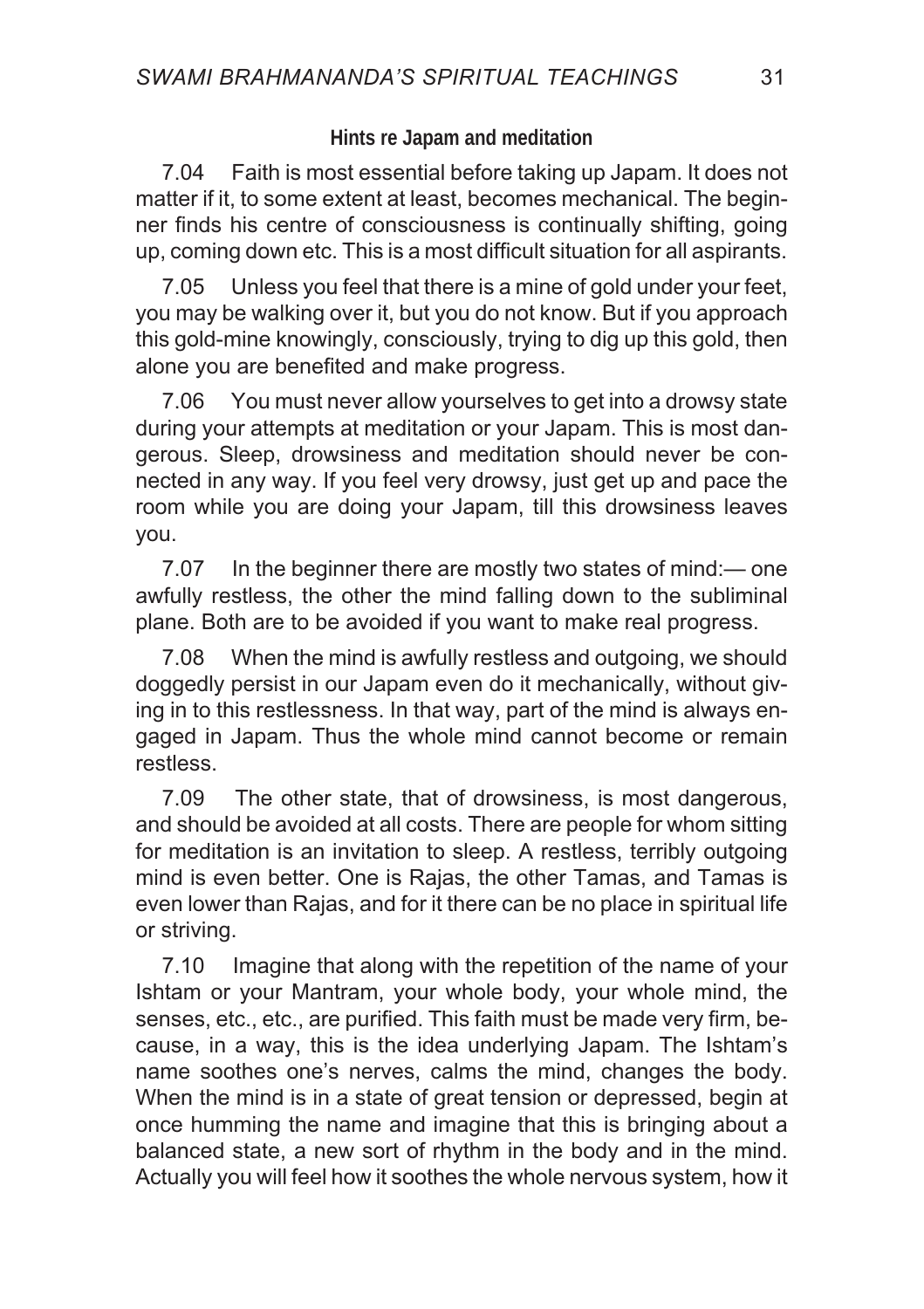stops the outgoing tendency of the mind more and more. Rhythmic, regular breath brings about calmness, a certain rhythm, in the nervous system, and this again facilitates your practices. The Holy Thought brings about a certain rhythm in the body and mind. Think with each repetition of the name of your Ishtam, or of your Mantram, that you are becoming purer and purer. You cannot know the effect all at once, but if you go on for some time, steadily and doggedly, you feel it and then, after some years you will be astonished to find what a great change has come over you. There is a great scope for experiments. This body is to be polarized and made rhythmic, at least to some extent, and the nerves, too, are to be polarized and made rhythmic. Through practice we must make the body, the senses, the mind, the breath, all of them rhythmic, then only we come to have the proper mood for spiritual practices and meditation, and can begin them in right earnest. Everything else belongs to the preliminary steps.

7.11 While doing your breathing exercises, try to give some strong suggestions to your mind:

- I am breathing in purity, breathing out all impurity.
- I am breathing in strength, breathing out all weakness.
- I am breathing in calmness, breathing out all restlessness.
- I am breathing in freedom, breathing out all bondage.

These suggestions may be given even while doing your JAPAM. They are very helpful in preparing the ground for the real practices.

7.12 Strict regularity and a fixed daily routine for your practices, readings, studies etc. and deep thinking, are very much wanted and very, very essential in the aspirant's life. Then, at such times, through habit, the right mood just comes to you and makes everything else easier. Once this habit is formed, you will make much better progress and feel the strain of all these practices much less.

7.13 Everything is difficult in this path. Visualization is difficult. Control of the mind is difficult. Meditation is difficult. Japam is difficult if done properly, but a little less so. So new strength must be gained. And for this the suggestions I mentioned are very helpful. Make use of the great power of sound and sound-symbols. Man is a psychological animal; we must know how to calm our mind etc. Just as this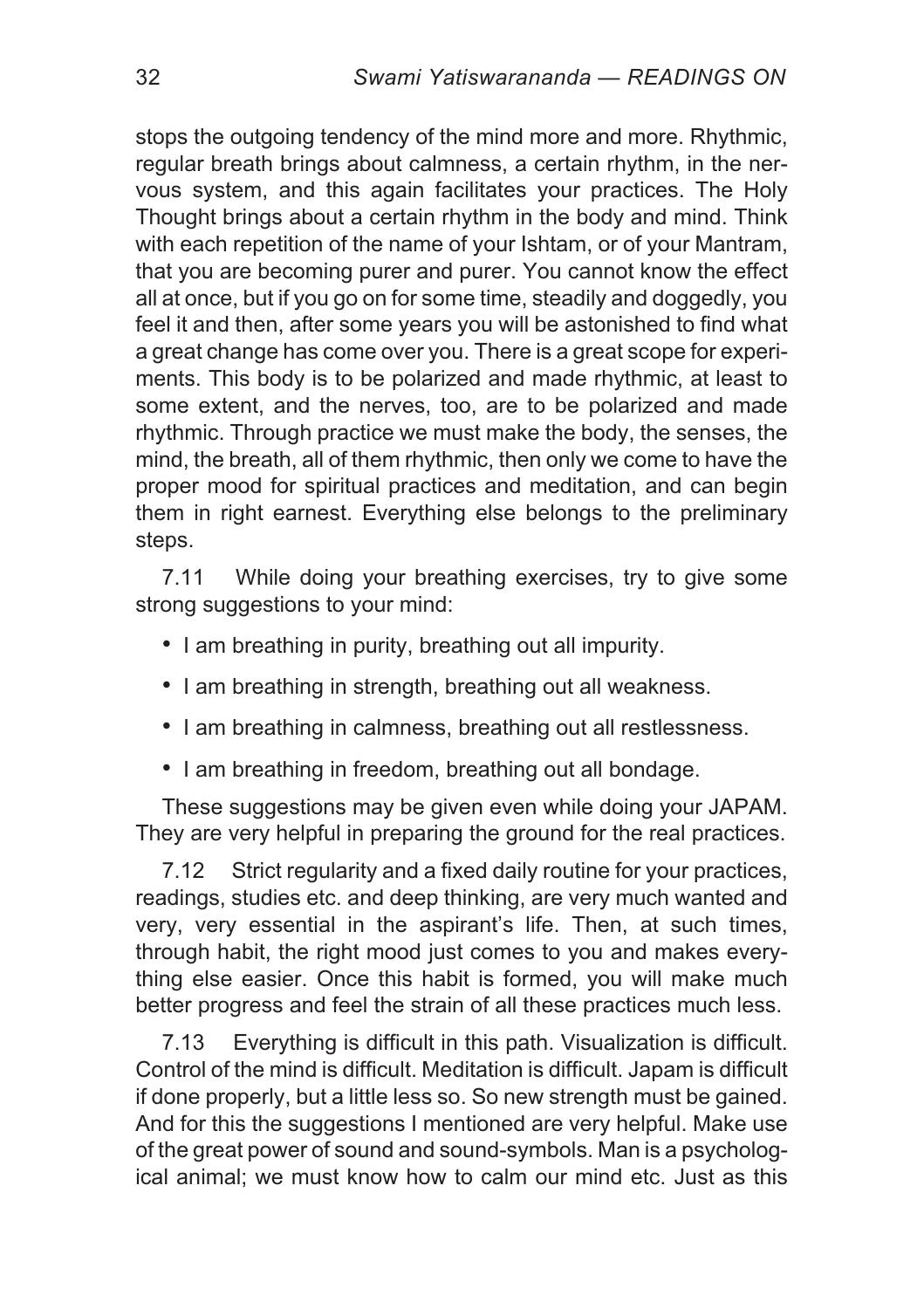<span id="page-32-0"></span>mind of ours is ever ready to deceive us, we must be ever ready to deceive this mind, naturally taking the help of something higher.

7.14 You must try to feel that the Holy Name, the Holy Mantram, purifies you. If you just try for some time, this feeling is sure to come. Make the experiment yourself. Verify everything that is being told you. If you do not realize these truths yourself, it would be ever so much better to burn all the books on religion, to throw all the holy scriptures overboard.

7.15 You cannot realize the great effect of Japam now. This rhythmic repetition of the name of the Ishtam has a great effect and is one of the most essential practices in the life of the beginner.

7.16 'OM' is a very fine rhythmic syllable. Sound melting away into soundlessness. Sound-vibration plays a great part in our life, so we should take its help.

#### **Prayers**

7.17 Just immediately after sitting down for meditation, with folded hands one says:

*"Whether impure or pure, under all conditions, whoever remembers the Lord becomes purified inwardly and outwardly."*

The aspirant thinks that along the Sushumna-canal, the Jiva [individualized soul] is taken to the centre in the head and is connected with the Universal Spirit. And he thinks all this gross body and subtle body are burnt away, and he himself becomes one with the Absolute: "I am He, I am He!"

*"Do Thou appear here, do Thou stay here, do Thou be steady, do Thou come near me and accept my worship."*

7.18 The right spirit of prayer is great intensity, great concentration and one-pointedness. Without these, no prayer will be of any avail.

*"Do Thou save me, O Lord, Thou who hast taken this form of the Universe."*

*"We remember the All-Pervading Being saying this Mantram, the Being with these thousands of heads, thousands of eyes and thousands of feet, who envelopes and permeates this whole universe, nay, even exists beyond."*

*"Being subject to the limitations (workings) of the vital energy,*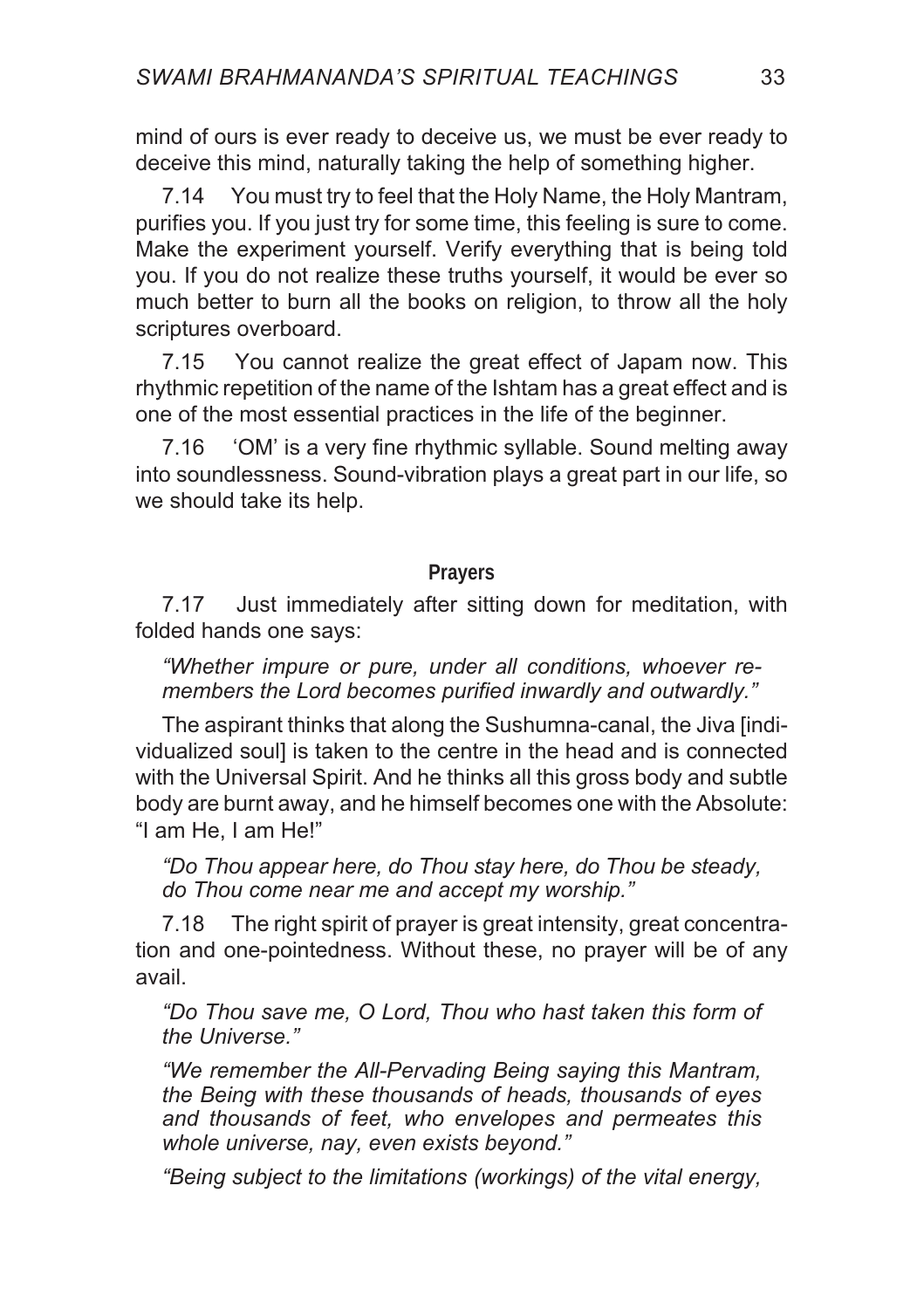<span id="page-33-0"></span>*intellect and body, whatever sin has been committed by me in the state of waking, dream and deep sleep, in thought word and deed, by means of the different organs of sense, may all that be offered to Brahman. I surrender myself with all who I call my own at the feet of the Lord."*

**\*\*\*\*\***

## **Transcend the relative**

7.19 Transcend both good and evil, for wherever there is good there you unavoidably get bad too. Happiness and misery always go together. The moment you accept happiness, you must take misery too. All the pairs of opposites go together, so you can never have one without getting the other also. The only solution is to transcend them and reach a plan beyond both good and evil, happiness and misery, beyond what *we* call good and evil, i.e., all relative good and evil, all relative happiness and misery. There is no such thing as absolute good or absolute evil, absolute happiness or absolute misery, on this phenomenal plan.

7.20 Cheerfulness is a sign of great progress, but many people do not understand this. Spiritual life eases all heart-burn, so it makes people cheerful.

## **The sound-symbol**

*"Let us meditate on the excellent glory of that Divine Being who illumines everything. May He guide our understanding." (Gayatri Mantra)*

7.21 Always take the help of the sound-symbol, for sound and thought are interrelated. Thoughts manifest themselves in different sounds. Is there any eternal relation between thought and the sound? To take an instance: the animal 'cow'. We express this animal 'cow' with the help of different sound-symbols. For each language a different sound-symbol is used to express the thought 'cow'. The bovine idea finds its expression, and there is an inseparable connection between this idea and its sound-symbol.

7.22 Now we find that the Divine idea finds its expression in different Holy Names, and there is an inseparable connection between the holy idea and the sound. That is why we make use of the sound in our spiritual life. It becomes easier for us to call up the thought with the help of the sound. We should see that we pass from the sound-symbol to the thought, otherwise the sound does not help us.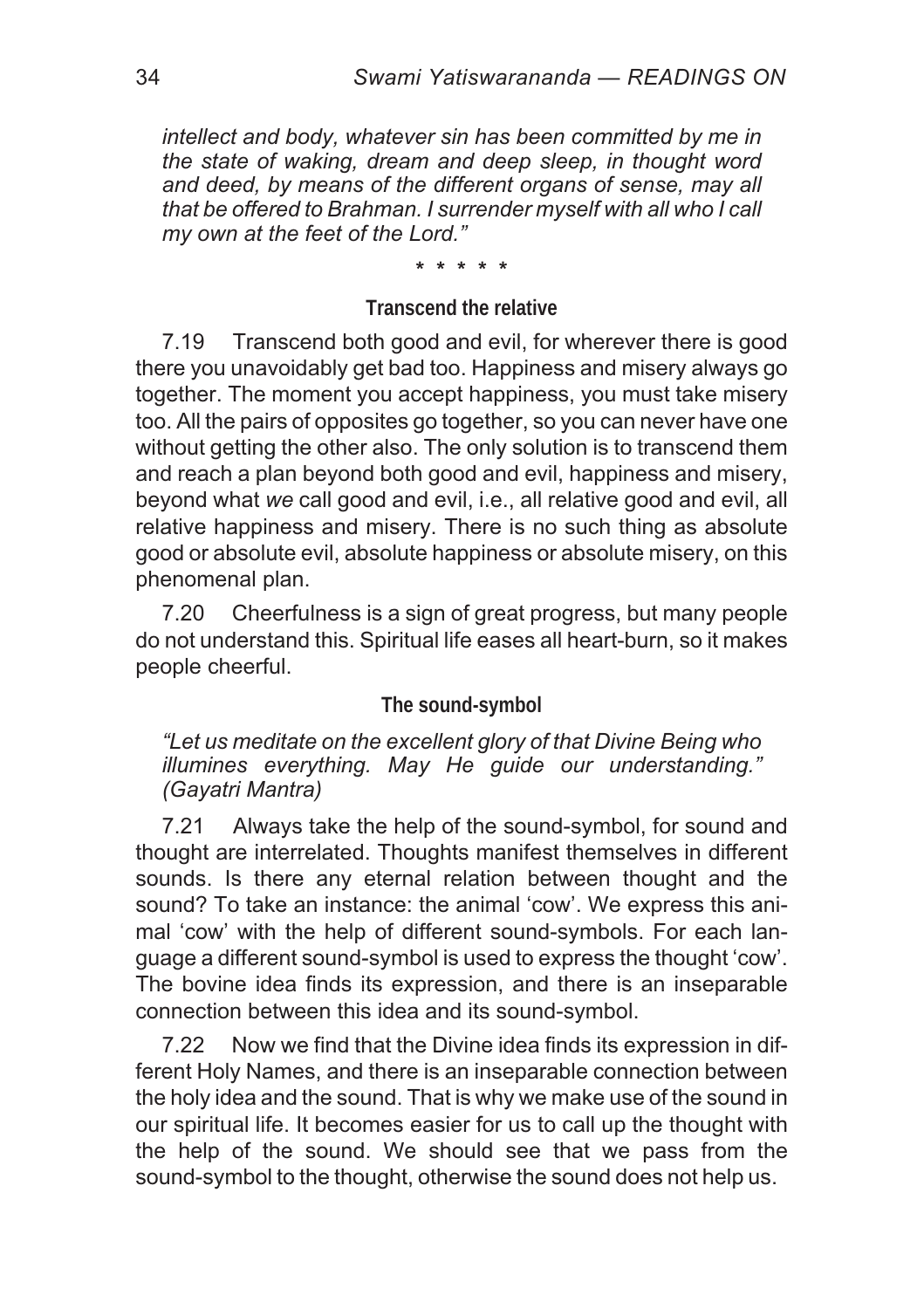#### <span id="page-34-0"></span>*8 -- Wiesbaden, November 28th, 1933*

#### **The parrot**

8.01 Sri Ramakrishna used to tell his disciples: *"The parrot sometimes is taught the names of God, but when the parrot is caught by a cat, it won't take the name of God, but merrily goes on shrieking and making its own noise."*

8.02 In our case also, when we are really put to the test, we shall see whether we remember the Lord and the Lord only or not.

8.03 Once Swami Turiyananda got some eye-trouble, and the Swami who was then attending him, put some eye-drops in his eye; but, unfortunately, by mistake, he took some acid and dropped that into the eye. Swami Turiyananda said, "What is this?" The first thought that arose in his mind was, "Probably Mother wants to take away this eye." And then the Swami began to weep. The thought of Mother came uppermost in his mind. But such a thing can take place only through great practice. Unless it has become natural to think of God and of God only, we become more or less like the parrot and go on acting like the parrot the moment we are put to the test.

#### **Japam**

8.04 *"That which is done with full knowledge becomes more effective,"* — says the Upanishadic seer. But mechanical repetition of the name of the Ishtam or one's Mantram has its effect too. We should always go in for that which is more useful though, but at times, when our mind is very much disturbed, we may just sit in some quiet corner and begin to do our Japam mechanically, but with great doggedness.

8.05 Even the out-and-out Advaita Vedantins go on repeating their 'OM' or 'So-ham'. In all schools, and especially in the Bhakti School, great stress is laid on Japam. Japam is one of the most effective practices for all beginners, although one comes to realize its effectiveness and value only much later.

8.06 Ramananda belongs to the school of Ramanuja.

*"What do you speak of these castes, rules and restrictions? He who takes the name of the Lord is the Lord's."*

8.07 The great poet-saint Kabir wanted initiation from Ramananda. So he went and lay down on the steps leading to the Ganges in the darkness of night. When Ramananda came early in the morn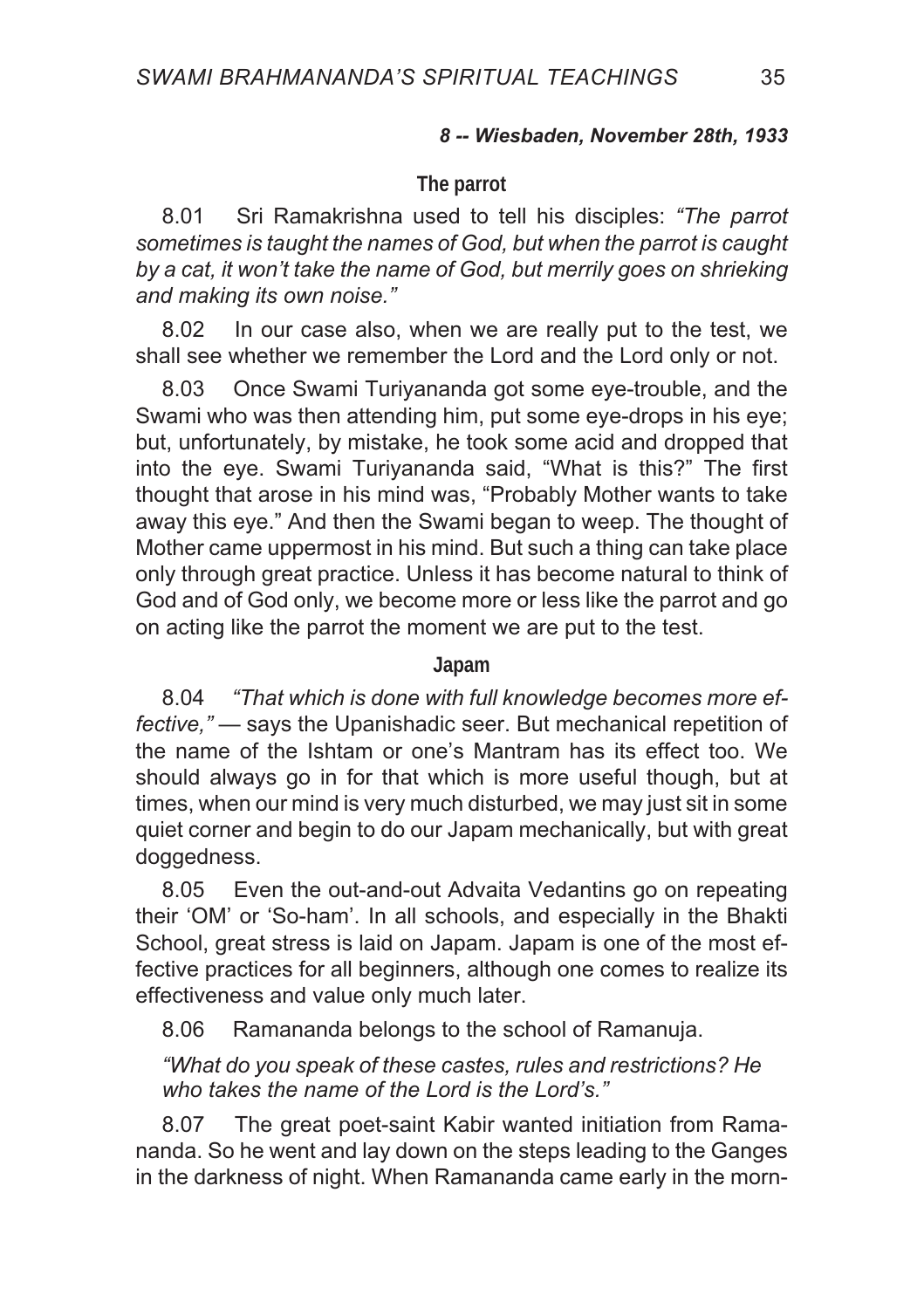<span id="page-35-0"></span>ing to take his bath, he stepped on him, saying, "Ram, Ram!" Then Kabir got up, saluted him and was received as one of his disciples.

**Same-sightedness**

8.08 Ramananda belongs to the 16th century. Ramanuja to the 12th. Kabir himself became perfect by repeating the holy name.

*"I have known that my Kali is no other than Brahman, and having realized Her, I have given up the so-called duties of life."*

8.09 *"Mother is no other than the Absolute."* — Sri Ramakrishna meant by 'Mother' the Absolute who at the same time manifests Herself to the devotee in different forms.

8.10 Tulsidas, in the *Ramacharitmanasa* (the hindi version of the *Ramayana*) writes: *"The Rama who was born as the son of Dasaratha, the same Rama is in all."* — Every aspirant must be able to approach in some form or other the All-Pervading, the One Reality underlying all manifestations.

*"Fire is the god (Divine symbol) of the twice-born, for the sage God dwells in his own heart, and to the man of little understanding God dwells in the image, and to one who has attained to same-sightedness the Lord is in all."*

*"Lord, Thy name is same-sightedness."*

8.11 First comes external worship, and the next spiritual practice to be taken up by every aspirant is Japam, then singing of the Divine Glory, then mental worship or meditation, and finally the experience of the Divine alone *everywhere*,— **without closing one's eyes.**

8.12 This last is the highest stage, and can only be attained after having passed through all the previous ones. It is even higher than Samadhi.

*"One should meditate in a corner, in a forest or in one's own mind."*

*"Brahman-consciousness is the best, and the middle-course is meditation, the next lower one is chanting the name of the Lord and repetition of His name (Japam), and lowest is external worship."*

# **Controlling a turbulent mind**

8.13 Even if a great tempest is about to rise in your mind and trying to sweep you off your feet, go on with your Japam, even repeat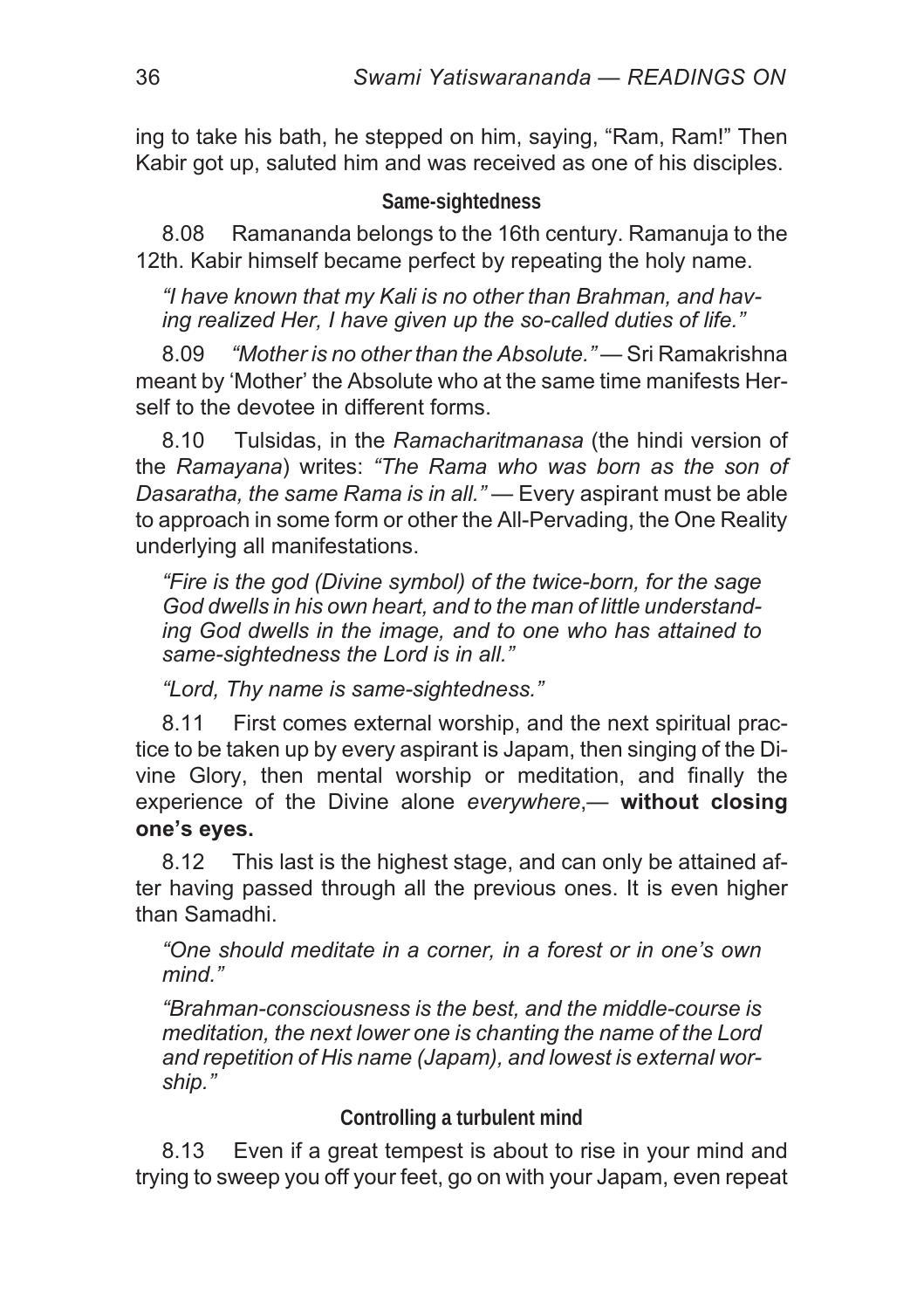the Holy Name aloud or at least audible to you. Very often in a very disturbed state, silent mental repetition is not enough. Try to establish a definite relationship between the sound-symbol and the thought, so that the thought comes the very moment you touch the key of the sound-symbol. The same happens when you type something on your typewriter. The moment you touch a key, the corresponding letter is printed on the sheet. So the moment you touch your sound-symbol, the corresponding thought will arise in you and come to your help. But a very definite relation between the two must be established.

8.14 The moment one tries to control the mind, it becomes more and more unruly, more and more turbulent. Never use any violence.

For most people the early morning is the best time for their practices, although only once in twenty-four hours is not enough if one really wants to make some progress.

# **Hunger of the soul**

8.15 Unless you give some real food to the soul, you feel you are starving, even in the midst of plenty of things. There is a sense of void in your soul which cannot be got rid of, even if you have everything outwardly. It goes on crying out, because nothing is being done to appease the soul's hunger. This feeling of void, of dissatisfaction can never go, unless we give the soul the food it needs.

#### **Japam**

8.16 Mighty waves rise in the mind, trying to sweep us off our feet. In such cases do your utmost to hold on to the name of your Ishtam or to your Mantram.

8.17 Sri Ramakrishna used to say, *"Japam is like a chain. From one link we pass on to the next, and finally we pass on to God."*

8.18 Thus we approach that to which the whole chain is tied. The efficacy of Japam, done in a conscious and wide-awake way, is very great. When this little raft of ours is tossed in the midst of the mighty waves and storms of life, hold on to the chain.

8.19 If I just go and drive in a pole very deeply, no wave will be able to tear my boat away and carry it off against my wish.

8.21 Japam is stressed in all paths of spiritual Sadhana. And you should see that your Japam becomes better and better. You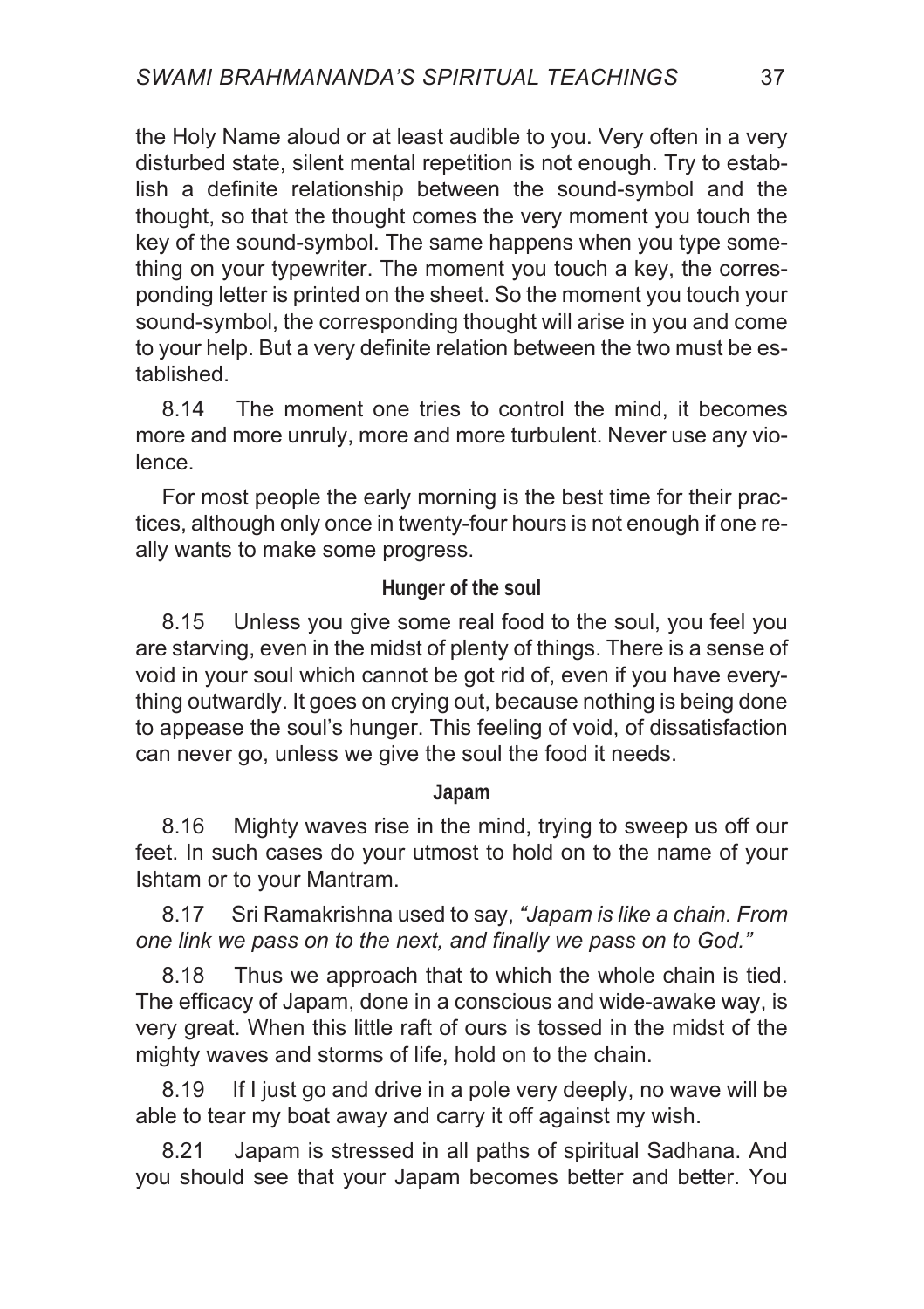should do your Japam consciously, intelligently, and have more and more of it as days go on. Always think of the chain and try to get hold of the next link. Thus you approach the Divine more and more and prepare yourself for meditation.

**Clear thinking, clear feeling and clear definite action**

8.21 Never be afraid of losing something you have clung to all your life. If your ideas are so brittle that they break at the very first touch, let them break by all means. A little heart-burn does not matter, whatever people may think.

8.22 Discussions, as such, are not bad. If our discussions have some real aim, there is no danger, but most people begin arguing just to prove that they are right and others are wrong. This always ends in useless wrangling, and should be avoided by all aspirants.

8.23 Have discussions amongst yourselves just to make ideas more clear and definite. Never have discussions on spiritual matters with others who have not, at least to a certain extent, tasted this life and its difficulties themselves. The empty jinglings of words leads nowhere and only makes our mind more outgoing.

# **Our task today**

*"Whether we can attain to the Divine or not, we know the way." (Swami Saradananda)*

8.24 Our task to-day is to make all that is indefinite very definite through steady practice. There must be clear thinking, clear feeling and clear definite action.

8.25 Mind is nothing but matter, and as such we must give a good, steady, relentless, severe training to the mind and cease identifying ourselves with the whole mind or any of its modifications. — *"I am the witness of all that is going on in my mind, but different from it, and its master."*

8.26 It takes time to be able to control one's mind completely, and it takes more time to become one with Him.

**Maya**

8.27 This world is the Absolute seen by the mind through the coloured glasses of time, space and causation. Kant is quite right in saying this, but he does not say that this can ever be transcended, whereas the Upanishadic seer says and knows:— Even this is Maya. If we go beyond Maya, we see things differently. Time, space,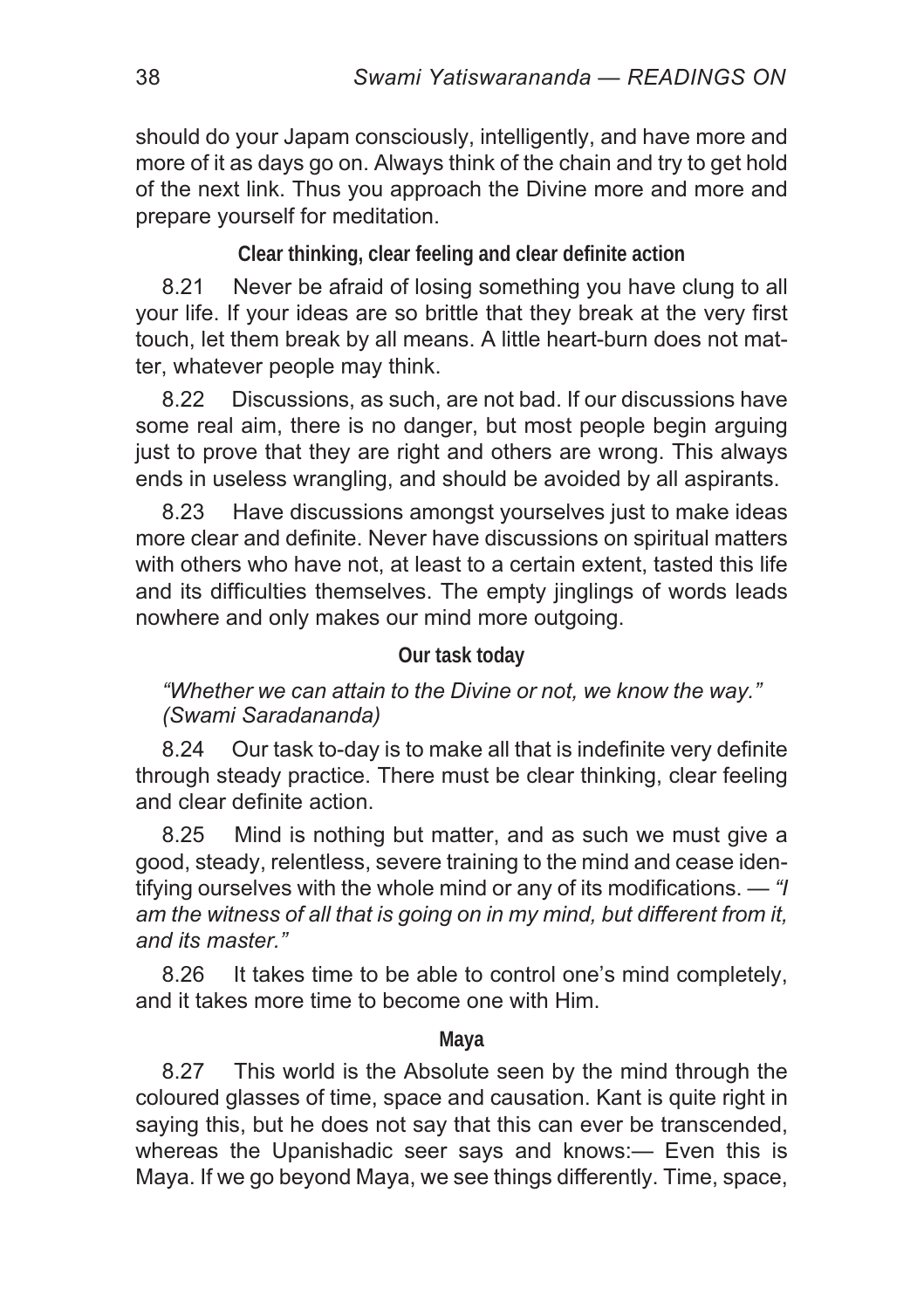causation is Maya, but Maya is these plus 'X'. Kant does not say that the 'thing as such' can be realized or known. The Upanishadic teachers say that this has to be done by all seekers after Truth.

8.28 You never find the full teachings in any book. Books are only the foundations, the scaffolding, but the really important part of the teaching is passed on from the Guru to the disciple. It is never printed.

8.29 Maya has two aspects:— One is its *veiling power*, clouding the understanding of man, and the other is its *creative power*. Both are clouds. Maya clouds the mind and brings about passions and attachments to unreal things, i.e., in its lower aspects. The higher Maya helps us to Freedom and Illumination. The lower one entangles us more and more, the higher one frees us and is itself transcended in the end.

8.30 That which binds us and that which frees us belong to the same domain of Maya. Neither are real in the absolute sense. All these belong to the domain of phenomena, never to the domain of Reality. One is just trying to cut the throat of another, and a third person is trying to save that person; do not both belong to the world of phenomena? The would-be murderer and the would-be rescuer? So both aspects of Maya are facts of consciousness, but wholly belong to the phenomenal plane. On one side we see the saint, on the other side we see the worst criminal. We find both in the same world of phenomena; the saint is trying to free us, the other to bind us.

### **Maya -- good and evil**

8.31 Wherever there are pairs of opposites, there is Maya to some extent. Evil exists from one standpoint to a greater extent than good, but both good and bad are eternally inseparable. If you want to have good, you must take evil also, or you must transcend both and have neither. Just as the holy man exists, so also the unholy person and the criminal exists. The two stand and fall together. Why create barriers? Happiness and misery, pleasure and pain go together. The correlatives exist under all circumstances. So the ideal of the really spiritual man should be one of transcendence, one of indifference to the pairs of opposites.

8.32 And so long as one is not able to transcend, one should maintain and foster the spirit of indifference and non-attachment to what is good, as well as to what is bad or evil. The way of transcen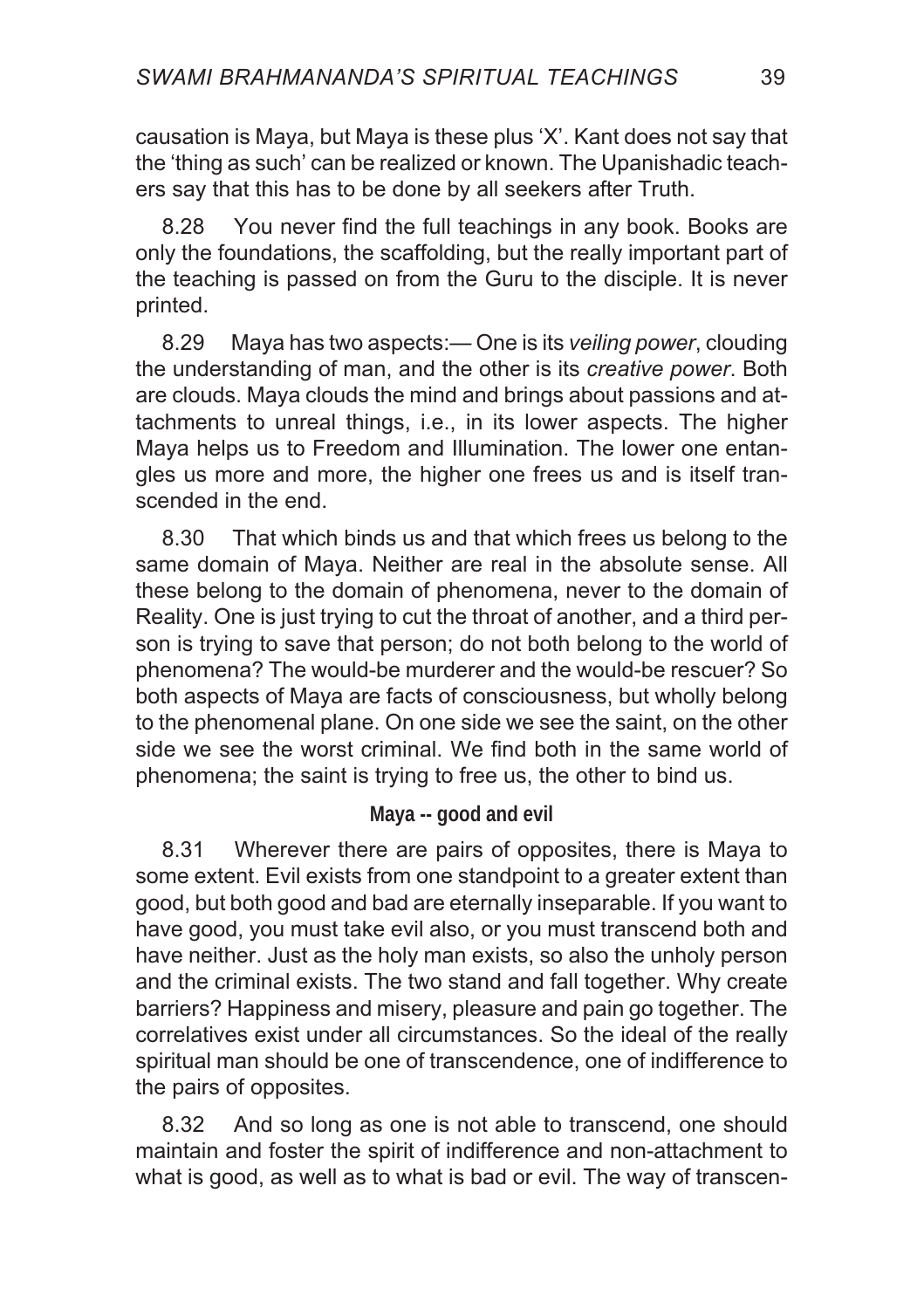dence lies in first controlling evil by what is good, relatively speaking, and then getting rid of this so-called relative good too. By observing strict Brahmacharya [continence] and leading a strictly moral life, first control all your evil and binding tendencies. Emancipation is never possible in a collective sense, never in a mass sense. Unless you rise above the ground-floor, you can never reach the first floor and never proceed to the terrace. Many people are caught in the net of the good. We must transcend good too, otherwise we remain caught in the meshes of Maya. We can never take a big jump from the ground-floor to the terrace.

8.33 First you must get rid of the iron chain with the help of the golden chain, then this golden chain is also to be got rid of. Once you get to the terrace, you just go and kick off the ladder. Absolute good and absolute bad can never exist in the domain of phenomena.

# *Vedantasara*

# **The Obstacles to Samadhi & Their Removal**

*"Torpidity (Laya) is the lapse of the mental state into sleep because of the failure to rest on the Absolute." (210)*

*"Distraction (Vikshepa) is the resting of the mental state on things other than the Absolute, because of failure to rest on IT." (211)*

*"Attachment (Kashaya) is the failure of the mental state to rest on the Absolute, owing to the numbness brought on by the impressions due to attachment even when there is no torpidity or distraction." (212)*

*"Enjoyment (Rasavada) is the tasting by the mental state of the bliss of Savikalpa-Samadhi owing to the failure to rest on the Absolute. Or it may mean continuing to taste the bliss of Savikalpa-Samadhi while taking up the Nirvikalpa-Samadhi." (213)*

*"When the mind free from these four obstacles rests unmoved, like the flame of a lamp sheltered from the wind, as one with Absolute Consciousness, it is called the Nirvikalpa-Samadhi." (214)*

*"Thus it has been said: —'When the mind is torpid, rouse it; when it is distracted, bring it back to calmness; when it becomes attached, be aware of it; when it is controlled, do not distract it anymore. Do not linger on the bliss that comes from the*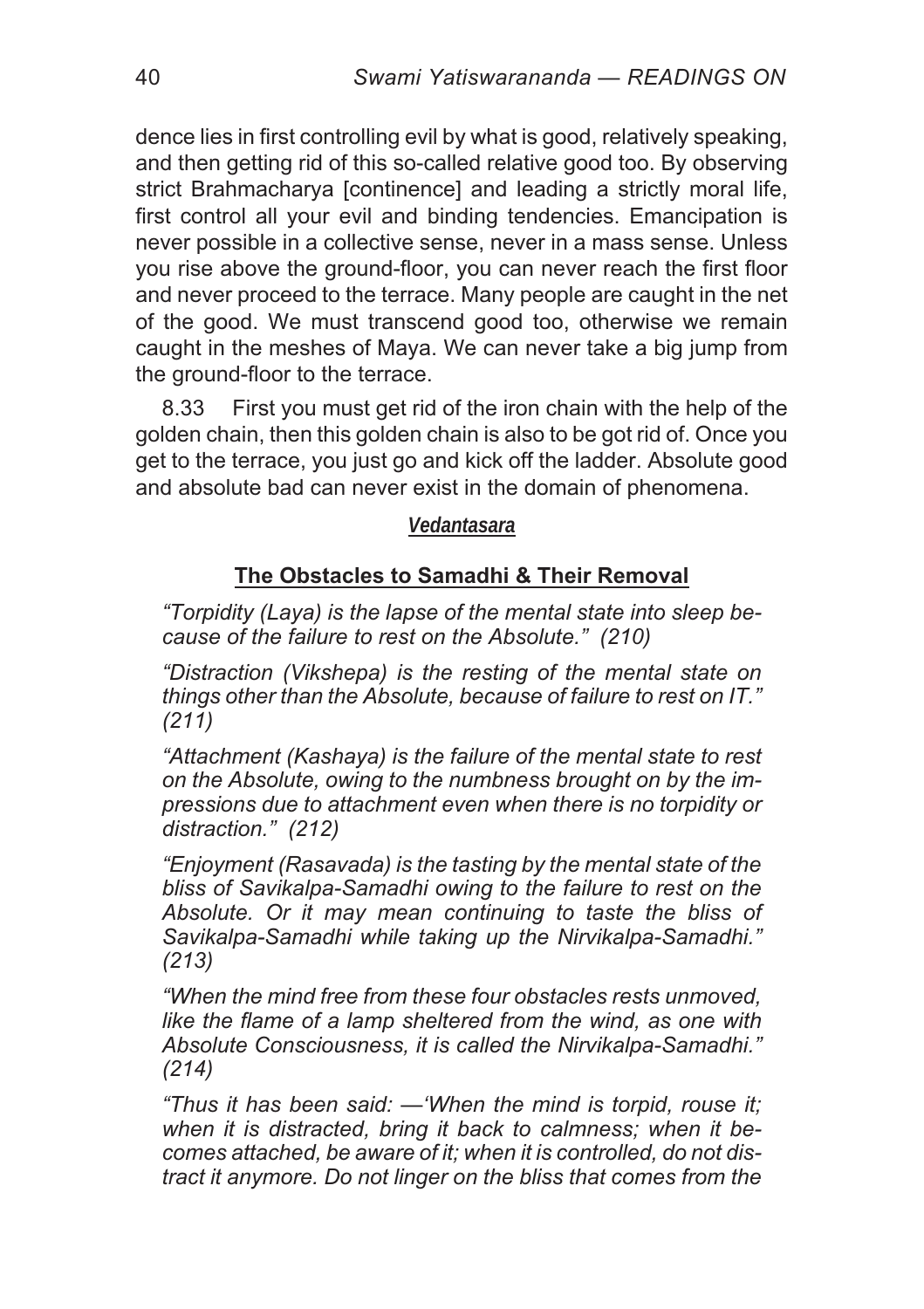*Savikalpa-Samadhi, but be unattached through discrimination.' (Gaudapada Karika 3.44-45) — 'As a lamp sheltered from the wind does not flicker, so is the Yogi's controlled mind.' (Bhagavad-Gita 6.19)" (215)*

**\*\*\*\*\***

8.34 We have to cultivate some disease germs to eat away the other germs. So first get *complete* attachment for good, then get rid of it. We can get rid of the evil only by cultivating the good. Our good tendencies must be consciously cultivated, but we should see that we never get attached to the good.

### **There are no shortcuts**

8.35 Let him take the shortest cut who has plenty of time at his disposal. The shortest cut is no cut at all in spiritual life. Never imagine that, or you will come to grief.

**Where does the man of realization abide?**

8.36 The man of realization, after having reached the transcendental state, only comes back to the topmost rung of the ladder, to the floor nearest to the terrace.

**Path can never be learned from books**

8.37 Never think that you can know about a path through a book or find every important instruction in any book, because there is always side by side with what is contained in books, the practical instruction given by the Guru which you will not find printed anywhere.

**Hindu scriptures not speculations**

8.38 All these Scriptures are not empty speculations, but experiences and descriptions of experiences. Not mere theories as you find in the whole of Western philosophy. Mere speculation does not change life, does not lead anywhere. It becomes mere intellectual gymnastics. That is why your Western systems of philosophy have never had any influence on the lives of the people, not even on those of the philosophers themselves.

# **Purity**

8.39 Lust and greed must be got rid of at all costs. Purity of heart and purity of body and mind is the price all have to pay for spiritual life. They are the *sine qua non* of all spiritual progress or realization. Before the highest realization is ours, we may get glimpses, but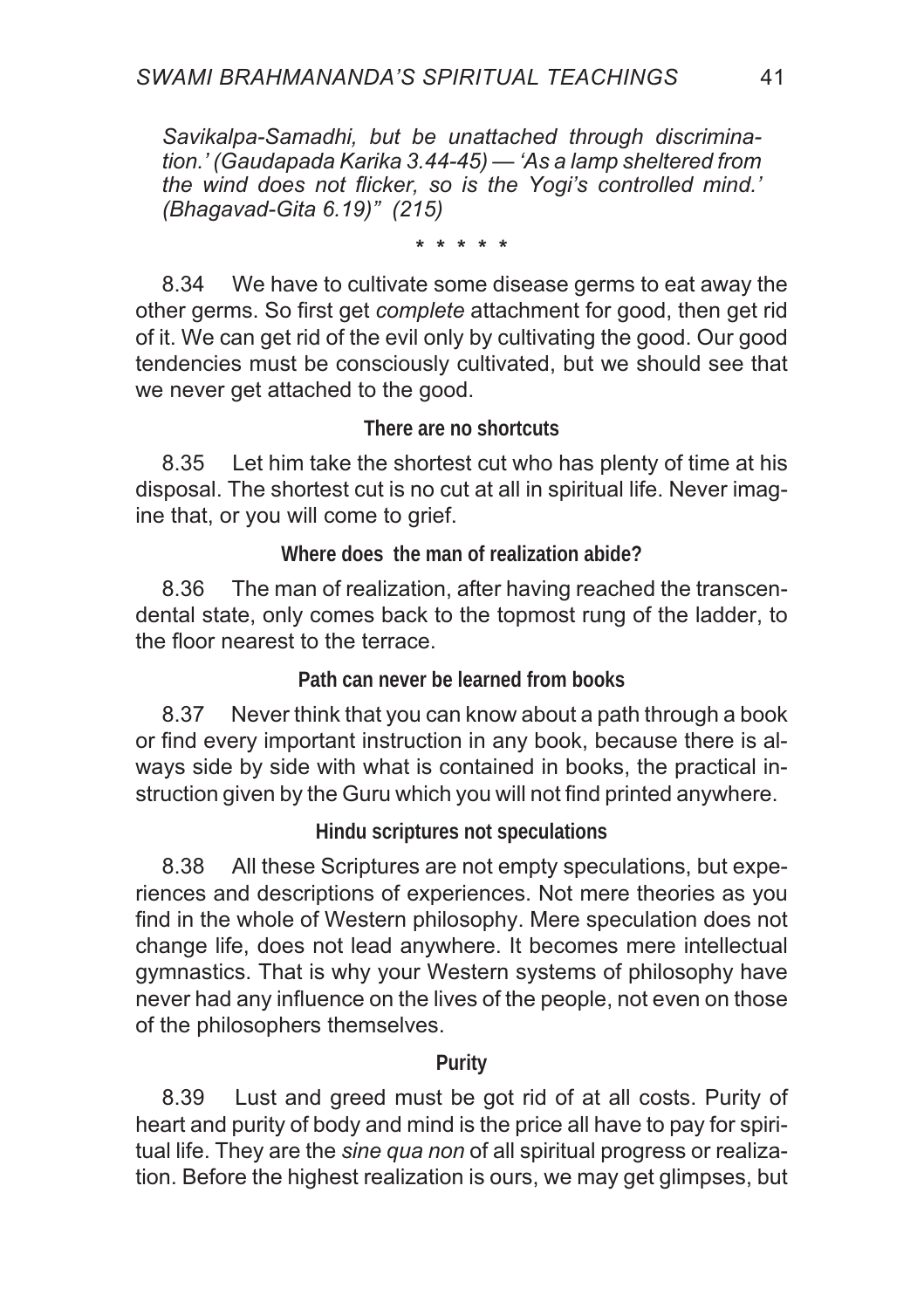only to the extent in which we are able to lead a life of purity and non-attachment, freeing ourselves more and more from body-consciousness in its gross and subtle and very subtle forms.

8.40 Swamiji [Swami Vivekananda] says, *"Purity is the condition of Divine Grace."*

8.41 People who are not prepared to pay this price of purity and sense-control cannot find any place in spiritual life and must be dropped.

### *9 -- Wiesbaden, November 29th, 1933*

### **Sin and morality**

9.01 Always try to follow the moral path, the spiritual path. There are people who have no sense of impurity; the more they commit impurities, the more they harden up and become callous. All the moral fibre and moral sensitiveness is gone and destroyed. They have no sense of morals, of shame, left in them.

9.02 The Brahmos used to speak too much of sin on one hand and of the beauty of God's creation on the other hand. Neither is right. One should stop all one's brooding over one's past whatever it may have been like. What is done is done for all times and can never be undone. So think of purity, think of what you are going to do in the future, not of what you did in the past. He who thinks he is pure become pure. Try to efface the past as much as possible. Try to efface all old associations and impressions by replacing them and bringing in better and purer ones.

9.03 Swamiji used to say, *"Why do you think so much of sin? Will more dirt wash off dirt?"*

9.04 You do not become pure by thinking of impurity, you will never get rid of sin by thinking you are a sinner. This is wrong psychology and will always produce just the opposite effect. If we dwell too much in this consciousness of sin and impurity, we lose sight of the fact that with our own spiritual strivings we can achieve something. Always try to follow the positive method. —Instead of thinking, "Oh what a sinner I am, Oh how impure I am", —just think, *"Purity is my birth-right and my true nature, I am free by nature. My very nature is purity and holiness."*

9.05 There is a humility that is almost worse than haughtiness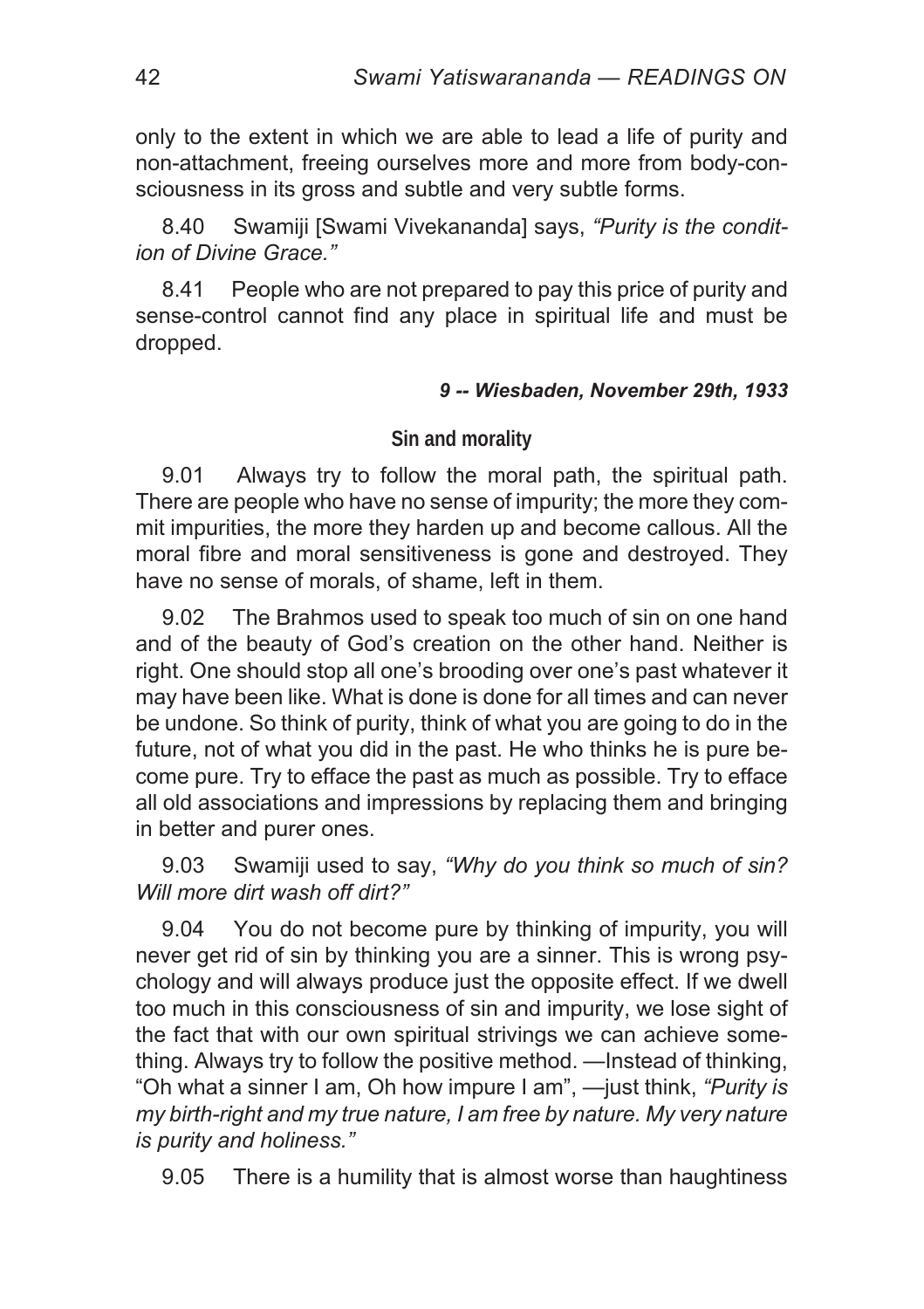and pride. So Swamiji used to say, *"Behind this mock-humility there is the ego."* — Here too, the middle path is the only path.

#### **Our centre of Consciousness**

9.06 For the aspirant, the conscious shifting of the centre of consciousness is one of the most important points. There is the physiological, the mental and the spiritual aspect. In some people you find that their centre of consciousness is their stomach, e.g., in gluttons, drunkards etc. etc. In others it is the heart, the lower heart if we can say so, etc.

9.07 There is the physiological aspect, but the mental aspect, the thought-aspect, is far more important. The root-cause of all these impurities must be removed, not only its manifestation. Repression and the formation of complexes as such is not bad. They are necessary for a time as steps to complete sublimation which comes much later. Why raise such a hue and cry about complexes? Complexes are formed whatever we do. Sex-indulgence creates a complex in one form, repression in another form, so we have to see which will lead us on to something higher, more positive, which will make us freer and freer and help us in reaching the highest goal. We are continually forming complexes on the relative plane, whatever we do.

9.08 There are natural laws in the spiritual world, and the physiological laws are not the only laws to be observed. In these matters, one must be one's own doctor.

9.09 In this shifting of the centre of consciousness you find three aspects, the physiological aspect, the nerve aspect and the thought aspect. And all are important. Every beginner should make it a point to avoid all dangerous stimuli in whatever form they may come to him. The tender plant has to be given a hedge.

9.10 Every spiritual aspirant must be sure of the place he stands on, i.e., he must be sure of the higher centre of consciousness.

9.11 The centre of consciousness is like the mother-kangaroo's pouch. The baby-kangaroo just runs to its mother and disappears in the pouch the moment any danger arises. So we, too, have to rise to our centre of consciousness if there is any dangerous stimulus coming either from outside or inside.

9.12 There must be some practical application of all these teachings, spiritual life must be lived, and that requires the develop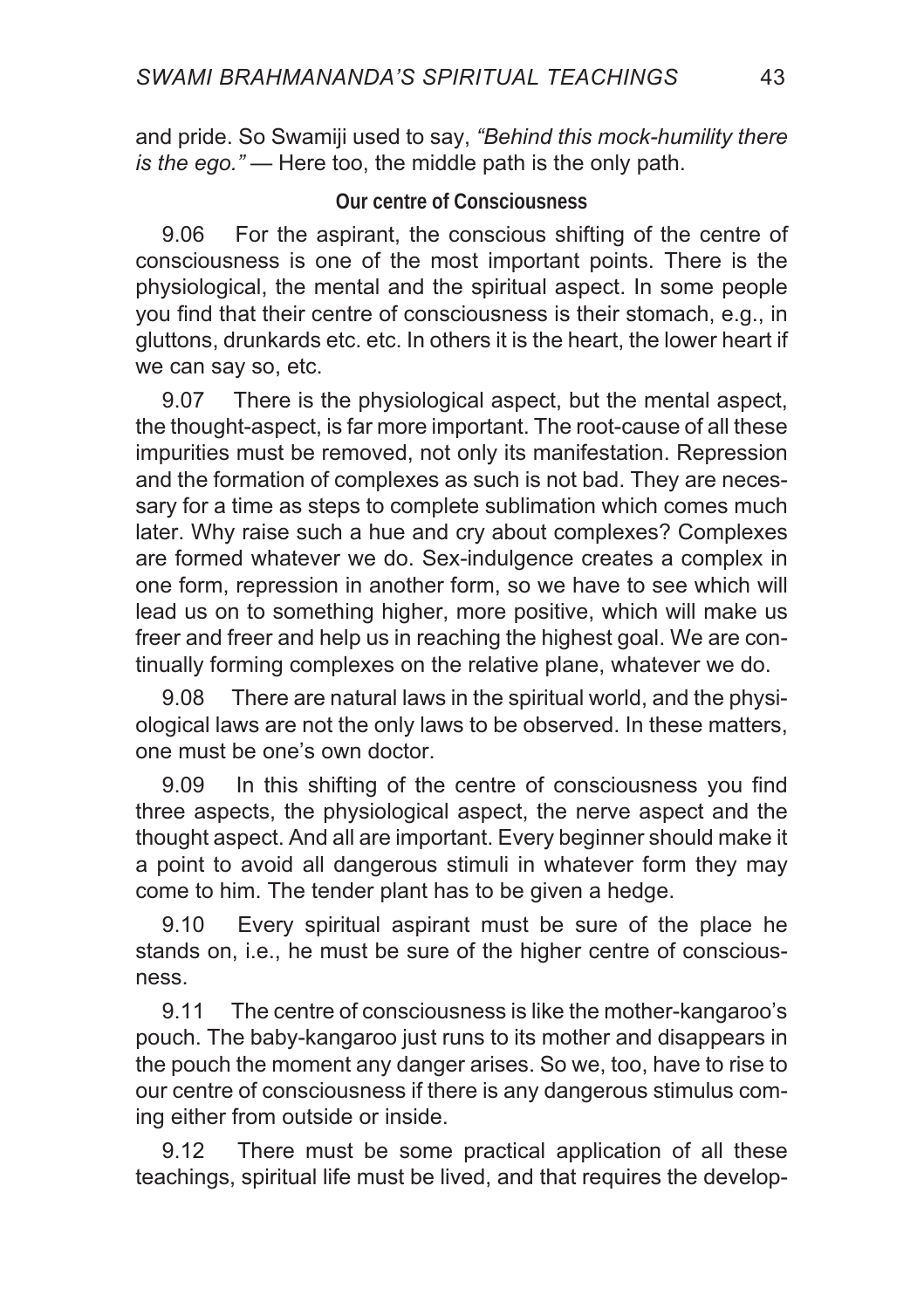ment of tremendous will-power and one-pointedness in the aspirant. This is no life for sluggards and weaklings.

9.13 Swamiji says, *"If you have faith in all the gods and goddesses, but no faith in yourself, there is no salvation."*

# **Cleaning the mirror**

9.14 If the reflector is clean, the light is reflected in all its splendour, and then we see the light. So what we have got to do now is to go in for some good scrubbing in order to remove all the layers of dust we have allowed to accumulate.

9.15 The sense of sin can be very good in the case of some temperaments, but only if it serves as a goad. It must goad us on to something better. But a far better means to get rid of all these encrustations of impurity is to think of our eternal, innate purity which is our first nature. We are all our own ancestors, seen from the spiritual standpoint, and only reap what we ourselves have sown.

# **The spiritual evolution of man**

9.16 Re-incarnation is not the most vital point. We have to try to get full illumination in this very life. So re-incarnation should never be stressed very much.

9.17 If our present life is the result of our own past, then we can change our future. Karma is never identical with fate. The law of Karma is the law of self-effort, intelligent, conscious self-effort, never a teaching of fatalism and lethargy.

9.18 Nobody is forced to take to spiritual life and to follow the path, but there are some funny people who are made that way. They cannot remain satisfied with leading the worldly life, and yearn for something higher, for greater freedom.

9.19 There will always be many who fall down on the way. What to do? You just let them lie where they are and pass on. The one goal must be kept sight of without either looking to the left or looking to the right, without even caring for the results and the fruits.

# **The trap of sickly sentimentalism**

9.20 There must be no sickly sentimentalism, one day, everyone has to follow the path, and if a person falls down, let him fall. Your duty is to pass on and reach the goal.

9.21 If somebody just accompanies you a bit of the way out of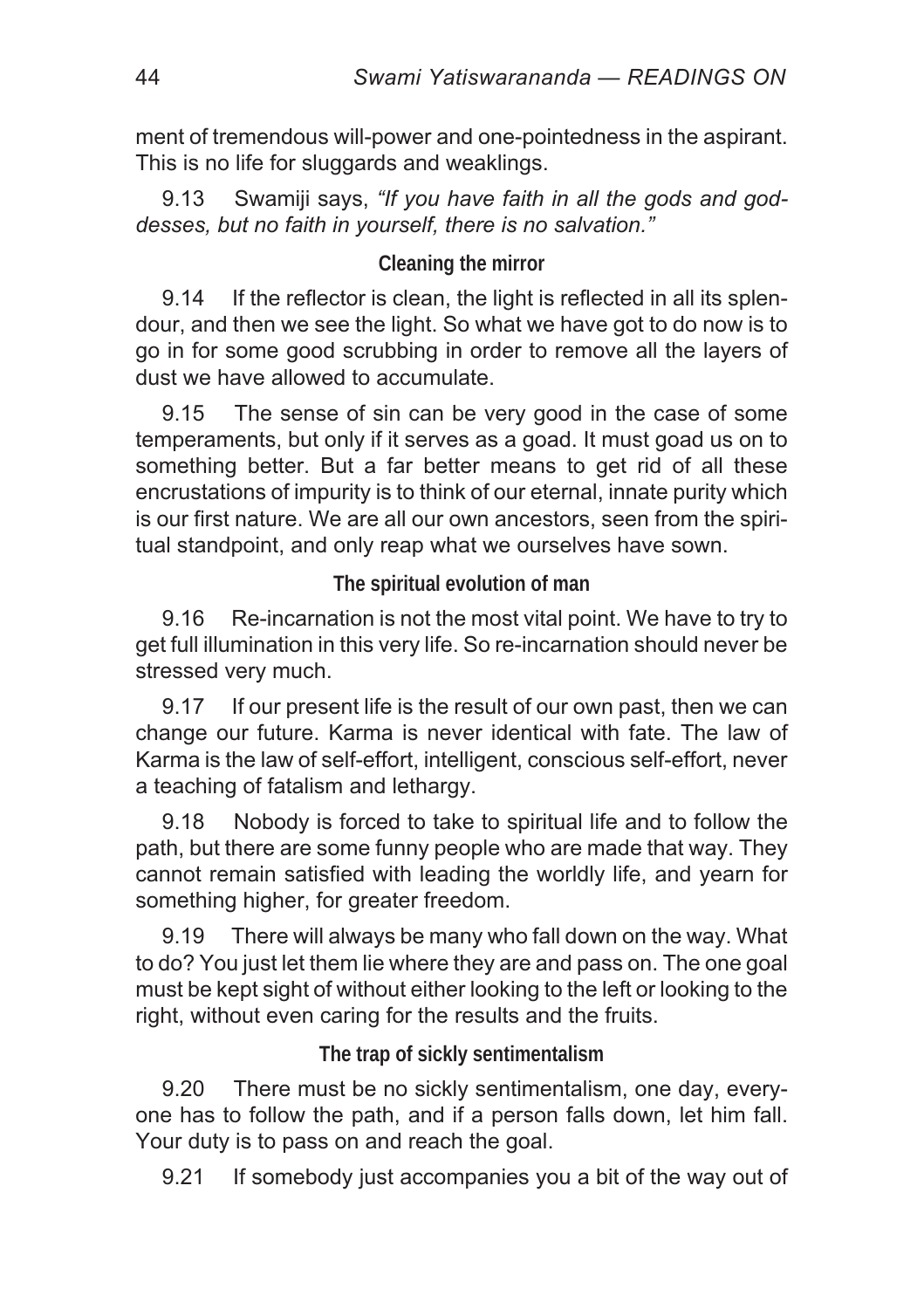so-called love, this becomes very dangerous. Such people only want to coil their so-called love around you like an octopus. Rather let their heart break before allowing them to do this. All such love is mere ego written with capital letters and nothing but that. It is the satisfaction of our own emotions and impulses, but never love in the true sense of the term. Such people only want to drag you down, entangle you in their meshes and possess you as their very own property.

9.22 There are people who are somewhat serious-minded from very childhood. They have never adapted themselves to the ideas of the worldly-minded, and for them there are but few dangers and difficulties. Never mind what people may be saying about heartlessness and so on, if they just mean sentimentalism and emotionalism by heart and love. One must learn to be very stiff even if the heart breaks. True love never wants to coil itself around anyone and stifle him, and all other love is attachment and has to be got rid of. You must learn to be very stiff and uncompromising in this. Do not let yourself be caught in the meshes of such sentimental possessive love. "Ah, we were meant for each other. We have been waiting for each other..." All sentimental nonsense and foolishness!

9.23 All these Great Ones, all these Incarnations have come and taught mankind the same eternal truths again and again, but the world just goes on merrily its own way, and those are really very clever who are able to get out of its meshes. Empty emotionalism and sentimentality is one of the worst enemies in the spiritual path. If you only follow the path half-way without reaching its end, there will be no end of misery and trouble. There are the centripetal and the centrifugal forces acting on us. We are safe if we fly off at a tangent and safe at the axis, but nowhere else can we find any safety.

9.24 The pure heart becomes the reflector of the truth. So does the purified, thoughtful mind. In the highest realization both are transcended; heart and mind cease to be.

9.25 Awakened definite thinking becomes more and more alive to the ideals of higher life. The purer the mind, the better thinking it does, the better does it reflect.

9.26 So long as we cling to the false puppets and idols of love that we cherish in our hearts, it is not possible to have at the same time a sincere, deep yearning for God, whatever we may pretend to have. It becomes all empty make-believe. But for everybody there may come a time, when these puppets, these dolls, lose all their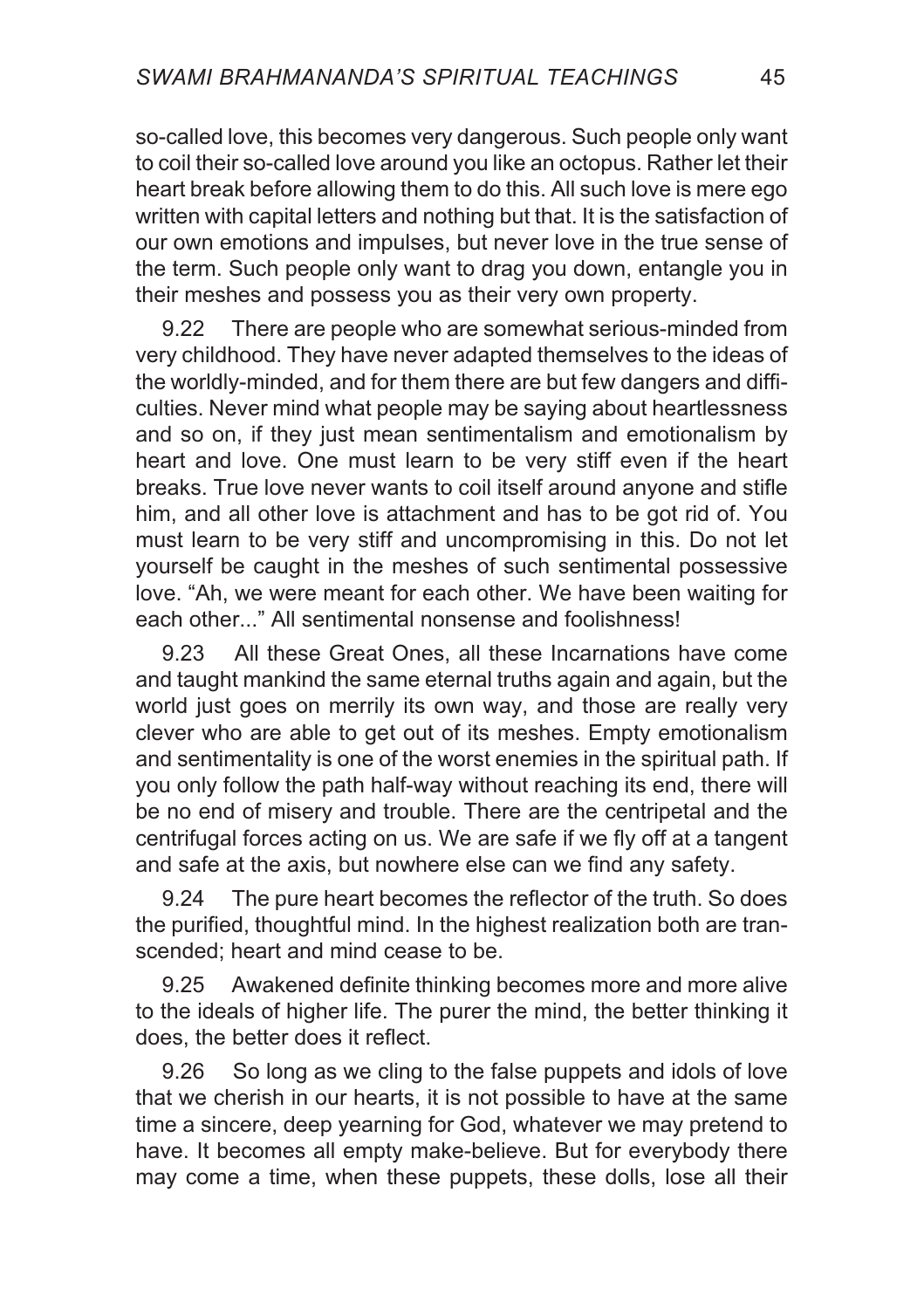charm and then only comes a true and deep yearning for the spiritual life, then the world and all things worldly become 'saltless'.

9.27 Once a certain king, Trisanku, was about to go to the highest heaven. But one of the gods became awfully jealous and made him indulge in a certain kind of self-glorification. Thus he could no longer go to the highest heaven, because there self-glorification has no place, but, at the same time, he was no longer able to return to this world, as every form of earthly desire had been annihilated in him. So he remained hanging in the air. You see, this is the case of people during the transitional period of spiritual life.

9.28 Once there was a great saint who was told by his daughter, "Father, the day is approaching its end." (This was before he had renounced everything and become a saint) "Really, is it so?" he replied and left hearth and home. He had understood the deeper meaning of the words in a way his daughter had never thought of.

9.29 Before following the path of spirituality, our great poet-saint Tulsidas had a very deep love and attachment for his wife. His attachment was so strong that he even followed her when she had gone to visit her parents. Then his wife said to him, "Had you loved God so intensely as you love this body of mine, you would have realized Him long ago and would not be today what you are." The very same day, Tulsidas gave up the world with all its ties and left his wife.

9.30 Narada, before becoming a saint, once went to a very great teacher. "Sir", he said, "I have studied all the Scriptures, but there is no peace in me. I am full of grief. Do you save me." Then the Guru asked him, "Well, what have you learnt? Please tell me." — "All the Vedas, mathematics, philosophy, all the different branches of knowledge." — "Well, my boy," said the Guru, "you have only learnt words, but words cannot bring realization." And then he began showing him the way step by step.

9.31 The Lord is the essence of bliss and knowing Him alone one becomes blissful. That which is infinite alone can bring peace and happiness. There is no peace in what is little or limited or finite.

9.32 Cases of complete sudden renunciation are very rare. Mostly we find temporary renunciation after a heavy blow has fallen on our heads. But afterwards such people get entangled all the more in 'Woman and Gold' and human puppets, in all the puppet show of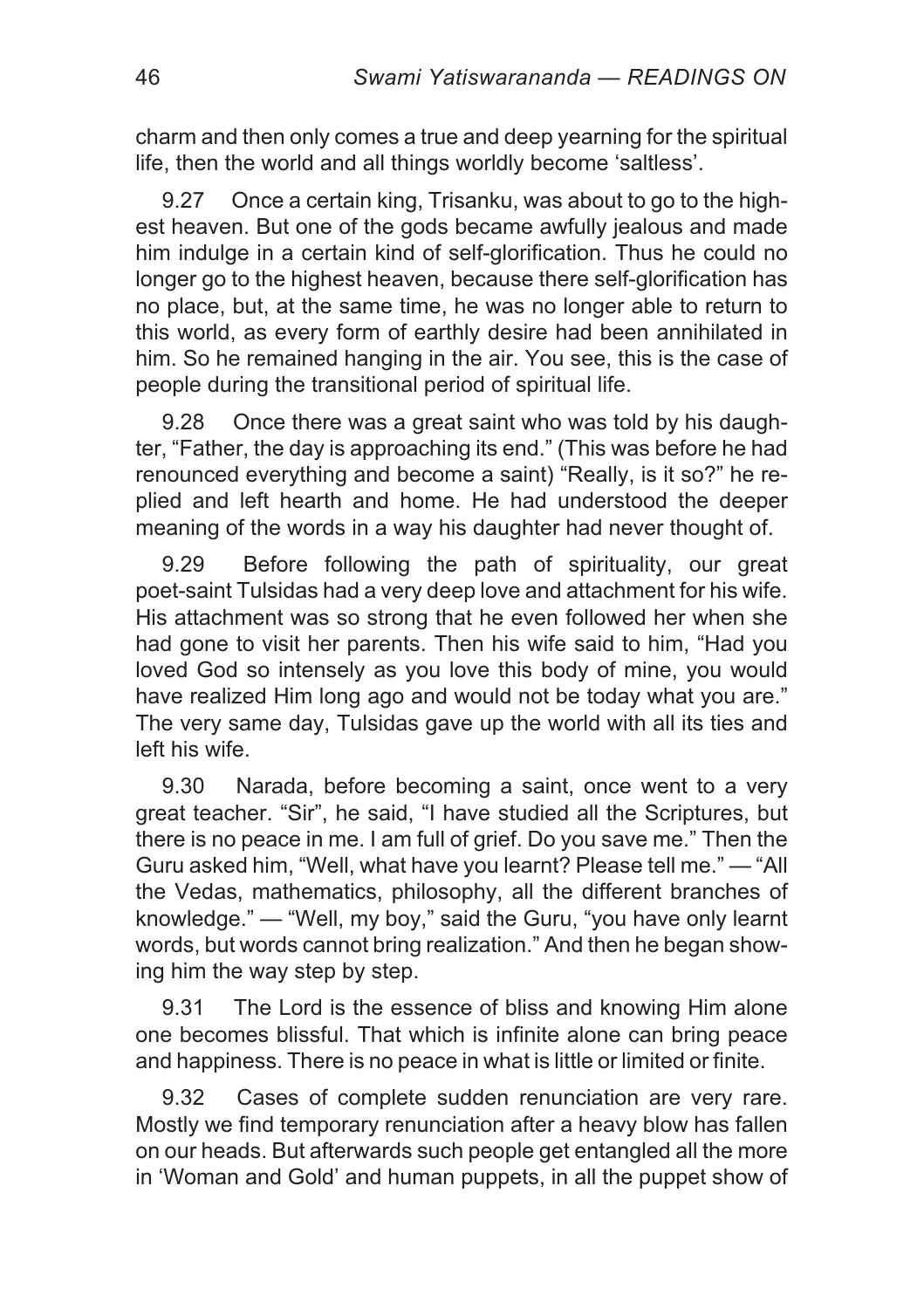human love. Then they say, "Oh, we know. We ourselves have tested the spiritual life. There is nothing in it after all. These human relations contain a far greater truth. We are meant for each other." All stuff and nonsense and the sign of a weak and muddled brain.

9.33 If all have hobbies, why not have a better hobby? Why run eternally after the mirage? Where is the perfectly sane man? All lunatics think themselves sane, and the worldly man, too, is nothing but a lunatic. Before attaining the state of Self-realization, perfect sanity is out of the question, whatever we may think ourselves to be. The cleverness of the crow does not mean anything. It seems to be very clever, but loves eating filth and dirt. Many very clever people are just like vultures; their thoughts soar very high, intellectually, but they just wait for the piece of carrion they are going to swallow and enjoy.

9.34 The whole world is drunk with the wine of 'Woman and Gold', the wine of ignorance, and has become mad so that it does not know what it does and what to do. All have become carrion-eaters.

9.35 Here and there you just find one who does not drink this wine of 'Woman and Gold', who wants a better wine, some different intoxicant that counteracts the effect of this fateful worldly wine. But you will always find that person persecuted who dares to think for himself, who dares to think boldly and freely and dares to mould his life according to higher standards.

9.36 You should see that you develop great intensity and very great singleness of purpose. Sometimes you can 'help' another with the great fire you have kindled in yourself. And such a 'Help' if done in the spirit of pure, absolutely selfless service, is something very great indeed.

9.37 *"Blessed is the family and blessed is the mother whose son takes to the monastic life."* — At the beginning this God-love seems to destroy, and it destroys many things, all the dross and the non-essentials, but though it seems so, it only fulfills. The only true, eternal, unchangeable love is that which makes the heart beat in the eternal rhythm and non-attachment of true spirituality, loving nobody and at the same time loving all with wonderful sympathy and same-sightedness. True love, love of perfect purity, non-attachment and great intensity is always spiritual, and no love in which there is any form of attachment can ever be spiritual whatever else it may be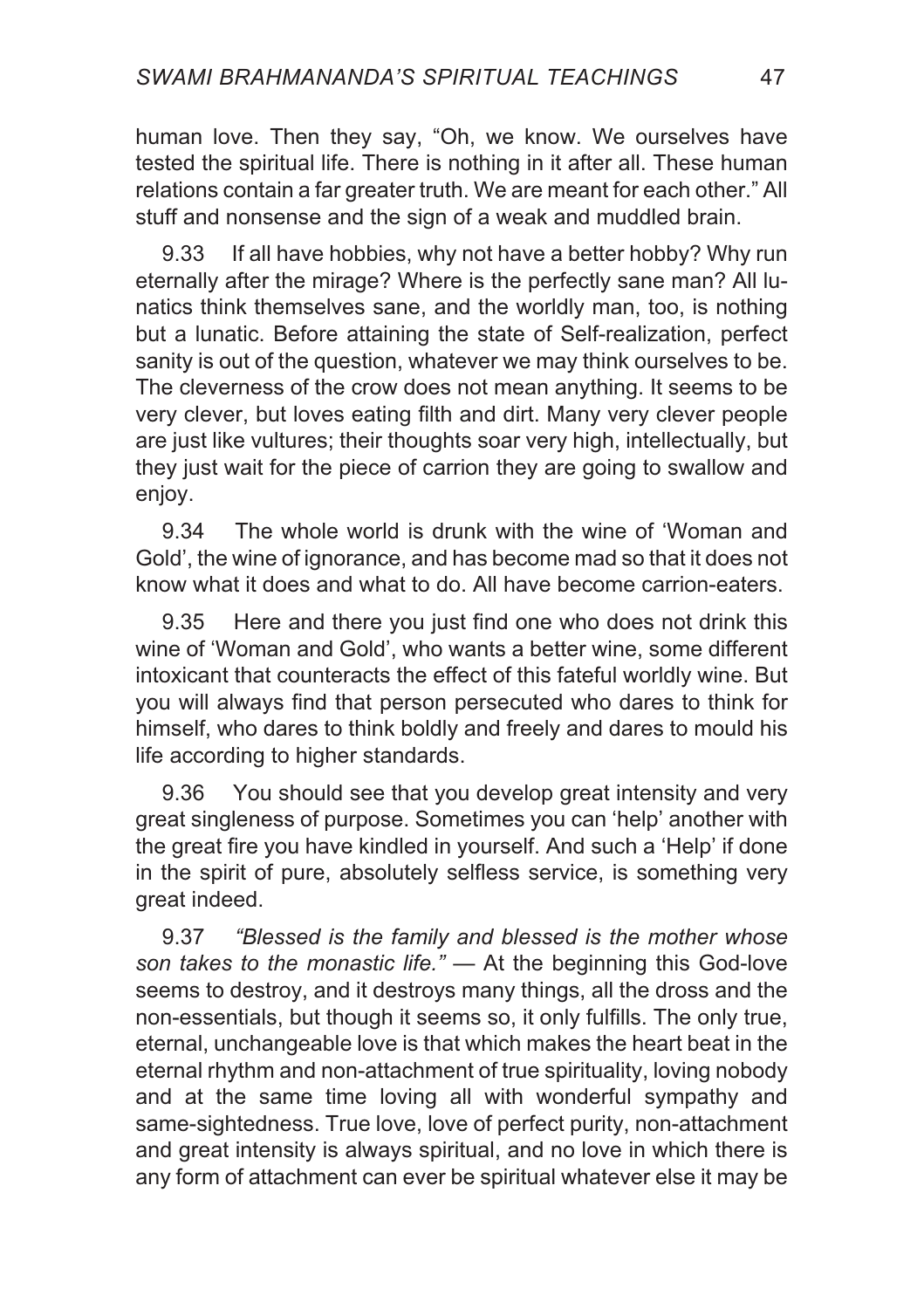and however beautiful it may seem to our blinded eyes for the time being.

### **Trials**

9.38 Most people just want to follow the beaten track, and so very naturally there comes a parting of the way between those who want to follow the higher life and attain to true love, and those who just go in for 'Woman and Gold' in its grosser and subtler forms.

9.39 How can you ever follow the beaten track, once you have become awakened? It is in such moments, the moments of your first awakening that you are put to the test, because in such moments there comes this natural parting of the ways. Then you must be able to see the fight through, or give up the idea of spiritual life. But first you must get a good whipping to awaken your enthusiasm and whoever is not prepared to get this whipping and stand it, must be dropped as chaff.

9.40 We must be put to the test again and again, and we must be able to develop a spirit of determination that knows no fear and is undaunted. And if we get a good thrashing to whip up our enthusiasm, as I said, we must be prepared to stand it and see it through.

# **The condition of the worldly**

9.41 Only see how terribly restless people have become. They run to cinema-shows, to the theatre, to Church, to lectures, to anything and everything, because their centre of gravity is wholly outside themselves—if there is any centre of gravity left at all. Why just take the trouble of thinking, why fatigue the mind? This is their attitude, and thus they become more and more slaves to this outgoing tendency of their mind and get more and more entangled in the meshes of ignorance.

9.42 Why should the mind be troubled by thinking, especially so when anyone goes to the house of God? Why not just allow oneself to be lulled into something like sleep, into some vague and pleasant day-dreaming? Thinking is not at all desirable — at least this is what the modern man and the modern woman thinks. Why do more than go to Church now and then and listen to some sermon in a thoughtless, more or less vague way? But then, you see, spiritually speaking, this does not mean anything at all. For such people it would be far better not to go to Church at all and do something which forces them to learn to be wide-awake and conscious, to think and act.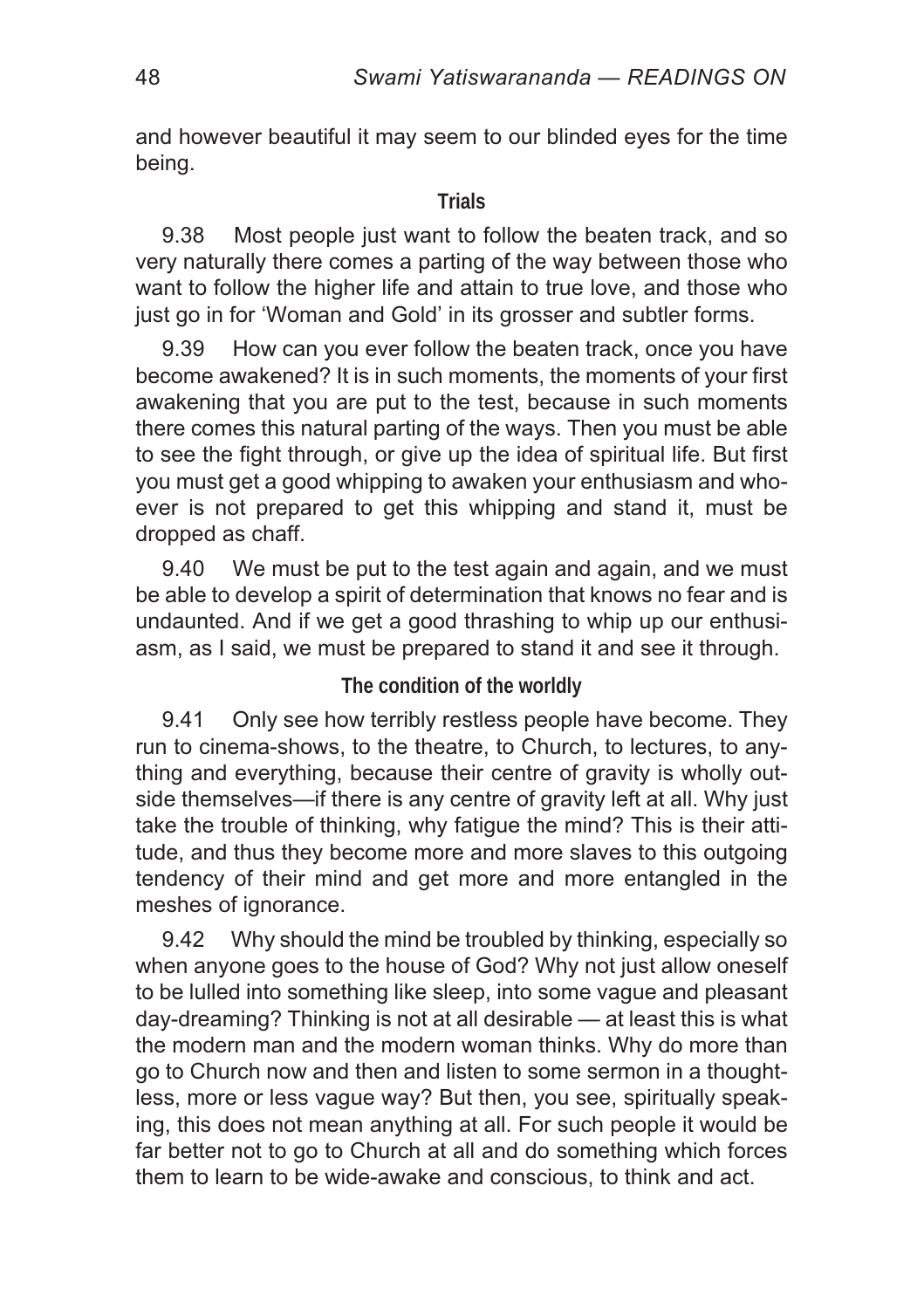9.43 There are some people who are sincere, but all their sincerity is of no avail, because they have no backbone, because they are too soft. We must cut off the very roots of all this emotionalism and false love, this personal clinging to some man or woman, "meant for us eternally". All stuff and nonsense and nothing more than that. All beautiful romance, but never the reality. We must become merciless in this. There is no place at all for this kind of softness in spiritual life. The spiritual man must be as hard as adamant and as soft as a flower. Some people may call this cruel, but is there anything more cruel and more enslaving that this so-called love of the worldly-minded, clinging to each other, enslaving each other just for the sake of the satisfaction of some personal craving of theirs? They do not love the other person, they just are in love with their own sentiment and its satisfaction. We must mercilessly strike at the very roots of all such forms of love and have done with them once for all. Let the heart break, if it breaks. Sometimes such hearts must be broken, otherwise, for them, there will never be any progress.

#### *The Song of the Sannyasin*

#### **(by Swami Vivekananda)**

*Wake up the note! the song that had its birth Far off, where worldly taint could never reach In mountain caves, and glades of forest deep, Whose calm no sigh for lust or wealth or fame Could ever dare to break; where rolled the stream Of knowledge, truth, and bliss that follows both. Sing high that note, Sannyasin bold! Say— "Om Tat Sat, Om!"*

*Strike off thy fetters! Bonds that bind thee down, Of shining gold, or darker, baser ore Love, hate—good, bad—and all the dual throng. Know, slave is slave, caressed or whipped, not free; For fetters though of gold, are not less strong to bind; Then, off with them, Sannyasin bold! Say— "Om Tat Sat, Om!"*

*Let darkness go; the will-o'-the-wisp that leads With blinking light to pile more gloom on gloom. This thirst for life, for ever quench; it drags From birth to death, and death to birth, the soul. He conquers all who conquers self. Know this*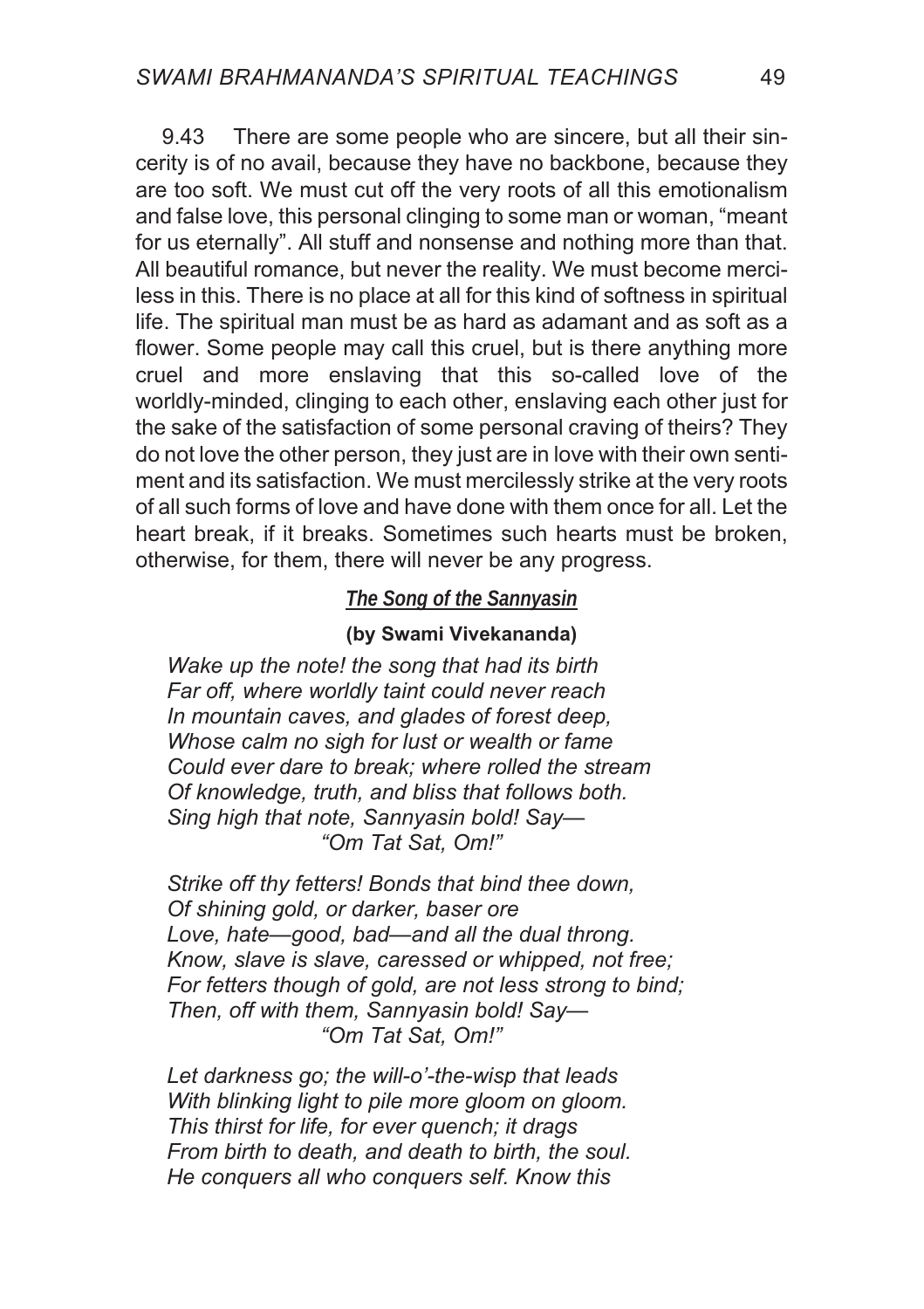*And never yield, Sannyasin bold! Say— "Om Tat Sat, Om!"*

*"Who sows must reap", they say, "and cause must bring The sure effect; good, good; bad, bad; and none Escape the law. But whoso wears a form Must wear the chain." Too true; but far beyond Both name and form is Atman, ever free. Know thou art That, Sannyasin bold! Say— "Om Tat Sat. Om!"*

*They know not truth, who dream such vacant dreams As father, mother, children, wife and friend, The sexless Self! whose father He? whose child? Whose friend, whose foe is He who is but One? The Self is all in all, none else exists; And thou art That, Sannyasin bold! Say— "Om Tat Sat, Om!"*

*There is but One — The Free — The Knower —Self! Without a name, without a form or stain. In Him is Maya, dreaming all this dream. The Witness, He appears as nature, soul. Know thou art That, Sannyasin bold! Say— "Om Tat Sat, Om!"*

*Where seekest thou? That freedom, friend, this world Nor that, can give. In books and temples vain Thy search. Thine only is the hand that holds The rope that drags thee on. Then cease lament, Let go thy hold, Sannyasin bold! Say— "Om Tat Sat, Om!"*

*Say, "Peace to all: From me no danger be To aught that lives. In those that dwell on high, In those that lowly creep, I am the Self in all! All life both here and there, do I renounce, All heavens, and earths and hells, all hopes and fears." Thus cut thy bonds, Sannyasin bold! Say— "Om Tat Sat, Om!"*

*Heed then no more how body lives or goes, Its task is done. Let Karma float it down; Let one put garlands on, another kick This frame; Say naught. No praise or blame can be Where praiser, praised, and blamer blamed are,—one.*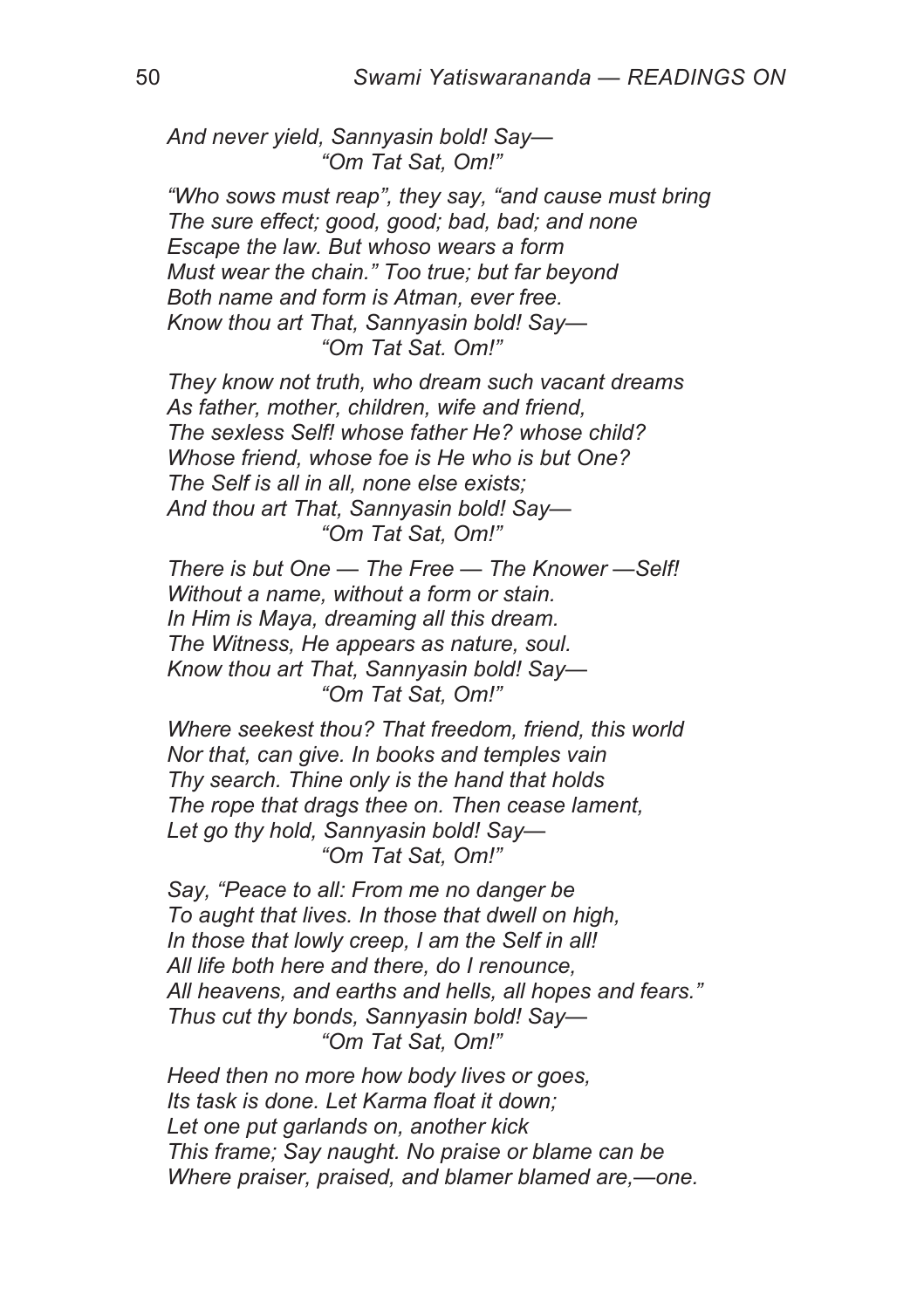*Thus be thou calm, Sannyasin bold! Say— "Om Tat Sat, Om!"*

*Truth never comes where lust and fame and greed Of gain reside. No man who thinks of woman As his wife can ever perfect be; Nor he who owns the least of things, nor he Whom anger chains, can ever pass thro' Maya's gates. So, give these up, Sannyasin bold Say— "Om Tat Sat, Om!"*

*Have thou no home. What home can hold thee, friend? The sky thy roof; the grass thy bed; and food, What chance may bring; well cooked or ill, judge not. No food or drink can taint that noble Self Which knows Itself. Like rolling river free Thou ever be, Sannyasin bold! Say— "Om Tat Sat, Om!"*

*Few only know the truth. The rest will hate And laugh at thee, Great One; but pay no heed. Go thou, the free, from place to place, and help Them out of darkness, Maya's veil. Without The fear of pain or search for pleasure, go Beyond them both, Sannyasin bold! Say— "Om Tat Sat, Om!"*

*Thus, day by day, till Karma's powers spent Release the soul for ever. No more is birth, Nor I, nor thou, nor God, nor man. The "I" Has All become, the All is "I" and Bliss. Know thou art That, Sannyasin bold! Say— "Om Tat Sat, Om!"*

#### *A Benediction*

#### **(by Swami Vivekananda — Written to Sister Nivedita)**

*The mother's heart, the hero's will, The sweetness of the Southern breeze. The secret charm and strength that dwell On Aryan altars, flaming; free; All these be yours, and many more, No ancient soul could dream before— Be thou to India's future son The mistress, servant, friend in one.*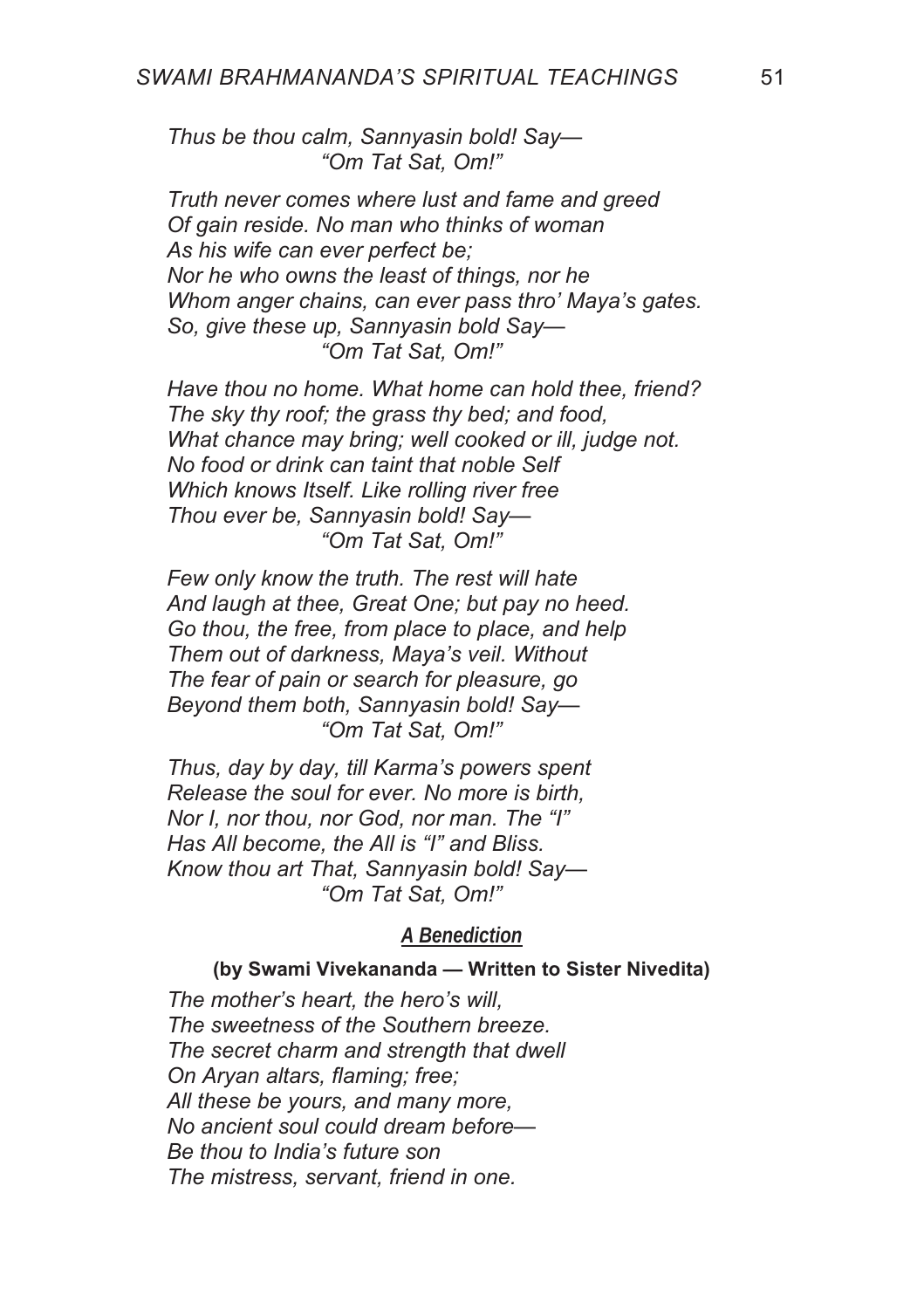### *Requiescat in Pace*

#### **(by Swami Vivekananda—Written in memoriam to J.J.Goodwin)**

*Speed forth, O Soul! upon thy star-strewn path; Speed, blissful one! where thought is ever free, Where time and space no longer mist the view, Eternal peace and blessings be with thee!*

*Thy service true complete thy sacrifice, The home the heart of love transcendent find; Remembrance sweet, that kills all space and time, Like altar-roses fill thy place behind.*

*Thy bonds are broke, thy quest in bliss is found, And one with That which comes as Death and Life; Thou helpful one! Unselfish e'er on earth, Ahead! Still help with love this world of strife!*

#### *Nirvana-shatakam*

#### **(A poem of Sankaracharya, translated by Swami Vivekananda)**

*I am neither the mind, nor the intellect, nor the ego, nor the mind-stuff;*

*I am neither the body, nor the changes of the body; I am neither the senses of hearing, taste, smell or sight,*

*Nor am I the ether, the earth, the fire, the air;*

*I am Existence Absolute, Knowledge Absolute, BIiss Absolute—*

*I am He, I am He. [Shivoham, Shivoham].*

*I am neither the Prana, nor the five vital airs; I am neither the materials of the body, nor the five sheaths; Neither am I the organs of action, nor object of the senses; I am Existence Absolute, Knowledge Absolute, Bliss Absolute—*

*I am He, I am He [Shivoham, Shivoham].*

*I have neither aversion nor attachment, neither greed nor delusion;*

*Neither egotism nor envy, neither Dharma nor Moksha;*

*I am neither desire nor objects of desire;*

*I am Existence Absolute, Knowledge Absolute, BIiss Absolute—*

*I am He, I am He. [Shivoham, Shivoham].*

*I am neither sin nor virtue, neither pleasure nor pain; Nor temple nor worship, nor pilgrimage nor scriptures,*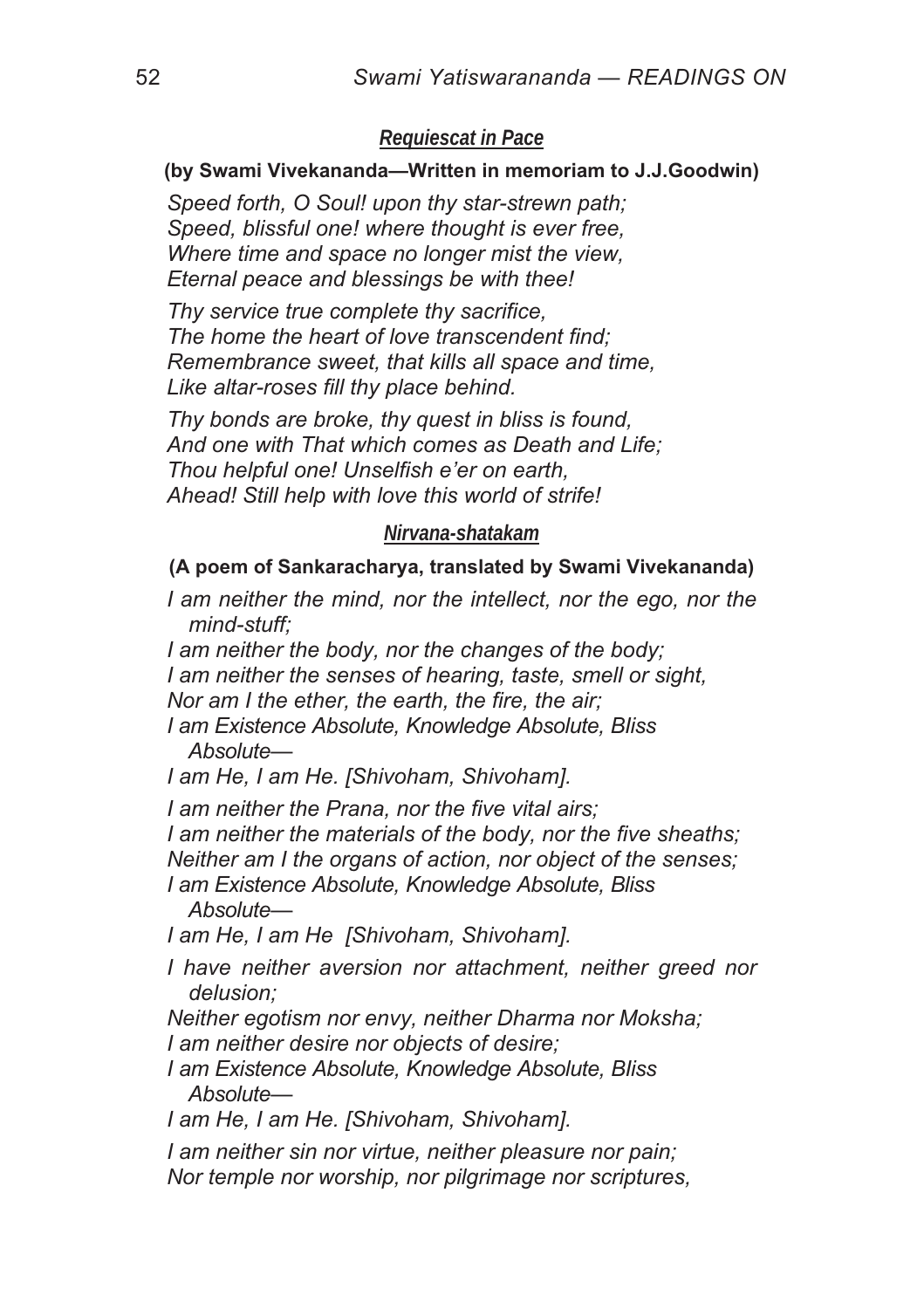*Neither the act of enjoying, the enjoyable nor the enjoyer; I am Existence Absolute, Knowledge Absolute, BIiss Absolute— I am He, I am He. [Shivoham, Shivoham]. I have neither death nor fear of death, nor caste; Nor was I ever born, nor had I parents, friends and relations; I have neither Guru nor disciple; I am Existence Absolute, Knowledge Absolute, BIiss Absolute— I am He, I am He. [Shivoham, Shivoham]. I am untouched by the senses, I am neither Mukti nor knowable; I am without form, without limit, beyond space, beyond time; I am in everything; I am the basis of the universe; everywhere am I. I am Existence Absolute, Knowledge Absolute, BIiss Absolute— I am He, I am He. [Shivoham, Shivoham].* **\*\*\*\*\***

*Who dares misery love, And hug the form of Death, Dance in destruction's dance, To him the Mother comes. (From 'Kali the Mother' by Swami Vivekananda)*

**\*\*\*\*\***

**The price for spiritual life**

9.44 So long as there is any desire for enjoyment, there can be no spiritual life. Enjoyment be it gross or subtle, and spiritual life never go together. So long as there is any clinging to life or death or to some other doll, there can be no spiritual life. This is one of the facts and eternal laws to be faced by every sincere aspirant. There is no shirking this question and we must know whether we are really prepared to pay the full price or not. There should be clear thinking. No use muddling things up and just go on drifting or entertaining some vague hopes.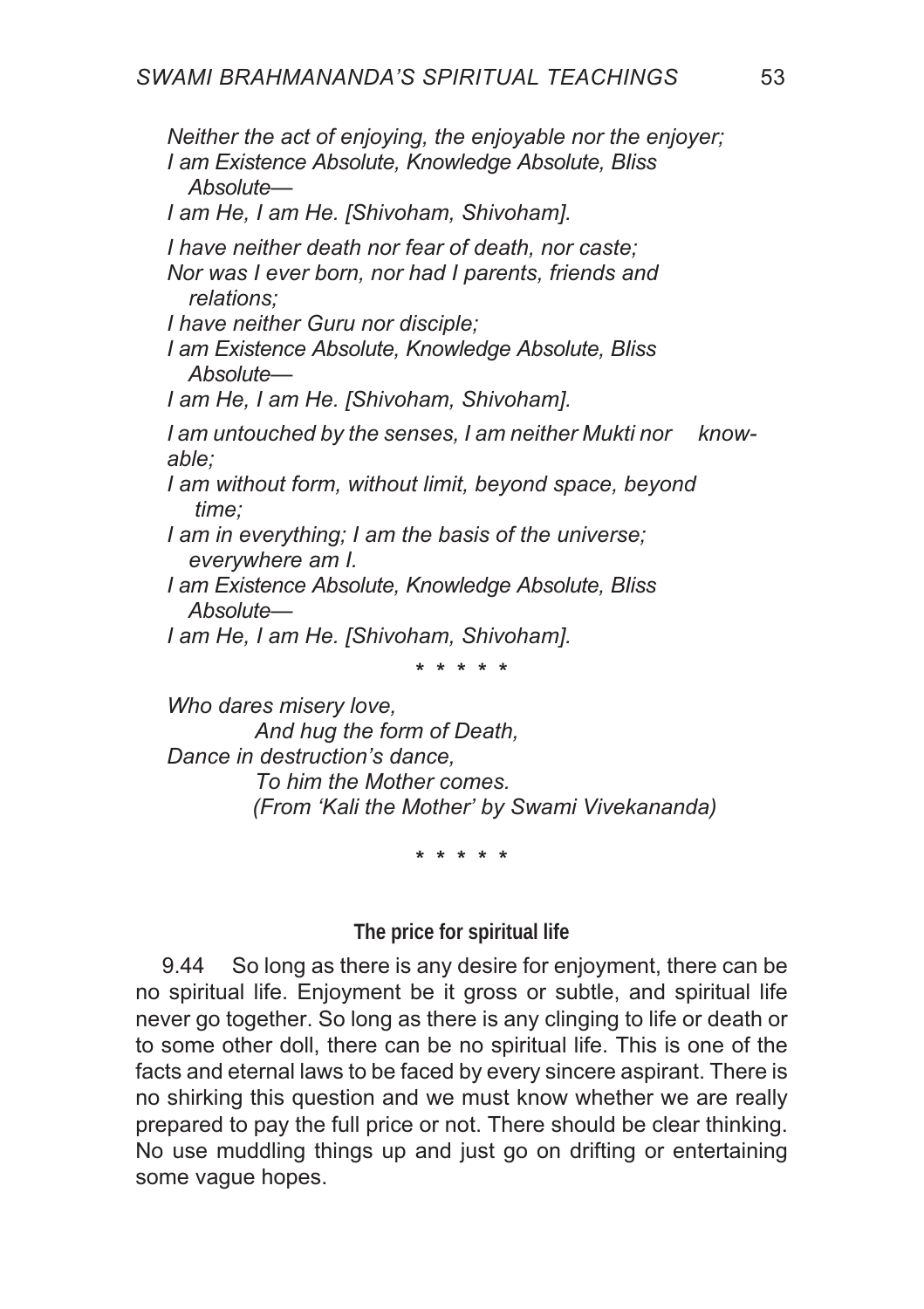9.45 First fix the goal and the means, mercilessly. Without shirking the issue you must do this, and then relentlessly stick to your chosen path, whatever happens, whether you live or die.

### **Divine Grace**

9.46 Let the individual *deserve* Divine Grace through conscious self-effort. Grace is always unmerited in a way, but we must strive to the best of our powers.

### **Dealing with obstacles**

9.47 All our activity must be directed to a certain goal which has to be definitely fixed before. There must be no muddle-headedness. With great singleness of purpose and great patience the obstructions have to be removed one by one.

9.48 Be as rational and as little guided by impulse as possible, in your physical and in your mental activity. Our whole life has to be spiritualized. Be a master in your own house, not a slave. It is best to follow a fixed routine in one's daily life. Give good thought injections, killing the microbes of the old associations and bad habits. Rise above your environment. Do not allow old associations to come near you. Avoid meeting all people who awaken the thoughts of such associations in you. Spiritual life means a thorough but slow transformation, an overhauling of our whole outlook. So we have always to be on our guard, always guarded and restrained and dignified, otherwise this will never be possible.

9.49 Learn to stand aloof, as a witness of your different moods, without identifying yourself with them. This becomes easier if one is steady and regular in one's spiritual practices and daily routine. There must be a time for everything: for Japam, meditation, studies, reading of certain passages etc. If we do not create this habit and stick to it, we shall never be able to make any considerable progress in spiritual life. New habits must be formed which must become so strong that they act as a kind of protecting wall the very moment there comes an inner or outer stimulus that may awaken old associations in us. The moment such a thing happens, take hold of your Japam, your practices, your readings, and kill the desire to follow the stimulus, the old association. Only thus will you be able to remain wholly unaffected later on.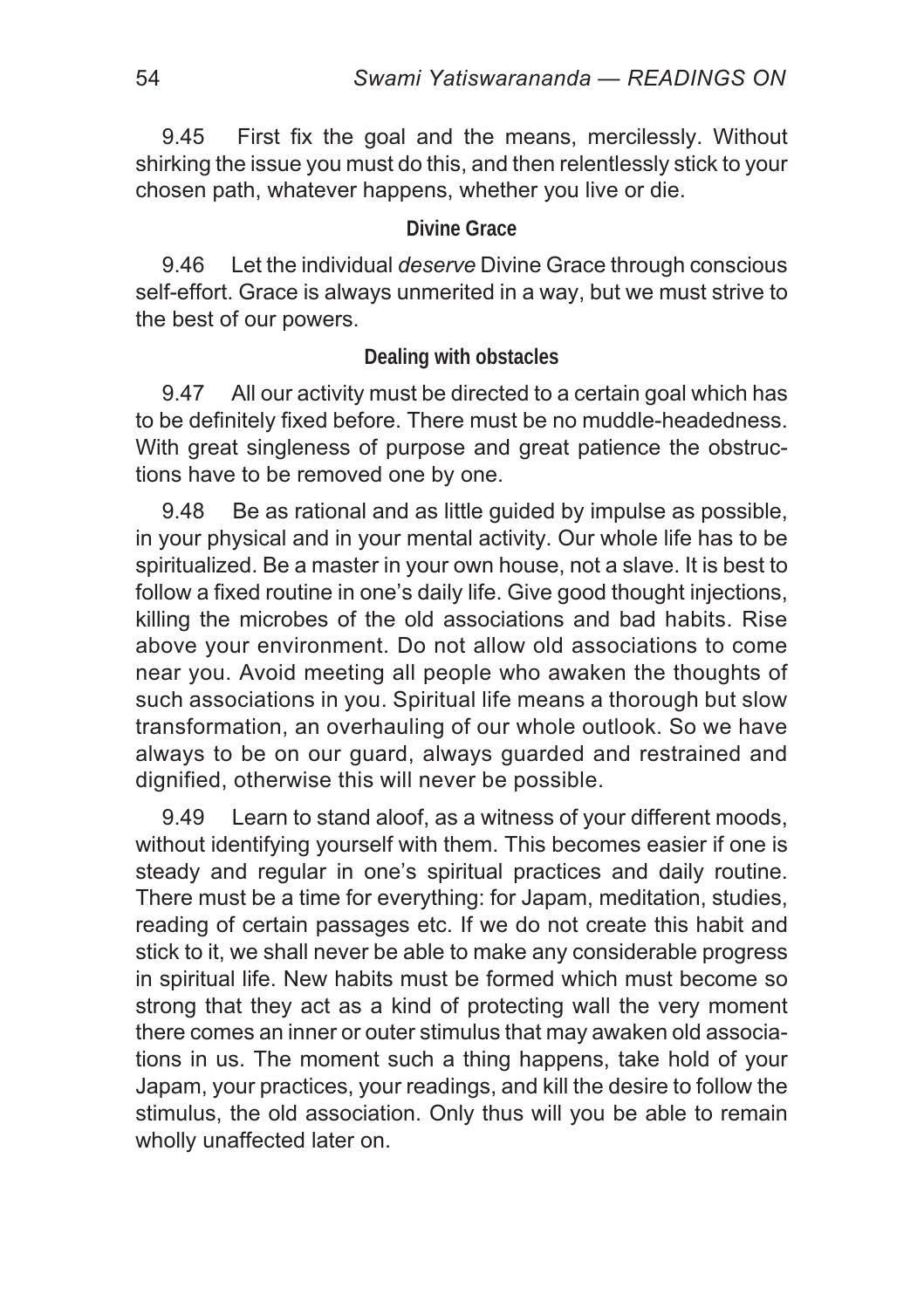#### *10 -- Wiesbaden, November 30th, 1933*

#### **The two alternatives**

10.01 It is a mark of Divine Grace to have noble aspirations. There are very few people who have some good tendencies, who at least aspire after some higher form of living.

10.02 Most people just rush headlong into the sea of the world and worldly enjoyments and are drowned.

10.03 There are two alternatives before us: His Infinite Bliss, or the pleasures of the senses, of 'Woman and Gold' and all that. The two can never be combined, whatever some people may say. *"Where Kama is, there Rama cannot be; where Rama is, there Kama cannot be."* — Only by giving up all sense-enjoyment and all feeling of I-ness and "I and mine" can Bliss be attained. Never by any other means. We always see the faces of other people, but we rarely see ourselves in a dispassionate, merciless way. Our mind is outgoing, instead of introspective, and with this outgoing mind nothing higher can ever be achieved. Unless you give the mind purity through unbroken continence, through leading a perfectly pure life, physically and mentally, and then give it an inward turn, there is not even the possibility of any spiritual life. This is an eternal law which can never be changed.

### **The introspective mind**

10.04 There are some blessed souls who just shut up the shutters of their senses and then with indrawn mind try to realize the Truth.

10.05 Spiritual life begins when we stop the outgoing tendencies of our mind and become introspective. Not before. It begins only when we learn to draw our mind away from the senses, but this means a terrible strain and struggle. There must be tremendous outward control while trying to gain the inner control, and it takes a long time to make this life free and natural. In the beginning, a complex is formed, but that does not matter, as later on with the disappearance of our false sense of personality, our false "I", the complex disappears with it. Our mind should constantly serve us as a looking-glass, i.e., we should constantly watch it and its movements, become fully aware of all the thoughts that are rising in it or want to rise and get sway over it. Mind is the greatest recorder, but unfortu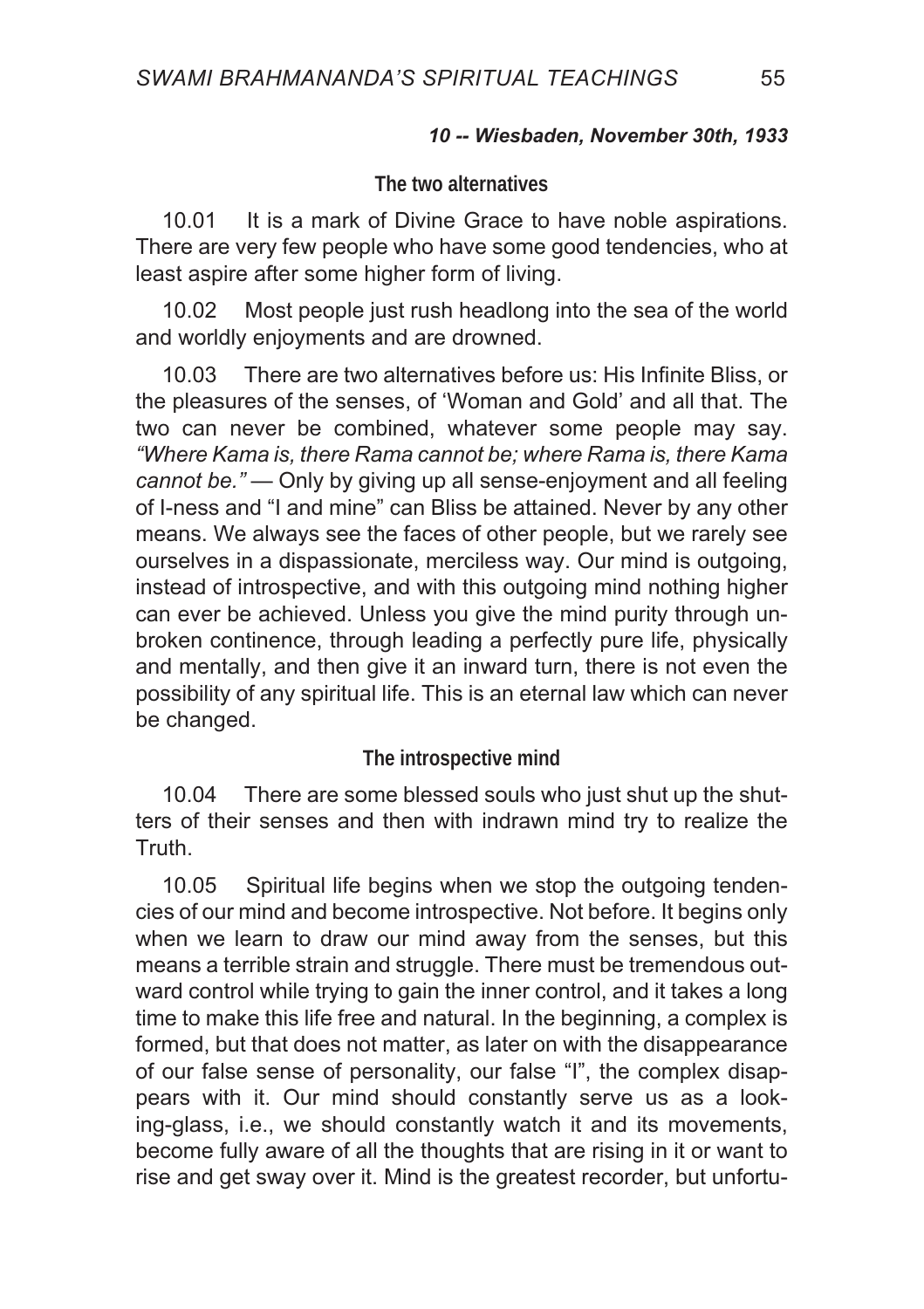nately we do not notice it, we do not care what happens in our mind. We are thoughtless and careless in everything that is spiritual, and worldly-wise in all our outward activities. Thus no progress can be made. We are just crows sitting on filth and relishing it, but believing ourselves to be very clever and bright. The cleverness of the crow is the cleverness of the vulture, the carrion-eater.

10.06 But some minds are so dirty, so covered by lust and gold, that even a looking-glass would not help. Such people cannot be helped, however hard we may try to. They are hopeless.

10.07 A really introspective mind always brings home to us all the facts that are taking place within ourselves. We must become wide-awake and fully aware of every thought that rises or wants to rise in our mind. This is one of the very first steps in spiritual life. Without getting control over our mind, we cannot advance, and without becoming aware of what is taking place in our mind, we can never control it. So this is one of the very first steps in spiritual life. We should be wide-awake and definite in all we do.

*"There are some who will just turn their face to the South when they want to go to the North, and when you ask them they say they are going East." (Bengali Proverb)*

10.08 Two paths are before us. We must decide which path to take and once we have decided to take the higher path, we must do our best to follow it with unflinching perseverance and steadiness, whatever happens.

### **Elimination of past impressions**

10.09 Temptations are very great because of our former life, because we did not lead a perfectly pure, perfectly non-attached life. Whoever has lead a perfectly pure life from his childhood does not find it very hard to overcome worldly temptations. They are more or less like shadows to him.

10.10 Sometimes, in aspirants, old impure desires and pictures come up, old passions rise with all their violence, even impressions which seemed very weak rise with full force, especially during meditation. All the Great Ones had to pass the temptations, but their mind never turned to the pleasures of the senses. Look at Christ's life, at Ramakrishna's life, Swamiji's life, Sri Chaitanya's life! What tremendous purity, physical and mental! Sri Ramakrishna could never think of woman in any other form than that of the Mother.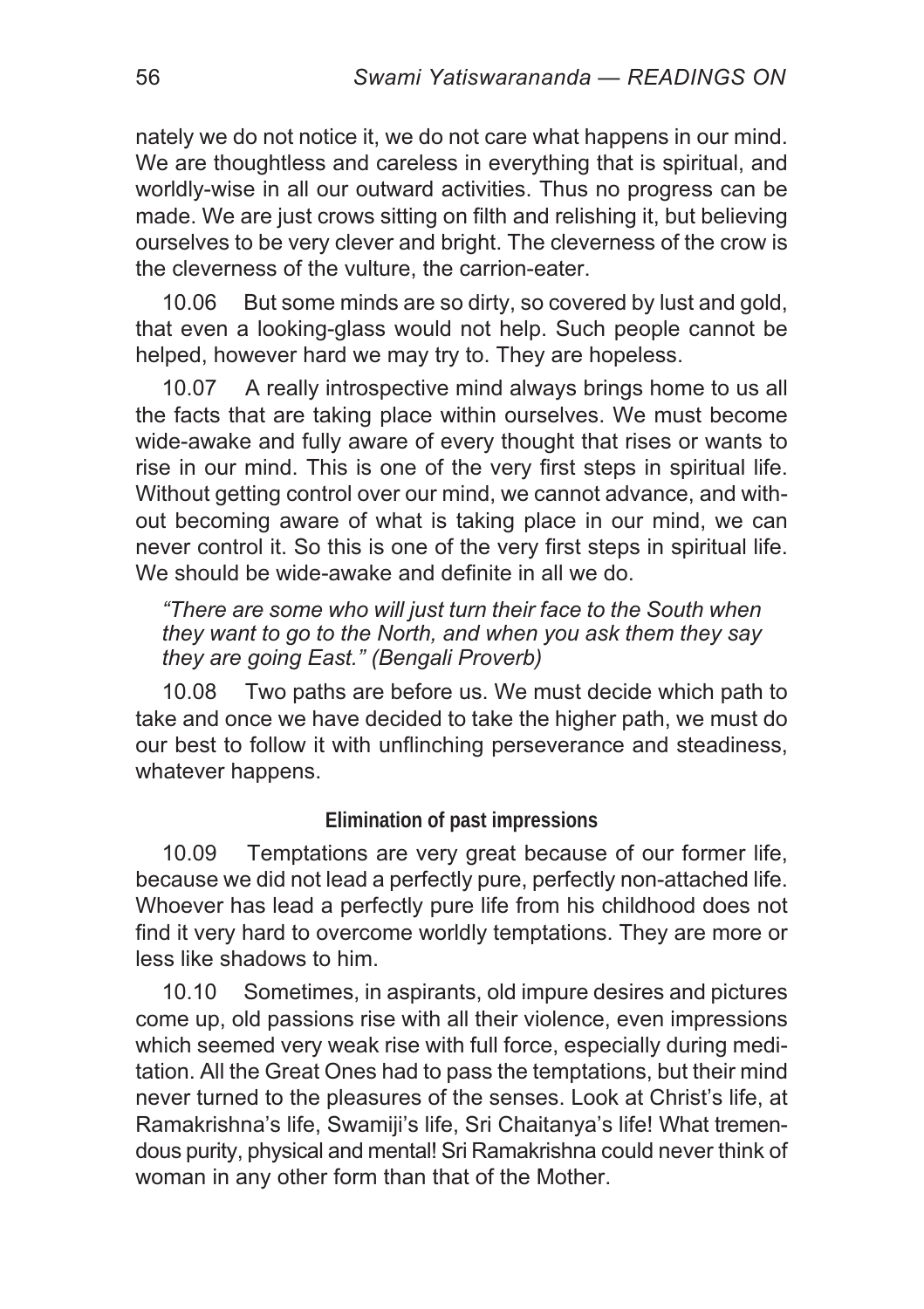10.11 All the 'old friends' come to us again and again, and try to disarm us, and we are still, to some extent, moved by them. As soon as real dispassion dawns on us, we shall be able to face them wholly unmoved, and then they will cease to appear. So do not be cowed when the 'old friends' come, but face them boldly. Face the brute. This elimination of the past impressions is a very slow, very lengthy process.

10.12 Once upon a time there was a man who had a dog. He was very, very fond of this dog and always kept it near him, petting it and doing everything for it. But one day it so happened that that man got tired of the dog and did not want to keep it any longer. So he gave it some hard kicks to make it go away. But the dog came again, not being able to believe that its master did not want it any longer. This went on for some time, the dog coming back to its master, the master giving it more hard kicks. But one day, the dog realized that its master really did not want it any more, and left the master.

10.13 This is just our case. We have been pandering to our senses, allowing ourselves to be swayed by them, doing everything they ask us to do, never showing any real resistance. So here, too, it will take the senses a long time till they realize that their wishes are not going to be fulfilled any longer.

10.14 At present, part of our mind wants sense-enjoyment and sense-life, part of it does not want it any longer. So there is a terrible tug-of-war between the two parts. You must develop a definite antipathy for sense-enjoyment and all persons who may become a danger to you, you must make the 'dog' feel that it is not wanted. The 'dog' is our pet-desires, our pet-passions, our pet-likes and dislikes, and they all must be given some really hard kicks.

10.15 During these moments of trial the aspirant should always pray from the very bottom of his heart to the Lord for purity, for strength, ask Him to efface all the old impure impressions he has taken in through his carelessness and thoughtless living, and efface them for ever from his mind so that they cannot come back. In the *Bhagavad-Gita* it is said:

*"When we turn our mind away from the senses, the sense-objects remain away from us; but still there is a deep-rooted tendency created by our previous habits."*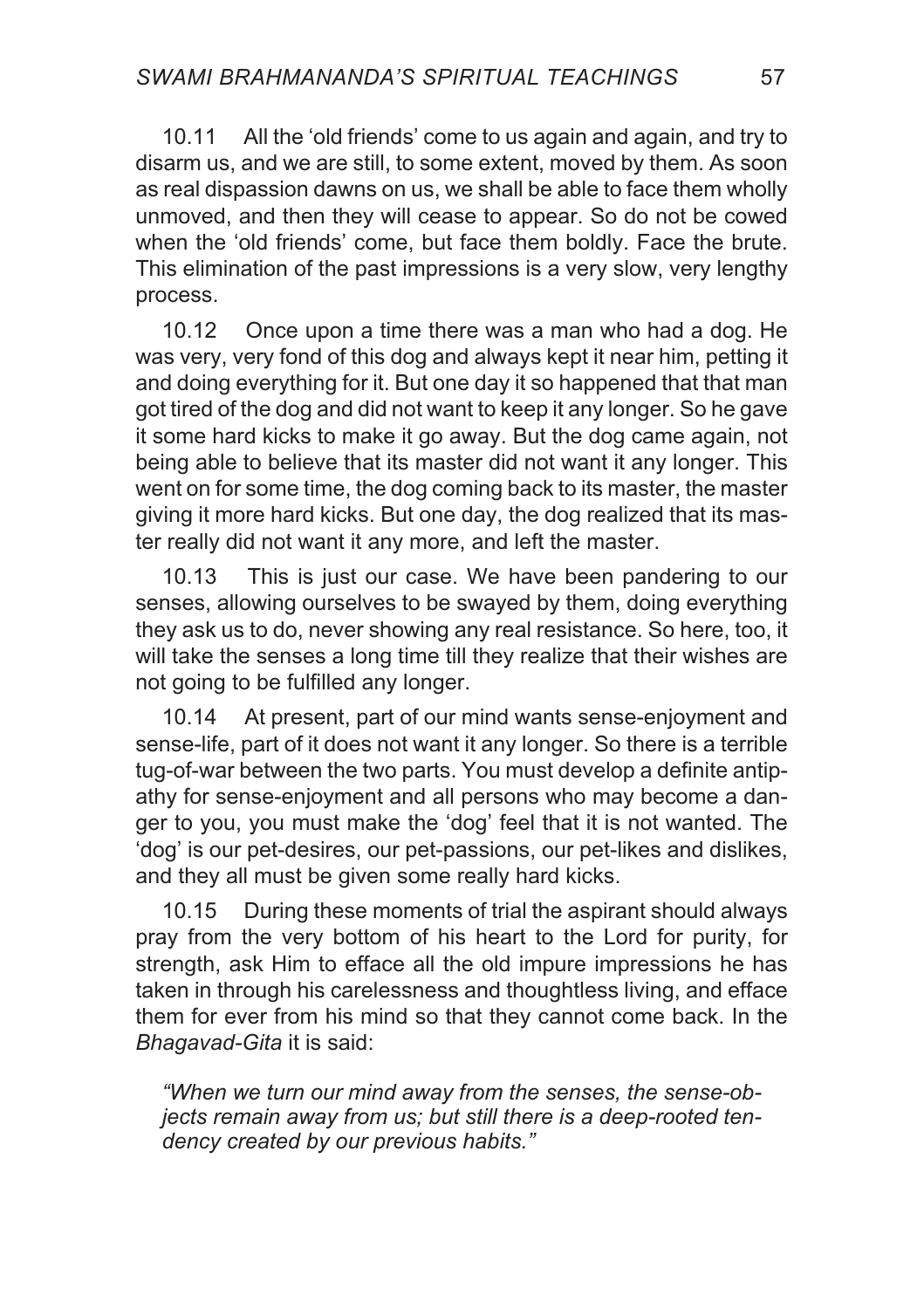10.16 Pray:

*"Thou art strength, endow me with strength. Thou art energy, endow me with energy"*

10.17 You must try to develop aversion for all things that attract your senses or are apt to rouse old associations in you. Even disgust for some other person may be created for a time. Later on, this aversion, this disgust, has to be transcended too.

10.18 The moment you get real dispassion for the world, the moment real disgust for all worldly enjoyments is created, the problem is solved. Then we cone to taste something that is sweeter than these so-called pleasures of the senses, which are a very poor affair after all.

10.19 Once, when the temple-procession was going round the streets, Sri Ramanuja came out just to pay homage to the image, but in the midst of the crowd he found a man and a woman. All the time this man was looking at her face, not taking any notice of the procession and the holy image. He had not time to see the image or anything, such was his absorption in the face of his mistress. "The Lord is taken out in procession, why is it that you are looking at this woman?" asked Sri Ramanuja. "Oh, Sir, her nose is *so* beautiful! you see, she is my mistress, and her nose is so beautiful!" was the answer. Then out of his infinite grace, Sri Ramanuja showed the man something infinitely more beautiful than the face of this woman. The man and the woman both gave up their sinful living and became great saints, staying with Sri Ramanuja. The vision he had given the man was far more glorious than all temporal and human love, however beautiful that might have appeared to him before, and their love was transmuted and became spiritual and pure.

10.20 This man's case is mostly ours too. Instead of caring for the Divine and living for It alone, we allow ourselves to get absorbed in worldly pleasures and pursuits and thus come to miss the real beauty and glory of existence, remaining slaves of our senses and impulses and cravings.

10.21 Once upon a time there was a Brahmin who had a mistress. He was so greatly in love with the woman that he went to see her every night. Once he had to perform his father's annual funeral ceremony, and it became very late before he was able to start. This day is a very holy day, and all people are expected to be perfectly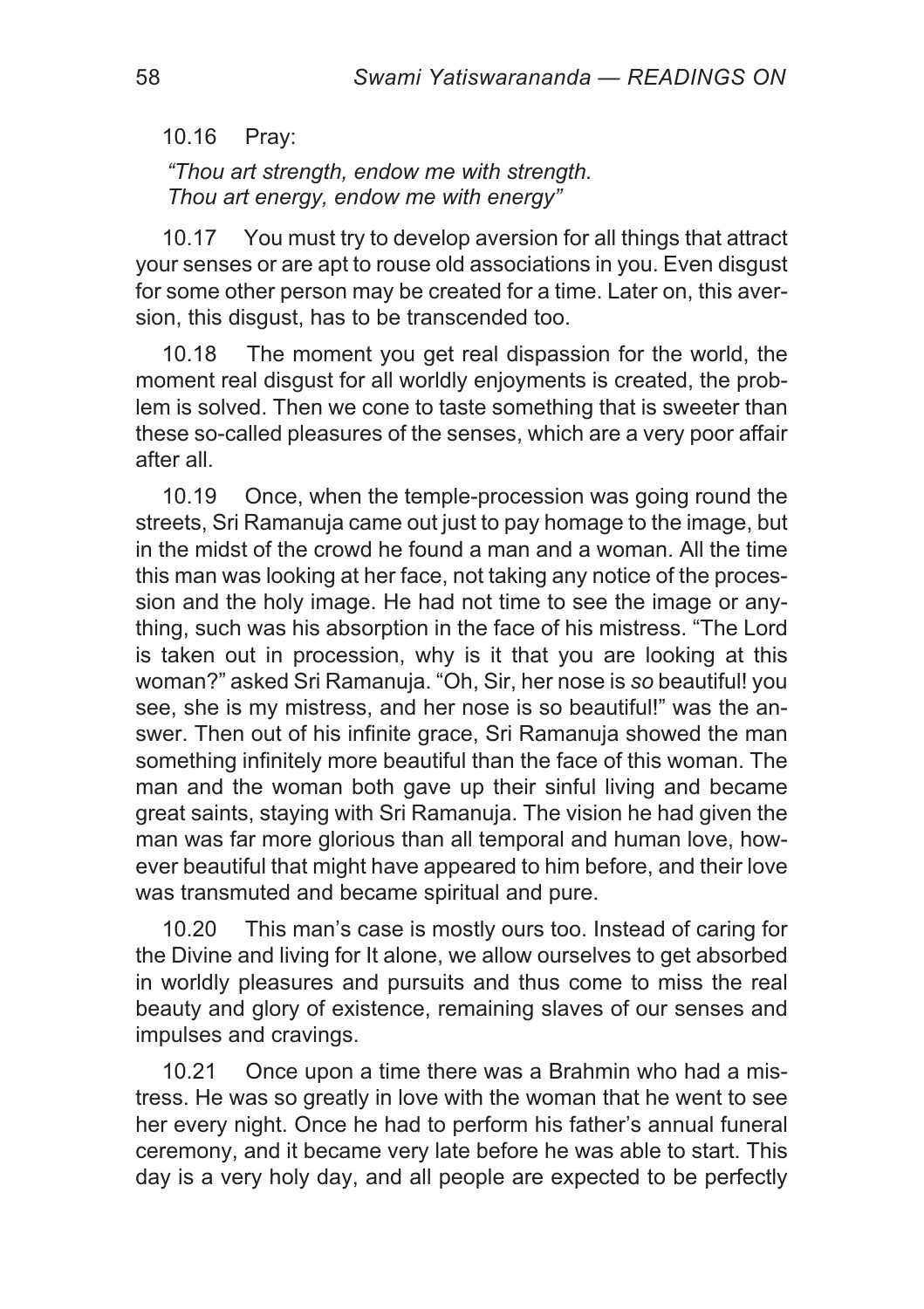chaste, but this man was so infatuated that he wanted to go to his mistress without paying any attention to the rules or traditions. There was no ferry available at that hour, and while thinking of a means to cross the river, he found something dark and large floating by, took hold of it and crossed the river on that. When he reached the other bank, he found it was a corpse. With great love the woman then turned to him and said, "If instead of clinging to this wretched body of mine, you would have given your mind to God you would have attained great peace and blessedness." These words at first came as a great shock to the man, but from that day both of them became great devotees and changed their lives. Later on the man became a saint. Once when he was tempted by the beauty of a woman, he plucked out his eyes and became blind. Sri Krishna was his ishtam, but He always vanished when the man wanted to touch Him. So the saint grew mightily annoyed. "Only if you would succeed in getting away from my heart, I should believe in your power", he said. But this could never be.

#### **When temptation comes**

10.22 If you feel temptation in some form or other is trying to sweep you off your feet, consider the evil effects of those bad thoughts or dwell on the life of a great soul who is the embodiment of all purity and renunciation. Pride very often helps us also. "I am a devotee of the Lord; I come of a good family, I am noble; I want to follow the spiritual path, so that does not become me." Sri Krishna says to Arjuna, *"Give up this faint-heartedness of yours which is so un-Aryan. This is not the tradition of the Aryan. So why yield to unmanliness?"* — It is always a sign of unmanliness and cowardice to give in to one's desires and sense-impulses. This holds good in the case of the woman too. The really manly man never gives in to his desires or sensual appetites.

*"It does not become thee; give up this mean faint-heartedness. Arise o Scorcher of thine enemies."*

#### *(Bhagavad-Gita 2.2-3)*

10.23 Every aspirant has to be a scorcher of desires and cravings, sense-impulses, passions, attachments, lusts, all these enemies which continually beset his path and try to divert his mind from the truth. This only is 'Aryan-like', and nothing else. Anybody who does not follow this is not 'Aryan', whatever he may be.

10.24 If the brain be very clear and calm, then you can go in for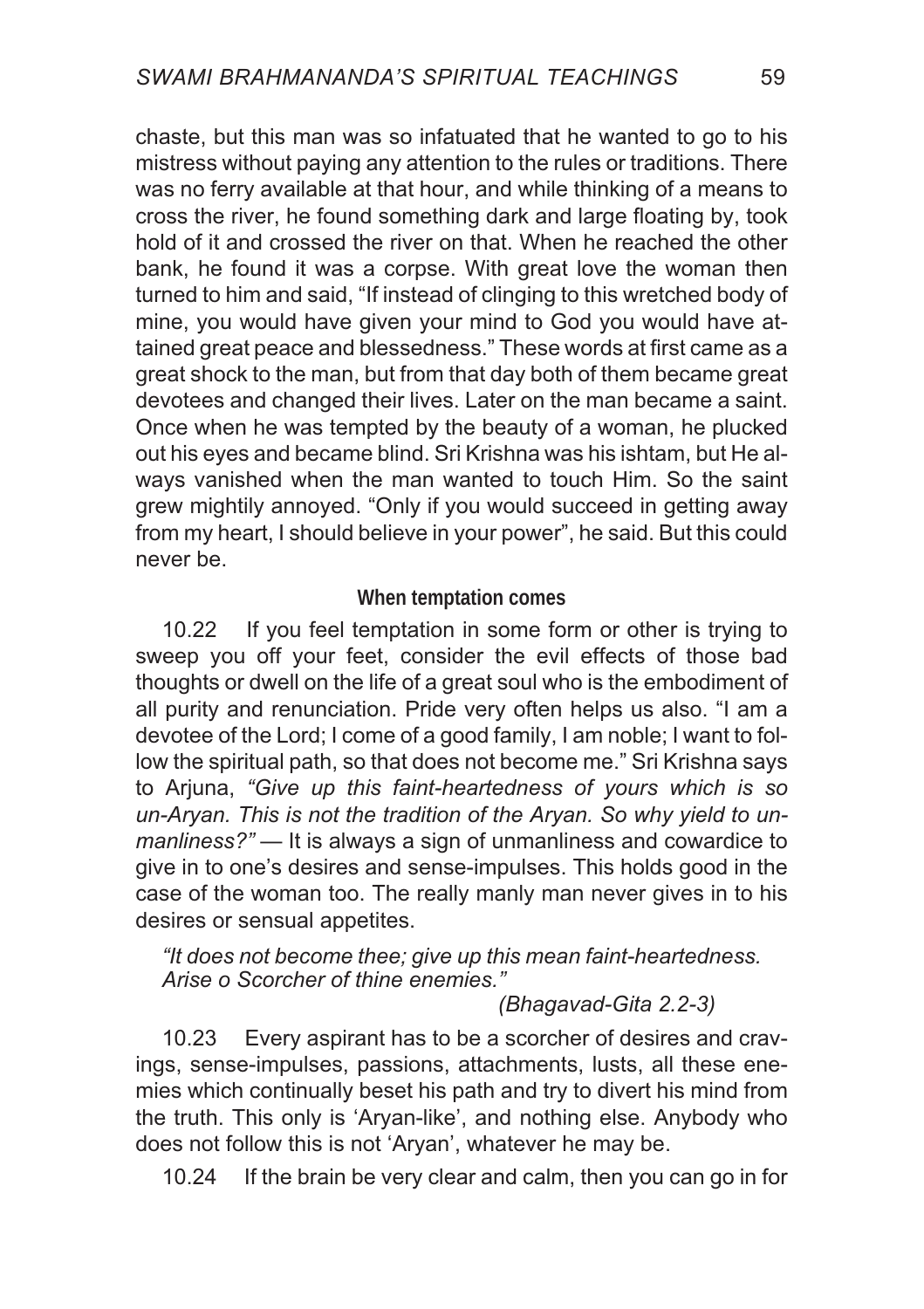discrimination:—I am not the body, I am not a man, I am not a woman, I am not So-and-So, etc. etc.— Spiritual life means pricking the bubble of body-consciousness, sex-consciousness and all limiting adjuncts [Upadhis]. This bubble has become so very real that it does not burst when we prick it, just like hardened sea-foam.

10.25 It is very, very trying to hold on to one's rudder when this little raft of ours gets tossed to and fro on the waves of life. We are so un-Aryan that it is always our tendency to let go our hold and begin to drift. In such a case, mechanically go on with your Japam. Do not allow yourselves to be vanquished without even showing fight. You ought to be much too proud for that. At a certain stage pride can be a very great help. We should never allow ourselves to become sheep. In such moments control becomes very difficult as our whole brain tends to be muddled. What to do when this surge of desires and old associations comes rushing on us? Even if you cannot get control over yourself, then go to some fellow-aspirants, divert your mind, have talks with them on some holy subject or person, do not allow yourself to be alone and begin brooding. This only makes it worse, and then you are almost sure to slip your foot and come to grief.

10.26 Your thoughts must be directed towards something else. Force yourself to read and study in such a case, whether your mind likes it or not. Do not give in to your lower tendencies. Seek the company of other aspirants and remain in it if need be, if there is any danger of losing control over your lower tendencies. Speak to them, discuss problems with them, but do not allow your thoughts to sway you and to force you to brood over them, and strengthen them, whatever you do. Do not give in to your desires, do not allow them to find any expression on the physical plane.

10.27 What would you do, if all these fail? — "Sir, then I'd go and have a cold hath."

10.28 The Christian mystics used to try to mortify their flesh, but they did not know how feelings and desires can be sublimated. So even these terrible austerities did not really solve their problem, and in some cases even strengthened their body-consciousness.

10.29 Never think of sin. You can never wash dirt with dirt. Sin-consciousness only makes things worse and does not bring about any solution. If you want to be strong, you cannot become so just by thinking of weakness.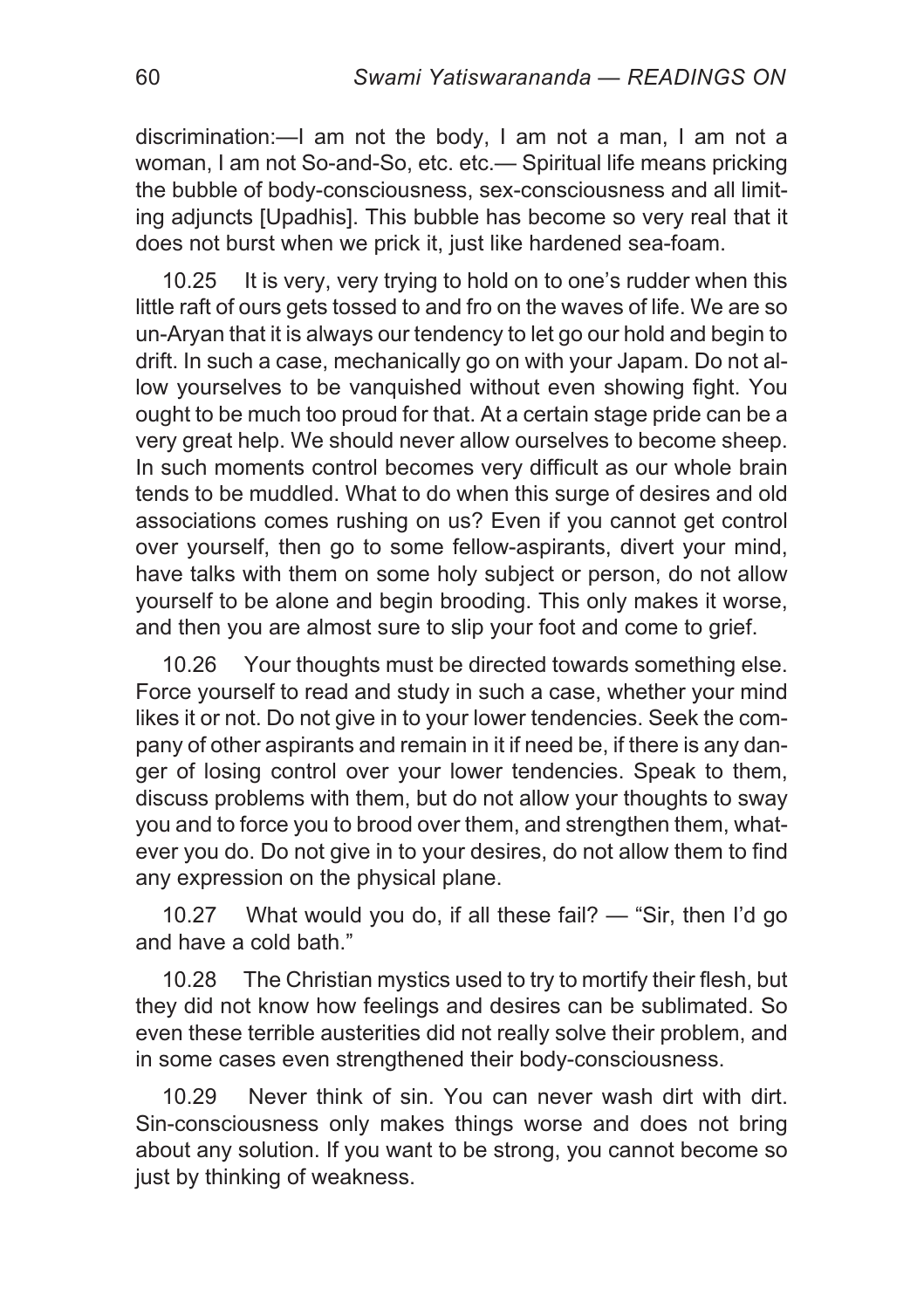10.30 It is a very vital point not to brood over the temptations when their voice rises in the mind. Terrible austerities show the sincerity of the aspirant, but at the same time they show complete ignorance of the laws of spiritual life. Never look for the devil outside. Your desires and cravings are in you, not outside. Thinking of sin will never make you any purer. If you go on crying, —"Oh, I am a sinner, I am a sinner,"— you will end by becoming awful. Think of your own eternal, innate purity, not of the superimpositions which have no primary reality at all.

10.31 We should be glad that everything bad and evil is inside. If it were outside, we could never change it in any way.

**Temptations -- have alternative weapons against**

10.32 At first meditation, if done properly, just stirs the whole sub-conscious mind, and awful things come up. So the aspirant must never feel afraid. The indrawn mind becomes terribly sensitive, and impressions that seemed to have left no mark in the mind, are found to have left deep scars and lines. All such impressions must be completely effaced.

10.33 We have to do the entire cleansing process if we want to get nearer the goal. Without that, nothing can be achieved.

*"He who has achieved victory over covetousness, attachment, pride of learning and pleasures of the senses, which are our enemies, he is a true devotee indeed."*

10.34 Your moral fibre must be strengthened at the same time. Try to take the attitude of the witness. Cease to identify yourself with your desires and cravings and with outside events. Let your mind go on raving madly. Just watch it and dissociate yourself from it. You are eternally the witness of all the mental states. Never identify yourself with your thoughts. For the beginner this is a very difficult step, but after it has been taken, everything becomes more and more natural, less strained. It is a very useful step in spiritual life.

10.35 Always try to have as many weapons near you as possible. You must be able to use more weapons than one if one fails you.

10.36 Japam is very important. So is thinking of some holy form. The form is the gateway to the formless all-pervading Spirit. Pray to a specialized form and try to visualize it. Then, if any undesirable form rises in your mind, you can efface it with the help of the form of your Ishtam, merge it into that.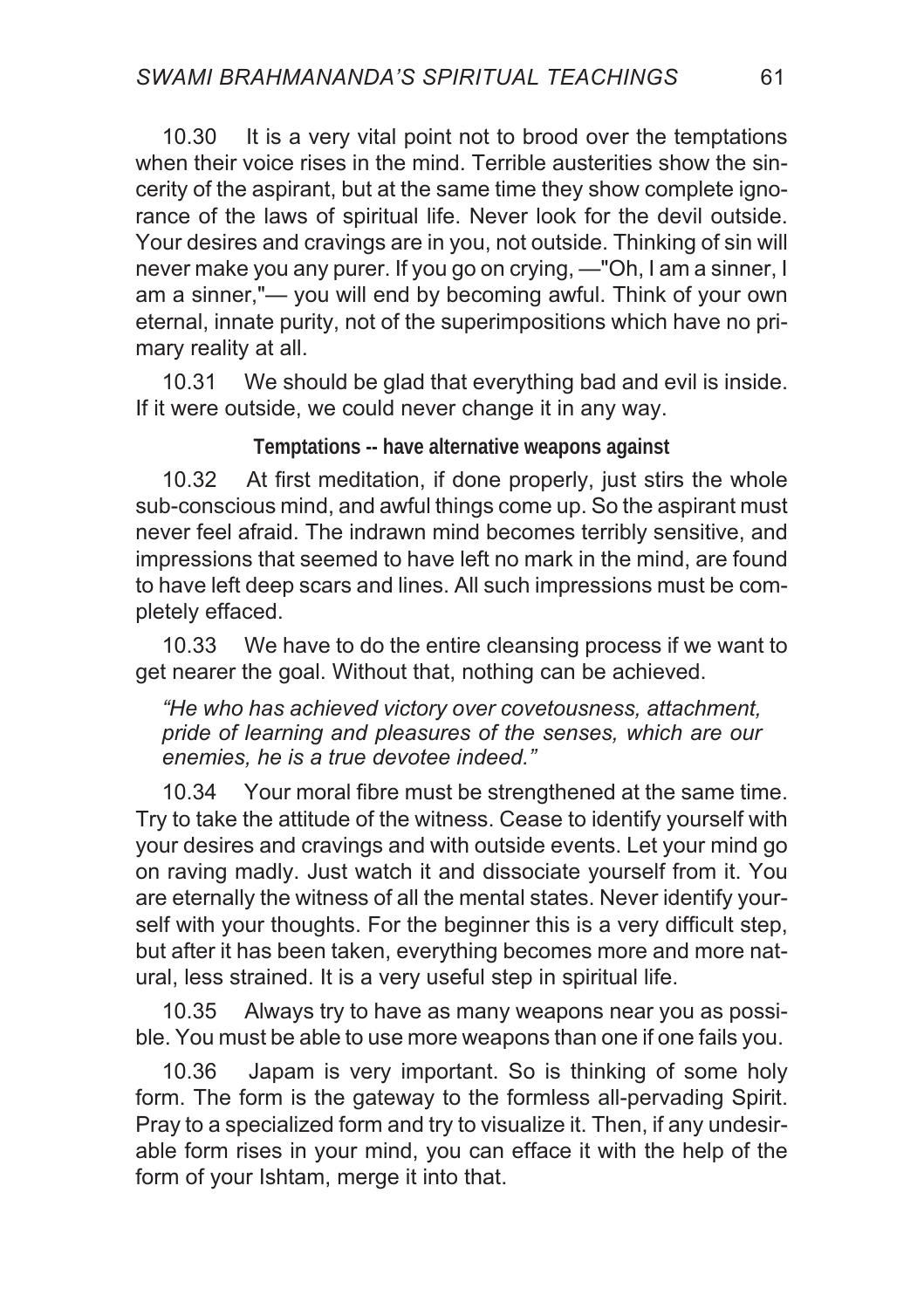10.37 Never forget to give a good injection of Vedanta. It is very helpful. First of all think of your own potential divinity and the potential divinity of all other forms, even those that may trouble you. If we ourselves are pure and holy by nature, we must manifest this in the flesh, in this very life, not merely mentally. Herein lies the test of all true spiritual life. There must be realization in physical *and* mental life. Our spiritual practices must help us in bringing about the needed harmony and union of the physical and ideal. We must not be content to live on mere words and empty theories without being transformed. This is what most people do. After a time they get tired of that and say, "Oh, we ourselves have tried the spiritual life and found it wanting. There is nothing in it after all."

10.38 Spiritual life means tremendous steadiness and singleness of purpose. Without that, nothing can be achieved.

*"The Self is eternal and real by nature. The body is transient and unreal. And yet they (the ignorant) identify the two. Can any ignorance be worse than this?" (Sankara)*

### *11 -- Wiesbaden, December 1st, 1933*

*"Until you fall asleep or until you die, devote yourself to the Vedantic thought." (Siddhanta Lesa Sangraha)*

### **How higher life is achieved**

11.01 Go on striving for the higher life. Do not give the slightest opportunity to your desires and passions for upsetting you and making your mind outgoing.

11.02 The greatest struggle is to maintain the steady flow of the undercurrent of thought, to keep one's mind fixed on the goal. The undercurrent always protects you. We may crack harmless jokes and all that, but always this undercurrent is to be maintained. Our jokes must never be immoral or loose or in an way of a doubtful nature, and we must never listen to such jokes when other people tell them. We must always be dignified and not allow others to tell dirty jokes. In this, we must learn to impose our will on others or leave the place. Listening to a joke of a doubtful or loose nature is very bad for all aspirants, and should be strictly avoided.

11.03 An atmosphere must be created that does not allow others to become intimate with us, which prevents them from doing or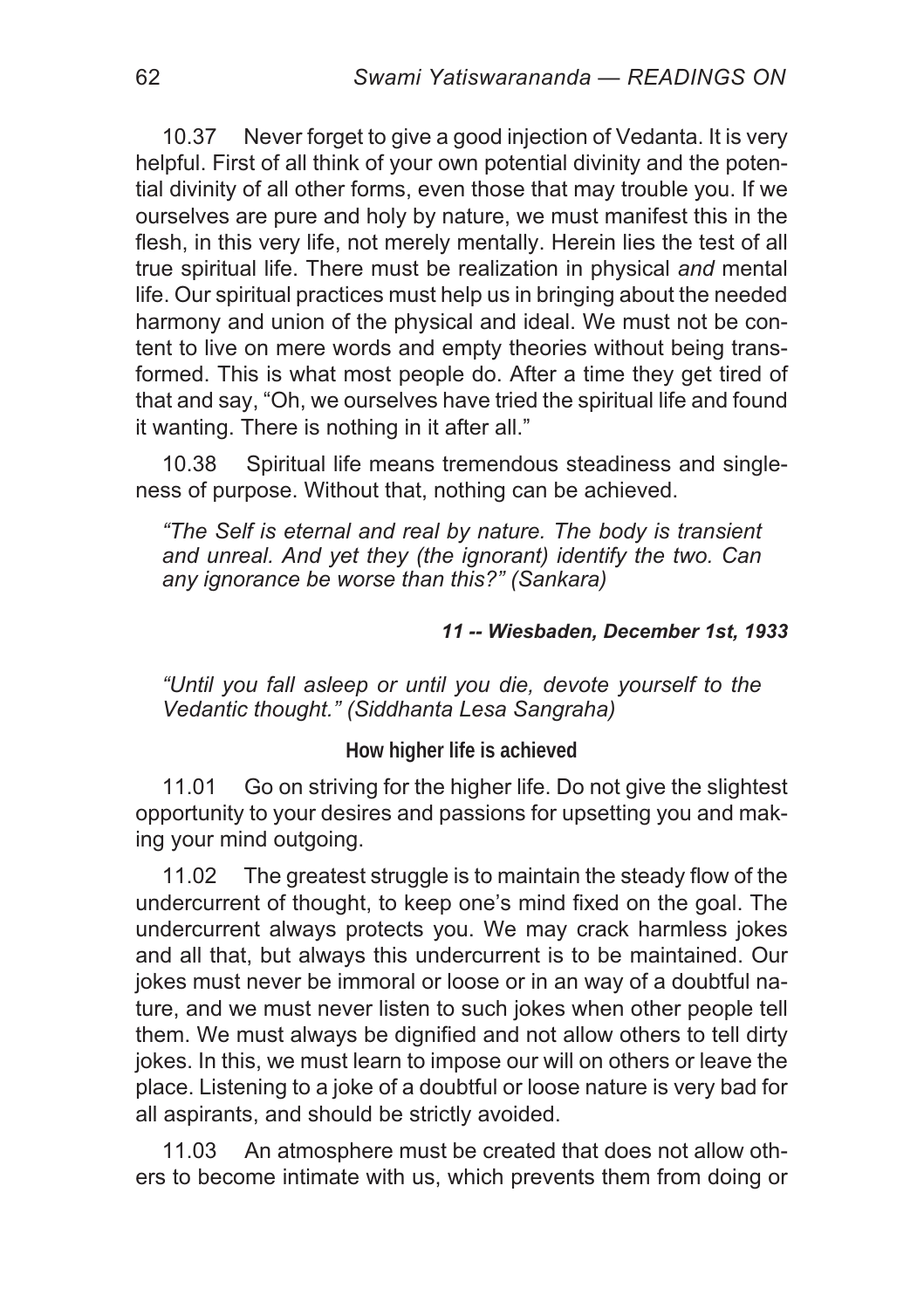saying anything dirty in our presence, whatever they may do when they are left to themselves.

11.04 And you all have to help in creating such an atmosphere. This gives us strength. Bad thoughts vitiate the air, and we must purify ourselves by good thoughts and purify each other by good thoughts also. This can never be lost sight of. We have to shoulder that responsibility and cannot allow others to behave as they like so long as they are in our company. If they do not conform to our standards, we have to avoid them. Never pollute the mind of another with your bad sensual thought or bad sensual vibrations. Even if another person feels drawn towards you in a sensual way, you are responsible for it, and you will have to bear the reaction. So always be on your guard. If you are not fully guarded, *you* will have to pay for it, just as the other person, for the bad or impure thought rising in the other person but caused by you, has its reaction on you too, whatever you may think.

### **False identifications prevent Knowledge of Brahman**

11.05 Is Brahman altogether out of touch with us? Is it a fact that we know nothing of It, that we get no glimpse of It? So long as there is false identification and this false sense of personality, Brahman cannot be realized. There is this false identification, and during the time of this identification we see we are shifting our centre of consciousness continually. Sometimes we identify ourselves with the body:—"Oh, I am hurt, I feel such pain [physical]."— Sometimes with the mind:—"Oh, So-and-So was so rude to me. I feel so worried; I feel sorry; I feel interested."— All this is wrong identification with men (and women) and things, and the common factor is this identification. "I", "I", "I", always this "I" that comes in different forms. And so long as this "I" lasts, we cannot get a glimpse of Brahman. But there is one point to note:— Even at the time of this wrong identification, we have the consciousness of something that abides. At the back of the wrong "I", there is something that does not change. And it is the task of the spiritual man to find out what that really is. Everybody wants to live eternally, even people trying to commit suicide do not want to get rid of life but of all the anxieties and worries of life. What they really want is a pleasant life, not 'no life'. We want to live eternally and happily. Nobody wants to live eternally like stocks and stones, but wants to lead an intelligent life. Nobody has before him the ideal of living among sorrows and miseries. Inordinate craving for the pleasures of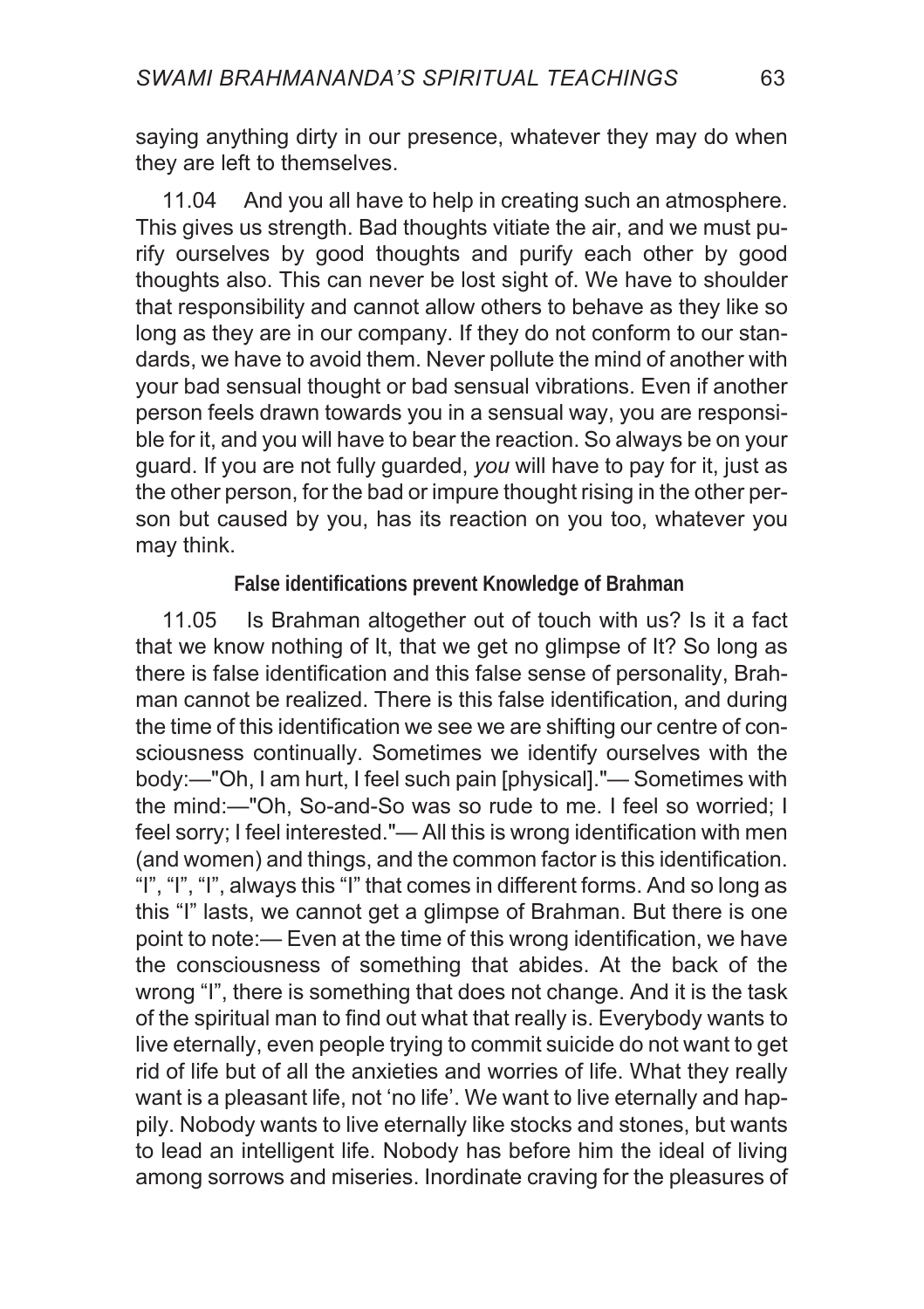life, inordinate clinging to something ephemeral, makes people commit suicide. In everybody there is always this yearning for peace, for blessedness, for freedom. And we all do not want to be disturbed by cares and anxieties.

11.06 Existence, Knowledge, Bliss Absolute, says the seer, is the nature of our soul, not any attributes, not the *upadhis* [limiting adjuncts]. These:— Existence, Knowledge, Bliss Absolute are the very essence of our soul, our true nature. And when we analyze the outside world, too, we find the same thing standing at the back of all phenomena. Everything sentient and insentient, living and non-living, stands before us as an object of Consciousness. Something that *is*. And every being and thing has the capacity to force itself on our consciousness, a sort of luminosity about it that illumines the sentient and the insentient. There is no difference in kind but of degree. So in the inside world and in the outside world we find this abiding sense of consciousness, and thus a glimpse of the Reality. All things more or less fulfil the want of every individual. We all run after the sense-object, the outside thing, for the satisfaction of our mind or in search of some particular sense-pleasure which we think we shall derive from the possession of that thing, whatever its nature may be. The sense of consciousness is always there. Sense-objects only draw our mind because of the idea that we are going to derive some enjoyment from them. It is because of this that we feel tempted, not because of the intrinsic value of that particular sense-object. Thus not merely in ourselves, but also in all outside objects, sentient and non-sentient, we get a glimpse of what may be called Existence-Knowledge-Bliss. Name and form hide the face of Truth in ourselves and in all outside objects, but all names and forms reflect dimly the glory of the Reality at their back. Always there is a subconscious feeling with regard to this existence. It may be very vague, very indefinite, but still it is there.

11.07 The task of all spiritual life is to make the indefinite consciousness definite, if we really want to come face to face with Truth. First we should begin with ourselves, find out that which exists in ourselves at the back of the ego.

11.08 There is such a thing as having one's centre of consciousness in the Transcendental even while working or living on the phenomenal plane, but this can never be done so long as all this wrong identification with our body and our mind lasts.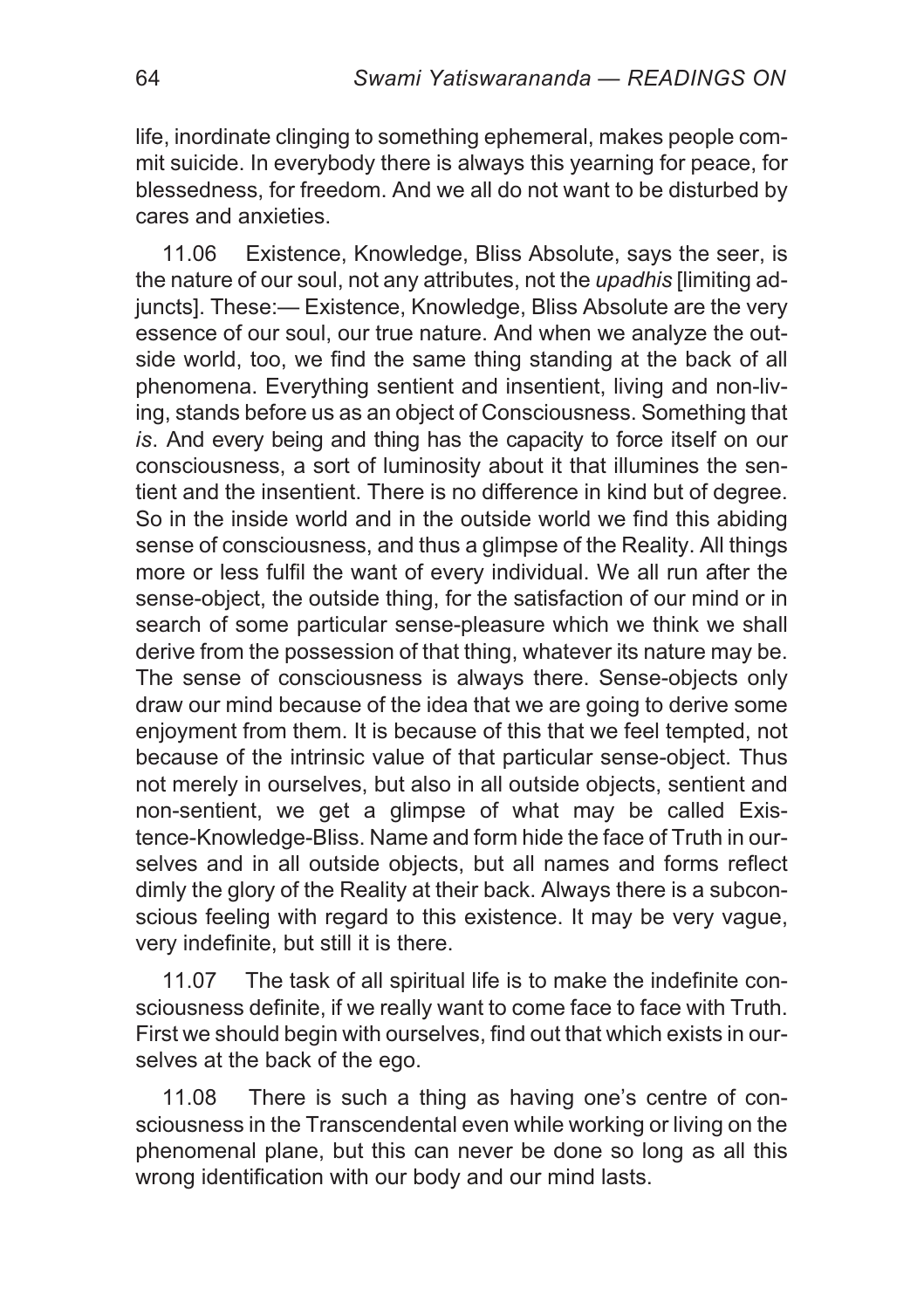11.09 Very often we identify ourselves with the Upadhis [limiting adjuncts]. We say or think: We are fat, we are lean, we are clever. We are poor. We are rich. We walk. We sit. We are blind, deaf, dumb. We are men or women, or we identify ourselves with some feeling that rises in the lake of our mind. This is wrong, although we may note the one common factor: this "I". What is this "I"? No thought of the finite is ever possible without the thought of the Infinite. Positing the one you posit the other too. We cannot formulate the Infinite, Pure Consciousness, the Atman; It can never be formulated, but It can be realized.

11.10 *"The Truth can be realized by him whom It chooses and to whom It reveals Itself."* — You are thus yourself your own Chooser, as this Self, this Truth, is not something distinct from you, and if you go and choose yourself to be the knower of this Truth and really strive for It you become It. Spiritual realization means self-realization.

11.11 Only by rising above our lusts and passions can we become one with It. See that you get purity and dispassion.

11.12 *"Give me discrimination, give me renunciation, give me devotion and knowledge."* — This was Swamiji's prayer.

11.13 *"Be bold and face the Truth."* — There must be merciless self-analysis. First of all try to find and to regain your own soul. Your soul is practically lost to you, and only after having found it again, the question of this higher Realization will arise. Otherwise never.

11.14 Spiritual life begins with the recognition of the idea that we are neither men nor women, but spiritual entities. And it is necessary to have this as the very basis of all our striving.

11.15 The path of self-analysis is always difficult, but it is the most direct of all the paths, and even the devotee [the Bhakta] must practise self-analysis to a certain extent, though his Sadhana is sweetened through devotion.

#### **The concept of freedom**

11.16 It is necessary for us to have a true conception of freedom. Do we want freedom *for* the senses, do we want license, or do we want freedom *from* the senses? Which is the right idea of freedom? Is it freedom to allow the mind to run after enjoyment, to be the slave of the senses? Is it freedom thus to dig our own graves? Or is it freedom to control all desires, to master all desires and become free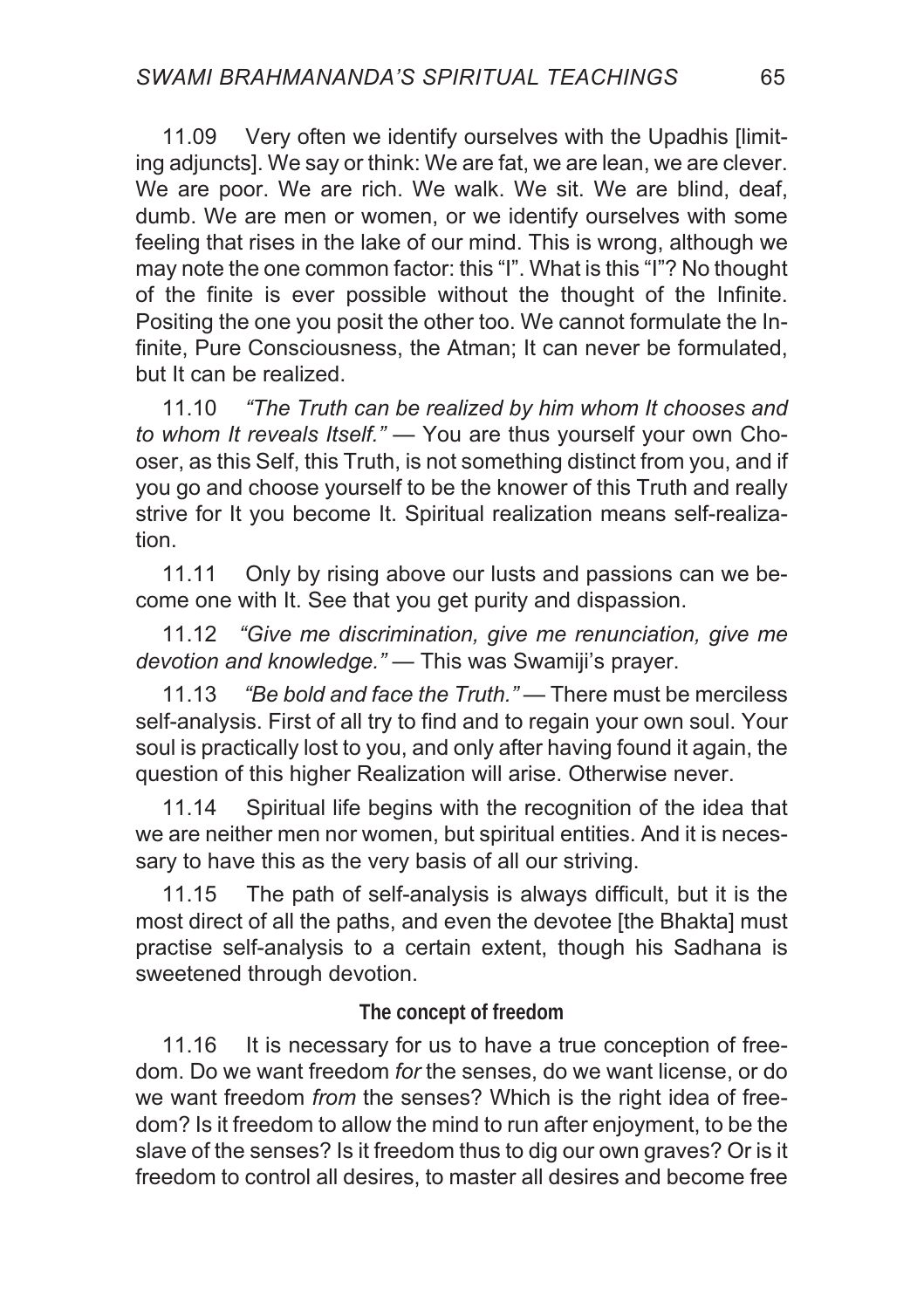from the senses and their cravings? This alone is what is called 'attaining to the freedom of the Atman', and the freedom of license is no freedom at all. Do we really want freedom? That is the question.

11.17 The question of spiritual practice comes, when to some extent we become free agents. And as a matter of fact with this alone does spiritual life begin.

*"Now begins the discussion of Brahman". (Br.-Sutras 1.1)*

11.18 *"They are killers of their own souls". (Upanishads)* — Those who forget their souls, their reality, are the killers of their souls, as it were, because they do not possess them .So long as we go on clinging to our slave-mentality and allow ourselves to be driven like slaves by our senses, we cannot progress. Only the life of sense-control and purity leads to freedom and no other life. There is no doubt about that, whatever the worldly-minded may say or think.

# *"Even if you doubt your own existence, the doubter is no other than yourself." (Sankara)*

11.19 Descartes said, *"Cogito, ergo sum"* (I think, therefore I am). —Sankara says, *"Because I am, it becomes possible for me to think."*

11.20 If you want Vedanta, then here it is, but then be bold and face the Truth. There is no romance and no place for romance in spiritual life, neither materially nor mentally; it is a hard life, a life of struggle and strain.

11.21 There are people who have the experience of the world and others who have the experience of the spirit. But can worldly-minded people, possessing only their experience of the world, talk about spiritual life and experience? They only rush headlong into sense-life and find some nice and plausible excuse for doing so.

11.22 Sri Ramakrishna says, *"Blind belief? There is no such thing. There is only belief or experience."*

# **Free will**

11.23 There must be great intensity of feeling and will, and you must keep your fire burning with the bellows. Everyone has to do that. The moment there is no intensity nothing can be achieved. We are free agents and can choose by ourselves for emancipation. Truth is realized when the mind is purified and the senses are stilled.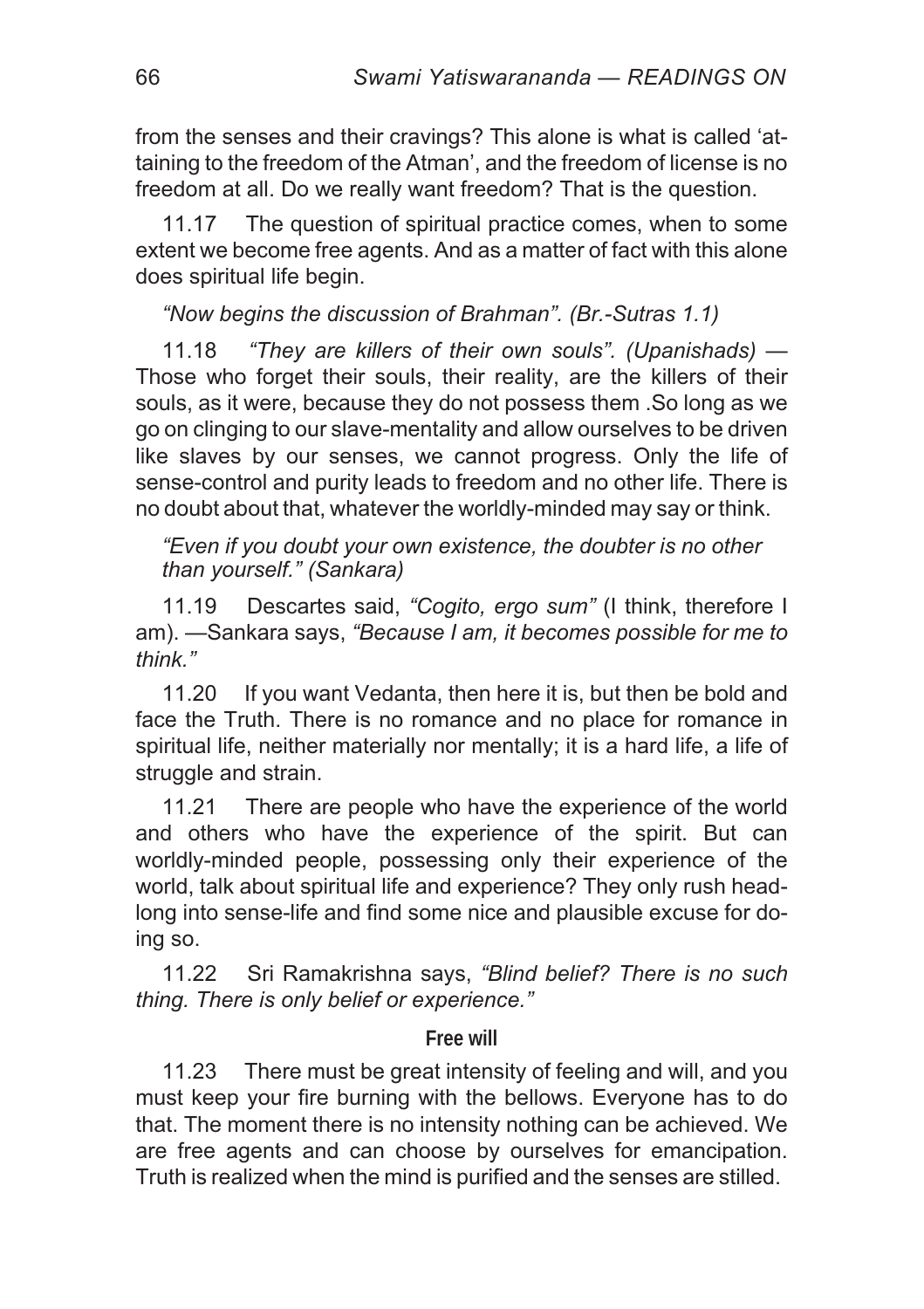*"Speak to my warring passions peace; Let my trembling heart be still". (Elliot)*

11.24 Let us will that our passions may be stilled, that our desires may be controlled.

11.25 When our will is weakened, then enemies come from all sides to play at tug-of-war with us. And then we are in great danger of being defeated.

#### *12 -- Wiesbaden, December 2nd, 1933*

#### **Beyond Jivahood**

12.01 Jivahood always means pain, bondage and limitation, and without getting rid of Jivahood, by attaining Brahman, none can become free. Jivahood brings attachment and all the different forms of so-called human love and hatred, which only mean pain and misery in the end, in the endless cycle of births and death the Jiva has to undergo so long as he does not realize his true eternal nature. We want freedom and fearlessness. We want to break the limitations of the body and the mind and be free, free, and this we can never attain so long as we cling to our different desires and passions and animal cravings. Self-realization cannot be obtained without the renunciation of all our clinging to body and mind, to our own bodies and minds, as well as to those of others.

12.02 Our great sage Sankaracharya says, *"A human birth, desire for emancipation, and contact with a holy man, these three are very rare and are attained only through the grace of the Lord." (Vivekachudamani 3)*— But then even those three advantages don't suffice. We must be eager, to profit by them and willing to sacrifice everything for the higher life. Without paying the full price we cannot become free or fearless, and without fearlessness and freedom there is no happiness for us neither in this life nor in any future life. Everything, all our petty human affections and aversions, all our desires for name and fame, all our clinging to the phenomenal, means slavery and pain, and so long as we do not realize this clearly, we shall always remain the bondslaves of our senses and passions. Only think of Swamiji's wonderful spirit of renunciation! Try to follow him. Think of him and of all the struggles he had to undergo while he was being moulded by his guru, Sri Ramakrishna. All this cannot be gained for nothing. You must be eager to realize something. You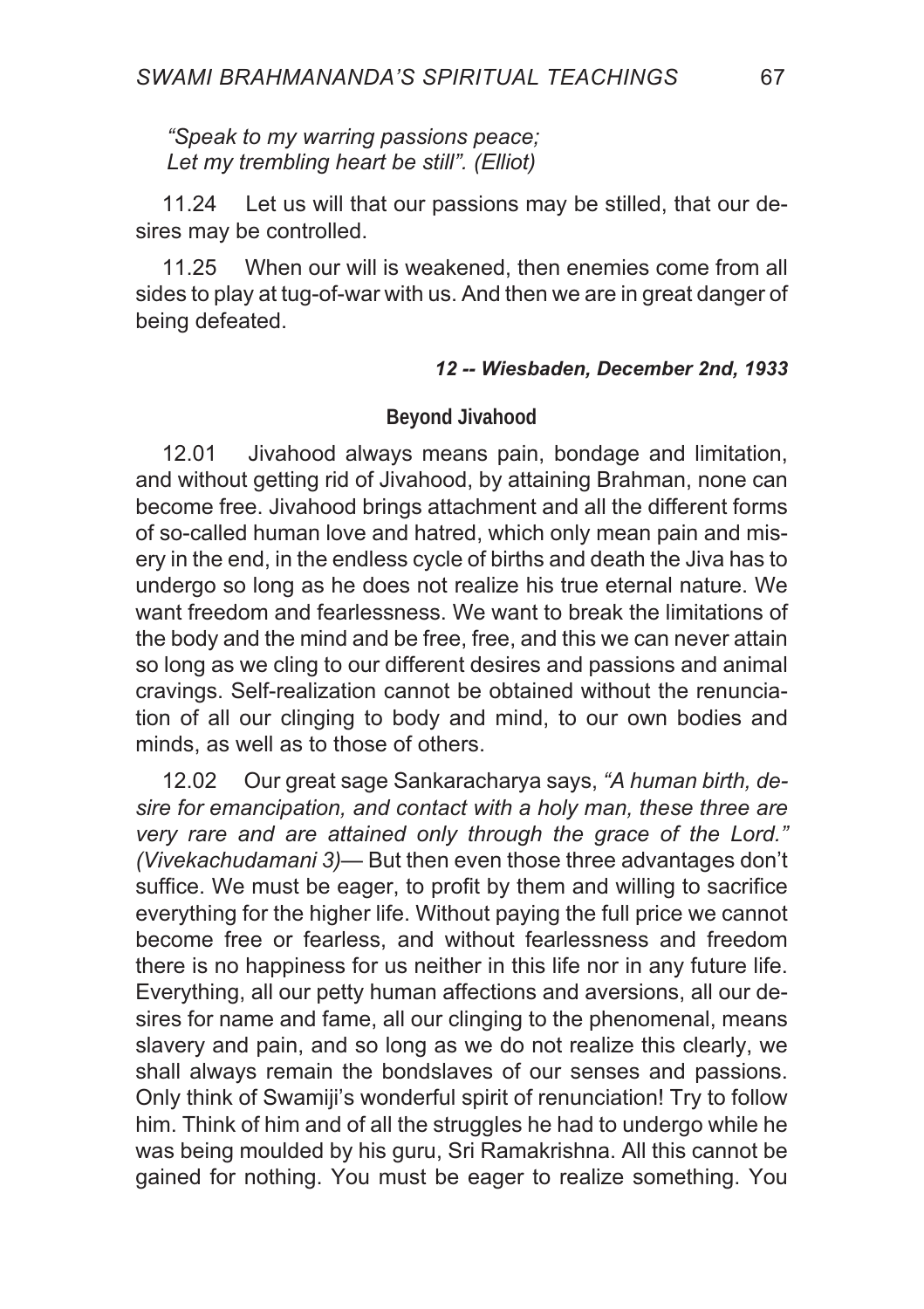must be prepared to sacrifice all your petty feelings and personal desires for the Highest, then alone, one day the Highest will be yours. Struggle, struggle, struggle. this is the only way. Remember, salvation can be had only in this human birth. In no other birth is it possible to attain to salvation. So Sankara somewhere says, *"It is not even desirable for men to attain to the state of a Deva, for even the Devas are slaves to their desires. Therefore the human birth is the best of all births."*

12.03 In the *Katha Upanishad* there is a fine passage that says:

*"Know that the Self is the master of the chariot who sits in it. The body is the chariot. Consider the intellect as the charioteer and the mind as the reins. The senses, they say are the horses. The roads are the sense-objects. The wise call him the enjoyer when he is united with the body, senses and the mind." (1.3.3-4)*

*"He who is always of unrestrained mind and devoid of right understanding, his senses become uncontrolled like the wicked horses of the charioteer." (1.3.5)*

## **Continence and renunciation**

12.04 Without practising strict continence in thought, word and deed, without trying to purify your whole mind, your feelings and thoughts and actions, nothing will be of any avail. Even the Christian mystics put this period of what they called 'purgation' first. Purity in the body and mind is the *sine qua non* of all spiritual life, and whoever is not prepared to pay that price to the full, will fall away from the ideal sooner or later. This is the relentless law and has always been the law at all times and in all countries.

*"He who is always of restrained mind and has right understanding, his senses are controllable like the good horses of the charioteer."*

*"And he who is devoid of proper understanding, thoughtless and always impure, never attains that goal, and gets into the round of births and deaths."*

*"But he who is intelligent, ever pure and with the mind controlled, reaches that goal whence none is born again."*

*"The man who has intelligence for his charioteer and the mind as the well-controlled rein, — he attains the end of the journey, that Supreme Place of the Divine. (Katha Up. 1.3.6-9)*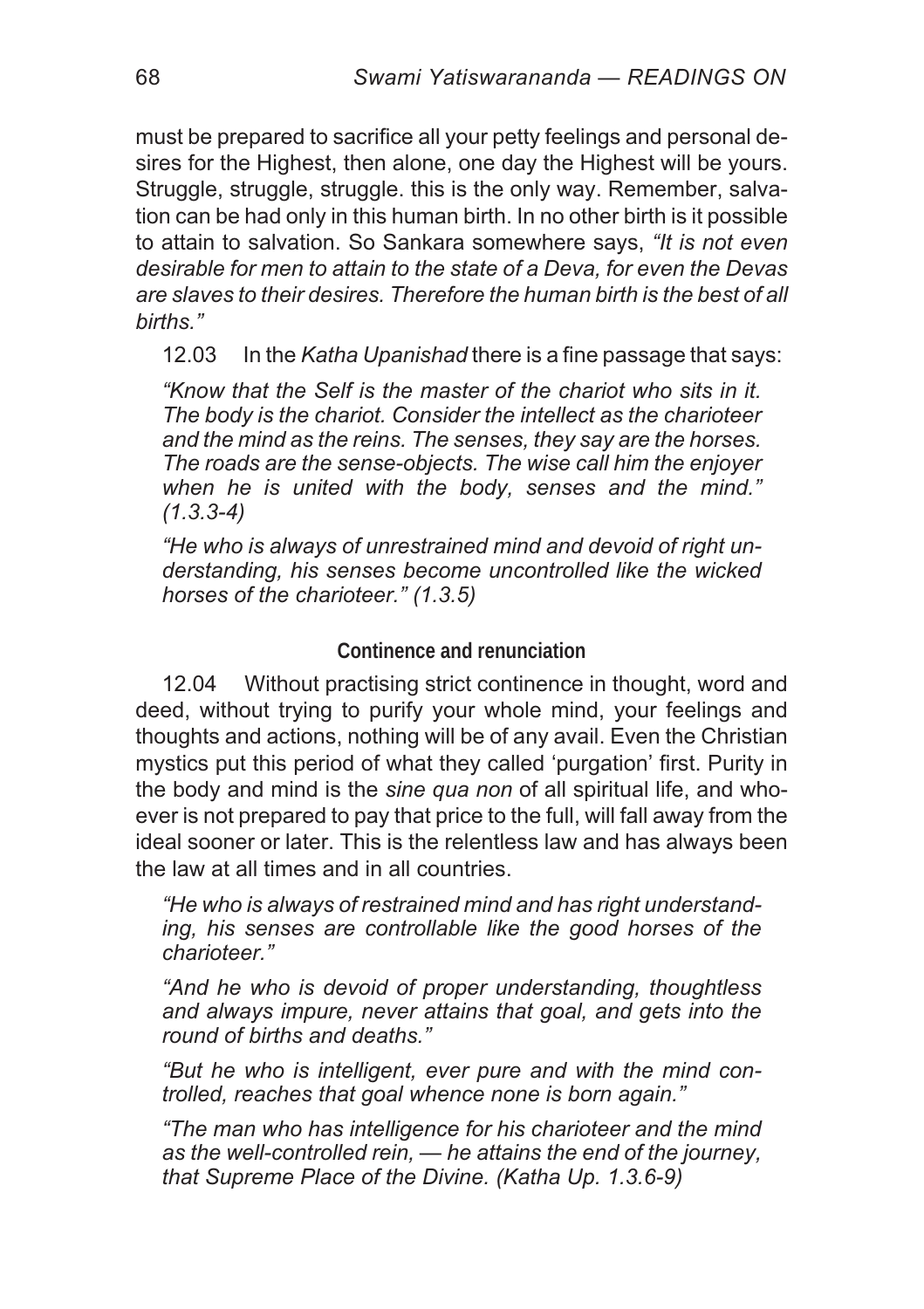12.05 Renunciation and chastity are necessary. Without these, there is no spiritual life. And renunciation means not only outward renunciation, but mental renunciation too, renouncing all our clingings to our own bodies and minds and to those of others; becoming truly dispassionate and non-attached in every way—not only with reference to certain things and persons, while trying to cling to others all the more. Why is renunciation necessary? Why have so much renunciation and non-attachment? Spiritual practice can never be successfully performed without true renunciation and dispassion, without giving up all old associations with reference to things and to people. Only to the extent to which we are prepared to renounce our desires and passions and our clinging to others, either in affection or in aversion, can spiritual practices be performed with profit and can any progress be made. Never allow your mind to delude you on this point. The mind always tries to bring forward some plausible reason or other why we cannot renounce this or that thing, why we should be in the company of such and such a person, why it is our duty to talk to him or her etc. etc. Never believe your mind in such cases. It is always out to deceive you and to become the spokesman for your subconscious or half-conscious desires. So we need not only Japam and prayer and meditation and other spiritual practices, but also renunciation, and only to the extent to which we succeed in having more and more true renunciation and non-attachment, can all these have any effect. When these two are combined, the practices and renunciation, it becomes possible for us to control the mind and begin with the cleaning of all its dirty nooks and crannies where we have allowed all kinds of filth to accumulate for ages and ages through countless births. Things or persons whom we love, draw the mind, bring attachment, hatred and aversion, —love and aversion are only the obverse and reverse of the self-same coin. Never make any mistake as to this. So they come under the same category. Hatred, aversion, is love, is attachment, turned upside down. It is not something essentially different. We must get rid of all forms of attachment and of all forms of fear by becoming dispassionate and free from personal likes and dislikes. We must be kind without ever becoming personal, and there should never be any personal claim on anybody or anybody's love, nor should we under any circumstances ever allow anybody to have any personal claim on us or on our affection. Christ says, *"He who loves father and mother more than Me is not worthy of Me"*, —and there is nothing truer than that. But he who allows an-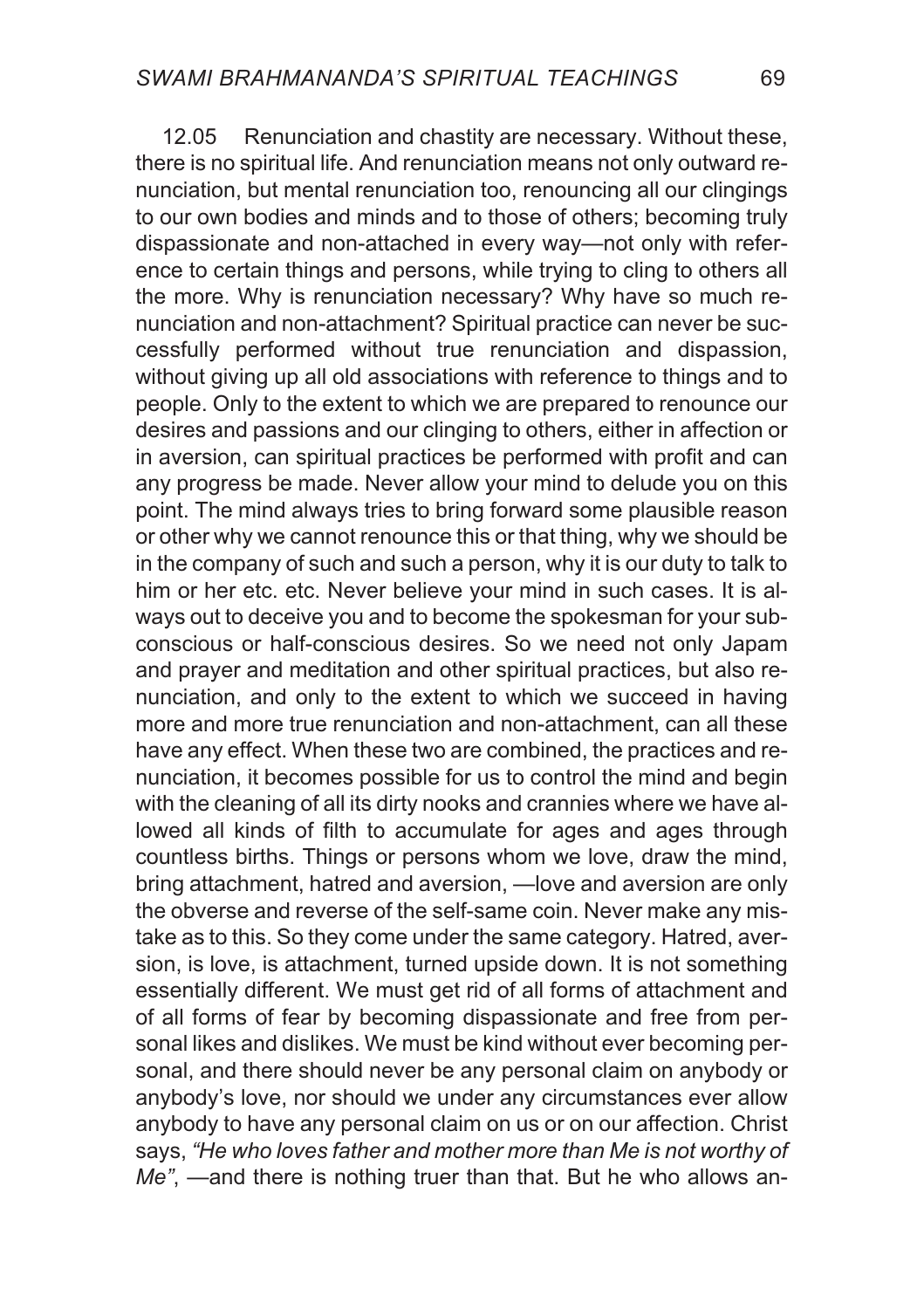other person to love him more than the Divine, is not worthy of the Divine either and will never attain the Divine, however hard he may try. We only get what we sow, and so long as we go on sowing all these petty affections and hatreds, these likes and dislikes, fettering ourselves and others with the chains of so-called love, etc., we shall remain bondslaves eternally, bringing misery to ourselves and on others. Misery will always come. In some cases it comes soon, in others late, but all have to pay for their folly.

12.06 Learn to develop the spirit of true non-attachment. Free the mind from all old associations connected with purely human forms of love and aversion, connected with attachment and sex, for only then will spiritual practice become slowly possible. Everything before that is just an attempt at spiritual practice, and nothing more.

**Hatred**

12.07 Hatred is as bad as attachment. Hatred is as bad as love or personal affection, in fact, the same thing. Love and hatred are but the two sides of the same coin, as I said before. Never delude yourself into thinking that one is better than the other. Both are fetters and degrade the human being, preventing it from rising to its true stature

12.08 And this is the secret which all who desire to lead a spiritual life should know. There is both, love and hatred, and we cannot get rid of them all at once. So what to do? We may keep our love and we may keep our hatred, but we should consciously direct our love only to the Highest, to the Divine, never to any person or any thing, and our hatred should be directed towards everything that prevents us from realizing our true nature, towards all obstacles, towards everything that stands in the way of our progress. And there may be an amount of healthy and manly self-condemnation, but it should never become destructive or end in negative emotionalism: "Oh, what a sinner, what a despicable sinner I am!" If I have done wrong in the past, well and good. Let me know that I have done wrong, but let me not brood over it. Let me turn over a new leaf and do better in future, be more wide-awake in future and learn to be a human being instead of an animal. That is the proper way. Whether we are young or old, we must all be reborn in the world of the spirit and begin our march towards the Truth.

12.09 In the beginning, spiritual practices produce both good results and bad results. When you go and water the garden nicely,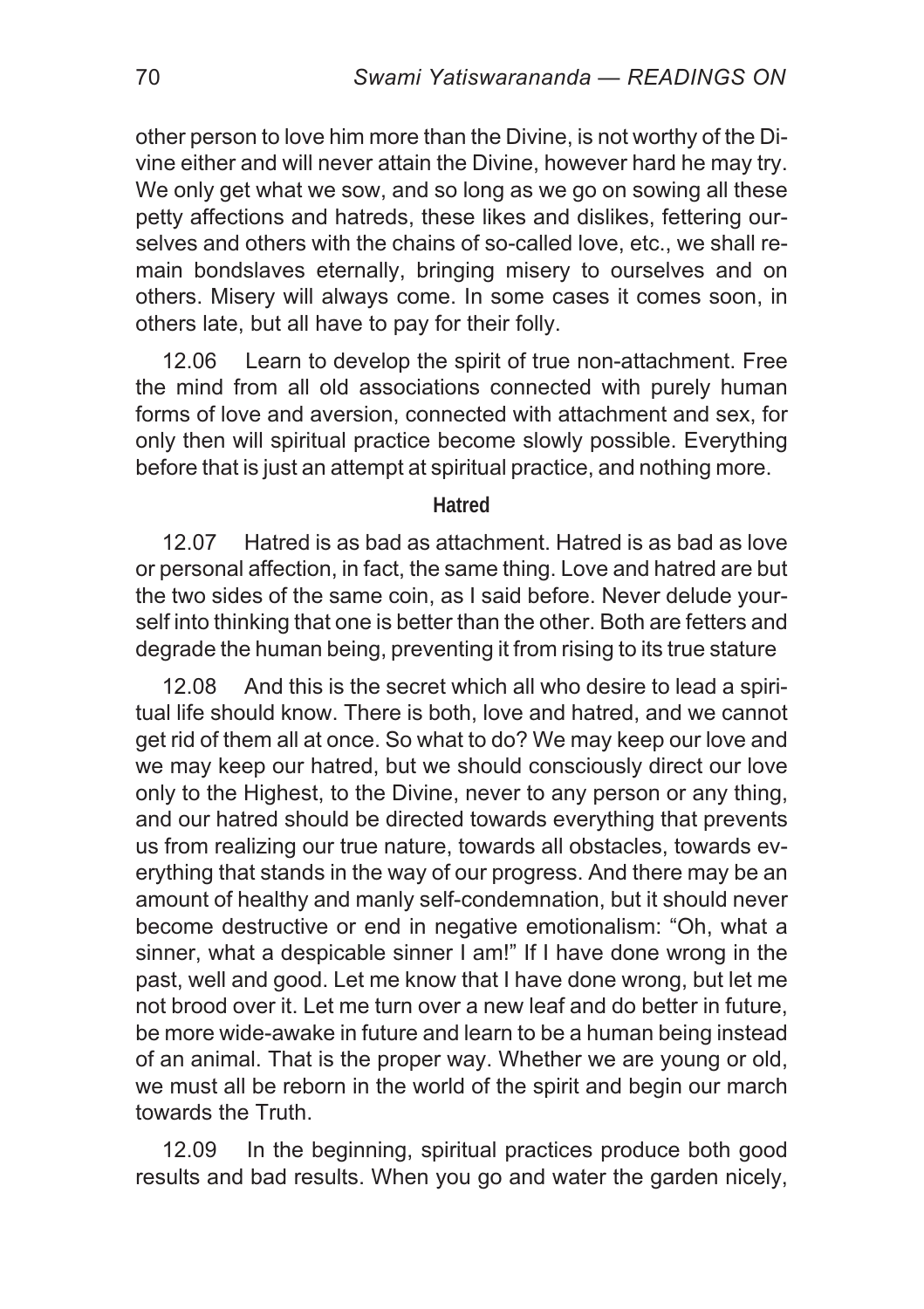you will get fine fragrant roses, but at the same time all the weeds will grow luxuriously and in great abundance, so you will have to do a lot of cleaning and cutting and uprooting.

### **Strict chastity**

12.10 Too much worldliness is like fire. It burns the human heart. It makes it callous and unable to appreciate spiritual life or even come to know what real spiritual life means. The faculty of intuition becomes so dulled in the worldly person that he is no longer sensitive to higher vibrations and higher truths, but just goes on wallowing in the mire of his desires and sex-bound and sex-conditioned affections.

*"For all men it is easy to give advice to others."*

12.11 All earnest aspirants should observe strict chastity in thought, word and deed, and true chastity can never be observed if we are careless in our company or allow old associations to come up in our mind through lack of discretion regarding our talks and the people we meet. It takes a long time to eradicate impure impressions, even when people are sincere, and it can never be done if they do not avoid each others' company for a long, long time. There should be no self-deception as to this.

12.12 Christ says,

*"For there are some eunuchs, which were born so from their mothers womb: there are some eunuchs, which were made eunuchs of men; and there be eunuchs, which have made themselves eunuchs for the kingdom of heaven's sake. He that is able to receive, let him receive." (Mt 19.12)*

This was the passage Sri Ramakrishna told the two boys, Sasi and Sarat, (the later Swamis Saradananda and Ramakrishnananda) when they first came to see him. He remarked that marriage is the root of all bondage. All Great Ones have been unanimous as to this fact, but worldly people are always so anxious to do something for God's creation, as if God needed them! All hypocrisy and cant. God does not need anybody's help, God does not need anybody to help Him in His creation, neither do these people really care. What they want is their enjoyment, not God's creation. People who are able to fully control the sex-impulse for many years and to observe strict continence in thought, word and deed, gain incredible creative strength on a higher plane. They alone really enjoy life, even physi-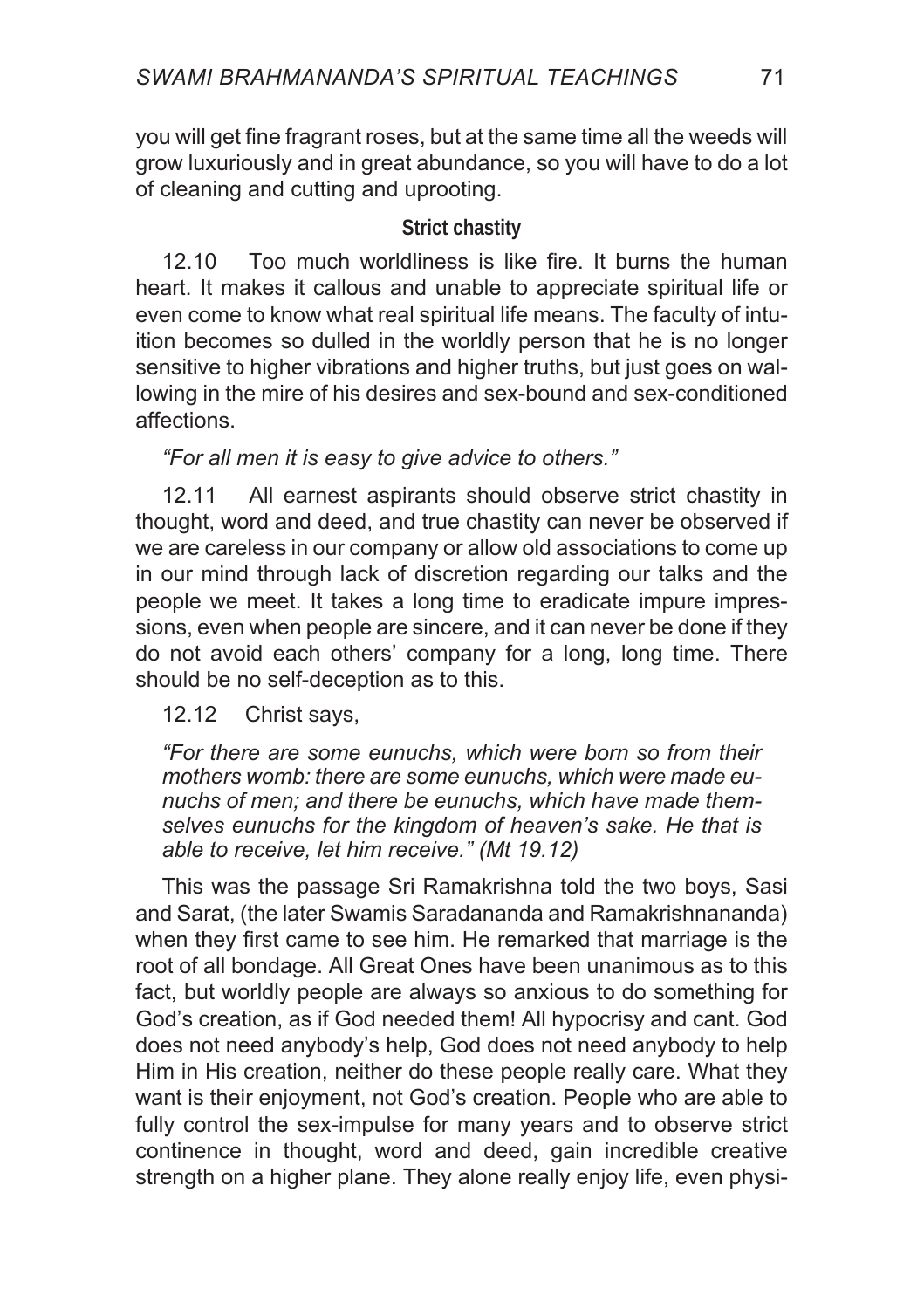cally, because they alone are masters over their body and over their moods and can direct them as they like. A good horseman has great pleasure in riding his horse and in making it follow his wishes. Worldly people do not know the amount of enjoyment a perfectly chaste person gets even out of his body, not to speak of his mind.

12.13 To think of one's own ancestors is out-and-out materialism. We alone are our own ancestors, not our parents or forefathers. They have given us the instrument, the machine, but not what we are. It is a very wrong and very low conception of life.

# **Faith and ethical cultivation**

12.14 Really speaking, the task of spiritual life is to find the radius that leads one to the centre. And here *"the same coat cannot fit* all", as Swamiji [Swami Vivekananda] used to say. At the beginning there must be faith and strict obedience to the instructions given us by our teacher. But faith must never end in faith, but in actual, living experience. And if you want signs,—signs there are many, if you only open your eyes and think.

12.15 There should be Shraddha [Faith] in the words of the Seers, Shraddha in the words of the teachers and prophets, Shraddha in one's own potentiality and strength and purity. Without a working ideal spiritual life cannot begin. If we put this working ideal too high, nothing can be achieved, but, at the same time, we should never lower the ideal as such, but rise to it step by step by taking higher and higher working ideals.

12.16 Faith, as such, is not enough. You must strive your utmost. Ethical culture means chastity, purity in thought, word and deed, purity in food, purity in one's company and associations, purity in what one hears and listens to. And chastity, purity, is more important than any other of the spiritual practices. Without these, as a matter of fact, spiritual practice is useless and becomes a mockery.

# **Purity**

12.17 First comes physical purity. Then the mind must be tackled and controlled. Then comes the control of speech which is most essential. We should never listen to anything that is not perfectly pure and should behave in such a manner that others will not dare to discuss anything impure in our presence. This is the first step. After that a new attitude has to be developed with regard to all things or objects that tempt us in any way, till perfect indifference with refer-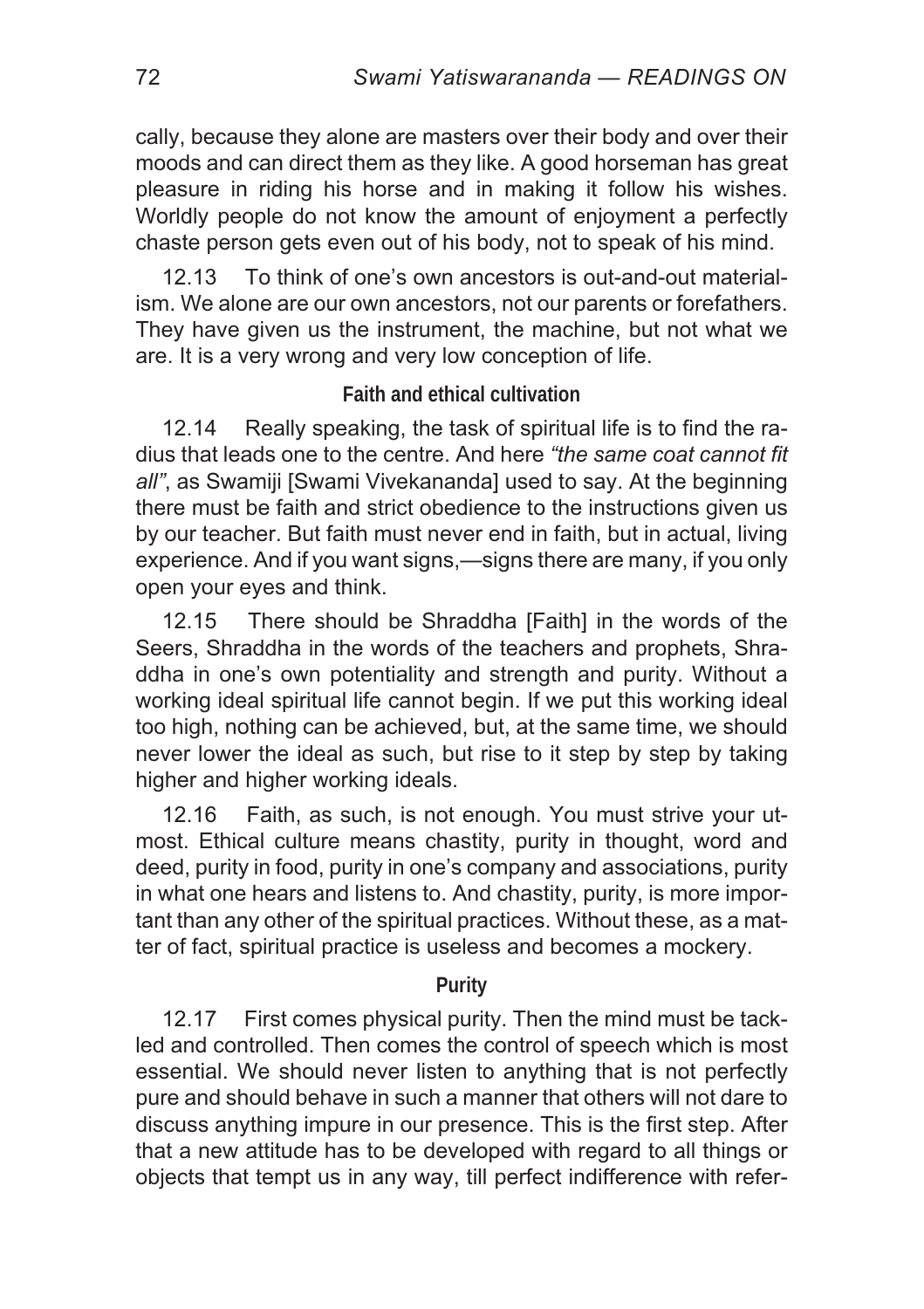ence to them all is reached. So we should keep strict watch over all the movements of our mind so as to become more and more conscious, more and more wide-awake and definite in everything. There should not be any unconscious moment in our life.

12.18 You see, this is very, very essential, because in the first period of spiritual life, —and the first period may extend over many, many years— body-consciousness becomes stronger, and the mind tends to wander more than it used to do, before any practices were taken up. At the same time, affections and aversions become more prominent and more dangerous if we do not scrupulously avoid coming in touch with their objects, either mentally or physically, or both. All who are not careful in this will one day have a nasty fall.

12.19 For a time the body becomes in a special way the centre of consciousness in the beginner, as soon as he begins to try to draw the mind away. So we should not allow ourselves to be hoodwinked by the subtle desires of our body and our mind that may crop up and try to drag us away to their particular objects which they wish to enjoy. The aspirant can never be careful enough in his associations and in the company he keeps during the first years of his training for the higher life. Many do not realize this and then come to grief. So we should learn to be conscious, to be aware of our motives, and stop all forms of drifting and all expressions of a merely instinctive life.

### *13 -- Wiesbaden, December 3rd, 1933*

### **There is no East and West in essentials**

13.01 You can never divide the world into East and West as far as the essentials of life are concerned. All problems are cosmic problems. You cannot say:— "Here the East begins, and here the West begins." This is a very, very erroneous and misleading idea and has been the cause of many fatal mistakes in the life of the world. There is no Eastern truth and no Western truth, but only Truth as such, which is neither Eastern nor Western, nor anything else but one and only. All problems of the human mind are the same problems. There is no such thing as East or West in this respect. There is no Eastern and no Western mind, in so far as the essentials are concerned, but only the human mind. There are differences in custom and in the non-essentials of life, but the human mind always remains the human mind and its problems are always those of the human mind, not Eastern or Western problems.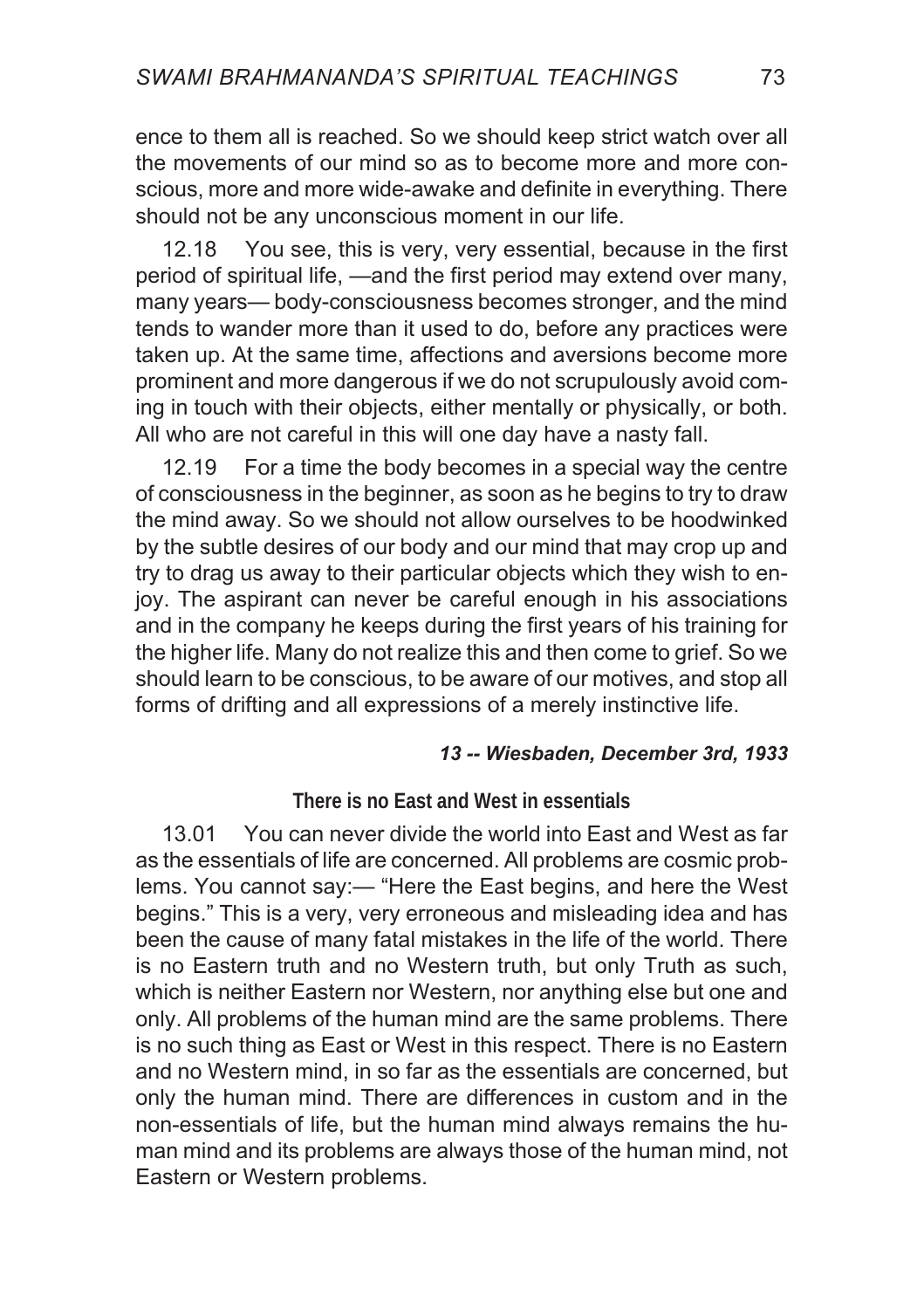#### **Guarding the subconscious**

13.02 There is one point which is very essential in the course of one's spiritual practice and spiritual striving. We should all have a short break after dinner, i.e., in the middle of the day, say at two o'clock or so. This is very efficacious, but very difficult for many people to practise. For many it is difficult to have just a little break of consciousness or just a little break in the hectic and feverish activities of one's mind, to fill it again with the holy name and the harmonizing vibrations of the holy sound. We should also make it a point never to read anything worldly, no novels, no fiction, no stories, before going to bed or before falling asleep, but to have some holy thought and some holy sound to dwell on, to think with great intensity that we are going to sleep in the lap of God, or some other such idea, to fill our whole mind before falling asleep with the Divine idea and the feeling of the Divine. If we permit ourselves to read something worldly, this goes on working in our subconscious mind during the hours of our sleep and has very bad effects. In the evening we should be very careful as to what we allow our mind to busy itself with, or get absorbed in. There should be concentrated and peaceful dwelling on the Divine, either the Divine form, or the Divine name or the Divine sound, or on all three combined, which is the most efficacious way. Only thus can we in time succeed in transforming the contents of our subconscious mind. It is very, very harmful to read worldly books before falling asleep, but we do not generally realize the extent of the harm we do to ourselves by being careless in this. The workings of the subconscious during the time of our sleep are very important and should not be lost sight of.

13.03 There is one more point which should be mentioned: If you awake at night, at once begin doing your Japam in a quiet, peaceful way, without any unnecessary strain. But during the time of your practices, Japam and sleep should never become connected. This is very bad. Before going to bed, do 100-1000 times Japam, fill yourself with the holy sound, and make it a point never to stop doing Japam before having reached the number you intended to do.

# **Formation of habits**

13.04 Habits are to be formed and strengthened. Then spiritual life becomes easier and loses much of its initial strain. Strictly preserve your fixed hours. Then meditation slowly becomes possible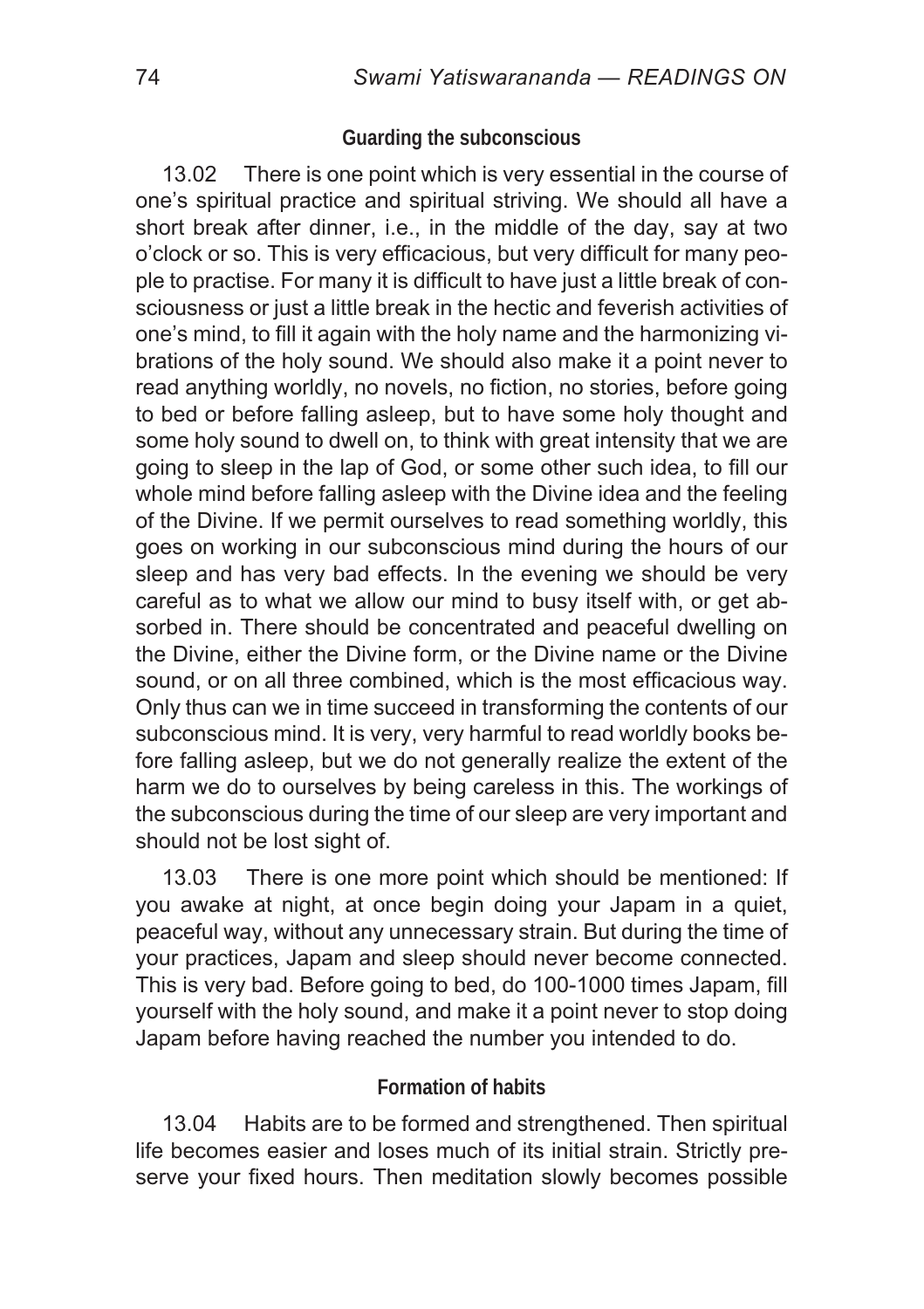even when the mind is very restless. There should be perfect regularity in the hours of your spiritual practice, because only thus does the mind grow accustomed to them. And under all circumstances a certain minimum is to be kept up in one's daily practices. The time of the practices should be slowly and steadily increased in the case of the beginner *and* in the case of the advanced student, and only later can one make use of the undercurrent in one's mind, which enables one to keep part of the mind busy with the practices at all times, whatever one happens to do outwardly. Before that state is reached, the greatest regularity concerning the hours and the minimum amount of spiritual practices which are to be done, is absolutely necessary in the case of *all* aspirants.

### **Fellow-travellers**

13.05 Fellow-travellers can help each other. That is why holy company is of such great importance. There should be mutual help, mutual sympathy, because these help us in sustaining our energy and our striving. We should never try to be teachers, but only students amongst fellow-students, giving to others a helping hand if we can, but never assuming the role of the teacher. This is always safe if we know how to remain within reasonable limits. Then we do not become dangerous to ourselves and to others. Then the 'teacher'-mentality cannot sprout up in us and harm us and others.

13.06 *"Thou are the mechanic, and I am the machine."* — This is the attitude we should adopt, and never that of superiority. Before you lead others, learn to serve with dedication and self-surrender. Very often we want to lead without proper training. We want to have the fruits without paying the proper price.

13.07 The advantage of a small group of devotees is that in a small group all these direct instructions are applicable, and it is easier to have a true spirit of sympathy and no back-biting in a small group, even if they be beginners. It is always better to have first intensive work then, later on, extensive work.

### **Facing Death**

13.08 We should always act in such a way that we may equip ourselves fully to be able to meet death with a smile. Death should be our greatest happiness. It should be the gateway to Immortality, to be welcomed, never to be feared. This life is nothing but a passing shadow, a phase, a life in a world of unrealities and shadows. Our fu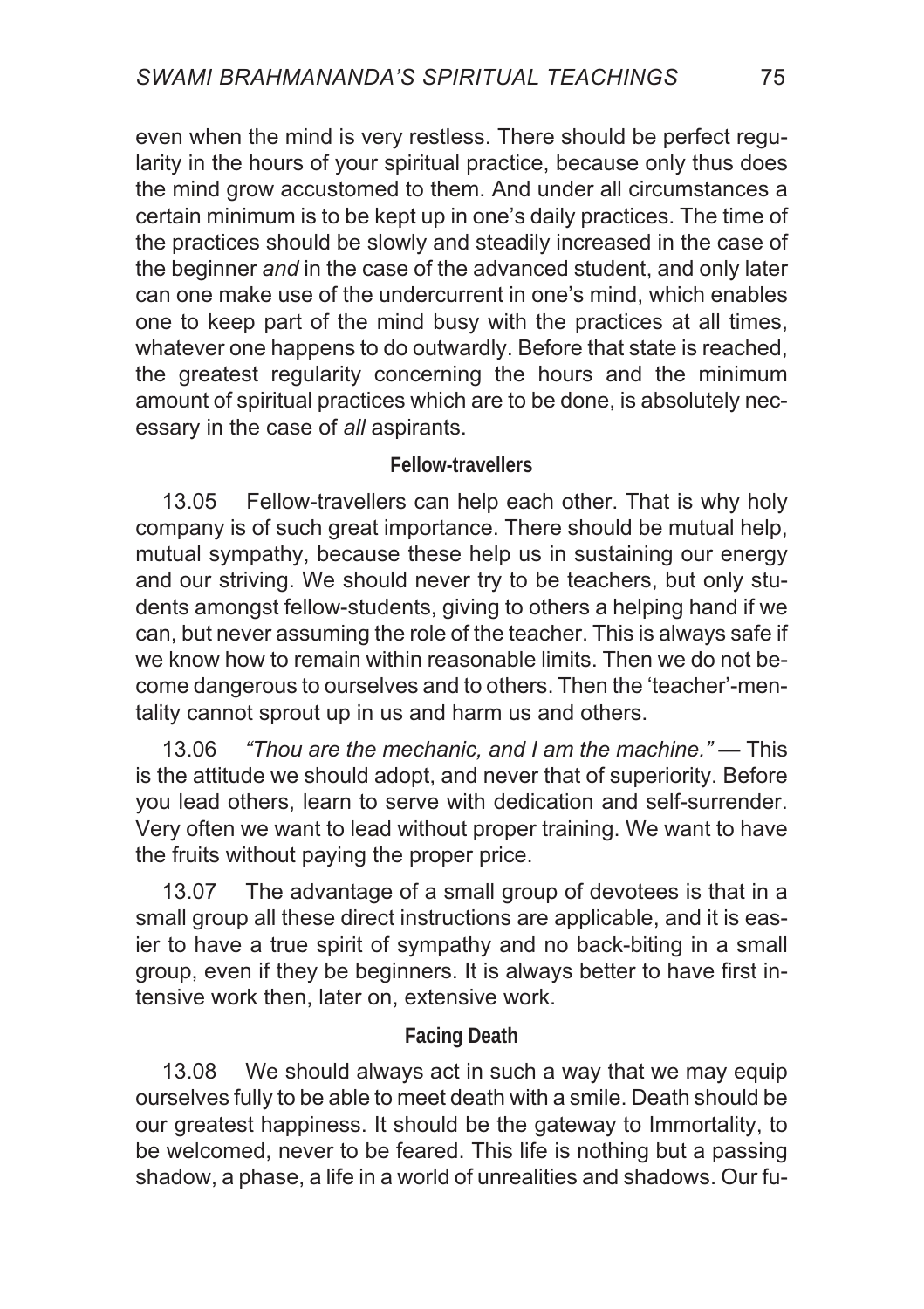ture depends on what we think in this life, on what we are, never on what we appear or pretend to be.

13.09 Bear in mind:— Whatever be the Truth, let us face It undauntedly! An unpleasant truth is always infinitely better than a pleasant falsehood, even if this truth breaks our heart, even it if shatters once for all our fondest hopes and illusions. Vedanta is not for cowards or emotional weaklings. No use clinging to falsehood. No use covering the decaying carcass with beautiful fragrant flowers and doting over it! Let the light come under all circumstances, no matter whether the heart breaks or not. Do not care so much for breaking hearts and shattered hopes as for Truth and Light. Sometimes necessary operations are very painful, but if the surgeon should refuse to operate on the patient, the patient would die. Nothing is truer than the fact that some day the body will fall off. And we should so conduct ourselves that we have no occasion to repent for having wasted our precious time and our precious human birth.

13.10 Our great poet-saint Tulsidas sings:

*"When I was born, I cried and others laughed. Act in such a way that when you die, you laugh and others cry."*

This is the real task of our life. So we have a proverb in Bengal that says, *"Do whatever spiritual practices you may be doing, but you must know how to die."*

13.11 Death is always of the body, never of the spirit or the SELF. So why fear death? Death should neither be courted nor be feared, neither should life be so. The bier is always quite as real as the cradle, the burning-ghat as real as the nursery, but we rejoice at the one and recoil from the other. Why? Why this desperate clinging to physical enjoyment and physical relationships? I neither want life nor do I want death, because life is something infinitely greater than this shadow of life, the phenomenal life. We cling to our bodies and to those of others, to our own minds and to those of others and think we have got hold of Life. We have not. We have got hold of the mirage, the reflection of the reflection of the reflection, and nothing more than that, and go on hugging it to our breast. What terrible fools we are! What an inordinate attachment to all that is not Life! The *true* aspirant, he who has true spiritual yearning, neither clings to life, nor does he ever yearn for death, because, to him, neither of them has any reality. We must learn to be wholly indifferent to our life and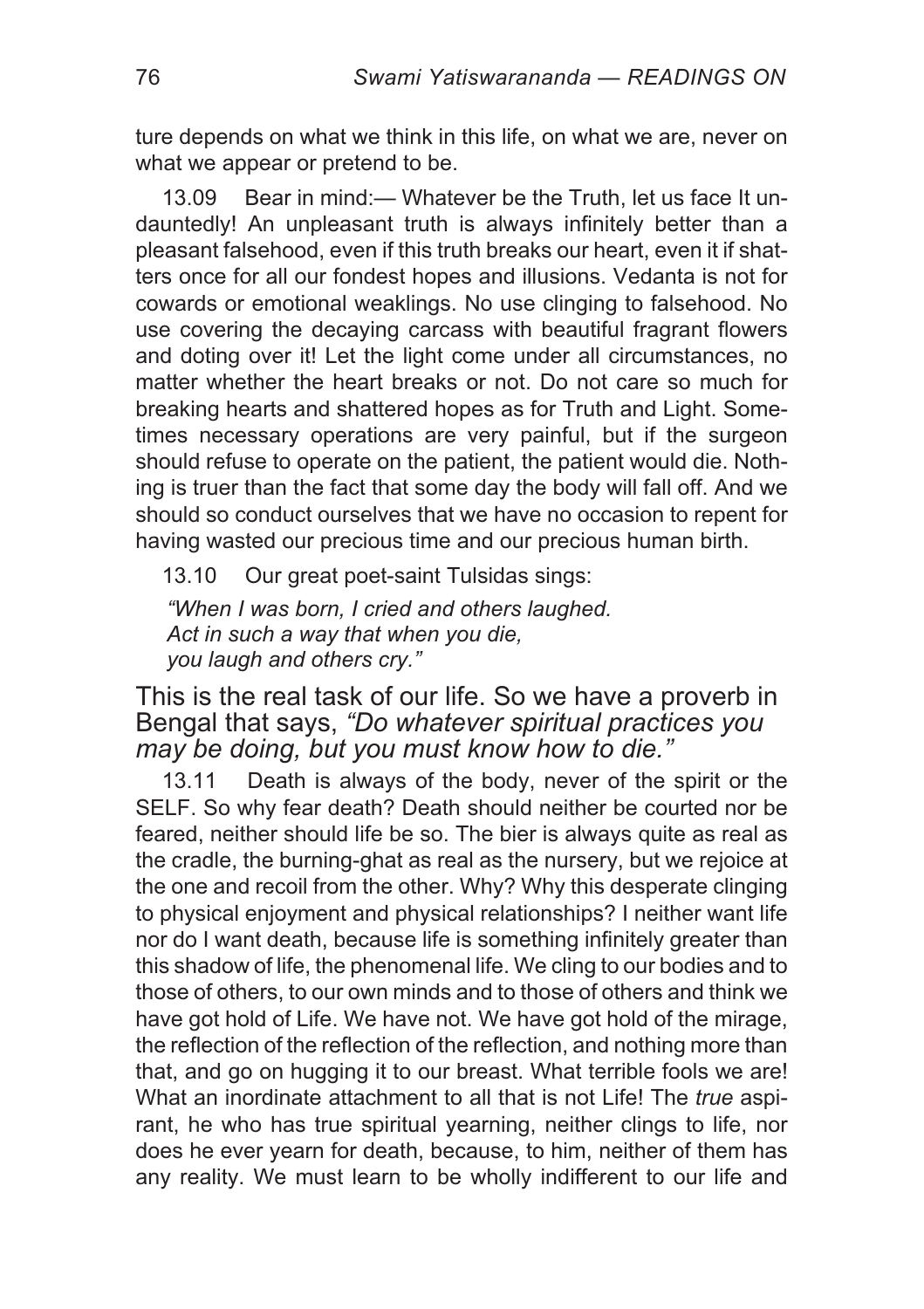wholly indifferent to our death, but act in the right way to make spiritual progress, so that we may be able to make the very best use of the short span of life given to us. We need not be afraid of death, neither of our own nor that of anybody else, if we just minimize the attachments of life and our personal relationships with the phantoms of others, with the men-phantoms and women-phantoms of which none has any ultimate reality. Relationships based on the mirage always prove to be nothing but a mirage in the end. You cannot have real relationship with what is unreal and which has no ultimate being.

13.12 The death of the Great Ones has taught us great lessons. How wonderful was that of Swami Ramakrishnananda, Premananda, Turiyananda, Brahmananda! The worldly-minded and those who cling to their personal attachments alone should be afraid of death. The spiritual do not lose anything. It is just like passing from one room to another. One day, after the Master's death, Holy Mother wanted to put on the widow's dress. But the Master appeared to her and said, *"What are you doing? Am I dead? Death is just like passing from one room to another."* So she gave up her intention. It is the body that dies, not the SELF. We must be prepared to die for a righteous cause without any hesitation, and we must be fully prepared to see others die for it. So our motto is:— *"To work for our own salvation as well as for the salvation of others."* — This is what Swamiji wanted us to do, and this is the guiding motto of the Order.

13.13 So Swamiji [Swami Vivekananda] said:

*"This body we nourish with food, let it be sacrificed for the good of humanity, God in man. This mind of ours that we nourish or develop through studies, let it be made use of also in the service of the God in man. The soul, too, let it be utilized for the service of the Lord in man."*

13.14 Thus alone our mortal death leads us to our spiritual birthday.

13.15 Follow the higher Law. Care neither for optimism nor for pessimism. Develop this attitude of indifference to everything except to the ideal, learn to be perfectly indifferent to all other concerns, especially those of material life and all personal attachments and affections, to all things that bind us, that stand in the way of our spiritual progress. We must be able to maintain a perfect mental balance without allowing ourselves to be ruffled by anything, we must always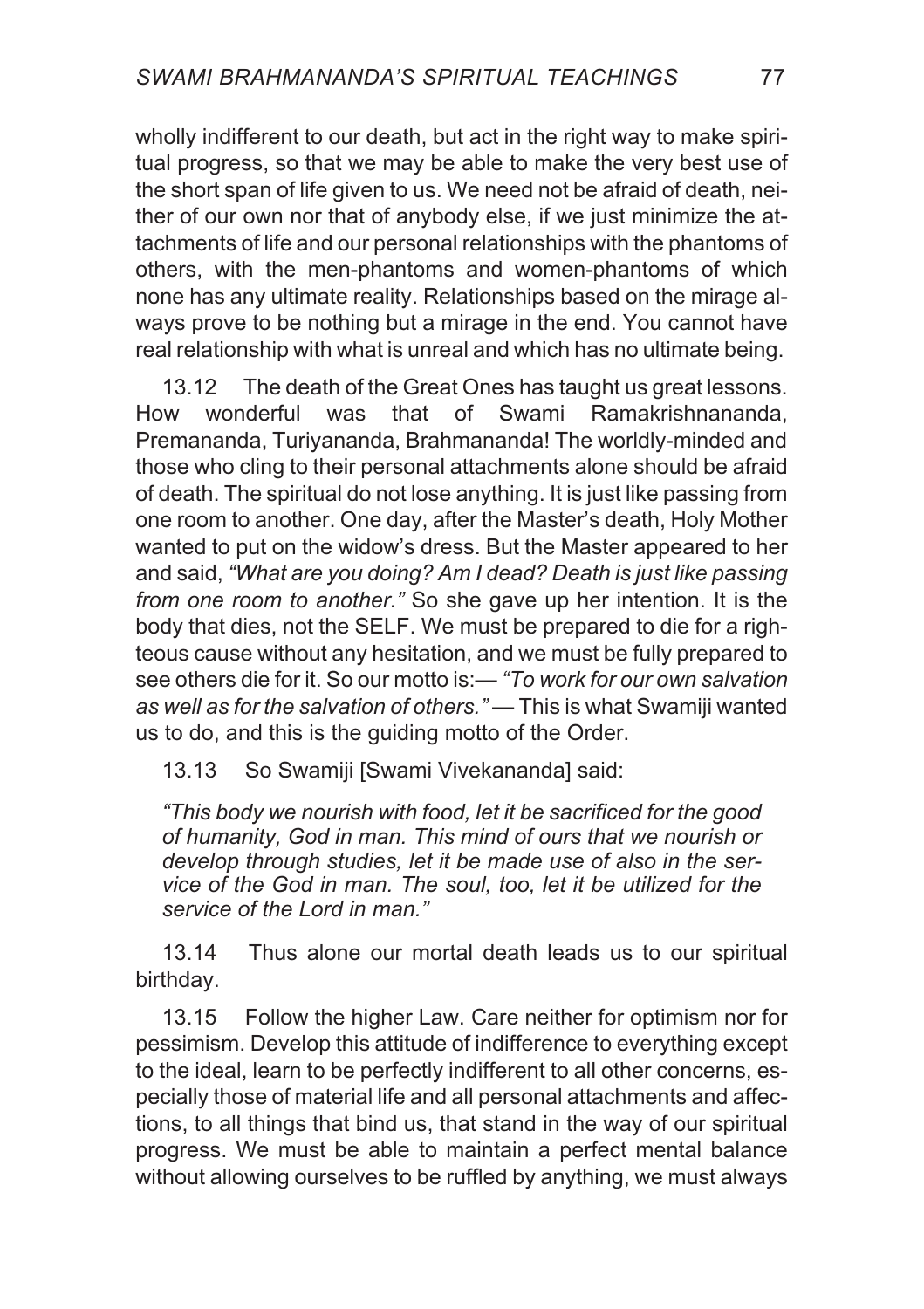hold our mind fixed on the one duty, our heart always set on the Lord, our hands ever busy in His service alone.

13.16 All these glorious lives are before us, show us how to live and how to die. We have only to mould ourselves according to the pattern they have given us again and again. Even if we fall in this battle of life, through newer lives and lives we shall work and work and work with renewed vigour. Step by step we shall rise until we attain to our life's only goal.

# **The conception of the SELF**

13.17 The conception of the SELF is the peculiarity of the true Aryan. It is not to be found among Semitic religions. This is why Sri Krishna upbraids Arjuna for his 'un-Aryan' attitude. No Semitic religion has ever risen to the true Aryan conception of the SELF and the higher life.

13.18 Generally we ourselves create all the obstacles that stand in the way of our spiritual progress or self-realization. We think of ourselves in terms of the body and of the mind and do the same with reference to others. Then we go and take up direct relations with them, as men or women, and then all the rest naturally follows in due course. On what does this whole life of the body and of the mind depend? On *consciousness* and not on my man-form or my woman-form or child-form etc. The moment the SELF leaves, the body becomes lifeless. All its charm vanishes. Nobody feels attracted by a dead form, be it ever so beautiful, but what really attracts us in the man-form or in the woman-form is consciousness which we mistakenly identify with the particular body or mind. There is such a lot of blind infatuation in the world owing to this superimposition on the Reality, and without undermining all these wrong notions and conceptions, all these body- and mind-bound likes and dislikes, attractions and repulsions, we shall never be able to make any progress at all. If I love the life of the body so greatly, why do I not look to that on which it depends? I should learn to love the life of the SELF because only owing to Its presence is there any life in the body and in the mind at all. The cause is greater than the effect, and the cause of the life of my body and my mind and that of all others is the SELF alone, not my man-form or woman-form or child-form. If I want life and love, permanent and unchanging, I must look to the SELF and never to any of the Upadhis [limiting adjuncts]. But it takes people many, many lives to see this and realize their Himalayan mistake.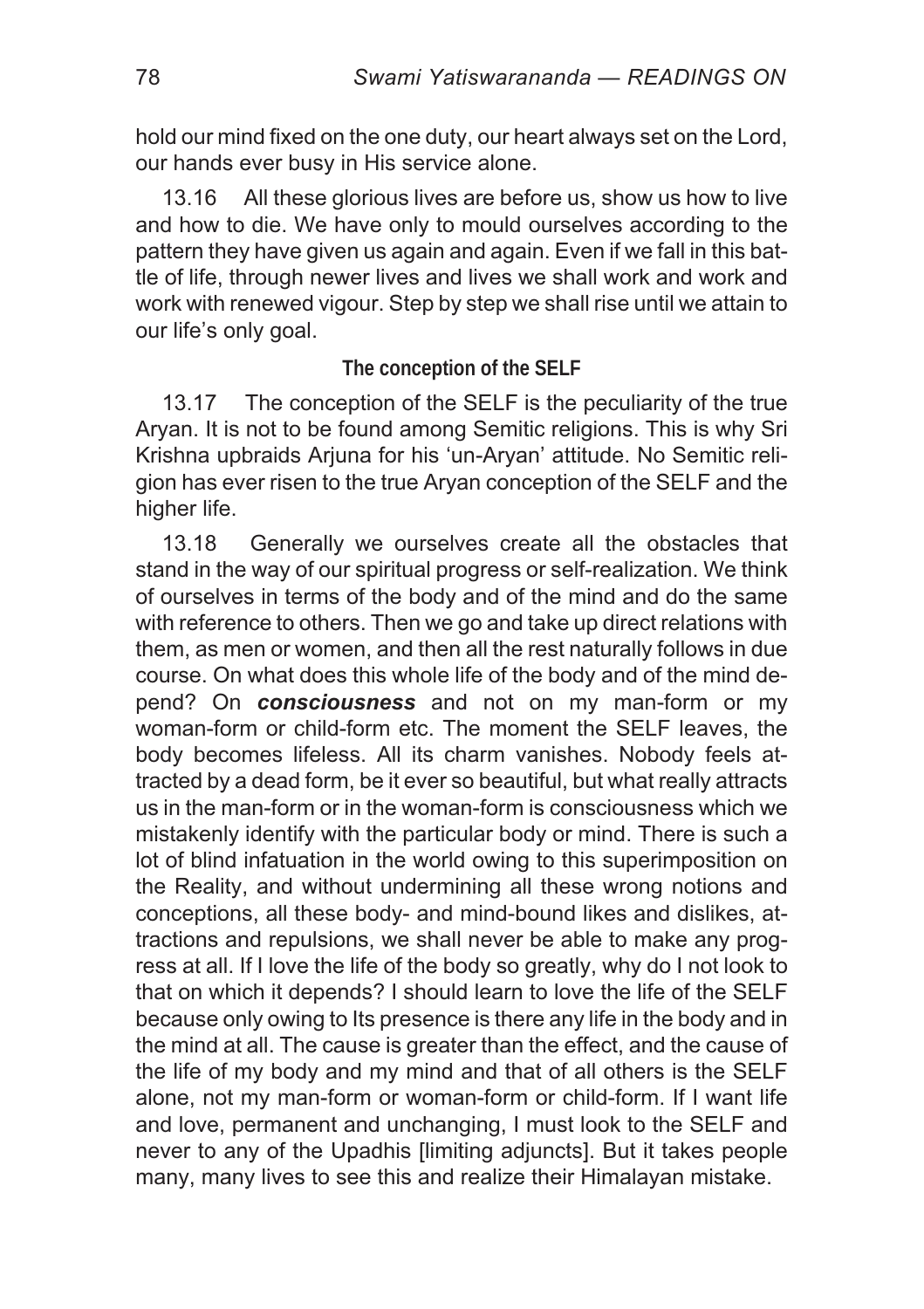### **Freedom from lust**

13.19 Birbal was the jester at the court of the great emperor Akbar. One day the emperor asked him, "Is your mother free from lust?" So Birbal went to his mother to get the answer. She gave him a box with ashes which he was to bring to the emperor. Akbar understood her meaning and was highly pleased with her answer. Swami Brahmananda once told me, "My boy, if you give yourself to the world, your youth, beauty, health, everything will be gone. If you give yourself to the Lord, you will retain them all."

13.20 Sri Ramakrishna always used to say to the women who came to him for instruction, *"Beware of the snares of man, even if he is a very near relative."* — One cannot attain anything in spiritual life without perfect chastity in thought, word, and deed. The amount of real chastity attained determines the whole progress of the aspirant. Everyone should be on his guard with every person of the other sex, be he a man or a woman. If we are not on our guard, real chastity can never be attained. Real chastity is infinitely more than the mere avoidance of sexual intercourse.

#### **Music**

13.21 There is a nice story of Tansin, one of India's greatest musicians. One day when he was singing all alone in the forest, the emperor Akbar happened to pass by and heard him. He was enchanted, because he had never heard his singing in such a perfect way and in such a beautiful strain at his court. He felt a little displeased and said, "How is it that you never sing to me in such a beautiful way?" Tansin answered, "Sire, how could I? Just now I was singing for someone who is infinitely greater than you, and who is my Beloved." "Greater than me? Who can that be?" answered Akbar. "The Lord, my Beloved. When I sing to you, I just sing to order and am paid for it. But I cannot open my heart. When I sing to Him who is the Author of the universe, I give my whole heart to my song." You see, good music plays a great part in the life of the aspirant and devotee.

### **Immorality**

13.22 Immorality does not mean impurity with outsiders only, but also all physical impurity with one's wife if one is married, i.e. leading a life of incontinence with her. I can be just as immoral with my own wife as with any outsider. If I lead a sexually impure life with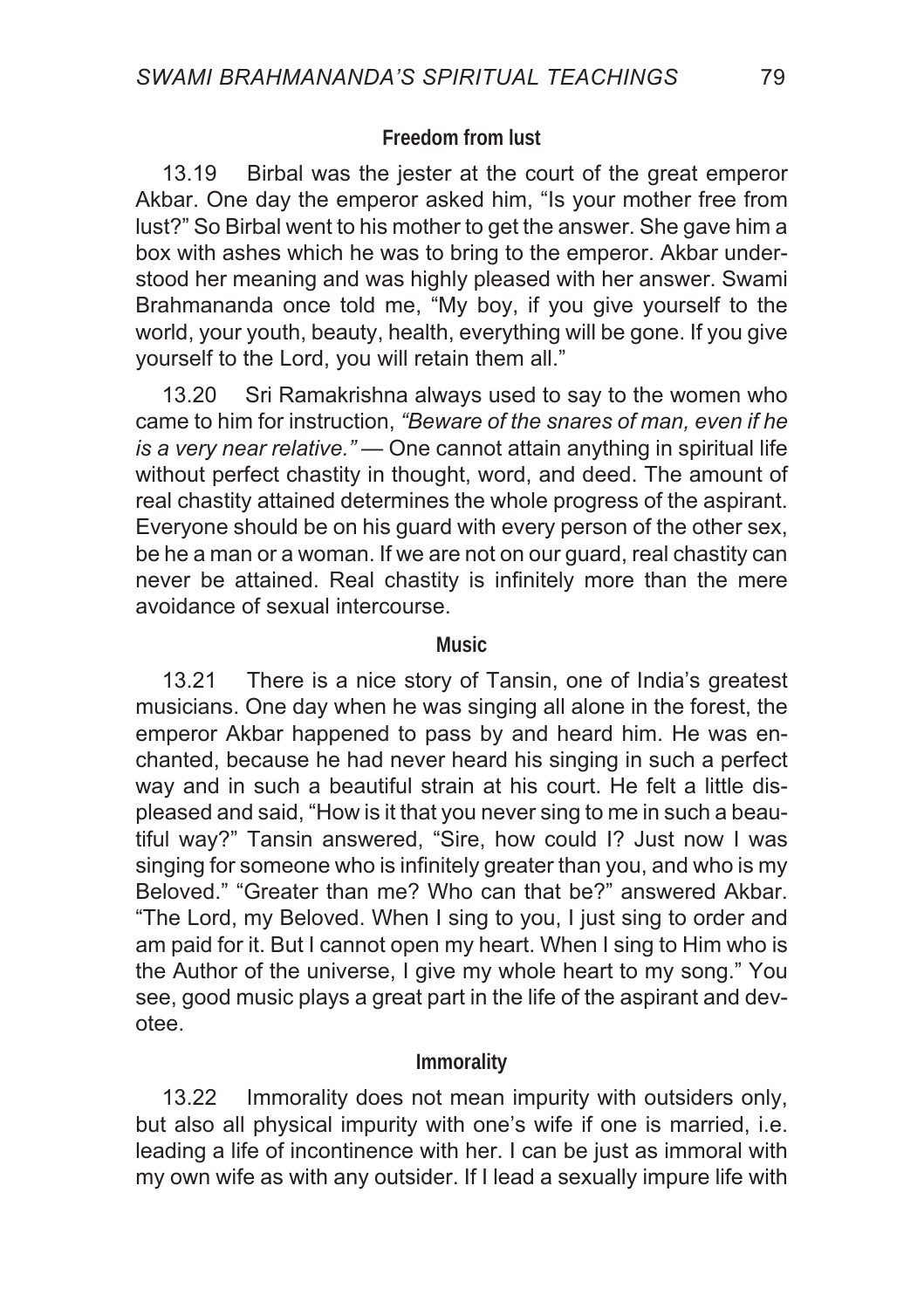my own wife, where am I to get the energy and intensity from, which are so absolutely necessary for all real spiritual striving? We should clearly and dispassionately recognize this fact. We need tremendous energy for leading a higher life, and this energy of ours, which is really one, cannot be wasted through sexual channels, if we want to progress and to really attain something. Spiritual life is not to be had as cheaply as the Protestants think. It is something more than mere morals and ordinary moral life, although morals are the very basis on which it must rest. No, whoever desires to lead the higher life must pay the price fully. There can be no bartering in this.

13.23 Sri Ramakrishna was always able to tell the character of those brought into his presence. Once a young man was brought to him while he was in ecstasy. He said, *"If this young man touches a woman in a weak moment, he is done for for this life as far as his spirituality goes."* — Unfortunately, this very thing happened a short time afterwards.

13.24 You see, all beginners, no matter who they are, have to avoid the company of persons of the other sex (men or women) and always consciously to think thoughts which are opposed to the ideas of sex and their own and others' man- or woman-form. Especially in the beginning the sex-instinct grows in strength in many people. When you water and manure the soil nicely, the weeds will grow nicely too, along with the plants you really wish to grow. So we have to uproot those weeds afterwards, and this we can only do, if we are very, very careful as to the company we allow ourselves to be in for the first few years of our striving. Never believe yourself to be too strong to be above listening to such advice. Avoid spending time in the company of persons of the other sex, no matter how pure they may be, for before you have attained real sublimation, culminating in the transformation of your whole being, concentration influences your sexual imagination also and makes even such pictures more vivid and living as soon as you allow your sexual instinct to be stimulated in any way. This need not be in any gross way at all. Subtle attractions and subtle forms of stimulation are even worse than grosser forms, because these are more easily recognized by the beginner than the subtler ones. Many, many times I have found great carelessness in aspirants as to these points, and many have come to grief because of that.

13.25 When you feel temptation, always say, *"MOTHER, come*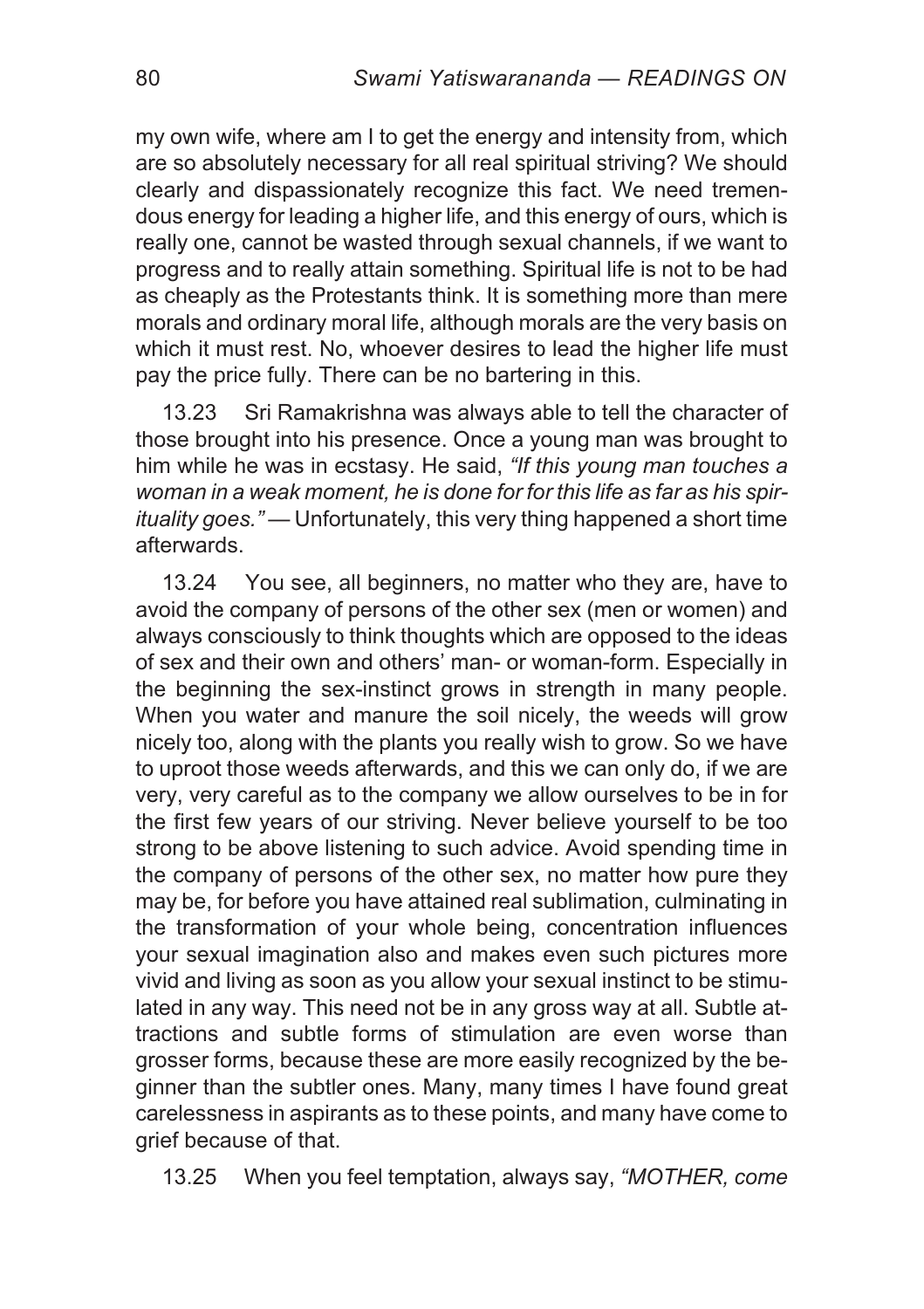*up. Why stay in the lower centres?"* — Always try to persuade your mind. Never use any violence. Speak to your mind in a cajoling way, "My mind, what a fool you are to run after enjoyment and sex! Aren't you ashamed to do it? You really should know better", etc. etc. This is very efficacious and lessens the strain. Try to address your own mind as a witness, not identifying yourself with it in any way, but always trying to stand apart and survey all its movements and desires.

13.26 There is a funny story which very aptly illustrates the effects of our carelessness regarding company etc. Once a camel just pushed its nose through the door of somebody's house. The owner first objected to this, but it said, "Oh, I only put my nose in your room, just for a moment. Nothing more." But, in fact, it slowly pushed its whole body through the door and then said when the owner objected to its presence in his room, "If you do not like my presence in your house, you get out. I do not!" Lust sometimes comes in a very noble dress, in the form of 'duty', in the form of 'compassion', in the form of 'self-abnegation' as our mind is always out to deceive us as to its true motive. Without chastity in thought, word and deed nothing can be achieved in spiritual life. The mind, as I said, always wants to do harm to us, but patiently waits for an opportunity to do so effectively. So you should give your mind a good scolding now and then and curb it nicely. After all, it is you who is the master, not the mind. Do not allow the camel to come in. If you do you will have great difficulty in making it go out again.

*O my mind, thou dost not know how to cultivate the land, and such a fine plot is lying fallow. Thou couldst raise crops of gold on it if thou wouldst but till it."*

**Shifting our centre of consciousness**

13.27 Always say, *"Why remain down, MOTHER, do come up."* There should be a conscious shifting of consciousness. The Cosmic Energy usually lies 'coiled-up' near the sexual centre. So it should be made to move up higher. Sometimes it is very helpful if the aspirant just touches the centre of his consciousness (head or heart etc.) with his Rudraksha-beads while doing Japam. Feeling the centre physically makes it easier for him to fix his consciousness there.

13.28 If the thought of any woman comes, associate it at once with the form of the Holy Mother or with that of your own mother. Kill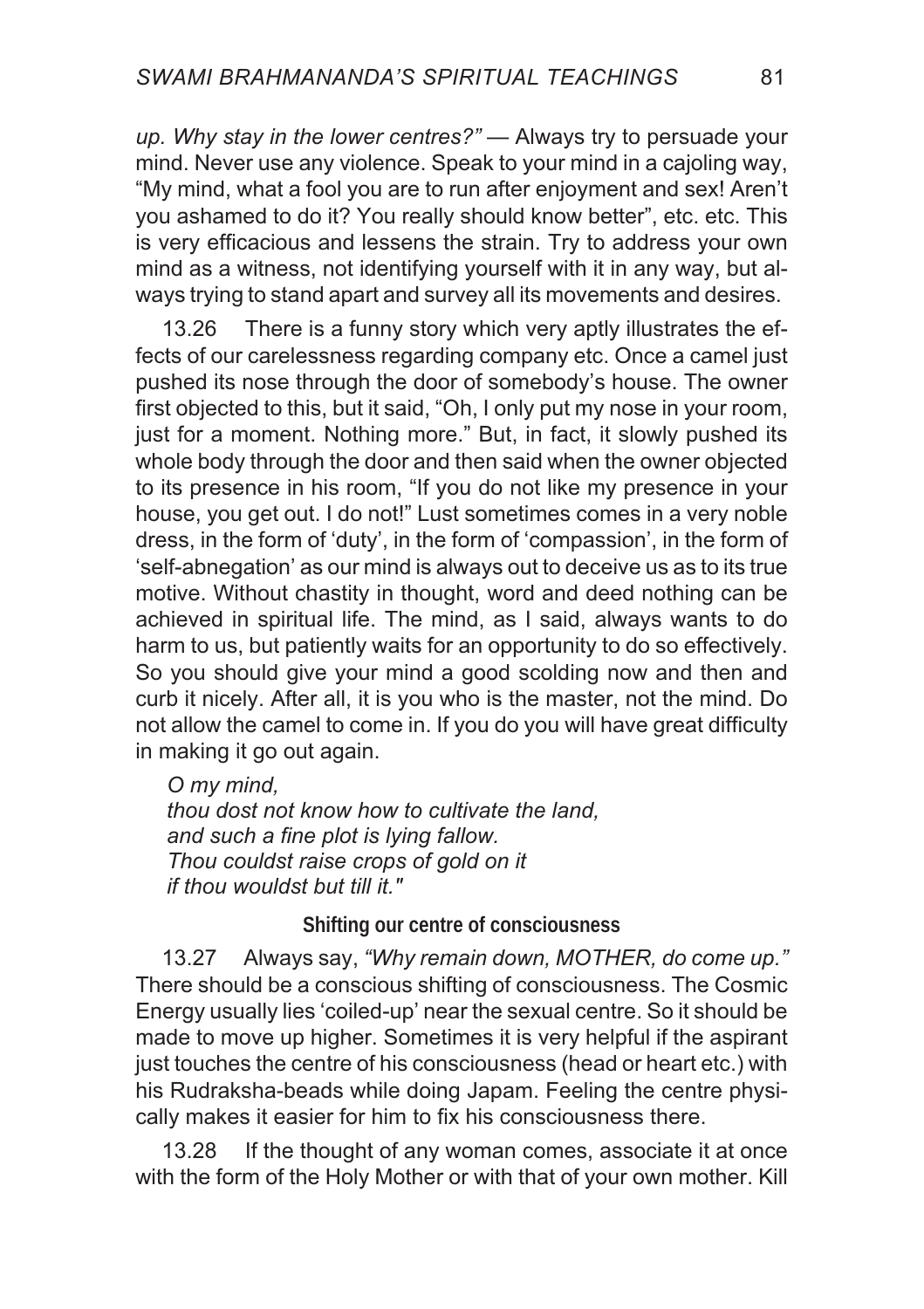the sexual thought at once. Do not permit yourself to be in the company of women. In Tantra there is an instruction which says that all woman-forms should be associated with Uma and all man-forms with Shiva. And this is of great value in spiritual life. But the beginner cannot do so effectively, so he should be careful about moving in the company of persons of the other sex and talking to them.

13.29 There is another effective means of counteracting the influence of some sexual thought. Just think of some woman who never knew what sex-life was; or of some man who never knew what sex-life was. This is most important. Think of some Great One, man or woman, who from his or her very birth was a personification of sexual purity in all its aspects. Dwell on that thought daily, making it form a part of your spiritual practices.

13.30 Our object in life should be to transcend the male-principle as well as the female-principle and to go where there is absolutely no sex. On lower planes of life we see male and female, on higher planes, no sex and no form at all. So there is a song that says:

*"Parvati is my mother. The Great Lord Shiva is my father. All devotees are my friends and relations, the whole world is my native-land." (Sankara: Annapurna-stotra 12)*

13.31 Sankaracharya says:

*"O Shiva, Thou art my Atman. The Divine Mother is my mind. My pranas are Thy attendants, and this body is Thy abode. All this sense-contact is part of Thy worship. My sleep is like remaining in Samadhi in Thee."*

And he adds:

*"Wherever I go, I am just going round Thee. All the words I speak are like hymns to Thee. And all forms of activities I engage myself in, O Lord, are Thy worship." (Sivamanasapuja 4)*

13.32 Another instruction says, "*Keep the eye distant when you see a woman*." — The same holds good in the case of seeing a man, naturally.

13.33 Girish Babu once said, "Naren became so vast that he could not be caught in Maya's net, and Nag Mahashaya became so very small that he dropped through the meshes of Maya." So our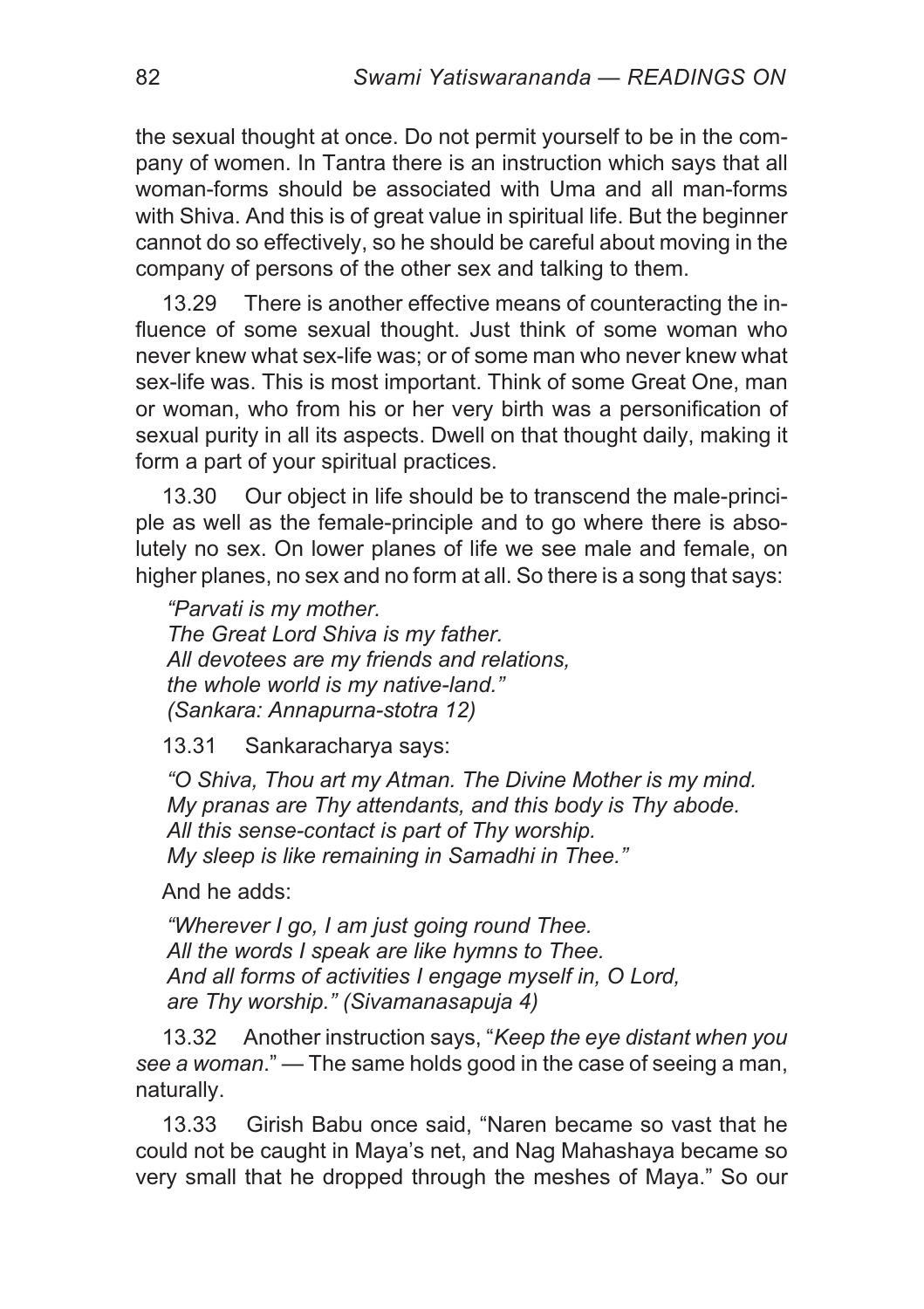task is somehow or other to get out of this, to transcend, to go beyond this Maya, this whole phenomenal world and reach the Reality. And this can never be done without chastity in thought, word and deed. Unity, ultimate oneness, cannot be reached, so long as one remains physically and mentally tied to duality.

### **Beyond the ego**

13.34 There are some who say, "Lord, I am Thine". Others again say, "Lord, I am Thyself". There is a difference in expression, but the ultimate goal is one and the same, when we clearly understand the standpoint from which both are said. In both cases only the Lord remains as the sole actor and agent. The ego disappears. And this should be our aim and should be attained by us all.

13.35 Reincarnation is in no way the most vital point. What is of great importance is to try to get full illumination in this very life. None is forced to follow the spiritual path, but all those who have decided to do so, should do it with great doggedness and perseverance, never swerving from their path, not even an inch. We should learn to be tremendously sincere and one-pointed and not allow ourselves to be swayed by indecision and doubt.

### *14 -- Wiesbaden, December 4th, 1933*

### **Strength**

14.01 Success in spiritual life depends on our firmly and steadily holding on to the Divine Ideal. Everyone of us must have a central seat of consciousness, a central name to dwell on, and a holy Form to visualize. In the midst of all the confusion and darkness of the relative plane we must find out a definite course of action, of thinking, of willing, without which no spiritual life is possible. And the person who has no ground to stand on, who has no central point of consciousness, can never have any real faith in himself and never have any real strength. Always believe:— *"I am a being that can achieve something in the world of the spirit."*

14.02 Strength is what we want first of all. We are meant for something great, for something nobler and higher. What is needed is not negative humility, but positive humility, born of real inner strength. People think they are nothing, and nothing they become. People think they are miserable sinners, and sinners they become.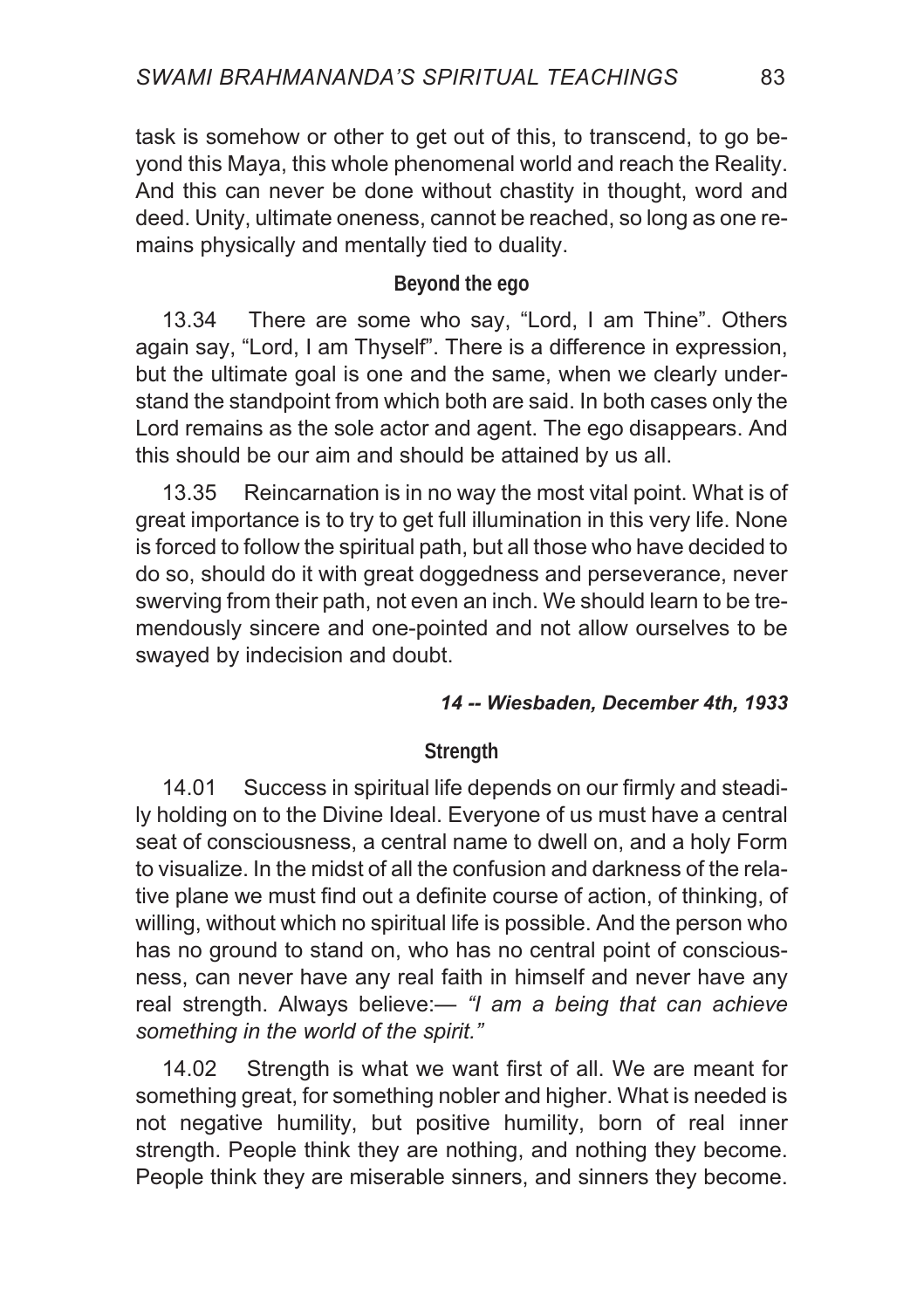People think they are weak, and weak they become. Filth can never be cleaned with filth.

14.03 First of all the body must be strong and healthy. A certain amount of physical strength is necessary. There must be some regular physical exercise in the life of every aspirant. Do not take a negative attitude regarding your body. This body of ours is something noble, a temple of the Divine. It is able to achieve something great. Even such physical faith is needed.

14.04 This body of ours is like a raft, like a boat, with which to cross this ocean of relative life. See that it does not spring a leak, otherwise you are drowned. Make it a point to have regular physical exercise to keep your body in a healthy condition.

*"May all my limbs, may all my senses be strong and controlled." (Upanishads)*

*"With strong and controlled bodies, with strong and controlled minds, let us pray to the gods." (Upanishads)*

14.05 Mental faith is only possible when the mind is strong. Strengthen your mind, strengthen your will. Strength of the mind has to be increased. We need the firm faith that this body of ours is a temple of the Divine, that we are spiritual entities. The weakling has no place at all in spiritual life, neither physically, mentally, or morally, he has no place in the world of the spirit.

*"This Atman cannot be realized by the weak." (Mundaka Up.3.2.4)*

14.06 If we have strength, then only can we get rid of fear. Drop all fear of others: "What will others say of me?" — "If I think this is right, what does it matter what others say or think of me and my doings?" Never give in on the vital point. Never lose ground on the vital point.

14.07 Let us devote every drop of blood, every heart-beat of our lives to this cause in some form or other. Live ideal and irreproachable lives as examples to others, not only for your own salvation.

# **Responsible behaviour**

14.08 He in whose name we come is always judged according to the standard of our life. Hence we have tremendous responsibility, hence we have to conform to a certain standard. We cannot do what we like. We cannot allow ourselves every freedom. Our responsibil-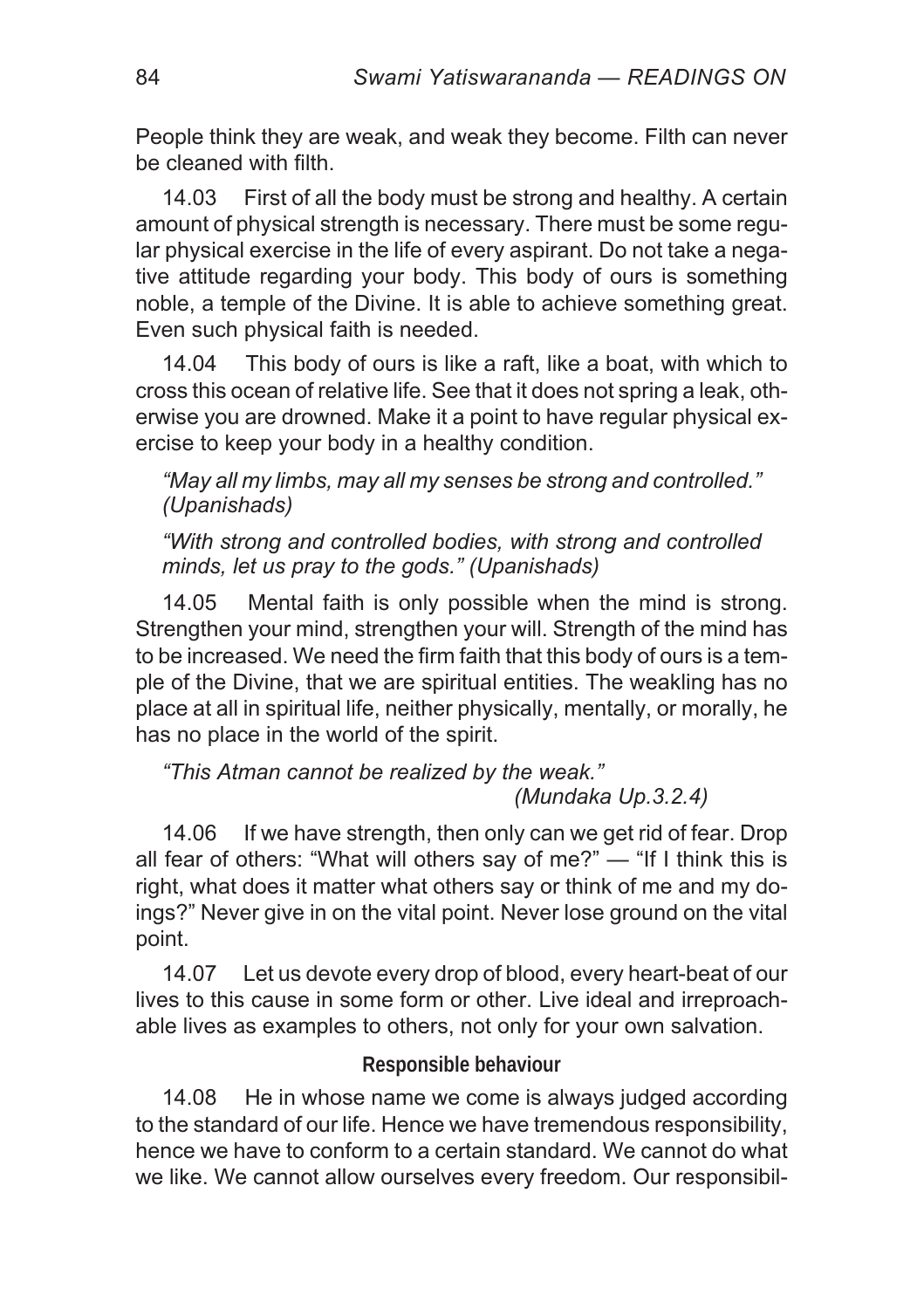ity is very great, and we all should be fully conscious of this tremendous responsibility. Let us all pray for greater strength and greater purity, knowing that our responsibility is so great, and let us walk on with steady steps, having firm faith in ourselves. The conduct and attitude of all aspirants has to be one of reserve, of dignity—they must be dignified in everything. People must be made to feel once for all with whom they have to deal when they come in touch with you.

**Fear**

14.09 Sri Ramakrishna used to say, *"So long as you have this false shame and hatred and fear of society, you cannot make any spiritual progress."*

14.10 And in the Upanishads we find, *"We want to attain to that which will make us fearless."*

14.11 In the *Brihadaranyaka Upanishad* there is a passage that says, *"Now Janaka you have attained to fearlessness."* — And that fearlessness which is characteristic of the true Sadhaka can come only when we realize the Divine; and the more we approach Him, the more we become fearless. So our whole attitude should be one of responsibility, of dignity, of fearlessness and faith in ourselves as spiritual entities. We are fully responsible for the impression we make on people with our words and actions. That is why we all have to act in such a way that none can reproach us with anything undignified or unworthy of an aspirant. Here the greatest discrimination and discretion must be used by you all.

14.12 There is a passage that says, *"In enjoyment there is fear, in wealth there is the risk of losing it, in honour that of being dishonoured, in true renunciation alone is there fearlessness." —(*Bharatrihari*: Vairagya Shatakam 3)*

14.13 And really speaking, without true renunciation and true dispassion for all things worldly and a worldly life, as such, no spiritual life is ever possible.

14.14 *"One who has not desisted from evil, one who has not calmed his mind, one who is not concentrated, can never know the truth, even if he gets knowledge."* — This is the general rule of the Upanishads.

14.15 Swamiji very rightly says, *"Luther drove a nail into the coffin of Christianity. He took away religion and gave Christianity morality instead."*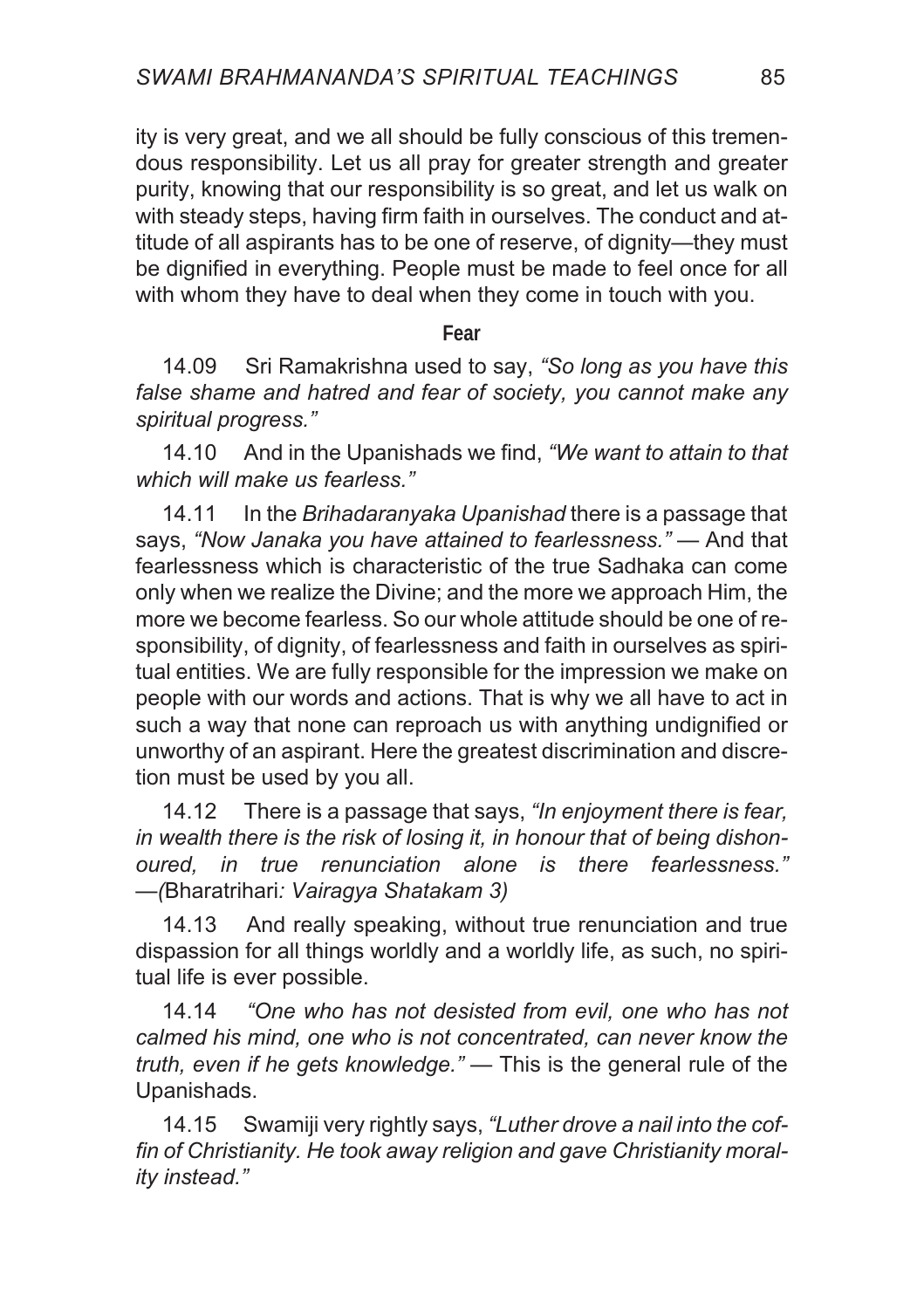### **Purity, our real nature**

14.16 We should be pure, because He is pure. We should be clean, because He is clean. And if you really were impure by nature this would never be possible. What is the necessity of our being pure at all? We should be pure, because purity is of the very nature of our soul. This purity is not anything that is adventitious or superimposed on our nature. And unless we become pure, it is not possible for us to see God. Purity must find its physical and mental expression in and through our whole life. Morals without God have to stop half-way. They can never really go to the extreme, can never really reach the goal.

14.17 Purity is part of our nature, therefore we should be moral. What we usually call impurity is only something superimposed, something adventitious, never an integral part of us. Herein lies the whole secret of spiritual life and of salvation.

14.18 We want to make that the centre of our consciousness, which is the eternal centre of all. Herein lies the explanation of purity and of being able to lead a perfectly pure and spotless life.

14.19 Give the lie to all the Churches, give the lie to the sinner-attitude! "Oh, I such a miserable sinner, what can I do? I am a sinner!" Give the lie to that by living an ideal, pure life, a life that is purer and more spotless than that of these sinners clinging to the pillar of their institutional religion, but never doing anything, except crying, "Oh, I am a sinner, I am so weak, what can I do?"

14.20 The utilitarian stressing morals for some purely utilitarian reason will never go to the point of leading a perfectly pure, irreproachable life. That is why we have to have morals, but along with morals the foundation of morals which is wholly lacking in all utilitarian schemes.

**The state before creation**

*"There was neither existence, nor non-existence then."*

14.21 We cannot describe the state before creation, or as we say, before 'projection', in words. It is beyond all thought and beyond all mind.

*There was neither aught nor naught, nor air, nor sky, nor anything. What covered all, where rested all? Then death was not, nor deathlessness, nor change of night and day."*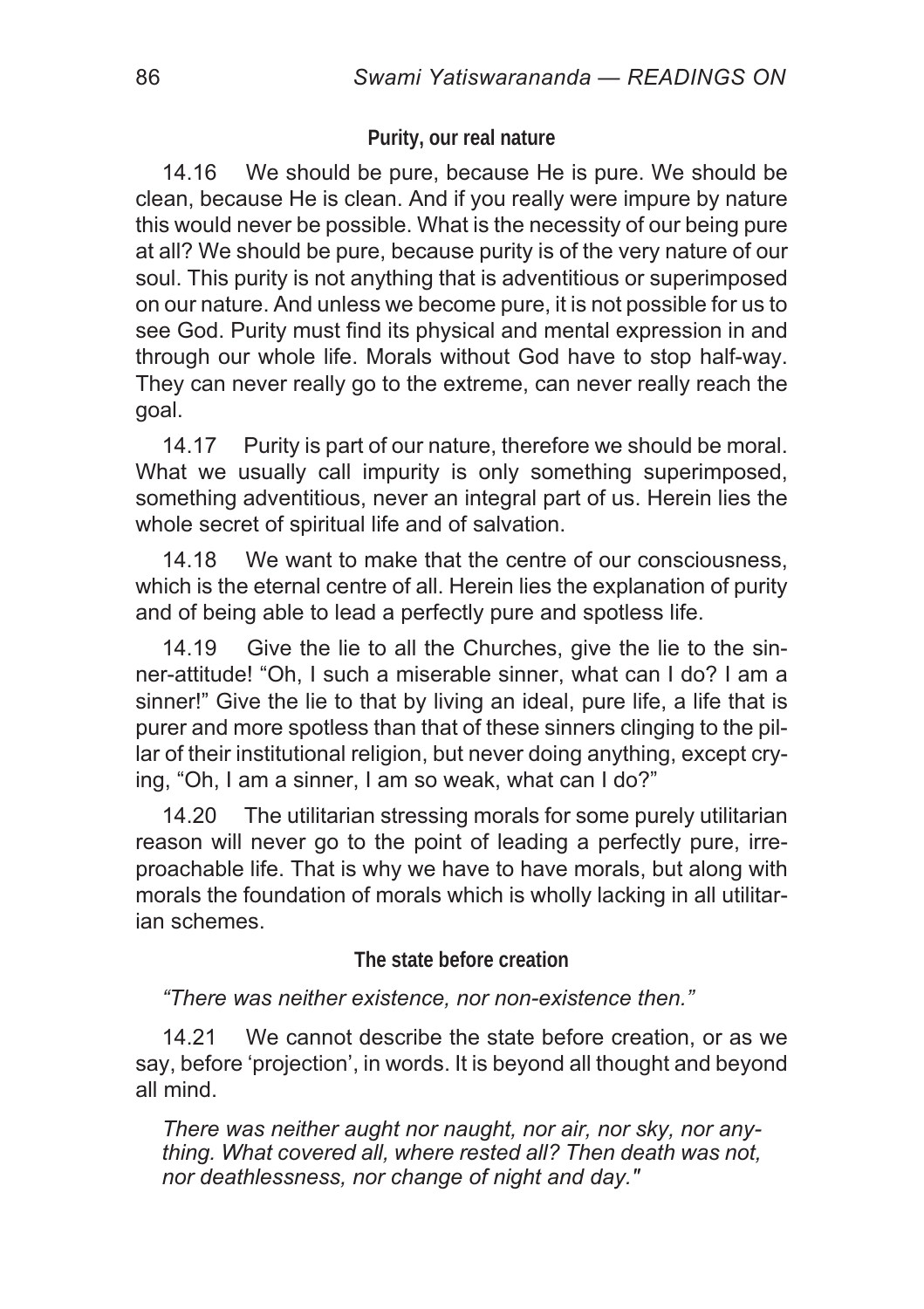*"That existed, that breath, covering, as it were, that God's existence, but it did not begin to move. Gloom [tamas] existed, gloom hidden in gloom*

*"Now first arose desire, the primal seed of mind, sages, searching in their hearts, by wisdom, found the bond between existence and non-existence."*

*"Who is it that really knows, of what material, and also why this manifold has been created? Do the gods know? No, because they are products of creation. They came into existence after creation. Who else can know it?"*

*"He from whom this creation has come into existence, He alone knows, and none else. And probably He does not know." —(Hymn of Creation, Rig-Veda 10.129)*

14.22 It is all beyond human comprehension and can never be grasped by the intellect.

# **Maya and Reality**

14.23  $\forall$  plus mind = the external world. 'Y' plus mind = we.

14.24 *"Tat Tvam Asi"* really speaking means that which is at the back of the outside world and that which is at the back of myself is one and the same, the One Indivisible, eternally Undivided, Existence-Knowledge-Bliss-Absolute. We see the something in the outside world, but we always see it coloured by the mind. We see the crystal, but we see it coloured by the red flower behind it. The individualized soul in its *real* nature, and the outside world in its *real* nature are eternally one and the same.

14.25 The bubble, losing its bubble-form, and the ocean, losing its ocean-form, are both one and the same water-substance, and this water-substance is the only reality we really possess. Neither the bubble nor the ocean is so. Everything else is ephemeral and fleeting, never forming an essential part of their nature.

14.26 Even our mind is Maya and nothing but Maya. And there comes a time for all sincere aspirants when *this mind ceases to be, and there remains only the thing in itself*. But what it is, none has ever been able to express in words.

14.27 Sankara says in his *Viveka-chudamani*, *"We cannot say It is Sat or Asat, existence or non-existence, or even a combination of both."*

14.28 The forest consists of trees. But is the forest really only a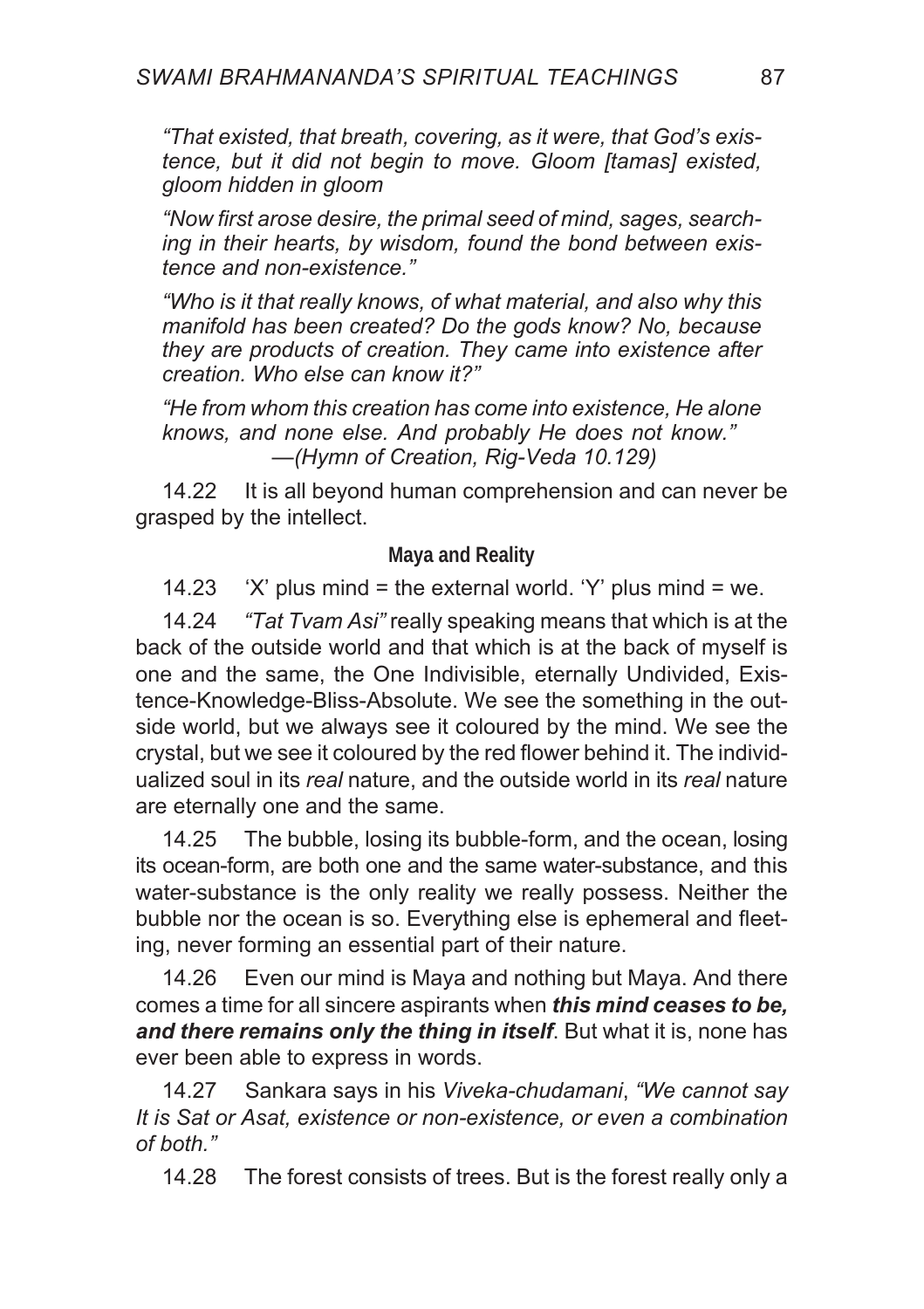combination of trees, or is it something more? Is the ocean just the sum-total of waves and bubbles or a combination of them or is it something more? The whole forest is always something more than the number of its trees taken together. The whole ocean never transforms itself wholly into waves and bubbles. Evolution is only in one part, and never does the Whole become entirely transmuted.

14.29 Maya is to be understood as something that is, but that ceases to be on the dawn of true knowledge. But till then, it is a fact of our consciousness. It is not nothing. Personal Maya is related to cosmic Maya as a tree to a forest, as a wave to the ocean. Maya, Avidya, is not merely negative. It is not merely ignorance in the negative sense, but something positive, the nature of which cannot be described. Maya is a statement of fact, as Swamiji used to say. At one time it exists, at another time it ceases to be, but while you are in Maya you can never ask the question what Maya is. And when you are out of it, the question does not arise. We have to take Maya as a fact at a certain time, and neither existence nor non-existence can be predicated of it.

### *15 -- Wiesbaden, December 5th, 1933*

# **The concept of freedom**

15.01 The ideals of non-attachment and purity are associated with the Spiritual Being, and thus man comes to realize Divine Consciousness, which is beyond all multiplicity, in fact, beyond any form of being and non-being, Sat and Asat. In all scriptures we find the conception of freedom associated with the Divine, and freedom can never exist where there is no absolute purity and no absolute non-attachment. Freedom is beyond personal affection and beyond hatred, beyond attraction and beyond aversion. A person who has become free cannot be touched by any of the pairs of opposites, but always rests calmly in his own true being. We all associate Divinity with the ideas of purity, freedom, knowledge, fearlessness etc. etc. Man aspires to freedom, to fearlessness, to independence, to a state of security and stability. But first we must try to realize this ideal of purity, of sexlessness, of freedom, of fearlessness in our own life. Only through our own realization of the ideal can we rise to our true human stature. Only thus can the ideal ever become the real. The person who has no definite idea of the spiritual entity has no foundations for his morals, and if he at all possesses morals, they are, as it were,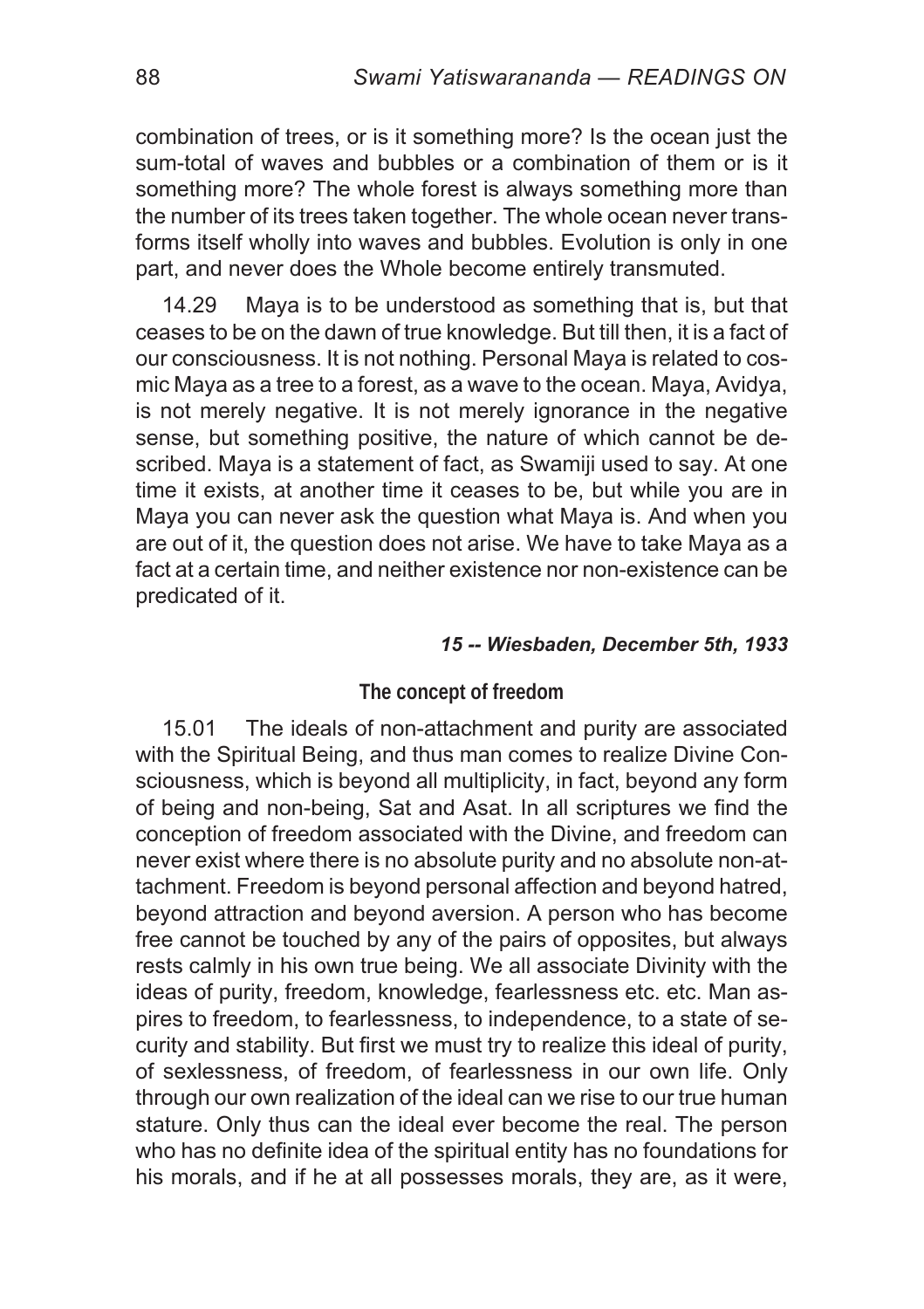hanging in the air. There is no rhyme or reason for them in his life. How wonderfully free are the Great Ones! Free from passion, free from attachment, free from fear! We too must become free from lust, from sex-consciousness, from anger, greed, jealousy, and all forms of covetousness, subtle and gross. We must rise above the cravings of the flesh, above our man-form or woman-form, to the pure heights of Divine Consciousness. And spiritual life is not merely moral life. It is something more. The great mistake Protestantism in its different forms committed was to put moral life in the place of spiritual life and thus to kill all spirituality. A merely moral or ethical code is insufficient for giving fearlessness and peace to the soul, for lifting it up beyond all temptations and insecurities.

**Ethics, love and sacrifice in the lives of the Great Ones**

15.02 In the lives of saints the ideals of morals and of spirituality are wonderfully blended, but Protestantism was not prepared to understand and recognize the example of such saintly lives, because it had lost the key to their meaning. A moral man is no spiritual man, but all spiritual men are always moral. This is the great point to note if one really wishes to understand spiritual life. We find in all true saints a wide sympathy that we miss in the utilitarian or merely moral man. Buddha attained to Nirvana, but he wished to share Nirvana with all others, so his prayer was, *"Let all misery come to me. Let all evil, let all troubles of the world come to me, but let others be free from them!"* — How he was prepared to save even poor animals with his life! How he saved the sheep which were to be sacrificed by offering his own body to the King! Buddha's heart melted at the sight of the suffering of our dumb brothers. He was one from whom all worldly attachment had passed away, who no longer had any worldly love or any worldly desire, who had given up wife and child for the sake of the world. This dynamic charity we find in all our saints. When Buddha went to the king to save the sheep, the king was very much astonished at his courage and love for all living beings, was at once converted and stopped the sacrifice. Buddha's dynamic charity saved the life of all those poor animals. Even before becoming a Buddha, he was fully conscious of his great message: *"I want to attain to Immortality and this Immortality I want to share with others."*

15.03 Such people are never alone, in however great a solitude they may happen to live. One day, somebody saw that Muhammad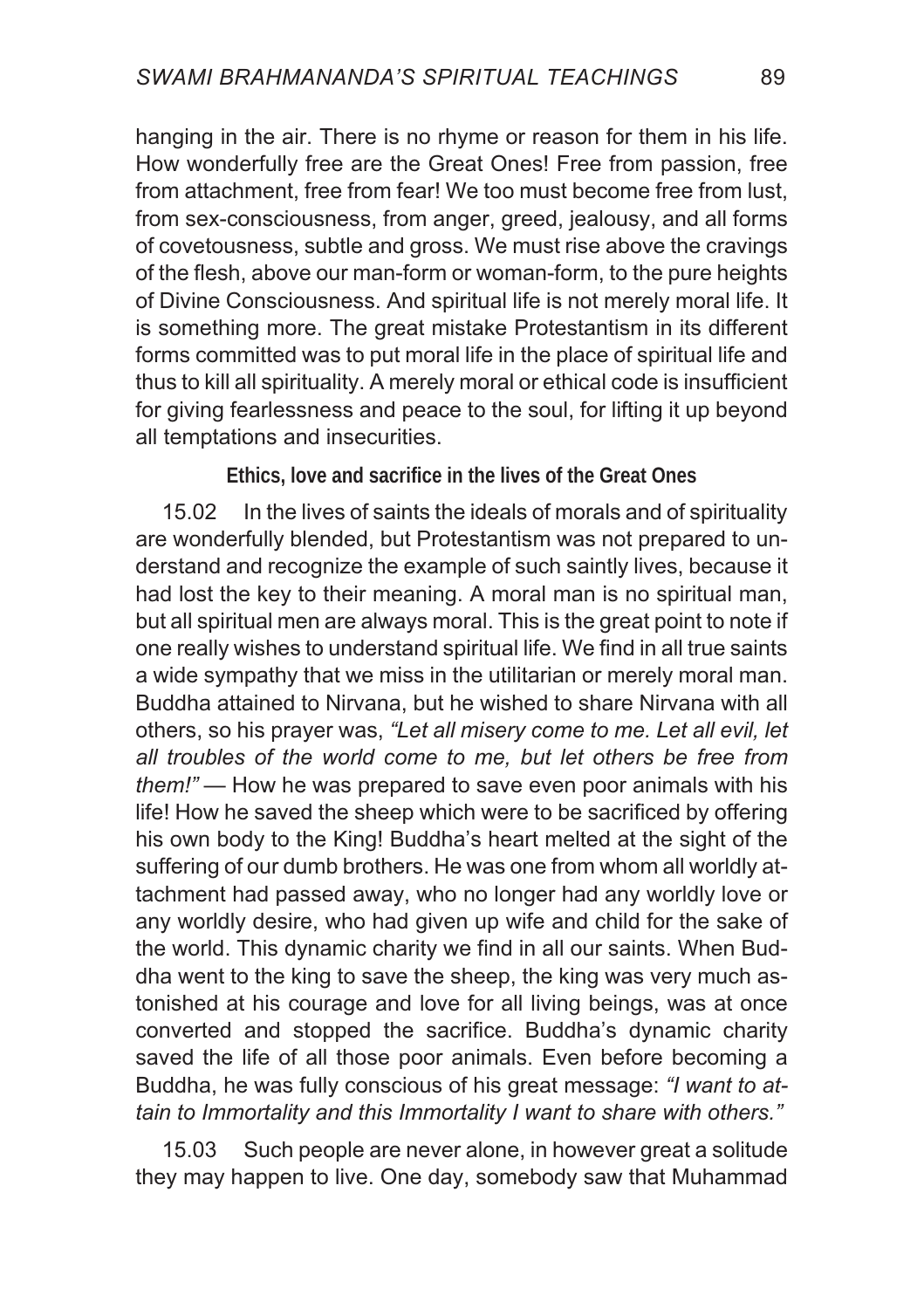was quite alone. He went and asked him, "Are you alone?" "No, I am not", was the answer, "I am in the company of God."

15.04 Once a Bedouin attacked Muhammad while he was all alone. "Who is going to save thee now, tell me?"— he cried. "God", came quietly the reply. Then the Bedouin's sword fell down from his hand. Muhammad took it up and said, "And who is going to save *thee* now?" "None!" "Well, then learn the lesson of love and mercy from me."

15.05 In all these great souls we witness the expression of a love that is not personal and that we find missing in all others. And this ideal of love is closely connected with Divine Love.

15.06 Sri Chaitanya had a great disciple whom he used to call his brother. His name was Nityananda. He used to go about singing the name of the Lord to the people. Now, in the city of Nadia, where they were working at that time, there were two brothers, great ruffians, who had become dangerous to the householders. In fact, they were rogues of the first water. They got angry at all this singing of the Holy Name and said, "Why do these fellows come making all this unpleasant noise? We shall teach them a lesson, we shall!" And the ruffians began throwing stones at them. Very soon the blood came trickling down, but Nityananda cried, "Brother, O Brother, it does not matter whether you have hurt me or not. Just take the name of he Lord, do!" Seeing this deep love for all beings, the ruffians were fully converted and began to lead saintly lives.

15.07 You find this spirit of love and sacrifice in all the Great Ones. Sri Ramakrishna imparted some instructions even on his last day, when he was suffering agonizing pain. A young man had come from some distance to see him and to receive spiritual instruction from him, and when Sri Ramakrishna's attendants wanted to prevent him from seeing the Master, Sri Ramakrishna ordered them to let him come in and gave him the desired instructions in spite of the tremendous suffering this meant to him.

15.08 In the *Bhagavatam* there is a story of a poisonous snake that lived in a pond and which Sri Krishna wanted to punish. He said to it, "Why art thou poisoning the water of this pond with thy venom?" The snake replied humbly, "Lord, what else can I do? It is thou who hast endowed me with venom, so I must secrete it. It is not my fault, but Thine."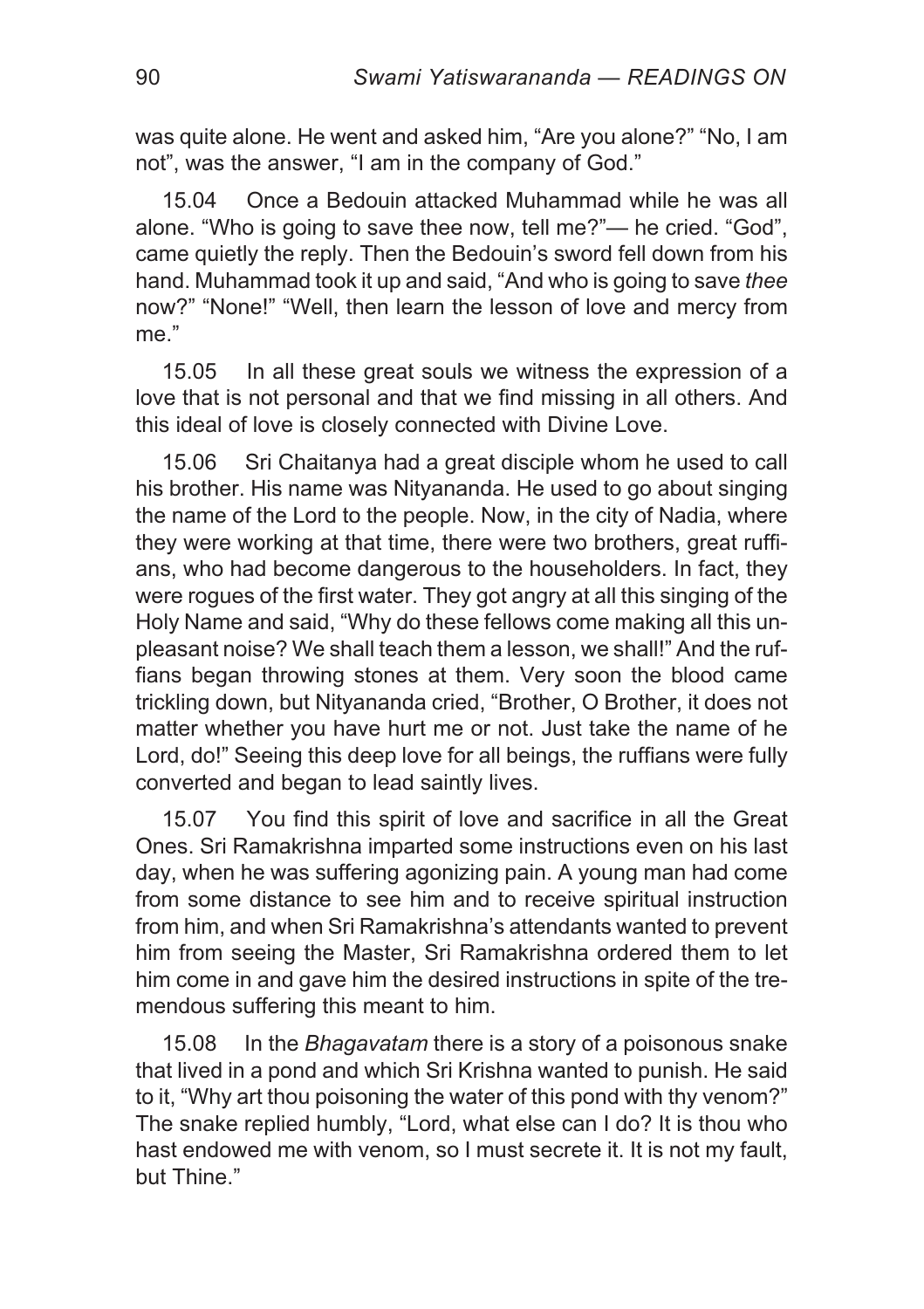### **Motive forces**

15.09 The spiritual ideal is the surest support and the mainspring of all true morals, ethics, culture, etc. etc. But we should see that we become wide-awake and fully conscious of all our motives and the motive-forces that stand at the back of our thoughts and actions.

15.10 I do not know whether you have heard the story of a great Christian monk. It is very instructive. One day one of his brothers had been accused of having shaken hands with a woman, and was brought before the chapter. He pleaded that she had been a person of good reputation and of great purity and devotion. But this great monk who was presiding answered curtly, "Rain, no doubt, is good, and earth is good, yet mingled they form mud, which is not good. Similarly though the hands of men and women are both good, yet great evil may arise in thought and affection if they are carelessly brought together." This story can teach the aspirant a great lesson. Always learn to go to the very root of a matter and never stop at the first superficial impression an action or a thought gives you. Learn to become fully conscious under all circumstances and in all situations of life, and learn to recognize your own motives mercilessly, but without too much self-condemnation. You should sometimes criticize yourself severely, but this criticism must always be constructive, never merely destructive if it is to help you in your spiritual striving and evolution. The negative "I am a sinner, I am a sinner" attitude makes you a sinner, and a greater sinner from day to day, and takes you away from all true spirituality.

# **Never say you cannot find time**

15.11 Never say you cannot find time for your practices. It is never true. One of our monks is a great expert in gardening and spends much of his time in the garden growing beautiful flowers to be offered in the shrine-room at the time of our different pujas. When he was one day scolded for not devoting enough time to his spiritual practices, he said he could not do so as the garden needed so much care that most of his time was taken up with working in it. Then he was told to uproot all those plants which had become old or did not yield good fruits, for then he would be able to find time for both, for his garden and his spiritual practices. No, the thing is this: our mind is so restless, in such a tension, that we imagine we have no time. We set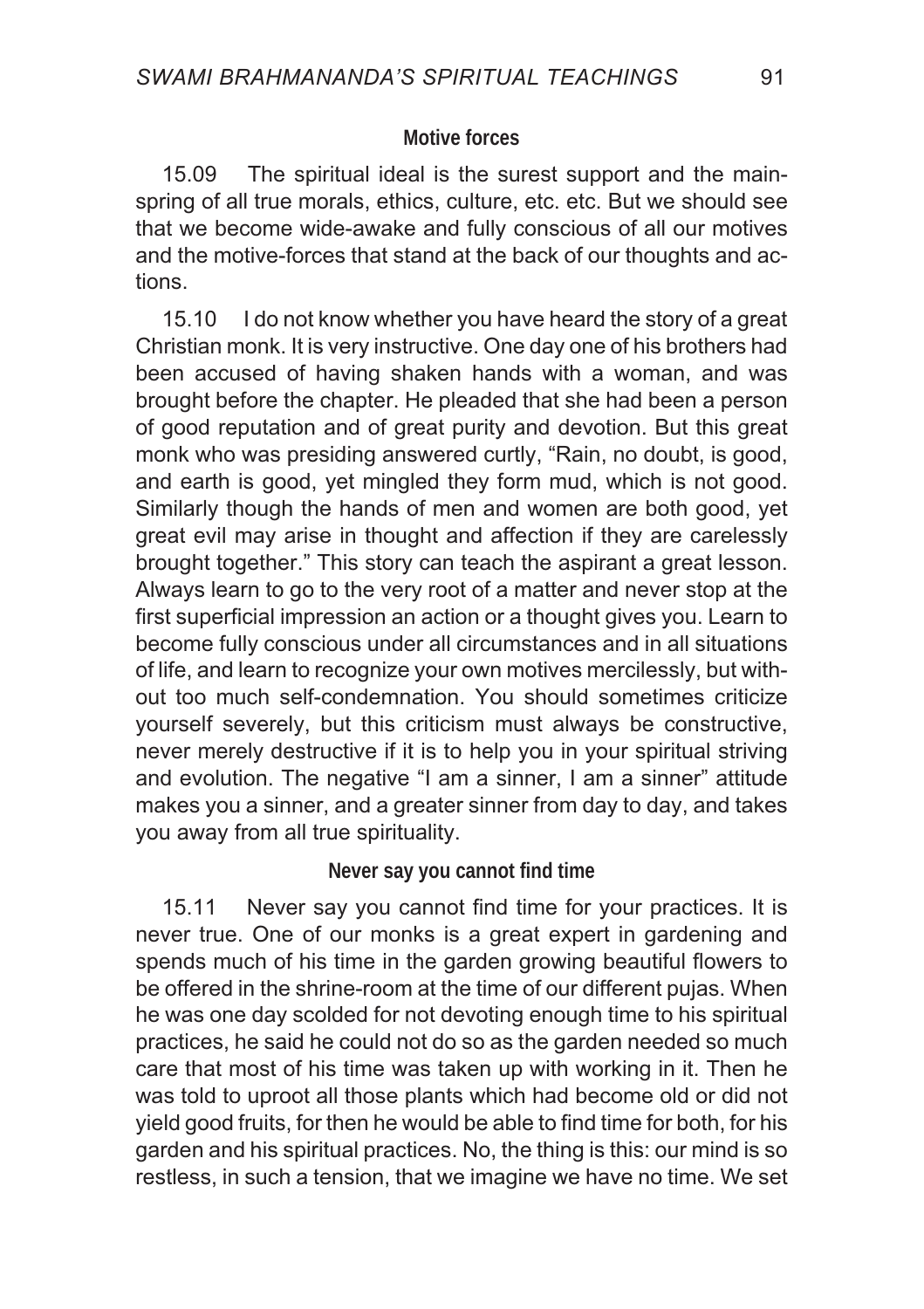such a high value on outside cleaning, that we forget to clean the mind properly. Really we can do both.

15.12 We should be very careful not to forge new fetters for ourselves or others through passion. There are men and women who go on forging fetters for others and for themselves all their life, and they have to pay heavily in the end. There are men and women whose whole life is spent in making others free from all such fetters, and it is they who find love and bliss and peace and the fulfilment of life.

# **Seeing the Lord in all**

*"He who sees the same Atman in himself as well as in all others, he cannot hate anybody."*

15.13 But, you may remain indifferent. It is not necessary for you to love everybody in the beginning.

*"Seeing the one Lord, equally present in all, he does not kill the Self by the self and attains to the highest goal." (Bhagavad-Gita)*

15.14 And seeing the one Lord in all means that there cannot be any attraction, nor can there be any aversion, because he who has reached such a state, no longer sees the person, but only the Principle. That is why he is able to remain unaffected and to love all without loving anybody. He has wholly transcended the domain of personal affection, of personal likes and dislikes, and rests in the Atman alone.

### *16 -- Wiesbaden, December 6th, 1933*

**Never pray for worldly things**

16.01 Sri Ramakrishna used to say, *"We should not ask God for the things of the world. Suppose he grants them. It may mean great trouble to us."* — When we approach this great Boon-giver, we should never approach Him for worldly things connected with personal wishes and worldly prosperity or love. We may approach the Lord just for saving our souls from getting drowned in the ocean of worldliness and infatuation for worldly things. Even if we are unhappy, we rather adjust ourselves to our unhappiness and cling to our desires and loves than change our ways and come to Truth, even if a person asks us to do so and shows us the way to unchanging peace and bliss. We are so body-bound that we stress physical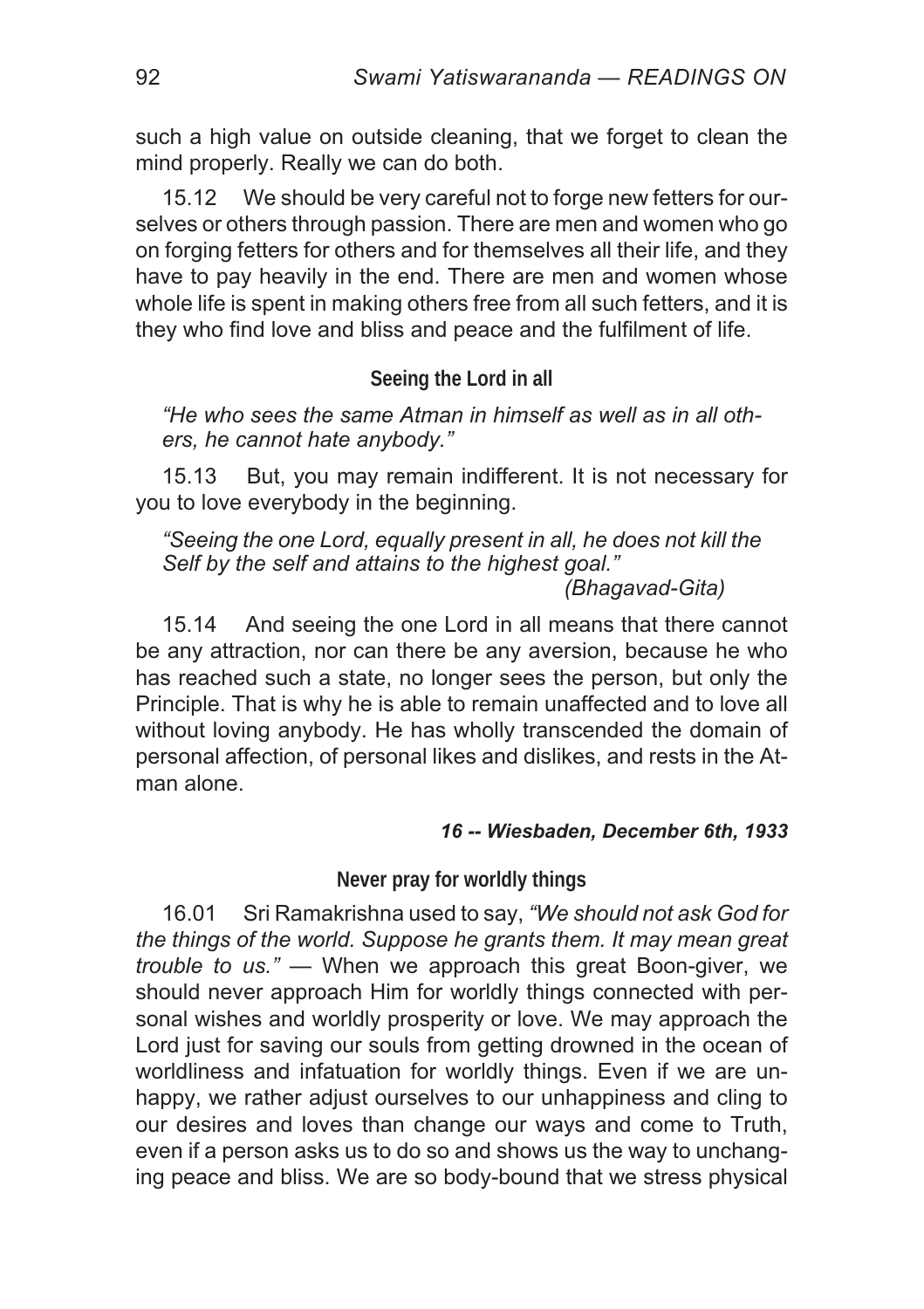enjoyment more than anything else and are not prepared to renounce it. Rather we go on clinging desperately to its different forms although we get nothing but kicks and blows again and again. Such is the tremendous power of the Lord's Maya.

# **The play-field of illusion**

16.02 The Great Father or the Great Mother is witnessing the children at play. It is only when a child gets disgusted with its toys and childish occupations that the Lord really comes to it and draws it away from the play-field of illusion. Children play with sweets, with dolls, with soldiers, with houses and cars, and nothing can be done by the Lord, until they get tired of it all and turn away from it in utter disgust. God takes it as great fun. And then, one day, the child has become a little grown-up and cries, "What have I done with my life?" and the Lord says, "Yes, what have you done, my child? Who asked you to do it? Who asked you to go on playing indefinitely in such a foolish way? Who asked you to get hurt and entangled in your toys? Who? Who did it all?" And then very often it is already too late, and the child sits on the ruins of its shattered life and wails. We all have had many an opportunity to follow saner and better ways, but we clung to our particular toy and did not let go our hold. So we had to suffer, and shall have to suffer till we learn this one great lesson life teaches us again and again in innumerable ways. Just as most people try to achieve their worldly ambitions and ideal, we should strive for spiritual life and illumination, but this most people won't do. Just as we feed the body, we should also take food for our soul. Both the means are before us. And it depends solely on our own choice whether it shall be the worldly life or the spiritual life, whether slavery and fear, or freedom and perfect fearlessness.

16.03 We must strive to achieve something that is higher, that is not subject to change and decay. But we very often choose the path of Avidya [ignorance] willfully and deliberately, because we cling to the phantoms of physical enjoyment which we shall have to give up sooner or later. We all, one day, must let go the hold, and if we do not do this of our own free will, the toy will be torn away from us, and there will be great pain and in many cases a broken heart. For most people this is the only way in which they can be made to learn their lesson, but it is very painful and usually takes many lives. We should try to live a spiritual life, knowingly, consciously, deliberately, with great dedication and singleness of mind. This will of ours may be di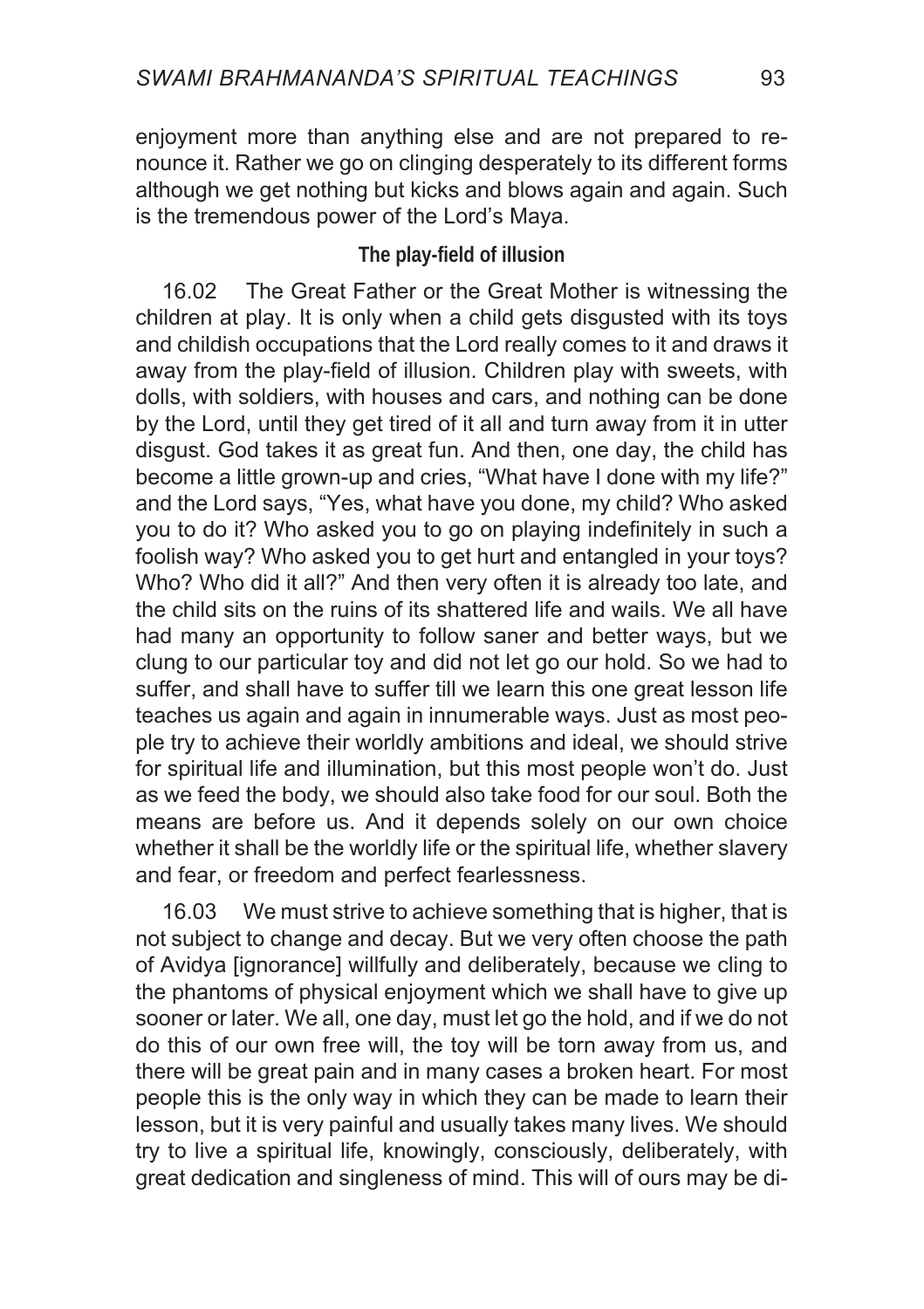rected towards the higher channels of life or the lower ones, just as we please. New tendencies of the mind have to be formed by all aspirants.

16.04 There is such a great void in the human heart and it tries to fill it with some beautiful doll, a male doll or a female doll, and then, one day, the doll breaks, and it turns round to find some substitute for that beautiful doll it was so fond of, or, in some rare cases, the heart breaks with the doll. This void can only be filled by the Divine, by our own true eternal Self, and not by anything else. No satisfaction can be found in the doll in the long run, for, one day, even the smallest child becomes a grown-up person.

16.05 We are just like cows tied to a post with a very long rope. The cows could graze and have a certain amount of freedom in their movements, but the silly animals just turn round and round the post, till the whole rope has become wound up, and they cannot even reach the grass at their feet. God gives a very long rope to man, but only in rare cases does man make the proper use of the rope. Mostly he entangles himself hopelessly in it, till he can scarcely move one way or the other. That is not God's fault though. Learn to take the whole responsibility always on your own shoulders. It is a great mistake to hold God responsible for all that happens to you. You forget everything else for a moment's pleasure and do not care to listen to what God has been telling man through all the ages.

16.06 The *Bhagavad-Gita* says:

*"The Lord dwells in the hearts of all beings. Take refuge in Him with all thy heart, by His grace shalt thou attain infinite peace and blessedness."*

*"Thus has wisdom more profound than all profundities been declared to thee my Me. Reflecting over it fully, act as thou likest." (18.61-63)*

### **Will-power**

16.07 Spiritual life, if it means sublimation and purification of our feelings, means at the same time, developing our will-power and forcing the mind to take to the higher path. This will must be wholly directed towards the higher life. We find in the world tremendous will-power and concentration, but both are given a wrong direction and thus lead man into deeper and deeper darkness and ignorance. If we want to follow the spiritual life, we must rise above temptation,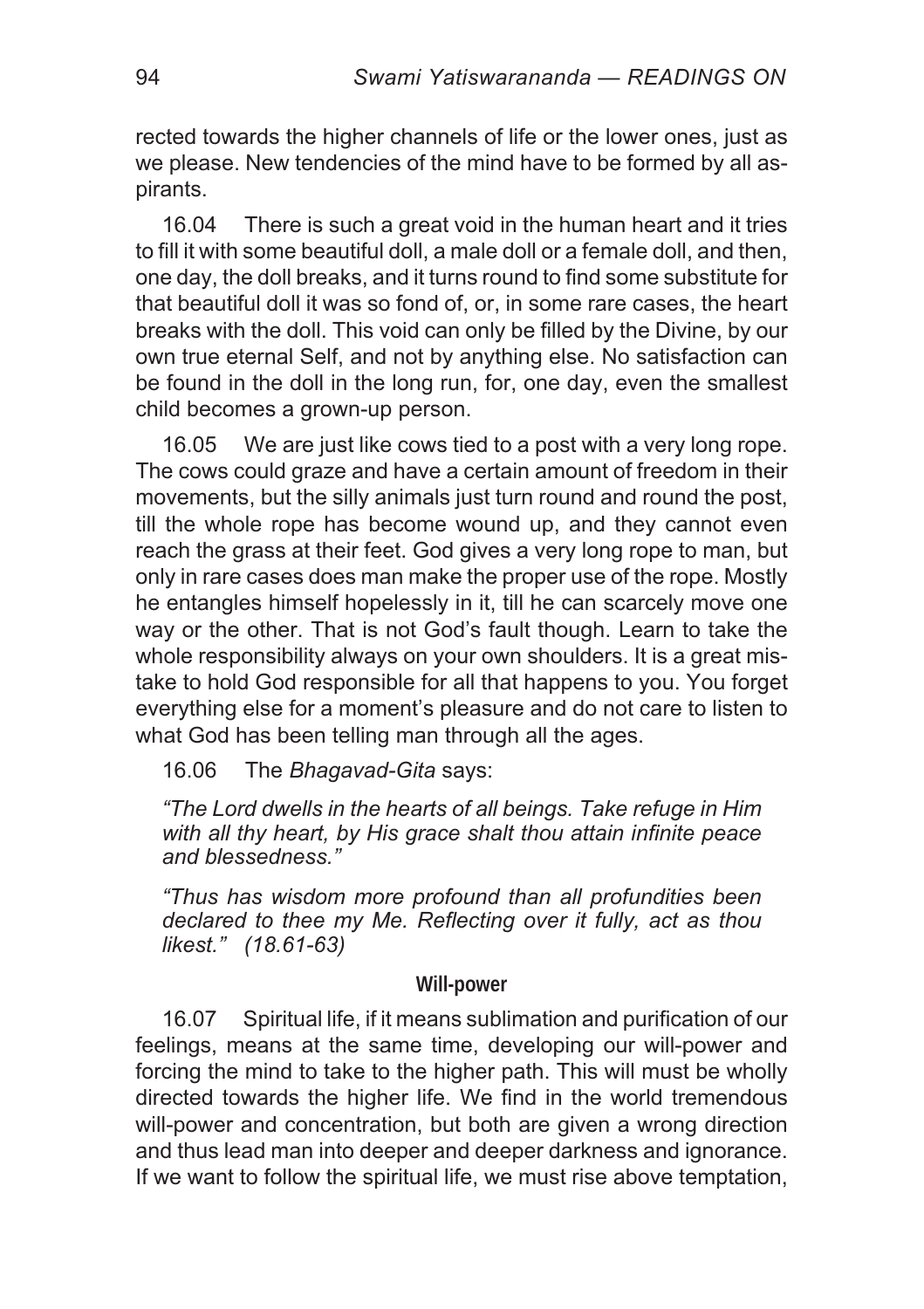and in order to do this, tremendous will-power is necessary, tremendous undauntedness and singleness of mind. If all the will-power you find in the world were directed along the right channels, this world of ours would immediately become a heaven.

16.08 The parasite ever remains a parasite because it can never have any independent existence. And instead of leading the spiritual life in right earnest, we wish to be parasites or to get some religion 'by proxy'.

### **Set the spiritual goal very clearly**

16.09 We must set the spiritual goal very, very clearly before ourselves. If we are able to rouse tremendous enthusiasm in ourselves for the spiritual goal to be attained, then only shall we have the necessary energy to strive for it and do our utmost. In the world of the spirit you very often find people with a chaotic brain. They do not care to follow any definite clear-cut system and like to drift on the bottomless sea of their emotions and impulses. So they cannot attain anything, in fact, just as little as out-and-out worldly-minded people. No person with a muddled brain can have any success in the world, and much less so in the spiritual world. Settle once for all what you really want. Very often when we want to attain peace, we follow a path that can only end in restlessness and trouble.

16.10 There is a song by Raja Mohun Roy that says:—*"Relinquishing the abode of peace, you are just striving for peace. Is it possible for you to get it?"*

### **The Lord within our heart**

16.11 God alone is the repository of all peace and blessedness. *"The Kingdom of Heaven is within you."* — We should try to look within and find the Lord seated within our own heart. This body of ours is the best of all temples, the holiest of all temples. This is a conception we find stressed again and again in all our Scriptures. The highest temples of the Divine are the great prophets and seers. That is why they exert the greatest attraction. Those who have realized the Truth in their own souls alone can teach others the way to realization. The Lord is always at the back of our mind, at the back of our whole personality, and only if we pray with a fervent heart, the prayer will be heard, otherwise not. When we pray, we pray half-heartedly for different things of the world. Who cares to pray for the Lord and for renunciation and perfect dispassion? We should never think in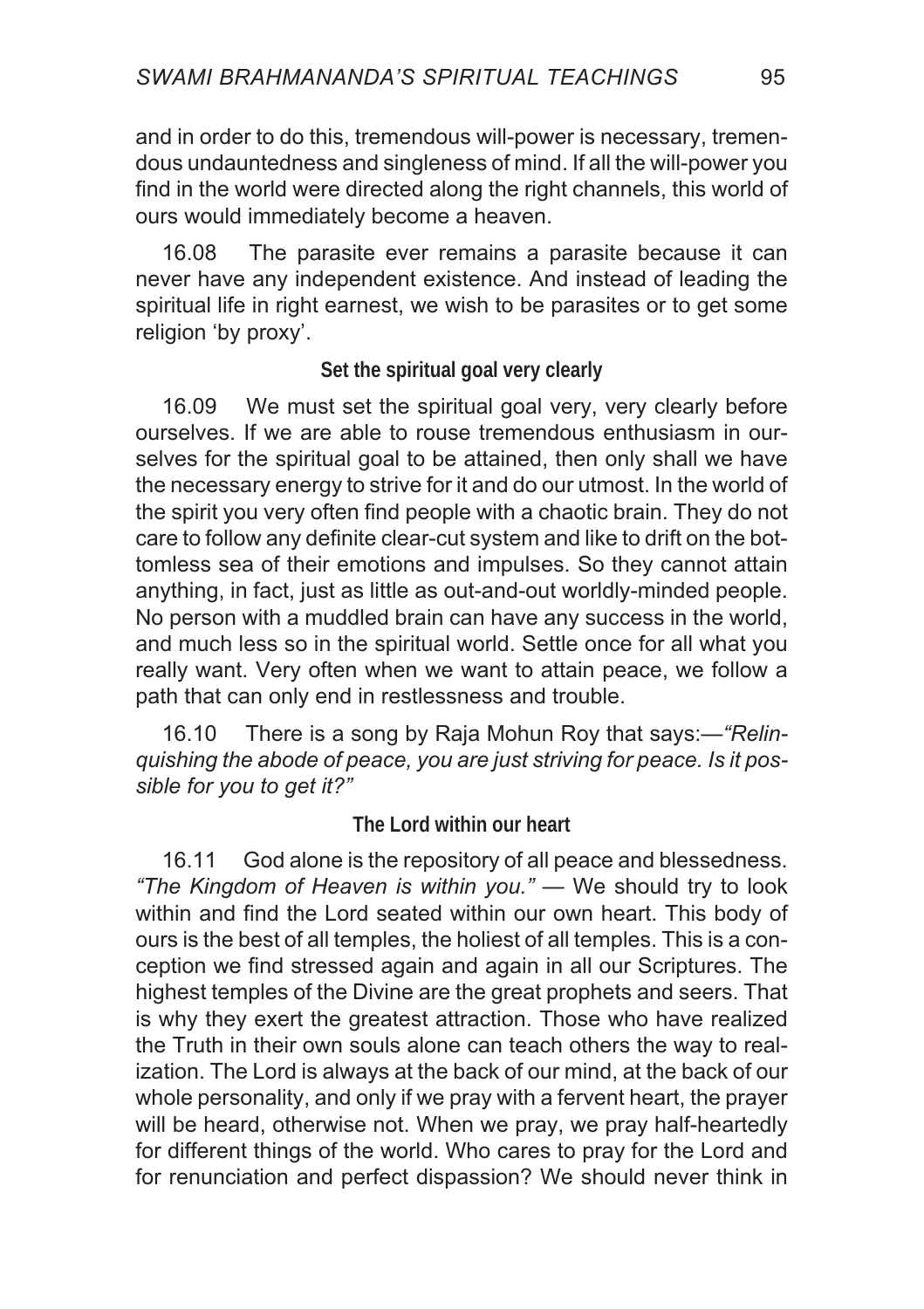terms of happiness when praying. This is bartering, not praying. Happiness is no index for spiritual life. It is just like taking the mango of a tree that is reflected in water. Happiness is no proof whatever of spiritual progress or realization.

# **Long, regular training and glimpse of Truth**

16.12 The lover, when dreaming of his beloved, imagines things that have no reality. The madman, too, imagines things. We must try to get a glimpse of the truth, but if such a glimpse comes unawares, and if we are not properly prepared for it through long and regular training, the reaction will be tremendous, and we may become unsettled for life, because we must first learn how to become fit for such glimpses, so that we can then make them our own for good.

# **The criterion of happiness**

16.12b Never judge of a thing in terms of happiness. It is even far better to judge of it in terms of misery. Spiritual evolution brings great pain to the aspirant, not happiness. In the intermediate stage his life becomes very difficult. Then he has no longer any real interest in what he has, but he cannot yet obtain realization. It is still beyond his reach. It is just like hanging in mid-air without being able to get either down or up.

16.13 Very often when I get a thing I find that I never really wanted it. I may have been seeking it, but when I get it, I actually find the desire has vanished, and some other desire has taken its place. Many people mistake the true nature of their yearnings, giving them some worldly direction, whereas in reality no human yearning can ever find satisfaction in anything that is not permanent and unchanging, however we may try to deceive ourselves on this point. The void which is in each human heart can never be filled by anything that is temporal, that belongs to the phenomenal world, to the world of manifestation and change. In the world, no love, no affection, no possession, nothing can ever take away the terrible void in our heart. And if we are sincere and look at things in a dispassionate and merciless way, we must confess that we all carry this void within us and have never succeeded in filling it with the dolls and puppets and the glamour of the phenomenal world. We may persuade ourselves to have done so, but this can only be for a time, and then this old haunting void appears again and mostly in a more terrible and relentless form than before. So we can never avoid facing it one day. Only Truth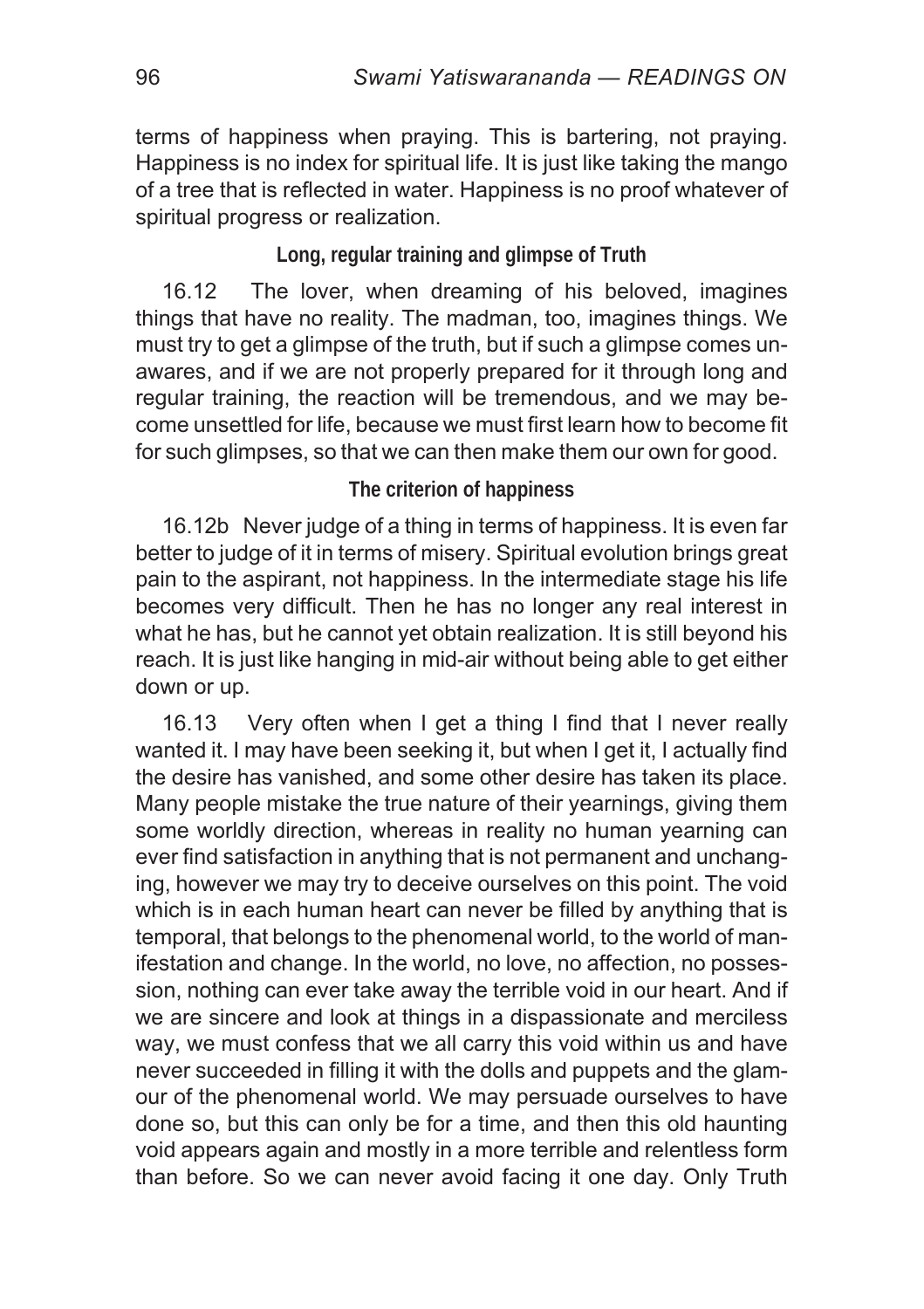takes away all our wants, and as soon as all our wants are taken away, there is no void, but only fulfilment in every sense. Let Truth come and break our heart and let it break that of others. All that does not matter, because a puppet-show can never make anybody happy in the end. It may delude him for some time, but when the awakening comes, it is all the more terrible, the longer the delusion lasted. Never, as I said, think of such things and relations in terms of happiness, but try to see them in the light of Truth, without identifying yourself with what is non-permanent in you. People seek happiness outside, happiness in attributes, in forms, in the phenomenon, whereas it is only that which is your very own from all times and for all times which you can never lose. **Whatever I can lose in any way, can never mean true happiness to me**. We commit the mistake of looking at a certain span of time instead of looking at the whole. Temporary happiness there is, no doubt, in worldly things and worldly relations of human love and human affections, but temporary happiness can never mean happiness, rather it is the opposite of it.

16.14 There are other people who get a glimpse of Truth, but then go and commit the mistake of filling in the picture with their own unpurified imaginations.

16.15 If you give worldly things, your possessions decrease, if you give spiritual knowledge, your possessions go on increasing indefinitely.

### **The Test of Truth**

16.16 The test of Truth is this: Whereas in the case of worldly things and worldly relations you will never get any ultimate satisfaction, in the case of spirituality and spiritual life you will get perfect satisfaction which is not dependent upon anything external. So our great sage Narada says, *"Realizing That one attains to one's hearts desire. And thus only does one become immortal. Thus only does one become full of Bliss."*

16.17 In the case of worldly things, once we get them, they always pall upon us and fall short of our expectation. They can never really satisfy us deep down in our souls. The seeker after Truth must be strong and undaunted enough to face Truth as It is, for It may shock him, It may break his heart, break all his worldly ties and affections and thoughts and aspirations. All our miseries and troubles are due to a false conception of ourselves. We want to cling to falsehood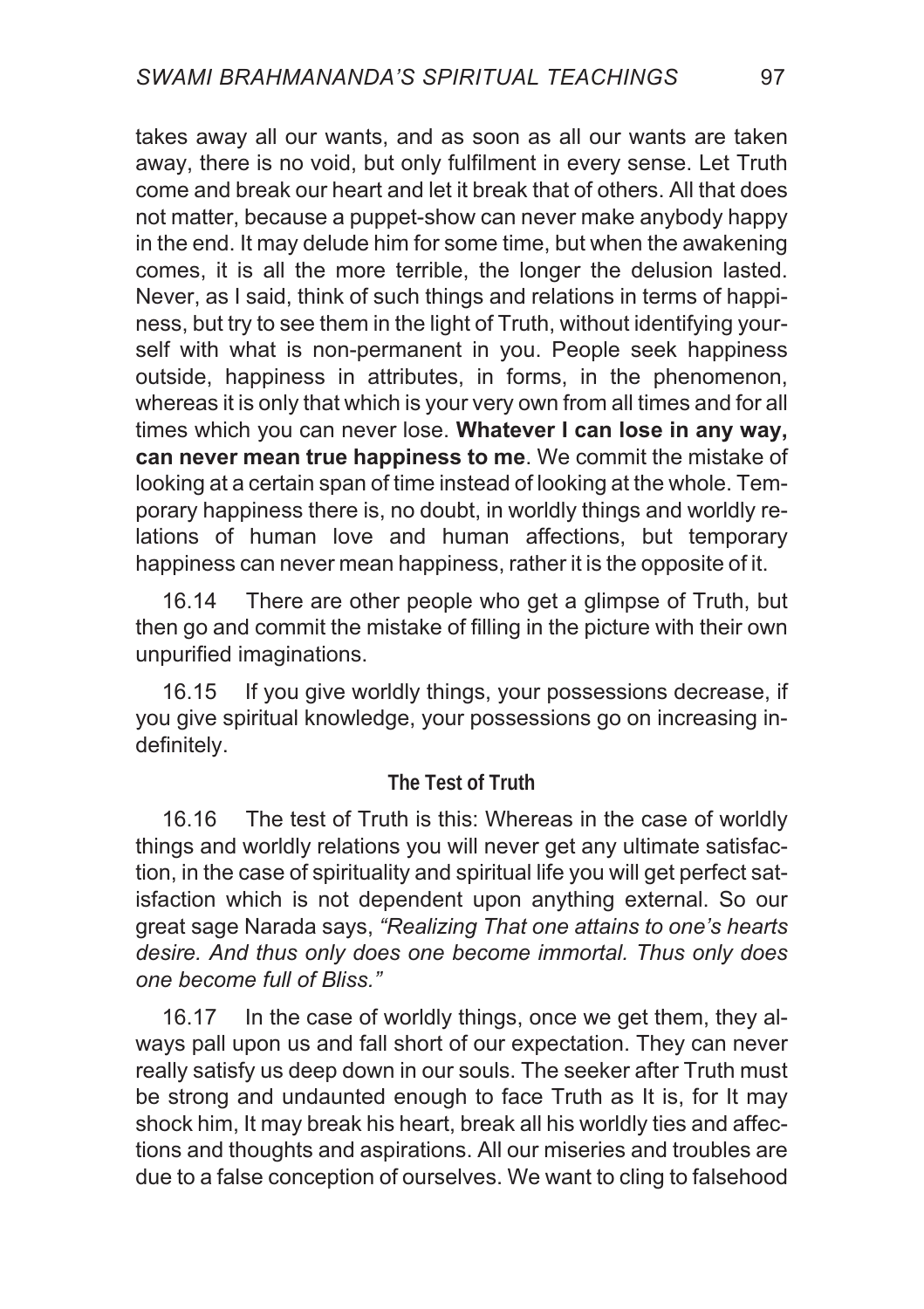and hug it to our breast. We want to cling to false human dolls, calling them our own. We want to love phantoms, we want to possess things which decay while we are still holding them in our hands.

### **You are the SELF**

16.18 You are not a man, not a woman. Your Reality is ever beyond the pairs of opposites, ever beyond the dualism of sex. Because you desire to have contact with human love and human beings, you cannot realize Truth. Because you imagine you are a man or a woman or even a human being, you cannot realize Truth. You are none of these things. Most people are shocked when they are told this fact. No human love is true, because all human love clings to falsehood, to the fatal falsehood of personality. Initially you get a false conception of yourself, and once this initial mistake has been committed, you begin piling falsehood upon falsehood. There are innumerable false conceptions haunting your brain.

16.19 Sankaracharya wants to strike at the very root of these false notions. Let us have the desire to know our true nature, to know ourselves. Everywhere there is self-love. So naturally, spiritual striving is self-love too. Human love is self-love, but this form of self-love can never find any satisfaction, because deep down in his soul no human being is fully satisfied with the human love he gets. He may try to hide this truth from himself. He may push it into some dark corner of his subconscious mind. But still it is there, and he will recognize it if he is sincere and has the courage to uncover what he has been trying and trying to hide from himself and others. Love can only find satisfaction when it begins to love the true SELF. Christ's famous saying might be interpreted as *"Love thy neighbour as thy Self"* — This is what Christ meant, because this alone gives the ultimate reason why I should love my neighbour.

16.20 First you must find your real Self, and then you can love others. Do not try to love others before you have found your real Self, because such love will be blind and will do harm to you and to them. Such love is a fatal mistake that many people are inclined to make, even with the very best intentions. And this at once bars all spiritual progress. Before you get the realization of your own Self, all love for others is mere imagination, if not something worse. It is always and in every case self-deception. It is not love. Real love only comes with the vision of Truth. Everything before that may be done as discipline. Try to serve others to the best of your ability. Try to make yourself eli-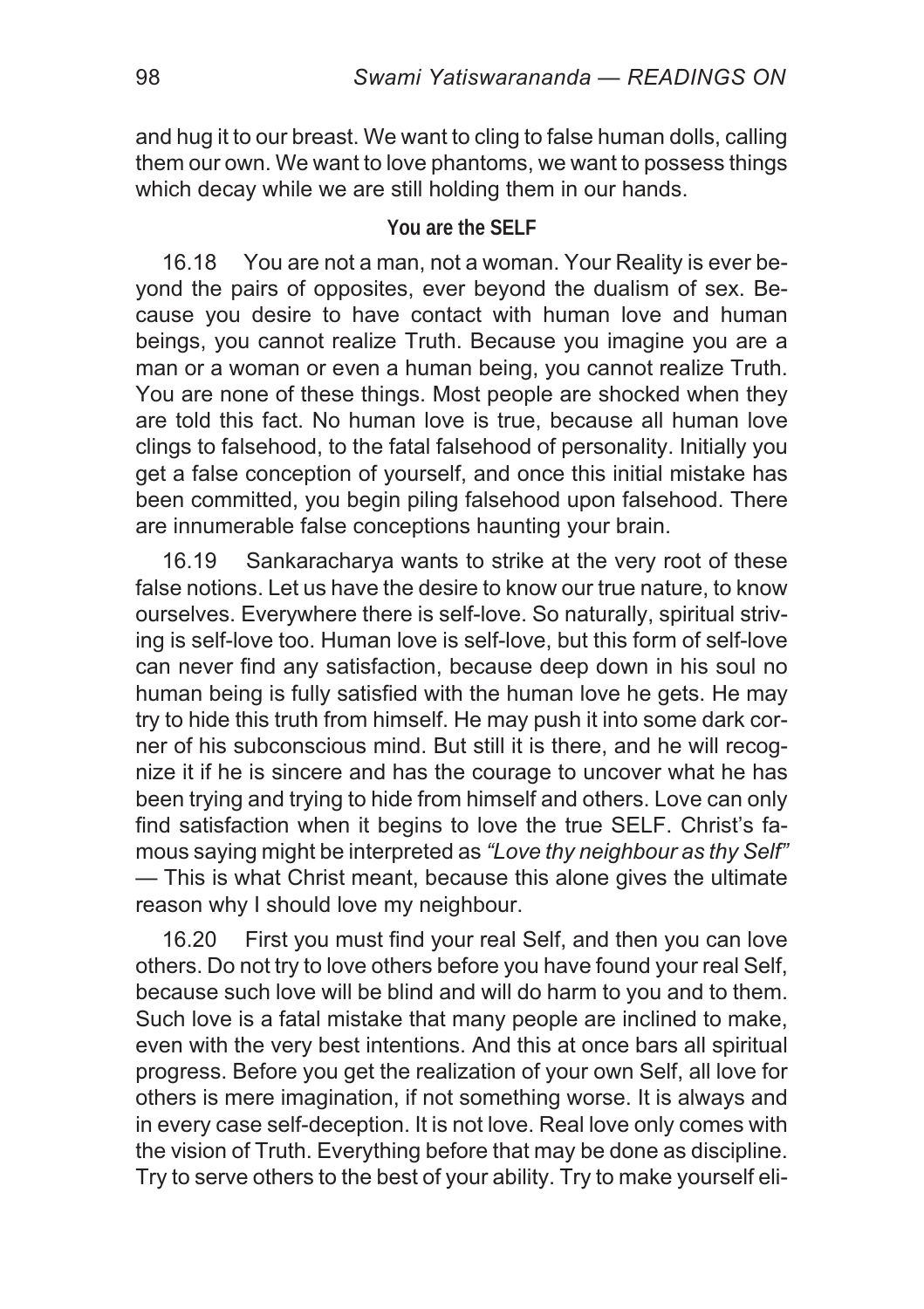gible for Love by becoming selfless, but do not flatter yourself that by trying to do this you have come to know what love really is. And above all, do not sacrifice your ideal for anyone, whatever happens. Do not care for a broken heart. The moment your ideal is involved you must become hard, as adamant and as relentless as a stone. Never sacrifice your ideal for anyone, not for anything that belongs to the world of manifestation. If my parents, my wife, my children etc. etc., want me to take the wrong course, let their hearts break, because I am not called to sacrifice Truth to their selfish interests and to their selfish love. I do not want to give them that wrong happiness and increase their delusion. If anybody makes a demand because of which you have to give up spiritual life, never satisfy him, even if his heart should break. If the bond is snapped, all right, let it be snapped, even learn to face such possibilities in the case of your nearest and dearest. To-day there may still be the question of your striving being pleasant or unpleasant to others. Later on the day will come when others will have to accept your ideas or to reject them, causing thereby a definite breach. We cannot fulfill any demand by falling off from our ideal, even if such a demand comes from one of our nearest and dearest. In such cases all bonds must be snapped relentlessly without hesitation. *"Call none your father upon earth: for one is your Father who is in heaven"*, — as Christ said. All misplaced sentimentality must be uprooted, and your hearts must become as tender as the tenderest flower and as hard as the hardest adamant, as soon as the very principle of spiritual life is involved. Never sacrifice the highest for the sake of some temporal bond. This is the most fatal mistake an aspirant can commit, and the one for which he has to pay most dearly. It is a betrayal of God and nothing short of that. Learn to have the higher outlook in all such matters, however difficult this may be in the beginning.

#### *17 -- Wiesbaden, December 7th, 1933*

**Whatever we consider Real absorbs us**

17.01 It is very often very difficult to have a yearning heart in the beginning, and the reason is that God does not seem a reality to us. With most of us this body is our soul, and it is for the enjoyment of this body on the material plane —it need not necessarily be a very gross form of enjoyment— that we are anxious. Religion to most of us is something highly amateurish, a kind of fashion, just like so many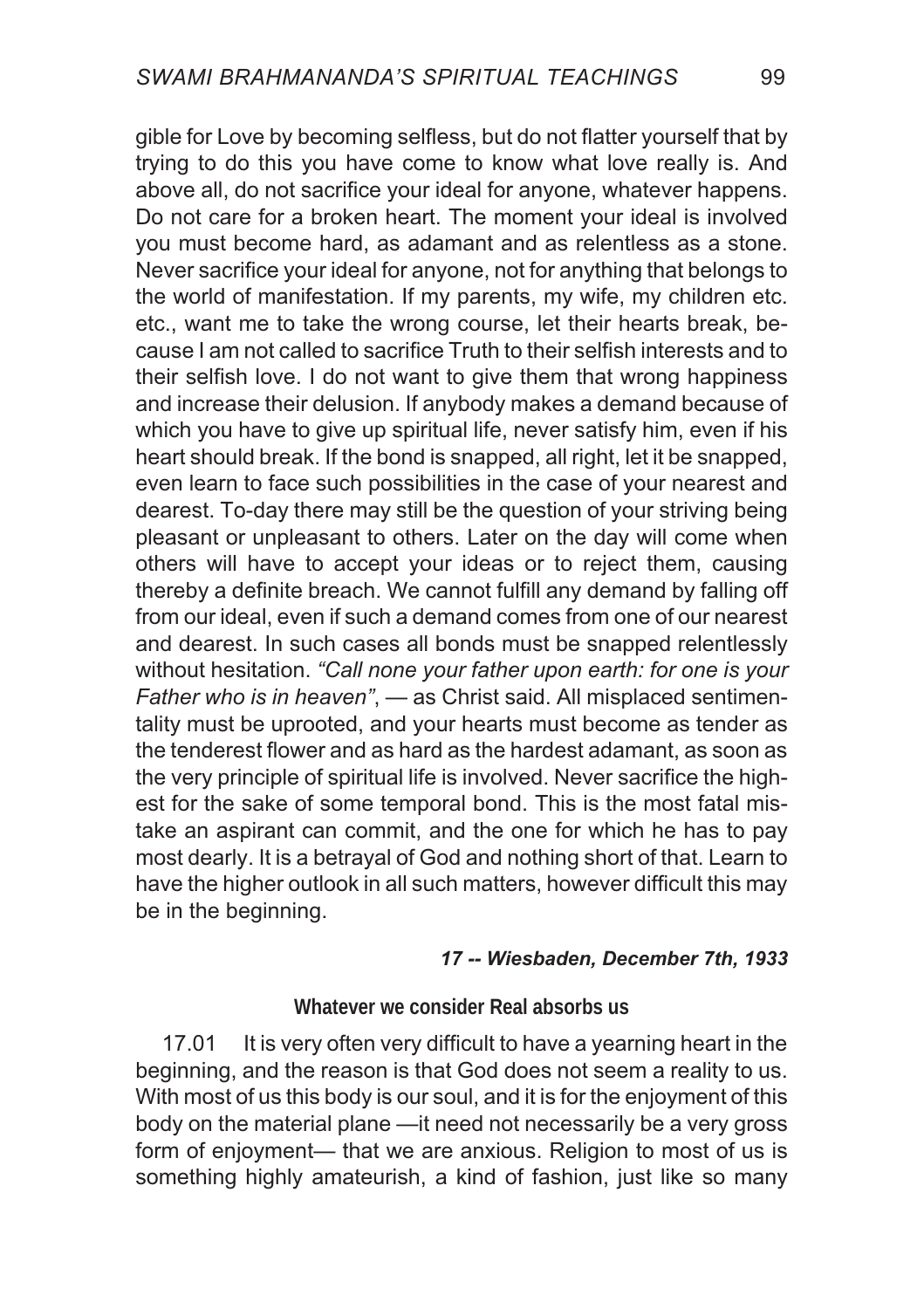other fashions. But if some day through our spiritual striving God comes to be a reality, we feel that our whole being responds to that reality and longs for it alone. If the world is real to us, it absorbs our entire attention, if something else is real, that does so too. That which we take to be reality affects us, calls up feelings and desires in our mind, draws out our will, appeals to our intellect. In fact, our whole being responds to this reality. If we carefully study our own lives and those of others and then those of the saints we find a great difference. It is the so-called reality that affects the minds of both, but the reality is something very different to the saint from what it is to us and to other ordinary worldly persons. To us this world is real, to them the higher world alone is real. Their whole life is busy with this one idea, how to realize the Divine, how to make Him a living reality instead of an intellectual and rather vague concept. If we are able to appreciate what the saint calls reality, we can also appreciate why he is ever ready to lay down his life in the pursuit of his realization.

17.02 When we study the life of a Christ, a Buddha, a Sri Chaitanya, a Ramakrishna, we find that God to them all is the highest reality. A Hindu devotee's soul was once possessed by God, and as a result of this he could no longer see the world as others did. God can be compared with an evil spirit. Just as the evil spirit possesses human souls, so the soul can be possessed by the Divine too. Madmen live in a world of their own which is very real to them. Spiritual men live in a different world altogether, although, to us, they appear to live in our own world. The Divine Thought is the central thought of their lives, and they constantly think of this central thought and subordinate everything else to it.

17.03 When Swamiji [Swami Vivekananda] first came to Sri Ramakrishna, his first question was, "Sir, have you *seen* God? Can you show Him to me?" Till then none had been able to give him an affirmative answer. At once Sri Ramakrishna replied, "Yes, my boy, I have *seen* Him as I see you, only in a much clearer way, and if you want to, I can help you to see Him." Twelve long years of relentless strenuous spiritual discipline had gone before. Never forget that. And Sri Ramakrishna had never even known what sex was. For many months it had been Sri Ramakrishna's constant cry, "Mother, where art Thou? I am not yet blessed with a vision of Thee!"

17.04 You can take up any aspect of God that appeals to you most: The mother-aspect, the father-aspect, the child-aspect, the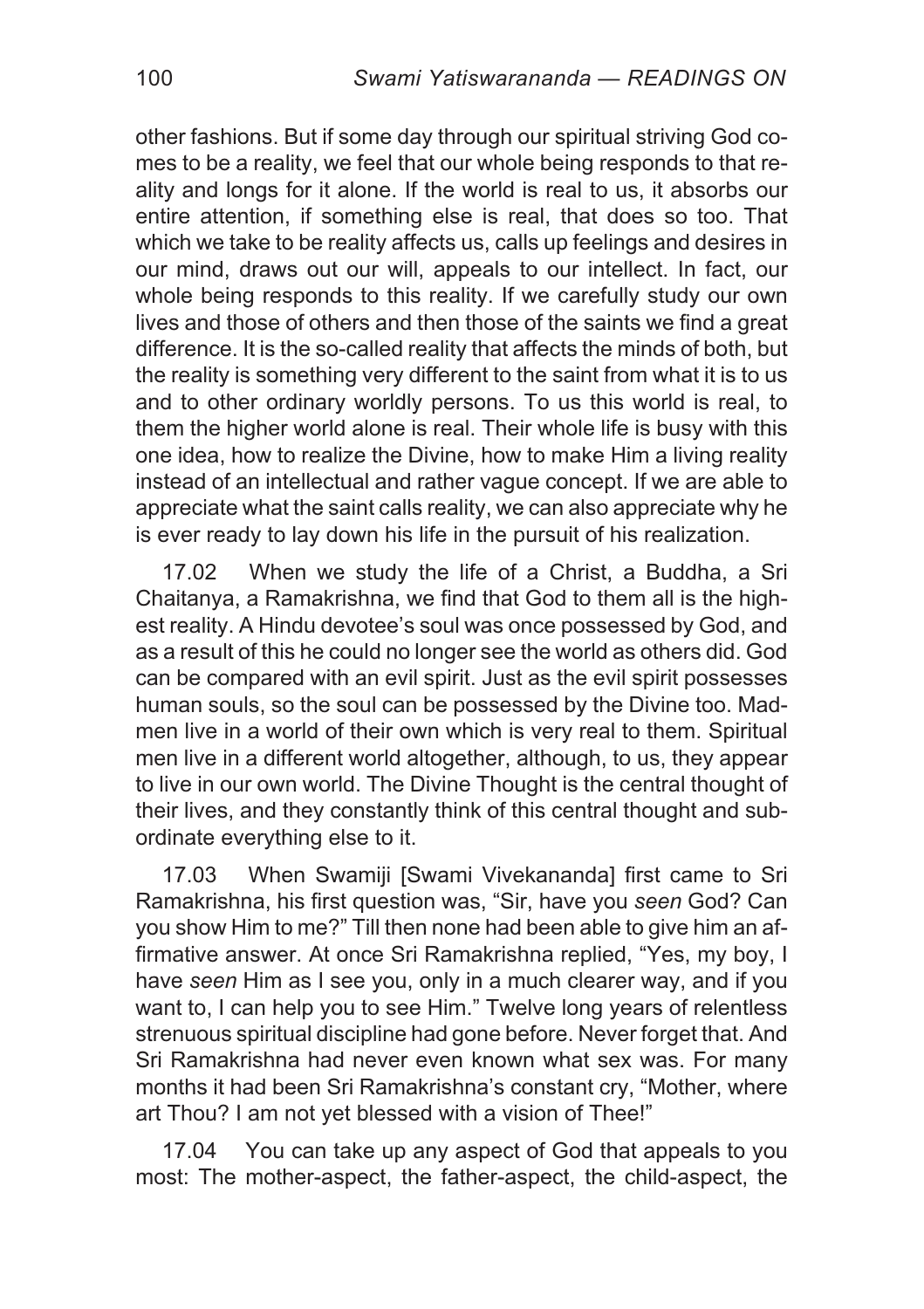friend-aspect, the comrade-aspect, the play-fellow-aspect, the lover-aspect etc. etc. Only make Him somehow your nearest and dearest. So there is a prayer that says:— *"Thou are our father, Thou art our mother, Thou art our friend, Thou are our comrade, Thou art our knowledge, Thou art our wealth, Thou art our all-in-all.*

17.05 The idea is to establish a close relationship with the ideal. And we should clearly note that this God is not merely personal, but impersonal too.

### **The Real**

17.06 As I said, whatever we take to be real, whatever we call real, draws our whole being, absorbs our whole mind, attracts our whole feeling. And according to Vedanta nothing is real which does not remain unchanged under all circumstances. Real is that alone which was in the past, is in the present and will be in future without ever undergoing any change. Everything that changes or decays, undergoes evolution or involution, is unreal.

17.07 The lover is always disillusioned in the end, and this is not due to any inherent fault of his beloved. He lives in a world of his own romance and creation during the time of his infatuation, just as the madman lives in an imaginary world of his own which is real to him. When the romance breaks, things begin to appear in their true light, and disillusionment comes, but it is wrongly attributed to the object of love and to some fault inherent in it. Naturally, every object of love that is transient or subject to birth and death, is wrongly chosen, but we should blame *ourselves* and not the object for having done so. So long as one loves falsehood, one cannot get truth. Loving an unreality we cannot expect our love to prove something real in the end. So many people wail about their misfortunes and all the disappointments life has brought to them, but they never take the trouble to study whether their life was based on reality or not, whether they tried to erect a fine building on bad foundations or whether they first saw to it that the foundations were right and laid in the proper way.

**The danger of the secularisation of religion**

17.08 The greatest temptation in the course of spiritual life is to drag the ideal down to our own level and thereby to justify our action. There is a strong tendency to secularize the spiritual life which took such a fatal turn in Protestantism. We may have working ideals, but never should the ideal, as such, be dragged down. If we keep the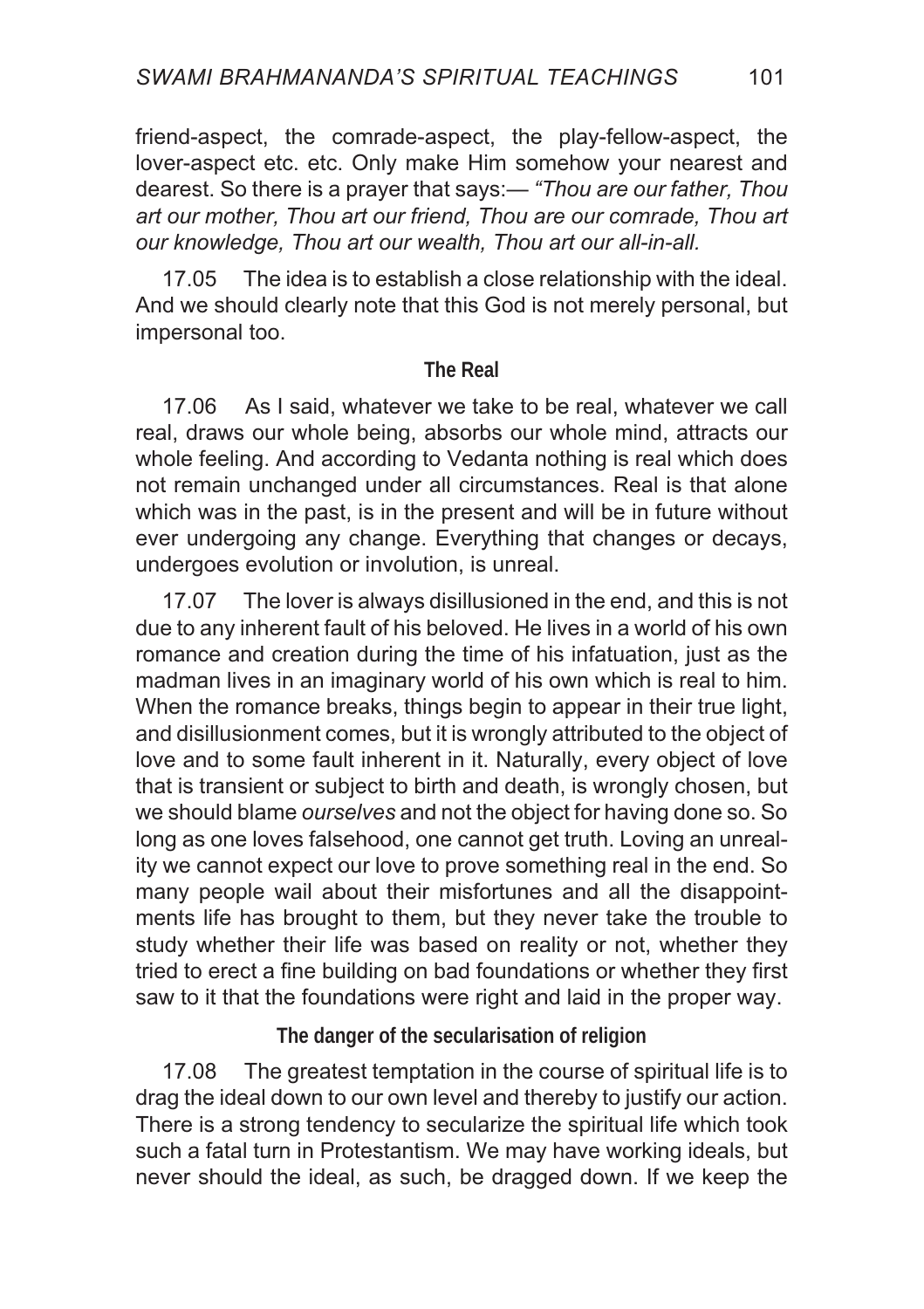highest ideal intact, it always acts as a great corrective. Whenever we find we cannot reach the ideal, it is only honest on our part to confess our weakness, and not to drag the ideal down to suit our purpose or to serve as an excuse for not doing what we should do.

**The great privilege of human birth**

17.09 We should fully realize the greatness of the privilege that has been given us. Should we not make the best use of it? Should we not do our utmost to attain the goal? Three things are necessary, as Sankara says, a human birth, desire for liberation and the guru. It is rare grace to get them all, and everyone of us should try to attain to self-realization and not to waste his precious human birth.

17.10 If we want a brighter future, we must so act that we may enjoy the peace and blessedness we miss so much now. If we analyze our mind we find how many have been the glimpses of peace and calmness in our life, and how many have been the occasions on which we felt deep sorrow and trouble, what long dark nights and days of misery and trouble we have gone through. Even if we have no physical misery, we always feel a vacuum, a great sense of void within us. This can never be satisfied with anything sensuous or worldly or any outside relation.

17.11 If we really and whole-heartedly desire to reach the ocean we must follow some stream or other. We cannot reach it without following some main-stream. Breadth of vision we must have by all means, but this in no way means that we should lose in intensity. The Vedantin is no eclectic. Some definite path is to be taken up seriously. Some definite course is to be followed once for all if we want to achieve something and not remain mere weavers of words.

**\*\*\*\*\***

**Sri Ramakrishna on other paths and God-realization**

# **From M's** *Gospel of Sri Ramakrishna* **(translated from the Bengali Original)**

SRI RAMAKRISHNA:— "One should not hate other schools of thought, neither those who follow them. The person who believes in a formless God as well as he who believes in Him with form, both are moving towards Him. The Jnani, the Yogi and the Bhakta, all are in search of Him. Those who follow the path of Jnana call Him Brahman. Yogis speak of Him as Atman-Paramatman. Bhaktas call Him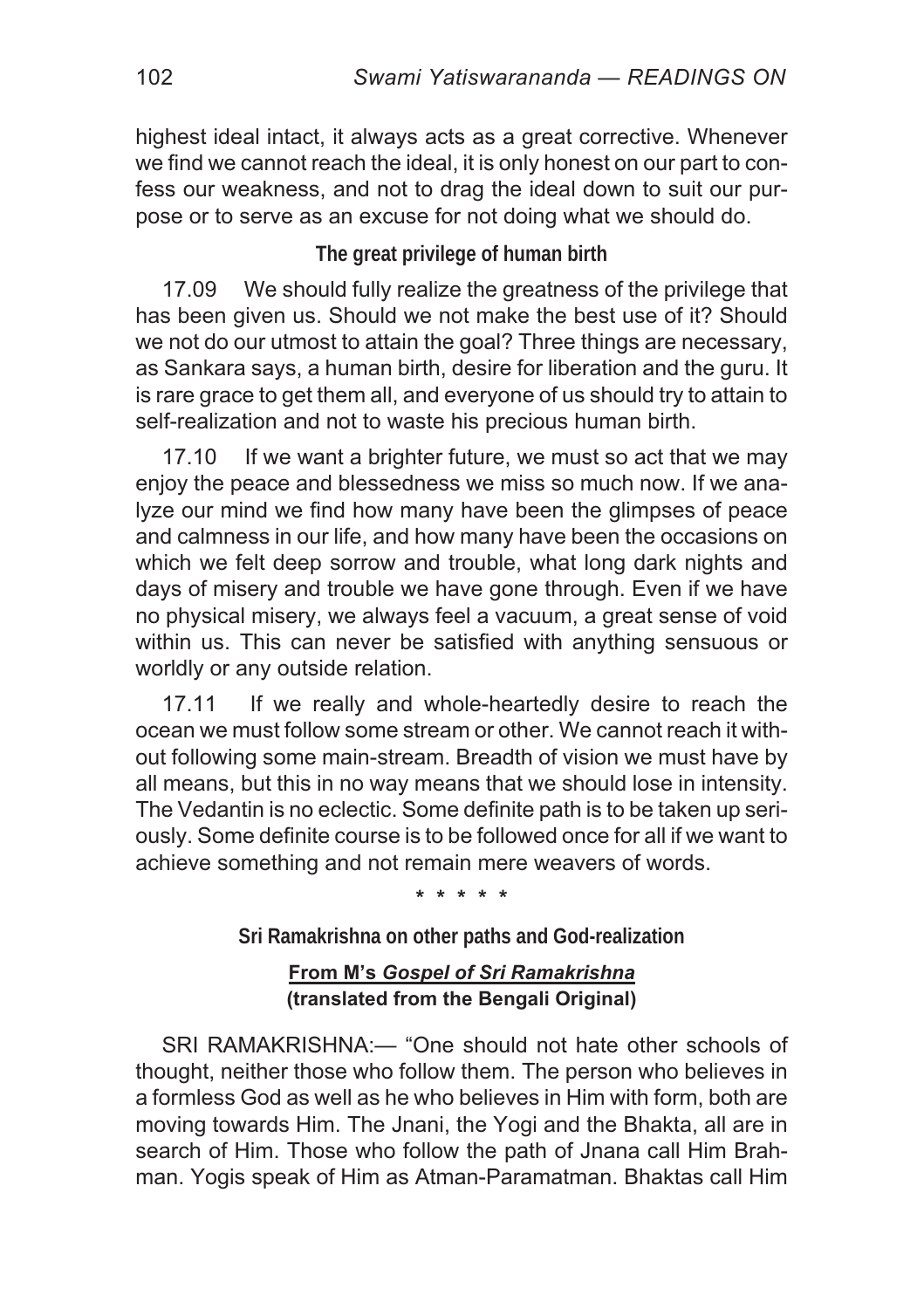the Lord, — Bhagavan. There are devotees who think of the Lord as eternal Master and of themselves as the eternal servants."

DEVOTEE:— "How to know that *all* paths are true?"

SRI RAMAKRISHNA:— "If one follows a path with single-minded devotion one reaches Him. Then one can learn all about other paths too. Just as when you have got to the terrace by some means or other, you may go down by the wooden staircase or by the staircase of bricks and mortar or with the help of a bamboo pole or with that of a simple rope. When the devotee receives His grace he comes to know everything. If one realizes Him, one can know everything. Somehow or other see that you have an audience with the rich landlord. You must make acquaintance with him, and then he himself will tell you all he possesses, how many garden-houses, how many water-tanks and how many government bonds."

DEVOTEE:— "But how to receive His grace?"

SRI RAMAKRISHNA:— "One should always sing the name and the glory of the Lord, and one should give up all worldly thoughts as much as possible. Suppose just for cultivating some plot of land, you bring some water through a channel with great difficulty for irrigating it, but all the water continually flows out again through some rat-holes in the raised demarcation. Then all your labour will prove useless. It is all wasted."

*[Swami Y.: If we have all sorts of desires and allow our mind to busy itself with all sorts of worldly interests and things, there are 'rat-holes' in our head and heart, and then we shall never be able to achieve anything, whatever other practices we may be doing.]*

SRI RAMAKRISHNA:— "When the mind becomes pure and is freed from worldly attachments and longings, one comes to have true yearning, and then alone will your prayers reach the Lord. No message can be sent if the telegraph-wire be broken or if there be any other interruption, some non-conductor etc. With a yearning heart I used to cry to the Lord in solitude. I used to cry saying, 'Where is the Lord?' Sometimes while crying I used to become unconscious and then I lost myself in the world of the spirit. How to have connection, how to have connection! Is it possible if there be a break in the wire? The mind must be completely free from all worldly attachments.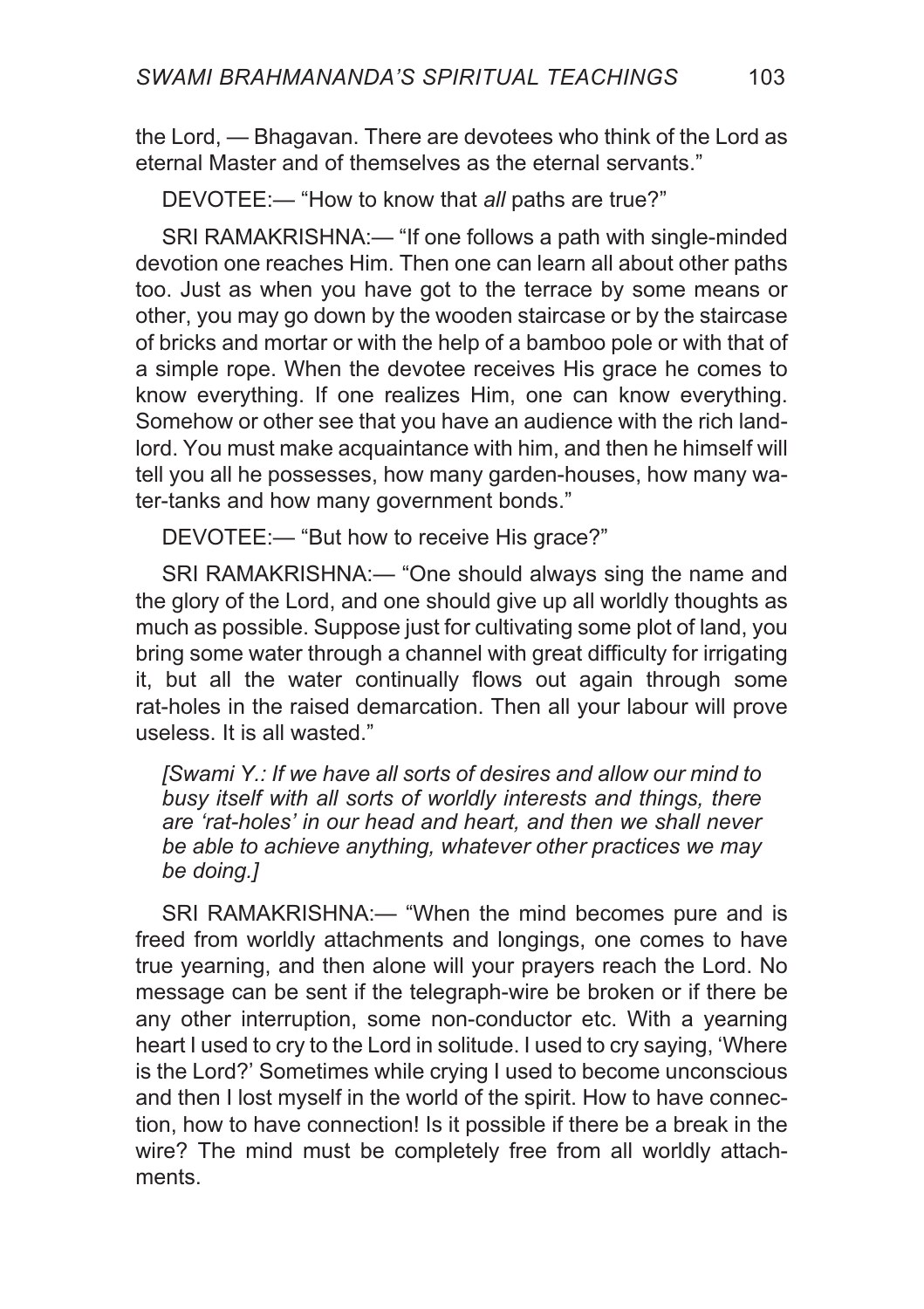"The devotee should not entertain any worldly attachment or desire. If he has these desires and yearning for the things of the world in his mind, this would be devotion with attachment. If devotion be free from attachment it becomes unconditional. 'I love you without caring whether you love me or not in return'— this is called unconditional devotion.

"The truth is, the Lord is to be loved, and where there is great love, there is vision.

"One comes to have the vision of God when there is this threefold attraction: the love that a chaste wife has for her husband, the love that a mother bears for her child, the love that a rich man has for his riches." ....

March 11, 1882

SRI RAMAKRISHNA *(to Rakhal in Bhava—this is the first Bhava that Rakhal had)*:— "Be calm, be calm, be calm."

SRI RAMAKRISHNA *(talking to Mother)*:— "Ma, everybody says, 'My watch alone is correct'. The Christian, the Brahmo, the Hindu, the Mahommedan, they all say, 'My religion alone is true'. But in truth Ma, no watch seems to be correct. Who can know Thee fully? But of course one can reach Thee if one cries unto Thee with a yearning heart and receives Thy grace.

"Ma, once show me how the Christians pray to the Lord in their Church. If I get inside the church, people may criticize me, and suppose there would be some trouble! Suppose they do not allow me to enter the Kali-temple after I have been to the Christians! So show me how they worship from the door of their church." ....

SRI RAMAKRISHNA:— "What does it matter if there are superstitions in other religions? There are mistakes in *all* religions. Everybody just thinks his watch is correct. It is enough if one has sincere and single-hearted yearning, if one has true love for the Divine. He is the indwelling spirit. He looks to the yearning of the heart.

"Suppose a father has a number of children. The bigger ones are able to address him as father, clearly saying, 'father' or 'pappa' or 'daddy'. Now there is a very small child who can at the most say 'fa' or 'pa' or 'da'; will the father get annoyed with those who can say only 'fa' or 'pa'? The father knows they are all calling him, but they are not yet able to pronounce his name properly. To the father they are all his children."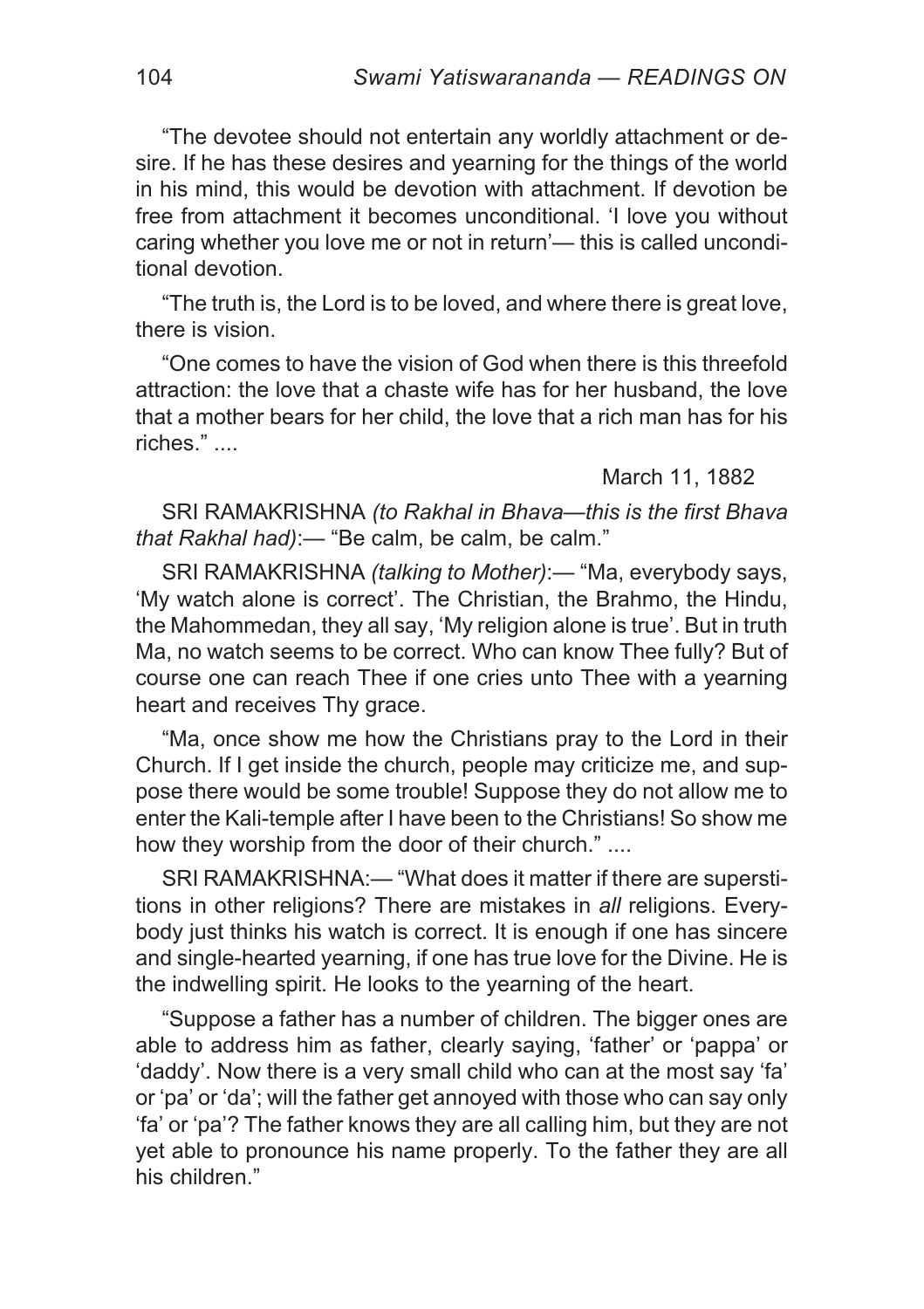SRI RAMAKRISHNA:— "Until the mind is perfectly pure we cannot know Him. It is only when we conquer lust, anger and greed that the Lord's mercy falls on us, and then comes the vision."

*[Swami Y.: Sri Ramakrishna repeats this time and again, time and again]*

DEVOTEE:— "We are all sinners. What will happen to us?"

SRI RAMAKRISHNA:— "Take the name of the Lord, sing His glory, then all sin will fly away. This body of ours is like a tree on which the sins are like birds. You just take the name of the Lord, clapping your hands, and this clapping will scare all these birds sway. All sins go away, when one just takes the name of the Lord and sings His glory." …

#### *18 -- Wiesbaden, December 8th, 1933*

#### **Start from where you are**

18.01 Many people want to begin from the topmost rung of the ladder, but that cannot be done. There are no long jumps in spiritual life, neither can anything be achieved without first finding out where one really stands. High philosophical flights and wonderful metaphysical dreams do not mean realization and by themselves never lead to realization, but only to abstract and superfine speculations that have no connection at all with real or practical life and do not change the life of such persons in any way. We should know where we stand and then proceed from there. We must begin as beginners and go on step by step. As an ideal, Monism may be all right for us, but when we come down to the practical aspects, we are dualists and shall remain dualists for a long time to come. I am always amused when I hear everybody talking in high terms about the Absolute, the Principle etc. etc., because in our case all these are nothing but empty speculations and frothy words and do not even mean that that particular person is fit for the Monistic path. Nobody who stands in Dualism, in whatever way this may be is a Monist, whether Monism appeals to him or not. Very often the mind of the modern man revolts at the idea of any particular discipline. It says, "Why should we busy ourselves with that? Haven't we got enough drudgery in the world? So why should we follow practices which do not appeal to us? We want the Absolute, so what is the use of Japam, of attributes, of personal forms? Let us reach the Absolute. Let us worship the Divine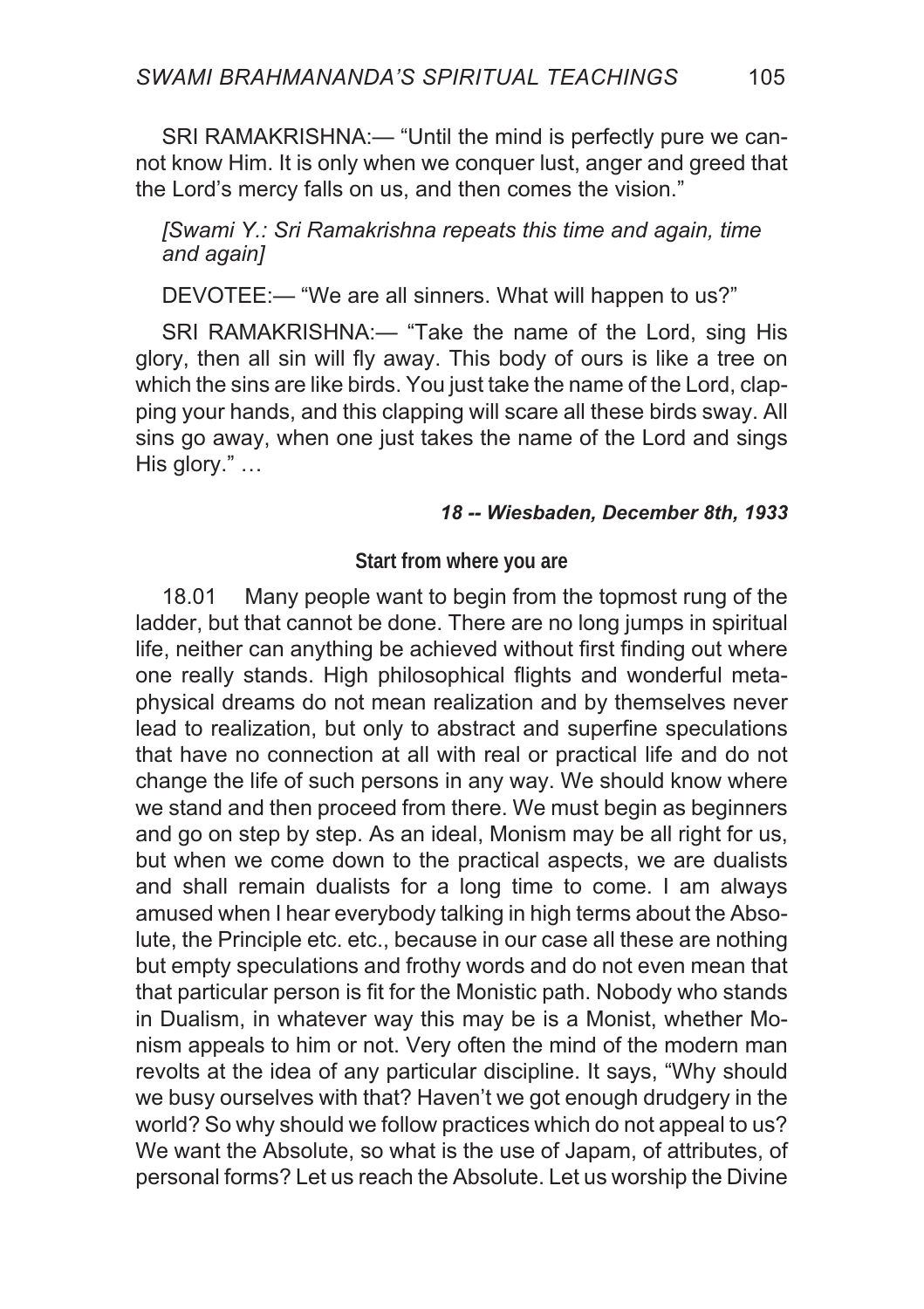'in spirit and in truth'!" All this, no doubt sounds very grand and highly spiritual, but as soon as we come down to realities, we find out it does not mean anything at all. Mostly such people are convinced dualists as far as their own actions in daily life go. To worship God 'in spirit and in truth' is all right. It is very good, but where is the beginner who can do so? This is the point. For most people it means just haziness, vagueness, hazy feeling and hazy thinking and acting in a way that has no connection at all with the Divine.

# **Disciplining the mind**

18.02 Our mind is always out to deceive us and play tricks on us. Therefore we need strict daily discipline in everything we do.

18.03 How to begin, that is the point. How to get the necessary mental training, that is the problem before us. Different thoughts constantly keep cropping up in our mind. When we wish to make the mind calm, the mind becomes most disturbed. It revolts the very moment we try to concentrate. It suddenly takes the form of a mighty ocean in which we are in danger of being drowned. The whole surface of the mind is disturbed by mighty thought-waves, and the more we try to calm it, the mightier these become. So meditation makes us very tired in the beginning, instead of soothing us and bringing us light as it should.

18.04 As in the case of a horse-trainer, the trainer has to take great trouble to break the horse, similarly we must follow a certain definite system of discipline from which we should not deviate, to break the mind. In our spiritual discipline there must be great definiteness regarding everything. It won't do for us to put two legs in two different boats. We must learn to follow one course definitely without vacillating, to proceed step by step, if we wish to reach the goal one day.

# **Meditation. its conditions**

18.05 What are the conditions for meditation?

18.06 For meditation and for all forms of spiritual practice, the first point is a **steady posture** [asana], usually a sitting posture. So Patañjali says, *"Any posture that is steady and pleasant."* Squatting, no doubt, is very helpful, because the weight of the body is perfectly balanced in that posture, but it must be easy, otherwise it disturbs the mind of the person trying to attempt spiritual practices. For us, it is natural, but for many Western people it may take quite a lot of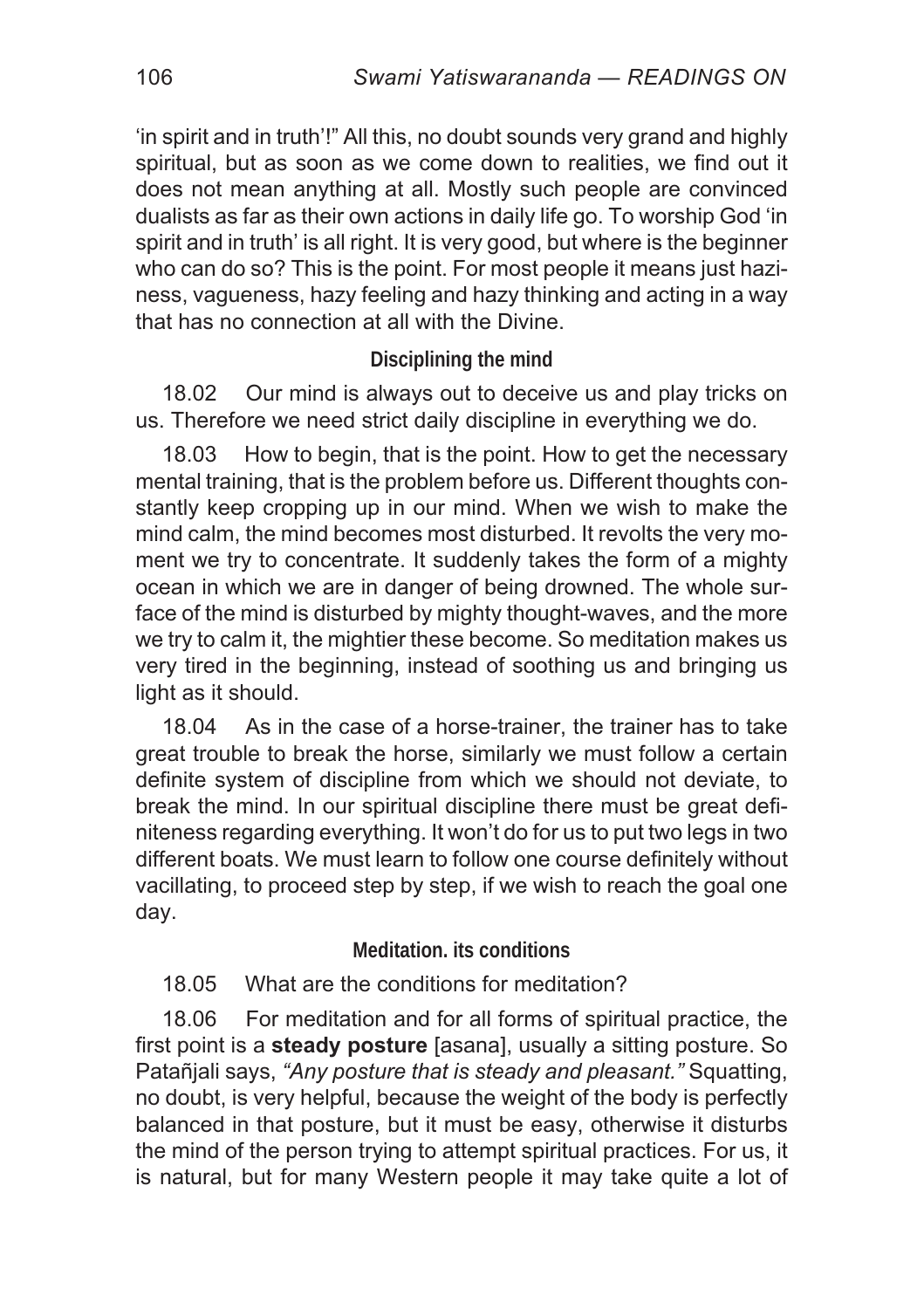practise, and some may not even be able to do it at all. Anyway for those who can, it is the best posture for spiritual practice.

18.07 The second most important point is **continence**. Without Brahmacharya [continence], there is no real spiritual life. When you allow the water to flow out through the rat-holes of the body by wasting it through sex and sensual desire, there will be no energy left for higher forms of spiritual practice. No use rowing a boat while leaving it tightly anchored near the shore. —Sri Ramakrishna said, *"What we want is communion with the Divine."* —If there is any obstruction in the form of sexual desire or intercourse, communion is not possible. It is just like the case of the broken telegraph-wire. The electricity may be there, the operator may be there, but the communication will never reach its destination as long as the broken wire is not repaired, or as long as some obstructing non-conductor is not removed. *—"In heaven there is no marriage nor giving in marriage."*

18.08 Our cravings of the flesh, our desires, usually stand in the way of real religion, not the sham-thing you ordinarily see in life, not the religion of the Sunday-crowd going to church and listening to a 'nice' sermon, talking of the spirit, but doing all they can for the flesh. This kind of thing may have proved highly profitable for the Church, but it is not Christ's teaching. The right mood is essential for all forms of spiritual practice, and without spiritual practice there can never be anything like spiritual life. The early Christians knew this perfectly well. So did many of the great mystics of the Middle Ages. But now the whole tradition seems to be lost in the West, and that is why the West is sinking to the level of the brute. Without ethical culture we can never come in close touch with the Divine. If after creating a perfect void, we are able to have the right thought, well and good. Then this kind of practice is very useful. But it is very dangerous for the beginner, because he does not succeed in having the right thought after creating the void, but just falls asleep or is dominated by his subconscious mind. In the case of the beginner there is always the great danger of his mind falling below the threshold of consciousness.

18.09 The mind is very much like an unruly horse which has to be broken. The horse acts in two ways: when we want to drive it, it either becomes dreadfully restive or it simply lies down and refuses to move. It does not wish to be steady. So in order to break this unruly horse of our mind a certain amount of ethical culture is necessary.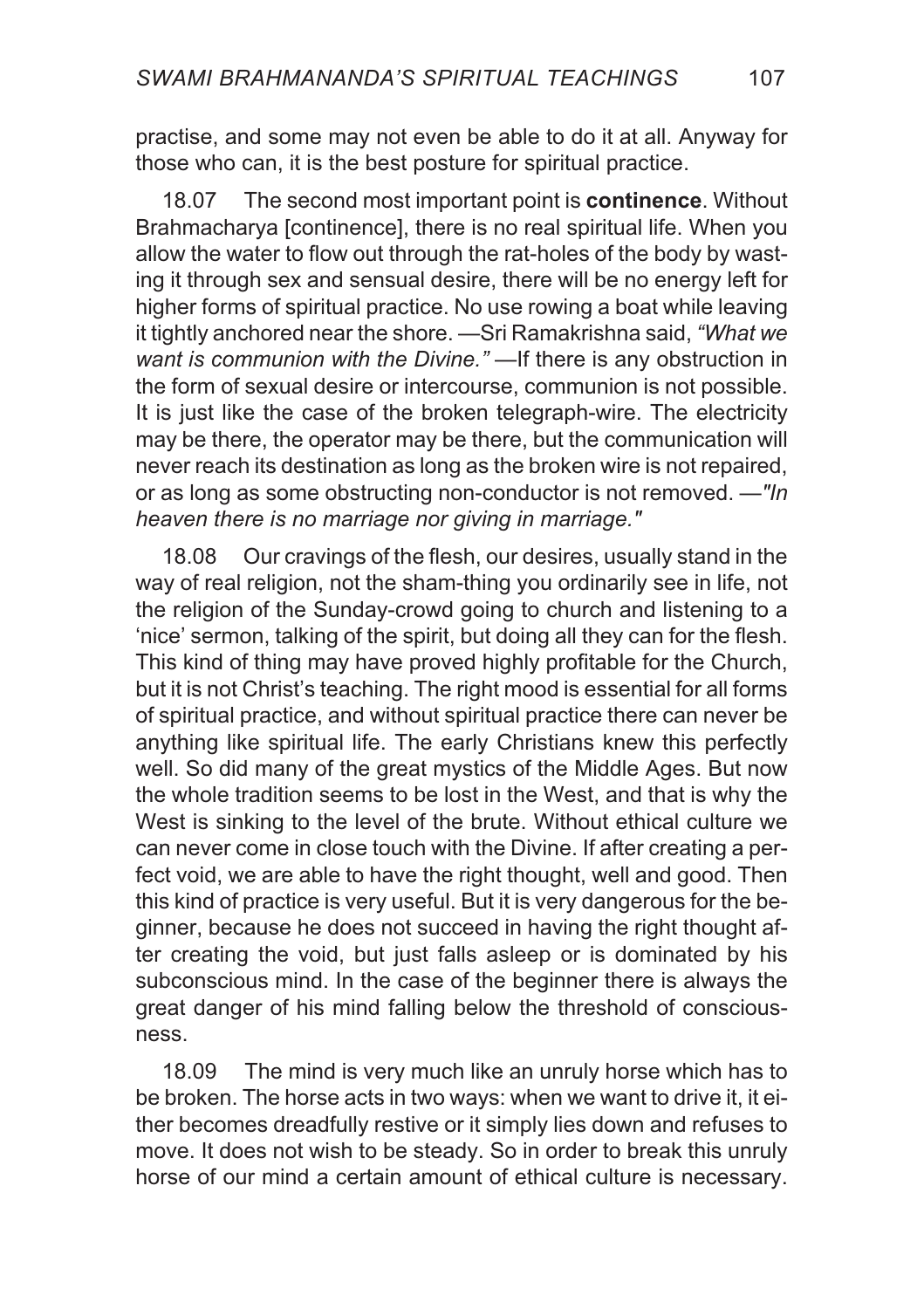So long as the thought of sex and money is allowed to dominate it, it cannot be broken.

**Virtues necessary for spiritual life**

18.10 Which are the virtues to be practised in spiritual life?

18.11 Manu says, *"Ahimsa"*, not to harbour any ill-feeling towards others whether they are good or bad. Realize that these ill-feelings but arise in the mind. With a disturbed mind it is not possible to have any form of concentration. It is not possible for us to have a concentrated mind and at the same time to cherish an evil thought against anybody. I am speaking of higher concentration.

18.12 *"Non-stealing".* This must never be taken in the gross sense only. Anything that we wish to possess at the cost of anybody else, anything that we get by unfair means, is stealing.

18.13 *"Purity".* Physical as well as mental purity is absolutely necessary. Sometimes we commit the mistake of stressing only physical purity, because it is so much more difficult to achieve true mental purity. There are many who satisfy themselves by taking baths, but who do not trouble themselves to have a pure mind. It is, however, impossible to concentrate a dirty mind on higher things. So long as there is the thought of a woman in man or of a man in woman, real higher concentration is out of question. There may not be any gross physical relations, but it is sex all the same, and so long as there is any form of sex, purity has not been achieved, and without purity having been achieved the higher spiritual life remains very far off.

18.14 *"Sense-control".* One who abandons himself to any form of sense-enjoyment cannot have any calmness or peace of mind. So he cannot do his practices well, however hard he may try. And there is this great point to note: Before the aspirant takes up the practice of asana [posture] he must already have gone through the whole of this ethical culture. So highly do the teachers of spiritual life value purity and non-attachment.

18.15 Now, let us sum up what we have to do and what we have to practise in spiritual life.

*1) We must practise a steady posture [asana];*

*2) We must calm the mind;*

*3) We should make salutations to all the teachers of the world or to one particular teacher if this appeals to us more.*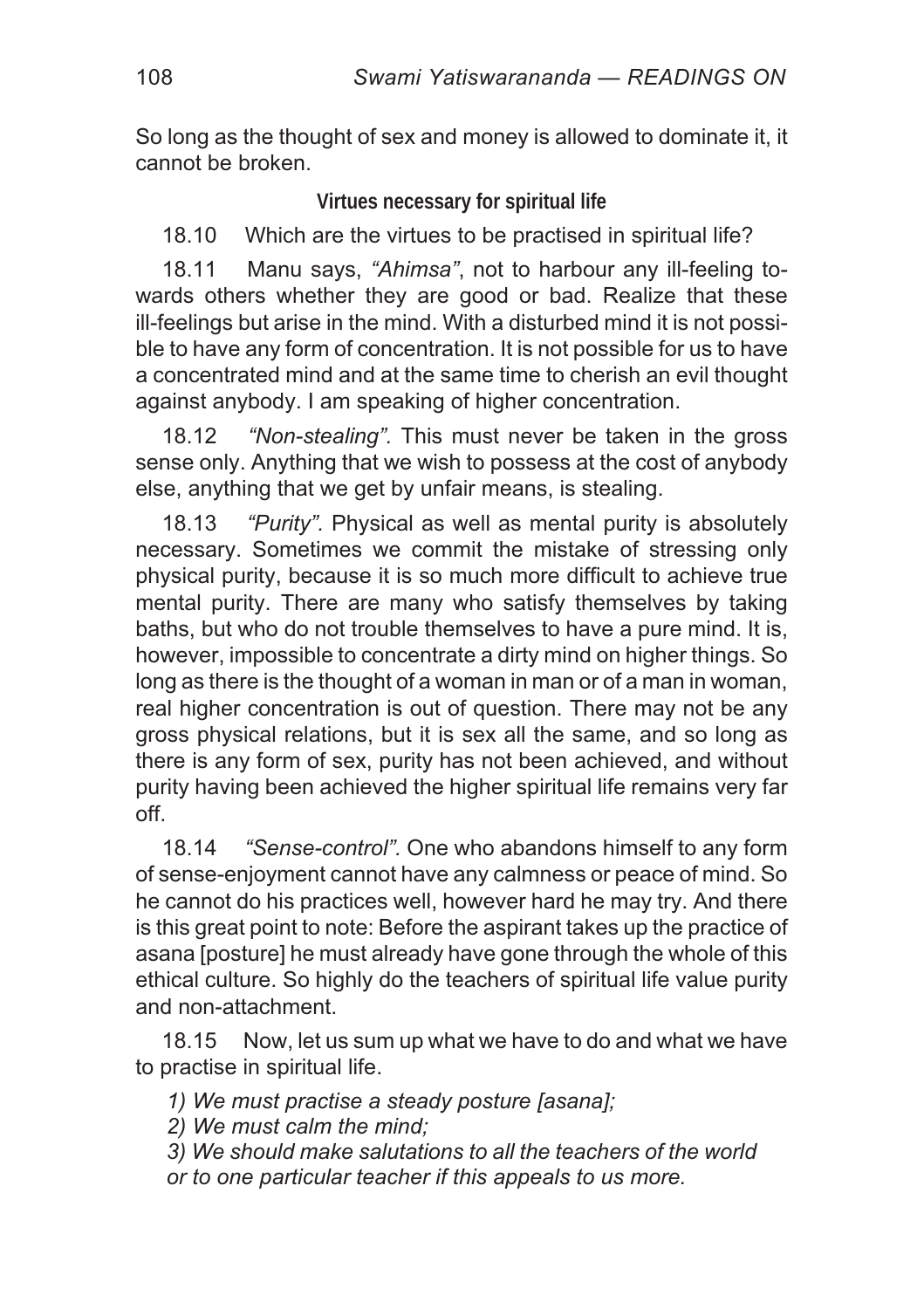18.16 And what is necessary for really calming the mind has already been told. The mind can be calmed only by good and perfectly pure thoughts, only by holy thoughts, not connected with the body or the world.

18.17 The Upanishads say, *"We must worship the Lord with a calm mind."* — So this calming of the mind is most important for all aspirants. In spiritual life especially we should follow the footsteps of the Great Ones.

18.18 We generally find it helpful to pray not only for our own spiritual welfare but also for that of others. Pray intensely for concentration, for calmness, for singleness of purpose, and for your own spiritual welfare as well as that of all other beings, so that they, too, may become pure and calm and concentrated and given to the higher life.

18.19 That is why Swamiji [Swami Vivekananda] taught, *"Immediately after sitting for meditation, send thoughts of love South, East, North, West, to all creatures."* — You will find this immensely helpful.

18.20 As I said, during all our prayers we should also pray for the good of others. This sort of prayer, if done with a certain amount of concentration, brings to us in a general way a feeling of love for our fellow-beings who are struggling for the Higher Life and passing through great anguish and difficulties. The expansion of the soul is very essential for truly calming the mind and concentrating it on Divine things.

18.21 There are some people who find rhythmic breathing very helpful. You see, mind and breath are always interrelated and always act on each other. While doing Pranayama the proportion should be 1:4:2, but mere breath is not enough. If it were so, the foot-ball bladder would be the greatest of all Yogis of the world. Along with this breath we must have the intense thought of overwhelming purity. *"Everything is purity, I myself am purity, I am purity."* Give strong suggestions to your mind. Inhale purity, exhale purity, fill yourself with purity. Inhale calmness, exhale calmness, fill yourself wholly with calmness. Inhale peace, exhale peace, fill yourself wholly with peace. Inhale peace, exhale all mental disturbance. Inhale dispassion and renunciation, exhale all attachment, passion and desire. Inhale purity, exhale all that is impure in your body and your mind. Inhale strength, exhale all weakness and fear. Go on giv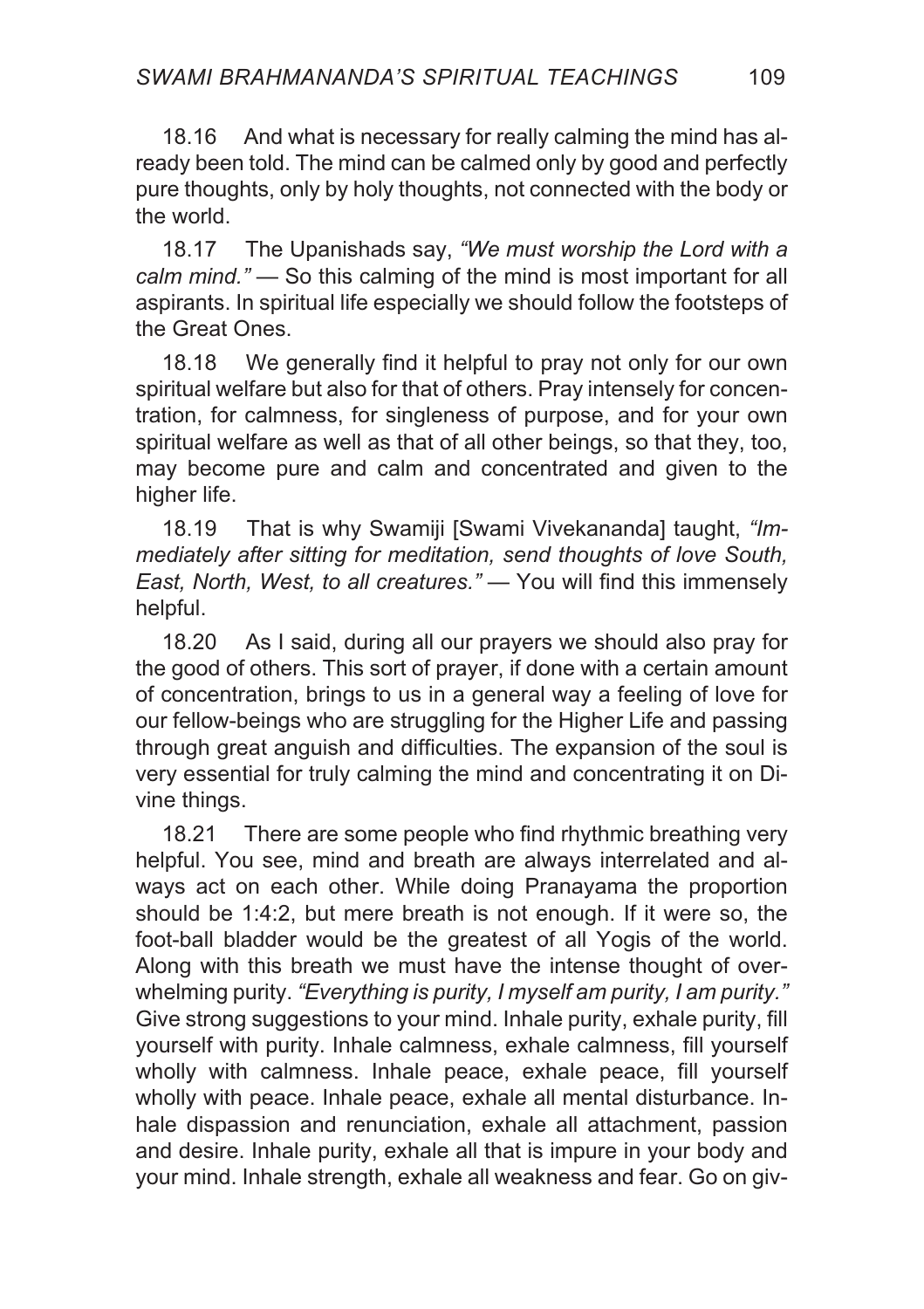ing these intense suggestions to your mind again and again before coming to your real practices.

**Thinking of the Divine**

# 18.22 What next?

18.23 After that, the thought of the Divine must be taken up. Where to think of the Divine? Where to have the centre of one's consciousness? Either in the head or in the heart. These two centres are safe for everybody. Never should a centre below the heart be taken. Here instructions can be imparted only to individuals—because here they differ from one another—but both head and heart are always safe. If we do not consciously raise the nervous current at least up to the level corresponding more or less to the place of the physical heart, no spiritual meditation becomes possible. This conscious raising of one's nervous currents leads one beyond all sensual temptations and establishes one firmly in moral and ethical culture. For very dry and over-intellectual people it is advisable to take the heart. For emotional people, the heart-centre is very dangerous and should be avoided.

18.24 Think intensely of the particular centre and imagine it to be a centre of Divine Consciousness. Have the thought that the Divine Consciousness that is within you is also outside, part and parcel of a mighty consciousness which is undivided and indivisible.

18.25 In the beginning you may think of it as light, but really speaking what is meant is the light of intelligence, i.e., the Divine Light, and this Divine Light which is in me pervades at the same time the whole universe and is one and eternally indivisible. This body of ours is like a temple of Brahman, and, remember, *each* body is like a temple of Brahman!

18.26 Having done all this, try to merge your consciousness in the Divine Consciousness as in the case of the salt-dolls getting merged in the sea. You know the parable of Sri Ramakrishna. This body-consciousness stands in the way, and as soon as we try to merge it in Divine Consciousness we get the idea that the soul is not the body.

18.27 Meditations should not be focussed on the void. There should be no creating of a void in the beginner. This is very dangerous. Meditations must have some definite positive spiritual content. Those who find meditation on the formless too abstract should cen-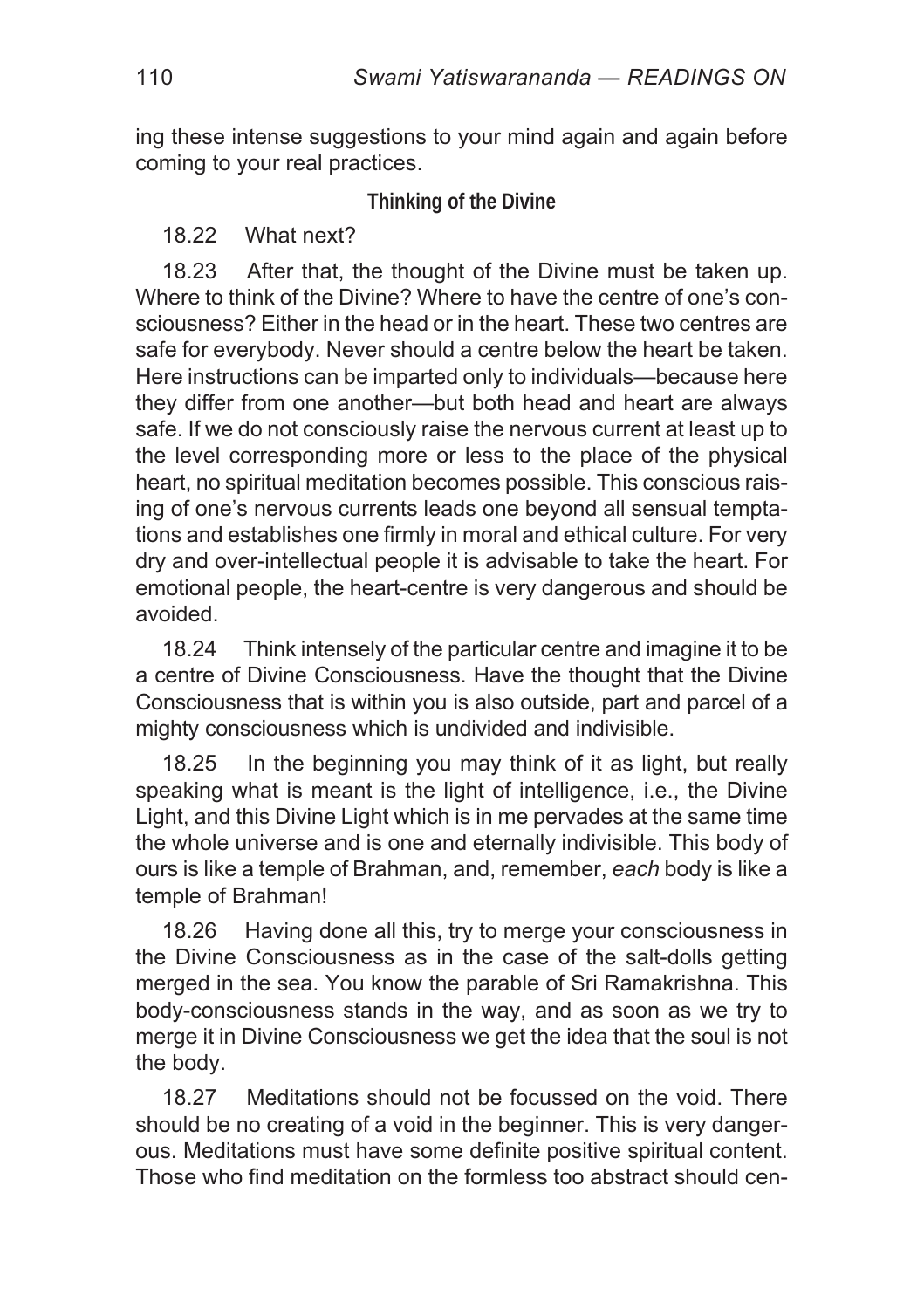tre their feelings on some holy form. This is very effective in two ways: it leads them away from their too personal affections and aversions and, at the same time, intensifies their feelings in a good sense, makes them more definite and leads them on to the light of the spirit. If ever any picture or any person you used to love or hate troubles you, set a very vivid picture of the holy form you have chosen, of your ishtam, against that picture and the feeling you have for your ishtam against the feeling you have for that person, be it affection or aversion. Vivid pictures and memories must be counteracted by vivid pictures, feelings by stronger and purer feelings.

**Sublimation--learn to think in terms of soul**

18.28 There is too little attempt at sublimation. We must learn to think in terms of the soul. Never stress the body-aspect. Never think of yourself as a man or a woman. It is very necessary and very helpful to deny the body as much as possible. Sublimation is of the greatest importance. — Think intensely, *"I am not a man, I am not a woman. I am not even a human being."*

18.29 Repeat all these grand passages from Sankara's works. He says,

*"I am neither a human being, nor a god, nor a demi-god. I am neither a Brahmin, nor a Kshatriya, nor a Vaishya, nor a Sudra.*

- *I am neither a student, nor a householder nor a forest-dweller nor a monk.*
- *I am the Self, the infinite Consciousness.*

*(Hastamalaka Stotra 2)*

- *"I am neither the mind nor the intellect, nor the ego, nor the mind-stuff.*
- *I am neither the senses of hearing, taste, smell, touch or sight, nor am I earth, fire or air.*

*I am Existence Absolute, Knowledge Absolute, Bliss Absolute,*

*I am the Self, I am the Self."*

*(Nirvana-shatakam 1)*

*"I am neither male nor female nor neuter. I am the Beneficent Being, the Light Supreme."*

18.30 Just blast this rotten personality with these grand passages from Sankara by bombarding it with them at the time of medi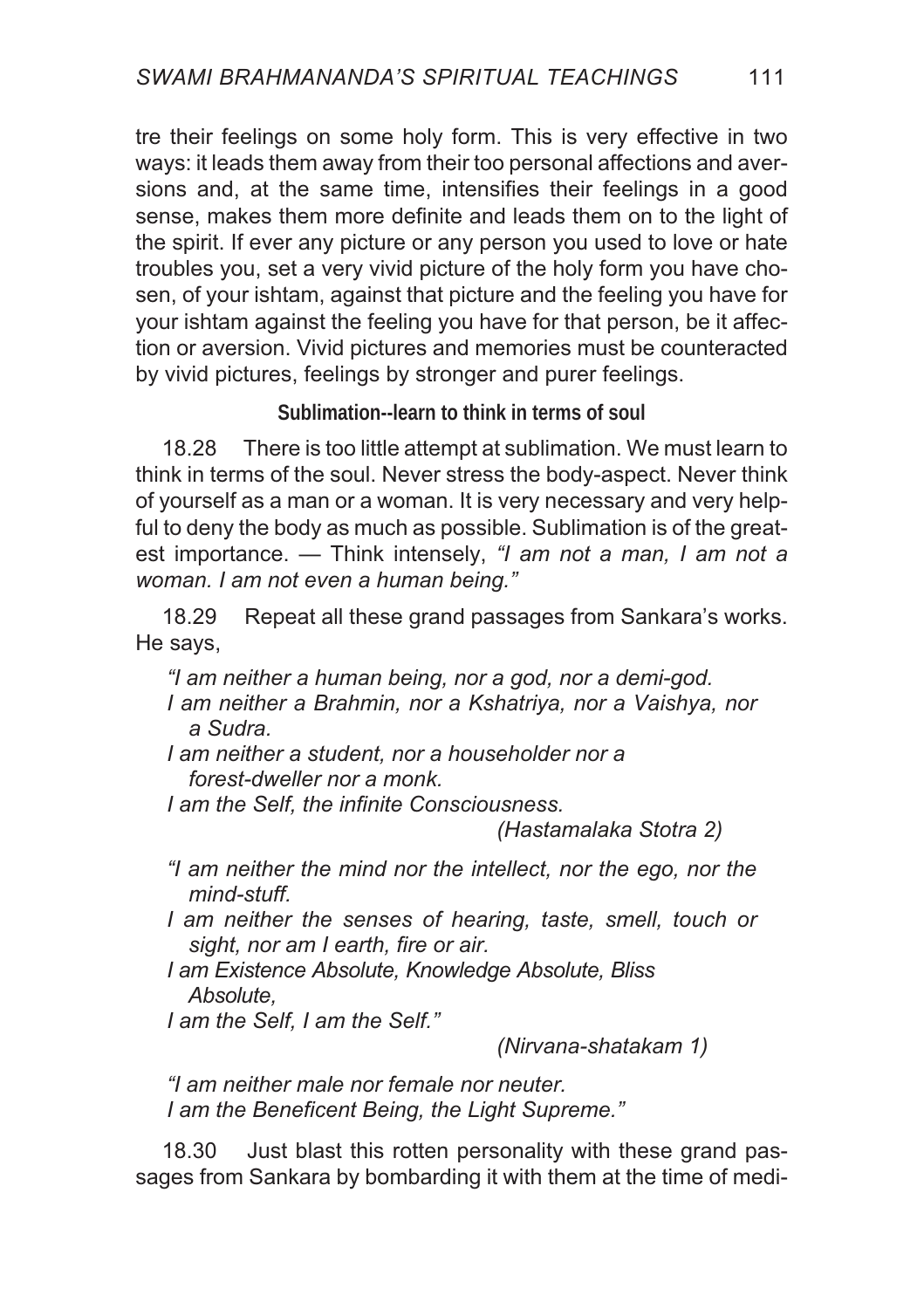tation. It must be blasted, and if it does not go, nothing can be achieved.

18.31 Go on repeating, *"I am He, I am He".*

*"I am neither the body nor the senses, neither the mind, nor the ego,*

*neither the vital energy nor the intellect.*

*Husband, wife, child, wealth or prosperity are free from me.*

*I am the Witness, the Eternal Indwelling Spirit, the Being Beneficent."*

*"I am the light of the Atman, the Light that is inside, the Light that is outside, the Light that is the inner Self. I am the Supreme Being, the Light of all lights, the Light self-existent."*

18.32 All these ideas are always associated with Mahadeva [Shiva] the Great White God of Renunciation, of Purity, of Dispassion, Who has always been the Ultimate Ideal of spiritual men in India.

*"I am the Being Resplendent, and none else. I am Brahman, not subject to misery. I am Existence Absolute, Knowledge Absolute, Bliss Absolute, eternally free by nature." (Sankara)*

18.33 And then there is the beautiful prayer in the Upanishads:—

*"May my body become pure. May I be free from impurity and evil. May I realize myself as the Light Divine. May my mind become pure. May I be free from impurity and evil. May I realize myself as the Light Divine. May my soul become pure. May I be free from impurity and evil. May I realize myself as the Light Divine."*

# **Meditations on Formless**

18.34 Different forms of meditation without human form should also be practised:—

*(1) The aspirant imagines he is a fish swimming in the one un-*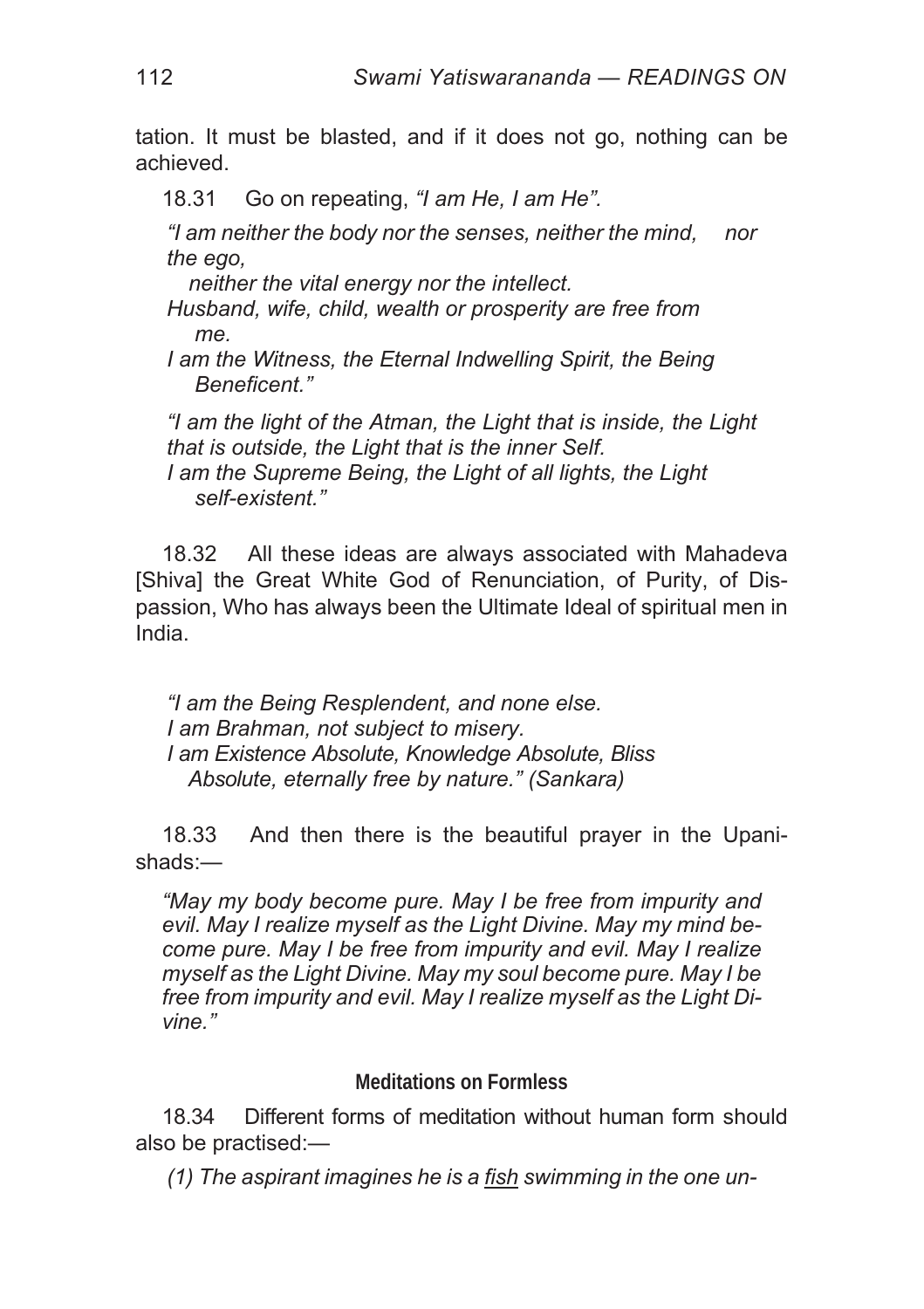*divided and eternally indivisible ocean of Existence, Knowledge, Bliss, without any obstruction whatsoever.*

*(2) The aspirant imagines he is a bird flying in the infinite sky without anything to stand in its way anywhere.*

*(3) The aspirant is like a full pot immersed in water. Water inside and outside.*

*(4) The aspirant is like an empty pot floating in ether. Ether inside and outside.*

*(5) The aspirant imagines himself to be a point of self-conscious light, immersed in the one indivisible Ocean of Light.*

18.35 You identify yourself with the point of light, then you feel it to be part of an infinite sphere of light, and after that everything becomes just light everywhere. Nothing but light is left. Either make this point of light expand or merge it or let it move wherever it goes, because wherever it goes, there is the one infinite light. Try to expand during the time of your meditation. Keep your body-consciousness hanging on a peg, as it were, at least for a time.

## **False conceptions, bubble-relations**

Thus you raise counter-currents against all your false conceptions and feelings which lie at the root of all your troubles. All such ideas as 'I am So-and-So, I am a husband, a wife, a child, a lover etc., etc.' come from this mistaken identification with what is non-self. Really speaking worldly love is nothing very grand. Association with others in bodies is nothing very fine. Learn to be realistic.

18.36 If one follows such a path, it is just like being a yeast-cell which goes on dividing and dividing itself, but never becomes big.

18.37 The impulse of creation remains. It is the same impulse which leads to sex and physical creation on the animal plane, which leads us to the highest on the spiritual plane. The man, forgetting the real background of his manhood, goes and associates with the bubble of a woman-form, feeling himself to be a man-bubble. So bubbles merrily associate with bubbles. Yeast-cells go on dividing themselves eternally and never become big.

18.38 All these relations based on the body are bosh and nonsense. "Oh, I have been longing for you all my life. You are the star of my life." All nonsense! Afterwards, when all is over, when your body is satiated with enjoyment, each goes again his own way. Inwardly we all remain strangers, however hard we may try to deceive our-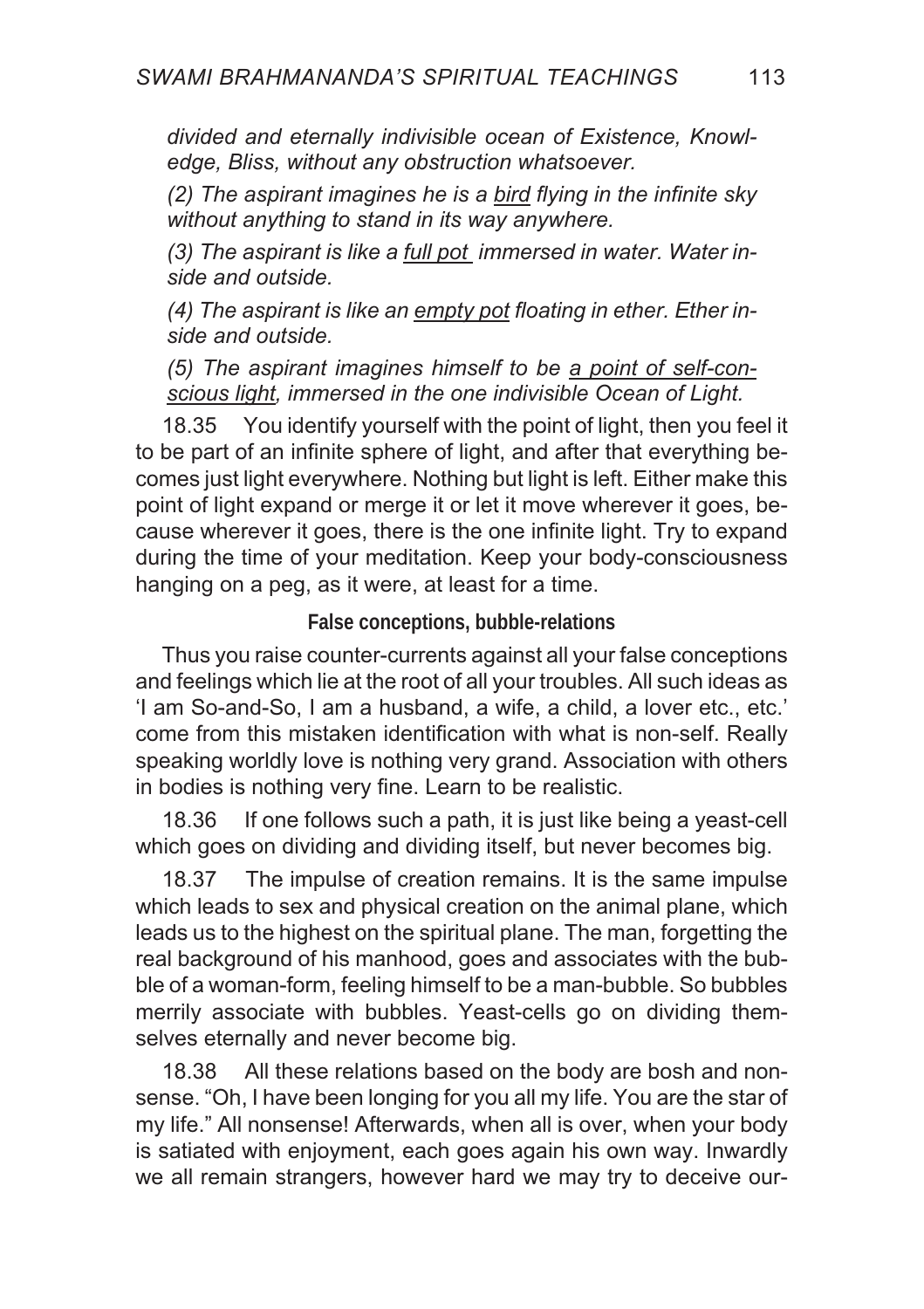selves on this point. Never can our void be filled by a man-bubble or a woman-bubble, not by any bubble-star, by anyone who has always been "my life". All this sounds very grand and romantic, but there is no ultimate truth in it. To the child, the dolls are something very real. It loves them and caresses them and for a time feels very happy in the company of its dolls. Then, one day, it has lost all interest in them and sees them merely as absurd-looking, shabby dolls, hardly being able to understand how it could have cared for them so much. This happens to the grown-up man-child or woman-child also, sooner or later, after many lives, or in this life. But to all, this awakening comes one day, and in the beginning this means terrible pain and misery.

### *19 -- Wiesbaden, December 9th, 1933*

# *(Continuation of No.18)*

## **Bubble-relations**

19.01 All should think of themselves as parts of an infinite Cosmic Existence.

19.02 If we find this too hard, we need not follow the path of the formless. We can also follow the path of the devotee, taking up some holy form. For many people the path of the formless is too difficult the moment they come down to the practical side. Taking high flights in imagination does not mean anything. Mere soaring has no practical value, and the out-and-out Dualist who has realized something is far better than the intellectual Monist who just soars in his vague speculations, but never realizes anything.

19.03 Ordinarily, in all our human relations, we commit the mistake that we wish to take up direct connections with others. We ourselves, as bubbles, try to come into touch with other bubbles. Two bubbles drifting on the ocean just come close to each other through the action of the waves, but they think there should be some direct connection between them and commit the mistake of their life. The same action that has brought them together, will, one day, tear them apart, never to meet again. And this always means untold misery and will always happen again, so long as we human fools try to come in touch with another bubble, instead of thinking of the ocean alone and being in touch with all through the ocean, without really being in touch with anyone. All bubbles burst sooner or later. So there can be no stability in any bubble-relation. We should do away with vague ro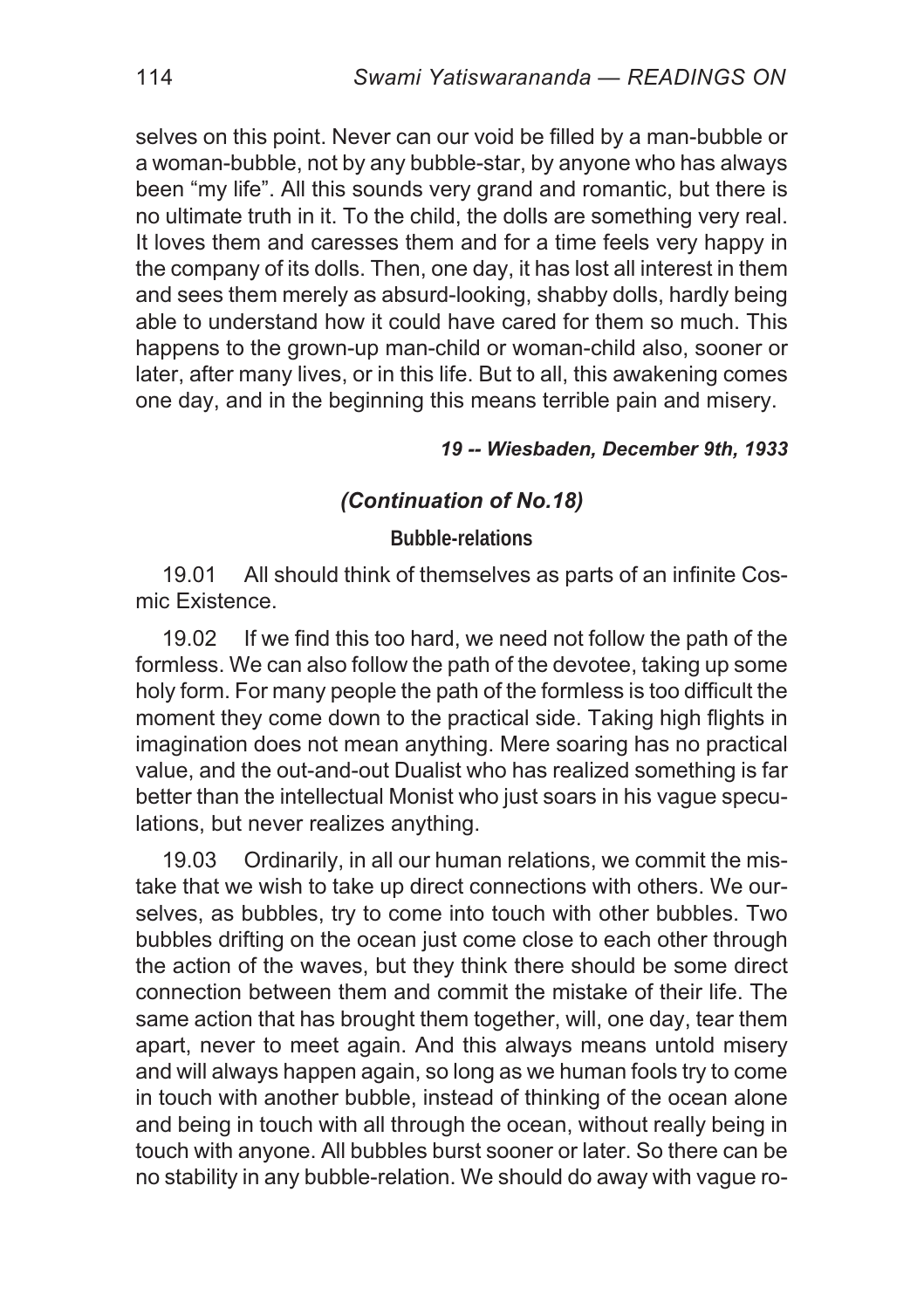mance and childish dreams and see things as they are. We should cease to be emotional cowards covering the rotting carcass with fragrant flowers and going in for all sorts of absurd make-believe.

19.04 In worldly life the Infinite has no place. We are so self-centred and so absurdly bent on our bubble-relations that we just push It aside and cling to falsehood with desperate doggedness. For all forms of spiritual practice, the most important thing we need is a correct and dispassionate outlook about ourselves and others, for then alone is it possible for us to have a definite goal without constantly being tossed about on the waves of our irrational and body-bound emotions and impulses.

19.05 Really speaking, as bodies, we are nothing. And so long as we believe and feel ourselves to be bodies only, the question of spiritual life does not arise at all. Then drink and be merry. But this is not the truth. This world is not the only place for our existence. Therefore it becomes incumbent on us to revise this body-idea about ourselves and others. If it is found to be wrong, then our whole attitude towards life will have to be changed.

# **Atman--God--Creation in Hindu Philosophy**

19.06 In all the different schools of Hindu philosophy, especially in the Advaita School, we find the conception of the Atman as a spiritual entity that is not dependent on anything and that is not created and does not create. God, as Creator, is not the highest in any of our schools of thought. All schools hold that the mind is matter and that the soul is separate from and independent of the mind, although associated with it in some of its moods.

## **Monism -- Dualism: Begin from where you stand**

19.07 We must begin somewhere. There is the ladder, and each one of us must find out first where he actually stands, not where his thoughts soar when he happens to be in a good mood, for it is from there that he must proceed. His spiritual life can only be begun from that point, never from any higher point. We must know where we stand and where to begin, and then proceed.

19.08 Monism, no doubt, may serve as the background for all, but Monism cannot be reached without passing through the different intermediate stages. One in a million, perhaps, can take up the Monistic path from the very beginning. *"Greater is their trouble whose minds are set on the unmanifest, for the goal of the unmanifest is*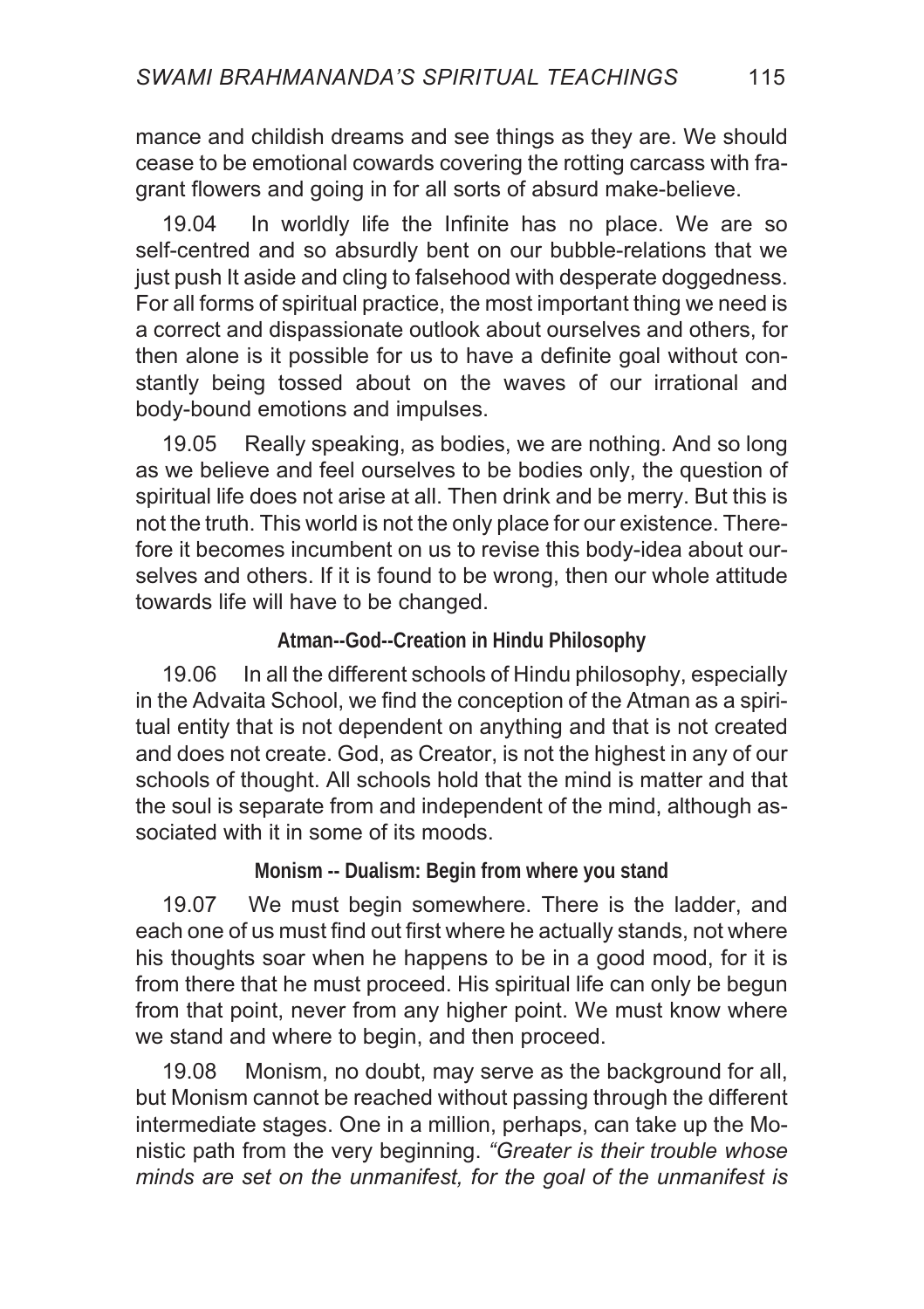*very hard to reach for embodied beings"*, says the *Bhagavad-Gita*. —A good Dualist is infinitely better than an intellectual Monist who, at the same time, is nothing but an out-and-out Dualist in daily life. Never deceive yourself on that point.— And then the *Gita* goes on, *"But those who worship Me, resigning all actions in Me, regarding Me as the Supreme Goal, meditating on Me with single-minded Yoga, for these whose mind is set on Me, verily, I become ere long the Saviour out of the ocean of mortal existence."*

### **Creation--Preservation--***and* **Destruction**

19.09 You in the West try to detach creation from destruction, the God of Creation from the God of Destruction, and try to stress creation and preservation only. It is very wrong to make such an attempt at detaching these three aspects, which are eternally inseparable. If your God creates at all, it is He, too, Who preserves, and He again Who destroys. A synthetic view is very necessary for the devotee if he wishes to progress. The devotee who only wants the God of Creation or Preservation is a pleasure-seeker, but no devotee. What he really wants, is worldly pleasure, infinitely prolonged and made safe against all misfortunes.

19.10 We with our inordinate clinging to life and its phenomena are mortally afraid of the destructive aspect of God. We must go beyond the creative aspect and beyond the aspect of preservation as well as that of destruction if we wish to find peace and attain to illumination.

19.11 Once one of our Swamis was asked by one of his students, "But, Swami, what do you mean by telling us to control the senses! When the senses are fully controlled, then what is left of life?" The Swami had been talking of the necessity of sense-control. Yes, if you take that to be life, then what is left indeed!

*"Brahman is that out of which all this comes into being, in which it lives and to which it goes back after dissolution." (Upanishads)*

# **Attitude re Death**

19.12 Death is quite as real as life. Destruction is quite as real as creation. Why not face both? Why stress creation, why love creation if you do not care to have destruction also? Why cling to life if you do not welcome death also? Either have no attachment to the phenomenon or take both gladly.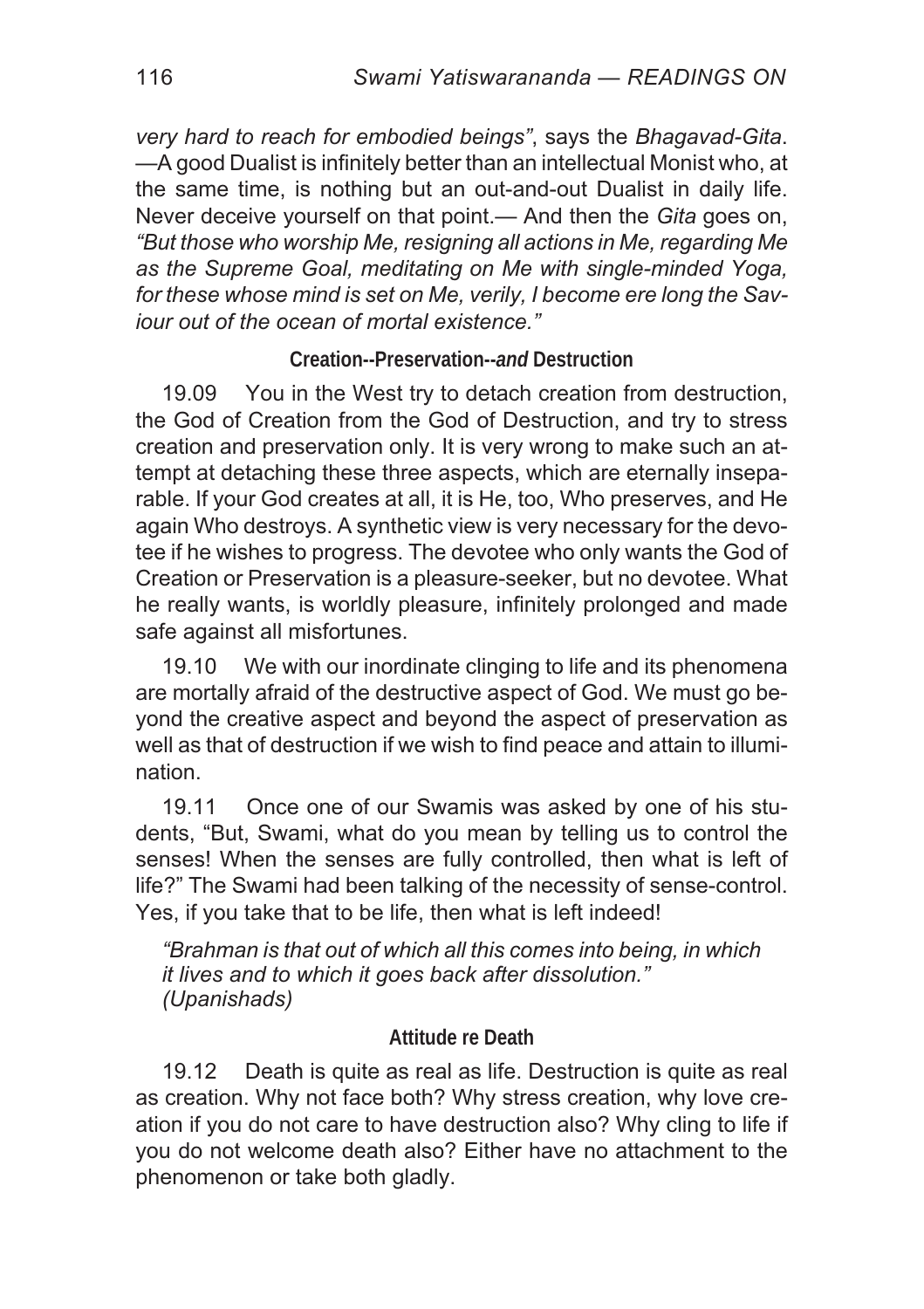19.13 *"Do not court death; neither court life."* — This is the proper attitude for the real seeker after Truth. That is the real spiritual attitude. By merely ending life we do not attain anything great. By clinging to life we remain the slaves of life. So both attitudes are wrong and should be got rid of.

19.14 Really if we die, and die we must, let us at least not die as miserable slaves bound to 'Woman and Gold'. Let us die as free men. Let us die heroically, not as cowards constantly afraid of this phenomenon. Let us have attained fearlessness in every respect before we die. Let us become men before we die. Let us face death with a smiling countenance. Before we die we should have thrown overboard all these petty attachments of ours and realized our true being.

## **Happiness and misery**

19.15 *"Happiness and misery come by turns,"* — say our Scriptures. Creation and destruction come by turns. If you take one side of a certain pair of opposites you must take the other side also. There is no such thing as just getting one. One always comes after the other. Pain comes after pleasure. Destruction comes after creation. They all go round like a wheel without ever coming to any stop so long as we do not transcend this phenomenon and refuse to take either pleasure or pain.

19.16 All these relations of ours are like so many will-o'-the-wisps leading us away from the true path until we sink in the morass of our desires and lose our manhood. There is no such thing as a direct relation between one bubble and another.

19.17 Misery can only come by a false conception of ourselves, by clinging to our bodies and personalities, by trying to possess shadows. Sometimes we find the shadow to be a shadow, and then comes depression and misery. We can always trace all our miseries back to our false conceptions of ourselves and of others. So long as we think of ourselves as men and women, there cannot be any truth.

*"Blessed is misery to those who come to have a higher ideal of life." (Swami Vivekananda)*

**The false dream-personality**

19.18 Forgetting our true nature, we very often dream false dreams, but false dreams can never bring truth, and very often when we find that the dream has been false we become broken-hearted,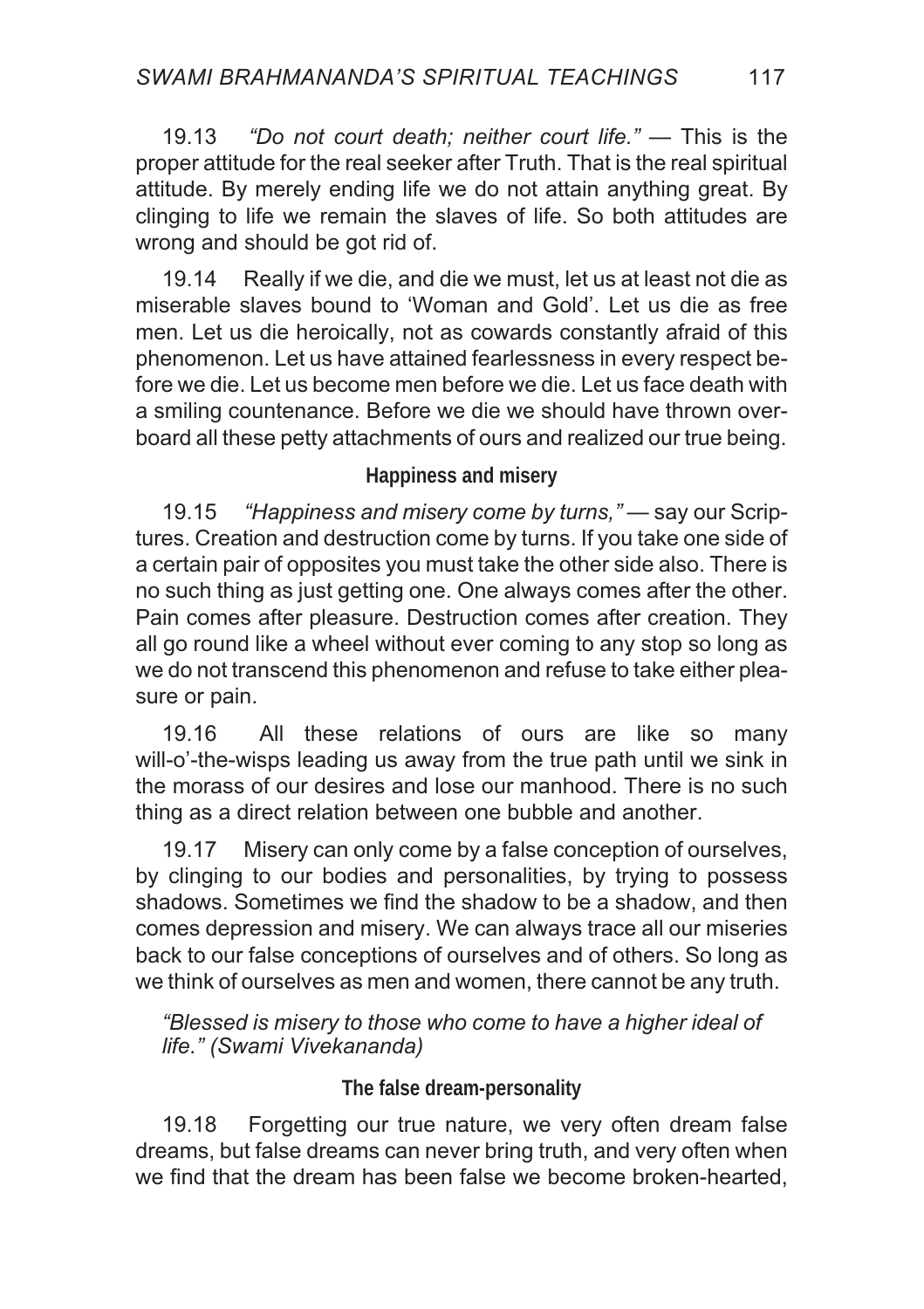because we even cling to our false conceptions. Then comes the dreadful lightning-flash of Truth and brings us untold misery.

19.19 You have had so many false dreams in your past life. You have so often taken the mirage to be real. Do you not see how often you have been living in a fool's paradise, clinging to some other false personality, making emotional castles in the air, dreaming of a love which does not exist? Very often as an effect of disillusionment, life all of a sudden becomes a void. We have to remove this void.

19.20 The Western ideal of life is a false dream. Sooner or later disillusionment will come for the West, and then the awakening will be dreadful.

19.21 It should be our goal in life to rid ourselves of this false dream-personality and to regain our soul. There is not a single human being that belongs to us. Father, mother, brothers and sisters, wife, child, none of them is ours, and they can never be ours. But generally we must get no end of kicks and blows in the course of our different lives to learn this lesson. And then one day we realize that IT alone can be relied upon, and, what is more, that we are IT.

19.22 The first step is to attain a right conception of ourselves. Then only the question of spiritual life arises.

19.23 We must only have relationship with others through the Divine, and only because we want to have direct relations with others, all this misery comes again and again.

19.24 It is our task to adjust all our relations in such a manner that no relations, except those through the Divine, are left in our life. Otherwise misery and misfortune will come again and again, and we shall not be able to grow, because we cannot grow as long as we do not let go our hold on falsehood. Never cling to any other human being. Neither make him your slave, nor ever become his. Gain your own eternal freedom and help him in gaining his. This is the only possible attitude in spiritual life. There is no other. You cannot have the cake and eat it too!

# *20 -- Wiesbaden, December 10th, 1933*

## **Practise, even when disturbed**

20.01 Because our mind is so full of tension and disturbances, of unsteadiness and different desires and impulses we need spiritual practice more than anything else. Never say, "Oh, to-day my mind is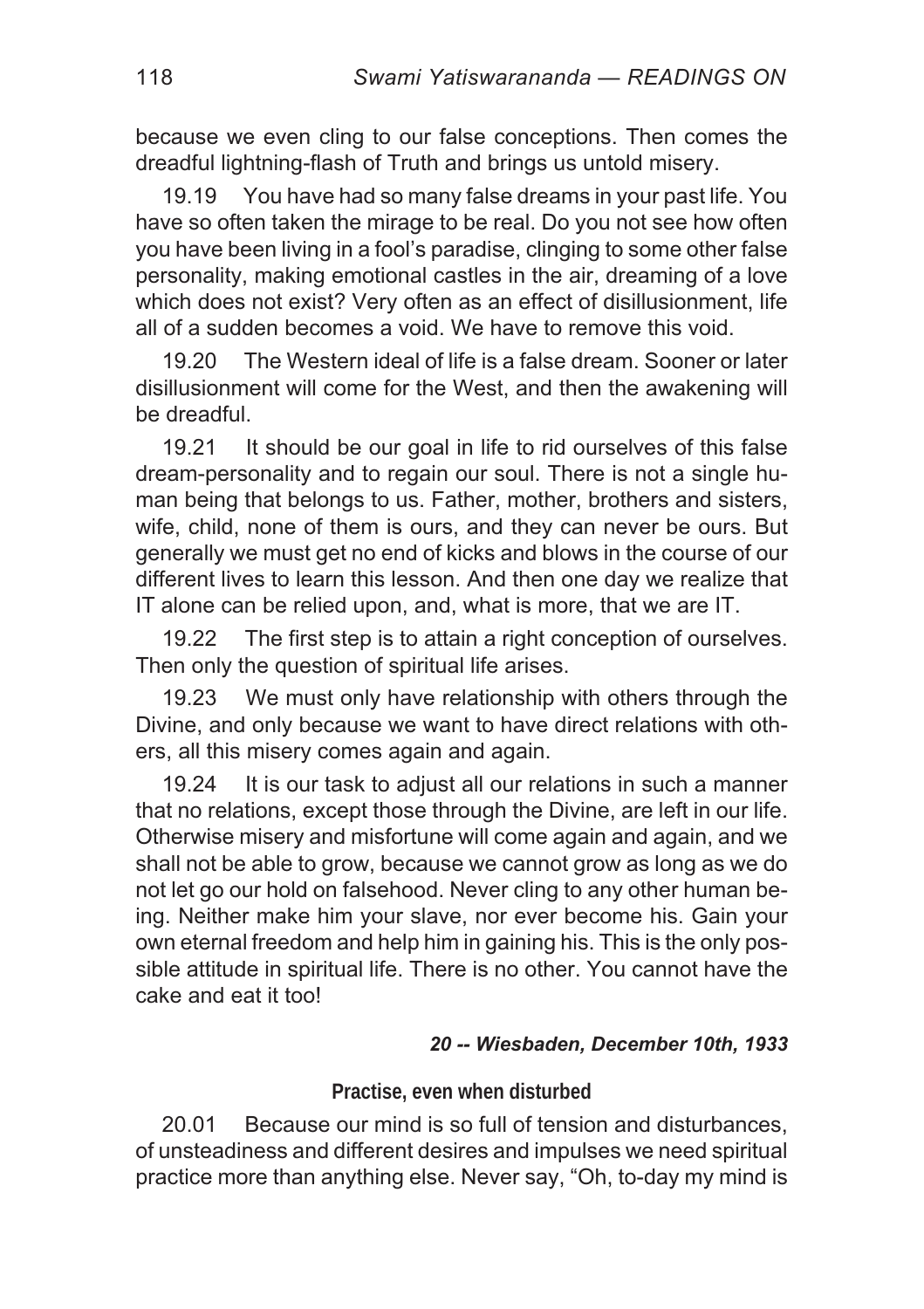so terribly disturbed, to-day I cannot go in for any spiritual practice. I shall have to wait till my mind grows a little calmer, or till there are less disturbances outside." Such an idea is a fallacy, because if we wait for the day on which there won't be any disturbances, you might just as well wait for the day on which there will be no wave on the whole ocean.

20.02 Our meditations will soothe the nerves, calm our mind and give us steadiness and purpose in all we do. Then only shall we begin really to care for spiritual food. Till then everything is just drudgery, but we must pass through this drudgery first. Only when we feel this craving for spiritual food, do we know that spiritual life has really begun for us. So long as there is not this strong craving for spiritual things, it has not yet begun, even if there be a certain liking for it, even if we feel ourselves attracted by the spiritual ideal in some of our saner and less sense-bound moments. And once this craving has really begun, as a result of it, some day we shall get a glimpse of the truth, and this again creates in us a real and lasting taste for spiritual life, so that renunciation becomes something pleasurable.

## **The Goal and after**

20.03 God-realization is the goal, and after that, to work with God-realization for all others, for then alone work becomes perfect and does not bring with it any danger for ourselves and others. We must first know that which is called Advaita, and in connection with that we shall have to lead a spiritual life in practice, not only in theory. Wonderful flights of imagination and speculations do not count. The greatest philosophical system or idea does not count. It is just nowhere, if our life has not become completely transformed by it. Devote more time to spiritual practices than to philosophy and to work. What the perfected soul does is the perfect way, but we, at present have to imitate it, doing all this in a more or less strained, artificial way in the beginning. This naturally means great tension and strain for us for a time. Do not place the cart before the horse. The perfect man is able to help others and to work without attachment, but we must first eliminate attachment before we may risk doing this. A little working-knowledge of Advaita and spiritual life should, however, be there, otherwise the practices tend to become mechanical and bereft of meaning.

20.04 Unless you have passed through a certain amount of strict discipline, both physical and mental, you cannot even grasp the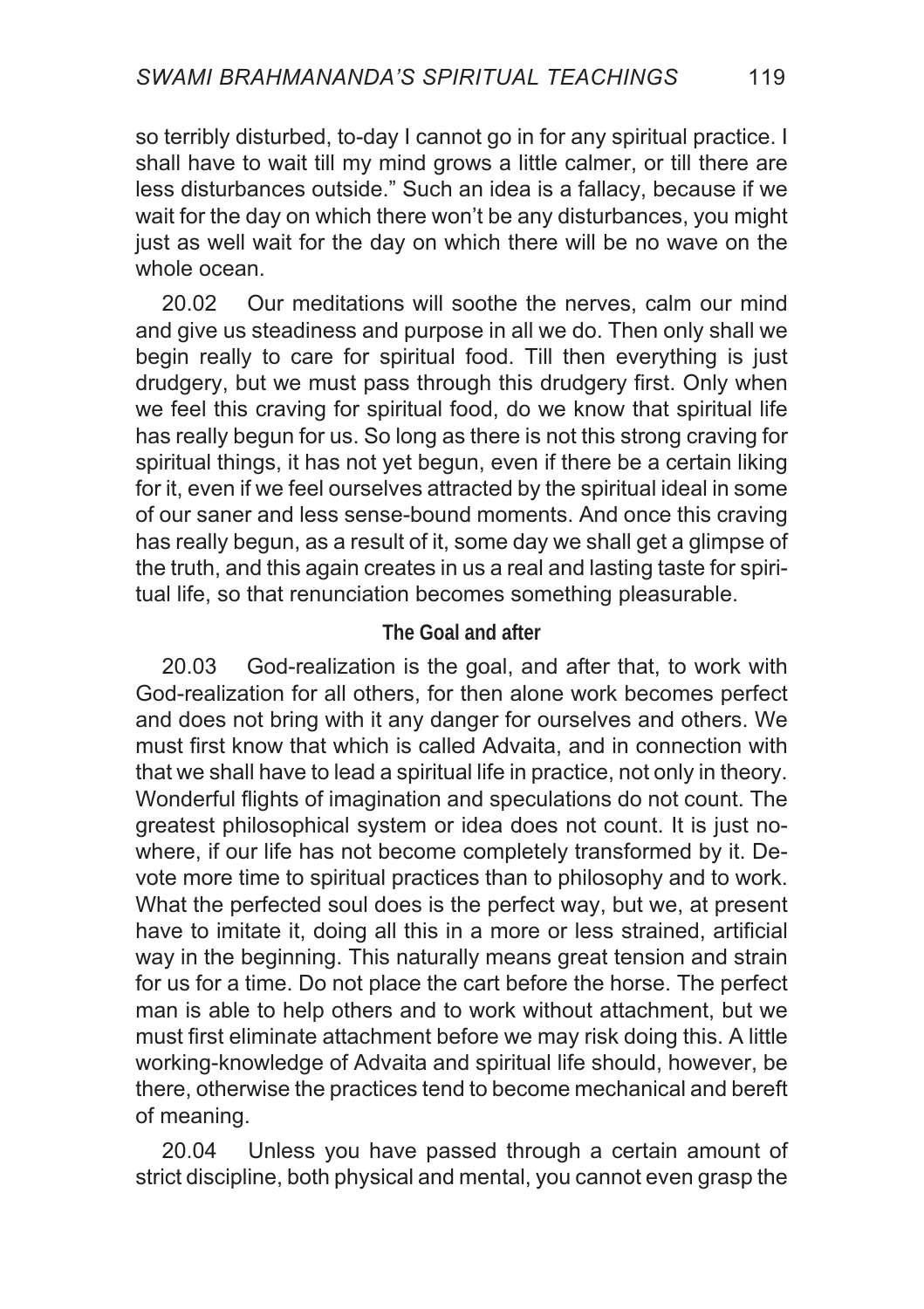Truth, because then you have not yet attained to the sublimation of your unpurified desires. And what can you achieve in spiritual life without sublimation and purification? Just nothing. To most people, physical enjoyment becomes the goal of life, and most people do not lead a sexually pure life, so unless we regularly train our mind and our body, we can never escape being influenced by them and by their vitiating thoughts and thus cannot reach the goal, neither now or later.

20.05 All true spiritual experiences belong to the fourth state. We must first go beyond the waking state, the dream-state and the state of deep sleep for attaining to realization.

20.06 Once Swami Turiyananda attained a very high Yogic state during which he did not sleep at all for many months on end without feeling in the least tired. It was very wonderful to see him. Such a sleeplessness is very different from ordinary sleeplessness which makes you feel irritable and exhausted. This kind of sleeplessness is a very high state of realization during which neither the body nor the mind need any sleep because they get the necessary cosmic energy without it.

# **Be on your guard**

20.07 In the Upanishads there is a passage that says, *"Let only those works be done by thee that are free from blemish, and not others."*

20.08 Narada, the great sage, says, *"Shun by every possible means the company of the wicked, for it will only breed in you desire and anger, delusion and forgetfulness, unreason and death. These grow in the company of the wicked as the tiny ripple swells into a wave."*

20.09 Never be careless about the company you allow yourself to be in or about the talks you allow yourself to listen to. All this has a very bad effect on the aspirant if he is not sufficiently on his guard. Nothing can be achieved in spiritual life without constantly being on one's guard so as not to take in bad food through *any* of the sense-organs. This 'bad food' should not be taken in the literal sense only. It is not only the food that I eat which must be pure in spiritual life. People are so crude in all their notions about these things. There are some terrible fools who eat pure food and shudder at the idea of impure food like meat etc. etc., but who do not mind taking in all sorts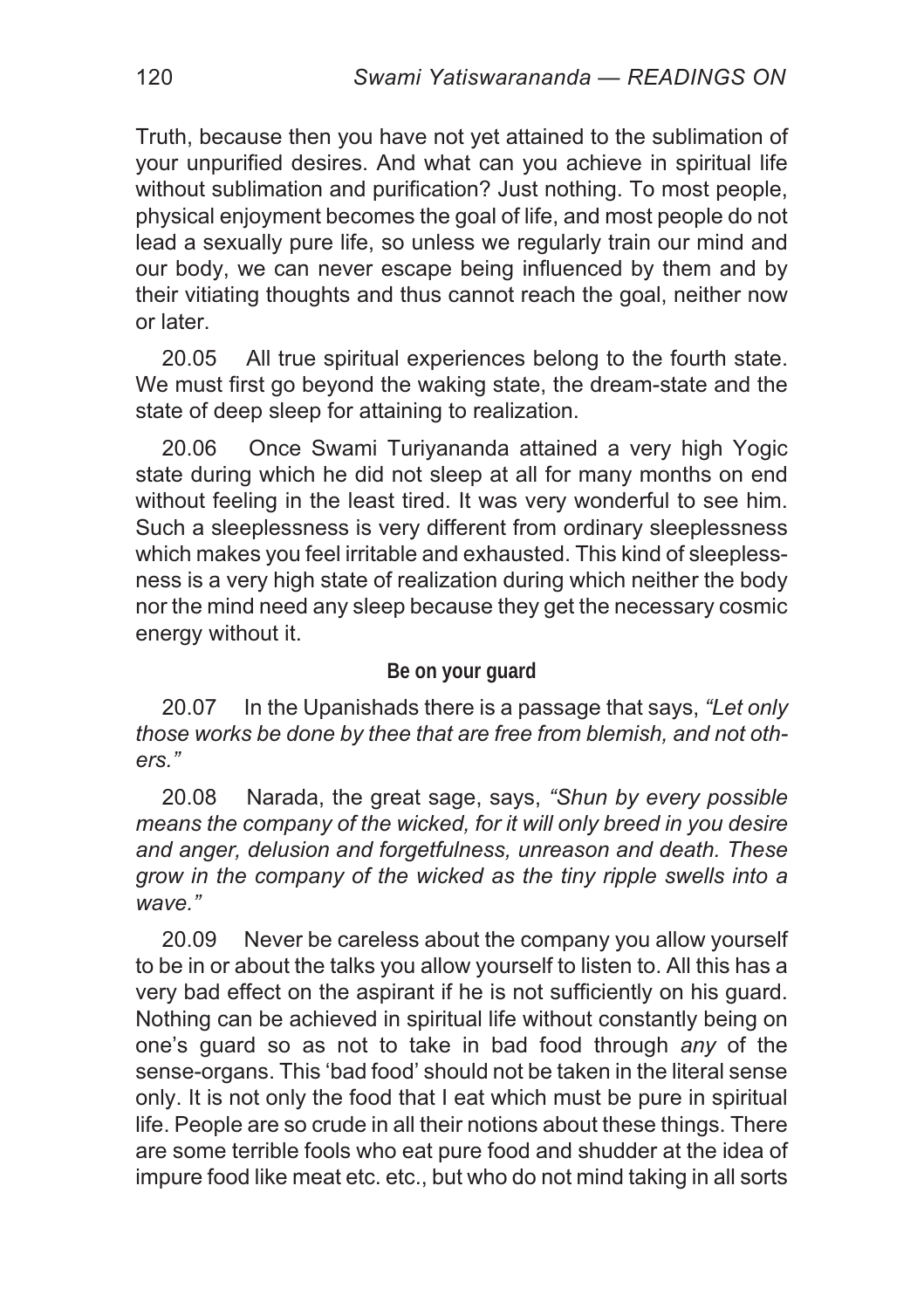of filth and dirt through their other sense-organs. It is better to eat impure food and to be very careful about the food one allows the eyes, the ears, the smell, and touch to take in, than being over-scrupulous about meat-eating and all the more careless and easy-going about the company one allows oneself to be in or the things one allows oneself to read or to see. Real purity belongs more to the mind than to the body. If the mind is perfectly pure, the body is pure too. Without an impure thought, there can never be any impure action. So do not put the horse before the cart. Never.

20.10 If we depend on the Divine alone, He comes to our aid. He prevents all impurity. But if we do what we please, if we are careless in our ways, we come to grief. Life's mission can be accomplished only through hard struggle. We must be prepared to pay the price and not shirk those spiritual duties we may find unpleasant or too hard.

20.11 Learn to be on your guard and wide-awake every moment of your life. If you are not wide-awake, you won't be able to see the dangers, and then you will grow careless and come to grief. The thoughts of a person who does not lead a perfectly pure life have tremendous influence if one does not know how to neutralize them and how to throw them out again. And only if you are wide-awake, you will be able to recognize the subtler vibrations of such people. Otherwise they will just appear harmless to you, and then, one day, you are bound to have a nice fall.

#### *21 -- Wiesbaden, December 11th, 1933*

**Sri Ramakrishna on "Good and Evil"**

## **From M's Gospel of Sri Ramakrishna** *(Translated from the Bengali Original)*

DEVOTEE:— "Why is it that evil thoughts arise in the mind?"

SRI RAMAKRISHNA:— "In His world we find such a diversity. He has made good men and He has also made bad men. Some He gives good tendencies and others bad tendencies."

DEVOTEE:— "Then we are not responsible for our sins?"

SRI RAMAKRISHNA:— "You must remember that this is also God's Law that if you commit sin you must take the consequence also. If you take chilli, do you not feel the burning sensation? Mathur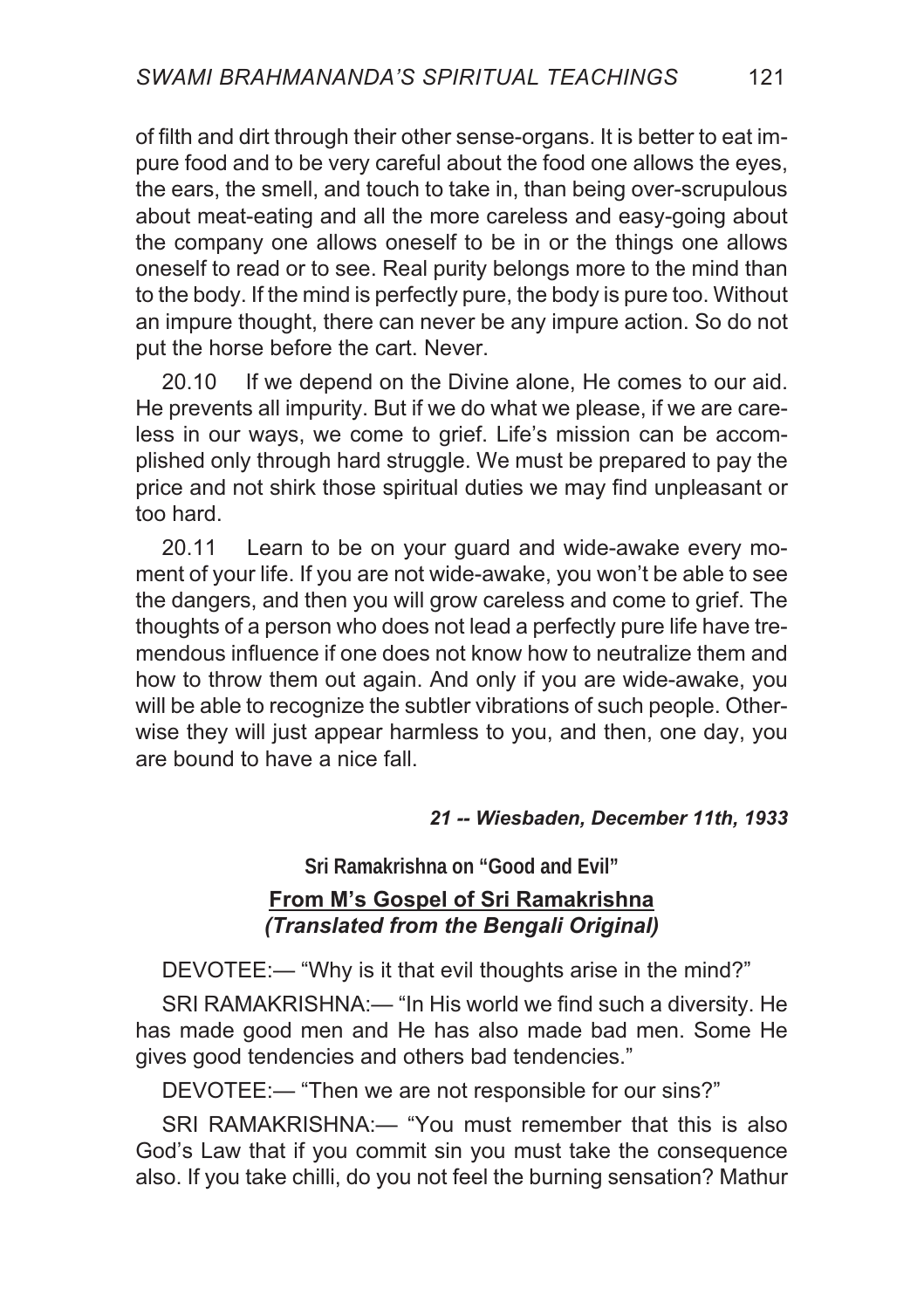Babu, during his youth did many bad and impure things, and therefore before the time of his death he suffered from many ailments. During the time of one's youth one cannot reap all the consequences of one's impure deeds."

DEVOTEE:— "Sir, why has He created evil men?"

SRI RAMAKRISHNA:— "His will, His play. In His Maya we see both, good and evil. There is need for darkness, too, so that the glory of the light shall manifest all the more. He has given us lust, anger, greed, all these bad things, but why? So that He may make great men out of us. If one control's one's senses, one become great. And what cannot the man of sense-control achieve! Through the Lord's grace he comes to have even Divine realization!

"The Lord has made all sorts of things, good and bad. There are good trees and poisonous trees. There are weeds too. Among animals also we find some are good and some are bad, — the tiger, the lion, the snake and all these!"

**\*\*\*\*\***

# *Comments by Swami Yatiswarananda:*

21.01 You see, Sri Ramakrishna hints at the truth that it is not possible to find a satisfactory explanation for good and evil, so long as we remain on the phenomenal plane, the plane of gross and subtle manifestation. But it is possible to transcend them both, to go beyond both good and evil and beyond the whole domain of manifestation and reach Truth as It is. No man who does not lead a perfectly pure life in body and in thought can ever reach such a state though. Without strict discipline and sense-control in every respect, the problem of good and evil and their why and wherefrom can never be solved, and we just go on groping about in the dark, helpless, growing more and more bewildered by what life brings to us. That is why Buddha never wished to give any metaphysical explanations about God etc., to his disciples. The impure mind can never grasp any Truth about the Divine, so it is useless to tell impure minds the truth which they cannot grasp. Without previous purification all such discussions are useless and simply serve to while away the time. Buddha said, *"When the house is on fire, do you first inquire into the origin of that fire or do you run and extinguish it first?"* —Our task is to get out of this whirlpool somehow or other, not to go into deep metaphysical speculations about the Ultimate Truth and the reason of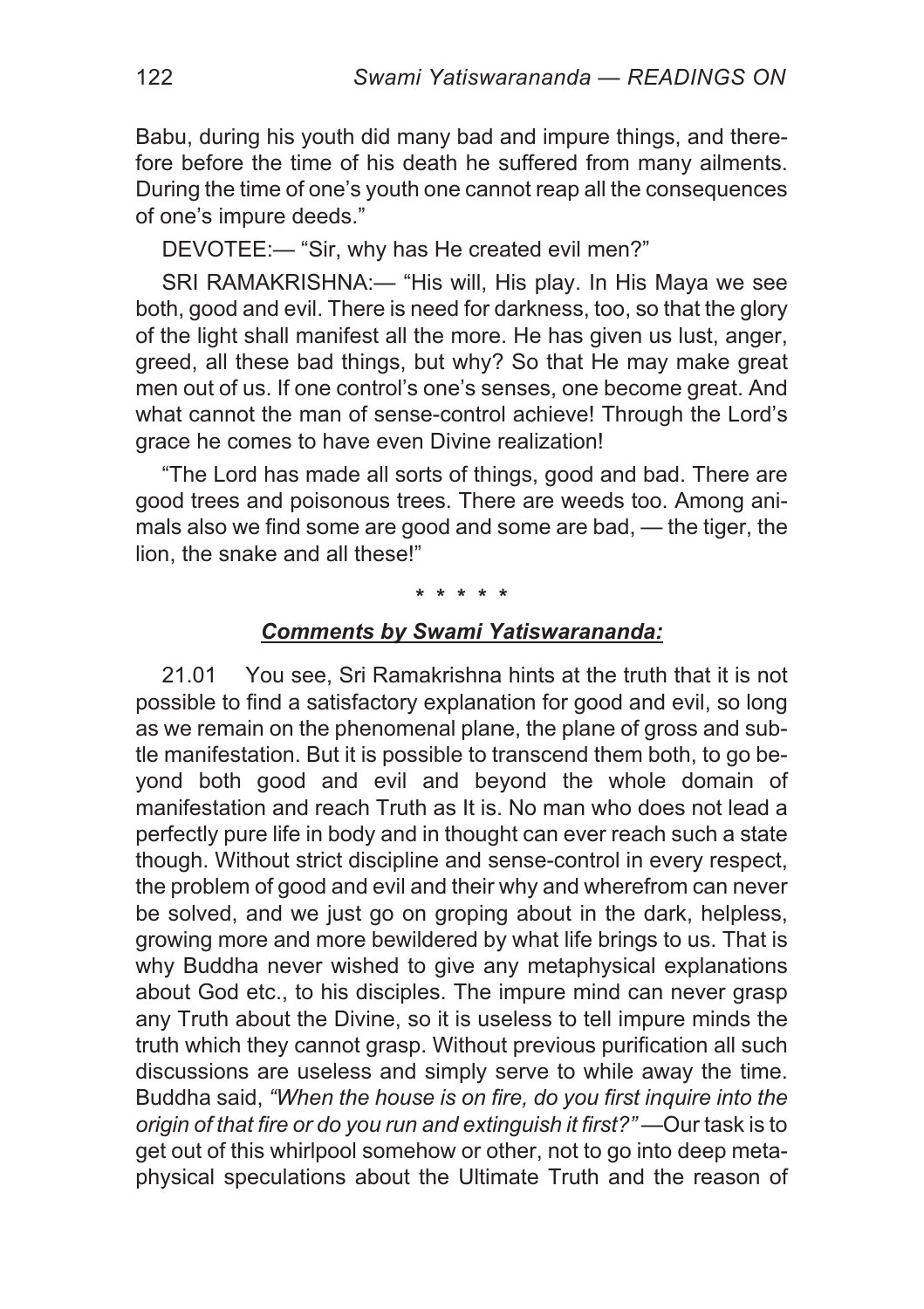good and evil. Both are there. So we have to face them, whether we know their reason or not, and the only way of facing them is to transcend both good and evil and reach a state where both are not. Empty discussions about good and evil and why God created them are useless and lead nowhere. This Sri Ramakrishna has shown again and again, and we should try to realize Truth, not discuss problems belonging to the phenomenal plane or to raise wonderful philosophical structures which, after all, do not mean anything as they do not transform our life.

21.02 You see, it is this: There is a time when good and evil exist for the spiritual man and there is a time when both good and evil no longer exist in any form, but there can never be a time when good alone exists. You cannot just take one side of a pair of opposites and refuse to take the other also. So long as you try to do this, you will never find a satisfactory solution.

**\*\*\*\*\***

#### **The Divine in you makes you pray**

21.03 To the extent we are pure, we feel peace. To the extent we are selfless, we feel an expansion of the soul. To the extent we are truly dispassionate and non-attached, we become free. To-day our task is to drive the good thought deep into the mind, so that the whole mind may become coloured by it. The whole difficulty for the beginner is to colour the whole mind with the Divine idea.

21.04 Really speaking, it is the Divine in us that makes us pray. It is the first cause of our prayer and of our turning to It. Our true self is eternally within us and we follow Its promptings when we begin to pray sincerely and intensely. It is not that we choose to pray. And the Divine we pray to are we ourselves, i.e. that which is the Self in us, not any of the upadhis, the limiting adjuncts, nothing that belongs to the body or the mind.

**How to realize that you are the non-evolving Spirit**

21.05 There is such a thing as evolution of matter, but there is no such thing absolutely as evolution of the spirit.

*"Of that being which is ever unborn, birth is predicated by some, but it is impossible that the unborn and the immortal could ever partake of the mortal. The immortal does not become mortal, or vice versa; for in no way is it possible that a*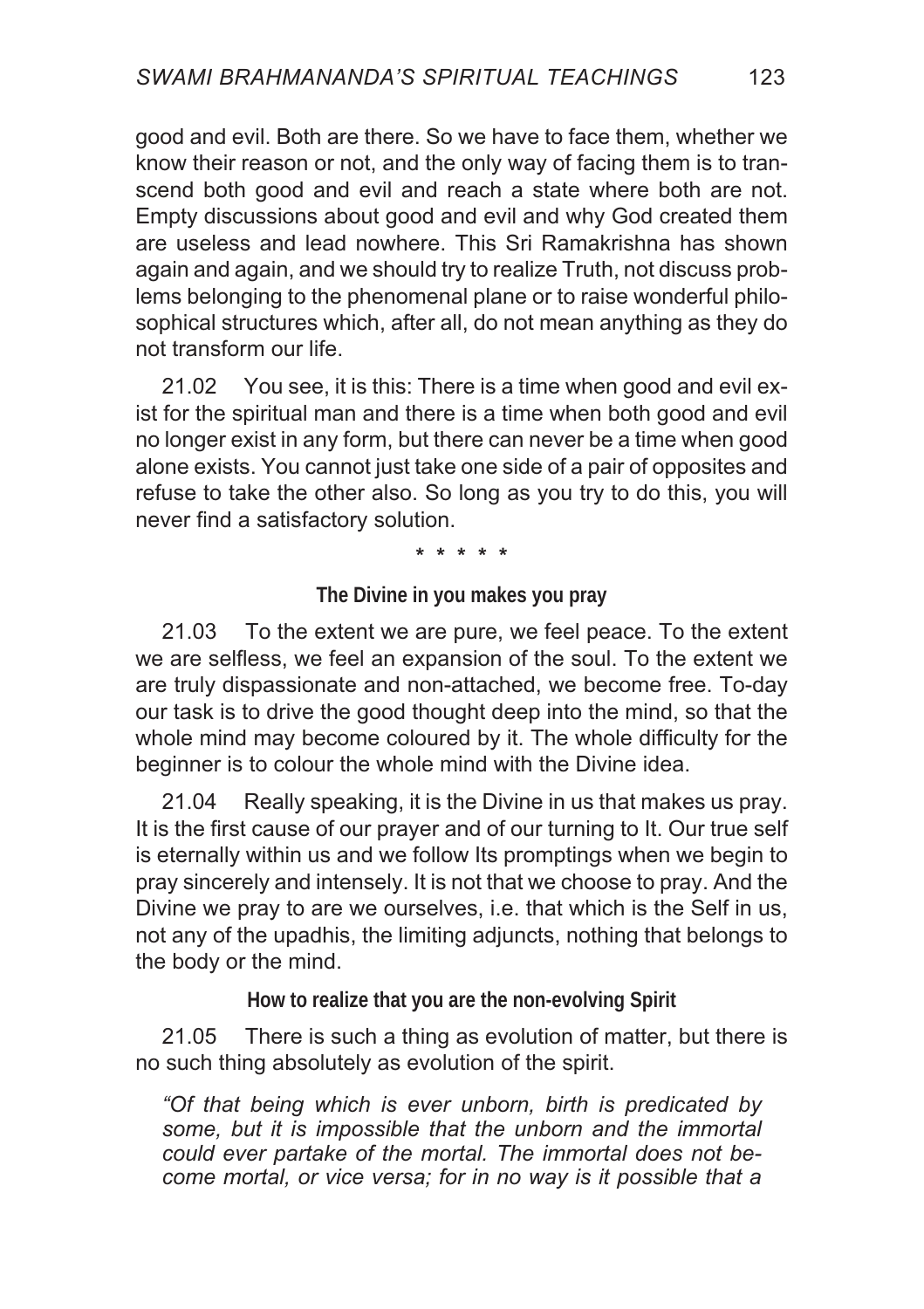*thing can be changed into something quite the opposite." (Gaudapada)*

21.06 There is no such thing as evolution seen from the standpoint of the Self. Evolution belongs to the relative plane of Maya alone. I do not evolve into my own eternal Self. It is there all the time. It neither undergoes evolution nor involution. It **imagines** Itself to do this, but It never actually does. You are always the witness of your own actions and of your own mentation.

21.07 Make the body finer, make the mind finer, make the heart more non-attached and purer. Practice strict, unbroken continence in deed and in thought. Avoid all association with worldly-minded people, then you build up a better mental body which will be a great help to you in your spiritual struggle. Company, association, plays a great part. Never associate freely with persons of the other sex, even if they seem to be pure. If you do, there will never be any progress for you, nor will you ever be able to eliminate and efface old impure impressions. Then everything just becomes a vicious circle and nothing more. So be constantly on your guard.

21.08 The body has to be made rhythmic, the mind has to be made rhythmic, and the building up of a purer mind is the most difficult task in spiritual life. Stress Brahmacharya, continence, constantly. Lead a perfectly pure life, avoid all association with the other sex, even in thought. Be very careful about your company, even about that of your own sex, because a person of your own sex who does not lead a pure life or mixes with immoral people, brings their subtle vibrations also to you, and these always affect your mind. Maybe you are not yet sensitive enough to feel this, but subconsciously they always do. Never believe you can progress if your are not on your guard. We need continence in thought, word and deed to make this body and mind very subtle and sensitive instruments of the Self. We must make them cleaner and cleaner, so that they can give better reflections of the Truth. Your whole nerve-current must change. It must be made to flow upward. Your body must change. Your mind must change. It is not an easy task at all.

# **Brahmacharya**

21.09 That Brahmacharya [continence] is harmful to the body, all that is nonsense. The Western world has not become so nervous through lack of incontinence. Everywhere you come across these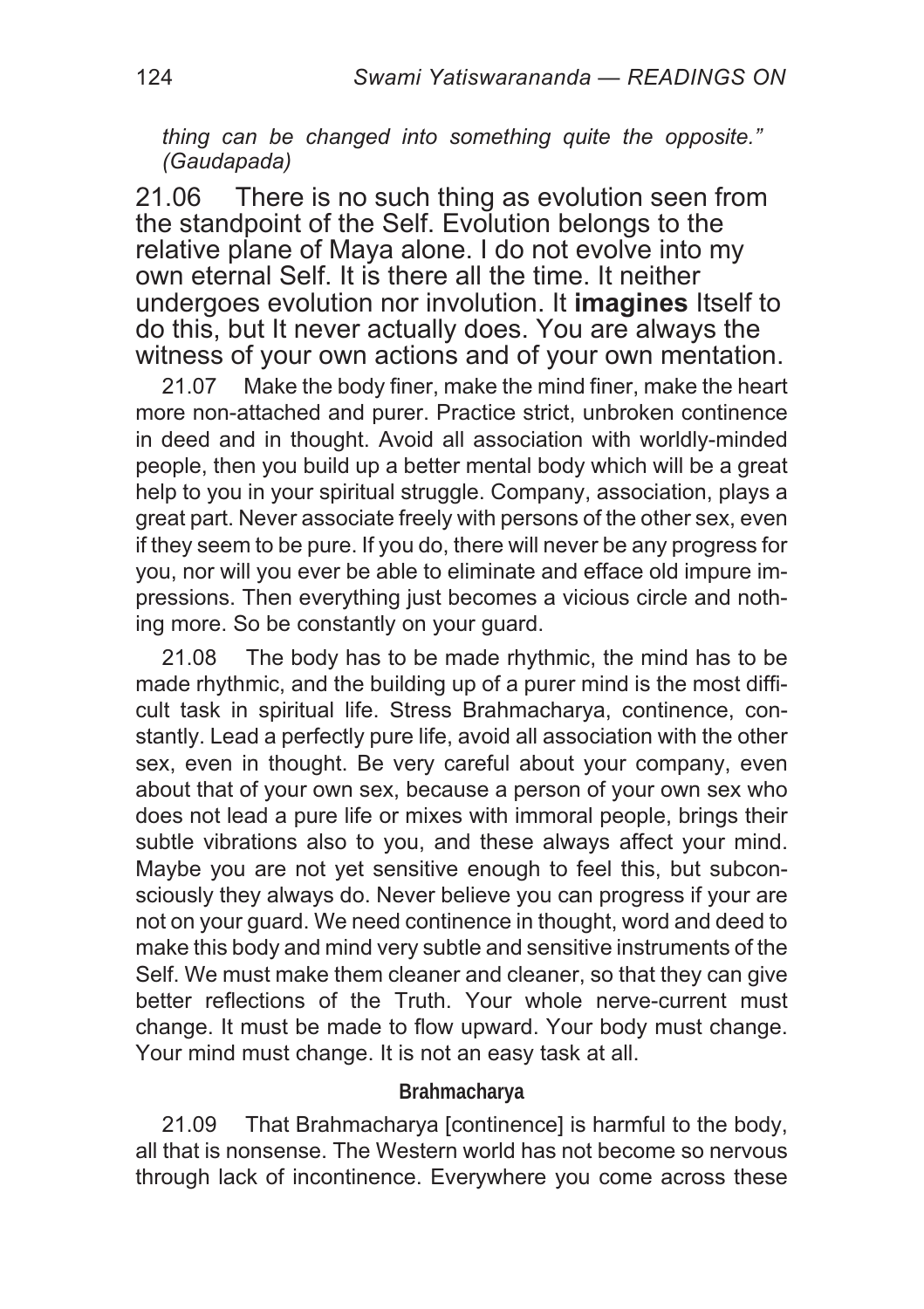nervous wrecks, men and women, and they have not become so by leading too pure a life. In the case of a person who leads a perfectly pure life, the nerves become much stronger. If you lead a very chaste life, you build up an exceptionally strong body. The purer you become mentally, the purer you become physically also. To the extent we lead a purer and purer life, this life finds its expression in the face too. You can always tell what kind of life a person is leading by studying his face, once you have developed the capacity of reading it. Continence must be very much stressed. It removes all the base fibres from the face. Mentally you feel perfectly fresh and elastic. Mentally you feel young if you are continent. Here you see so many people who have a lewd look on their faces. Sometimes they hurt me when I pass them in the street. There is such a lot of sexual perversity in all these faces. You can tell at a distance. The person leading a pure life always has a look of straightforwardness and simplicity, a great personal charm of a very special kind. Purity is the very root of all forms of spiritual life, and with the higher thought purity becomes easy.

21.10 You see, for you the trouble is, mind tends to go to the plane of sex, and if you have the sex-impulse without being able to raise the centre of your consciousness effectively, you will never be able to resist it in the long run. That is why I am warning you so much about company. It will take time till you can efface all the old impure impressions, all the dirt and filth you have allowed to accumulate in the mind, and you will never be able to see the end of this cleaning process if you are not careful in the company you choose to keep. There must be no awakening of old memories through associating with people. Change the nerve-current at once, the moment you feel any sexual temptation, and do not allow yourself to be in the company of persons belonging to the other sex, no matter whether they be pure or not. This you will have to do for some time to come. It is difficult to erase old impure impressions, but it has to be done, if such impure impressions have been taken in through leading a careless life.

21.11 The best way to disarm woman is by looking upon her as Mother, never by hating her. See Mother in her, but salute her from a safe distance. Never rely on your own strength at present. It will fail you. Never allow old memories to come up and tempt you by meeting people who may rouse them in you. You cannot be careful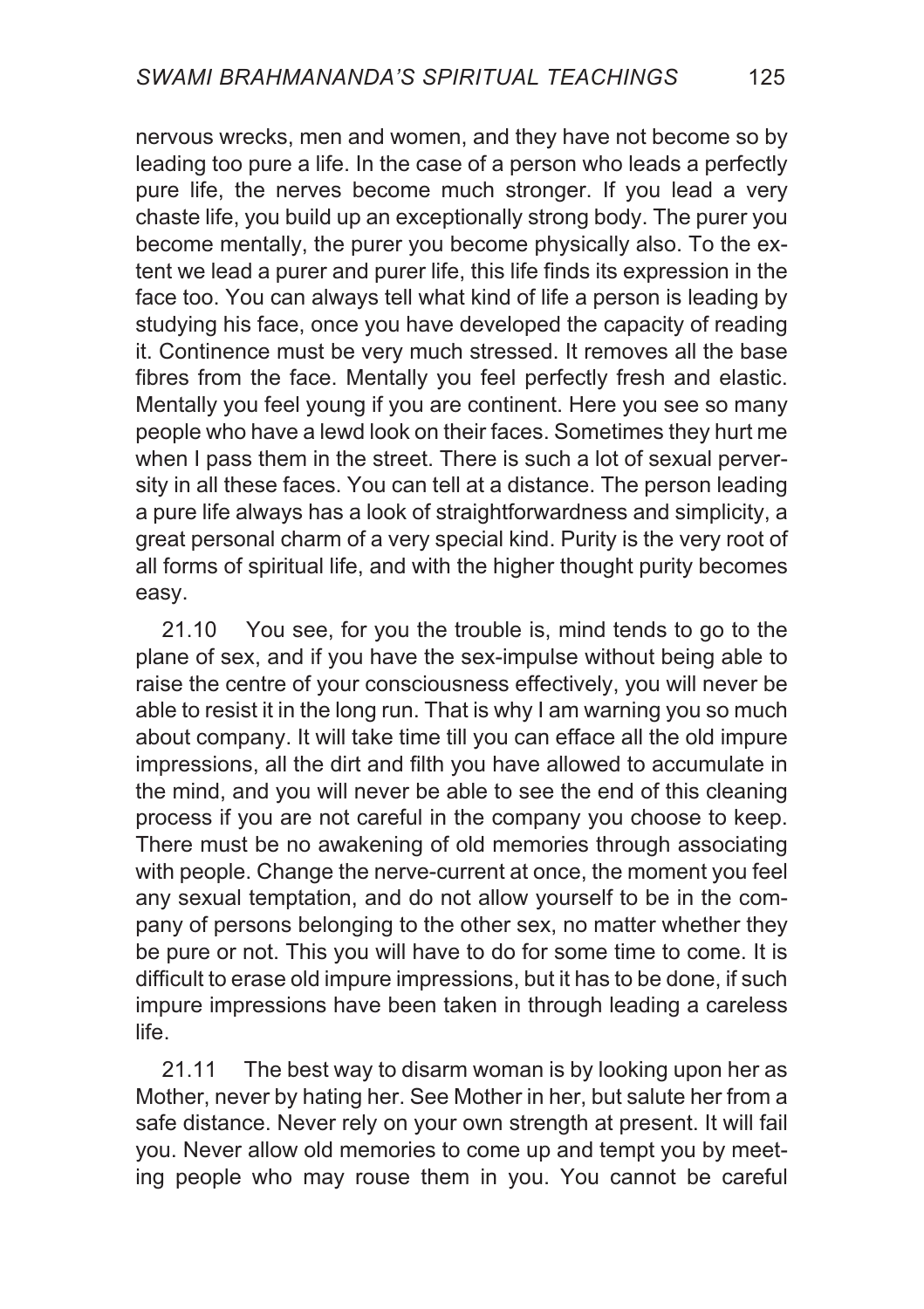enough in all this if you really want to progress. Be very dignified in your behaviour to women as well as to men, and make all women understand once for all, that they will not be allowed to look upon you as a man, that you will not suffer them to approach you in any other light except in the light of a sexless spiritual entity. If you allow women to become free or familiar with you, your foot will slip sooner or later. You cannot take any risk so long as the old impressions in your mind are not completely effaced. I have seen a good number of aspirants in India who came to grief through sheer carelessness on this point. There are many who cannot appreciate the necessity of these prescriptions, but you can believe me. I have seen many people, many different types and characters, and I had to study them all very minutely if I wanted to help them.

21.12 There are many who cannot grasp the necessity of sex-purity in spiritual life, but without sex-purity in its three aspects, thought, word and deed, there can be no spiritual life at all. All those who have been leading a really spiritual life know all this from their own experience. It is not just mere words. Avoid the other sex as much as possible for a long time to come. There are many old impure impressions to erase in your mind.

21.13 Never underrate the value of what I am telling you now. The beginner should never dare to give the enemy a frontal attack, and during your Sadhana you will find what an amount of trouble these old impressions are going to create for you. So always be on your guard and do not rely on your own strength so long as traces of the old impure impressions are still left and so long as there are still sensual desires in you.

**\*\*\*\*\***

**Sri Ramakrishna: on world and giving it up**

# **From M's Gospel of Sri Ramakrishna** *(Translated from the Bengali Original)*

SRI RAMAKRISHNA:— "On seeing the attitude of a child (in the devotee regarding women) the Divine Maya hides Herself from one's path out of the sheer sense of shame."

DEVOTEE;— "Sir, why have you given up the world? The Scriptures speak of the householder's life as the greatest."

SRI RAMAKRISHNA:— "I do not know much of what is good or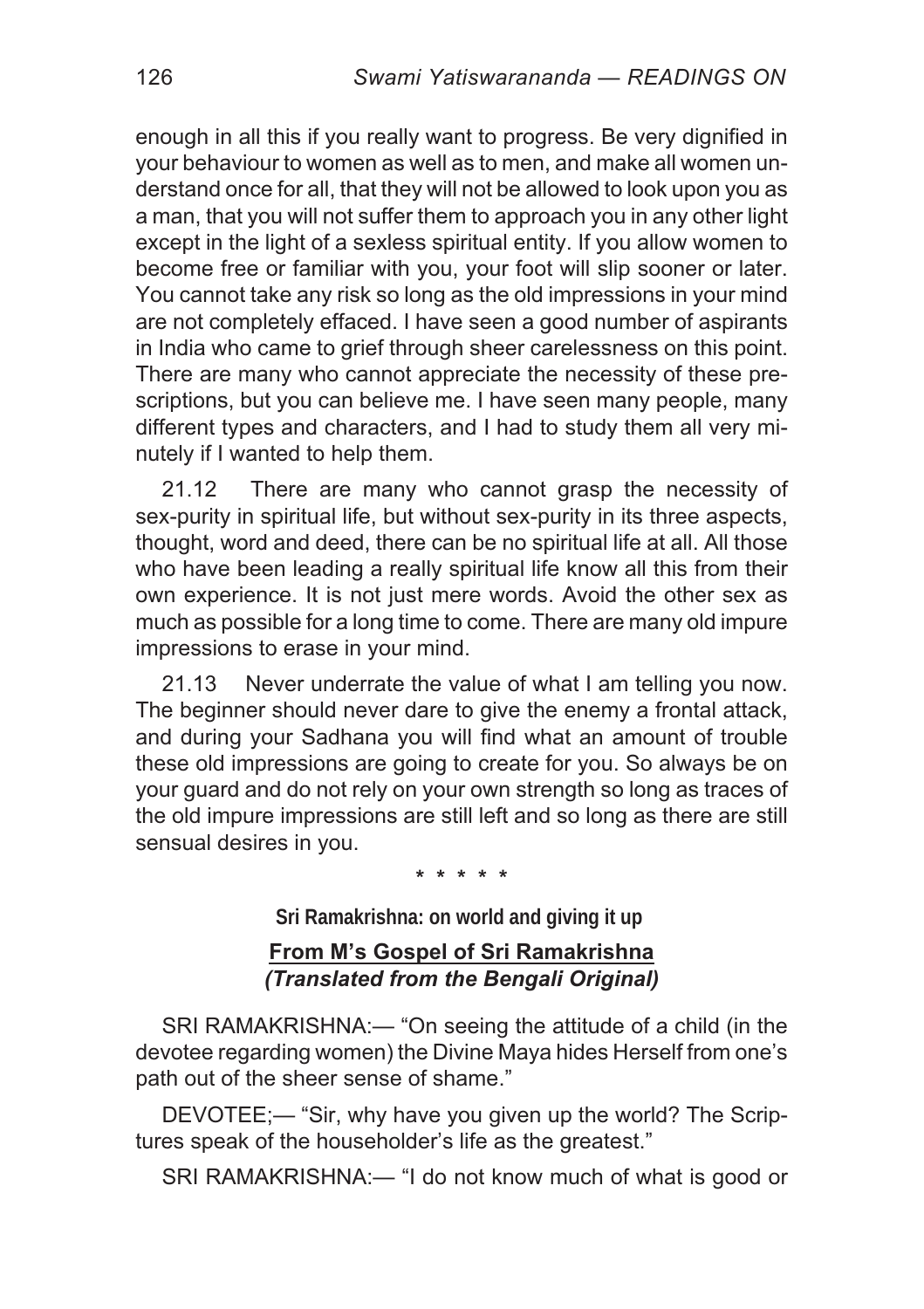what is bad. *[Swami Yatiswarananda: 'Here Sri Ramakrishna just avoids giving an answer to the worldly-minded person for whom real instruction would have been valueless.']* I do whatever the Lord makes me do. I say whatever He makes me say."

DEVOTEE:— "If all people give up the world that would be going against the will of the Lord."

SRI RAMAKRISHNA:— "Why should all people give up, and again is it the Lord's will that all should get themselves merged in the enjoyment of 'Woman and Gold', and lead the lives of cats and dogs? Have *you* known what He wills and what He does not? You say, His will is to lead a family-life. When wife dies, why don't you see there also the will of the Lord? When you starve, when there is illness and poverty and faithlessness, why don't you see there too the will of the Lord?

"It is owing to Maya that you do not know the Lord's will, and it is due to His Maya that the unreal appears to you to be real and the real unreal. The world is constantly changing. Now it is and then it ceases to be, but owing to Maya it appears to be real. It is owing to Maya that we believe ourselves to be the doers, and also that we have all these: wife and children, father and mother, house and property etc. And in this Maya there is both Vidya and Avidya. Avidya makes one forget God and cling to the world, 'Woman and Gold', while Vidya, which is devotion and holy company, takes one Godward.

"He who through God's grace goes beyond Maya looks upon both Vidya and Avidya with complete indifference."

**\*\*\*\*\***

#### *(Swami Yatiswarananda, continues:)*

**Giving no rest to the Divine**

21.14 You find many grown-up people who have a child-mentality. They will never give up their playthings, all their human dolls. The more we play, the more playthings we want. We want to go on playing eternally. Only very few children grow tired of playing and give their minds to something more serious. No doubt, there are some very troublesome children who stop their play and begin to cry. They give no rest to God and are bound to get Him. There is such a nice parable of Sri Ramakrishna illustrating the general attitude of man: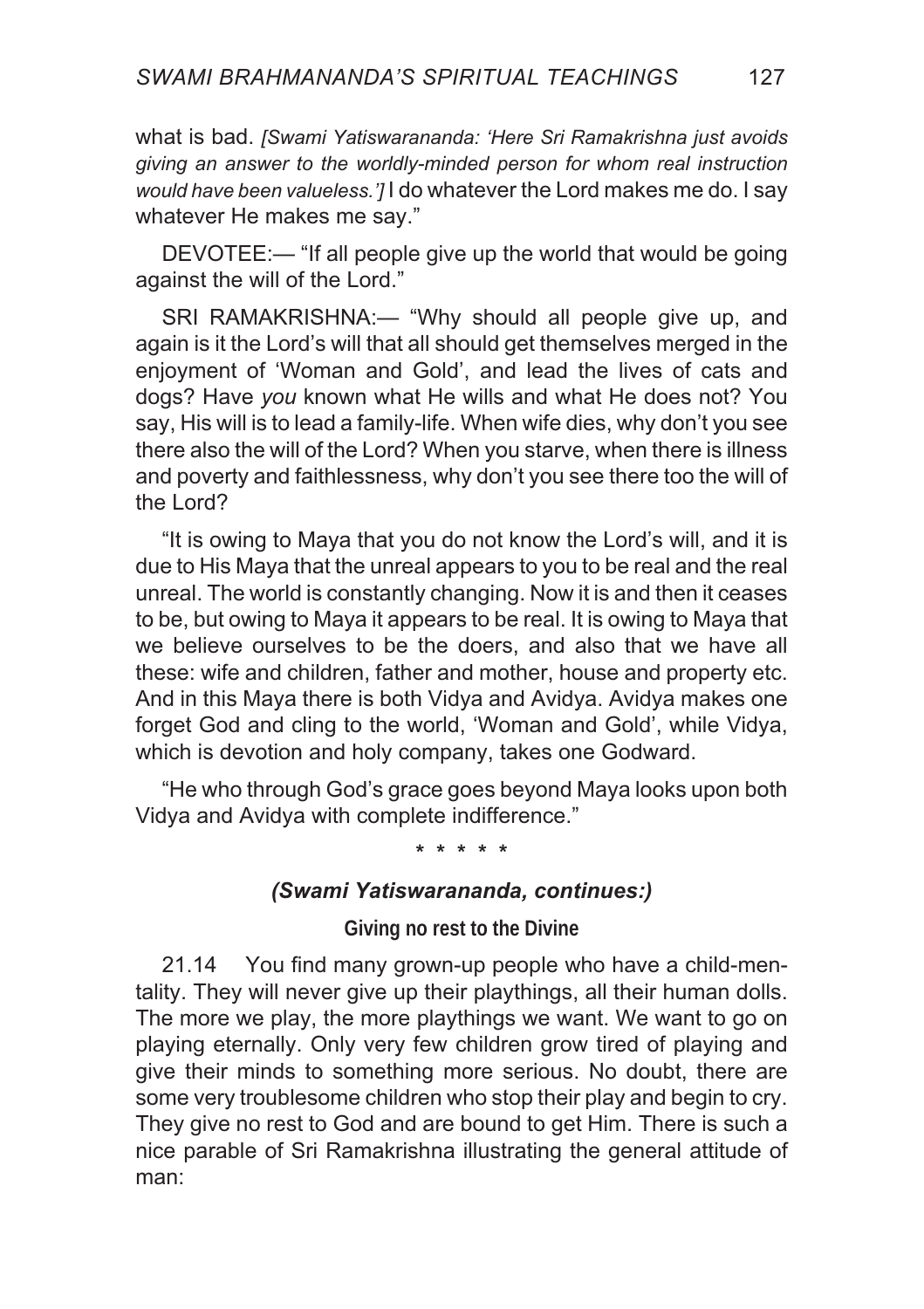21.15 Vishnu was once sitting in His heavenly abode with His consort. All of a sudden Lakshmi saw that He was getting up in a great hurry. She said, "What is the matter?" Vishnu replied, "Just wait a moment. I must at once go and look after a devotee of Mine who is in danger. I must protect him." As a matter of fact, a devotee of Vishnu was to get a good thrashing from some enemies of his. After a short time, however, Vishnu returned. Lakshmi asked Him, "What is the matter now? Why are you back so soon?" "Oh", replied Vishnu, "I was not necessary at all. The devotee had already taken the law into his own hands and given the others a good thrashing. So what was the use of My coming to his protection?"

21.16 If we depend wholly on Him, He comes to our aid, but if we do what we please, we come to grief. We cannot have the two feet in two different boats. But real self-surrender is a very hard thing and cannot be attained without great struggle and perseverance.

21.17 The inner voice becomes still as soon as we turn deaf ears to it. Many people talk of this 'inner voice', but in most cases it is nothing more than their own higher moral sense. The voice of the Divine cannot be heard so easily as these people imagine.

**Training the mind to have thought of Divine**

21.18 We cannot be expert divers all of a sudden. We must dive deep, but first we must train ourselves properly. The diver does not get the precious pearls if he does not even reach the bed of the oysters.

21.19 First we must shake off this mental lethargy. We must so train the mind that, at least to some extent, we shall be able always to have the thought of the Divine. One current should constantly be flowing Godward, while in the other part of the mind bubbles may rise and try to create troubles. Always keep part of your mind engaged with the Divine.

21.20 We should strictly avoid the company of the evil-minded and all those who do not lead pure lives, whether they be of our own sex or of the other sex. We should seek the company of the good and holy. If I meet a man who leads an impure life or mixes with impure people it is as bad as if I were in the company of the other sex myself.

21.21 You see, it is this. The mind that has once become dirty and full of all sorts of filth cannot be cleansed without great and prolonged effort. If I take a match and it slips out of my fingers and falls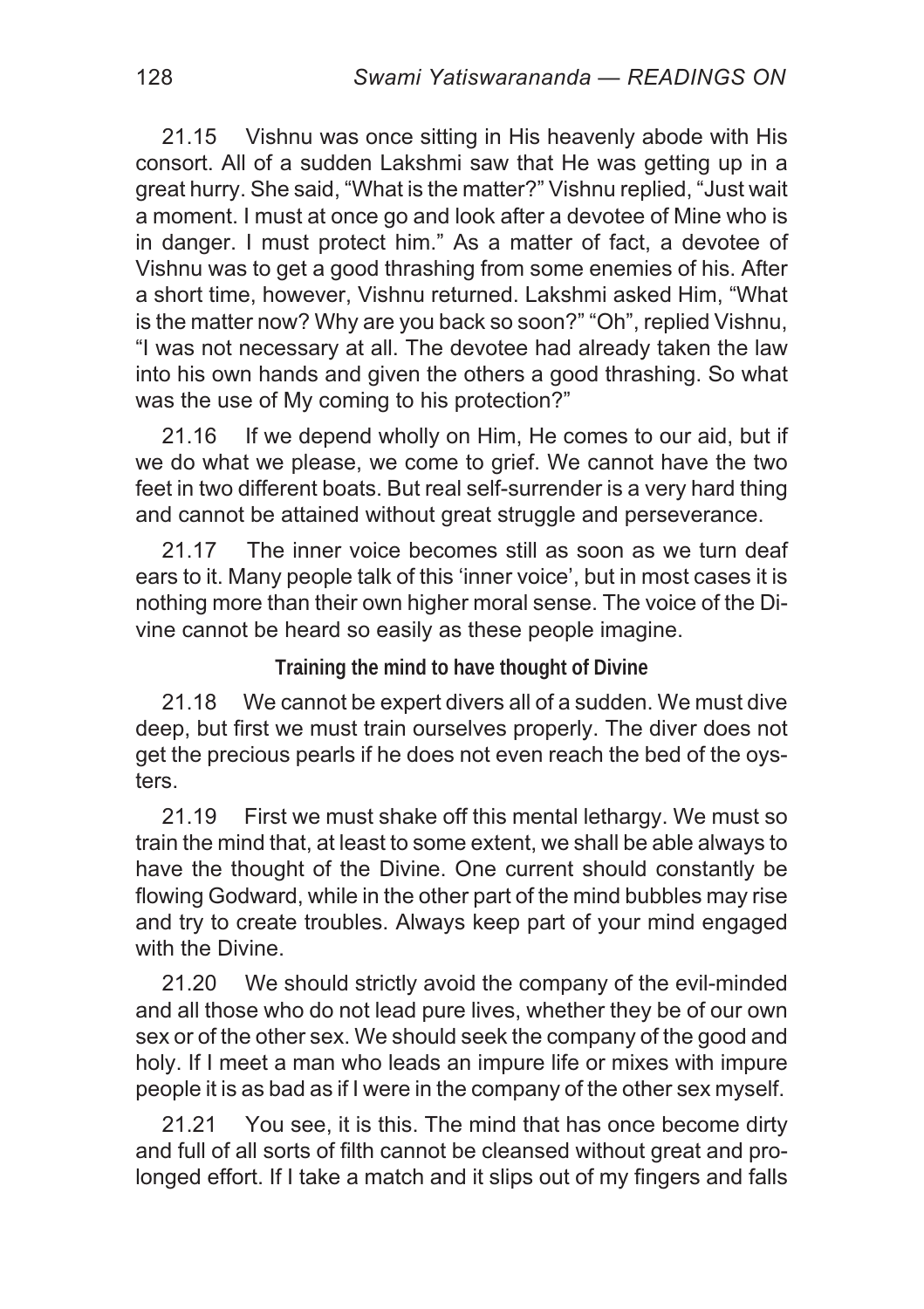into a puddle, it gets wet. And once having got wet, it cannot be struck any more. So the first task is to make it dry again. Then it can be struck and will leap into a nice flame at once. Hence the question of company and of strict ethical culture, mental culture above all, is of such great importance. How to dry the soiled mind, that is the point. Do not let us brood over the fact that we have allowed it to get soiled and highly impure. Let us cleanse it. Let us do everything to make it pure, so that it will give clearer and clearer reflections of the truth. Brooding leads the aspirant just nowhere.

21.22 The mind is soiled, has become dirty. There is no doubt about that. There is no doubt about our having led a careless, impulsive life. So, now, the mind can no longer take on the colour of the Divine. Try to dye a dirty cloth. It is impossible. First you mush wash it then dye it. Set fire to all your worldly desires and then cleanse the mind with the ashes that are formed. It must be some good chemical cleaning. The mind has become so dirty. Whose fault?

21.23 Below the surface-layers, there is the true metal, and that metal, as such can never be soiled. So there is the possibility of cleaning it. But it needs a lot of rubbing and scrubbing. The electric wire has these surface-layers of silk, and they may become dirty, and even the metal may become dirty to a certain extent and thereby a non-conductor, but it can be cleaned. It is good to throw away the silk altogether, to burn it. In our case, in the case of the beginner, the 'silk' is only half-burnt. That is the whole trouble. We are not fully sincere. Otherwise just one single gust of wind would sweep it all away.

*"This heart of ours, which has been burnt by the fire of the world, O Lord, do Thou revive it with the 'mantram that brings back life to the dead'." (Literal translation from the Bengali would be: 'revivifying mantram')*

21.24 The Holy name revives, as it were, the heart that has become dead by all the worldly dirt that has been accumulated by our desires and inordinate affections. It brings new hopes in place of the old deceptive ones that are lost and burnt. It brings love in place of the old impure affections that have become ashes and are gone for ever. It brings peace in place of the shadow of peace at which we thought to clutch now and then, but which always again slipped out of our fingers. In place of falsehood it brings truth. In place of uncertainty and desire it brings certainty and dispassion, because there is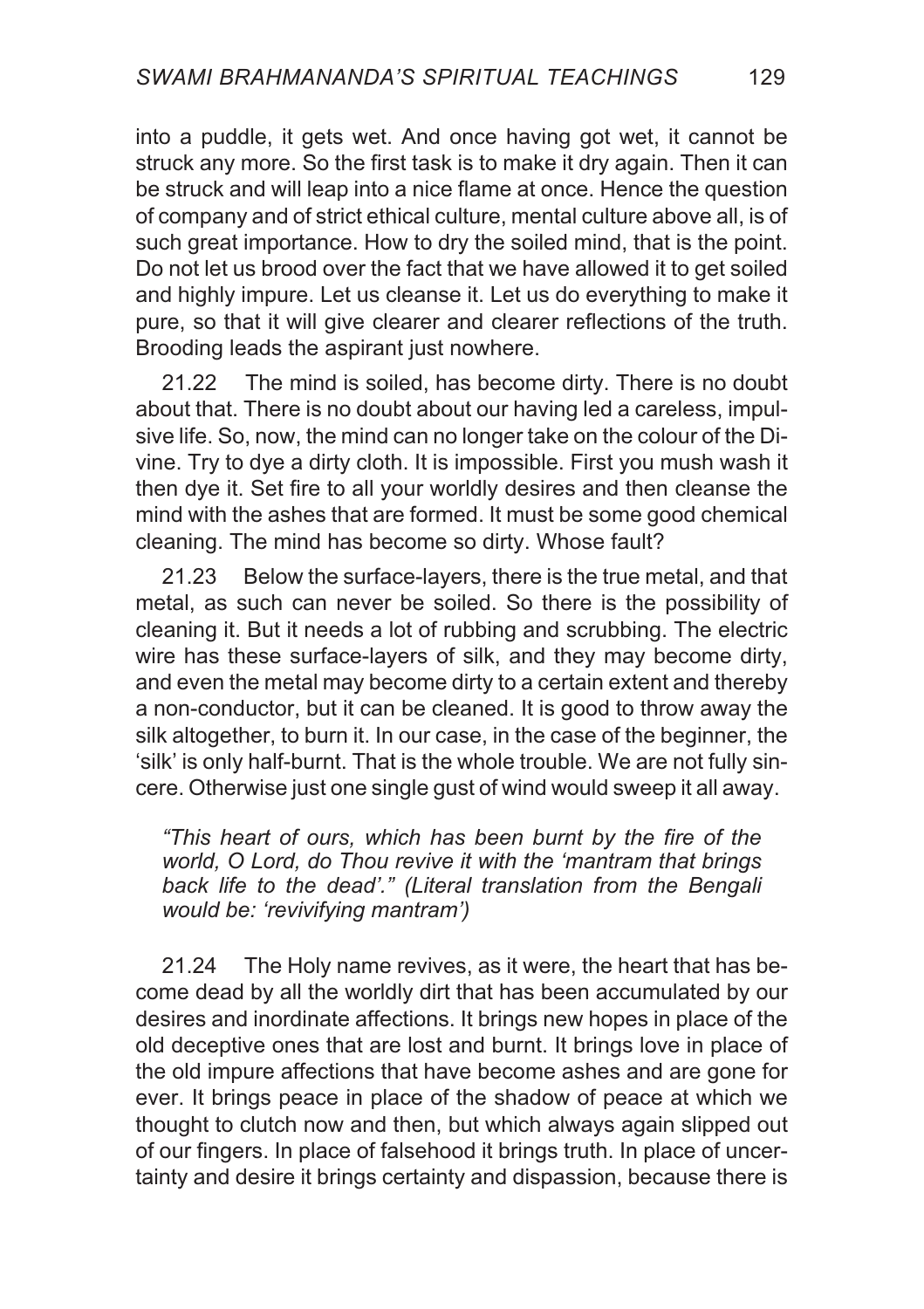no want in the Divine, and he who has realized it does not lack anything.

21.25 Let us struggle day and night to attain the purification of our mind and let us see that we do not accumulate any new dirt by our carelessness. Let us strictly follow the instructions we are given, for only then can the cleansing process be accomplished and spiritual life become a reality.

# *22 -- Wiesbaden, December 12th, 1933*

# **Controlling the restless mind**

22.01 In the *Bhagavad-Gita* Arjuna says very touchingly to Sri Krishna:—

*"You speak of Yoga which is characterized by evenness of mind, but I do not see the possibility of its being made steady owing to the restlessness of the mind. Verily the mind, O Krishna, is restless, turbulent, strong and unyielding. I regard it quite as hard to achieve its control as to achieve the control of the wind." (Bhagavad-Gita 6.33-34)*

22.02 And then the Blessed Lord in His infinite kindness and love for all beings said reassuringly to Arjuna:—

*"Without doubt, the mind is restless and difficult to control, but through practice and renunciation it may be brought under restraint. Yoga is hard to be attained by one of uncontrolled self. Such is My conviction, but the self-controlled man, striving by right means, obtains it." (Bhagavad-Gita 6.35-36)*

22.03 Here Sri Krishna holds out His helping hand to everybody who is sincere, just as Christ does when He says, *"I am the Way, the Truth and the Life."* — But the mind can be controlled only if we follow the right means unconditionally. There is no religious life without previously attaining control of mind. Mental control, in the case of the beginner is a regular warfare, and this we can carry on only if we observe strict continence and wisely follow all the laws of warfare. Making use of the wrong methods, we may strive eternally without any success. Religious life without mental control is not possible, except the popular religion of the unthinking crowd which, after all, amounts to nothing more than certain outward observances.

22.04 And there is a general rule to be observed by every-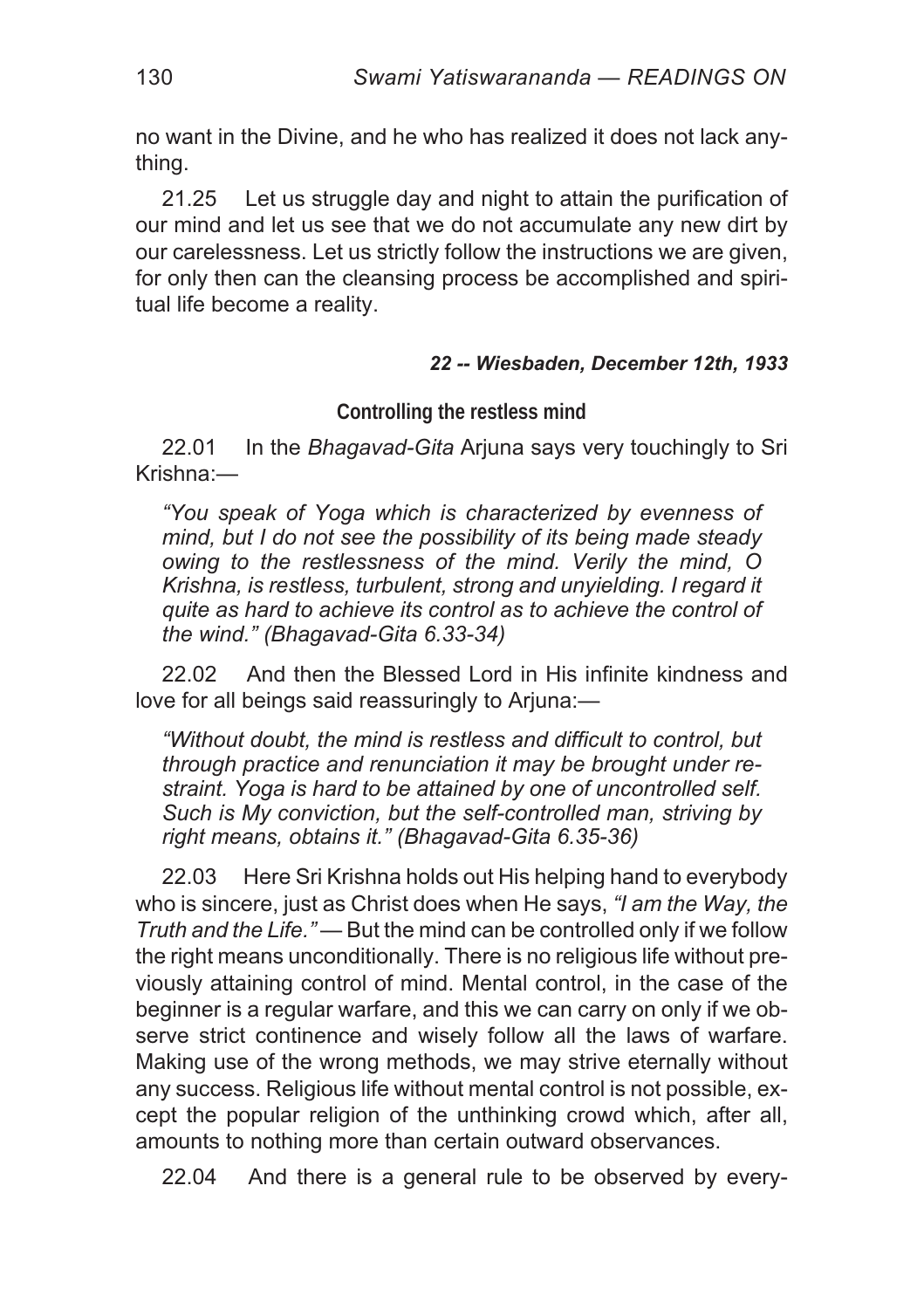body:— Never give the enemy a frontal attack, unless you have already become very strong and very well established in purity.

22.05 Do you know the story of the monk who was molested by a rat? There was a monk who was continually disturbed in his meditation by a rat. So some kind people, meaning well, brought him a cat to catch the rat. Now, naturally, the poor monk had to feed the cat and needed milk, and as it was rather difficult for him to get it always, he decided on getting a cow. He did so, but another difficulty offered itself to him. The cow had to be fed, so people told him, "Why not buy a field". Finding this advice very reasonable he bought a field, but after a short time he found out that the field had to be tilled. And this meant quite a lot of work which he could not do alone. So he married and was gone. This, presented allegorically, is what generally happens in human life. One desire just breeds another, till in the end they have become innumerable and can no longer be controlled.

22.06 If any temptation comes, raise just the opposite current of thought. But if you can, you should avoid temptations by being very careful in your company. All temptation is mental. It is not what you do, but what you think. So be aware of how people's vibrations affect you, and develop more and more a very high sensibility. Do not say, "I have not done anything impure," but realize what you feel and what you think in the company of others, whether they attract you or not. The moment there is any attraction or aversion, be on your guard. Salute all such people from a safe distance. No attraction is harmless in a finer sense. Neither is aversion so. Never deceive yourself on that point. You should not allow old impure associations to crop up in your mind by mixing with people who may awaken them through their form and old memories. When you follow this advice and raise strong opposite currents of thought, you will be able to efface the impure impressions in time—those impressions which you have allowed to sink into your mind by your life—and then your spiritual life will be made safe to a certain extent. By raising opposite thought-currents, temptation, in time, becomes weaker, and finally the new thought completely replaces old associations and memories, but only if you strictly follow the advice. There can never be a vacuum in your mind, so new thoughts must come in if you drive the old ones away.

22.07 Control of the mind comes step by step through practice and circumspection, but never hope to attain it if you are careless in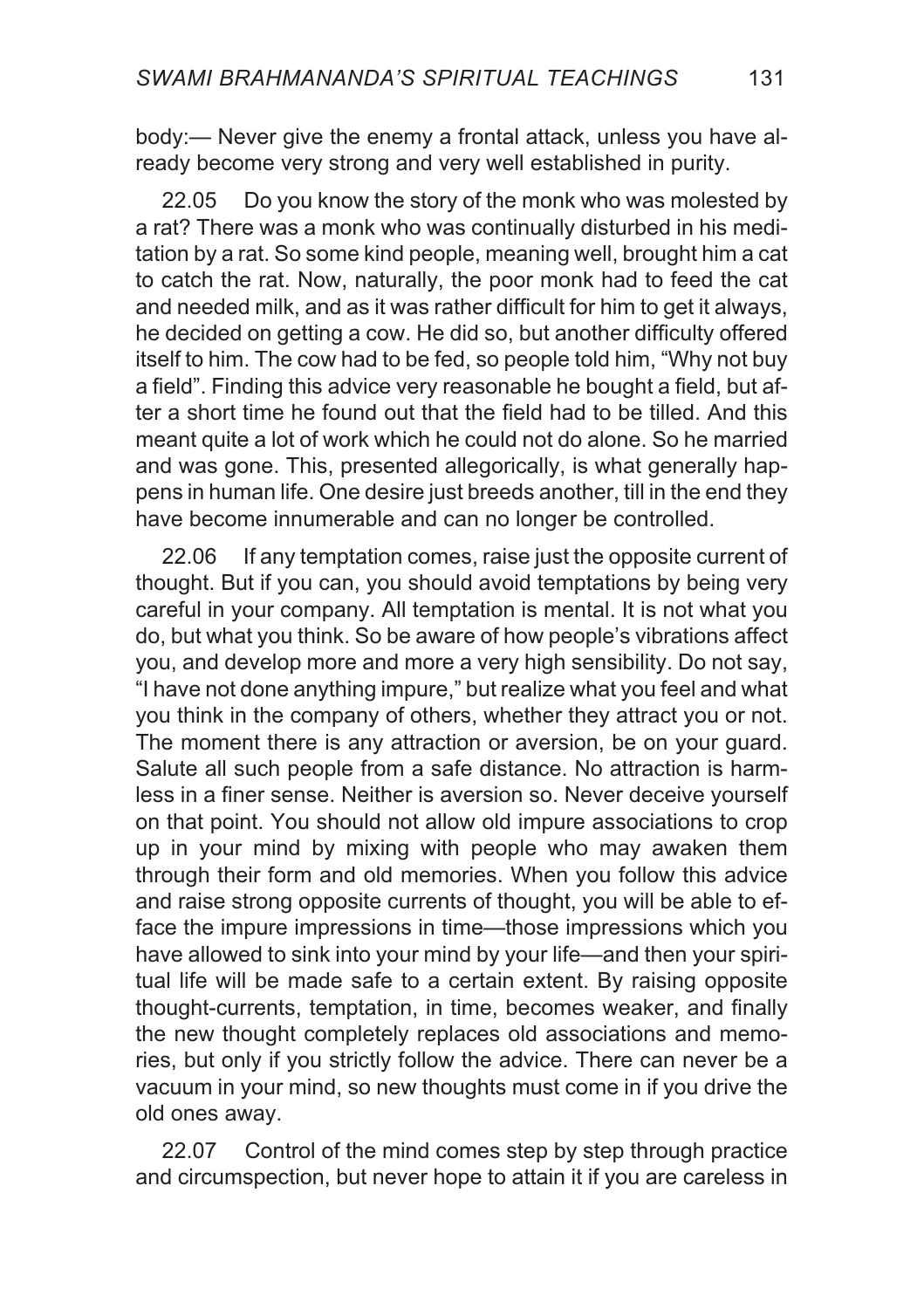your ways. If you allow the attraction of any other person to gain influence on you, you will never be able to attain control of mind, whatever you may be doing at other times. Then you are bound to have a nasty fall after some time. If you allow any woman to meet you as a man, if you allow any woman to attract you or see the man in you, control of mind is out of the question. You should always behave in such a way that no woman will dare to speak to you as a man, and that every woman will feel that she cannot meet you on the plane of sex, that you do not see the woman in her and are not interested in the woman. But for the beginner the only way is to avoid the company of the other sex as much as possible and never to have intimate talks with any person belonging to the other sex. We should be dignified and reserved, though polite, but never allow a person of the other sex to become friendly with us. If others want to stand in our way, we must just brush them aside, even if their heart breaks. There must be a parting of the ways, however intimate we have been before. A love that is dangerous has to be avoided at any cost. Do not grow sentimental. We have to pay the price for our folly and egoism, and why should we not? If I have made a mistake by loving the man or the woman, let me suffer for it, and let him or her suffer for it. If someone tries to embrace me, I must just avoid him. If a person of the other sex offers me kind words, I must just leave him. Otherwise he kills me, i.e., he kills the only thing that has any value in me. Even if such a person tells you, that you make him miserable for life, there must be a parting of the ways. Once having committed the great mistake, you suffer and he or she suffers, and why not? Why should you not? And, very often, sex hides under the cloak of 'duty'. "It is my duty to be kind to him or her." Nothing but sex coming in some nice garb and finding some nice excuses for my clinging to a certain person. Never allow yourself to be caught in the snares of your own mind. "Oh, my heart will break if you leave me." Are you responsible for the other person? Those who have committed the folly must pay the price. We should be sympathetic and pray for such people, but there must be a parting of the ways. We must have great patience because the mind always wants to run away and deceive us, because we are not fully sincere in our spiritual struggle. We succeed only after a long time, but the struggle must be carried on unceasingly and doggedly. Medicine is so unpleasant, but it has to be taken if the patient wishes to be cured.

22.08 The opposite thoughts must be allowed to break our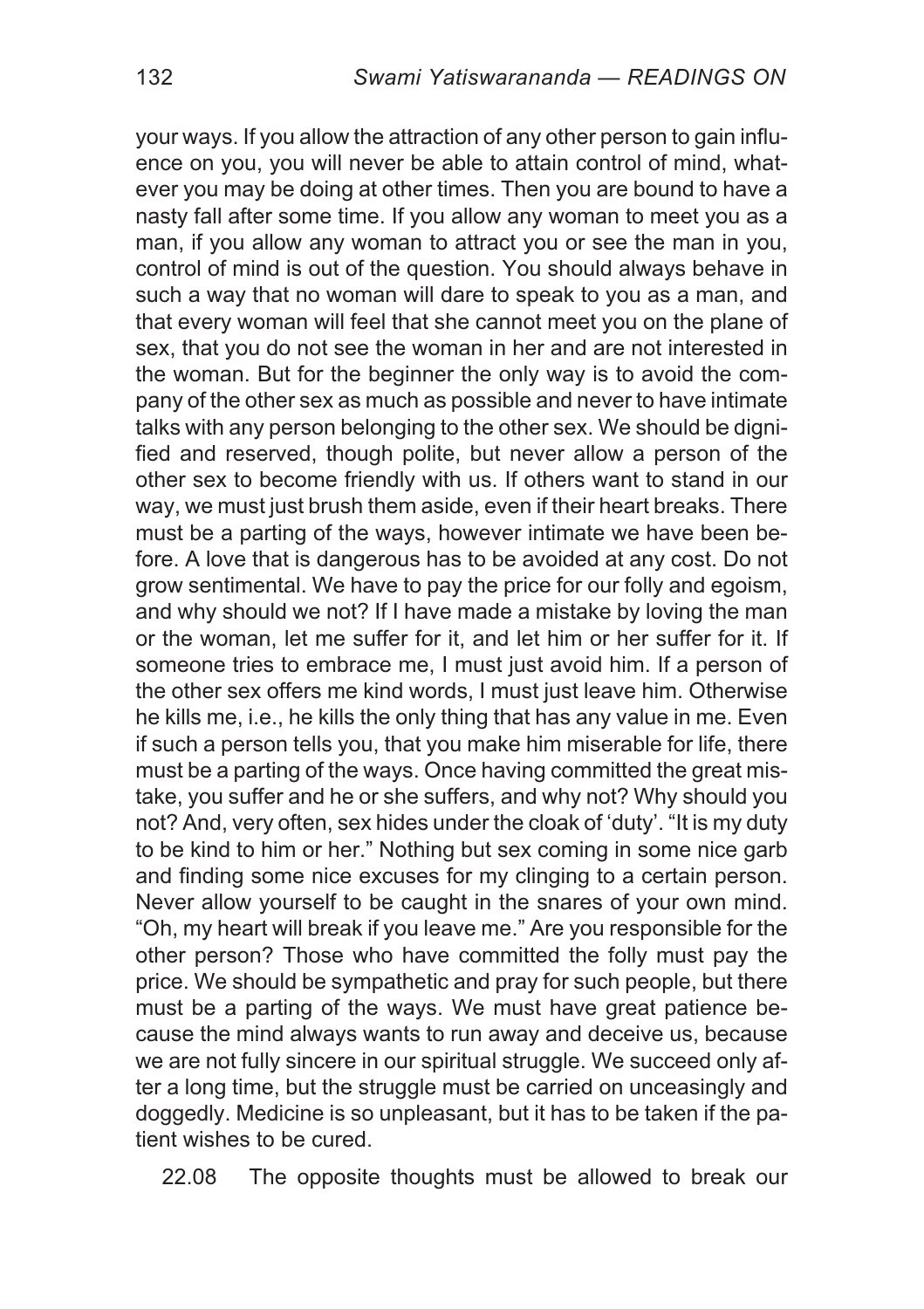heart and that of the other person completely. Never be afraid of truth, even if truth means death. If truth breaks your heart well and good. If truth breaks other peoples' hearts, well and good. Allow your heart to be broken. What is the use of clinging to your pet-ideas? What is the use of clinging to your petty affections? At the beginning, truth destroys everything we used to hold dear. First there comes a new foundation and on this new foundation the superstructure is to be built, slowly and carefully, with great circumspection. The laying of a new foundation naturally always means destruction, but in the end, this alone brings peace and happiness and freedom to ourselves and to others. The poison-tree planted by our thoughtlessness and desire must be cut down ruthlessly. Having reared the poisonous tree we find it very hard to cut it down, but it must be cut down.

22.09 How to bring in the better thought? This is the great task to be performed by the beginner. The rest can be left to the Lord. But there must be a parting of the ways. It is very difficult, but without it, you will never be able to control your thoughts or your emotions. It is this: If you rear a poisonous tree with great love and care, you haven't the heart to cut it down after it has grown so nicely. You get caught in your own snares. Never listen to the voice of sex coming clothed in the garb of pity—either self-pity or pity for the other person, or both.

22.10 The whole thought-structure must be overhauled and reformed. We have been living on empty dreams, created by our desires, and when the whole edifice comes toppling down, we are left standing in the road without any support.

22.11 Filling the brain with all sorts of useless and impure thoughts, making the mind a chaos, instead of making it pure and systematic, we have lost all capacity to think in a dispassionate and consistent manner without considering our own satisfaction. We have very many ideas, even good ideas, but we have not the capacity of thinking them in a definite order and in a detached and dispassionate way. Very often we go on thinking and thinking the same thought again and again, but all this is useless. If you want the mind to be pacified, you must go through a series of meditations. At the beginning have fixed hours and lead a very retired life as far as you can do so. Do not mix with other people if you can avoid it in any way. First rid yourself of the too many different thought-currents, which are neutralizing eachother in your mind. Otherwise you can never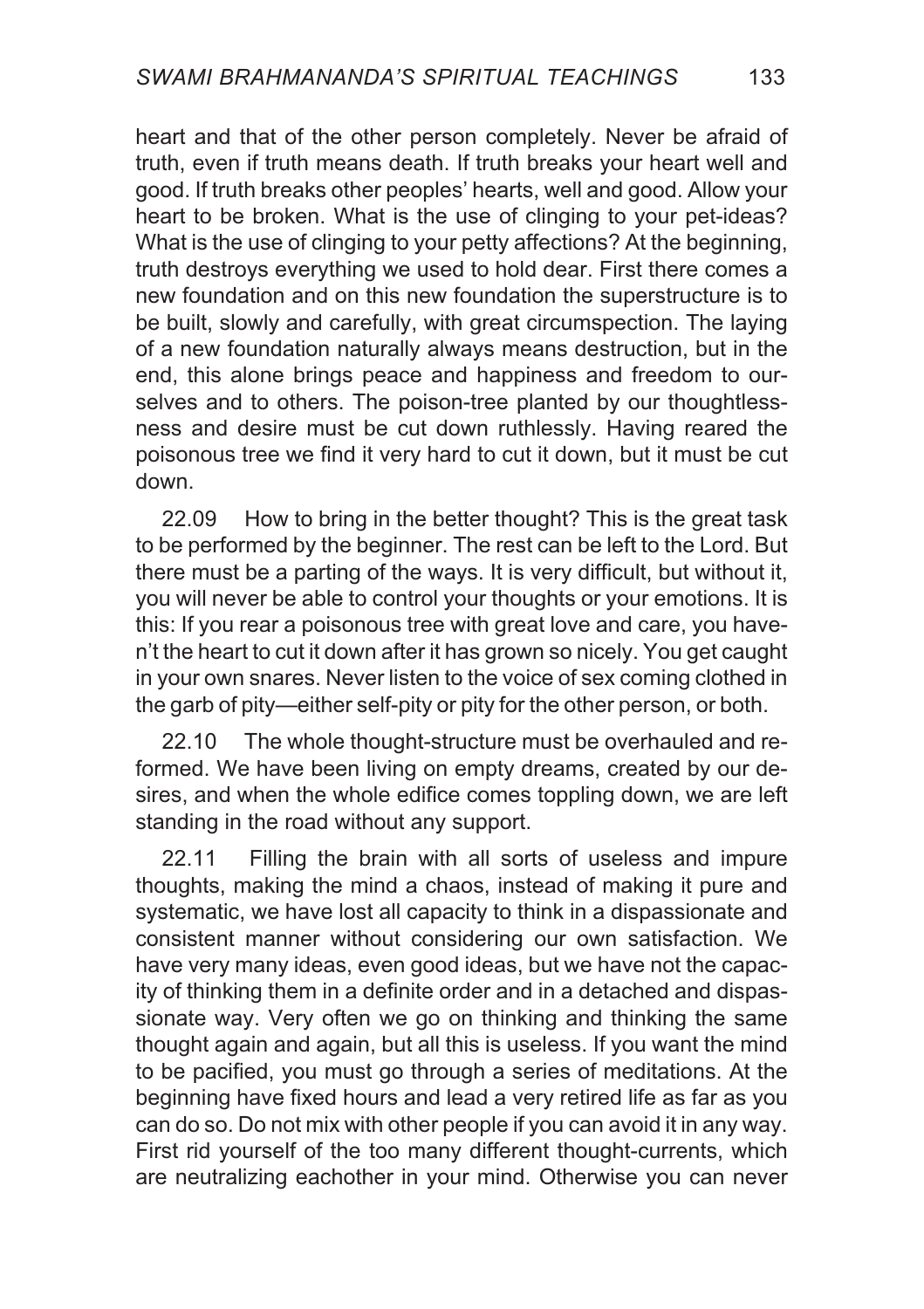maintain a balanced and dispassionate state of mind. Dispassion, true dispassion, is so very necessary for all spiritual progress, facing things as they are, not as we would have them to be.

22.12 Through meditation the mind becomes stronger and clearer. It slowly develops a kind of very strong non-attachment to everything. The will is also to be strengthened systematically. Intelligence is to be developed, the mind must be purified and our sentiments and feelings must be chastened. We must have a definite system whereas most of us have no system at all. They just drift through life on their emotions and impulses. In spiritual life everything has to be systematized.

# **Few care to follow the instructions**

22.13 *"Gurus may be had by hundreds of thousands, but it is very hard to find a disciple."* — Nobody really cares to follow the Path. Nobody is really sincere. Nobody wishes to be on his guard and to avoid contact with others, which is harmful. We even find pleasure in such contact, instead of avoiding it. So for us, there is *no* real spiritual life. Out of thousands of people there may be one or two who really care to lead the higher life. The others are not sincere. It does not matter whether we attain to the goal in this life or not, the principal thing is to struggle, to fight, to become a man, to sacrifice everything and everything for our goal.

22.14 Most of us are worse than animals and more impure than animals. Most of us lead an impulsive life which is far lower than that of any animal. Men just go on whetting their sensual appetites in the name of affection and love, a thing which an animal would never do. Men artificially create sensual appetites, and even seek stimulants. We must work hard, but unfortunately we have neither patience nor the will to rid ourselves of our impure impressions and old associations with people, nor do we care to follow the advice that we have been given. We have neither the will nor the patience to wait. We must work hard, as I said, and have great dogged perseverance, but, in fact, we have neither patience for the one nor the inclination to have the other. So our spiritual life just remains a vague and idle dream, while we merrily go on following our impulses and trying to cling to our connections with others or even, what is worse, trying to form new ones. This is not spiritual life, whatever else it be.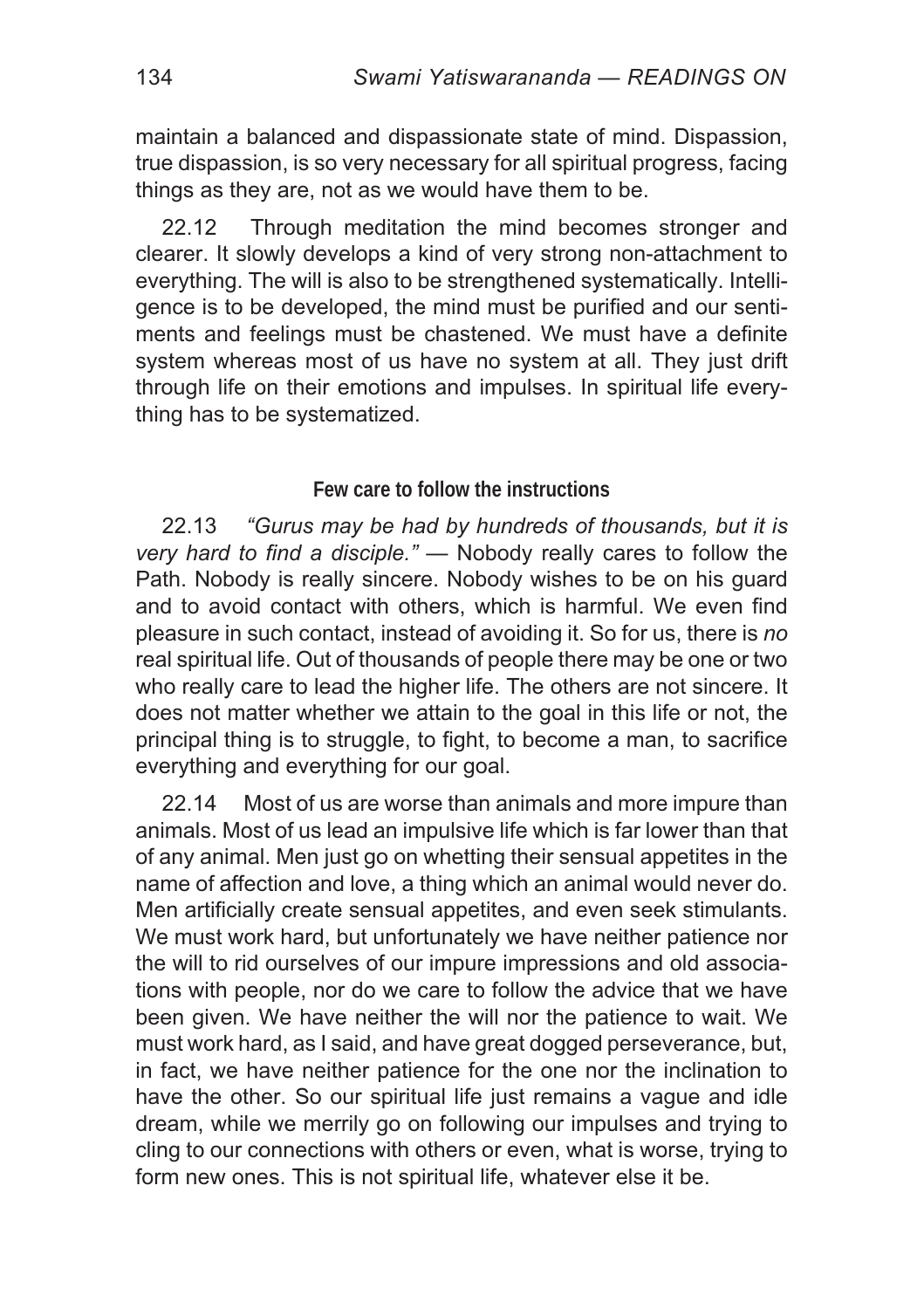### *23 -- Wiesbaden, December 13th, 1933*

### **A prayer for Divine grace**

*"O Thou, King of kings, pray bless me with a vision of Thee. I beg of Thee Thy grace. Do Thou cast Thy merciful glance on me. I am offering to Thee this soul of mine, scorched in the burning flames of the world. My heart is covered with dirt and stains. The spell of ignorance has made me almost dead. Do Thou, O Lord, purify and revive me with the shower of Thy vivifying grace."*

*"O Thou, O Lord of the miserable, please pour the nectar of Thy Love into my soul. Then alone will my burning heart be soothed, and none can prevent this. At the touch of the waters of Thy Love the dry plant again blossoms forth, and springs bubble up in the desert and in the rocky places. Having come to hear of Thee, Redeeming Stream, of Thy Immortal Love, I crave for a drop of it for my heart scorched by sorrow. Being blessed with Thy Love, O Thou Greatest Friend, may I go out of the darkness of the world, rid myself of the miseries of life and thus find comfort for my troubled soul."*

# **Training, slow and steady**

23.01 Slowly, steadily, but with great perseverance and energy, train the body. Train the mind relentlessly. Make them both fit. This 'slowly and steadily' does not mean that we should be careless. We should do no violence to either body or mind, but we should never become slack.

23.02 As it is a new life, a new course, therefore the rule for all is:— Strengthen your nerves. Spiritual life, in the beginning, always brings tremendous tension and tremendous reactions. So the nerves must be made strong to bear it and tension must be minimized. The mind must be calmed and, at times, relaxed.

23.03 Food is not the most important thing, I mean, physical food or nourishment. So Sri Ramakrishna used to say, *"Meat or no meat, fish or no fish, the mind should be kept pure."* — The best instruction is to avoid all those who are not necessary for your spiritual life, and to do away with all those things which are not needed for it. The food must be pure: the food for the eyes, the ears, of all the senses. Physical food alone is not enough. This is very important, as I have said many a time.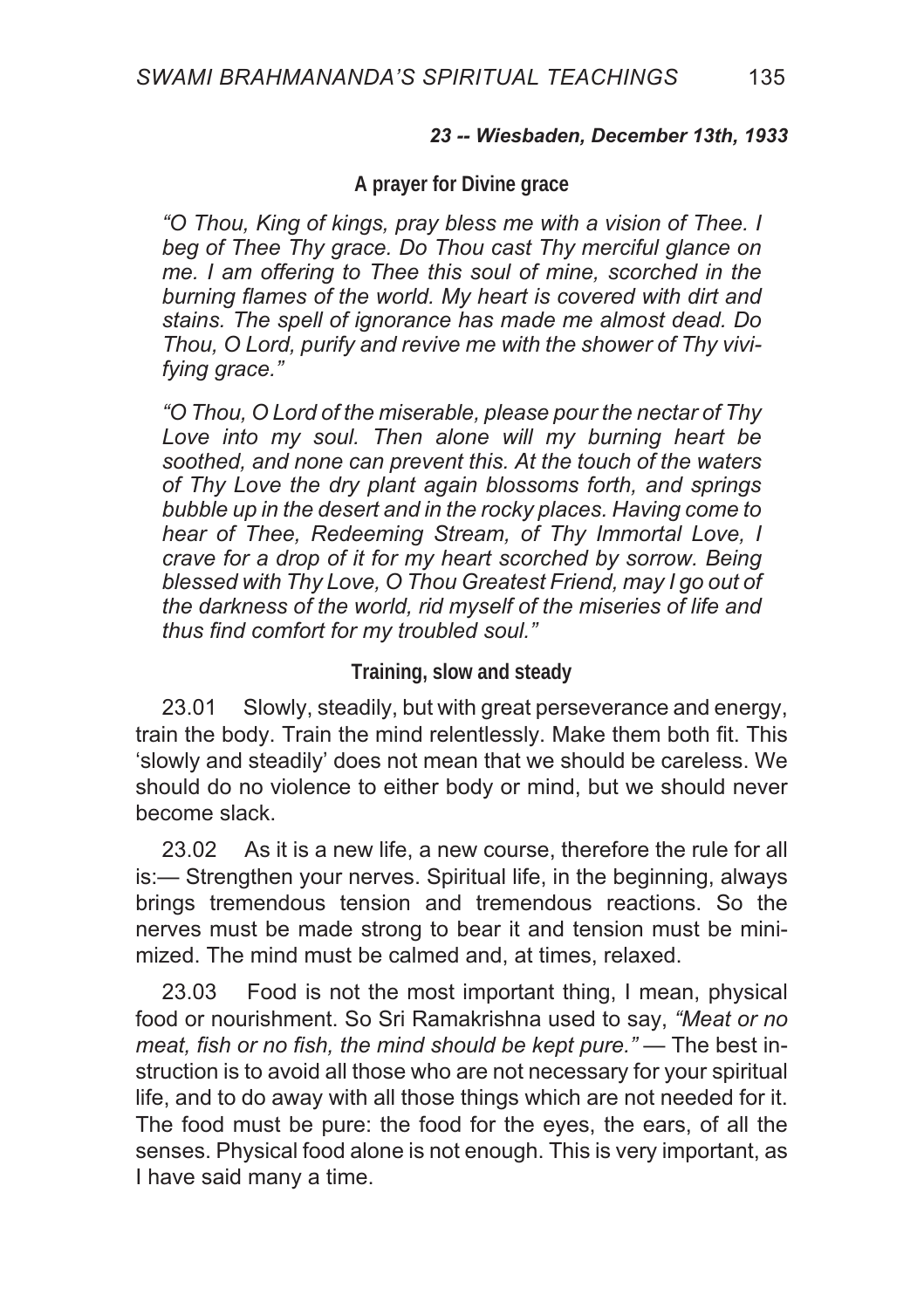23.04 It is always necessary for the aspirant not to keep the nerves highly strung.

23.05 There is a little piece of poetry by Edward Markham which is very nice. He says:—

*"For all thy days prepare And meet them ever alike; If you're the anvil, bear, If you're the hammer, strike."*

This little piece Miss MacLeod used to like very much. So she sent it to me one day.

### *24 -- Wiesbaden, December 14th, 1933*

**The true purifiers**

*"Holy places or stone images may take a long time in purifying us, but one who has installed the Lord in his own heart purifies us in no time." (Bhagavatam 10.48.31, 1.13.10)*

*"They make holy places holier and they prove in their lives the truths of the Scriptures." (Narada)*

24.01 If we really desire to instill the higher life we should take the help of those who are leading it, not of moth-eaten books. Hence we are asked time and again to follow their footsteps.

**Doubt**

24.02 Doubt is a very great danger and can obstruct all progress in spiritual life, because doubt comes to all beginners at certain times. Doubt means a lack of faith in oneself and a lack of faith in anything higher, but we cannot rid ourselves completely of doubt before having attained to realization. Doubt will crop up again and again, but it should never be allowed to overpower us or to make us waver in our decision.

24.03 And here, too, in the case of doubt, holy company is very essential. By seeing the way such people live, by seeing their life and their actions, doubt becomes minimized.

**Types of listeners**

24.04 There are three types of listeners:—

*1) a type that turns a deaf ear;*

*2) a type that allows words to enter through one ear, but at*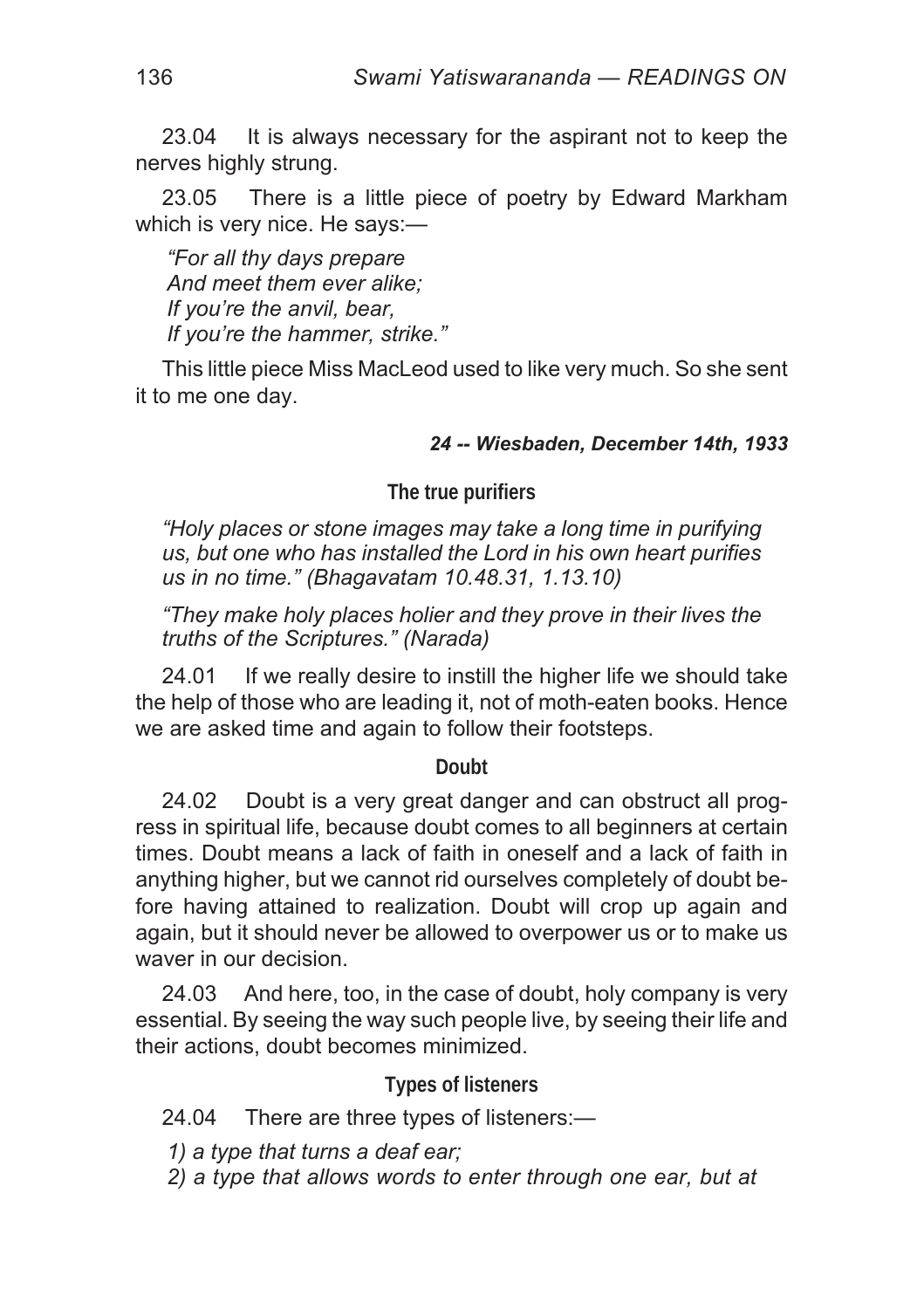*the same time, allows them to pass out through the other ear; 3) a type who allows the words to penetrate into his brain and to bear fruits.*

24.05 We may listen to all these ideas and talks for ages, but we shall not attain anything if we do not work them out and make them living in ourselves.

**Atman, how to realise?**

24.06 *"This Atman cannot be realized through the study of the Scriptures, neither through intellect nor through mere talks"*, — proclaim the Upanishads.

24.07 How is this Atman to be realized? *"You must hear of It, you must think deeply on It, and then you must meditate on It"*, says the *Brihadaranyaka Upanishad.*

24.08 Without leading a life of strict unbroken continence we can never develop a very good retaining faculty, especially in so far as spiritual things and the whole spiritual life are concerned. We must lead a pure, an ethical, a continent life, a life of perfect truthfulness and uprightness, a life that knows no secrecy. We must learn to become perfectly straightforward in all we do and say.

*"This Atman is to be realized by following the Path of Truth, by leading a greatly disciplined life through right knowledge and perfect unbroken chastity."*

24.09 This is exactly what Christ taught also, when we study His teachings earnestly, without prejudice. This is what all the really great teachers of the world tell us time and again, and if we desire to progress, we should not turn a deaf ear to their words, but try to follow them in practice in our own life, for then only shall we attain the goal.

#### *25 -- Wiesbaden, December 15th, 1933*

**Going beyond the animal life**

*"We see the play of life everywhere. Plants live, animals live and birds also live, just as men do, but he alone really lives, who lives a higher life, who lives for a higher ideal."*

25.01 Sankaracharya says, *"Both men and animals eat, drink, sleep, procreate, follow the impulses of the senses, and Dharma alone, the path of the higher life, should differentiate men from other*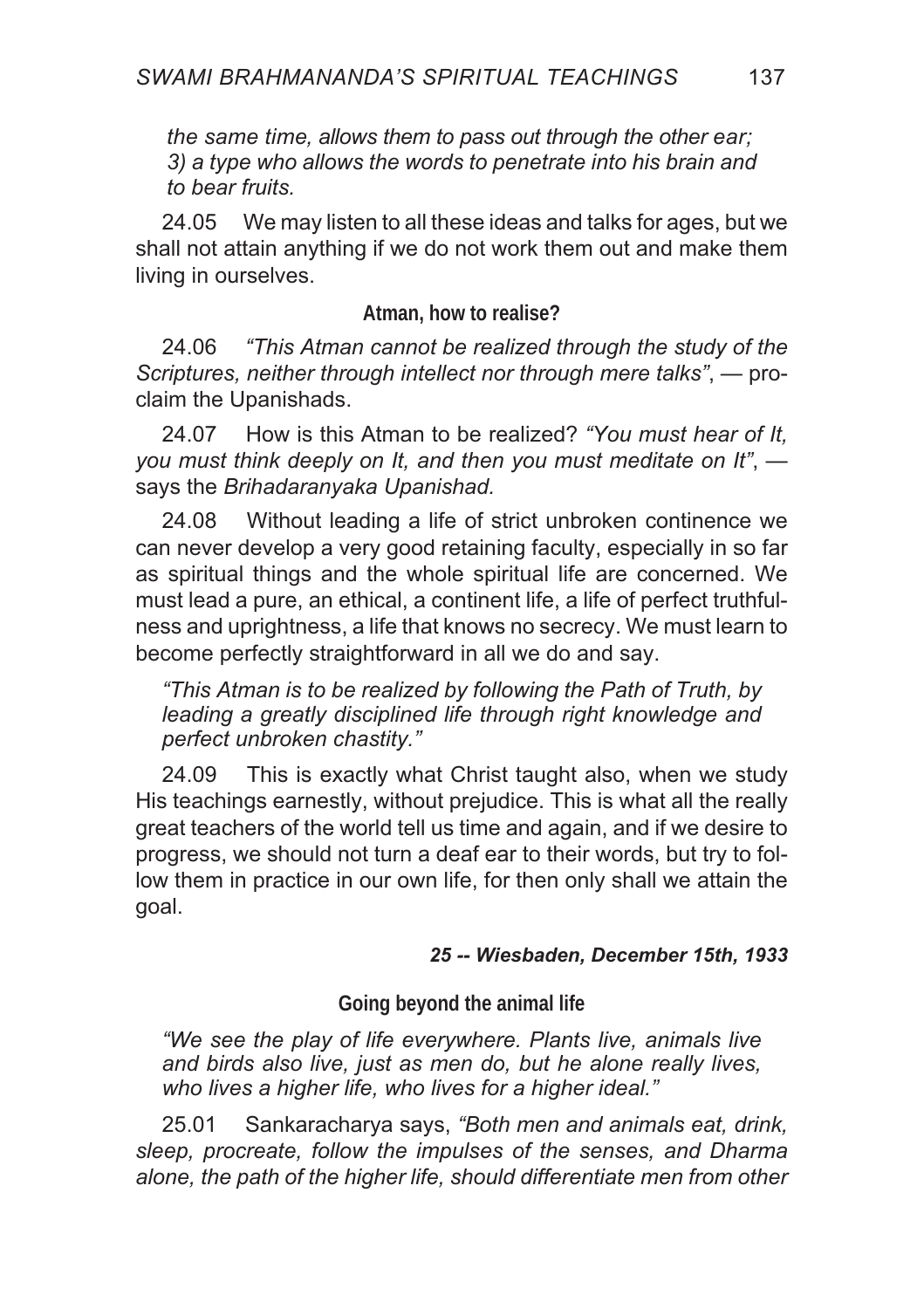*beings. Without Dharma man falls to the level of the animal or behaves worse than the animal."*

25.02 Our ideal should be not so much external solitude, but the inward solitude that we are able to create in our mind wherever we are. This inward solitude is of great importance in spiritual life. Make the mind more and more indrawn, give it a glimpse of the real solitude and make it practise that at all times.

25.03 Prepare the mind through great purity of thought, word and deed, and then begin to lead an intense spiritual life. Solitude is not something negative, neither is dispassion or renunciation. We want to be left alone with God and not with anybody else. We do not wish to be in the company of other beings, but in the company of the Divine, at all times. Merge yourself in God, and then there will only be one, wherever you be.

25.04 Narada says, *"Realizing God, the devotee is full of bliss. He gets the taste of the highest immortality. He attains to the goal of his life. He himself is saved and he himself becomes a saviour to others."*

# **Beyond concentration to sublimation**

25.05 In a way we make the mind concentrated, but then we do not know how to manipulate it. This concentrated mind will run after sensual enjoyment and all sorts of worldly distractions and objects with all the greater intensity for having become concentrated, so if we do not know how to manipulate it in the right way, it becomes a great danger. It is better not to have concentration if one does not attain sublimation and purification at the same time. Therefore the aspect of purity, of non-attachment and absolute continence in thought, word and deed, has to be stressed so much. I am repeating this time and again, so that there may be no misunderstanding as to this fact. Without sublimation of all our desires and feelings we cannot progress in the spiritual path, and if we do not follow a strict code of ethics and morals we should never even attempt concentration. The concentrated mind that is not purified becomes a veritable demon. The fulfilment of all these ethical and moral conditions is absolutely necessary and without it all forms of spiritual practice become extremely dangerous and harmful and lead to insanity or nervous collapse. If you do not follow this code strictly and go in for spiritual practice in spite of that, you will go mad. That is all. Never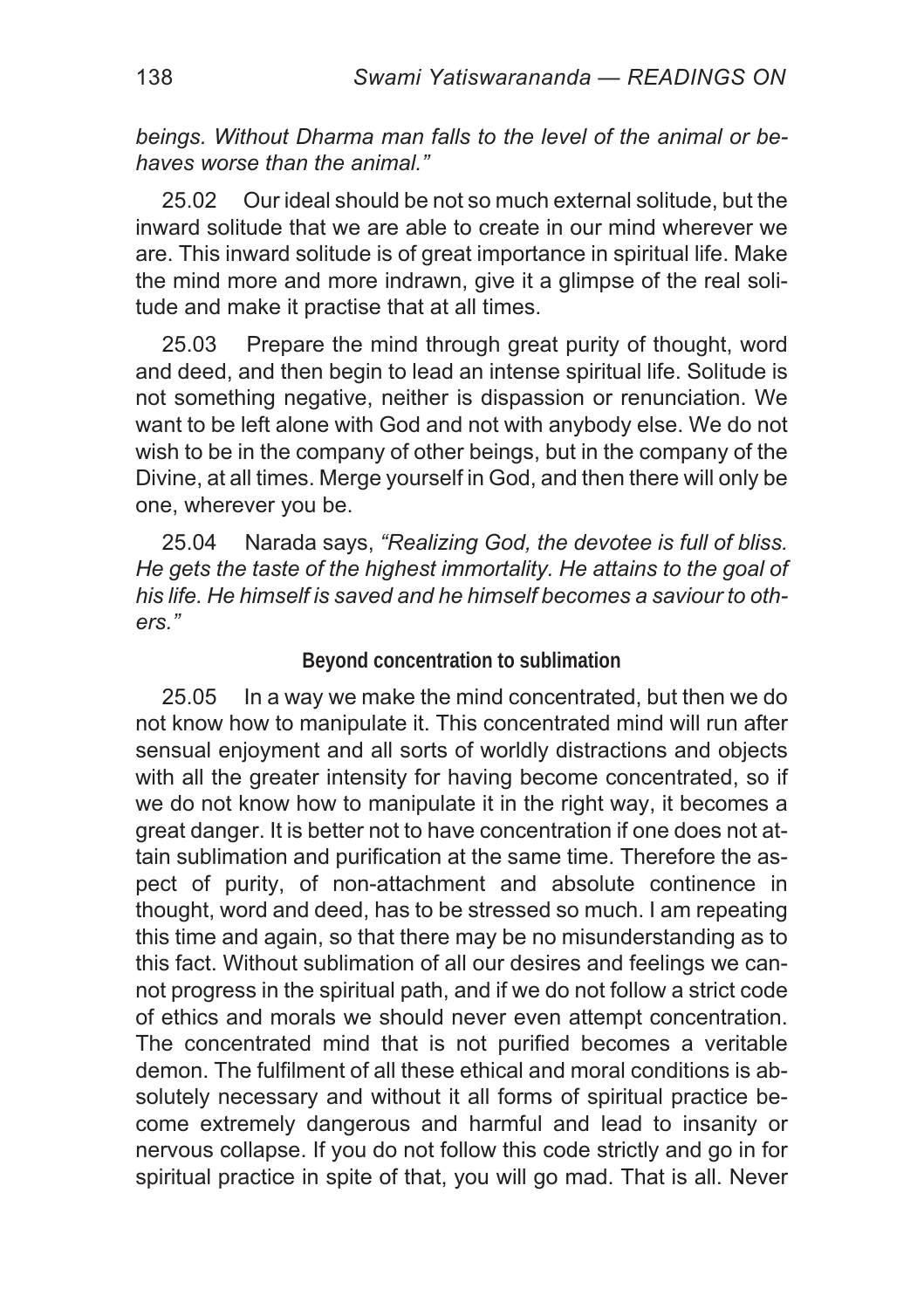underrate the danger. If certain attachments and certain associations are not resolutely given up once for all with an effort of the will, no spiritual practice leads anywhere.

25.06 The general rule is: If you have some worldly desire to fulfill, never pray for its fulfilment after you have begun your spiritual practices and meditation. First the desire has to be renounced or fulfilled. Then spiritual practice can be begun. It is very troublesome to have a concentrated mind and not to be able to make proper use if it. It is good to have a devil's strength and will-power, but it is not good to use these as a devil. We must know how to manipulate the concentrated mind. I do not even like people to practise concentration before they have already attained to certain purification of the body and the mind. It is so very dangerous, and very often people just play with fire. They turn deaf ears to what they are told and then suffer the consequences.

25.07 Through leading a life which is sexually perfectly controlled we store up a tremendous amount of energy, and if we do not allow this energy to find expression along physical lines, it finds its expression along another line. Hence we get psychic powers, etc. etc. Never spend your capital. Increase it steadily, but never spend more than the interest. You must increase your fund of energy and avoid all unnecessary friction, so as to minimize the wastage of energy. There may be friction on the other side, in the other person, but that does not concern you. You cannot do anything without perfect Brahmacharya.

#### **Acceptance of suffering**

25.08 There is a very fine song by Rabindranath Tagore, our great poet:—

*"Lord, give me the strength to bear Thy standard to whom Thou hast been pleased to give it. Give me the devotion to bear the great pain that is unavoidable in Thy service. Thou mayest fill my heart with the great pain."*

*"I do not want even to get rid of this gift of suffering that Thou art giving me with Thine own hands. This misery will be my crest-jewel if with it Thou givest me also devotion to Thee. Give me work as much as Thou likest if Thou doest not allow me to forget Thee, nor my heart to get itself caught in the entanglements of the world."*

*If Thou wishest, do Thou bind me as much as Thou likest, but*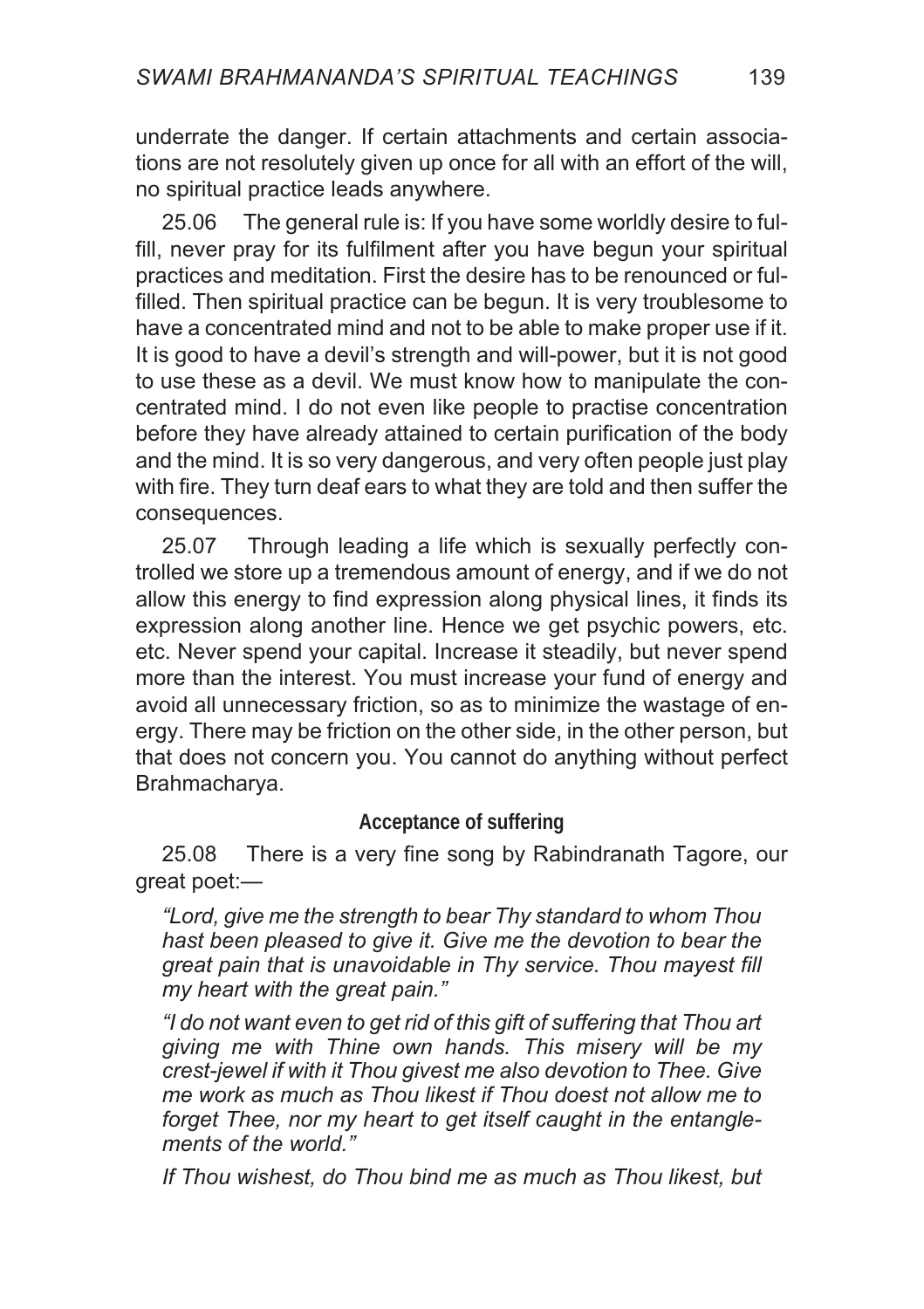*keep my heart open to Thee. Do Thou not allow me to forget Thee on any account."*

25.09 All this terrible suffering is our training. The will is to be subjugated, to be controlled, to be burnt, as it were, in the furnace. If you want to do this, take to this life. If you do not, if there is the very least idea of bargaining in you, if you do not wish to give everything, do not go even near it, but do as you please and live as you please. There is no half-way house in spiritual life. For a time you will be between the anvil and the hammer. When the iron has become crooked, it needs hammering all the more. Only then can it take shape. The general rule is:— Never be a coward. Let us have troubles. Let us have untold misery. Let us have unspeakable suffering, but let us face all these and remain unaffected. Let us learn to be the witness in everything.

*"O Lord, if the doors of this heart of mine be kept closed to Thee, do Thou break them open and come to me. Pray do not go away from me."*

*"If any day the strings of my soul do not vibrate with Thy sweet Name, pray, wait standing, but do not go away from me."*

*"If any day I place someone else on Thy seat in my heart, O Thou, my eternal King, do not go away from me."*

*"If any day my sleep does not break at Thy call, do Thou awake me with the blast and pain of the thunderbolt, but pray, do not go away from me."*

25.10 The devotees should always compare notes among themselves. This is very, very essential. But then we must be really eager to help one another. We must be really and truly sympathetic. Learn to judge yourselves mercilessly without any destructive self-condemnation. Just stand aside as the witness and look at things as the witness, not as the agent. There should be absolutely no sense of agentship left.

**Control of good and bad sentiments**

25.11 Very often we find that those who are not able to control their good feelings and impulses, are not able to control their bad feelings and impulses either. We should try to have perfect control in both cases. Even the good feelings, the good sentiments, the noble impulses have to be controlled and to become fully conscious and definite.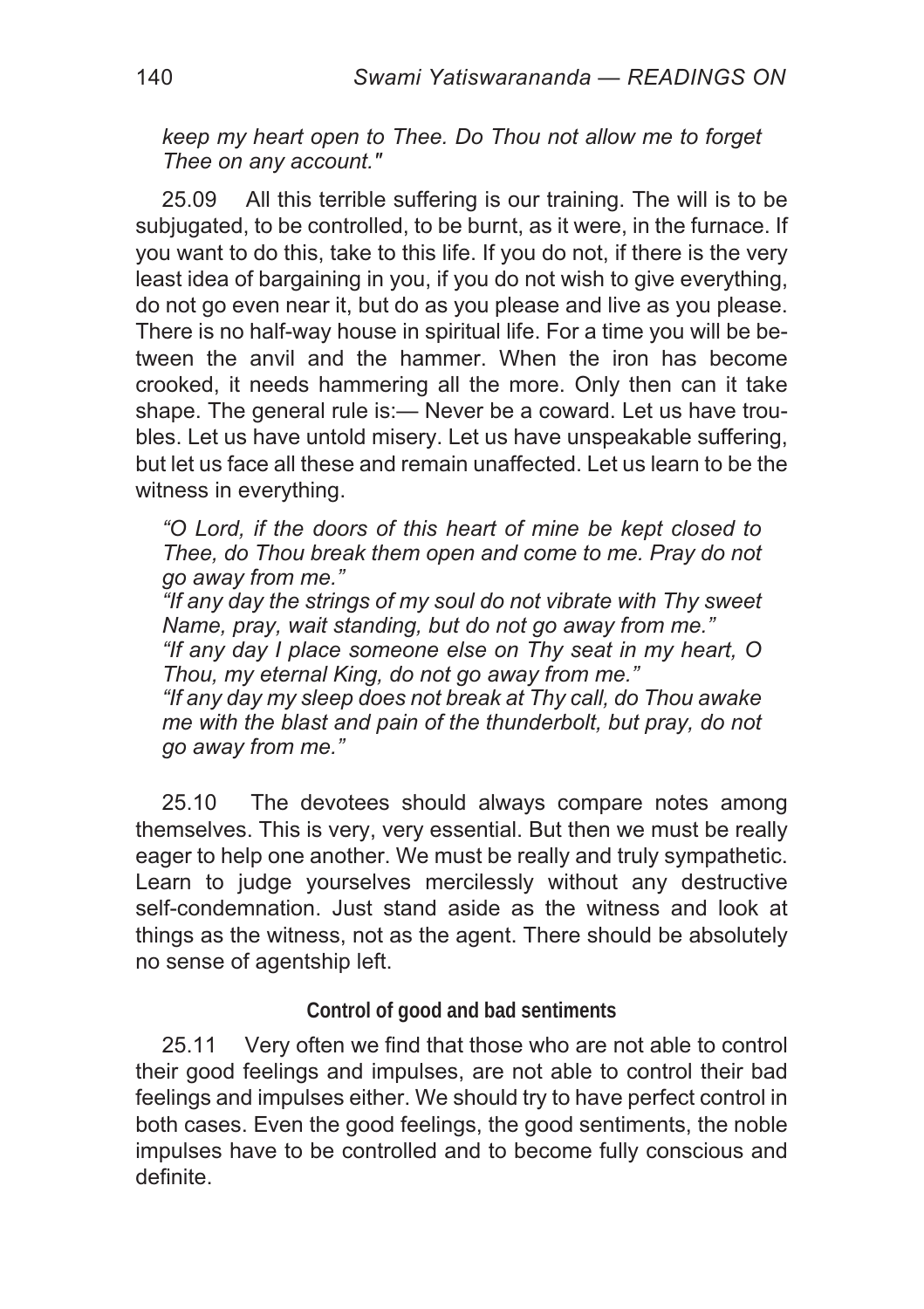25.12 If we are able to drive a good sentiment into our very being, it colours it. If we give it expression too soon, it is all gone in no time. The driving power of the engine comes from the tremendous steam-pressure. If the steam be let out too soon, there won't be any driving power left and the engine refuses to move. The steam has to be kept under pressure, otherwise there won't be any transforming power, and if life is not transformed, all these teachings and suggestions have no value whatever. We might much better busy ourselves with other things. But generally people just go on listening and listening and creating some nice feelings for the time being. This, too, is nothing but a form of enjoyment, but not spirituality.

25.13 If you are not able to control the noble sentiment that suddenly rises in your mind, you will succumb to the bad or impure sentiment the very moment it rises in it. First create capital with great doggedness. Then spend the interest. But first you must possess a large amount of accumulated capital, otherwise if you spend out of your capital, you will end in bankruptcy.

25.14 Have tremendous feeling, but be a master of your feeling. And if a feeling brings about a sort of nervousness you may be sure that there is something seriously wrong with that particular feeling or with its object. Swami Brahmananda had tremendous feeling, but the greater the pressure of the feeling, the more he controlled it, the calmer his mind used to become.

#### **Tenacity**

25.15 Tenacity is wanted. A balanced mind is wanted. Always. There should be tremendous intensity coupled with great calmness and steadiness. There should be tremendous will-power and determination coupled with great peace and self-assurance.

25.16 All those that are mere meteors cannot go in for spiritual practice. Tremendous doggedness is needed. "Even if He should tear me to pieces, I am going to cling to Him and to Him alone. I do not care what happens, but I shall not give up clinging to Him." That is the proper attitude.

*"Whether He embraces me and makes me His slave, or crushes me down or chooses to keep company with others, discarding me,—He is ever the Lord of my heart and none else."*

*"O Lord, I have no desire for wealth, for men, for beautiful*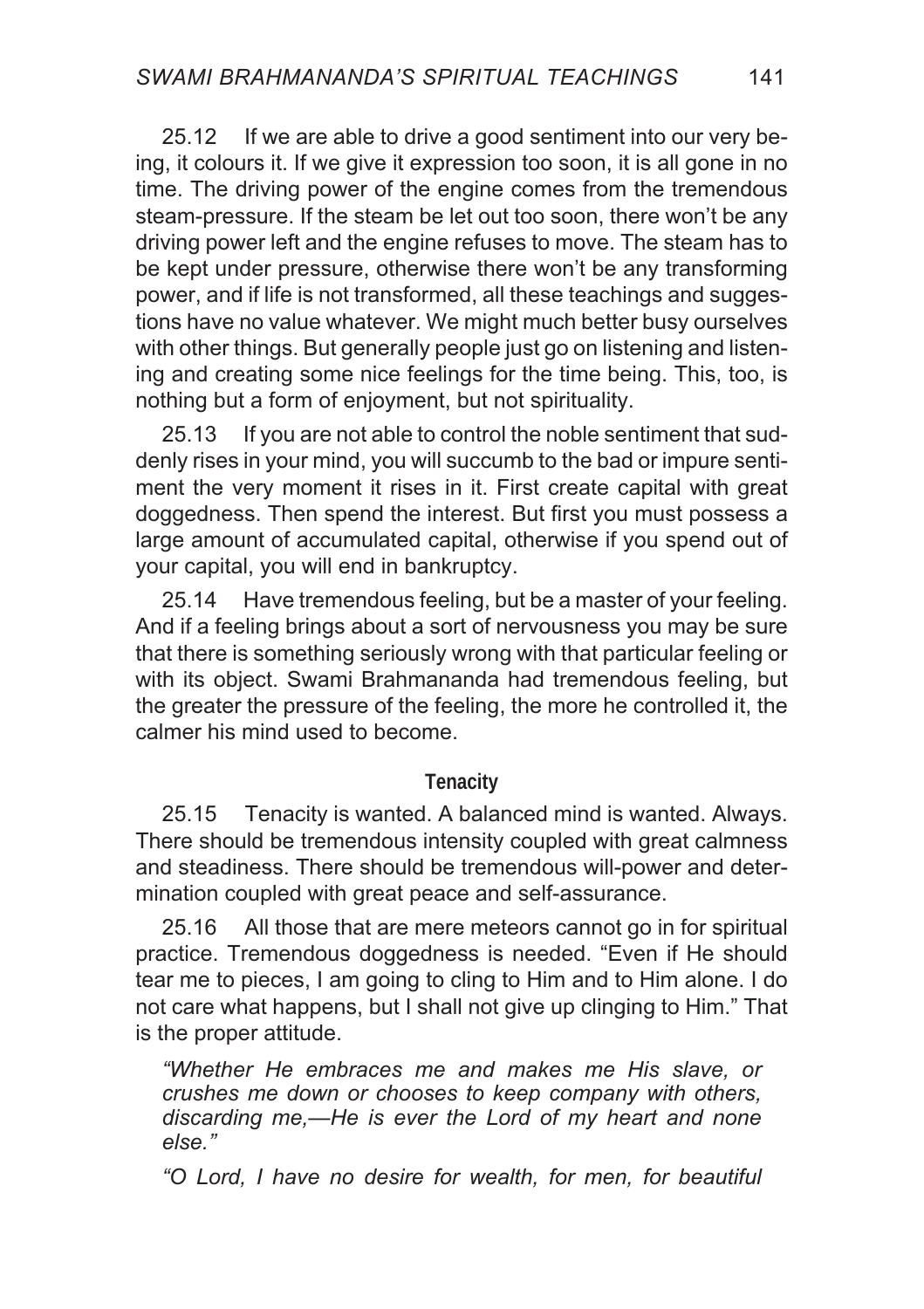*women, for the gift of poetry. But I pray that from birth to birth my motiveless devotion to Thee may continue." —(Sri Chaitanya: Sikshatakam 4)*

**Kundalini--danger of partial awakening**

25.17 A partial awakening of the Kundalini is very dangerous, as it brings tremendous sexual reactions. Therefore first have ethical culture.

25.18 Swami Brahmananda says,

*"Swamiji used to say that a little awakening of the Kundalini was very dangerous. Until She rises up higher, lust, anger and other lower passions become very disturbing. The Vaishnavite Sadhana of Madhur Bhava or Sakhi Bhava is exceedingly dangerous. In trying to remember constantly the story of Sri Krishna's Divine play with Sri Radha, the Vashnavites cannot control their lust and they do all sorts of lecherous acts. Hence the restriction for the beginner in reading Rash-Lila and such works. Meditation is not an easy thing. Eat a bit more and your mind will not settle that day. When lust, anger, greed and the whole host of evil passions are kept under control, then and then alone does meditation become possible. If any one of these asserts itself, meditation will be impossible."*

## **Impediments**

25.19 All thoughts and impulses that flow in a contrary direction are impediments to meditation. So they must be controlled and slowly minimized and annihilated. External penance is far easier than to control and purify the mind.

25.20 There are a good many people who think they can leave religion for their old age after having enjoyed all the fruits of life. But for them the time never comes, because after having wasted the greater part of their energy in physical enjoyment, they begin spiritual life much too late to be able to achieve anything. Their whole life has been in vain, and they all suffer for it.

25.21 Never say, "Oh, my mind is so restless. How is it possible for me to meditate?" Just because your mind is so restless you must meditate, all the more. A perfectly calm mind does not need so much meditation.

25.22 The really thirsty man always needs water, but those who are not thirsty can do without it for a long time. The really sincere as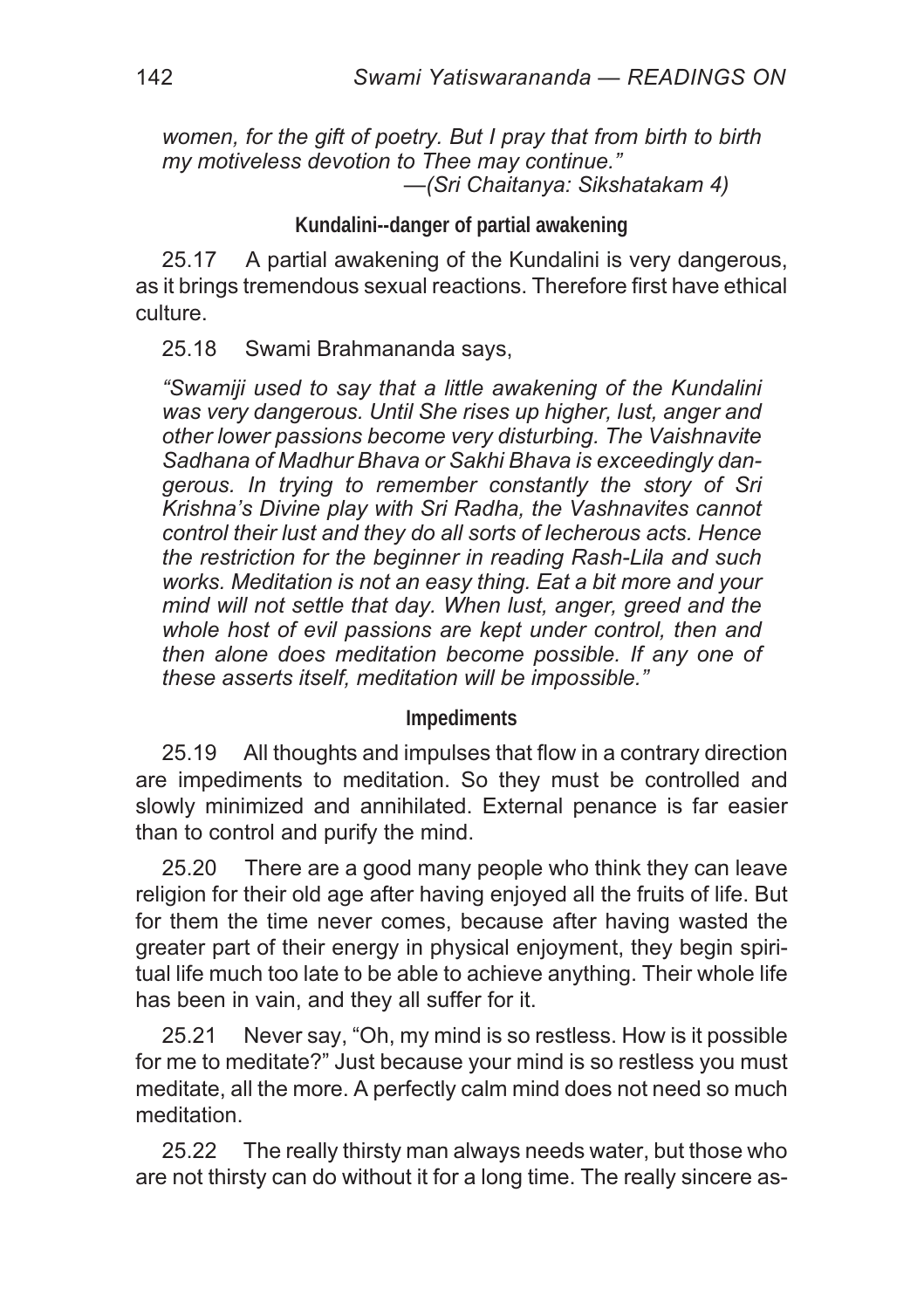pirant will do all he is told, but we are so half-hearted and so little sincere, that we are in no great hurry to follow the advice we are given.

25.23 And then, we want the purest water, not adulterated water, or water that has become terribly dirty. We should rather feel really thirsty than go in for anything that is not good and pure.

25.24 Sri Chaitanya said, *"Even if you trample me underfoot, even if you break my heart, I would know that you and you alone are my beloved."*

*"Even if I am to pass through various lives and through the greatest of miseries, O Lord, let my mind be turned to Thee and Thee alone."*

25.25 And then there is the beautiful prayer of Kunti:— *"Lord give me misery and yet greater misery, for when we are in the midst of misery, we are made to think of Thee more and more."*

25.26 Divine Love can never be judged by the standard of our worldly prosperity. Wherever the Lord Himself becomes the charioteer, success is assured. When the devotee allows himself to be guided by the Lord alone, then alone success is assured. This is the real meaning and significance of the *Bhagavad-Gita*. Nothing short of that will do, but it takes a long time to attain real self-surrender and renunciation.

25.27 There can be no security in our life unless we have attained the ultimate goal, i.e. self-realization. Any devotee may tumble down at any moment before he has attained the ultimate goal. So we should all be very careful and strictly follow the advice we have been given. Do not have worldly or useless discussion either amongst yourselves or with others. *"Only that kind of discussion that helps us in arriving at the Truth can be taken recourse to, but not other kinds."* — Sri Ramakrishna used to dislike all empty discussions very much and warned all his disciples of their danger.

# **Requiscat in Pace (Written by Swami Vivekananda, in memoriam, to G. G. Goodwin, August 1898)**

*Speed forth, O Soul! upon thy star-strewn path; Speed, blissful one! where thought is ever free, Where time and space no longer mist the view, Eternal peace and blessing be with thee!*

*Thy service true complete thy sacrifice,*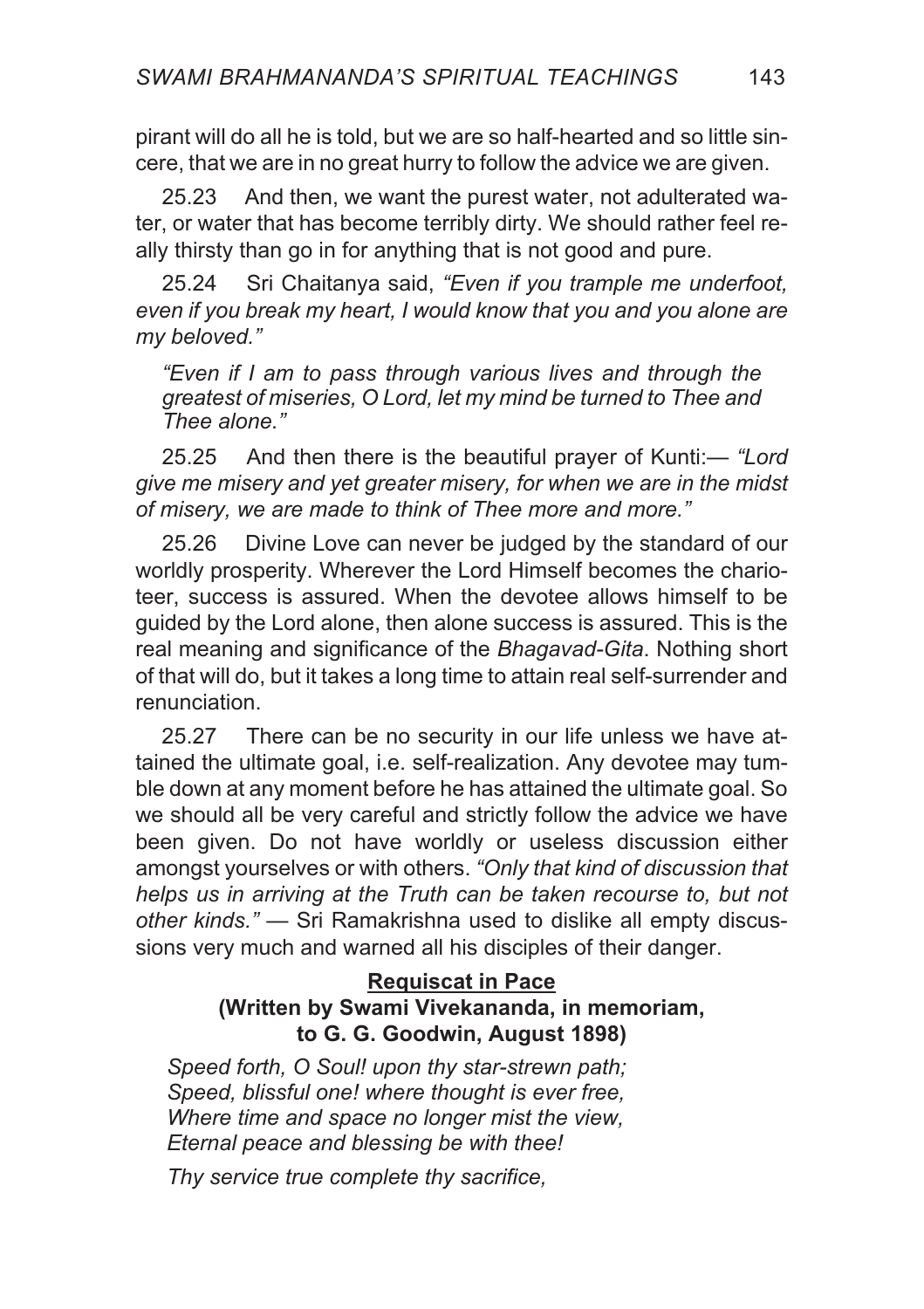*Thy home the heart of love transcendent find; Remembrance sweet, that kills all space and time, Like altar-roses fill thy place behind!*

*Thy bonds are broke, thy quest in bliss is found, And one with That which comes as Death and Life; Thou helpful one! unselfish e'er on earth, Ahead! still help with love this world of strife!*

#### *26 -- Wiesbaden, December 16th, 1933*

#### **Meditations**

*"The Atman is one. It is absolutely motionless, yet swifter than the mind in Its movements. It transcends all and hence the senses cannot reach It. It is perfectly steady and still. It outstrips all that run. In It does the vital energy sustain all the activity of living beings. It is ever moving and yet immutable. It is far and It is at the same time near. It dwells within all and yet It exists also outside everything. The wise one who perceives all objects as existing in the Atman, his own Self, and the Atman in every being, does not hate anyone for this reason. When to the seer all things appear as nothing but the Atman, then what delusion, what sorrow can come to the sage who beholds that Oneness?"*

*"The Self is all-pervading, self-resplendent, formless, scatheless, muscleless, pure, unaffected by ignorance. He is the Great Knower, Omniscient, Transcendent and Uncreated."*

*"It is He Who has allotted their respective functions to the powers that govern the universe."*

*"Under the cover of a golden brilliance the face of Truth lies hidden. Do Thou, O Protector, remove this cover so that I who am devoted to Truth may realize It."*

*—(Upanishads)*

## Divine discontent

26.01 We must rouse a tremendous Divine discontent, the discontent the mystics of all ages speak of. This is what Swami Brahmananda means. Unless we are able to rouse in the soul this Divine discontent that drives us towards God, spiritual life cannot begin. This discontent destroys all our attachments to worldly things and all our desires.

26.02 Peace with the world is no real peace. There can never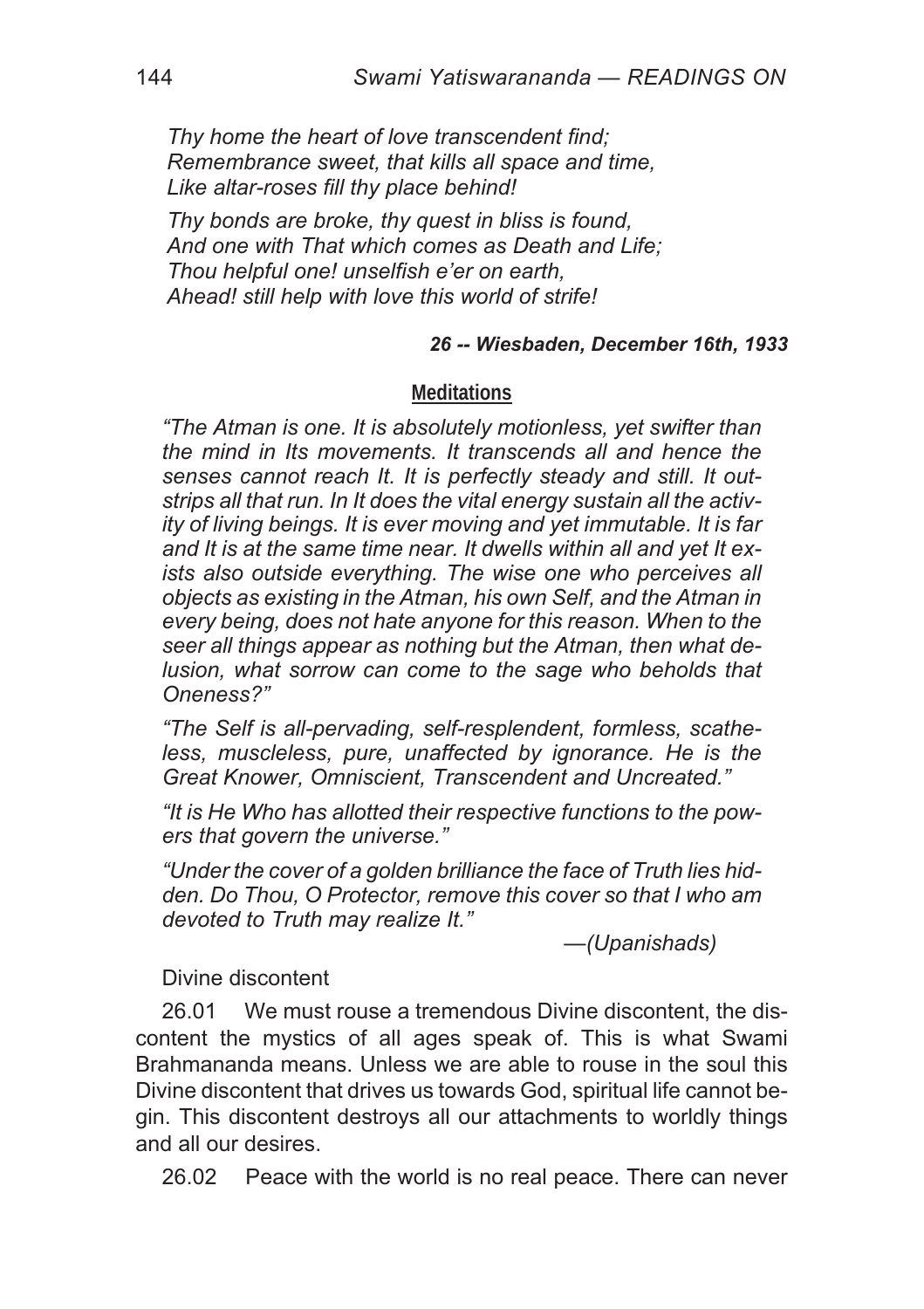be any real peace with the world. There must never be a kind of slackness in our striving, nor any kind of satisfaction with things as they are. Such forms of satisfaction are very, very dangerous for all spiritual aspirations. There must be tremendous discontent and tremendous restlessness for not having advanced sufficiently in our moral and spiritual life. We must consciously keep up the fire of restlessness and discontent for the Higher Life. We must never waste our energies for anything lower. We must never prefer the peace of lethargy to this higher restlessness.

26.03 There can be no security unless we have already proceeded very far towards the ultimate goal. Any devotee may come to grief or have a nasty fall at any moment before he has attained to self-realization. So we should never risk too much relying on our own strength before having advanced considerably.

### **Steady practice**

26.04 Spiritual practice and prayer are needed. Constant prayer, day and night, constant meditation, constant thinking of higher thoughts, if we can do so. The mind of the beginner must be kept constantly busy with the Divine idea so as to create the habit. After having created the right habit, the path becomes smoother, and there is less strain in the life of the aspirant.

26.05 Never allow any break in your practices and daily routine. This is very bad and should be avoided by all. Try to develop great doggedness and unshakeable determination. Then everything will become easy and pleasant in the end.

### *27 -- Wiesbaden, December 17th, 1933*

## **Pray purposefully**

27.01 Your prayer should never be aimless, i.e. without definite aim, not like balls just thrown into the air without hitting any mark. You must have a definite goal and direct your prayer to that. If you shoot with blank cartridges and your whole shooting is, at the same time, aimless, nothing will come of it. We may pray or pretend to pray, but in most cases the Lord can ask us, "To whom have you prayed? Certainly not to Me."

*"The Pranava, OM, or the Mantram is the bow, and this soul is the arrow. Brahman is the target." (Mundaka Up. 2.2.4)*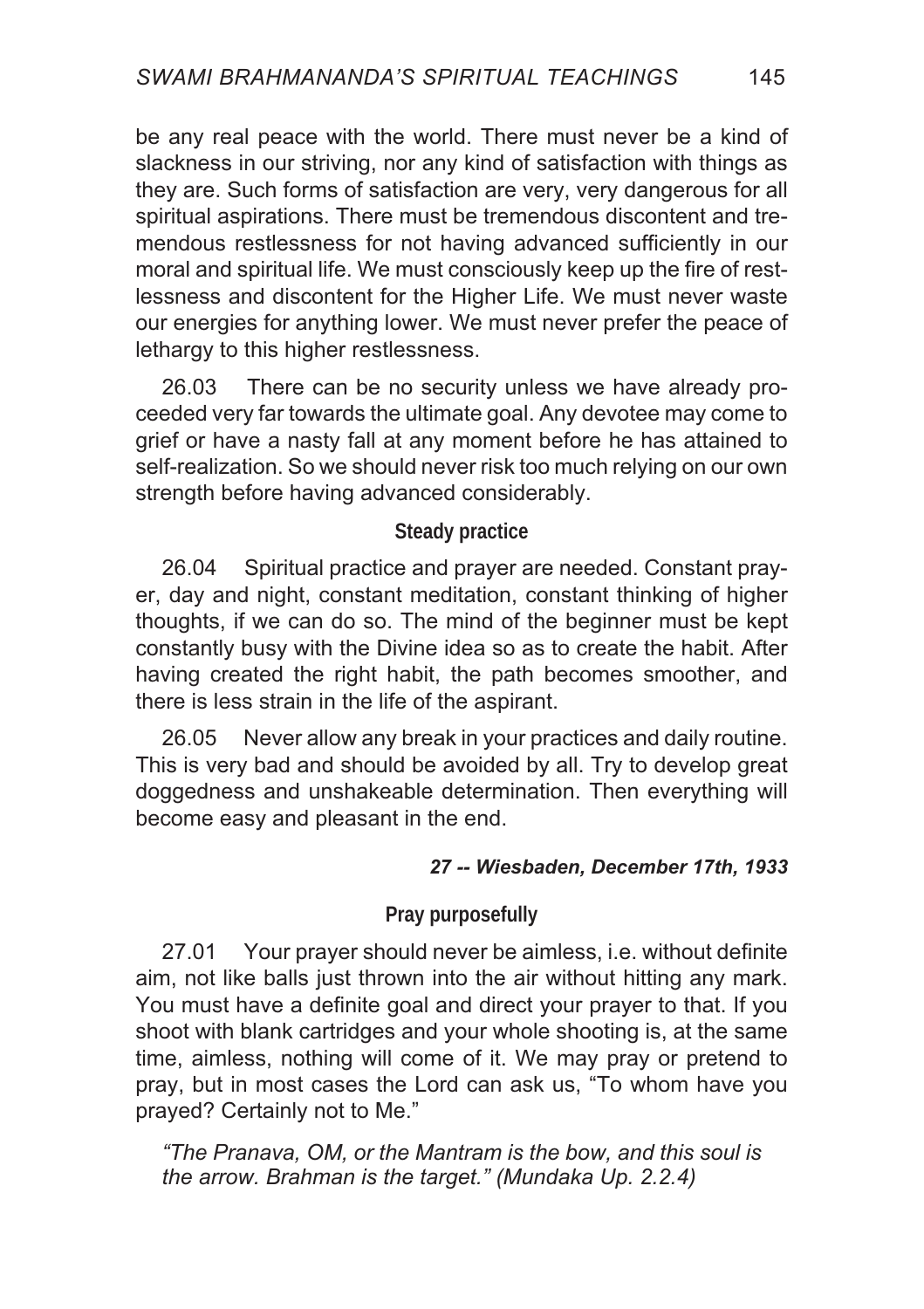27.02 With a calm and steady mind just aim at the target and hit it.

## **Renunciation**

27.03 Sometimes we get in our heart a little fire of renunciation, but then we again pour the waters of the world on it, until this fire becomes extinguished. The love for the world and everything that the world holds dear extinguished the little love for the Divine we have. This fire of renunciation and dispassion must be constantly increased as there is every chance of its being extinguished by bad physical and mental associations and all outgoing tendencies of our impure mind. In the beginning, dispassion is a very tender plant which must be hedged round and protected from all strong gusts of wind and frost, otherwise it can never grow into a sturdy tree which no storm can shake. We must always be careful not to put wet wood on it instead of oil or clarified butter. To the extent we become freer from all personal relations and reactions and attachments we make a greater fire and thus become freer from the world.

27.04 In spiritual life, renunciation and dispassion are the two most important factors without which nothing can be achieved. Divine Love fulfills everything, so really speaking, there is no giving up, but fulfilment. Real Love for God finds its expression in love for man without loving anybody as such. If we develop this new outlook, our life changes altogether, because this new outlook breaks down all the barriers and snaps all bonds. It is the tendency of work always to bind and fetter the soul in every way, but if we offer all the fruits of our work to the Lord alone, this very work breaks down all the barriers, destroys all bondages, because then we become only instruments in His hands and know ourselves not to be the agents. We must find room for the Divine in the monastery, in the world and above all in our heart.

27.05 Usually we find our mind is burdened with desires and passions, and to the extent we are able to rid ourselves of this load we feel more and more light-headed in the higher sense. We should try to shift our centre of consciousness from ourselves to God, and then we find we and everyone have a place in God.

# **Everything must be clear-cut**

27.06 You must never permit yourselves to be indefinite or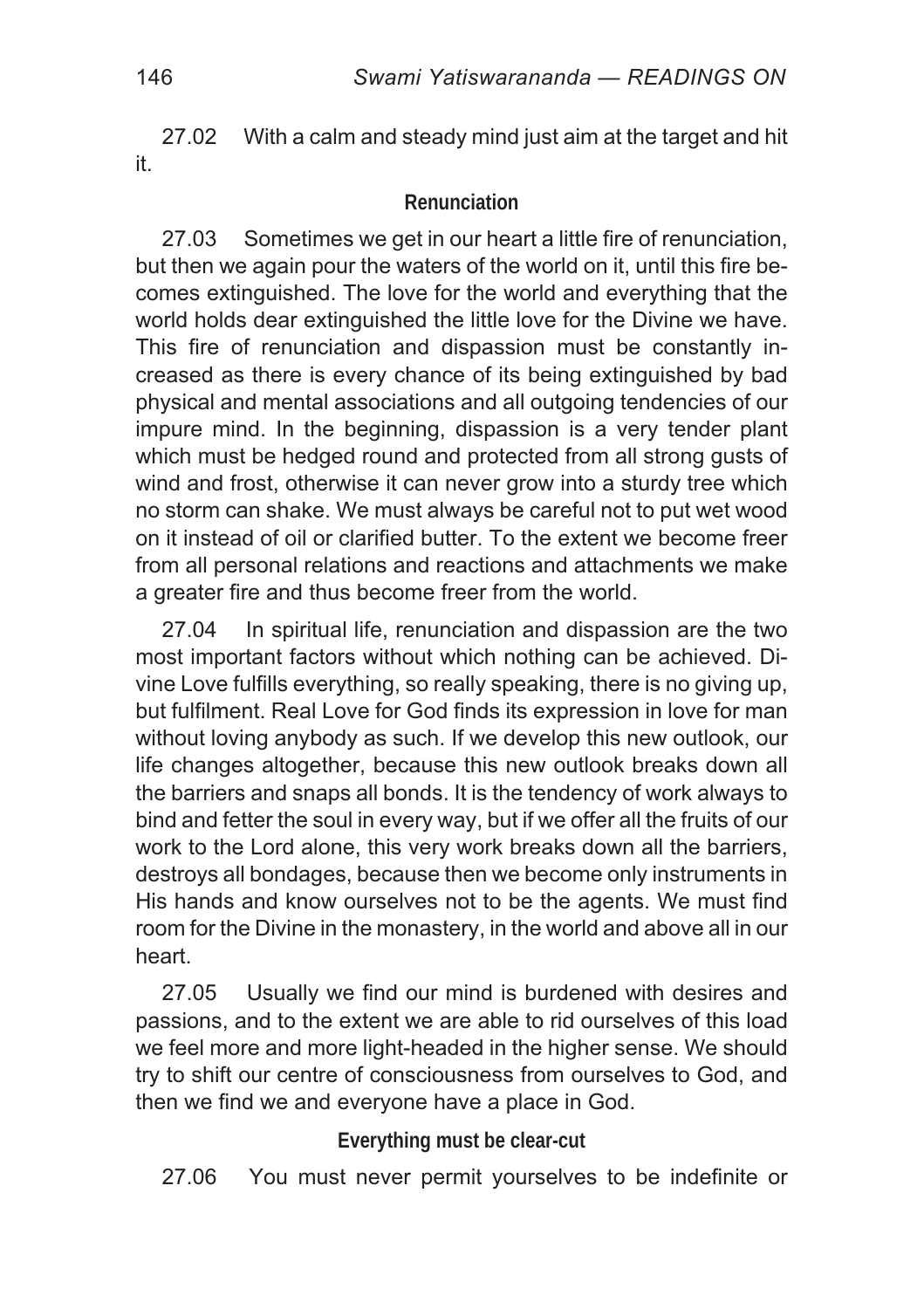vague. Everything must be clear-cut. You must pass through all the different stages being fully conscious of everything.

27.07 Very often we choose the wrong path owing to our false conceptions of life, and ultimately come to grief.

27.08 Meat-eating, as such, is not so bad as its effects on others. We dehumanize a certain class of people because we wish to eat meat. The butchers are not at fault, but we. The deceivers are not at fault, but we who allow ourselves to be deceived by them. And we have to reap the consequences of dehumanizing others for our sake.

27.09 There is an adage that says, "Like Guru, like disciple."

27.10 You should read the story of the pigeons in Sri Krishna and Uddhava. It is so very instructive. We should profit by the experience of others. It is not necessary for us to pass through the same experience. It is not necessary for us to put our hand in the fire to know that it burns. But we do it and then, as soon as the pain is over, we put the hand again in the fire.

27.11 Swami Brahmananda used to teach us, *"At the time of meditation you must think that desires and passions have no existence, that they are unreal. Gradually this impression will sink into your mind".*

27.12 It is necessary for us to build up a new thought-life, a new world of thought and a new and better way of looking at things. This can be brought about only by conscious effort, by banishing all bad thoughts and bringing in new ones.

27.13 If you meditate on some form, you should do so thinking it to be bright and instinct with life. If you meditate intensely on some holy form, you become holier. If you meditate on some pure form, you become purer. Buddha says in one of his beautiful instructions, *"Look upon the world as a bubble. Whatever is subject to the law of origination, is subject to the law of dissolution."*

27.14 The sage seeks the Divine when he wants to have perfect security, when he wants to have something that knows no change. And in Him all this world-play takes place, but He ever remains the same eternally.

27.15 There is the sky, and there are the clouds, but however many clouds may pass over the sky, the sky, as such, remains unchanged, ever the same, and never becomes identified with or diversifed into the clouds.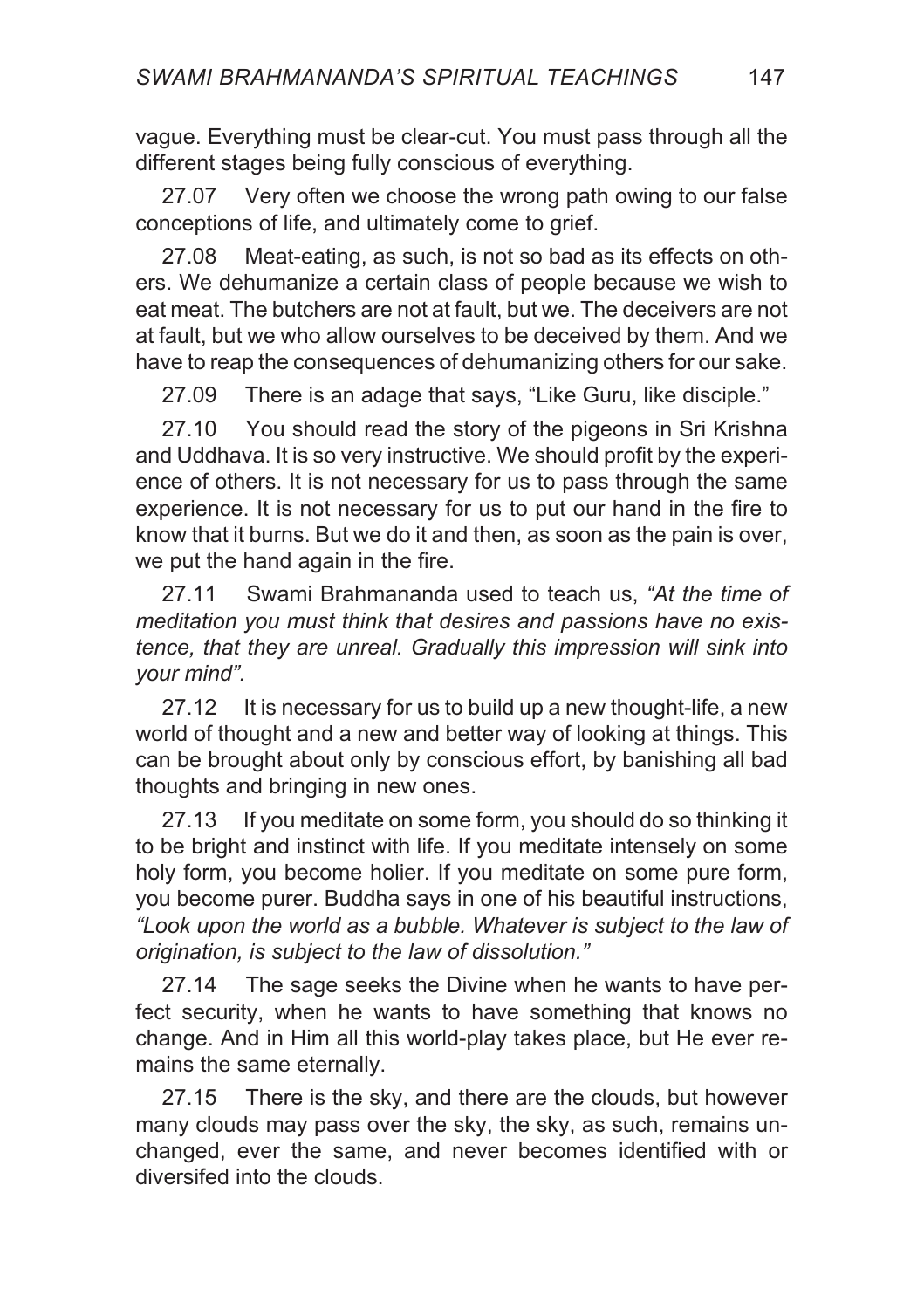## **Direct perception**

27.16 The ultimate proof for everything is direct perception. If there be a God at all, He must be seen. He must be felt. Mere theorizing will never do. We have to believe in the words of those who have seen Him, we have to follow their footsteps and then verify their experience. Mere faith won't do, although faith is necessary in the beginning. And, as Swami Vivekananda used to say, *"If anybody tells you, 'I have seen God, but you cannot do so', never believe such a person".* — All can see Him, although it may take years and years till we get the vision of God.

*"O Lord, when will Thy name cause streams of tears to flow from my eyes, and my voice to be choked with emotion and my hair stand on end?"*

*"One moment to me is like an age, my eyes are flooded with tears, the whole world is a void to me,— all this because of the separation from Thee."*

### *28 -- Wiesbaden, December 18th, 1933*

### **Merely stilled mind is of no use**

28.01 The mind should be stilled, no doubt, but then we should see that Divine Consciousness takes its place with new thoughts, otherwise the merely stilled mind is of no use. It becomes a state of dullness or lethargy, but never a state of illumination. Unless we are able to remain wide-awake, to keep our consciousness, when the mind is calmed, there is every chance of the mind falling below the level of consciousness to the subliminal plane. What the Yogi really wants is the higher plane of consciousness, not a state of inertness like stones or stocks.

28.02 Yoga means restraining the mind-stuff, not allowing it to burst into waves.

28.03 Even in the state of deep sleep, there is no absolute unconsciousness. All the so-called unconscious processes go on, only very rhythmically, but for all practical purposes it is an unconscious state in which the soul even forgets self-consciousness. The self-conscious Principle is shrouded in a kind of ignorance. We do not get wiser in any way because of deep sleep. We do not attain illumination. Only the brain and the body feel a little invigorated by it.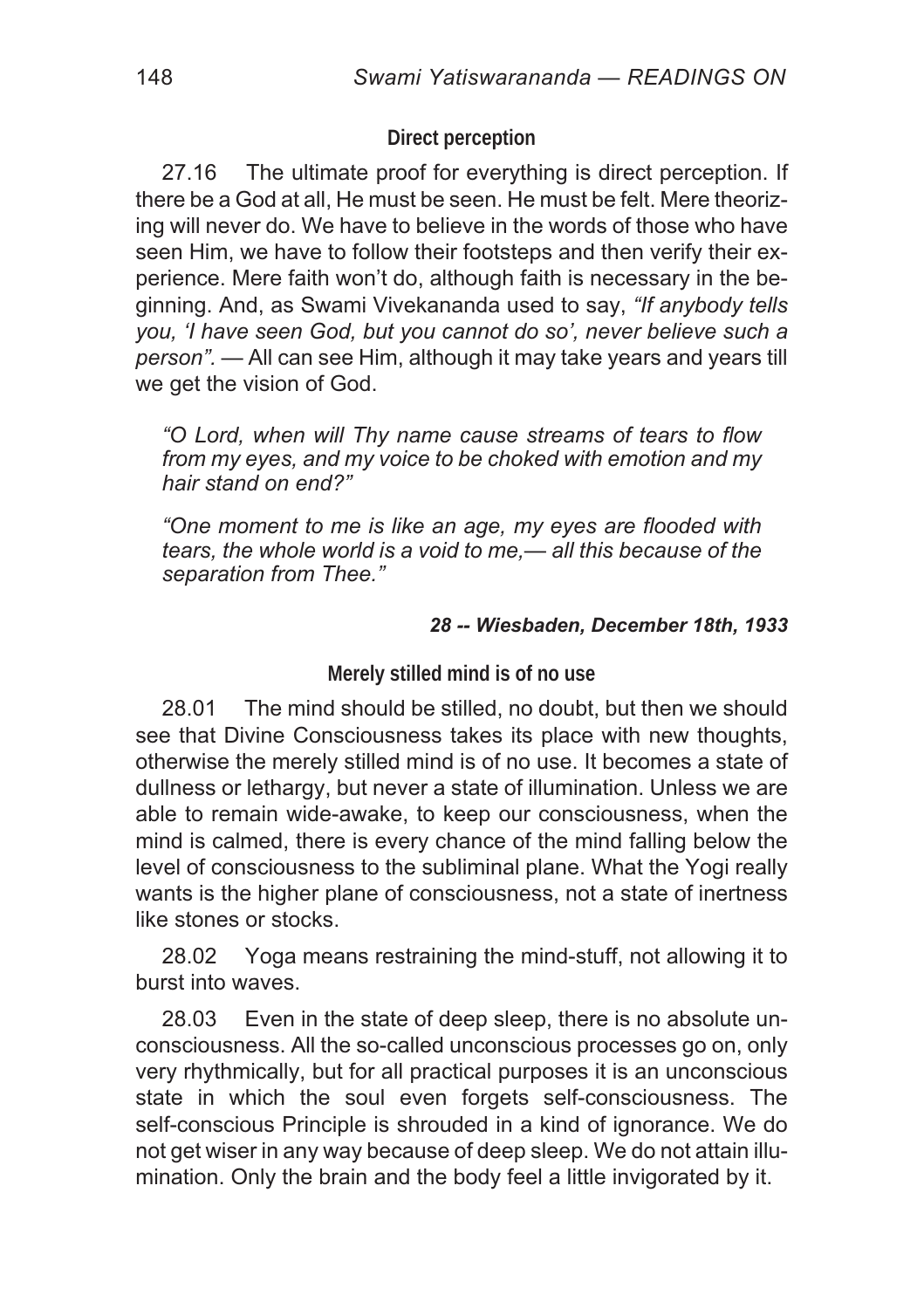28.04 In the lower states of Samadhi the breath and the heart-beats may continue, but in the higher state both stop.

28.05 Out of the causal comes the subconscious aspect of mind, and out of this the conscious aspect. The mind is like an ocean, and in this the conscious mind is at the most like a small island. In the lower layers of the mind there is always movement, but in the really deeper layers there is no movement at all.

## **Absolute non-evolution of Being**

28.06 Sankaracharya says, *"Being is everything, becoming is nothing."* — And in Gaudapada's *Karikas* on the *Mandukya Upanishad* we find, *"As belief in the unreal attaches the mind to the unreal, knowledge of absolute non-evolution frees it from relativity and turns it away from the unreal."*

28.07 In Sat, Being, there can be no question of evolution or involution at all, and becoming is only true on the relative plane, and even then all becoming must have an end somewhere, and it must, one day, end in Being. Seen from the highest standpoint evolution is a myth, but the idea of evolution serves its purpose for a time on the relative plane. Our great thinkers were very thorough-going in everything they taught. They were not afraid of Truth and what it implies.

28.08 The Vedantin of the Advaita school knows there is no evolution in reality. What is real, cannot evolve. What is permanent and unchanging, cannot evolve. So Being alone is real, and nothing that pertains to change or to evolution is real. There is never a break in the soul's consciousness, although the soul's consciousness may be clouded by Avidya and imagine all sorts of untruths.

### **Spiritual experience, its nature**

28.09 The state of spiritual experience is not unconsciousness. It is something positive. It must have a positive content. It must never be negative, and it is the very opposite of inertness. Falling below the level of consciousness to the subliminal plane is not spiritual experience. In the West, very often this point is misunderstood and hopelessly distorted, especially by the missionaries who do not know what they are talking about.

28.10 In the state of spiritual experience the soul becomes conscious of itself as it is. At other times it is identified with all the different modifications of the mind. And the task in Yoga, is to separate oneself from these modifications. The Self is something that is utterly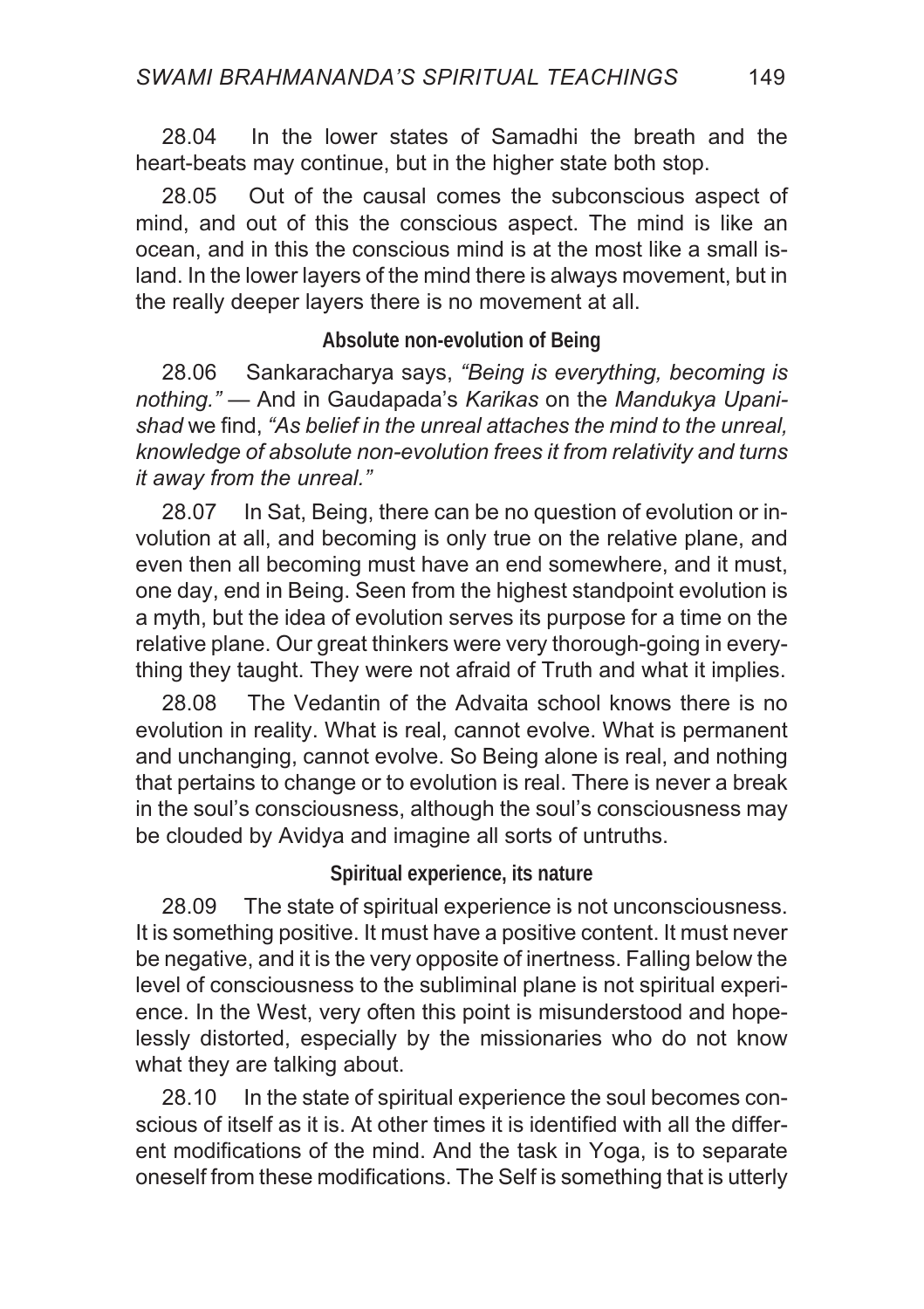distinct from the body and the mind, and the Self, as such, knows neither evolution nor involution, nor any becoming or development. It is very wrong to say that that which *is* real can evolve, because evolution means change, and anything that can undergo any development can never be real.

28.11 What we have to attain is Brahman-consciousness as distinct from Jiva-consciousness. But in the path there are some dangers which we have to meet, and one of them is to identify ourselves with the causal state of our personality or with the Anandamaya-kosha, the sheath of bliss, as it is called, which is not the ultimate reality, but which makes us feel very happy and elated.

*"Brahman is the self-conscious Principle that animates everything, It is the ear of the ear, the eye of the eye, the mind of the mind, the source of all vital energy. Knowing thus the wise give up all false identification of the Self with the senses and the mind etc. etc. and become immortal."*

*It is never perceived by the eye, nor by speech, nor by the mind. We know It not nor do we see It. How to teach one about It? It is different from all that are manifest and known, and is beyond even all that are unmanifest and unknown. Thus have we heard from the ancient seers who explained this to us."*

*What none can comprehend by the mind, but by which the mind can be comprehended, what none can see with the eyes, but by which the function of the eye can be seen, know that alone as Brahman and not that which people worship here." (Upanishads)*

**The few who care for the teachings**

28.12 People who still have some attachments, who are not comparatively free from attachment, cannot really care for Vedanta, nor can they really care for the teaching of Christ. Such people do not like it, because all the Great Ones have preached renunciation as the only way. For people who do not lead a moral, pure, controlled and non-attached life, the teaching of Christ as well as of Vedanta is absolutely useless and cannot have any place in their lives as such people can never realize their goal. Without purity, non-attachment, non-violence and dispassion in thought, word and deed, there can be no form of spiritual life whatever name you may choose to give it.

28.13 People who are not prepared to renounce their attachments, who permit themselves to be governed and influenced by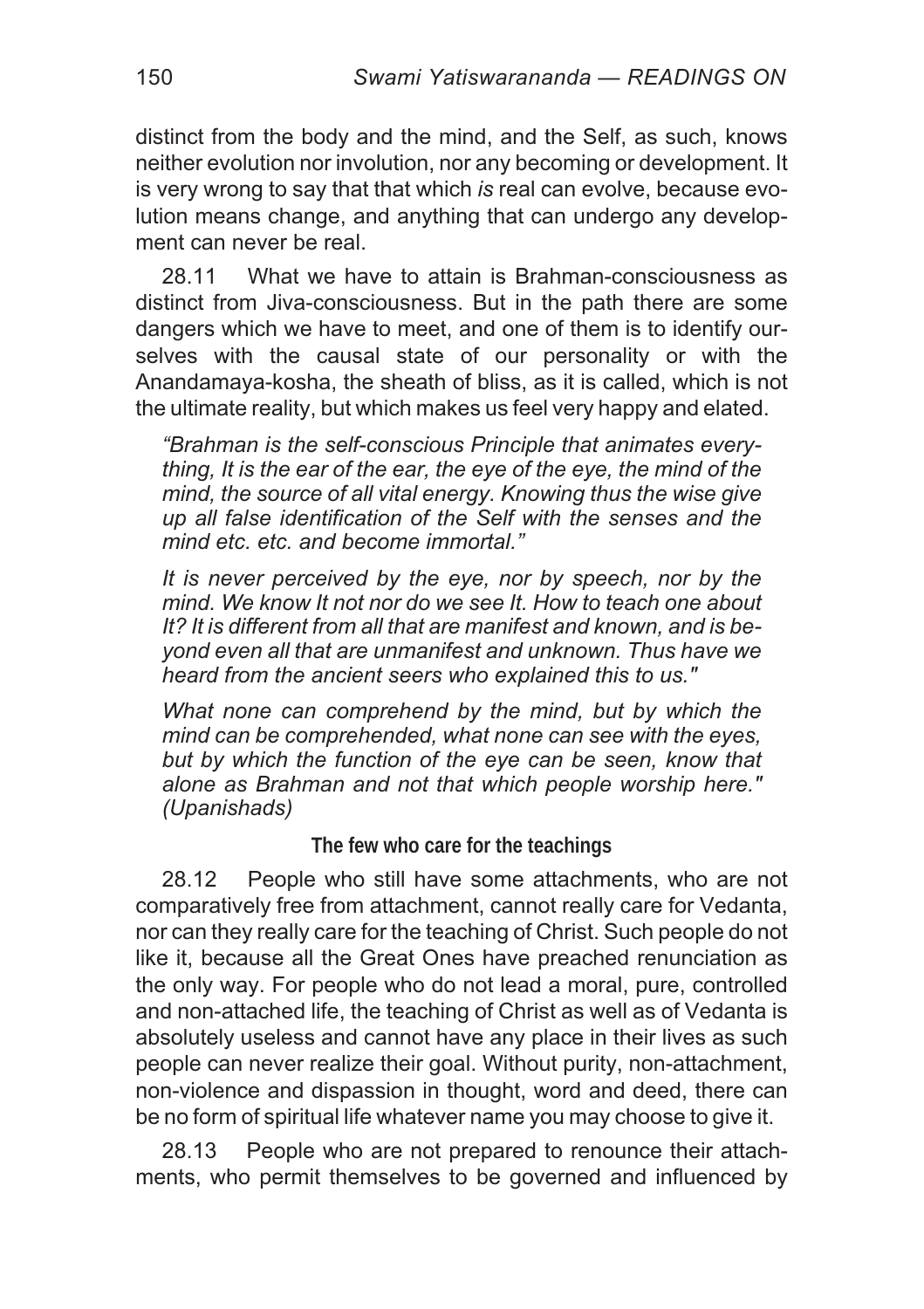lust, anger and greed, cannot take to spiritual life and can never be Vedantins or followers of Christ. I do not say Christians, because the so-called Christian has nothing to do with Christ.

## **Give strong suggestions to mind**

28.14 While doing Japam you should give very strong suggestions to your mind, e.g., that at each repetition of the Holy Name or sound your mind becomes purer and purer, that your whole being becomes cleansed by the purity of the Holy Name or sound, that all the encrustations shrouding your reality brought about by your past passions and impurities are blasted, all superimpositions removed, and that your true being is thus liberated and brought to light.

28.15 And then, all the preliminary conditions of Yama and Niyama must have been strictly fulfilled, and this not only in a gross way. Before that you cannot attain anything. How could this be possible? Nothing will change, nothing will come, if these have not been fulfilled by you. First their fulfilment means strain and effort. Later on it becomes natural and easy, but you will have to pass through this period of struggle, or have to go away, sad at heart, like the youth who came to Christ to ask Him what he should do. That youth was not able to renounce, so he could not do anything, could not follow Christ's words and had to go away in sadness.

28.16 In the spiritual realm Vedanta means allopathy and not homeopathy at all. Vedanta is out-and-out allopathy. Strong injections and large does of medicine. There is no such thing as homeopathy in Vedanta. Homeopathic treatment won't do in the case of the Vedantin, because Vedanta can never be diluted if it is to be at all effective. You see what has become of Christ's teaching by endlessly diluting it.

28.17 Desires and senses are our constant enemies. Hence the absolute necessity of leading a disciplined and controlled life. There is no limit to the all-consuming power of desire, and so long as this is permitted to hold sway over us, we shall not be able to follow any of the spiritual teachings given us by the Great Ones. There should be no conscious or unconscious veiling of this fact.

# **Sex-oriented European culture**

28.18 No one who constantly stimulates those centres in the brain which act on the sexual nerve-centre in the body, as the European does, can even think of leading a spiritual life. It all becomes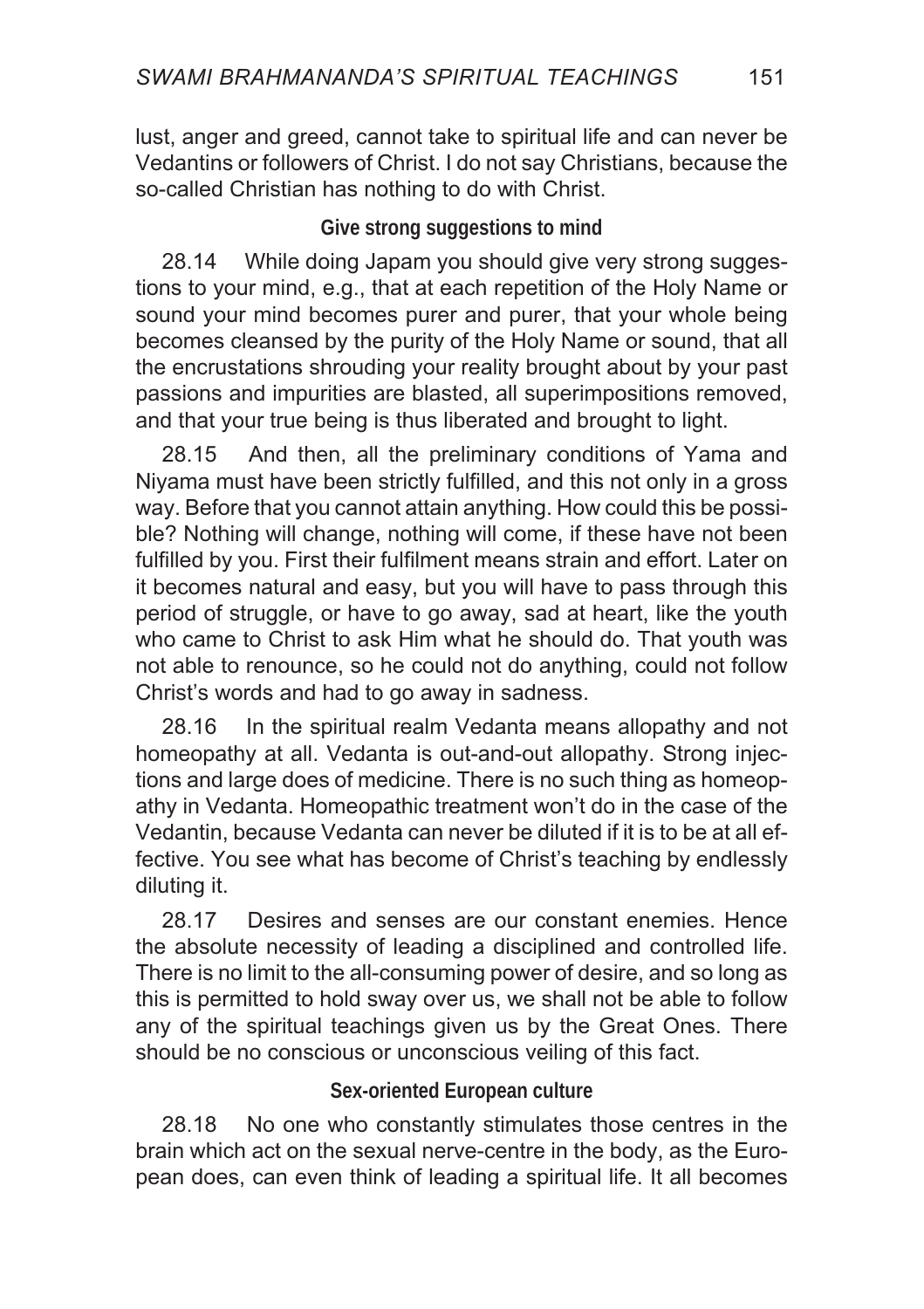sham and a hypocritical counterfeit of the real thing. In European life everything is being done to stimulate sexual desires: through the cinema, through literature, through dancing, through music, through conversation, through drugs and intoxicants etc., etc., and so long as a person does not realize this fact, does not become fully awake to it, he is not able to lead a spiritual life, neither is he able to be a follower of Christ.

28.19 This is really the Kali-Yuga. Everything has become body, animal, brutish. You can clearly see why the Great Ones like Buddha, Christ and Sri Ramakrishna, etc., why the great messengers of humanity like Mahatma Gandhi in our days, have to fight everything that in any way pertains to sex. For sex brings destruction, and wherever there is sex, there you shall find the manifestations of brutality, because they are closely interconnected. And Europe has raised sex to the position of a god and constantly sings praises of sexual love in its literature, cinemas, theatres and general conduct of life. You cannot imagine the harm European films have done to the European in India. Indians have begun to despise him more and more after the Great War and after seeing these films. It is just pandering to the lowest animal propensities in man.

**Cultivate purity by tuning yourself to the Divine**

28.20 For spiritual culture the most essential thing is a healthy mind, a pure mind, a mind that has not become perverted, that still has the capacity to strive after realization.

28.21 It is not possible for us to take up each individual hankering and rid ourselves of it. No, a general pitiless massacre is necessary. When we turn to the Divine, allow Him to light the Divine Light in us, all darkness will vanish at once. Then He Himself appears on the battlefield and fights for us. The Lord does His work, but we must also do our part so long as we have our individuality or are still conscious of being individuals. We have to give up our clinging to this world of manifestation. We have to give up all bodily and worldly desires. We have to renounce all attachments and all 'duties' pertaining to these attachments. That is the only way by which you can rid yourself of the troubles and miseries of life and the darkness that is shrouding you from the Light. Allow Him to bring about your transformation, to give you the capacity to follow the Higher Life. Pay no more heed to the world than is absolutely necessary. You are always in the world, whether you live in the monastery or outside the monas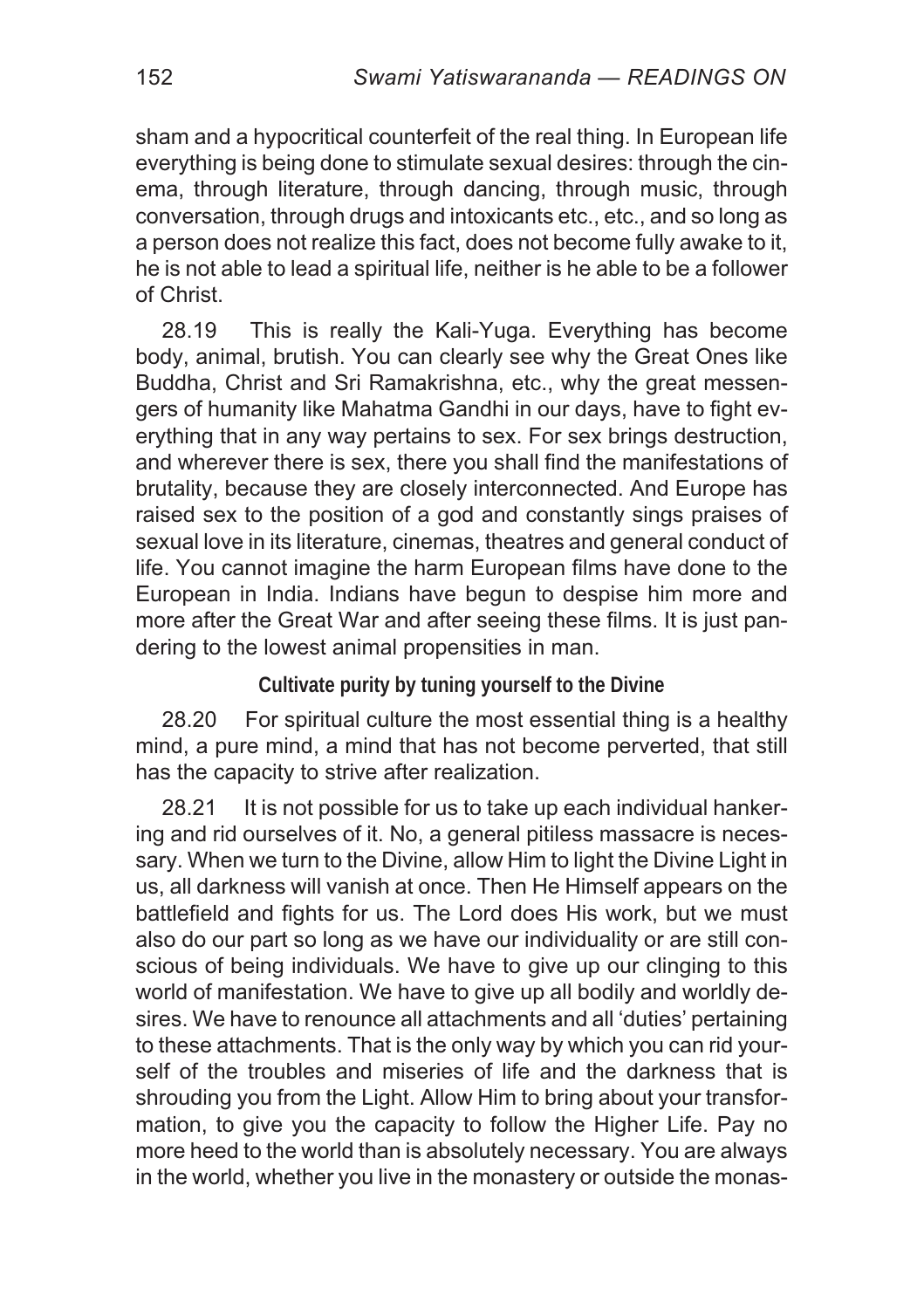tery. You cannot run away from the world. But you must never allow the world to absorb your attention.

28.22 The energy at your disposal, physical as well as mental, is so very limited that you have to use it for spiritual purposes and not waste it in the world and for the world. This, no doubt, means tremendous struggle, but you have to pass through it. There is no other comfortable short-cut. Try to be in tune with the Cosmic Power, and then this Cosmic Power works through you. This process is to be a conscious one, not an unconscious one as it usually is.

28.23 We have been caught in the net of Maha-maya and we must get out of it. Allow the Lord to be the ferryman that takes you across the turbulent ocean of Maya to the shore of Immortality.

*"O my Shiva, O my Ferryman, do Thou take me to the other shore beyond this ocean of Life and Death."*

28.24 It is necessary for us to surrender ourselves whole-heartedly to this Ferryman. But self-surrender can only come after long and desperate struggle. Real self-surrender is not an easy thing.

# **Dynamic faith--shraddha**

28.25 When doubts arise in the mind, you must brush them aside with an effort of the will. Our word 'Shraddha' means much more than mere faith. 'Shraddha' always brings to the aspirant an amount of faith in himself. So Nachiketas in the *Katha Upanishad* says, *"I am not a worthless person."* — Never think you are a worthless person. Be ever ready to face even death for the sake of spiritual life.

28.26 Having a faith that is not dynamic, that has no transforming power, a faith that does not make us intensely active in a higher sense, is no use. It must make us tremendously strong in the pursuit of spiritual life.

28.27 The man who constantly entertains in his heart destructive doubts comes to grief. He can never attain anything in spiritual life.

28.28 *"One who is ignorant and at the same time does not possess Shraddha, one who possesses an eternally doubting heart, comes to destruction,"* — says the *Bhagavad-Gita*.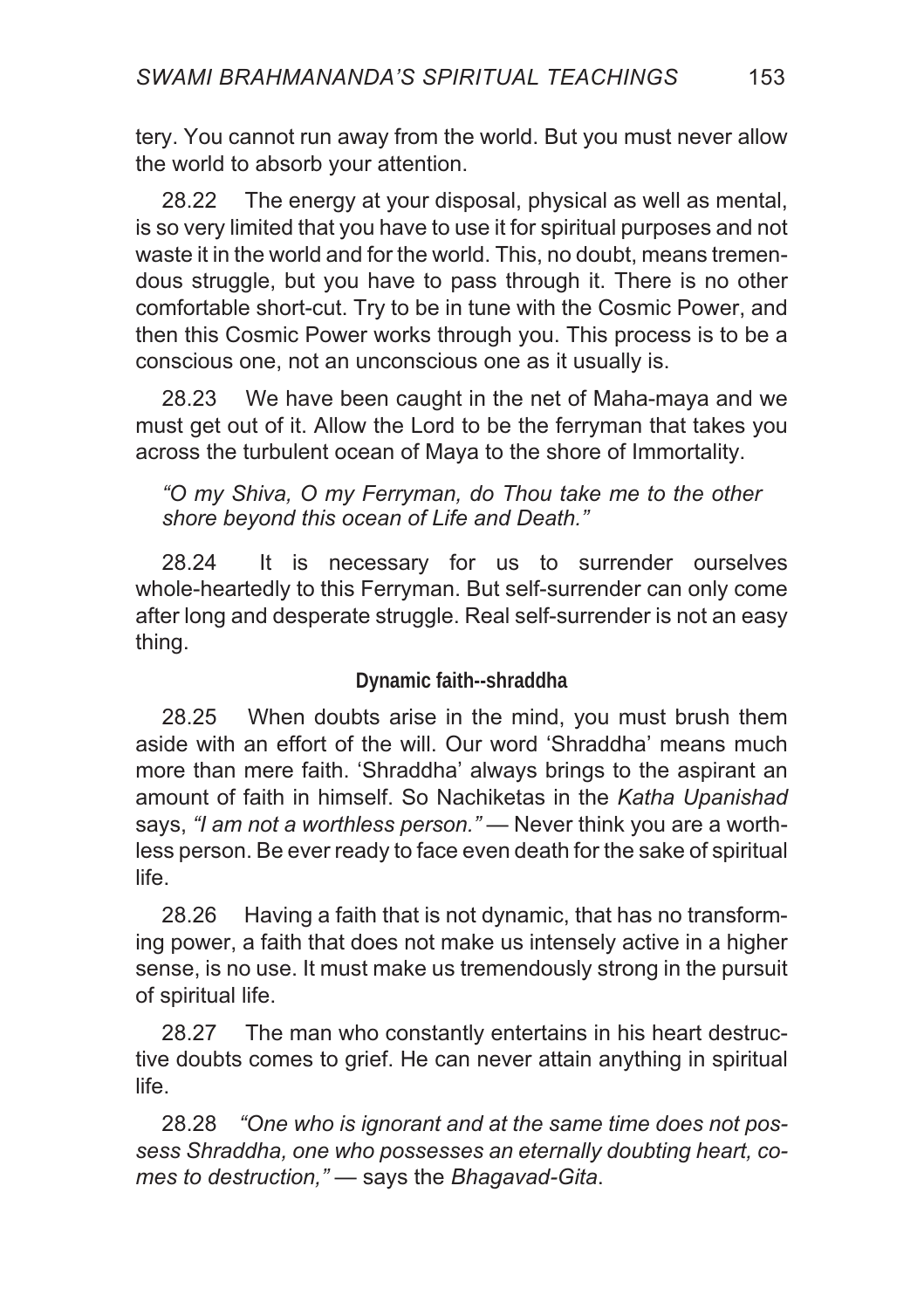28.29 Unshakeable faith comes only when faith merges into experience, not before.

28.30 Divine Knowledge transforms life altogether. Attaining to this knowledge there are souls that transform other lives altogether. not only their own lives. If we do not see Him it is owing to the impurities of our mind. But this is no reason for our saying that God does not really exist. If God *is*, we must be able to see Him some day, sooner or later. But first we must develop our own inner power of vision and purify our mind. To-day our mind is gross, and with a gross mind you can only see the external world, but never anything subtler than the grossest forms of manifestation.

28.31 We must get a 'mental telescope'. This capacity lies dormant in everyone. It does not come from outside, nor can it ever be super-added to our true nature. But then it is something that we do not care to develop. When the mind becomes pure to some extent, we begin to feel the presence of something more permanent and vaster within us. Spiritual life means making this mind subtler and subtler. It does not mean making this mind more and more hair-splitting. We should always be on our guard against too abstract flights of thought which are not given any reality in the expressions of our own lives. It is better to be a Bhakta than a hair-splitting make-believe Jnani. And none can become a true Jnani without having almost completely purified his mind. So these sham Jñanis we meet should not be taken seriously. There is always a danger for certain minds to raise wonderful philosophic structures and to revel in them, which do not transform their lives; and, for most people, the safer and quicker path is the path of Bhakti tempered with a certain amount of Jnana. This is what Swami Vivekananda really wanted. There are some very clever and highly intellectual minds which even split hairs which nobody wanted them to split. I meet so many people talking in glowing terms of Advaita and of the Absolute that I am becoming afraid of them and their wonderful knowledge. They do not even know what they are talking about.

28.32 The mental world is infinitely vaster than this gross world. When we catch a glimpse of the glory of this inner world of thoughts, the external world and all its attachments loses all charm for us. But first we must prepare ourselves thoroughly to get access into this inner world of ours.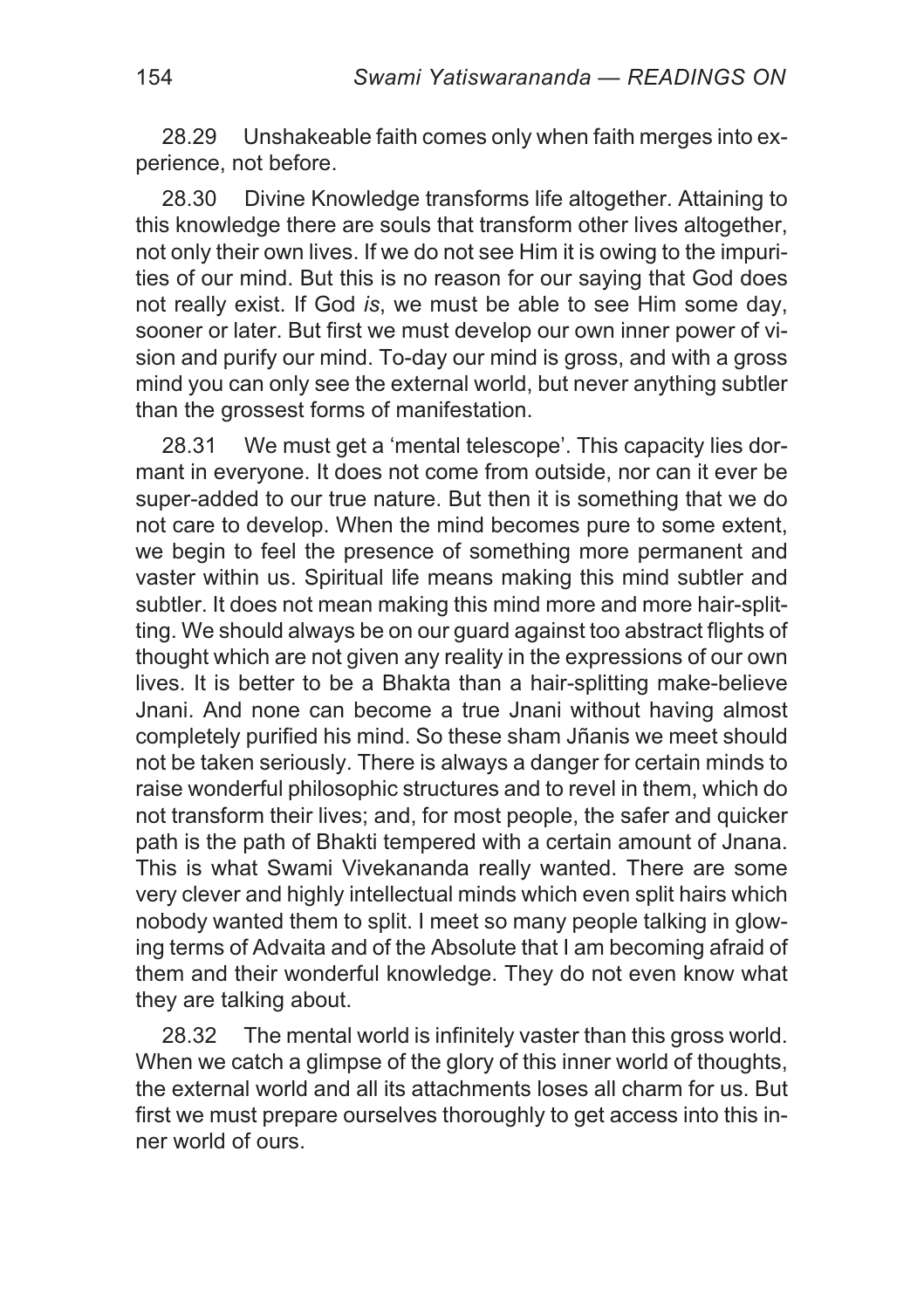### **The balanced state**

28.33 Dhyana [meditation] is unbroken like the flow of oil which is being poured from one vessel into another. And when this Dhyana is continued for a longer time it merges into Samadhi.

*"Meditation is consciousness solidified, concentrated, a sense of existence solidified, concentrated, intensified."*

*"If ever you have a glimpse of the peaceful state, call up the memory of that. It will always have a soothing influence on your mind."*

28.34 Dwell on that. Very often we dwell on all sorts of useless memories. Why not dwell on this kind of memory?

28.35 The *Bhagavad-Gita* says,

*"Being steadfast in Yoga, O Dhananjaya, perform actions abandoning attachment, remaining unconcerned as regards success and failure, This evenness of mind is known as Yoga." (Bhagavad-Gita 2.45)*

*"Sattva, Rajas and Tamas,— these Gunas, O mighty-armed, born of Prakriti, bind fast in the body the indestructible embodied one."*

*"Of these, Sattva, from its stainlessness, luminous and free from evil, binds, sinless one, by attachment to happiness and by attachment to knowledge."*

*"Know Rajas to be of the nature of passion, giving rise to thirst and attachment; it binds fast, O son of Kunti, the embodied one by attachment to action."*

*"and know Tamas to be born of ignorance, stupefying all embodied beings; it binds fast, O descendant of Bharata, by miscomprehension, indolence, and sleep."*

*(Bhagavad-Gita 14.5-8)*

28.36 Ordinarily we are the creatures of our moods. But if we sincerely wish to follow the Path, we must stop being creatures of our moods. We must gain perfect mastery over them.

28.37 Guna means 'rope' or that which binds the soul. The soul is caught in the meshes of these Gunas.

28.38 Spiritual life should not be abstract thought; neither should it be egocentric, but cosmocentric. We should not be conscious of the point only, but of the whole circle.

28.39 The task of the spiritual aspirant should be to attain the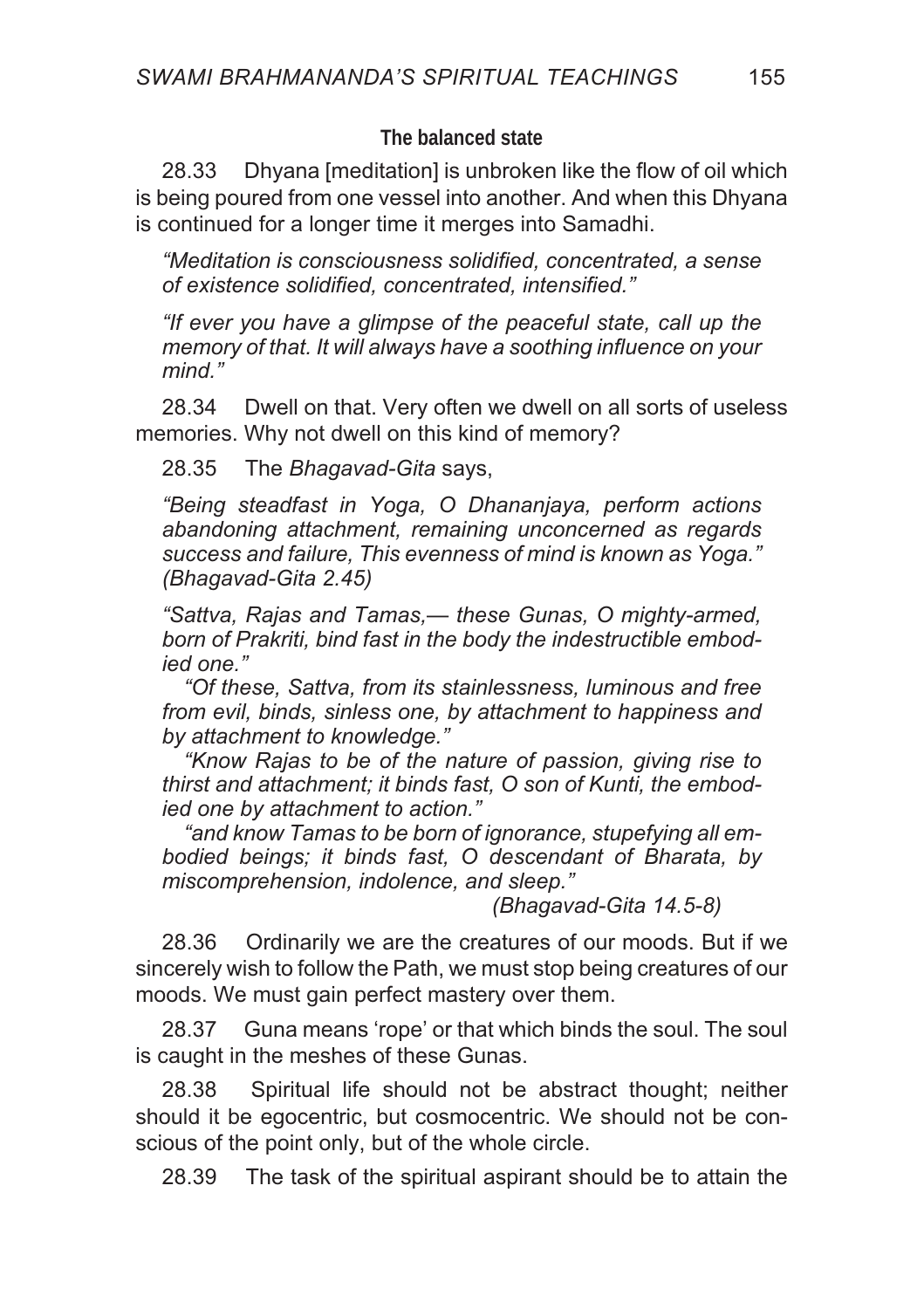'balanced state' and, at the same time, to have his eye on that which is beyond the balanced state.

*"That which is like poison at first, but like nectar at the end; that happiness is declared to be Sattvika, born of the translucence of intellect due to Self-realization." (Bhagavad-Gita 18.37)*

28.40 The secret lies in making ourselves cosmo-centric. All are part of the vaster consciousness. Hold on to the anchor. If you do not, you will be tossed again by the waves of delusion. If you do, then in the very depths of your mind there will always be this calmness and balance. The storms and battling waves will only touch the uppermost layers of your mind, but never again disturb it completely.

28.41 If we are not able to bring about a transformation in the whole organism, even Sattvika food is of no use to us. The body of Sri Ramakrishna was too Sattvika to be able to assimilate any impure or gross food. But mere physical food will never transform us. This is a very erroneous idea I find in some people. They cling to their impure minds, allow their senses to take in all sorts of filth, but their physical food for their stomach must be pure. What nonsense. If the food I take through my eyes, my ears, my touch etc., be not pure, the purity of material physical food for my stomach is unessential. Spiritual life is not to be found in the kitchen-pot.

*"The fourth is that which is capable of destroying all evils, ever changeless, of all beings the One without a second, effulgent and all-pervading." (Gaudapada)*

28.42 This is the goal, and we should know it, but once having known it, we should busy ourselves with the path and not so much with speculation as to the wonderful nature of Truth. If it is to have any effect, Vedanta must be made practical. Theories, wonderful thought-structures, as such, have no value in life, and just form one more of the innumerable delusions we cherish so much.

# *29 -- Wiesbaden, December 19th, 1933*

## **Practical application**

29.01 We should always try to give the instructions we receive some practical expression in life. Philosophy is all right as the background, but the application to life must never be lost sight of.

29.02 *"Through purity of food comes the purity of sense,*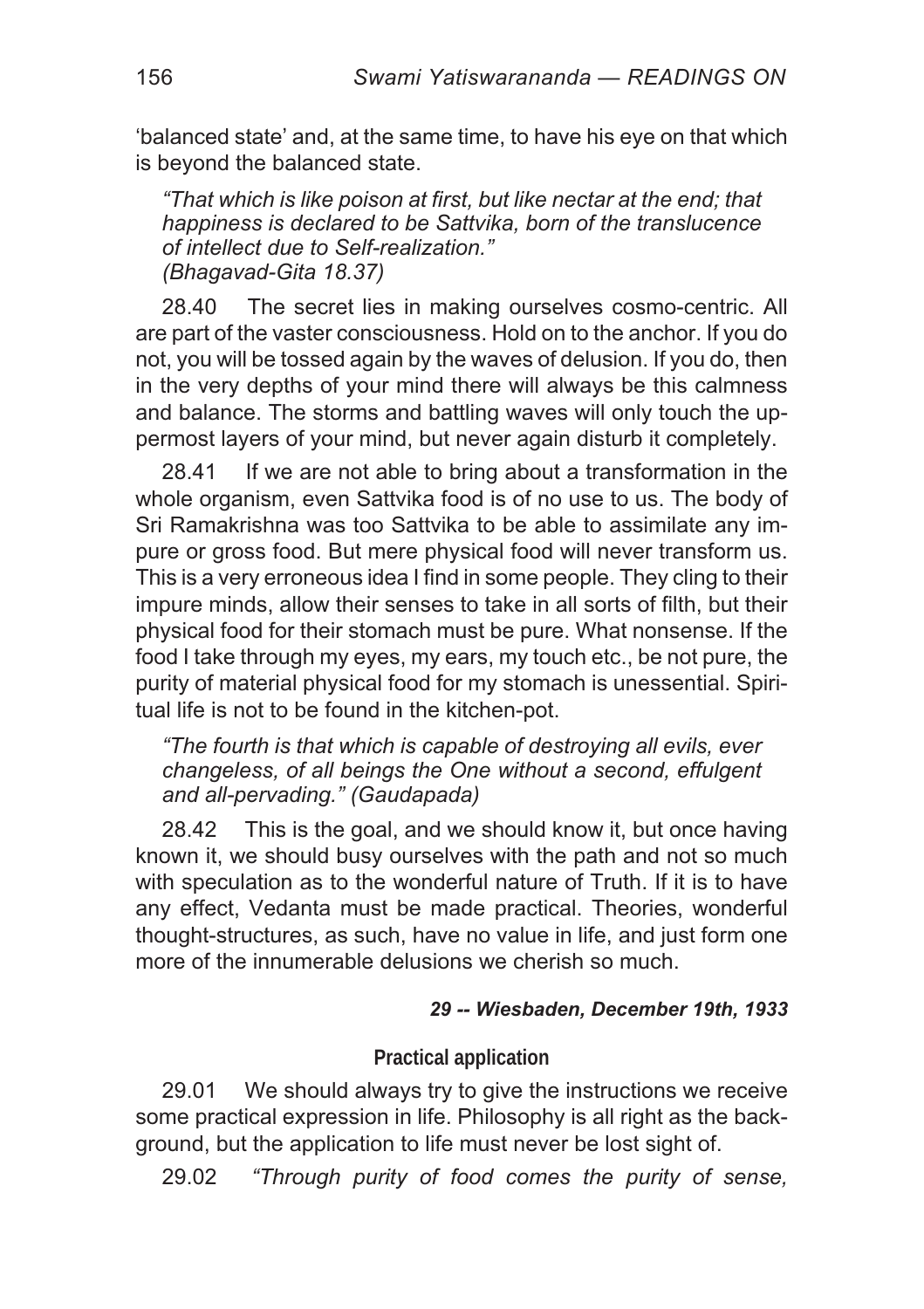*through the purity of sense comes steady memory of Truth, and when one gets this memory one becomes free from all bonds."* (Upanishads) —Then the mind thinks of Brahman in an unbroken stream.— As I have said many a time, everything that comes in contact with the senses is 'food'. We must have pure food for the eye, the ear, the touch, the smell etc. etc. Taking pure physical food for the stomach without purifying all the food that is taken in by the senses is no use. *"If by taking the purest of Sattvika food a person does not turn the mind to the Divine, fie unto him. If he takes contaminated food, but is able to turn the mind to God, blessed is he"*, — this is what Sri Ramakrishna used to say.

## **Beyond Gunas**

29.03 The Gunas are like ladders leading us to the terrace. The indolent person must become active, the active person must become pure. And Sattva is the topmost rung of the ladder leading to the truth, but not Truth as It is.

29.04 Our purity must lead us to God-realization. Attaining to the Divine means going beyond all the Gunas. All these Gunas are like robbers who do not dare to have access to the town. Our goal should be the Divine and Divine realization, i.e., to realize Him within ourselves, and then to realize Him in all others also. The ideal is the person who is not bound by any Guna, who has known God, who remains always indifferent to all actions of the Gunas. When by getting rid of the evil tendencies with the help of purer thoughts one is able to get a glimpse of Truth, transcending even Sattva, he comes down to the highest rung of the ladder in a Sattvika state, but he can never again go below that highest rung.

29.05 Mere ethics do not make a man spiritual. Mere morals are no proof whatever for the spirituality of a person. This is the great mistake of what is generally called 'Protestantism'. Morals are necessary, and there can be no spirituality without previously leading a perfectly moral life, but they can lay no claim to 'spirituality' which far transcends the plane of morals.

*"Having mastered all the scriptures and having given up all learning, be like a child. And then after attaining to your spiritual childhood live a life of meditation."*

29.06 We should all cultivate great simplicity and be free from all desires and passions, which make us more and more complex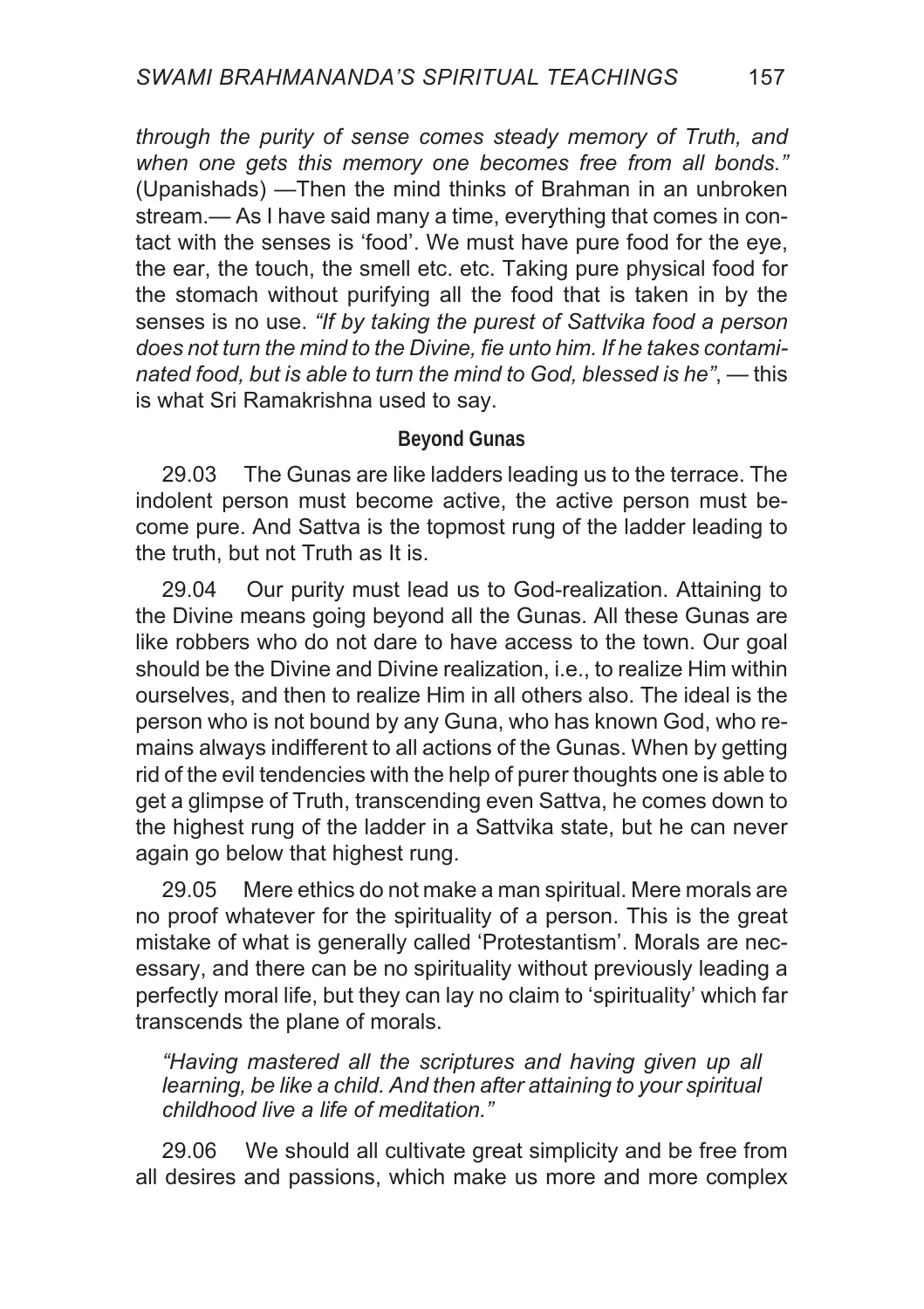and impure. We should minimize all personal feeling and all personal relationships with others by stressing the Divine more and more and becoming more conscious of the Divine than of others. Never commit the mistake of loving a person for his or her own sake. The feeling of love is all right, but the very moment its true aim is hidden it turns into side-paths and brings us no end of misery and delusion, although many people, for a time, call this happiness.

29.07 We should avoid all forms of austerity that are merely tamasika. So Sankaracharya says, *"Simply by making the body dirty, one does not become like a child."* No, certainly not. This spiritual childhood is characterized by perfect mental purity, sense-control, freedom from lust in all its forms and freedom from passions and desires. One who goes beyond all Gunas is no longer bound to any particular mood.

# **Cosmocentricity**

29.08 The spiritual aspirant should feel he is an instrument in the hands of the Cosmic Power. The best attitude is that of an instrument, knowing oneself not to be the doer, not to be the agent.

29.09 Let us take an example. There are different clocks all driven by the same electric energy. If every clock just thinks that it goes by its own strength, this is a serious error. We are all parts of a mighty energy that is working through us and with us. We should always try to be cosmocentric and become as impersonal in everything as possible. This body and the mind are instruments of a mighty power. To the extent we are able to become cosmocentric and more and more impersonal, to the extent we succeed in giving up all ideas of agentship, we attain to peace. The more we run away from the Divine, the more miserable we become.

*"Mother, Thou hast created this vast universe, and Thou alone as all beings art coming in touch with the outside things. Thou art the only doer, Thou are the only enjoyer."*

29.10 Sri Ramakrishna used to say, *"Mother, I am the machine, Thou art the mechanic. I am the house, Thou art the mistress of the house. I am the chariot, and Thou art the charioteer. I do as Thou makest me do. I speak as Thou makest me speak."*

## **Facing obstructions**

29.11 If at any time dejection comes, still go on with your disciplines. If obstruction comes, it must redouble your effort, rather die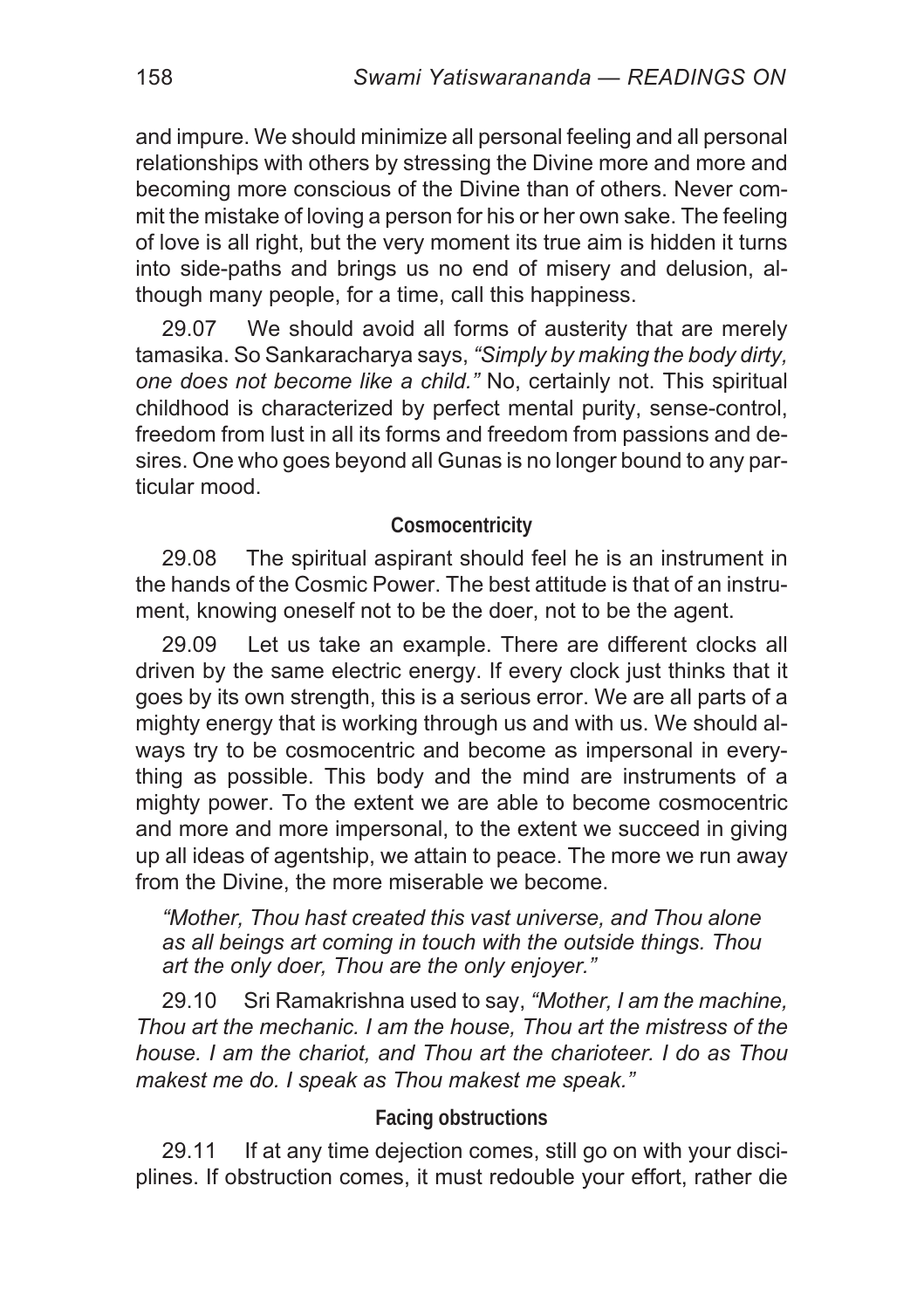than give up. The greater the trouble the greater should be our determination and our will. We should not be weaklings.

*"If before we pass away we are able to know the Truth, we attain to the goal of our life. If we fail to do this, everything is to no purpose. We miss the object of our life."*

*"By realizing the same Divine in all beings, the person of steady intellect attains to the state of immortality." (Upanishads)*

*"If there be God, what else is there that matters? If there be no God, what does life matter?" (Swami Vivekananda)*

29.12 First of all, the ideal is to be fixed once for all. There must be no vacillating and no two ways. If we are side-tracked, at once let us fix again the ideal. There must be no "I may do this or this". No. "I can do this only and nothing but this." This alone is the attitude of the sincere aspirant.

*"O Lord, I have made Thee the pole-star of my life. In this ocean of existence I shall not lose my way if I have my mind fixed on Thee."*

29.13 You see, the compass, even the best and most modern one, may fail. The pole-star never fails.

**India does not believe in arms and ammunitions**

29.14 India does not believe in arms and ammunitions. She believes in knowledge and wisdom. With Her, knowledge is power, and love is the one weapon which alone is necessary to conquer the whole world, to win over the hearts of the whole of humanity. India stands for cultural and not for political conquest. Learn to be men. There are so few men in the West. Be men, true men, not animals wallowing in the mire of sensuality and greed, but men of love and reverence, of wisdom and knowledge and purity and non-attachment.

29.15 The sum and end of life is freedom and fearlessness, freedom from the ever recurrent bondage of births and deaths, freedom of the soul from the toils, and the ultimate and final attainment of peace. The knowledge of the Self is the way to freedom and the discovery of Truth, and at the very end of the journey the reward is peace, that peace of which Christ taught that it "passeth all understanding".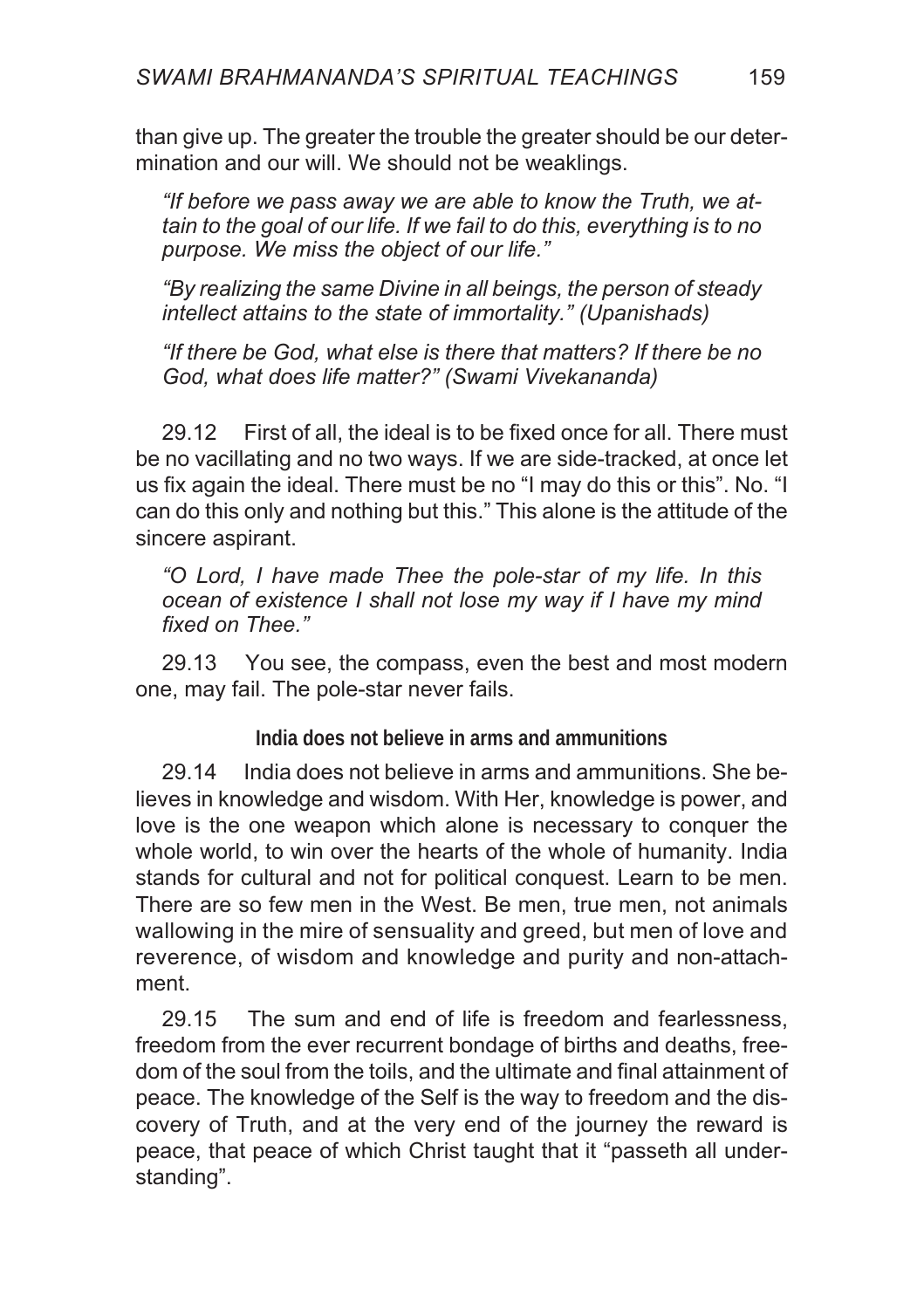### *30 -- Wiesbaden, December 20th, 1933*

**Marks of progress in spiritual life**

30.01 If we find that all our life we remain in a certain stage, there is something seriously wrong. We should always see whether as a result of our Sadhana we are making spiritual progress or not.

30.02 We should not be like the musk-deer. It has the musk in its own navel, and in certain seasons it goes mad and runs and runs just to find the source of the sweet fragrance, and then it finally falls down dead. Similarly the God we seek dwells eternally in our own heart, but we want to find Him outside.

*"Fire is the god of the twice-born; to the seer God dwells in his own heart; people of poor understanding take up idols as their gods, and one who is same-sighted finds God everywhere." (Uttara Gita)*

30.03 We are always creating our own god or our own gods. We try to create Mahadeva, Shiva, and it turns out to be an ugly monkey. We make an image, and then it proves to be the image of an ugly monkey. If we do not know the right idea and also how to apply it to life, everything becomes an ugly monkey. This is the danger.

*"For one who attains to salvation, worship of images is a hindrance and brings about rebirth. Therefore the man of renunciation should worship the God who dwells in his own heart. He should give up all external worship."*

*—(Maitreyi Up. 2.26)*

30.04 These higher forms of spiritual practice are meant only for advanced souls. It is all just like a staircase. We must proceed step by step. We must find out where we are, otherwise progress is not possible, never.

30.05 So Sankara says, *"Even for learning how to steal, a teacher is necessary".*

30.06 The voice of God of which so many people speak can only be heard by those who have a completely purified mind, never by others. There is very often great self-deception, because there are the impulses of the lower mind. Very often we take our impulses to be the voice of conscience, but really then the ego speaks, not God. When you want to hear the voice of God, stand aside as the witness, dissociate yourself from your body and your mind. If you do not, you cannot hear the voice.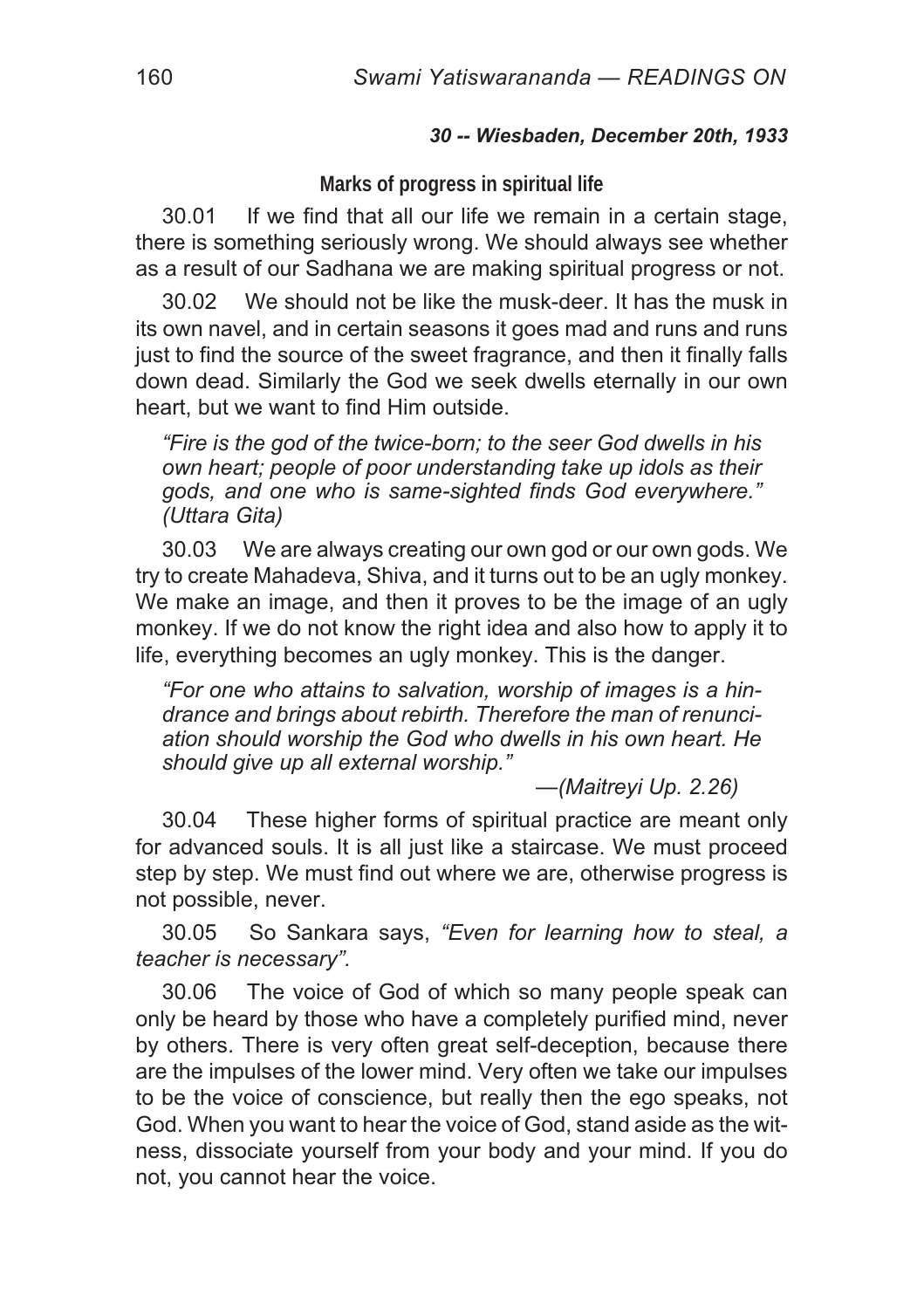30.07 One must bring the message of Sri Ramakrishna to the people, but above all one must stress morals, purification and sublimation. *"The pure in heart shall see God."*

**\*\*\*\*\***

# **Brahmacharya**

30.08 Question:— Should these be stressed from the very beginning? I have observed that most people who just begin to be a little interested are scared away at once as soon as they are told to practise Brahmacharya. Must one raise this demand at once?

30.09 The Swami:— Yes. At the very beginning. None is a child of Sri Ramakrishna who is not prepared to pay the price of Brahmacharya. Brahmacharya is one of the most important and essential points. It does not matter if such people are scared away. We do not count the number of people, but their quality. We only want those who are prepared to pay the full price unconditionally. Others cannot follow spiritual life or the seers of Vedanta or any other Great One. None is a Christian who is not prepared to fulfill all this. Everyone who revolts against sense-control and Brahmacharya should not take to any form of spiritual life. Above all, do not soil the holy name of Christ and Sri Ramakrishna with such people. **You in the West need Brahmacharya even much more than we do. All this terrible immorality you find here leads to violence and brutality and the whole host of those demons from whom you are suffering so much nowadays**. You can never separate sex from brutality.

30.10 Question:— And what about householders who feel interested in the message? You cannot expect Brahmacharya of a householder.

30.11 The Swami:— The householder has to practise control just as all the others. Just look at Nag Mahashaya. His father forced him to marry even twice, but he never had any marital relations in all his life. Your idea of marriage is so coarse. Both the wives of Nag Mahashaya became his disciples, leading a life of the highest purity and devotion. So you see, outwardly, Nag Mahashaya was a householder all his life, but there has never been a monk who was purer and less attached than he.

30.12 Question:— And if one party revolts?

30.13 The Swami:— **None is allowed to be prevented from following the spiritual path by his partner, even if the heart of**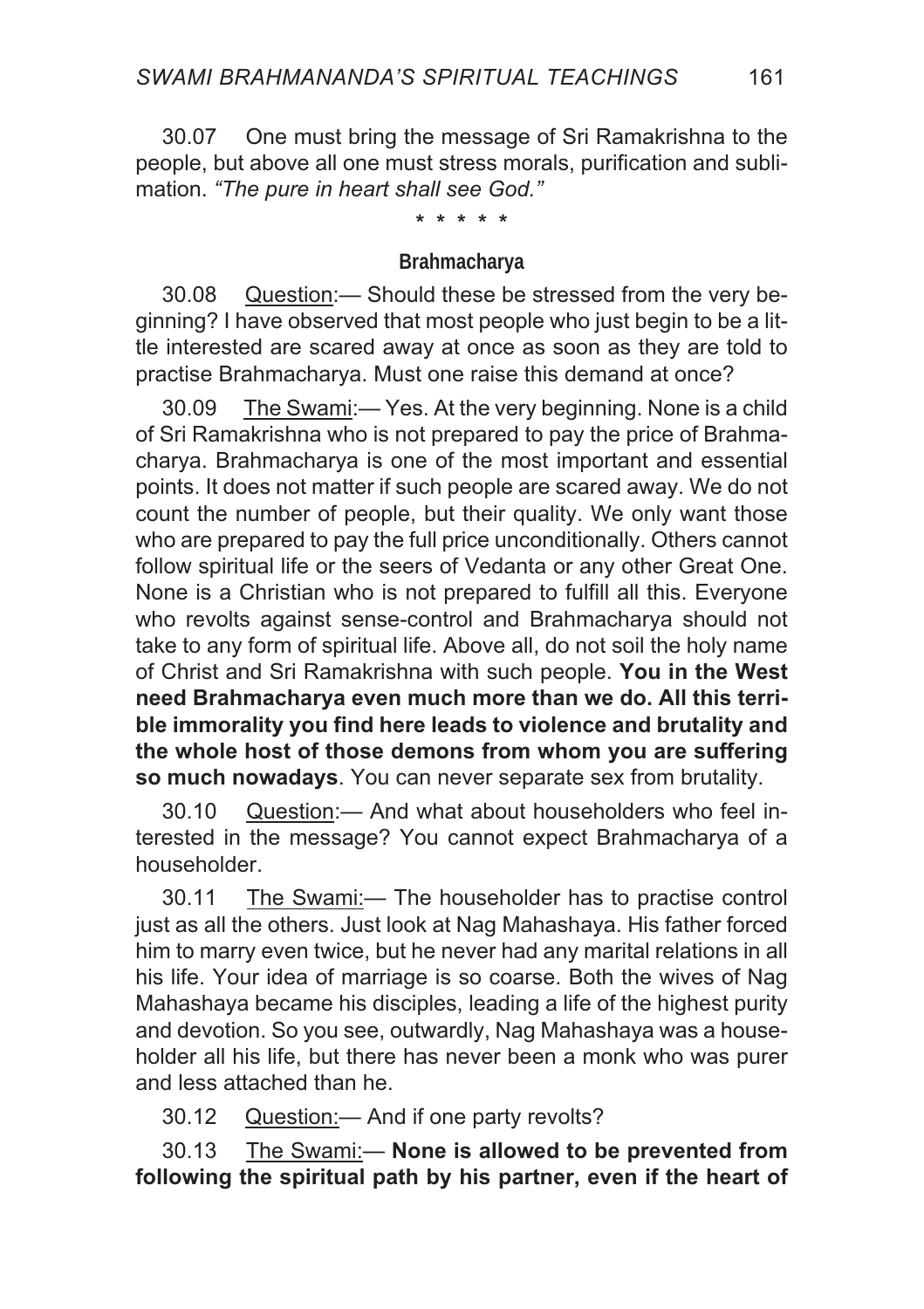**that person breaks.** About that we have already had many talks as you know. A person who becomes an impediment to another with regard to spirituality, is so low, so sense-bound, so egotistic, so brutish in all his emotions and feelings, that he can boldly be pushed aside, whatever happens. God save me from all such emotional people. If you belong to them I should leave this place tomorrow morning. Certainly. Such people are not fit to become children of Christ or of Sri Ramakrishna, because both represent the ideal of the very highest purity and non-attachment.

30.14 Even in worldly life you need a very strong backbone, if you wish to achieve anything, but in spiritual life you need, as it were, a worldly backbone, a moral backbone, and a very strong spiritual backbone. You need infinitely more strength and manliness than you ever do in ordinary life.

30.15 It is very essential for the beginner to have an outward or a mental idol on which to centre all his thoughts and emotions. If you do not have this, you are bound to cling to some other human being, making it your idol and getting entangled in its meshes. Then you believe that some other human personality can fill you, but this only leads you further and further away from the goal.

30.16 Question:— How to avoid old associations rising in the mind?

30.17 The Swami:— First of all learn to avoid all people that may tend to rouse them in you. You must mercilessly cut yourself away from them all for a long time to come. You should avoid as poison anything that may awaken impure memories in your mind. As I said, the moment anybody or anything stands in the way of your spiritual progress, push it mercilessly aside. There is no other way if you desire to progress and go through the process of purification. Whose fault if we have been careless in our life? Now we have to pay the price, and we shall not go free before having paid the very last farthing.

*"In the darkness that surrounds us on all sides, do Thou O Lord, just rise like the sun and dispel it all with Thy light Divine."*

*"Shiva is my mother, Shiva is my father, Shiva is my Lord, Shiva is my friend, Shiva is my play-fellow. Shiva is my all in all. I know none else, I know none else. No, not I." Shiva Stotram)*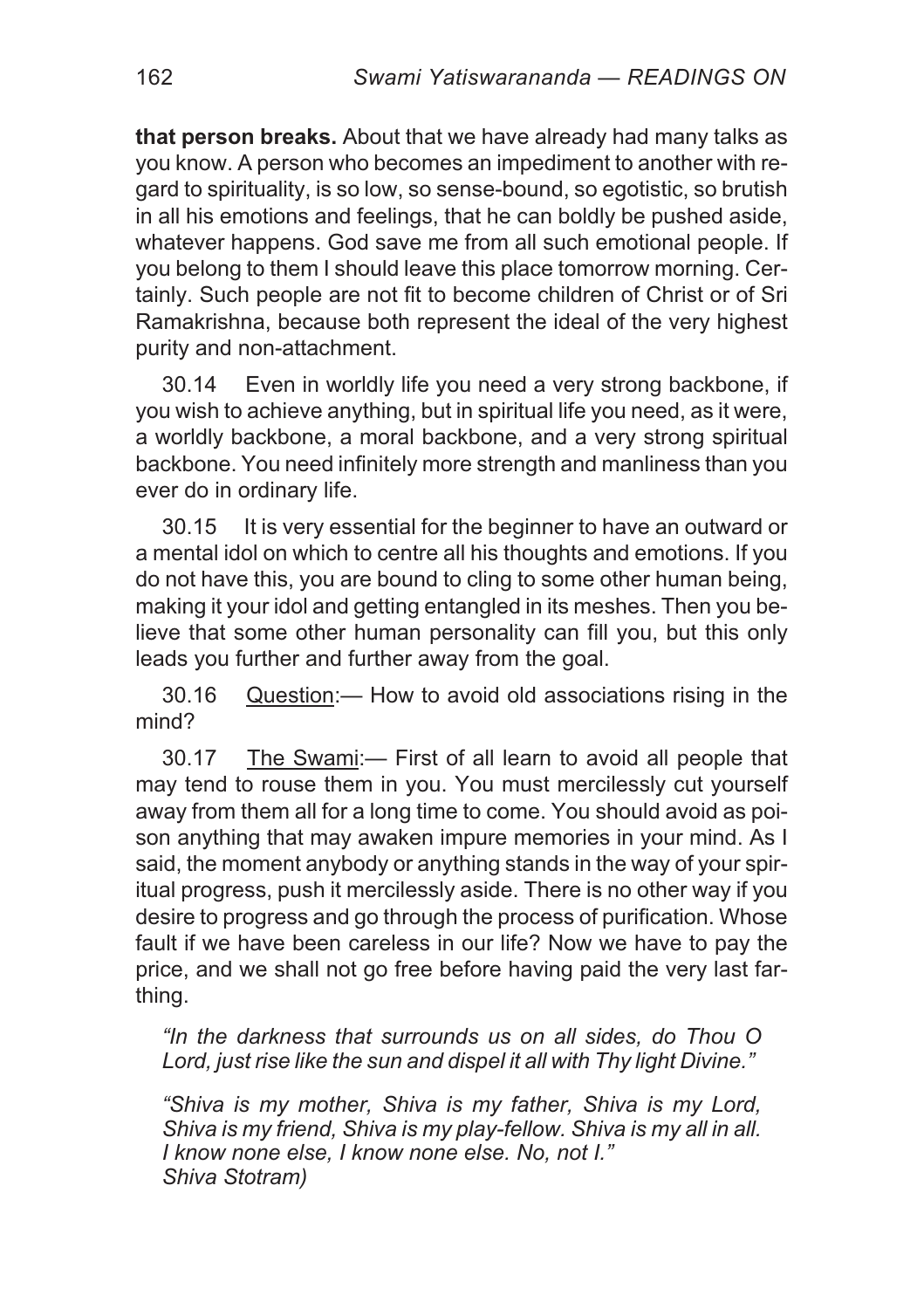*"O Lord, you have assumed many names, and endowed them all with your full powers; there is also no particular time for remembering your names, such is your mercy. Yet such is my misfortune that I have no love for your names."*

*"The glory of God is best sung by him who is humbler than a straw, more forbearing than a tree, and who does not honour himself but gives honour to others."*

### *31 -- Wiesbaden, December 21st, 1933*

*"Let only those works be done by thee, that are free from blemishes, and not others." (Upanishads)*

### **Guard yourself**

31.01 Narada says:

*"Shun by every means the company of the wicked, for it will only breed in you desire and anger, delusion and forgetfulness, unreason and death. These grow in the company of the wicked as rapidly as the ripple swells into a tide. Who is the man that frees himself from the snare of the world? The man who shuns the wicked and seeks the wise, and who is free from attachments. The man who loves solitude and snaps the bonds of the world. The man who goes beyond the gunas and gives up to God all that he owns. The man who first abandons the fruits of his actions and then even the actions themselves, for the sake of God, and who passes beyond both good and evil. The man who leaves even the Scriptures behind and loves God without a break. Such a man saves himself, he saves others as well."*

31.02 Always keep impure people at a safe distance during the period of your training. Never become intimate with them. There are so many different kinds of lust, specially with regard to women: impure thoughts, glances, speaking of women, touching women. All these must be annihilated in their root-forms in you. Throw away all human dolls without mercy. Burn all your desires in your heart, but then see that you do not take up new dolls again. See only MOTHER and SISTER in every woman you meet, but so long as you are not yet fully established in dispassion and non-attachment, do even that at a safe distance. The same holds good in the case of women with reference to men.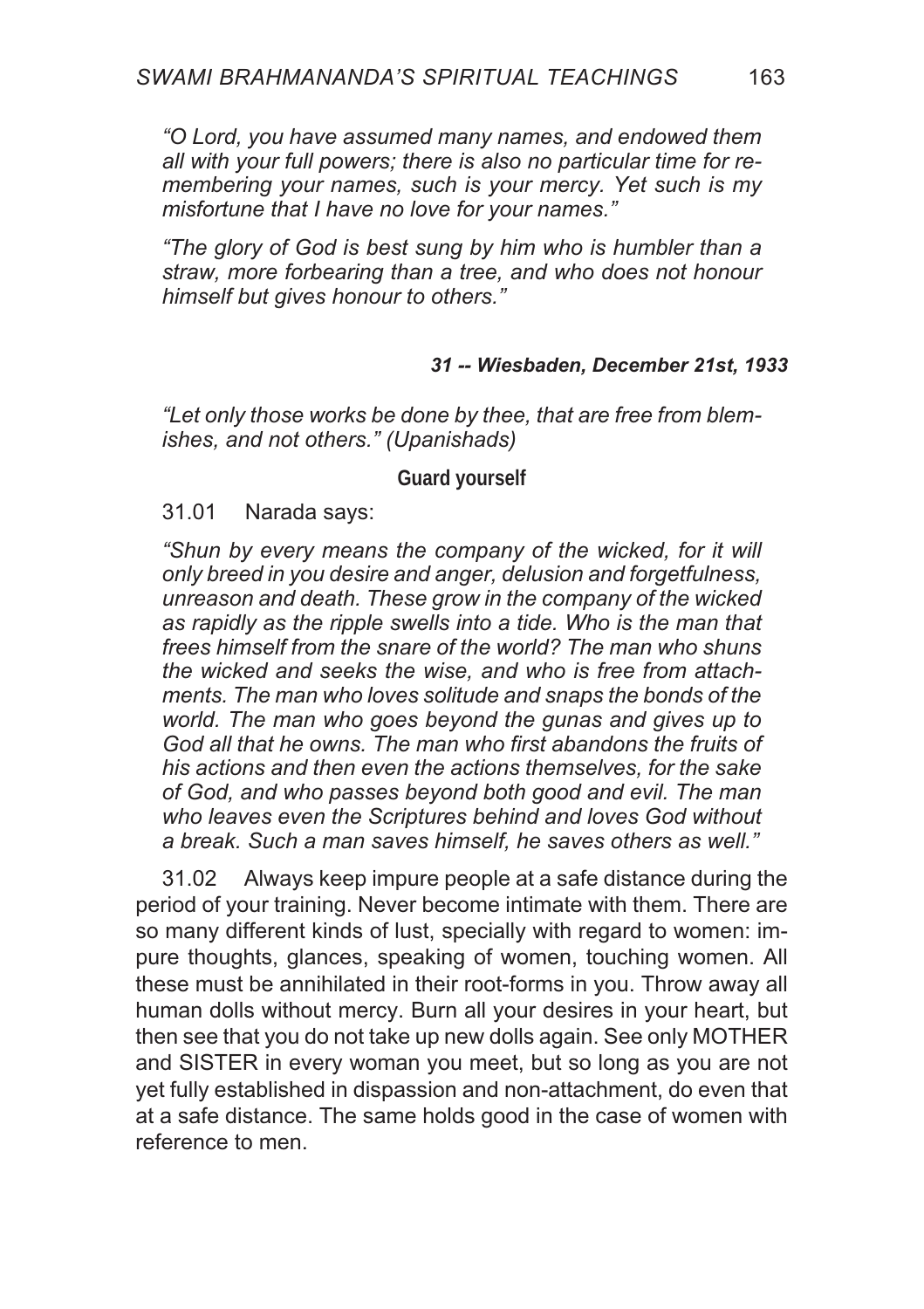## **FAITH**

*"As the fish in the sea So live I in Thee Ocean of Power and Love— As the star in the sky Lonely am I Yet Thou art below and above.*

*As the bird in the air Swiftly flies here and there Yet ever returns to his nest So I run to and fro To gather or sow Yet ever in Thee am at rest.*

*The flower in the sun Its ecstasy won Falls back to its life in the sod— And I, when my soul Has reached its far goal Shall be consciously one with my God!" (A.L. Begg)*

### *32 -- Wiesbaden, December 22nd, 1933*

#### **Real Ahimsa**

32.01 If you practise ahimsa, non-violence, out of cowardice it is no merit at all. Real non-violence means the greatest strength and power of endurance a human being can attain to. It means the greatest courage and undauntedness coupled with the greatest love. Ahimsa in which there is even the very slightest trace of aversion or hatred is not non-violence.

32.02 When you lead the higher life, do not stand in anybody's way, do not preach hatred or aversion against anybody, sinner or saint, do not trample underfoot anybody, whoever he be. Do not elbow out others, do not sacrifice the interests of others to yours or that of those who are dear to you. In the animal kingdom, struggle and the so-called survival of the fittest is necessary, but if we wish to be men, we must go beyond all the rules prevailing in the animal kingdom and in nature. We must have the idea of love and non-injury in thought, word and deed. We must not be swayed by our impulses, we must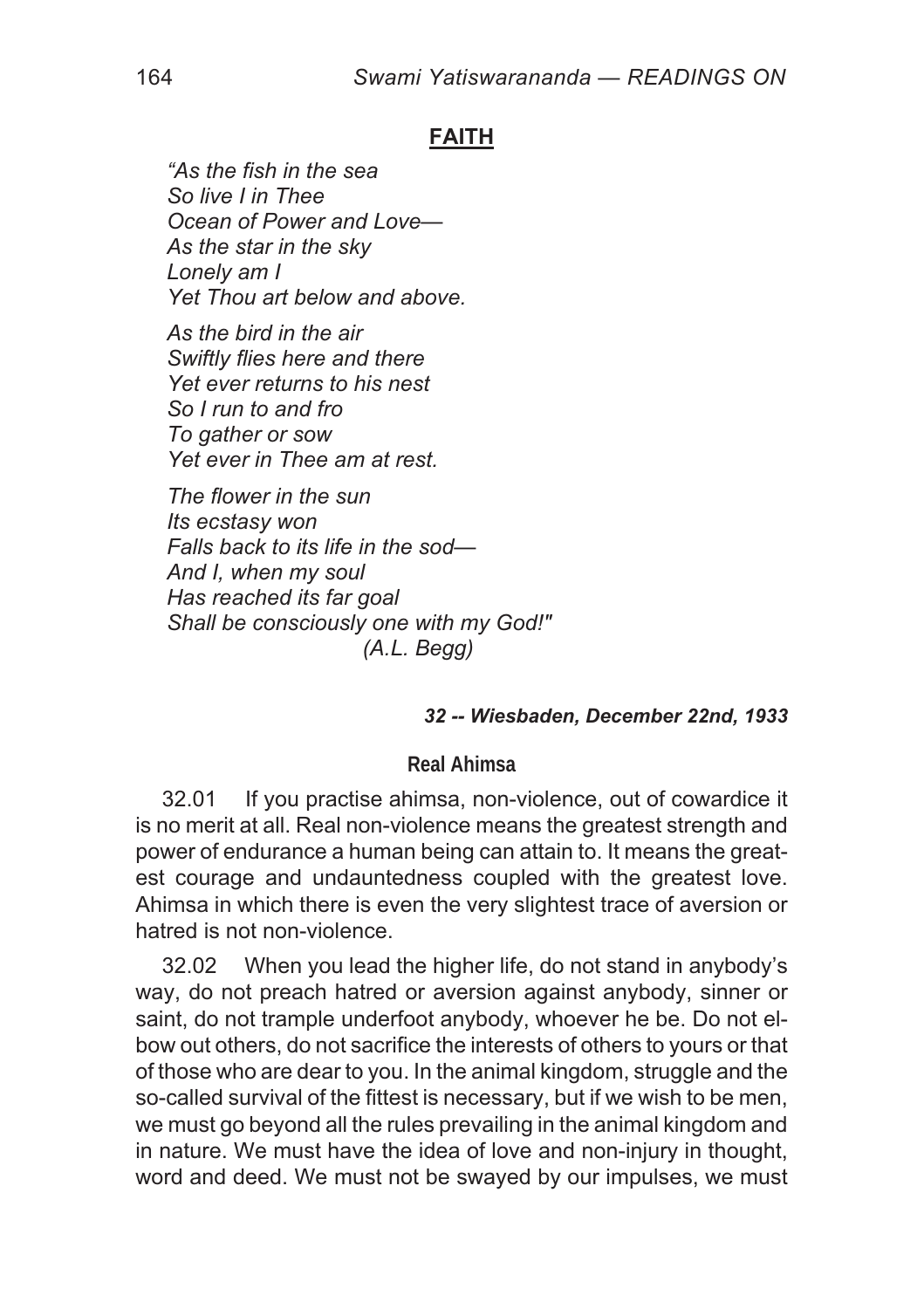rise above attraction and aversion and learn to be and remain the witness of everything.

32.03 The ideal of the spiritual man should be, not how to stand in anybody's way, not how to enslave anybody, as his is not the ideal of animal existence, as he has to rise above all the laws of the animal kingdom. If he does not do so, he will never become a man. He must always be prepared to help others, even at the greatest sacrifice, and he must never allow himself to be used by others for their selfish interests.

32.04 Ahimsa is the highest goal. We must proceed step by step. Ahimsa is to be practised both physically and mentally. The mind must be purified of all impure impulses and thoughts. We can have real Ahimsa only if we really advance. The ideal of Ahimsa and the full realization of Ahimsa in our own life are very wide apart. So we must consciously proceed in the right direction and learn to analyze all our motives and impulses in whatever garb they come.

32.05 At a higher stage you develop such a soul-force that people dare not take advantage of you. Do not be soft or sentimental when the Principle is involved. Do not yield, whatever happens. We must learn to compromise less and less. The higher goal should never be lost sight of. We do not want to make a virtue of softness or bonelessness, but we have to fight all ideas of violence in our nature. Ahimsa does not mean softness. The world is so impure and so bad that you cannot live in it if you do not go on hissing. But the limit of hissing should never be passed.

## **Keeping one's balance**

32.06 Until your power of discrimination increases, never lose your balance. At least, do so only mentally, never give expression to it.

32.07 Whenever any tempting thought arises with reference to lust, anger, passion etc., do not give it any physical expression and carefully avoid coming in touch with the object that makes it rise in your mind. Try to calm the mind, withdraw the mind steadily from all sense-objects. If you give such a thought or impulse a physical expression it becomes very difficult for you to erase it again. Everything remains recorded in your mind, and so it creates no end of troubles for the aspirant who has to efface all such impressions before he can really progress in the spiritual path. You will be astonished to find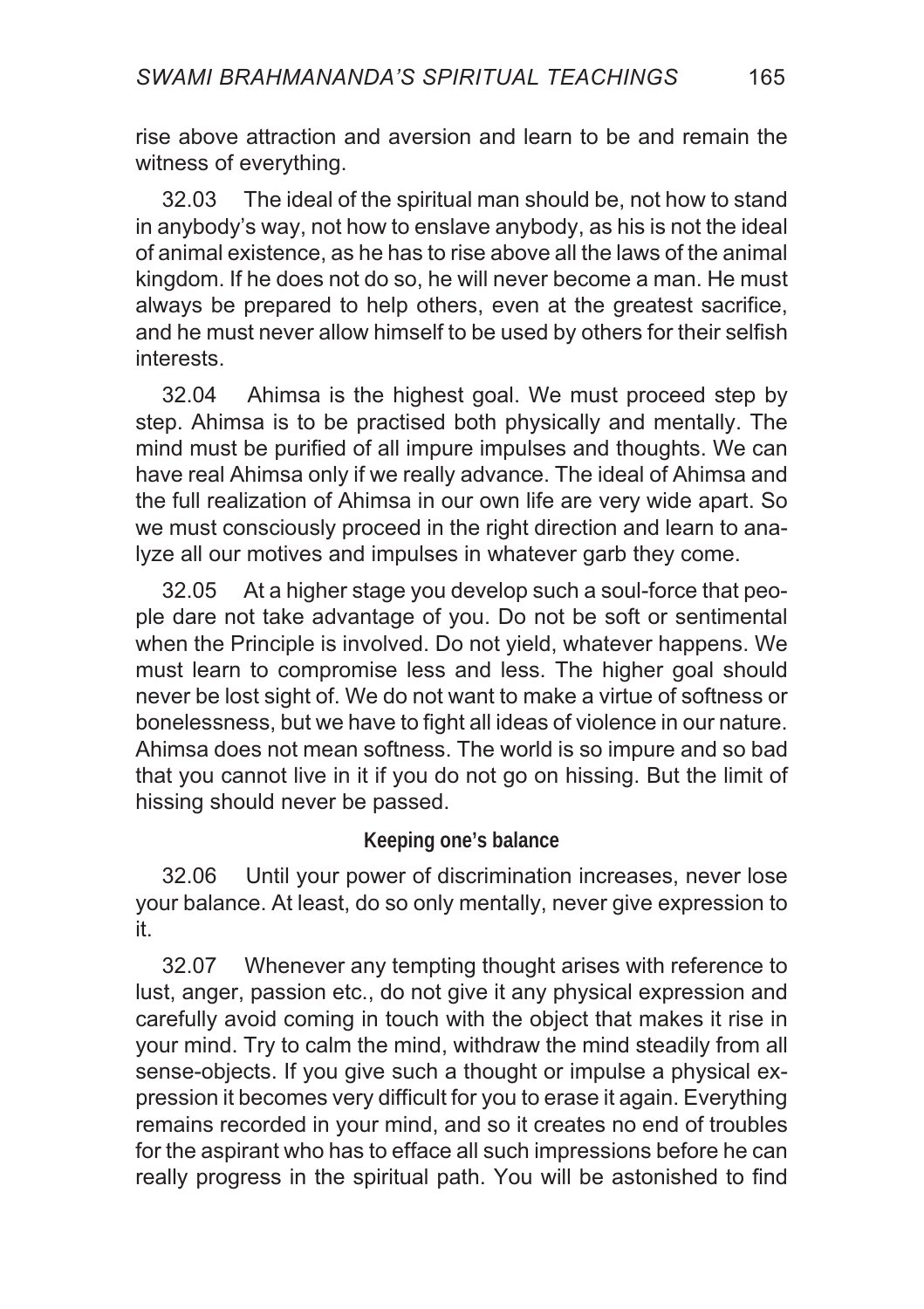how many bad impressions will rise during your practices, impressions you have never been even aware of before.

*"Whenever desires and passions, anger hatred and other feelings trouble you, sit down quietly without paying any heed to them."*

32.08 If some wish arises in your mind which you know to be wrong as it stands in the way of your mental purification, annihilate it by giving your mind a different direction. Do not fulfill that wish. If you do, new impressions will be created which will make it all the more difficult to efface the old ones even. Freedom does not mean following one's desires and impulses, but freedom means being the master in one's own house, physical and mental, and teaching all such desires a good lesson, so that they dare not come again and trouble one. None who follows his wishes and impulses and desires and gives in to them is free. But most people do not even realize the state of slavery they live in.

32.09 Do not have useless discussion. Do not have useless reading. Do not see useless things. Do not meet others uselessly. Discussions very rarely are of any use unless the people you are discussing with really want to change their ways of thinking. *"Only that kind of discussion that helps us to arrive at the Truth can be taken recourse to, but not other kinds,"* — was Sri Ramakrishna's advice in this respect.

32.10 If you are careless in all this, one day you will find that you must pay a heavy price for your carelessness. But then it will be too late to escape paying it to the full. Spiritual life without mental control, without curbing one's desires and wishes and passions, becomes an impossibility. Spiritual life without becoming free from the trammels of all such desires, of attraction and aversion, violence and hatred and possessive personal love just remains an empty dream. Nothing more.

## *33 -- Wiesbaden, December 23rd, 1933*

## **Yogic versus Vedantic realization**

33.01 The Vedantic path is different from that of the Yogi. The *Yogi* need have no conception of the Divine as ordinarily understood, so his concentration can be fixed on anything, any gross or subtle object, and in his realization comes to a perfect withdrawing of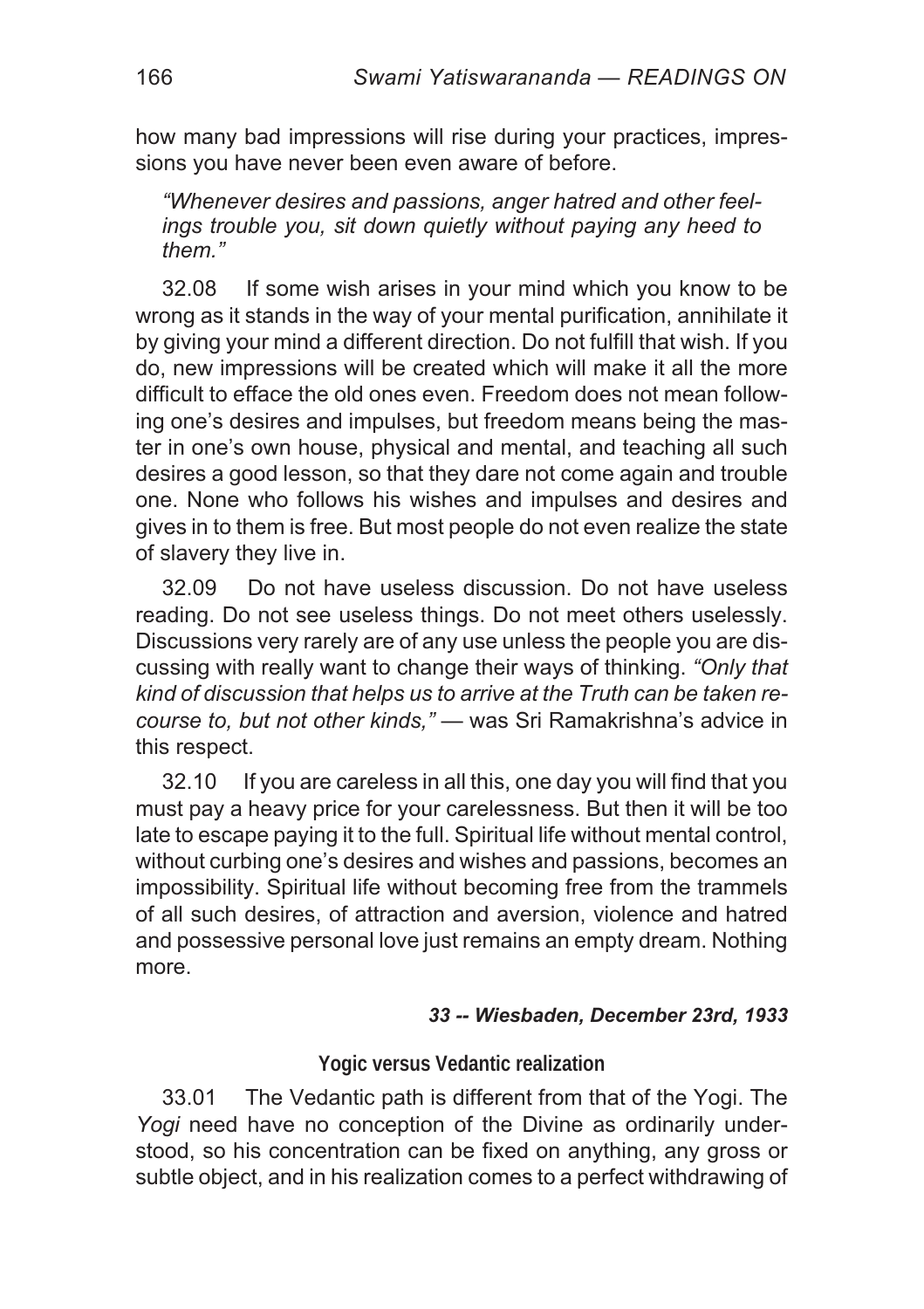the senses from their objects and a perfect stopping of all his mental activities, i.e., he realizes the Purusha as distinct from the world. Prakriti remains, but the connection between Prakriti and Purusha is severed. With the *Vedantin* there can never be any kind of Samadhi without Brahman-consciousness, and with him, in the highest state of realization, Prakriti ceases to be, i.e., he realizes the whole phenomenal world to be non-existing, as in the case of the snake and the rope in which the snake never had any real existence and only continued to be so long as the person superimposed the idea of the snake on that of the rope through his mistake. For the Vedantin the highest realization is an absolute state in which the soul realizes its own reality without any adjuncts, and for both, the soul and the outside world, the reality is the same. The soul, ridding itself of all that which is non-self, i.e., of all the limiting adjuncts, and the world free from all its limiting adjuncts, are both one and the same reality, the One Undivided and Indivisible Principle that alone has any real existence.

33.02 In our ordinary state of consciousness, Purusha or the Atman is, as it were, mixed up with the ego, the mind, the senses and all their sensations.

33.03 First the Yogi tries to think of gross matter, and then, later he passes from the objective side to the subjective side and from that to the ego. The goal for him is to pass on to the Purusha without getting merged in Prakriti.

*"Through tapas you must know what Brahman is." (Upanishads)*

33.04 When you have tremendous concentration, but do not attain Divine Consciousness you develop wonderful powers, but all these powers can only be had through tremendous concentration and austerity.

33.05 Patañjali says:

*—Success is speedy for the extremely energetic.*

*—The success of Yogis differs according as the means they adopt are mild, medium or intense.*

*—Or by devotion to Ishwara.*

*—Ishwara is a special Purusha untouched by misery, actions, their results and desires.*

*—In Him become infinite that all-knowingness which in others is only a germ.*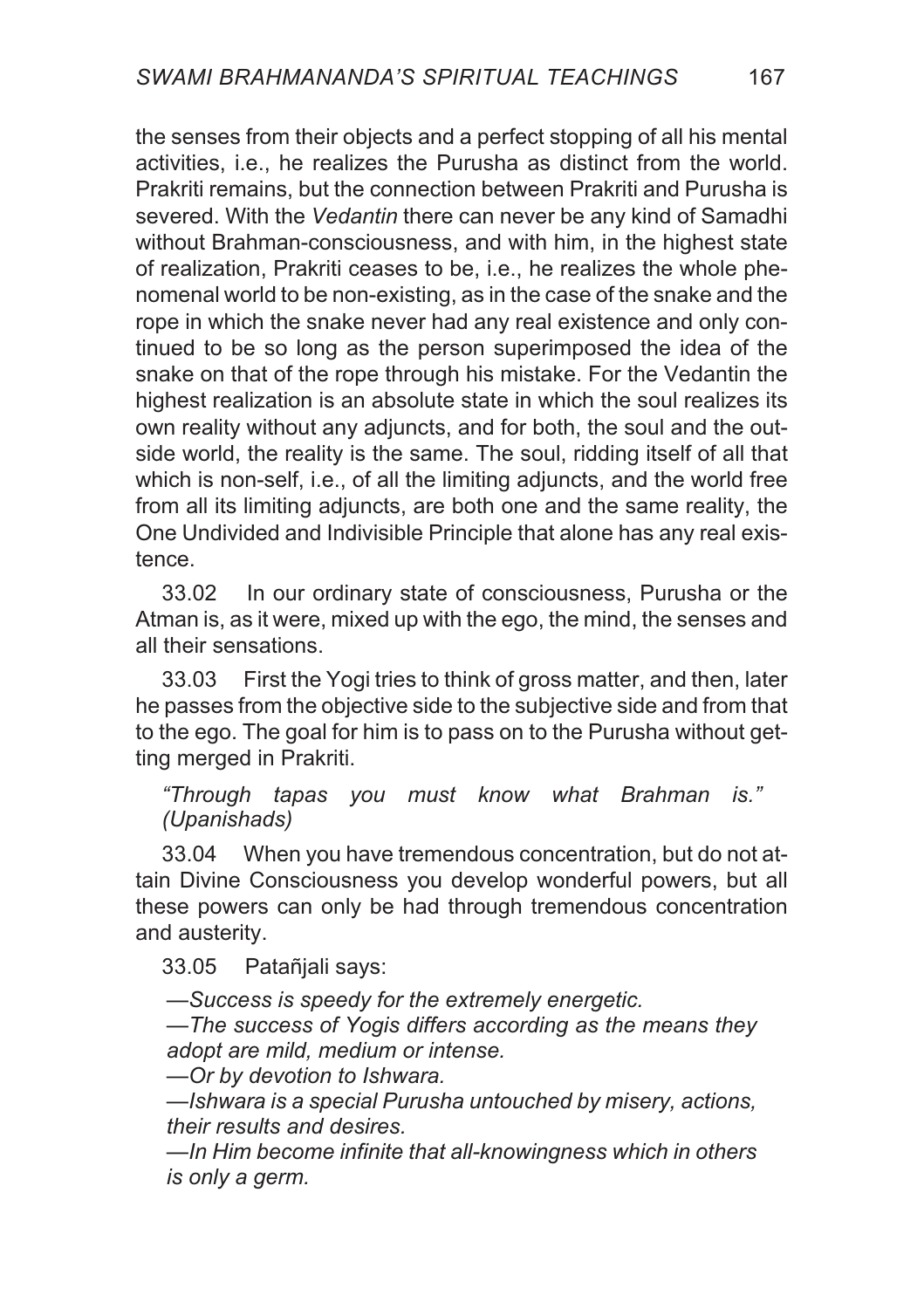*—He is the Teacher of even the ancient teachers, being not limited by time. —His manifesting word is OM. (Yoga-Sutra-s 1.21-27)*

### **Japam**

33.06 Japam purifies the mind and makes it more introspective, removes the obstacles, physical as well as mental, and makes the body and the mind fit for realization. You should never underrate the value of Japam if properly done. In the beginning many people cannot grasp the utility of Japam, and that is only natural, but as we advance we come to realize its tremendous utility and efficacy, especially when the mind is dull. Japam serves, as it were, as a kind of ladder which helps us in rising to the heights of spiritual consciousness.

33.07 From one link of the chain we come to the next link, and passing from one link to another we just come to God.

33.08 The cosmic sound in its subtle aspect arises from the Divine, and if we are able to follow it we approach nearer and nearer to the Divine. OM has its gross, subtle, causal and absolute aspect. (A, U, M).

33.09 What are the obstacles that stand in the way of the beginner? *"Disease, mental laziness, doubt, lack of enthusiasm, clinging to sense-enjoyments, false perception, non-attainment of concentration, and falling away from concentration when it has been attained."(YS 1.30)*

33.10 With infinite patience one must follow the path of Japam and meditation. Japam is specially suited for this age and the one practice that everybody can follow.

33.11 What you have to do now is to raise a certain thought in your mind and after that to make it flow in an unbroken stream. The movement of the beads should not be mechanical, but must be accompanied by the movement of thought. Mere movement of the beads won't to. It has no effect at all.

33.12 Japam if it be real Japam, is Dhyana [meditation] with interruptions and Dhyana is Japam without a break.

33.13 When the mind becomes a little concentrated you will find that this current is maintained. Somehow the thought then flows to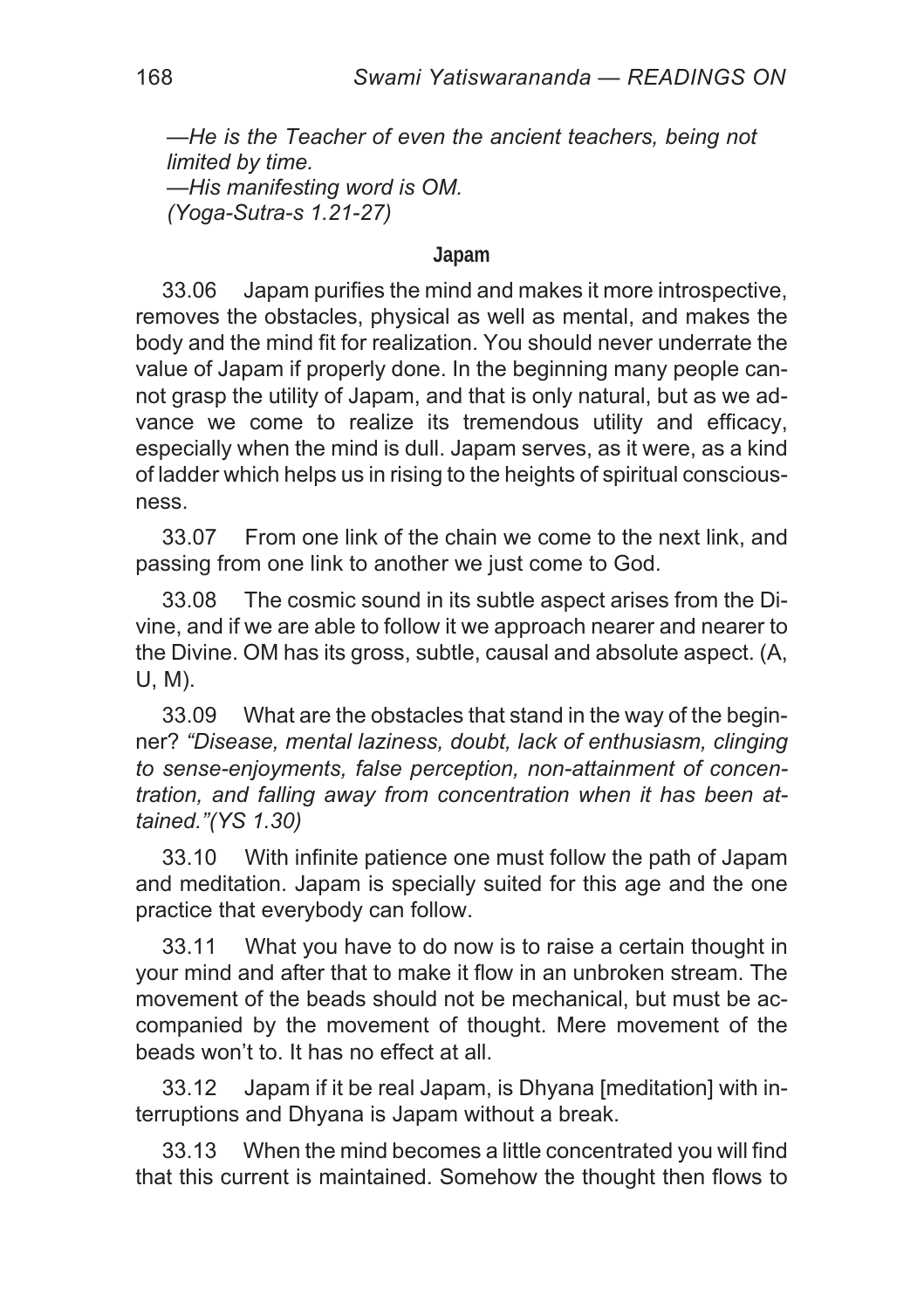some extent along the right channel, whereas now it is flowing, too, but flowing in a wrong direction.

33.14 We want to have a definite object of meditation and maintain an unbroken stream of thought.

## *Vedantasara*

# **[The Meaning of "I am Brahman"]**

*"'Both the intellect and the Consciousness underlying it come into contact with the jar. The intellect destroys the ignorance regarding the jar, and the underlying Consciousness manifests the jar' (Panchadashi 7.91)." (179)*

*"Just as the light of a lamp coming into contact with the jar or cloth existing in darkness, dispels the darkness which envelops them and through its own lustre manifests them as well." (180)*

# **[Study of Vedantic Texts]**

*"Till such realization of the Consciousness which is one's own Self, it is necessary to practise hearing, reflection, meditation and absorption (Samadhi). There these are also explained." (181)*

*"Hearing is the ascertainment through the six characteristic signs that the entire Vedanta philosophy establishes the one Brahman without a second." (182)*

*"Repetition is the frequent presentation of the subject-matter in the section. As e.g., in the same section, Brahman, the One without a second, is repeated nine times in the sentence, 'Thou art THAT'." (186)*

# **[Reflection & Meditation]**

*"Reflection is the constant thinking of Brahman, the One without a second, already heard of from the teacher, by arguments agreeable to the purport Vedanta." (191)*

*"Meditation is a stream of ideas of the same kind as those of Brahman, the One without a second, to the exclusion of such foreign ideas as those of the body etc." (192)*

# **[Samadhi its Nature & Varieties]**

*"Samadhi is of two kinds, viz., that attended with self-consciousness and that without it." (193)*

*"Savikalpa Samadhi, absorption attended with self-conscious-*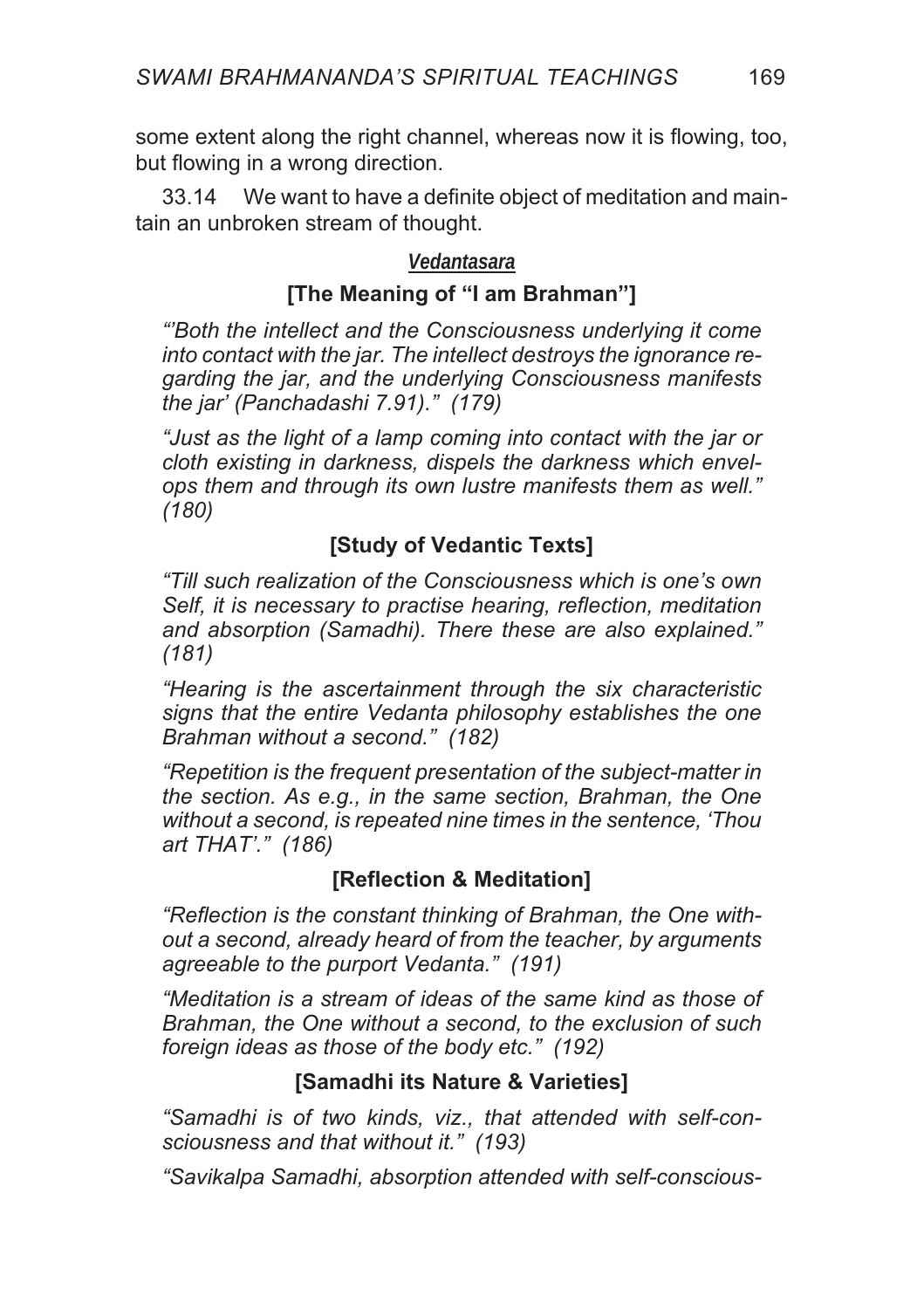*ness, is that in which the mental state taking the form of Brahman, the One without a second, rests on it, but without the merging of the distinction of the knower, knowledge and the object of knowledge." (194)*

*"Nirvikalpa Samadhi, absorption without self-consciousness, is the total mergence in Brahman, the One without a second, of the mental state which has assumed its form, the distinction of knower, knowledge, and the object of knowledge being in this case obliterated." (197)*

*"Then, just as when salt has been dissolved in water, it is no longer perceived separately, and the water alone remains, similarly, the mental state that has assumed the form of Brahman, the One without a second, is no longer perceived, and only the Self remains." (198)*

# **[Samadhi & Sleep]**

*"Therefore there is no apprehension of its being identical with the state of deep sleep. For, though the mental state appears in neither, yet the difference between them lies in this that it exists in the Nirvikalpa Samadhi, but in deep sleep it does not." (199)*

# **[The Eightfold Practice]**

*"The steps to the attainment of this (Nirvikalpa Samadhi) are general discipline, particular discipline, posture, control of the vital force, self-withdrawal, concentration, meditation, and Savikalpa Samadhi, absorption with self-consciousness." (200)*

*"General discipline, Yama, consists of non-injury, truthfulness, non-stealing, continence, and non-acceptance of gifts." (201)*

*"Particular discipline, Niyama, consists of cleanliness, contentment, austerity, study of scriptures and meditation on God." (202)*

*"Asana, posture, means the placing of one's hands, feet, etc., in particular positions, such as Padmasana, etc. etc." (203)*

*"Pranayama, control of the vital force, refers to exhalation, inhalation and retention of breath, which are means to the control of the vital force." (204)*

*"Pratyahara, self-withdrawal, is the withdrawing of the sense-organs from their respective objects." (205)*

*"Dharana, concentration, means the fixing of the mind on Brahman, the One without a second." (206)*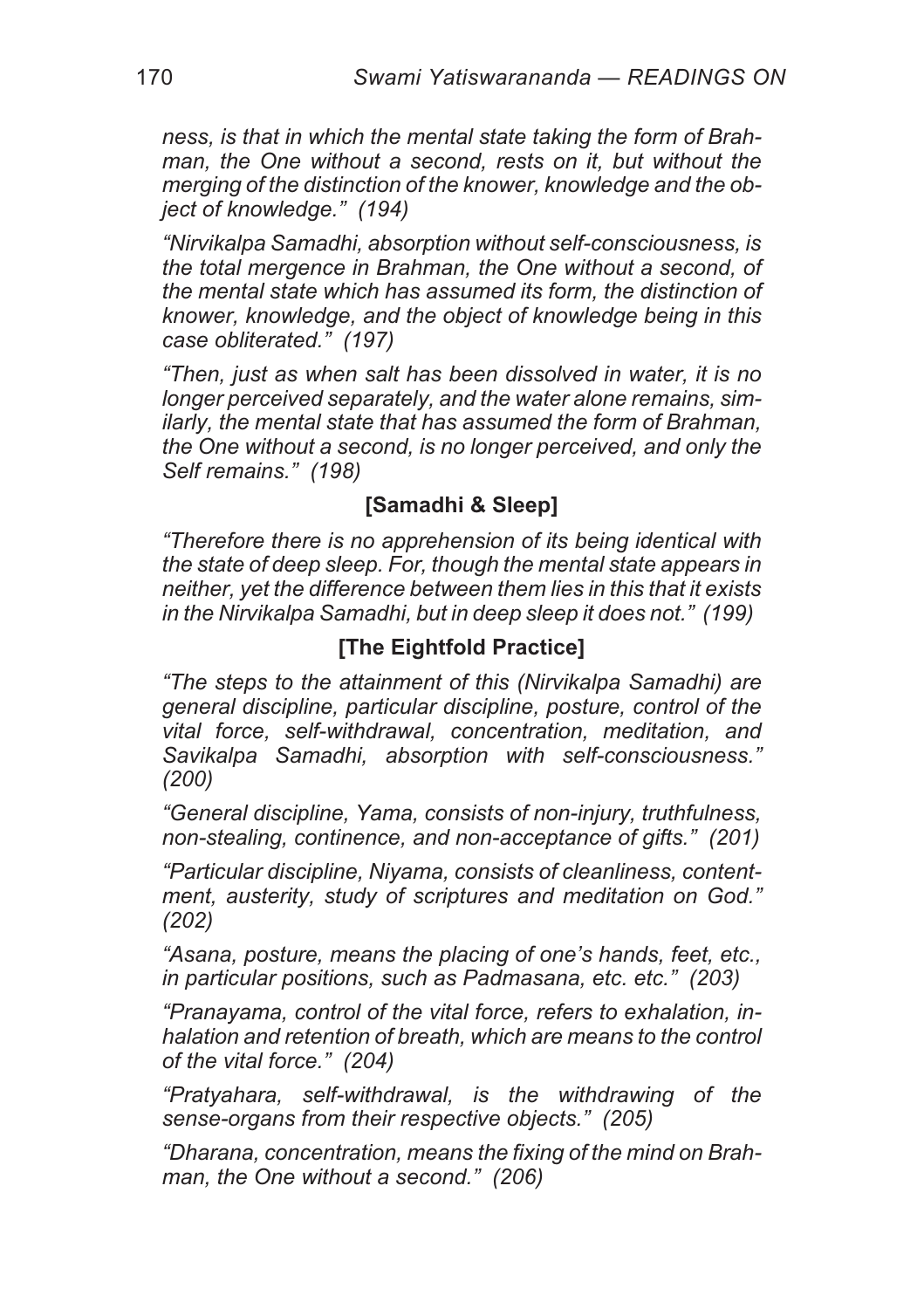*"Dhyana, meditation, is the intermittent resting of the mental state of Brahman, the One without a second." (207)*

# **[The Obstacles to Samadhi & Their Removal]**

*"Samadhi is what has already been described as attended with self-consciousness, Savikalpa." (208)*

*"The Nirvikalpa Samadhi, of which these are the steps, has four obstacles, viz. torpidity, distraction, attachment and enjoyment." (209)*

*"Torpidity is the lapse of the mental state into sleep because of the failure to rest on the Absolute." (210)*

*"Distraction is the resting of the mental state on things other than the Absolute, because of the failure to rest on It." (211)*

*"Attachment is the failure of the mental state to rest on the Absolute, owing to numbness, brought on by impressions<sup>2</sup> due to attachment, even when there is no torpidity or distraction." (212)*

*"Enjoyment is the tasting by the mental state of the bliss of Savikalpa Samadhi owing to the failure to rest on the Absolute. Or it may mean continuing to taste the bliss of Savikalpa Samadhi while taking up the Nirvikalpa Samadhi." (213)*

*"When the mind, free from these four obstacles, rests unmoved, like the flame of a lamp sheltered from the wind, as one with the Absolute Consciousness, it is called the Nirvikalpa Samadhi." (214)*

**\*\*\*\*\***

33.15 In Samadhi there is the spiritual consciousness, but in deep sleep there is no element of spiritual consciousness. The fact of spiritual consciousness being present and maintained differentiates one from the other, and it is the spiritual consciousness that brings about transformation. Then you come down from the heights an altogether changed, and altogether transformed man, whereas from the state of deep sleep you return just as you were before entering it.

33.16 Without the preservation of the vital force it is not possible for anyone to have real concentration of any kind, whether spiritual or non-spiritual. That is why continence and discipline are necessary for all forms of spiritual life before one can attain to any form of real-

<sup>2.</sup> The lurking desire for pleasures once experienced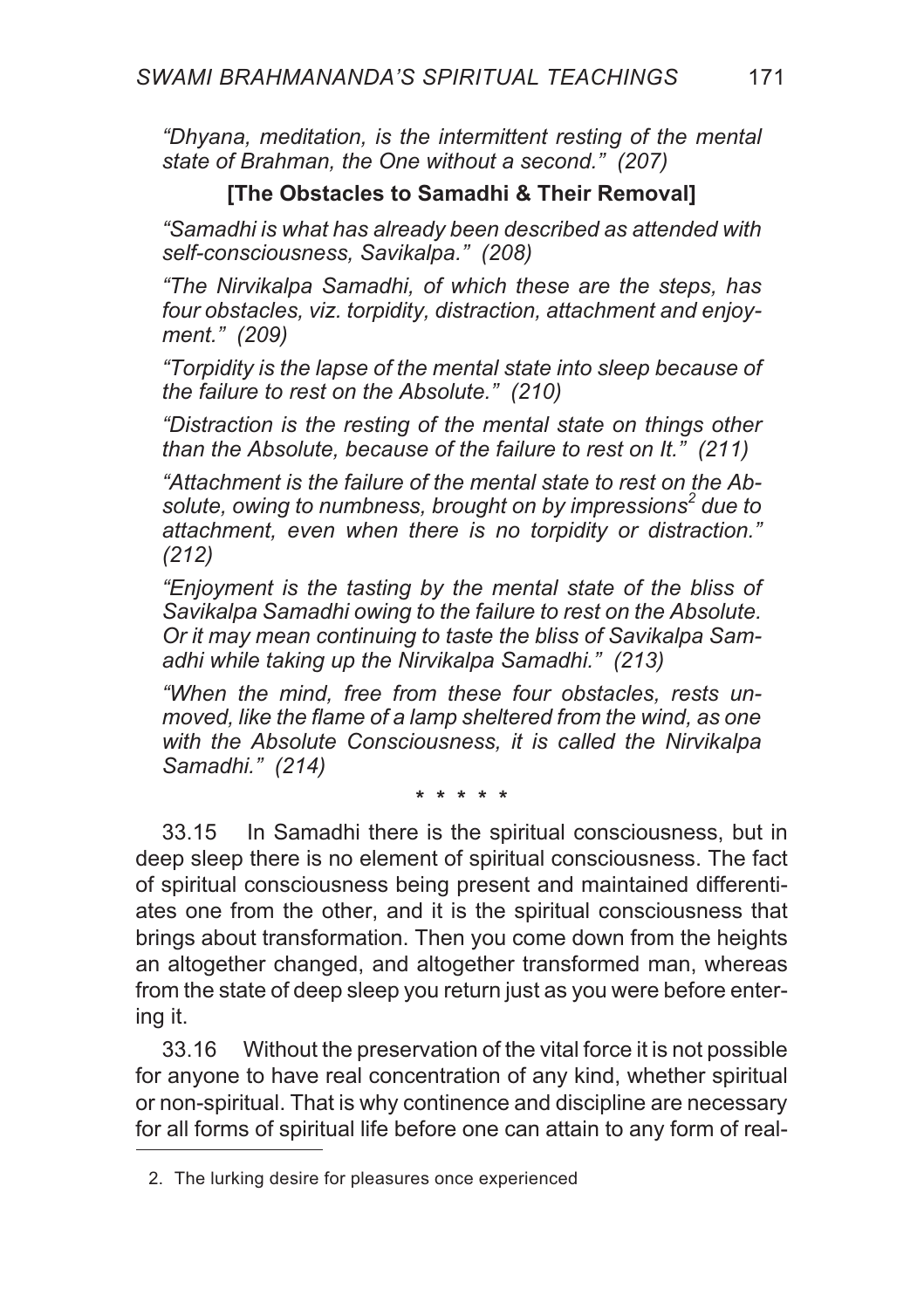ization. And all the Great Ones have taught this, in the East as well as in the West.

33.17 Ordinarily the mind is constantly running after sense-objects, and in order to fix the mind on the object of meditation, we must draw it away from all sense-objects, be they good or bad. Never allow the mind to be diverted from its own aim by any other thought. The Vedantic spiritual culture is always associated with the conception of Brahman.

33.18 In Dharana there are many breaks. In Dhyana there are breaks, but between these some connection is maintained. In Samadhi we have one unbroken flow of spiritual consciousness like the flow of oil that is being poured from one vessel into another.

33.19 The man who has not even Dharana, is the slave of his mind that goes in all directions. But as soon as a person gets at least to Dharana, he can fix the mind and fix it again and again, the very moment it begins to run away, and so one state gradually merges into the next. Dharana merges into Dhyana, Dhyana into Samadhi and finally Savikalpa Samadhi into Nirvikalpa Samadhi.

*"'As a lamp in a spot sheltered from the wind does not flicker' even such has been the simile used for a Yogi of subdued mind, practising concentration on the Self." (Bhagavad-Gita 6.19)*

*"When the mind, absolutely restrained by the practice of concentration, attains quietude, and when seeing the Self by the self, one is satisfied in his own Self; when he feels that infinite Bliss— which is perceived by the purified intellect and which transcends the senses, and established wherein he never departs from his real state; having obtained which, regards no other acquisition superior to that, and wherein established he is not moved even by heavy sorrow; —let that be known as the state, called by the name of Yoga, —a state of severance from the contact of pain. This Yoga should be practised with perseverance, undisturbed by depression of heart." (Bhagavad-Gita 6.20-23)*

*"With the intellect set in patience, with the mind fastened on the Self, let him attain quietude by degrees: let him not think of anything."*

*"Through whatever reason, the restless, unsteady mind wanders away, let him, curbing it from that, bring it under the subjugation of the Self alone."*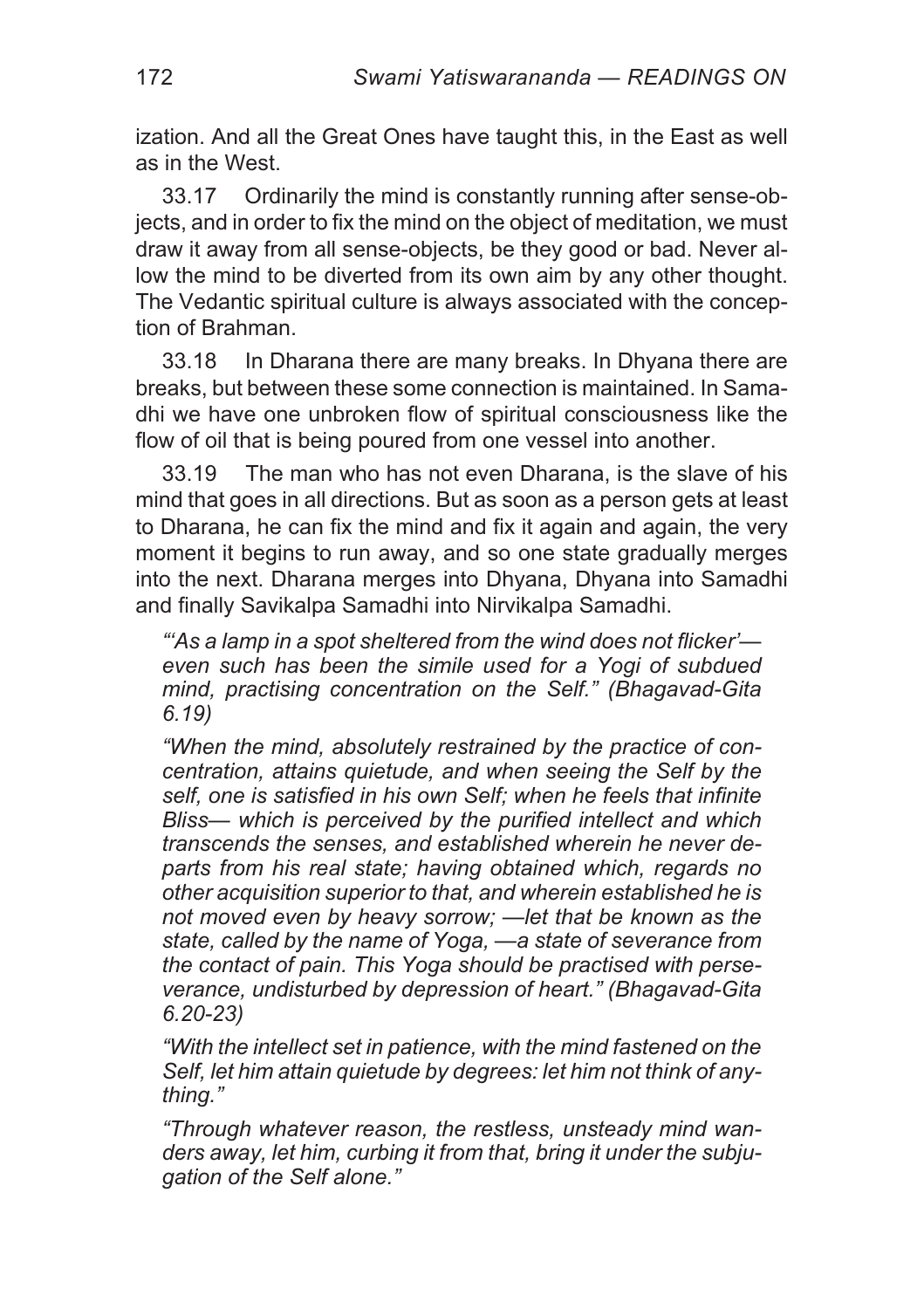*"Verily, the Supreme Bliss comes to that Yogi, of perfectly tranquil mind with passions quieted, Brahman-become, and freed from taint."*

*"The Yogi freed from taint of good and evil, constantly engaging the mind thus, with ease attains the infinite bliss of contact with Brahman." (Bhagavad-Gita 6.25-28)*

33.20 Slowly, steadily, build up your meditation. Fix your mind on the Self. The candle may flicker before you attain Samadhi. But before you attain Samadhi, let the candle burn at least. See that it continues to burn, but stop its flickering.

33.21 The joy of those who have attained to the highest consciousness is so great that their mind goes on in its onward course. They do not return.

33.22 Our task is how to make the candle steady, how to remove the gusts of wind, how to curb all the thoughts that rise.

33.23 Energy will always find manifestation. If you stop the manifestation of energy on one plane, it finds its expression on another plane. If you stop the creative force on one plane, it manifests itself on some other plane. Then you come to have psychic powers. But we need that concentration that is connected with the sublimation of all desires and passions and raises the creative urge from the physical plane to the mental or, even better, to the spiritual plane. We need that concentration that brings about tremendous sense-control and purity and a complete transformation of the person, leading him up to spiritual consciousness.

# **Paying the full price**

33.24 Sri Ramakrishna always used to say, *"When you go to buy a piece of cloth worth a rupee, the merchant will not give it to you for even a pie less. You have to pay the full price."* — In spiritual life we will not get our piece of cloth if we are not prepared to pay the full price in every way. There can be no bargaining or bartering in the spiritual path.

33.25 In North India a sadhu never even talks to a householder of the higher aspects of Vedanta, or of spiritual life, as such. Spiritual life, the higher form of Vedanta or Christianity, and sex-life are wholly incompatible. Vedanta without purity is impossible. Sometimes householders ask me, "Is it not good for us to read books on Vedanta?" Then I say, "Yes. Read them if you like." But a house-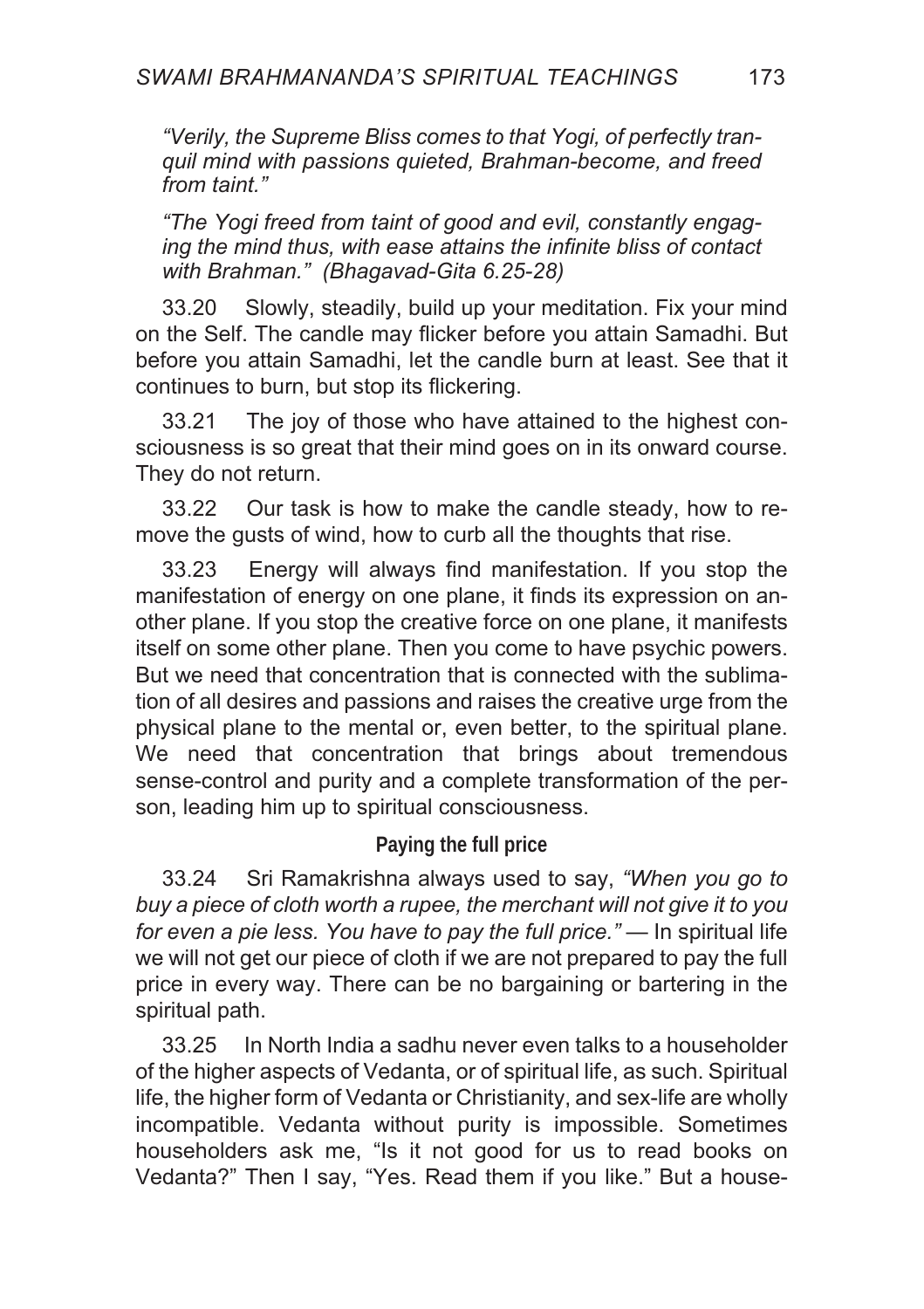holder can never achieve anything regarding the higher forms of practices or spiritual life, so long as he does not give up his attachments and physical relations with others. First the gross form of desire must go, after that, the subtle form. The causal form remains until you reach the very highest illumination. But after the realization of Brahman even this is completely burned. A burnt seed never again sprouts. A burnt rope never again binds anything. First there must be no sex-life on the physical plane, if you really desire to follow some Great One, like Christ or Sri Ramakrishna, or if you wish to follow the teachings of higher Vedanta, otherwise everything will be mere talk, frothy words. First you must pay the full price, and, remember, the full price is a large amount.

*"This Atman has to be realized through Truth, through penance, right knowledge and Brahmacharya."* — First of all physically, then mentally, then in all the different aspects.

33.26 The Vedantic practices demand much energy and power of resistance, and above all a calm mind and strong nerves. Therefore Brahmacharya [continence] must be stressed. Unbroken Brahmacharya is necessary, otherwise not one even of the Vedantic practices is possible. They can even become very dangerous. As I said, you have to pay the price for your piece of cloth, and this price includes sexual purity. Never break your Brahmacharya. Do not brood over your past and the impurities of your past. Wipe out all such impressions. What is done, is done. You can no longer change that, but you can build up a new future. Strike at the very root of all desires. Remember Christ's teaching, *"For there are some eunuchs, which were so born from their mother's womb: and there are some eunuchs, which were made eunuchs of men: and there be eunuchs, which have made themselves eunuchs for the kingdom of heaven's sake. He that is able to receive it, let him receive it." (Mt 19.12) —* That is Christ's opinion of marriage and sexual relationships.

### *34 -- Wiesbaden, December 24th, 1933*

## **Christmas 1933**

34.01 Christmas, in the West, has become a social function. Nothing more. It is not Christ's birth that is being celebrated, but it has become a social custom and the occasion for worldly, social festivities.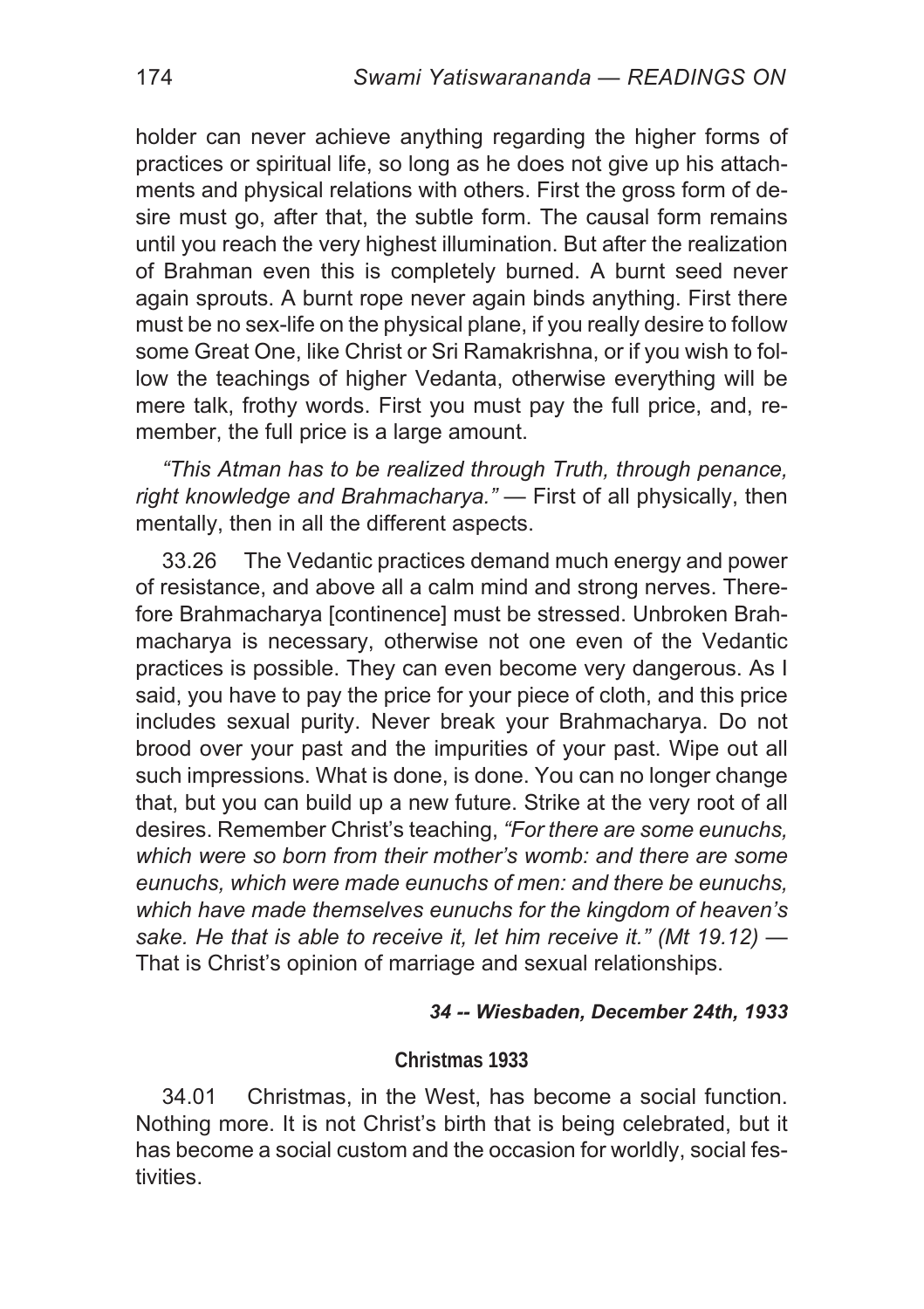34.02 **All the Great Teachers are still there on the mental plane**. According to their tendencies, the devotees get the vision of them. As you know, Swamiji saw Buddha when he was still quite a boy, and became terribly afraid. In later years he was sorry for that.

*"And it came to pass in those days, that there went out a decree from Caesar Augustus, that all the world should be taxed. And all went to be taxed, every one into his own city. And Joseph also went up from Galilee, out of the city of Nazareth, into Judea, unto the city of David, which is called Bethlehem; (because he was of the house and lineage of David:) to be taxed with Mary his espoused wife, being great with child. And so it was, that while they were there, the days were accomplished that she should be delivered. And she brought forth her firstborn son, and wrapped him in swaddling clothes and laid him in a manger; because there was no room for them in the inn. And there were in the same country shepherds abiding in the field, keeping watch over their flock by night. And, lo, the angel of the Lord came upon them, and the glory of the Lord shone round about them: and they were sore afraid. And the angel said unto them, Fear not: for behold, I bring good tidings of great joy, which shall be to all people. For unto you is born this day in the city of David a Saviour, which is Christ the Lord. And this shall be a sign unto you: Ye shall find the babe wrapped in swaddling cloths, lying in a manger. And suddenly there was with the angel a multitude of the heavenly host praising God, and saying, Glory to God in the highest, and on earth peace and good will toward men. And it came to pass, as the angels were gone away from them into heaven, the shepherds said one to another, Let us now go even unto Bethlehem, and see this thing which is come to pass, which the Lord hath made known unto us. And they came with haste, and found Mary and Joseph, and the babe lying in a manger. And when they had seen it, they made known abroad the saying which was told them, concerning this child. And all they that heard it wondered at those things which were told them by the shepherds. But Mary kept all these things, and pondered them in her heart. And the shepherds returned, glorifying and praising God for all the things that they had heard and seen, as it was told unto them." (Luke 2.1-20)*

# **[After that, Swami Vivekananda's** *'Christ the Messenger'* **was read.]**

34.03 Sankara has said, *"Let the Buddha in me awake."* Simi-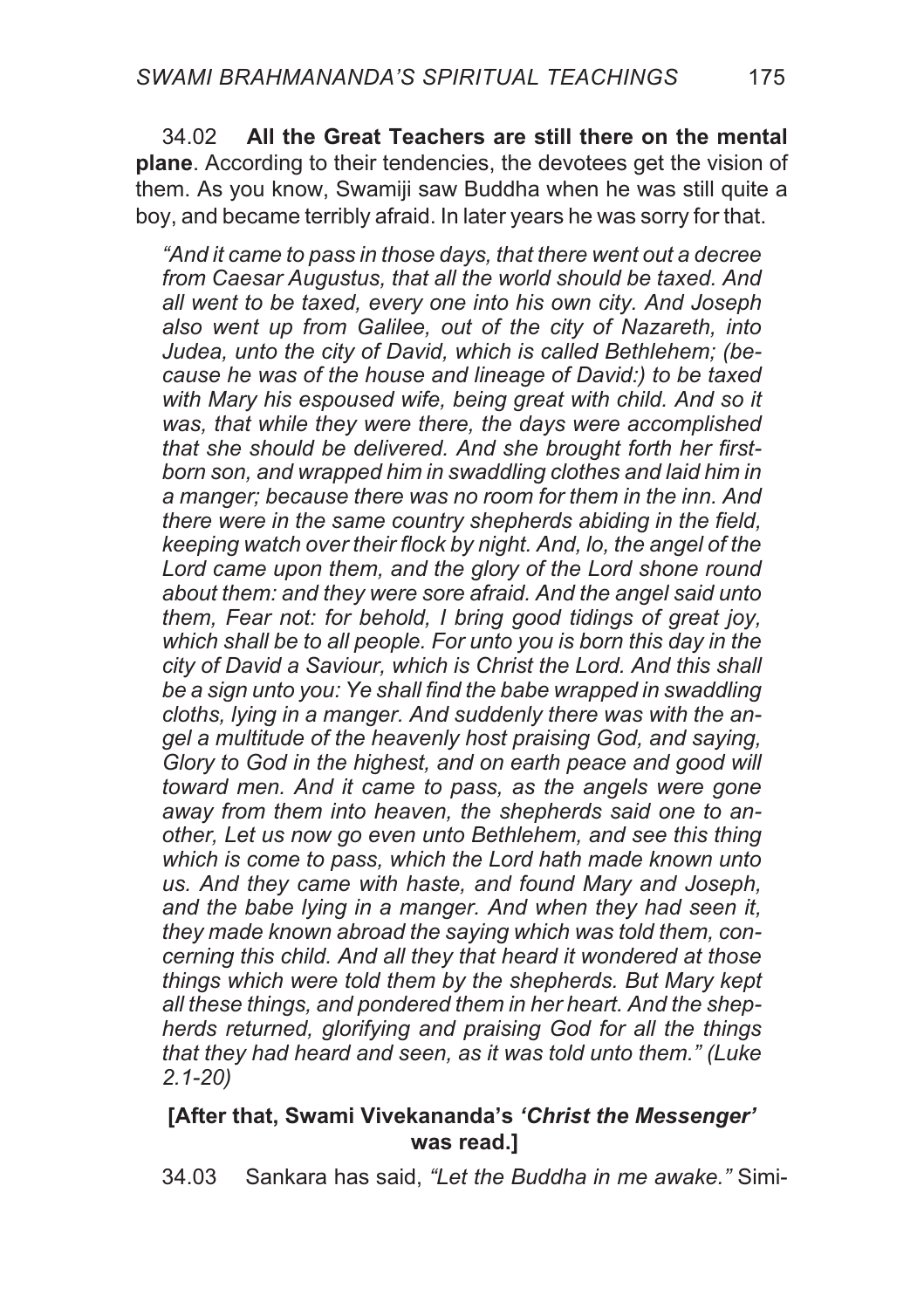larly we may pray, *"May the Christ in us awake. May we realize the ideal for which He stood, the ideal for which He laid down His life, the ideal of all the Great Ones. May there be illumination, peace and good will on earth and among men."* May Christmas mean the birth of Christ in us, not only a social function, and not only even the mere remembrance of His physical birth.

34.04 On the birthdays of all the Great Ones we should devote more time to recollection and meditation and prayer and avoid all outer distractions all the more. They should not be days of outward festivities and social rejoicings, but of quiet withdrawal into our own innermost soul where we can find them always if we are able to reach their plane of consciousness. Do not think they are gone. No. They exist now as they existed in the past, as they existed in their life-time. So everybody who is sincere and learns how to raise his consciousness, withdrawing it from the physical, and how to fix it on them and their ideal, can come in touch with them and be in their company. Do not think Christ merely lived two thousand years ago. Do not think Buddha is dead and gone.

34.05 In the beginning of our spiritual life we may think God is separate from ourselves, and we are all separate from one another. As the result of our moral and ethical discipline, when we are really able to chasten ourselves, we find we are part and parcel with Him, we all form the different parts of a mighty organism. When our mind is further purified, we come to feel that in our true spiritual nature freed from the limiting adjuncts we are eternally one with God, that our individuality and personality is a myth and becomes merged in the One Undivided Principle, the One without a second, the *THAT* of the Upanishads, the *"I and my Father are one"* of Christ. This is the ultimate consummation of all spiritual striving and Sadhana.

34.06 Without caring for the greatest thing in life we continually busy ourselves with the passing, with the ephemeral things of the world, with phenomena instead of with that which is, has been and will be for all time to come. Let us ponder deeply over the unfalsified teaching of Christ. Let us go to Him and not to His interpreters. Let us listen to His voice and pray to Him to grant us the capacity to understand His eternal teaching. Let His birthday be our birthday, the birthday of our reality, doing away with all the encrustations and superimpositions which veil our true nature and prevent us from reaching the light which has been ours since time immemorial. May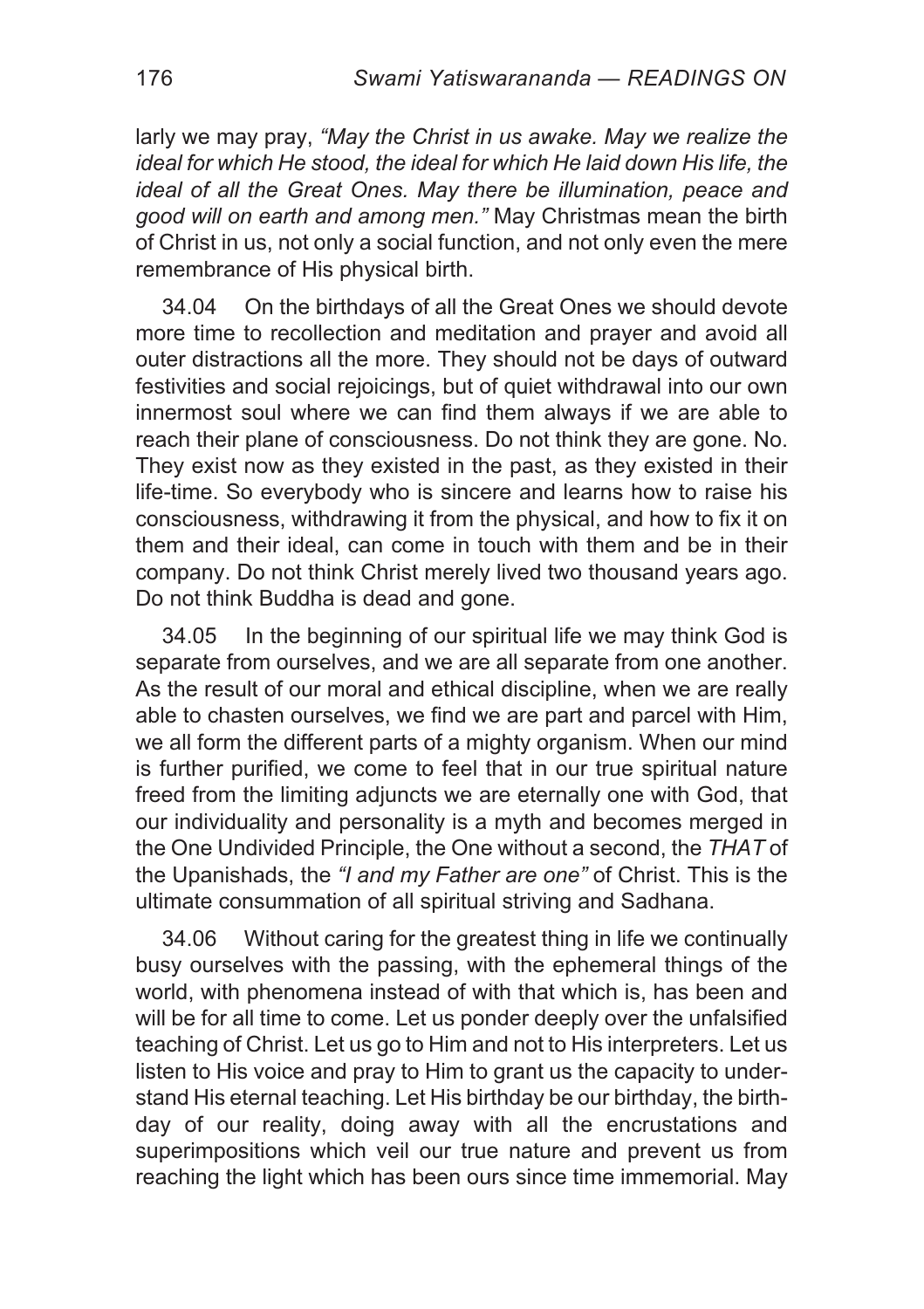His grace and the grace of all the Great Ones descend upon us and illumine our understanding and heart. May this birthday of Christ awaken in us the true yearning for the higher life and give us the strength to follow Him and to reach Him.

### *35 -- Wiesbaden, December 25th, 1933*

**Temptation**

*"God has so created the senses that they go outward, and man sees only the external world, and not the self." (Katha Upanishad 2.1.1)*

35.01 It is only the wise person who turns his mind and senses inward. Unless we are prepared to rise above the temptations of the senses, it is not possible for us to lead a really spiritual life. The senses must not be given food, they have to be curbed. Unless we are able to rid ourselves of the temptations presented to our mind by the senses, unless we are able to achieve the control of this unruly mind, it is not possible truly to turn to the Divine and make Him the pivot of our life.

35.02 When Nachiketas went to Yama, Death, and asked him the most difficult question as to what was Truth, Death answered:—

*"Choose sons and grandsons which shall live a hundred years, herds of cattle, elephants, horses and gold; choose a vast territory on earth, and live thyself as many years as thou desirest. Ask for some other boon that thou thinkest equal to this, such as wealth and long life. O Nachiketas, be a king of the wide earth. I will make thee the enjoyer of all desires. Whatever objects of desire are difficult to get in this world of the mortal, do thou ask for them all according to thy choice; —these fair damsels with their chariots and musical instruments —such indeed are not obtainable by man— be thou attended on by them whom I bestow upon thee. But ask not anything about death."*

35.03 And then came the beautiful answer of Nachiketas which proves him to have been a real devotee:

*"All those are most transient, O Death, they wear out all sense-vigour of the mortal. Moreover all lives are short indeed. So keep thy horses, dance and song for thyself. Tell me, O Death, about that, that Supreme Life of hereafter, in which people have doubt. None shall Nachiketas choose other than that goal which is so mysterious."*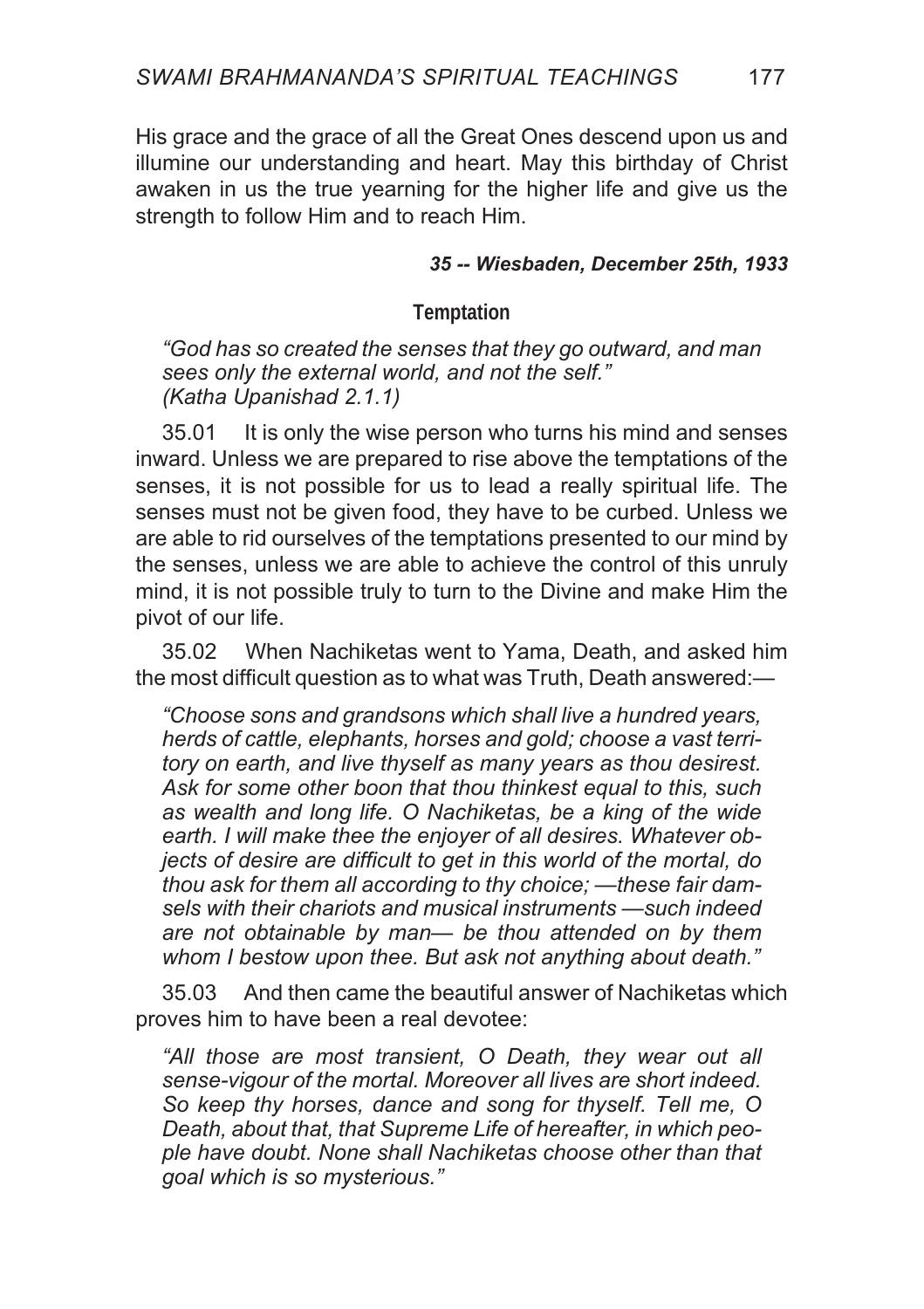35.04 And after having tested him thus, Yama proceeded to instruct him in the highest knowledge.

35.05 We find temptation in the lives of all the Great Ones. By this they have shown us how to overcome temptation and how to follow the path. They themselves did not need any temptation, but without being shown practically the possibility of overcoming all temptation we would have said that this was impossible and that their case was different.

35.06 Especially during our meditation our desires become very vivid, take a terribly definite shape. So do our attachments. It is a severe test that comes to all of us without any exception. So our attitude should be that of Nachiketas. During the moments of our temptation we should say, "O Lord, keep all these temptations to Thyself. We do not want them." Physical temptations are nothing compared with mental temptations. The finer our world becomes, the more sensitive we grow, the greater the struggle. So the thoughts of the different Great Ones and of their attitude should give us greater and greater strength to fight the battle successfully. Hence when sitting for meditation always send salutations to them.

35.07 There are two different states, the state of the aspirant, and the state of the perfect man. Of the first Sankara says, *"He avoids the company of people, looking upon them as poisonous serpents. Even the most beautiful form he looks upon as a dead body, and objects of sense-enjoyment he avoids as he would poison."* — This is in the beginning when the aspirant wants to lead a pure life without having overcome his passions and desires. But when he himself has realized Truth, all this sense of hatred and of aversion passes away. So Sankara says, *"The whole world has become to him like a Divine pleasure-garden. All trees appear to him to be the wish-yielding tree in heaven. All waters appear to him as the holy Ganges water. All acts become to him consecrated acts. All sounds, whether gross or refined, good or bad, become to him the Vedic sound. The whole world becomes to him the holy city of Benares. Such becomes the vision of him who has realized the Truth, who has known Brahman."* — Then all fear of temptation has left him. At that stage he has gone beyond its sway.

35.08 But these two stages should be clearly separated. First we must make use of the staircase, and only afterwards, when we ourselves have reached the terrace can we look down upon the stair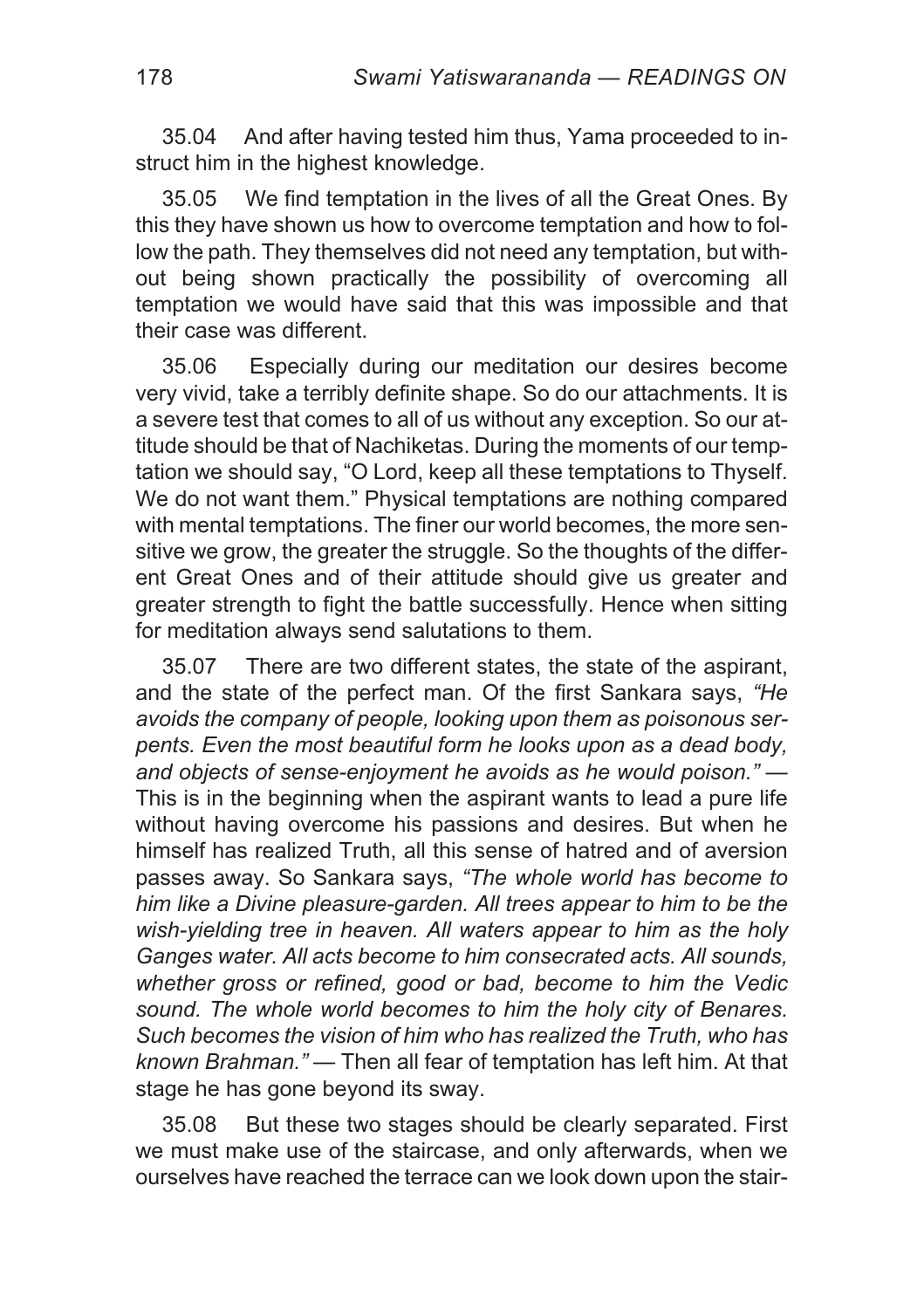case as something very small compared with the terrace and its amenities.

## **Steps to realization**

35.09 We must have dispassion for all enjoyments in this life and in future lives. We must be able to discriminate between what is eternal and unchanging and what is transitory and fraught with pain and danger. We must come to possess the six ethical virtues: Tranquillity of mind, restraint of senses, renunciation of desires, endurance, placidity of mind, and faith. And lastly we must possess a burning desire for liberation from the trammels of nature. This means we must have a tremendous yearning for the Truth.

35.10 Learn to see things as they are. Everywhere on the phenomenal plane you find filth and flowers side by side. They are eternally inseparable so long as we do not go beyond the plane of manifestation which is the plane of the pairs of opposites. During the time of your early Sadhana create a disgust for the world and its expression through these pairs of opposites.

35.11 The first step towards a realization of God is to see in this body the greatest temple of the Divine. You must throw away all the filth you have stored up during innumerable years and above all you must see that you do not allow your mind to accumulate any new filth.

*"There are various holy things, holy waters, holy mountains, temples, and the like, but the heart of the devotee is the greatest temple. It takes time for us to be purified by the holy waters etc., but the truly holy man purifies us in no time. And it is he who makes the holy places holier and makes our Scriptures that embody his experiences sources of inspiration to us." —(Bhagavatam 10.48.31, 1.13.10)*

35.12 Only when the aspirant realizes Him in the very depths of his own being, he realizes Him in all. The human body is the greatest temple of God, for in it we have to realize Him.

*"All dependence on externals is misery. Dependence on the Self alone is Bliss."*

35.13 Childhood has to be outgrown. And if we want to be children all our life, we cannot be children in the higher sense. We should possess the purity of a child, but not a child's ignorance.

35.14 You must learn to touch the mind at the right point. You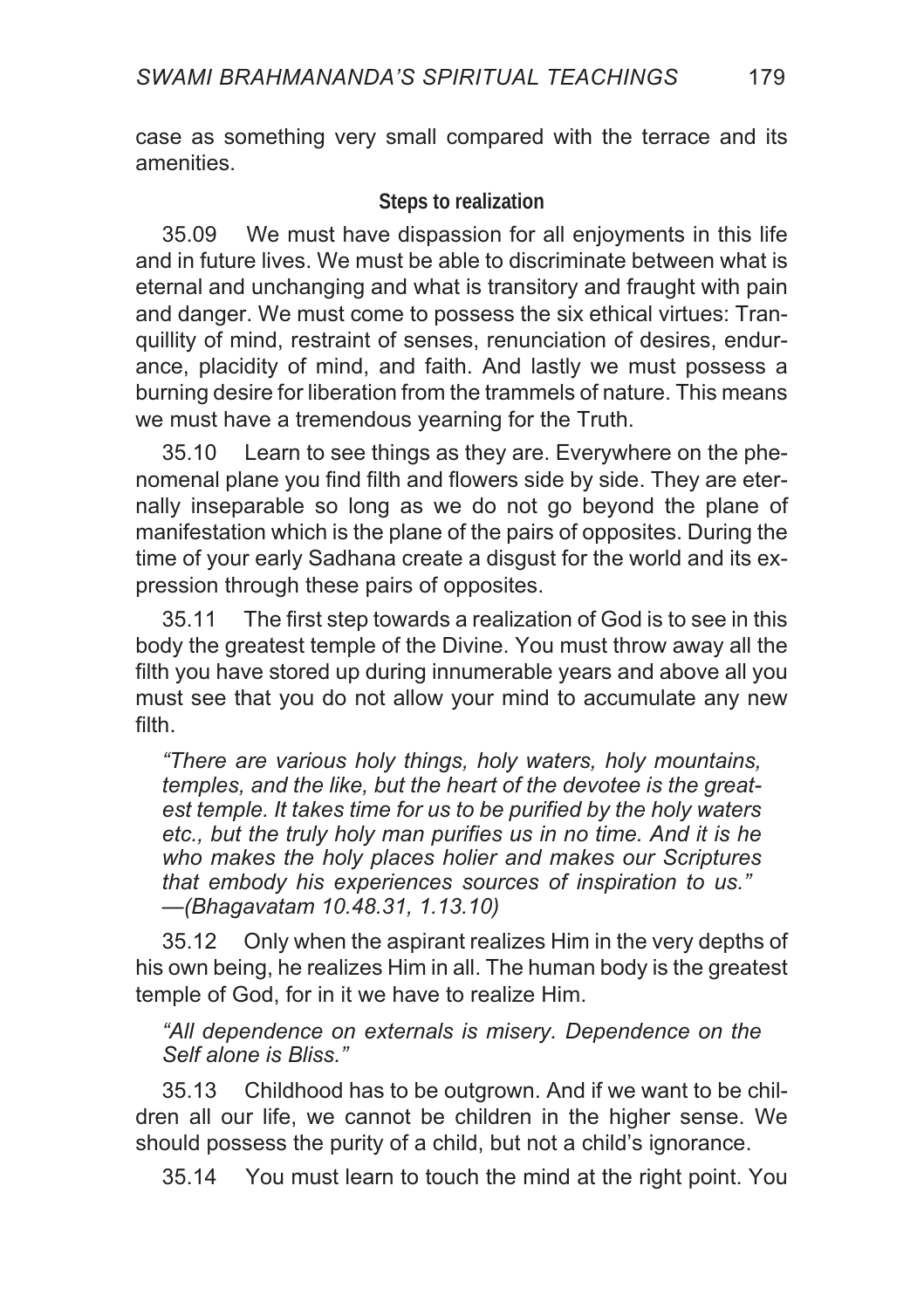cannot get milk from the cow if you do not know how to milk it. You must become expert milkers if you want to get the greatest quantity of milk.

35.15 The mind has many compartments. Some of them you must lock up carefully, and then set fire to them. Other compartments must be unlocked, but finally you must set fire to them also, for Truth is beyond both.

35.16 Spiritual life does not mean passing over a bed of roses. The soul's path is not a path strewn with beautiful fragrant flowers. We must never be afraid of tremendous struggle. Spiritual life means this, but then there is pleasure in weathering the storm, there is pleasure in struggling. You get greater strength, greater steadiness and greater knowledge.

35.17 Swami Vivekananda used to say, *"Constant struggle is a form of worship to the Lord. Repeated defeats should not unnerve thee. Let all thy hankerings, all thy desires be reduced to dust. Make thy heart a cremation-ground, and let the MOTHER dance there. God comes only when the heart is pure. Let the MOTHER dance there."*

35.18 Without morals spiritual life cannot be begun. And the higher forms of love must uproot our sense-bound affections for human dolls and create the right outlook which, in its turn, gives us great sympathy and insight and the true spirit of sacrifice. Once this new outlook has become alive in us, there is no more danger from human dolls and affections that are time-bound and create fetters and dungeons for ourselves as well as for others. The very moment Love comes into our heart, all counterfeits of Love vanish.

### *36 -- Wiesbaden, December 26th, 1933*

### **Practise**

36.01 The morning is the best time for the practices and meditation, immediately we get up from bed. Always the early morning is the best time, but then, we should practise Japam and meditate at least for a few minutes in the evening, when dusk is falling, too. If we have time enough, it is good to perform our practices at the time of the four junctions of the day, i.e., at dawn, midday, nightfall and midnight, because they mean a change in the current and in the vibra-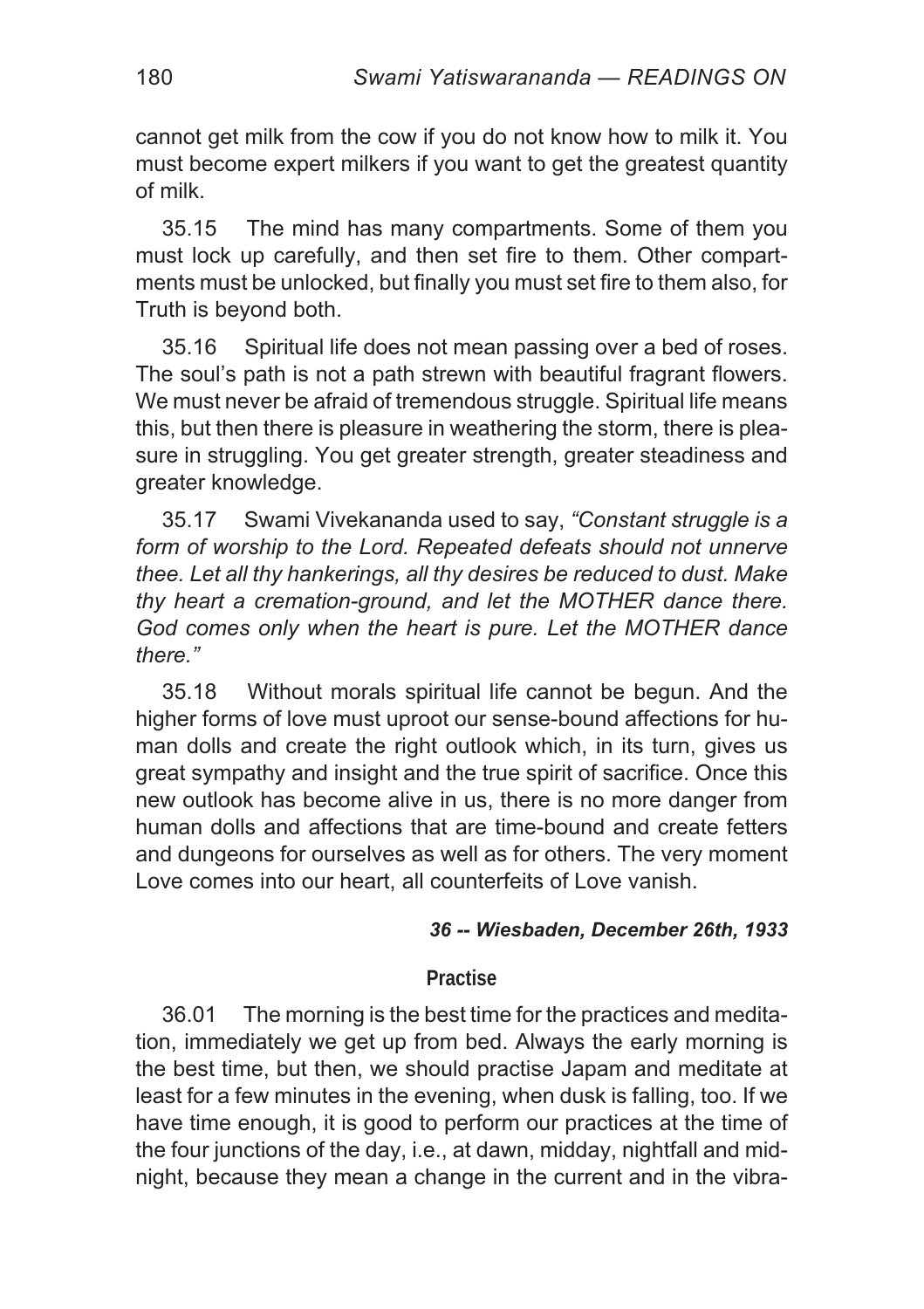tions. If we cannot do so much, we should at least stick to the early morning and nightfall practices.

36.02 How many times do we eat during the day? So if we can find time enough for our meals, what about our spiritual food? Is it less important? The early morning is the best time, because sleep, in a way, has cut us off from our memory.

36.03 The general rule is:— practise rhythmic breathing, because breath acts on the mind, just as the mind acts on breath. The breath becomes very much attenuated during Japam. Whenever the mind is really concentrated, breath is minimized. This is a great sign by which to measure the stage of concentration we have attained.

36.04 We in our true nature are not products of Maya, but unchangeable spiritual entities. Man is a spiritual entity, not a body or a mind or a combination of both. Man is eternally beyond Maya, and only for this reason is there any hope of salvation.

36.05 Such is our inordinate and blind clinging to this body of ours that we are only busy with the pleasures of the body.

36.06 We go through the experiences of life, undergo the miseries of life, repeat the bitter experiences again and again, but all this does not make us wiser in any way. We are continually running after the mirage to quench our thirst with its waters, but this can never be done.

*"'As a lamp in a spot sheltered from the wind does not flicker'—even such has been the simile used for a Yogi of subdued mind, practising concentration in the Self."*

*"When the mind, absolutely restrained by the practice of concentration, attains quietude, and when seeing the Self by the self, one is satisfied in his own Self; when he feels that infinite bliss—which is perceived by the (purified) intellect and which transcends the senses, and established wherein he never departs from his real state; and having obtained which, regards no other acquisition superior to that, and where established, he is not moved even by heavy sorrow; let that be known as the state, called by the name of Yoga—a state of severance from the contact of pain. This Yoga should be practised with perseverance, undisturbed by depression of heart."*

*"With the intellect set in patience, with the mind fastened on the Self, let him attain quietude by degrees: let him not think of anything."*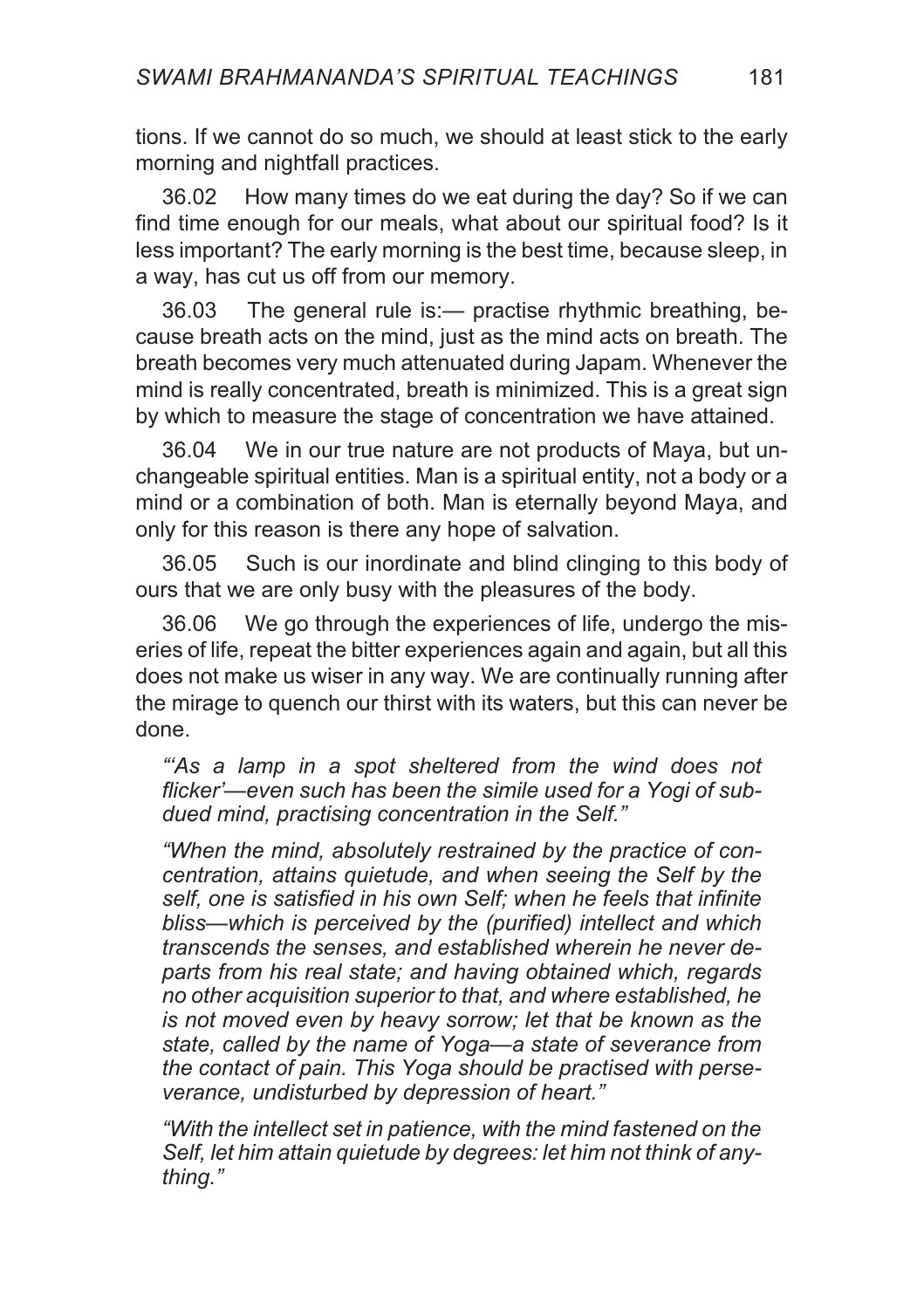*"Through whatever reason the restless, unsteady mind wanders away, let him, curbing it from that, bring it under the subjugation of the Self alone."*

*"Verily, supreme bliss comes to that Yogi of perfectly tranquil mind, with passions quieted, Brahman-become, and freed from taint."*

*"The Yogi, freed from taint (of good and evil), constantly engaging the mind thus, with ease attains the infinite bliss of contact with Brahman." (Bhagavad-Gita 6.19-23, 25-28)*

36.07 Slowly, steadily build up your meditation with great purity of heart. The mind must be fixed on the Self. The mind must be made steady and unflickering. Very often we imagine that if a certain desire were satisfied, it would leave us, but the truth is that every time a desire is satisfied it becomes stronger. You cannot really satisfy any desire. Desire, as such, refuses to be satisfied and only begins to clamour all the more, the more you try to satisfy it.

*"Verily this desire for enjoyment never becomes satisfied through enjoyment. The desires go on increasing and become more and more intense as in the case of the fire when clarified butter is poured into it."*

36.08 If this be the truth, we must cry halt somewhere and turn the mind fully to truth.

36.09 *"This body is full of filth and dirt and contains thousands of worms; really it is so repulsive when you think of it, so foul."* — Learn to face the truth. Those who are ignorant find pleasure in it, but not the wise. Even if you feel repulsed by such ideas you must have the strength and the capacity to face this truth. Is there anything truer than that? Can you ever keep the body clean? Make use of this body for higher purposes. Do not neglect it, but, at the same time, know its true nature. We all should make use of this life that is given us for higher purposes.

36.10 True discontent must be created, because true discontent is the beginning of spiritual life.

36.11 We only look at the outward beauty which is but skin-deep. We forget the spirit and think that this beauty belongs to the body. It is just one aspect of Maya. It is all a question of separating what is true from what is false, a question of dispassion and discrimination and sober judgment. The spirit has been caught in the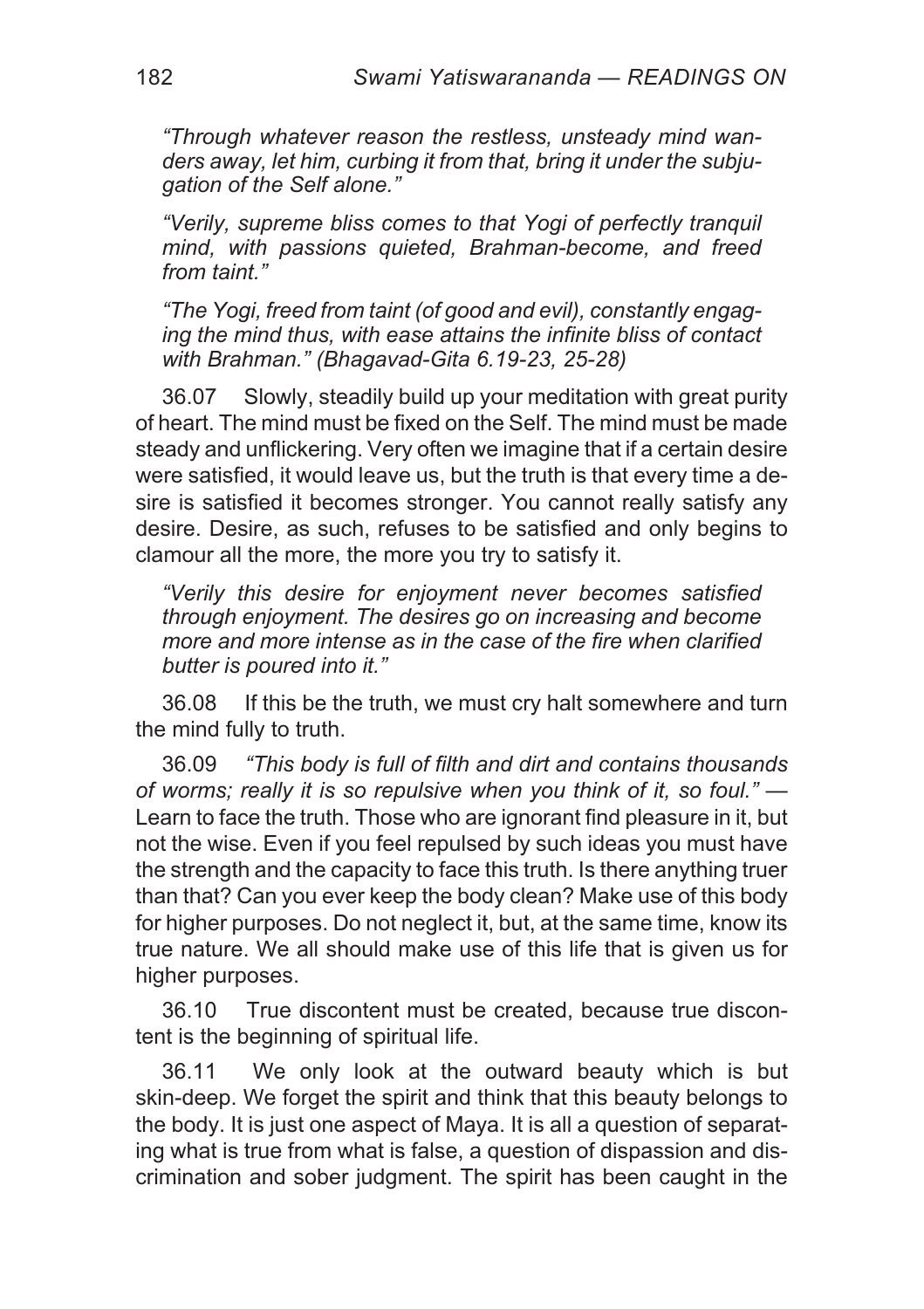net of matter. Reality and unreality have become mixed up, and it is the task of the spiritual aspirant to separate the Real from the unreal.

36.12 The Reality, the Truth, the Atman, has to be realized as the Upanishads say. If a man attains IT here, then he reaches the goal of life. If he does not realize IT here, then he passes through miseries of births and deaths. *"The wise, having realized the Atman in themselves and in all beings, attain to Immortality and Peace."*

36.13 In Vedanta you must first of all create terrible dispassion in yourself and then turn the mind from the unreal to the Real. This world itself is a prison-house and this body of ours is a terrible dark cell in this prison. So the task of life is to light the cell with the Divine Light, and, after that, to break the cell and the prison and become free.

36.14 The spiritual aspirant should always be bold enough to face the Truth as IT is. It is very grim, very painful, but in the long run Truth brings Light and annihilates all pain.

36.15 We should endeavour to attain to the Highest in this life before we die.

*"The fire of knowledge burns away all our Karma, all our sins; it turns them to ashes."*

36.16 But then we must allow the Divine to burn all this Karma, instead of constantly creating a new one.

*"All doubts are removed, all the knots of the heart are rent asunder, all Karma is burnt away, when Truth is known."*

#### *37 -- Wiesbaden, December 27th, 1933*

#### **Pilgrimage**

37.01 Pilgrimage is the lowest form of spiritual practice. First come meditation on the Truth, then dwelling on the higher ideals spoken of in the Scriptures, and next dwelling on the Mantram, and then the lowest is pilgrimage.

**Cease being egocentric**

*"The wandering monk and the running stream gather no moss."*

*"Without caring for pleasure and misery, without caring for gain or loss, fight this battle of life. Thus you will not commit any sin."*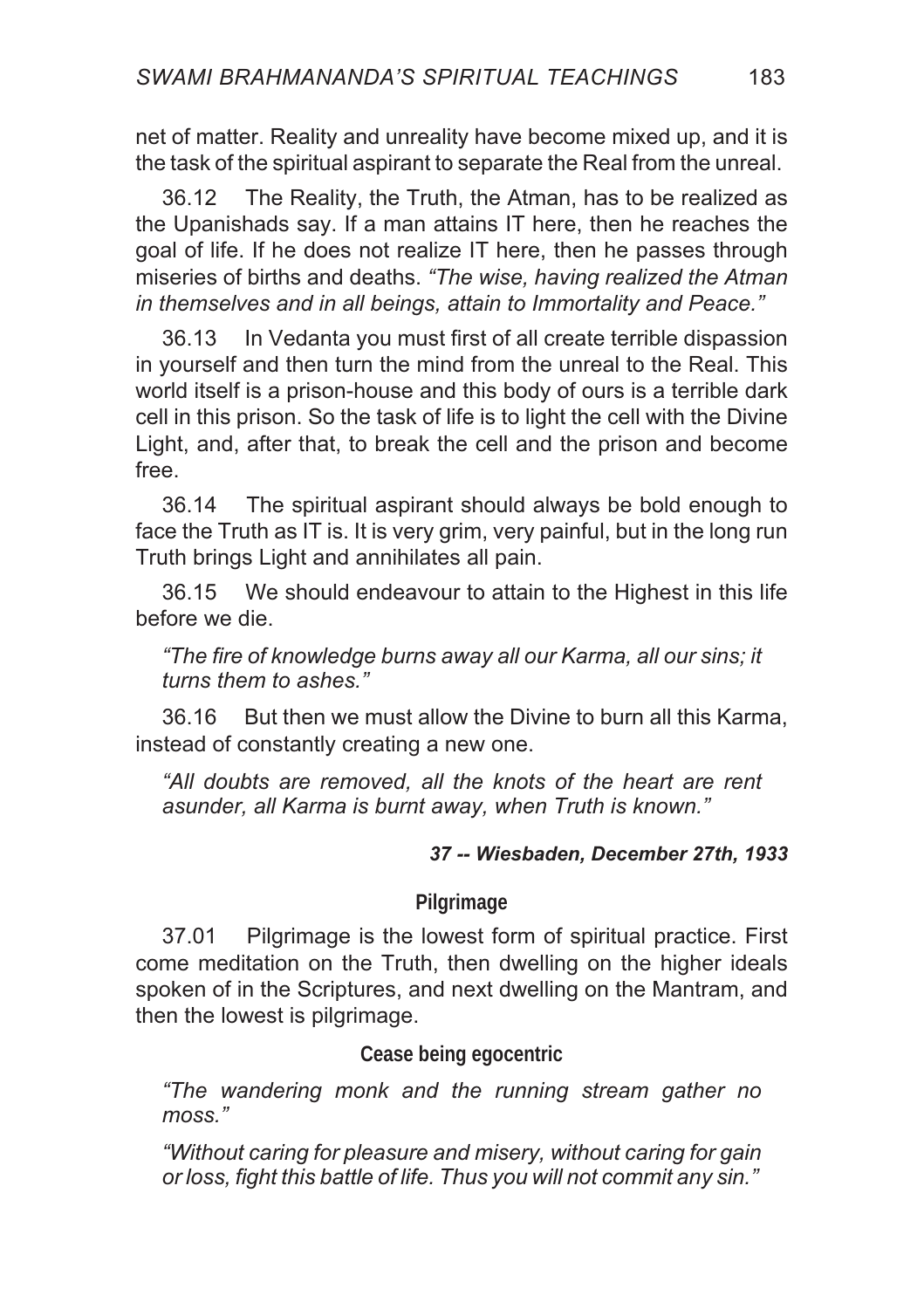*"Make Me the centre of your life. Surrender yourself to Me. Then you will attain grace."*

37.02 We must shift the centre of our interest, not only the physical nerve-centre in the body. We are trustees of the Lord. We should cease to be egocentric and try to fix our whole mind on Him. If we have to choose between extensity and intensity, we must always chose intensity.

*"Those who speak of non-dualism and busy themselves only with the affairs of the world, lose this world and the next. Such people have to be always avoided like the outcaste."*

*"Lord, when I have this body-consciousness, I look upon Thee as my Master and I am Thy servant. When I think myself to be a soul endowed with a mind, I feel I am Thy part and Thou art the Whole. And when I feel that I am the spirit distinct from the body and mind, I am one with Thee." (A prayer of Mahavira [Hanuman])*

## **How to progress**

37.03 Our progress is always to be judged by our purity and non-attachment, by our introspection and discrimination, by our peace and selflessness. The test is whether we feel purer and purer and become less attached, whether the trend of the mind is away from all sense-objects and manifestation and becoming higher and higher. The test is whether we are slowly becoming able to stand on our own feet spiritually when we pass through moral and spiritual tempests which all striving brings. We have to colour our whole mind with the Divine and centre all our feelings and endeavours on IT alone

37.04 It is the great task of the devotee to increase the capacity for noble thought, but this noble thought must not be given any outward expression in the beginner. Drive it deep into your mind, for then it gets tremendous power. You see, when an elephant gets into a small pond, the whole water is disturbed and begins to overflow the banks. But when it gets into the sea, there is no change at all.

37.05 Maya's net is spread everywhere, and somehow we are always caught in it. We are able to make progress if we succeed in throwing aside all the stumbling blocks that lie in our way in the form of 'Woman and Gold' and undauntedly to forge ahead. *"Arise, awake and stop not till the Goal is reached." (Katha Up. 1.3.14)* — We should go farther and farther and farther without looking back, with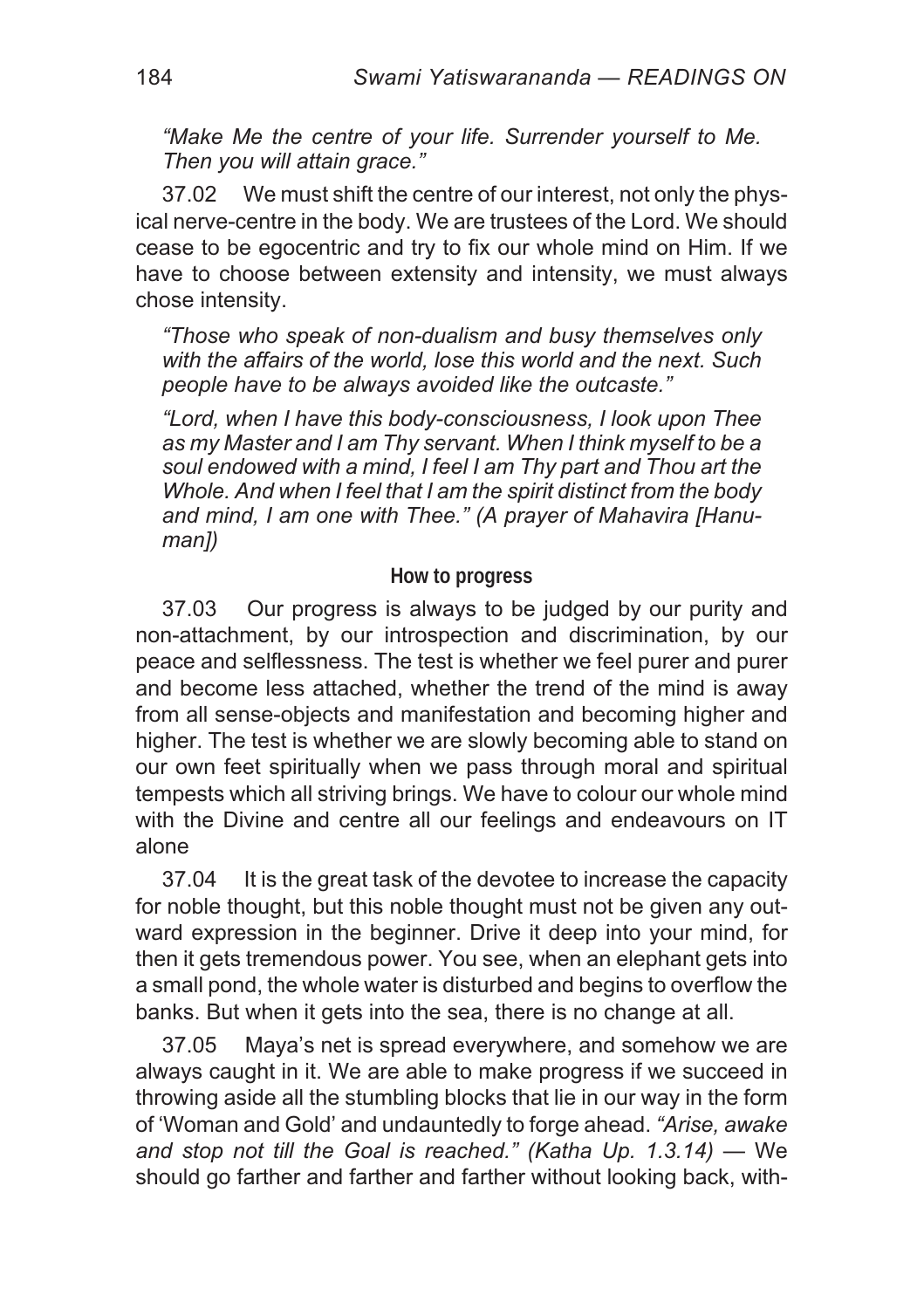out caring for the small, petty, transient things of phenomenal life, without giving in to our desires and impulses, for then alone can we gain true freedom.

37.06 The moment you want to go in, bolt the door. The moment you want to come out, open the bolts. This is the goal to be attained. We must have perfect control of our own moods, and not be the slaves of them. Instead of just looking at the face of the Lord, saying, "O Lord, how beautiful is Thy nose, how wonderful are Thy eyes", lead a higher life, lead a life of consecration and purity and freedom from desires and impulses, and continence. Become moral. Do the will of the Lord. No use talking endlessly of the beauties and marvels of creation and worlds and the universe, because the Lord is infinitely greater than His so-called creation which only seems great to us.

37.07 We must rise to a plane which is beyond all desires and impulses, above the good ones and the bad ones. For from the good emotion to the bad emotion is but a very short way. Never should there be any uncontrolled experience of love. Never allow love to be expressed or seek expression on the physical plane. Avoid any kind of emotionalism if you want to lead a spiritual life. Keep your emotions under control and learn to direct them into the right channels.

37.08 One should never feel shy of facing the Reality, however grim it may be.

37.09 Especially people who have some good and pure tendencies, some higher aspirations after a spiritual life, should be particularly careful and never give in to any form of lower desires for enjoyment, never give them any expression on the physical plane. They should avoid externalizing their desires and wishes more than anybody else, because they carry in them the germ for higher things. With great care separate the old thoughts, eliminate them, see that they can no longer gain ascendancy over you. When we water the tree, the weeds become very strong too, but the weeds will have to be rooted out.

*"Thou art woman, Thou art man, Thou art boy, Thou art girl. Thou art born everywhere."*

*"He is neither woman nor man, nor neuter."*

*"He is associated with various bodies and is spoken of as having the sex of that body."*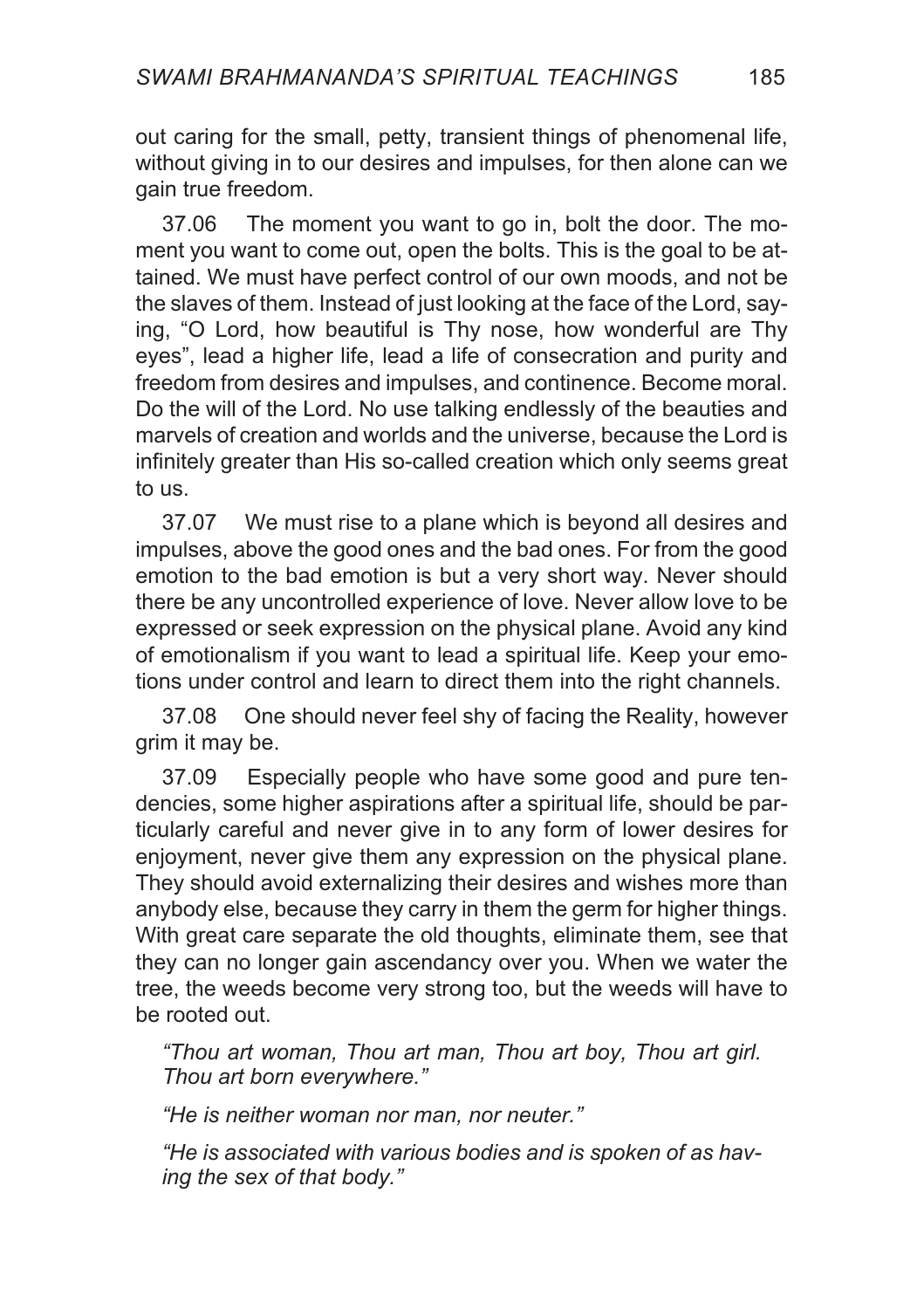37.10 Very strongly and decidedly strike at the roots of all sex-ideas. Only when we think of the sexless, we can rise above the sex-idea. All sex is of the body, not of the soul, and the best way to conquer lust and bodily passions is to think of ourselves as spiritual entities. Vedantic teachers go to the very root of the matter, others only take us to some half-way house, without really solving this most important problem.

37.11 Sankaracharya says, *"Truth is neither feminine, nor masculine, nor neuter. It is beyond all differentiation."*

## **Imaginations that help**

37.12 Certain imaginations help us very much. Think of yourself as a Divine spark that is associated with the body, with its centre between the eyebrows, or even higher up in the head, but for most people it is better to take the eyebrows. Imagine a house that is lighted in the upper story. Imagine the light of the soul to be between the eyebrows. There must be a fixed centre of your consciousness. It is this:— The lamp is always placed in a certain part of the room and its light never penetrates equally into all the corners of the room. Having a fixed centre of consciousness in one of the higher centres is the only remedy against all lust and sex-troubles and infatuation for a man or a woman.

37.13 It is very necessary for us to think of others as absolutely devoid of and beyond sex, and of ourselves as absolutely devoid of and beyond sex too. Associate the idea of Brahman both with the object and with the subject. *"Salutation to the sexless Self that is within, salutation to the sexless Self that is without."* — Give the same injection to both over and over again. These Vedantic injections must be very strong. Real, strong allopathic injections.

37.14 Imagine very vividly that only one undivided mass of Divine Effulgence exists everywhere. Dissolve everything else into that till nothing else exists anywhere. Sometimes for meditation merge the subject and the object in the Infinite and Limitless Ocean of Light.

37.15 If you really care for Jnana or wish to dwell on the Impersonal Aspect, you will have to withdraw the mind completely from the lower centres, and fix it firmly in the higher centres of the head, because the highest part of the body is the seat of the Paramatman. There alone can the individual be merged into the Universal. There alone full illumination and transmutation are possible.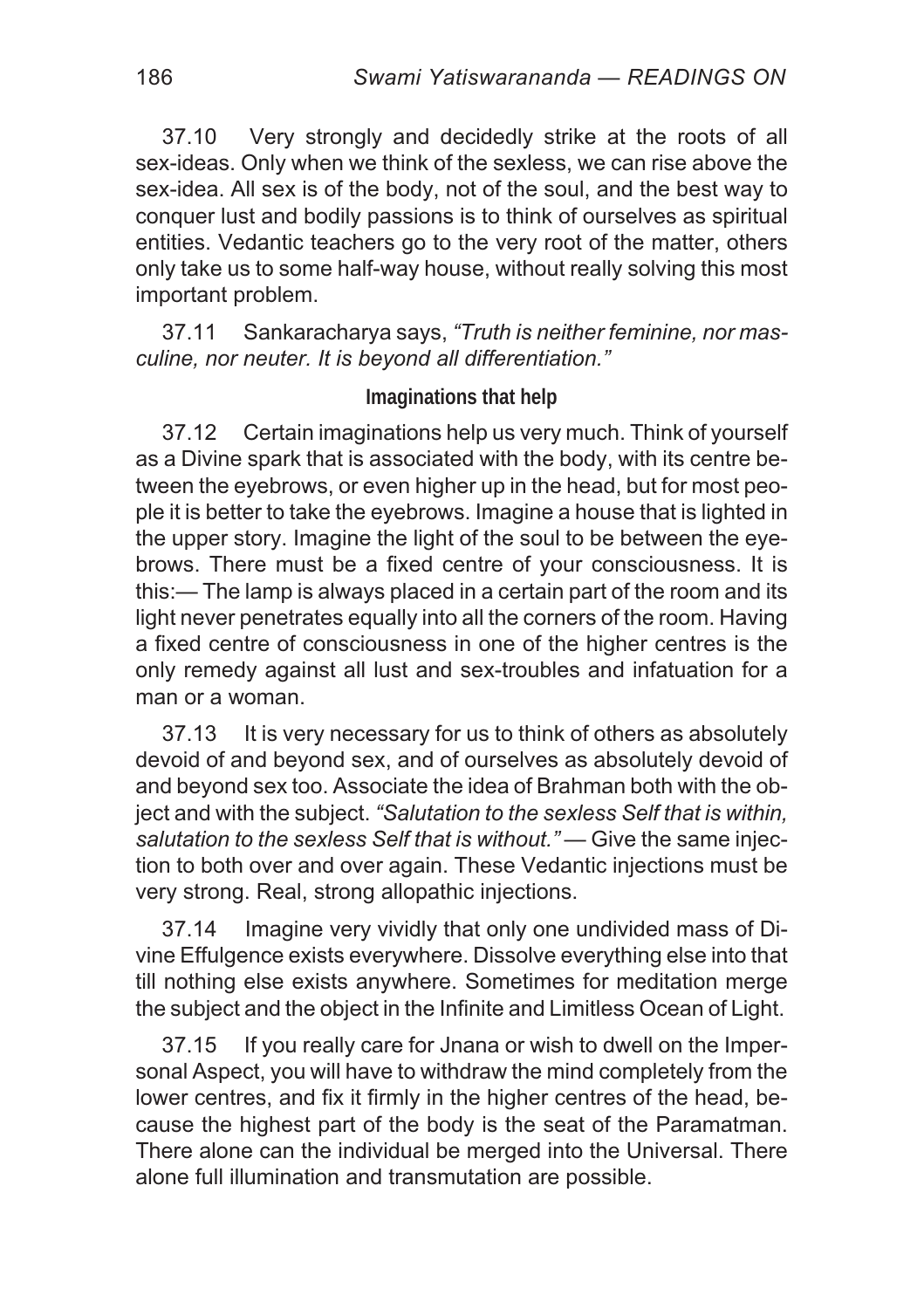37.16 There is one very important point to note in our striving. When we judge ourselves, we should always judge ourselves from our weakest point, never from our strongest. The strength of a chain consists wholly in that of its weakest link, not in that of its strongest link. And we can only know where we really stand by testing the weakest link of the chain in ourselves, not by overlooking it and complacently dwelling on the stronger links.

37.17 Raising one's consciousness really means giving the brain-centre alone the work and guidance, and never to any of the lower centres in the body which are connected with it. It means forgetting the body and its impulses and coming in touch with subtler and higher currents.

37.18 The flow of the vital fluid should be upward too, never downward. All gross and physical manifestations of the vital fluid have to be avoided by the earnest aspirant, even if now and then such a thought arises in his mind, even if now and then the centre of his consciousness shows a tendency to go down. Our task is to control the centres and to learn to switch off the current at the original power-station. Try to control the different centres from the power-station, from where it can be easily and naturally done. If you do this, there will be just enough nervous current to flow through the entire system to keep it in a fit and healthy condition, but not more than that. The downward flow of all the current that is not absolutely necessary for that, will be completely stopped.

#### *38 -- Wiesbaden, December 28th, 1933*

#### **You are pure by nature**

38.01 Too much of human feelings sometimes stands in the way of our spiritual progress. It is not a question of heartlessness, but a question of really purified feelings, of becoming 'pure in heart'

*"If you want to worship the Divine, first be Divine."*

38.02 In many cases it is good first to note down a definite set of ideas before we sit for meditation, otherwise the mind gets confused and everything becomes vague and hazy even when the beginning was good.

38.03 Spiritual life means developing a new sense of consciousness as distinct from the gross body, the subtle body and the causal body.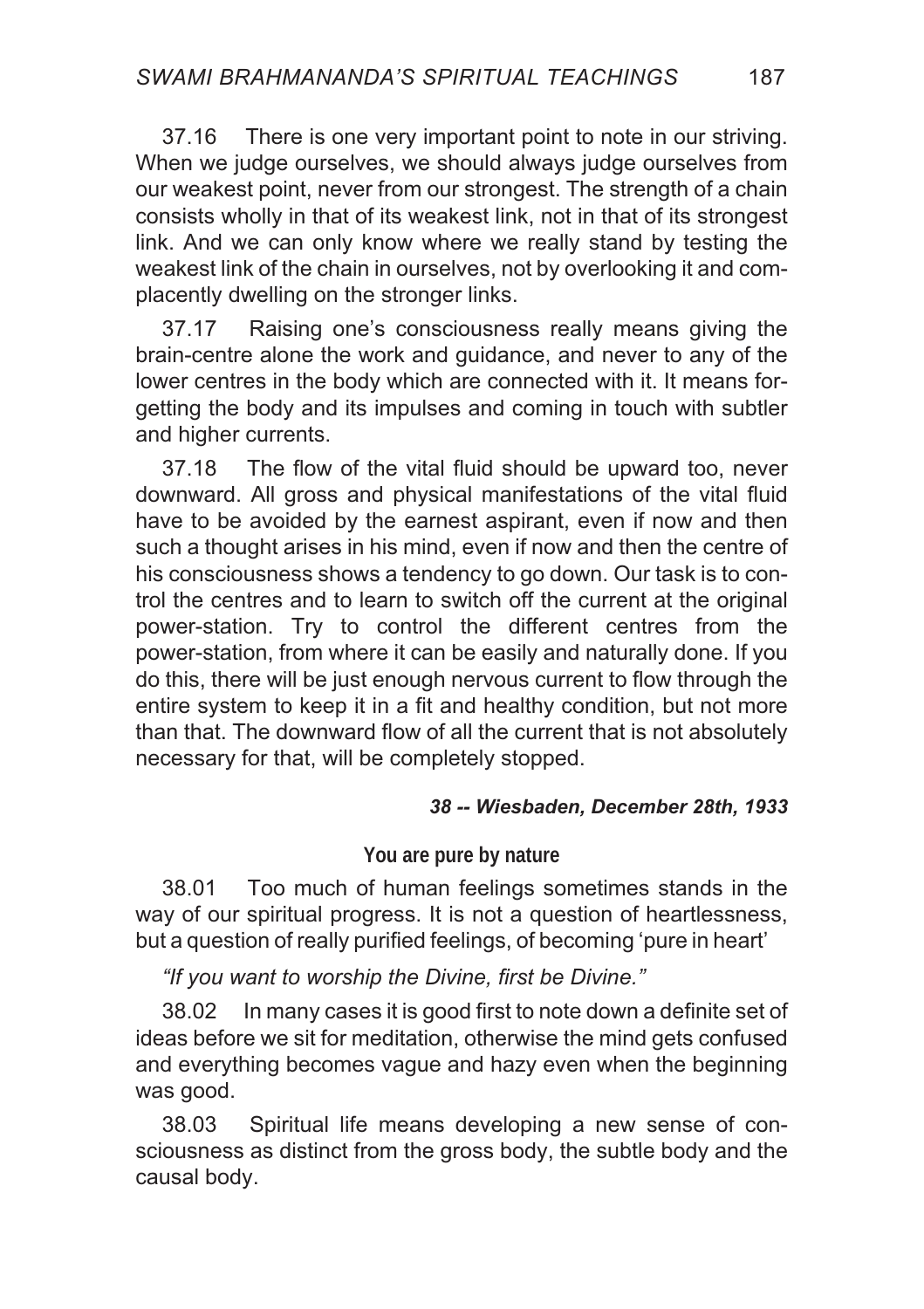*"May this physical body become pure, may my mind become pure, may my soul become pure."*

*"I am the Spirit, free from all taints and impurities."*

38.04 The best way of attaining real purity is to think we are pure by nature, and never to think of sin, of impurity, of weakness, of imperfection. No. We are all perfect by nature, but we have forgotten our eternal perfection and thereby go on committing no end of mistakes. But as soon as we regain the memory of our true essence, impurity, sin, imperfection are nothing more than so many dreams. This purity wells up from within, because it is ours and has been ours from time immemorial. It never comes from outside. It is not superadded, nor to be newly created. Spiritual life means this growth from within, though really speaking it is not really a growth, but only an 'un-covering', for unless perfection and purity were inside and belonged to our own essence, we could never become pure and perfect, we could never be saved.

38.05 Bring about a transformation within, then this transformation automatically finds expression in the outside world. Our entire nature must be purified. See that you do not only whitewash it but that you lay the ground-colour on in the proper way. Have daily intense spiritual practice. That will help you to rise above your false, impure personality. Through your false, impure personality your thoughts become impure and tainted, but if your real personality were impure, you could never be purified, and there could be no hope of salvation for any of you. Good thoughts, deeds and words are great aids, but they alone, without steady spiritual practice, are not enough, and they could never transform you into something which you are not.

## **The Mantram**

38.06 The Mantram is, as it were, the body of God and brings us nearer to the Divine. Shoot the arrow and see that the arrow reaches the right target and becomes fixed in it. With a calm, steady mind hit the target, and then, just like the arrow, be one with it. Ordinarily we have no target and then everything just becomes aimless bombardment. Unless you have succeeded in hitting the target you should never be satisfied.

38.07 Never tell anybody about your spiritual practices and your Mantram. Never disclose to anybody what you are told to do.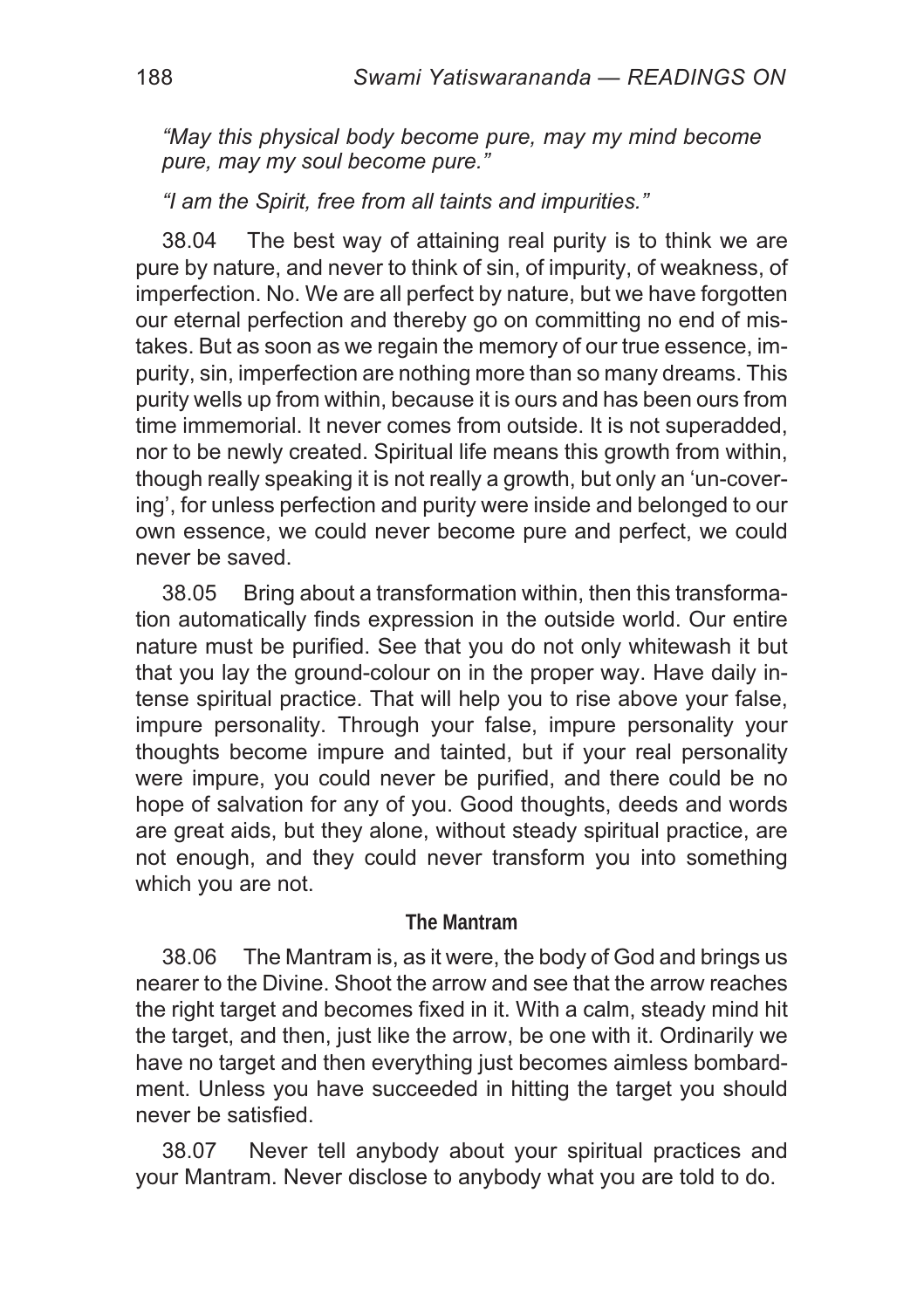#### **Guidelines for the celibate**

38.08 Too much softness, too much goodness, too much kindness, all these are very dangerous, especially if one wishes to lead a perfectly clean, sexless, celibate life. Fatiguing the body has its use, but it does not go to the root of the matter. It does not go to the root of sex. One has to take special care if one finds these thoughts troublesome. During such periods take a little less food. All such rules must be followed carefully. It is always better to be a little stiff on the surface, not to give expression to one's feelings, always to be reserved and dignified. Every aspirant must be reserved and dignified in his attitude towards the other sex. For then no person of the other sex will ever dare to show wrong feelings for him. The aspirant should be polite, but not chivalrous or romantic, but aloof and dignified. Every aspirant must be a gentleman or a gentlewoman, but there is no place for chivalry in the spiritual life, for chivalry, in most cases, has sex as its basis and is an expression of sex. In such cases it is far better to let the other sex say, "Ah, this fellow is afraid of us. He is rude. He has no heart for us." Never pay attention to anybody saying such things, but first you must redeem yourself from sex, and then you can show others the way to do this and attain freedom. It is always better to salute the other sex at a safe distance, till a person has succeeded in redeeming himself from his sexual desires and impulses.

38.09 Always keep your centre of consciousness, always watch the trend of your thoughts; always prevent impure thoughts from taking form through concentration, through some extra meditation. This will greatly help you in giving them all the right direction. Always be careful in the choice of your food, too.

38.10 In the case of a householder, if there are passions, the passions are satisfied, but in the case of the Brahmacharin the struggle becomes tremendous in some cases and at certain periods of his Sadhana, and then the danger is very great. First the Brahmacharin has to control the sexual passions and then he has to sublimate them. So the Brahmacharin and the earnest spiritual aspirant can never been careful enough. If we do not attain the ideal of perfect celibacy—which includes mental celibacy, not only physical celibacy—or if we lower it the least little bit, we are just nowhere as spiritual aspirants.

38.11 Plenty of hard exercise is very good. Torturing the body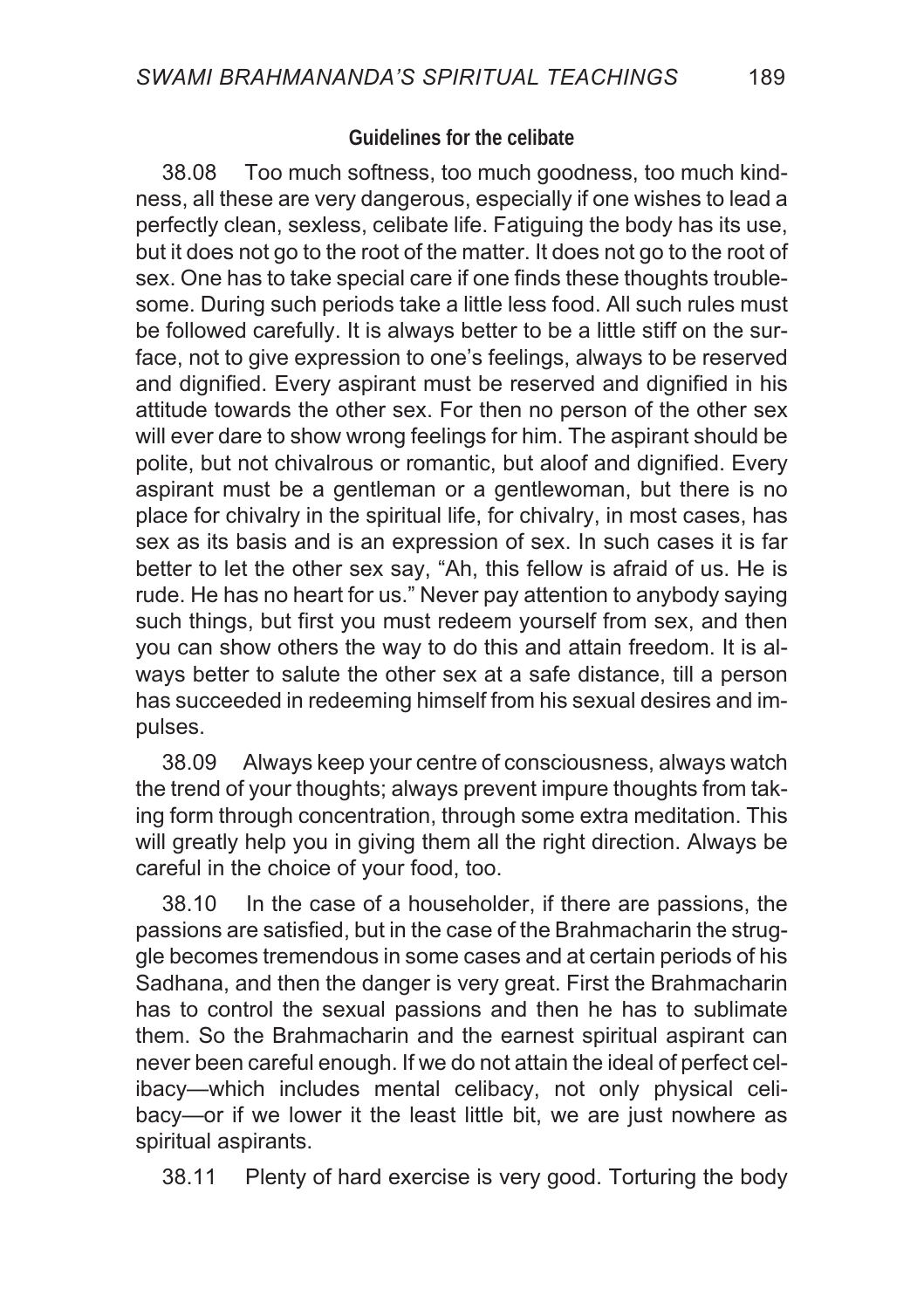as the Christian mystics used to do, helps a little, for it, too, diverts the superfluous not yet transmuted energies and inhibits certain sexual centres, but all these do not strike at the root of the matter. Thus the problem just remains in abeyance and is never really solved.

38.12 Sex-consciousness is inseparable from body-consciousness, and to the extent we think we are not bodies and sexless, we attenuate the sex-instinct. Always shift the consciousness to the centre of your consciousness. See that you give the whole nervous current an upward direction.

38.13 Some people become very aggressive at the time of their Sadhana. The reason is this:— We try to control the sex-thought, and some outside stimuli awaken it. So it finds its expression in aggressiveness etc. Be very careful about the company you allow yourself to be in. Avoid all people that are not leading a sexually pure and strictly moral life. All these are extremely dangerous, if you really wish to struggle on.

*Truth never comes where lust and fame and greed Of gain reside. No man who thinks of woman As his wife can ever perfect be; Nor he who owns the least of things, nor he Whom anger chains, can ever pass thro' Maya's gates, So, give these up, Sannyasin bold! Say— "Om Tat Sat, Om!" (Swami Vivekananda: The Song of the Sannyasin)*

38.14 People who give free license to their desires and passions in the name of freedom or fearlessness always come to grief. Once the Holy Mother remarked in connection with the fall of an advanced aspirant, *"My child, one who at first accepts all objects of enjoyment except woman, cannot by any means resist woman for a long time. He cannot but succumb to this aspect of Maya."*

38.15 So long as Unity has not been fully realized in practical life, and one takes the relative plane to be intensely real, one should not fail to mark the difference in the manifestations and act wisely. In the One there is no difference, but in the phenomenal world there is always a difference between a fool and an intelligent person, between an unreflective and a reflective one, between a spiritual person and a worldling.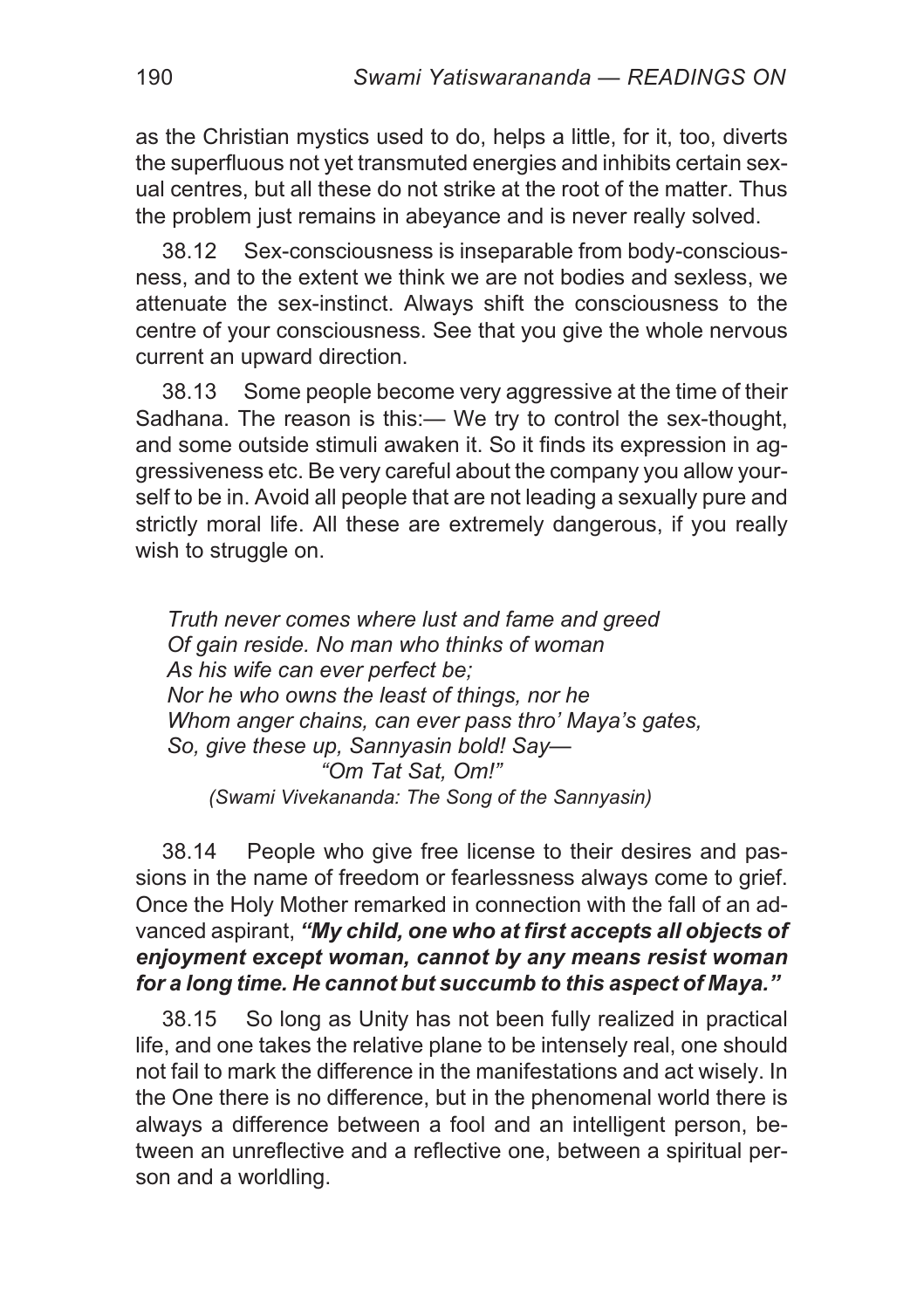38.16 As Swamiji very nicely puts it, though both are made of the same substance, the clay-elephant is not the same as the clay-mouse. There is no question of equality on the phenomenal plane. So Sri Ramakrishna always used to say, *"Give honour where honour is due."* Those who lose all sense of proportion in the phenomenal never attain to the Absolute plane. One who is established in Unity is alone fearless. All others are cowards who try to hide their inner weakness with a show of strength and independence. It is all self-deception.

38.17 In the West, all these sexually aggressive people one meets make it terribly difficult for you and intensify your struggle. Avoid all such danger-zones and all such free people who are proud of their so-called freedom which is nothing but abject slavery. If you cannot find clean people of your own sex, avoid all company and stay alone in the company of the Lord. This is the only way to salvation for the beginner. Avoid all talks about the other sex or sex-topics. Avoid seeing any sexually attractive picture. Do not read any novels or any other books on such topics. Do not see any plays that have to do with sex. Avoid the outward sex-stimulus so long as the tug-of-war is going on inside you. All reading and any occupation that brings us in touch with any form of sex-stimulus must be carefully avoided during the period of our Sadhana. If we do not do this, we shall never attain the necessary purification for the higher forms of practices, and we are bound to come to grief, sooner or later. Then there is no freedom and no fearlessness for us. Then we shall never rise to the full stature of a human being, but always remain animals with more or less developed minds.

#### *39 -- Wiesbaden, December 29th, 1933*

## **Auspicious days for more meditation**

39.03 Very good days for meditation on which we should have some extra meditation are the **new-moon** day, the **eighth day before the full moon** and the **full-moon** day.

## **Brahmacharya**

39.01 Good nerves are absolutely necessary for spiritual life. Both, good nerves and the storing up of energy are the condition for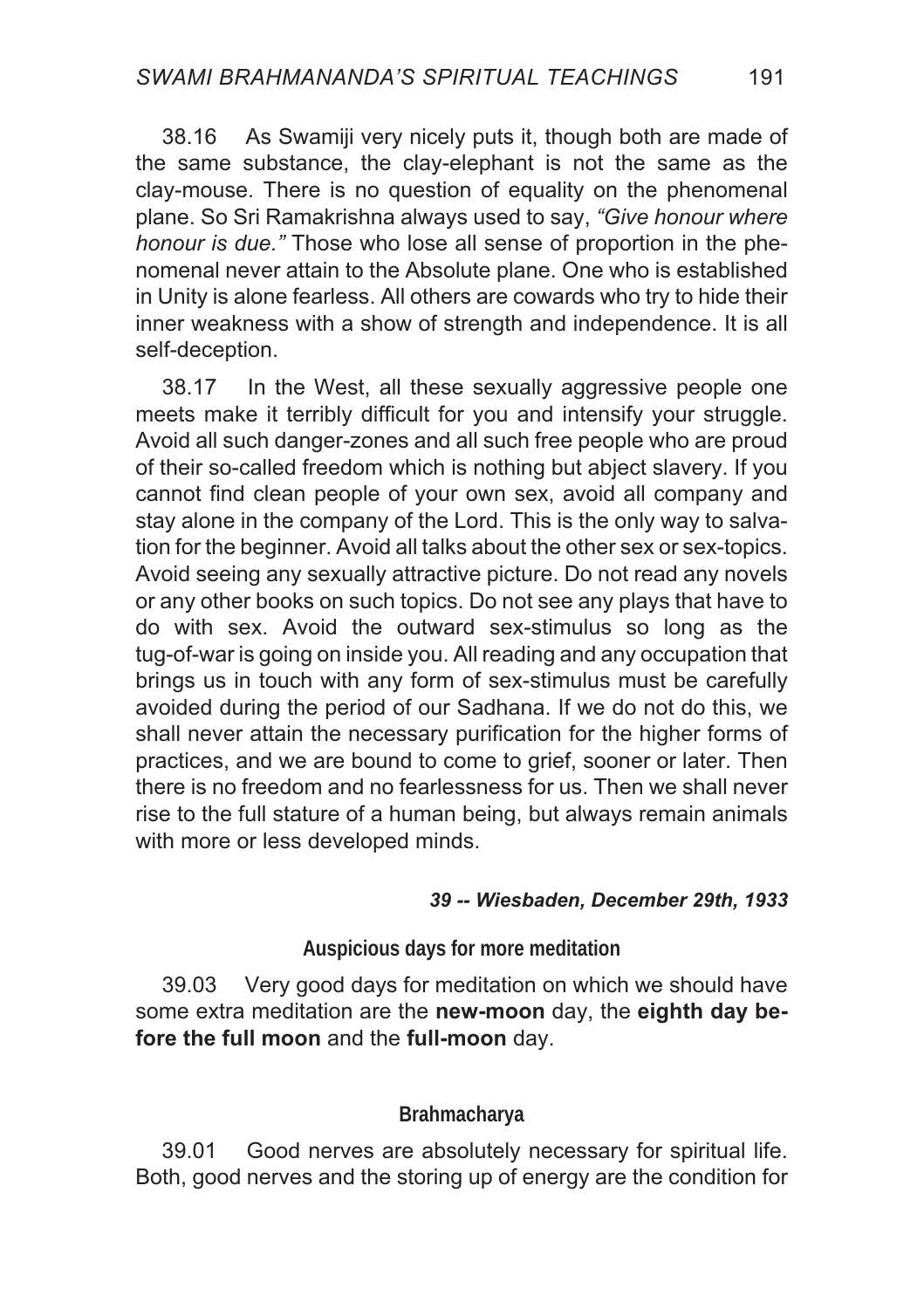success. There are so many storms on the path of which you have no inkling up to now. Never try to lead a woman. Never show your affection for another person outwardly, because then the mind comes down to the lower centres very easily.

39.02 There are so many different types of men, but women are far more complex than men. So, in a way, women are more dangerous, because of their greater complexity. Never allow any woman to become familiar. In spiritual life Brahmacharya must be kept on all accounts. One may have feelings and emotions, but all these should be kept under pressure and never be given outward expression

39.04 If the present-day world comes to recognize again the great value of Brahmacharya, there is still some hope of its recovering. And it is our task not only to be pure ourselves, but to attain to such a high state of purity that others, too, in our presence feel pure and begin to think pure thoughts.

39.05 We should think as souls, never as men or women, never in terms of relations of sex. We must overhaul our whole thought-structure. Dig up the foundations, build new ones and only after having done so begin to raise the new structure.

## **Carefully study the mind**

39.06 Every aspirant should carefully study his own mind when left to himself. He should find out who are the persons with whom the mind is busy, what are the desires and tendencies of his mind when there are no outward stimuli. Smuggle in the Divine in some way or other, when the mind is trying to deceive you, as it always does.

39.07 This mind is to be watched over constantly. When we find that it is careless in small daily things, it is sure to be careless in meditation and other practices as well. That alone which conforms with the higher standard of life is beneficial and is to be done by you.

39.08 A careless thinker cannot be but careless in his meditation. We do not get a new mind when we sit for meditation. No use living in a clean room, with a dirty mind.

39.09 In Karma-Yoga two points must be stressed. The work of the Karma-Yogi must be entirely disinterested, it must be systematic and steady. There must be no idea of self or of the fruits of his work in anything he does, and it must be done only for others.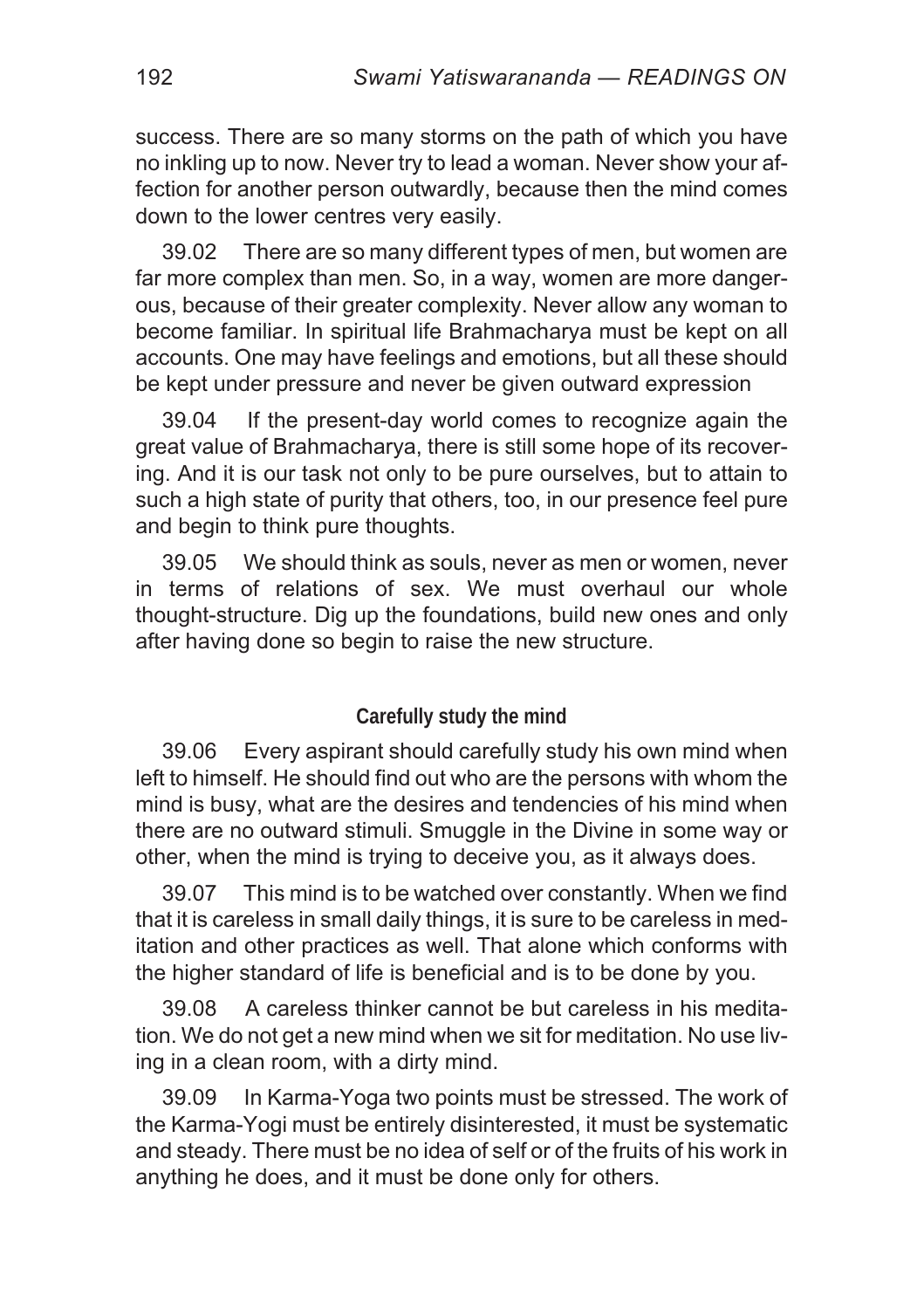#### *40 -- Wiesbaden, December 30th, 1933*

#### **The Divine purifier is in us**

40.01 No man lives without love, only the object of love is different. We either run after creatures and sense-pleasures or after the Divine, and this running after the Divine comprises all phases of spiritual life, as it were. The purificatory disciplines, as such, are not spiritual life, but steps leading to the beginning of spiritual life. In the very nature of things, spiritual life means something higher than negative injunctions, something positive. But we can never really care for spiritual life from the very bottom of our heart, unless all such negative rules and prescriptions serving the purificatory stage have been strictly followed. Wherever there is lust and greed and desire for worldly things and worldly enjoyment, there real Divine Love can never come. You cannot serve two masters, as Christ said.

40.02 The Divine is in us and works in us, as the sun is in the air, as fire in the red-hot iron ball, and as soon as we come to feel this, as soon as we get a glimpse of our real nature, of the indwelling Principle in all, all weakness and falsehood and wrong actions gradually begin to disappear in our life. But first we must become, at least to some extent, conscious of our true nature, and allow the Divine to purify our impure limited mind and body. That is why a clear conception of Truth and Reality is so very necessary in the beginner, whether he happens to be a Bhakta or a Jnani or one following the path of analysis and psychic control.

40.03 Never lose sight of the fact that the purificatory stage and disciplines are but phases leading to spiritual life, but are not spiritual life, and that true spiritual life is not a negation, but the greatest and most fearless affirmation possible, i.e., the affirmation of our very own Self, not subject to any limiting adjuncts, not subject to sin or weakness or ignorance, not bound to anything, not fettered by anything, devoid of all forms of desires and want, eternally free, eternally unlimited by impurity and all the pairs of opposites and eternally full of the highest Bliss and Knowledge. *"I am He"* is the greatest affirmation of Truth ever taught and ever realized in the world of man.

40.04 In the purificatory stage Brahmacharya is absolutely necessary, and if the world to-day comes to recognize again the great value of Brahmacharya, there is still some hope of its recovery. Impurity, immorality, sex-indulgence, are eternally inseparable from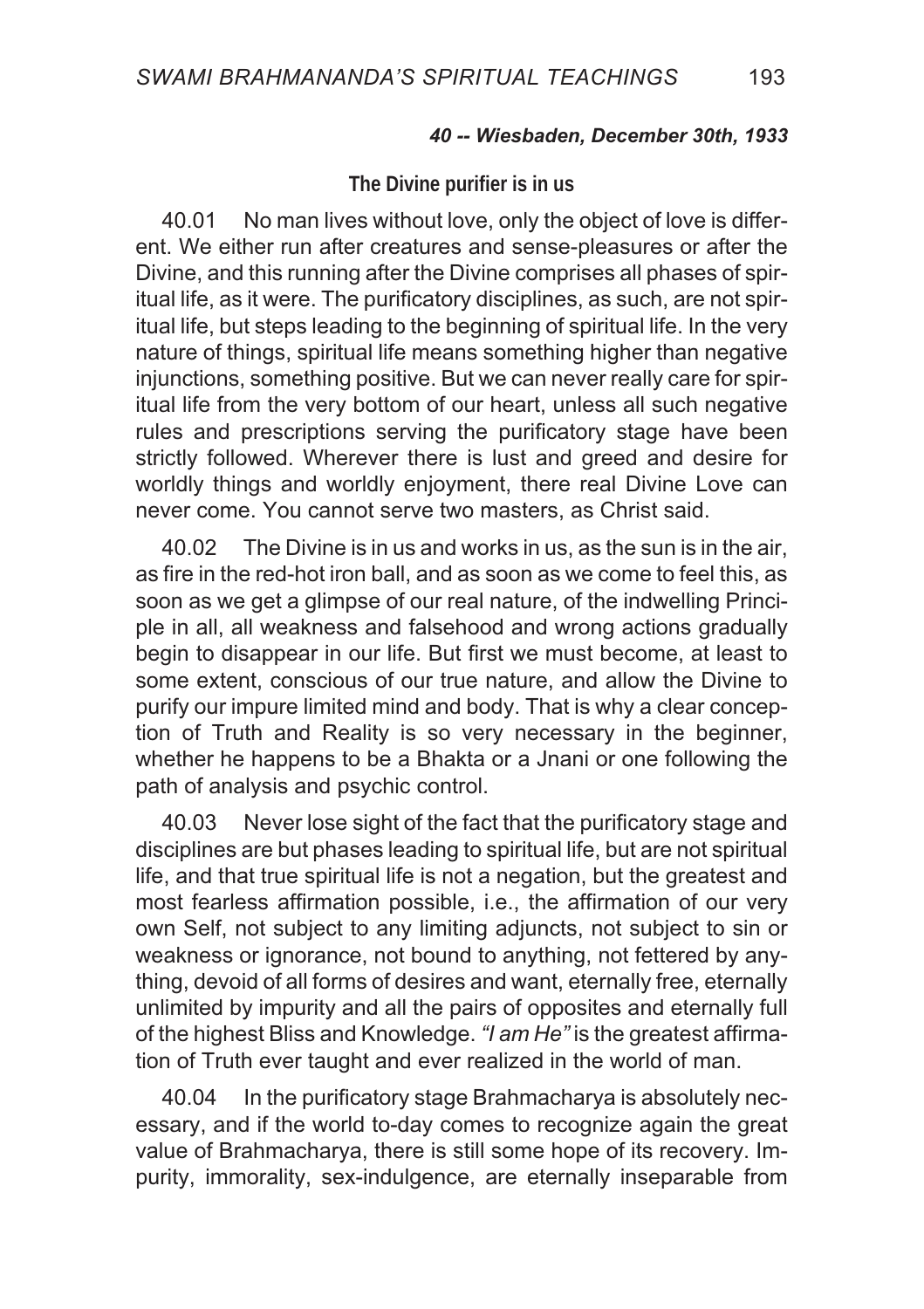brutishness and brutality, and these can never be outgrown, unless Brahmacharya is once more give its real place in the life of men and nations. What is natural in the man of self-realization, must needs be strained in the life of the aspirant approaching the threshold of spiritual life.

## **True vision**

40.05 All the Great Ones exist eternally, not on the physical, but on the mental plane. There are visions and visions, and the test of them is whether there is any real transformation of our whole being or, whether we are what we were before the vision. If a man does not lead a life of perfect chastity, he has certainly not seen the Divine, but may have seen a monkey.

40.06 All the Great Ones have the personal and the impersonal aspect, because they all represent both aspects in one person.

40.07 A vision of the right sort we can have only when we possess a very strong, healthy, chaste, pure body that is really able to withstand all the reactions consequent upon such a vision, and when we possess a wholly purified and dispassionate mind and true spiritual insight that makes us feel we are neither the body nor the mind, nor man or woman, but spiritual entities distinct from all these.

40.08 Our body and mind and senses must be perfectly attuned to each other, so that even the body reflects the glory of the soul.

40.09 True vision, even with form, always contains the spiritual element and reflects the glory of Brahman. And, remember, it is always better to be a dualist with realization, than a monist without realization. True vision with form is a step leading you to higher and higher stages of spirituality, but theoretical monism without any realization just leaves you nowhere. The Absolute is very far off, and what we are concerned with in our present stage is qualified non-dualism at the best.

40.10 If all the senses are stilled and controlled, in perfect condition, and if the mind, too, is in that state, then alone true vision becomes possible, not otherwise. There is a very marked difference between the hallucination of an overheated brain or body and that state of true vision.

Always the test is whether we attain more and more purity and greater and greater dispassion, holiness and concentration.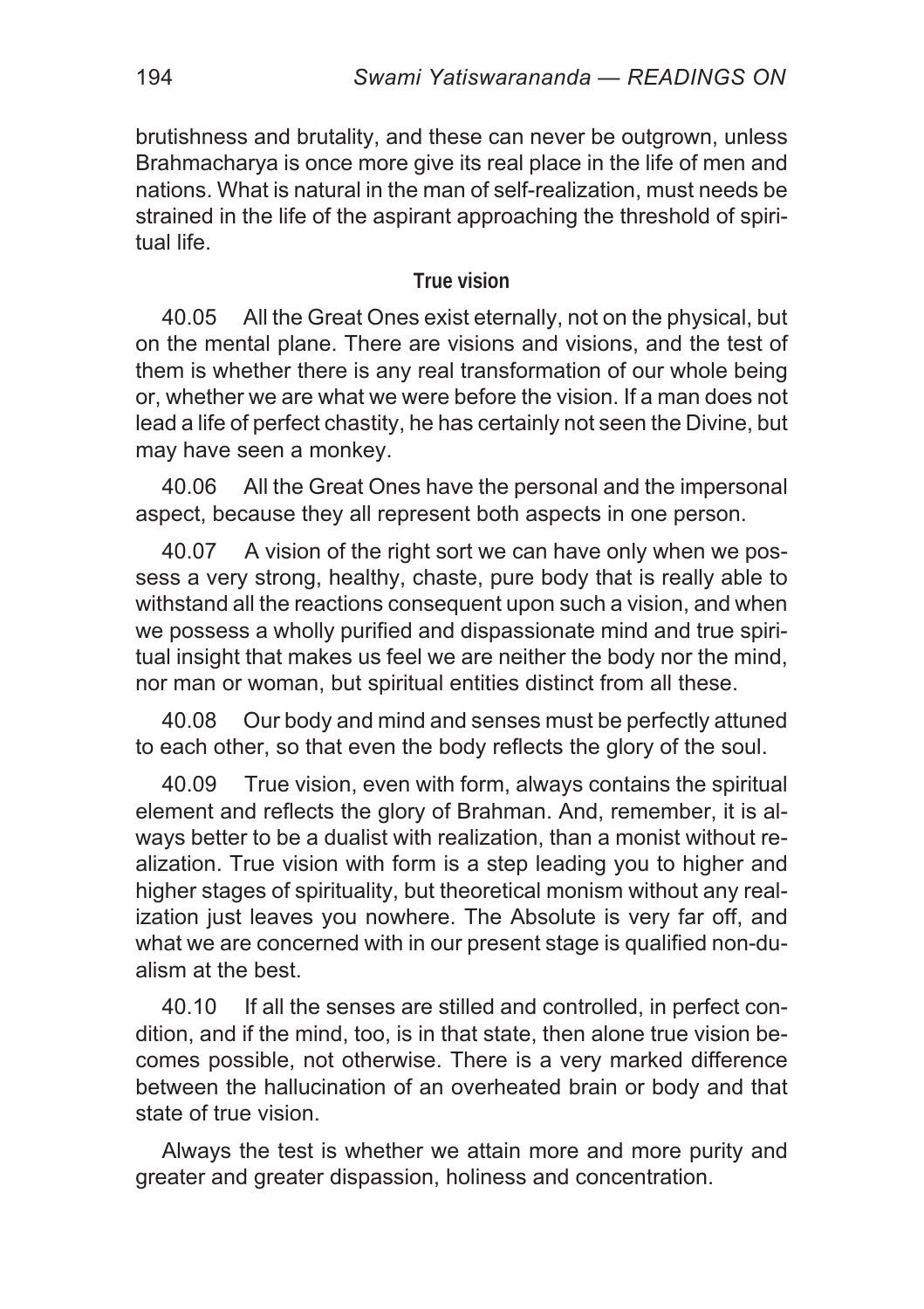## **Stages of spiritual practice**

40.11 When by strictly following the rules of *Yama* and *Niyama*, mind and body have become fit, then only will Japam and meditation become efficacious. Persons who do not wish to follow the prescriptions of Yama and Niyama, should give up all attempts at spiritual life. Their time has not yet come.

40.12 There is a test whether our body and mind are becoming fit for spiritual practice, whether the mental and physical purity is all right, and it is this:— whether true disgust for one's own body and intercourse with others arises in a person or not.

40.13 *Pratyahara* is the drawing in of the organs by their giving up their own objects and taking the form of the mind-stuff, as it were. The senses are drawn away from their objects, and the one thought on which we have decided to dwell, alone exists.

40.14 *Dharana* is holding the mind on to some particular object. And then this Dharana develops into *Dhyana*, which is an unbroken and steady flow of knowledge in that object. As soon as this Dhyana becomes really steady the state of *Samadhi* is reached.

40.15 All these are but the preparation for spiritual life. Ethical culture, breathing, Asana [posture], Pratyahara are but helps to real concentration and meditation which begin with Dharana.

40.16 Japam must be performed even during our work, whatever we do. Go on repeating the Holy Name of your Ishtam or your Mantram, but when you sit for meditation, you should do it in a more concentrated and a more intense way.

40.17 A greater portion of our mind must be awakened, must be made conscious, must be brought under control. When we sit for meditation we should try to see that the undercurrent in our mind and the upper-current, which are divided in ordinary life, are in tune, flow along the same line, and are busy with the same thought.

40.18 To the extent in which we are able to love the Divine, feel and interest in the Divine, spiritual practice becomes more and more steady and successful. And this interest can be created. Divine Love can be created.

40.19 During the period of your Sadhana you should reduce the quantity of your food. The physical aspect has to be stressed in the beginner, as the body must be strong enough to withstand the tremendous strain of concentration and reaction which always comes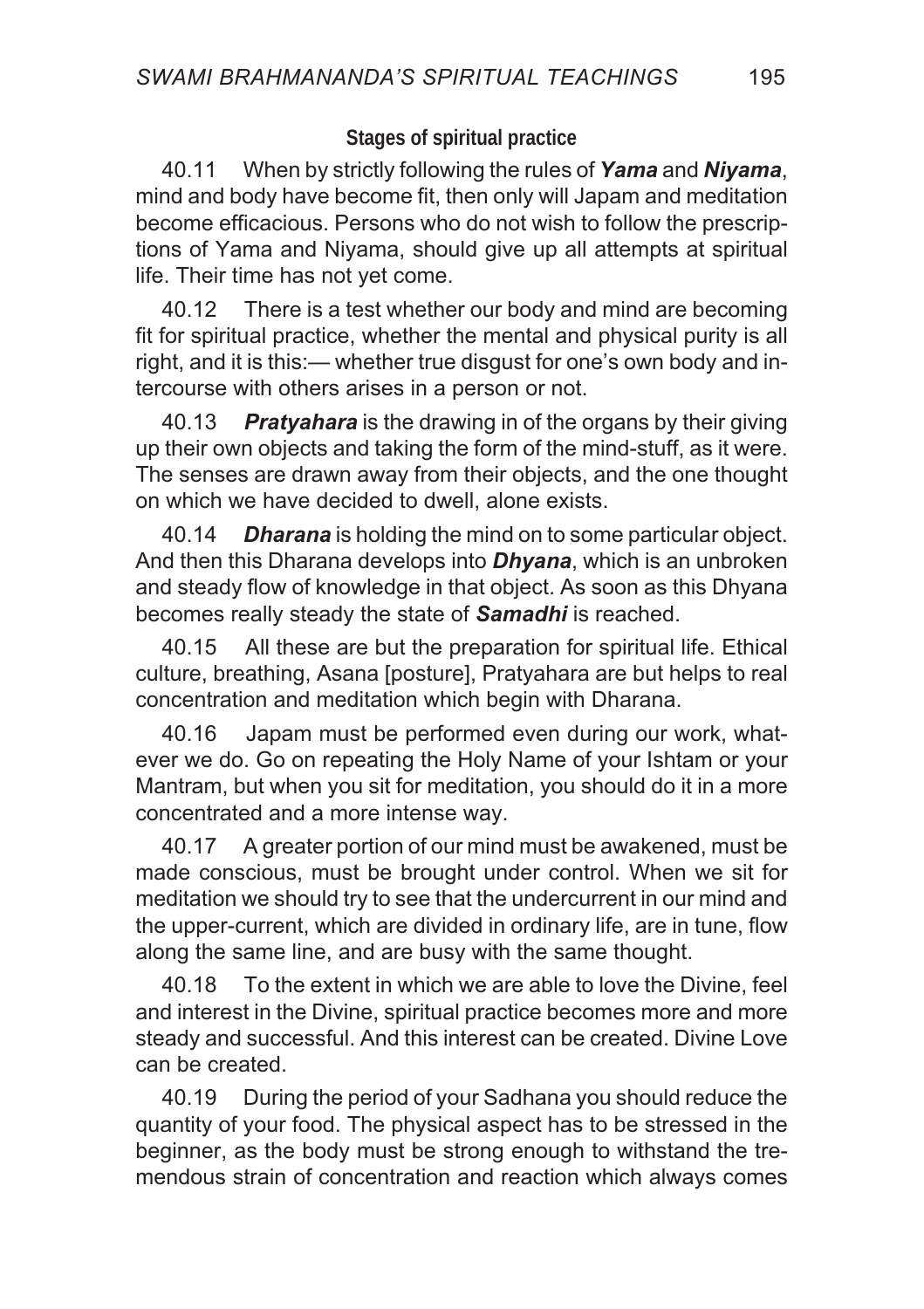in the beginning. Concentration always brings about a tremendous reaction in the untrained mind and in the body.

**Consciousness--Cosmic and Absolute**

The aim of Vedanta is to melt away this personality in the Universal Consciousness that finally, in its turn, melts away in the Absolute, the One without a second. Cosmic Consciousness is concerned with the *One in the many*, Absolute Consciousness with the *One without a second*. These two states are not one and the same.

# *41 -- Wiesbaden, December 31st, 1933*

**Individual ego--Cosmic Ego**

41.01 Turning the mind constantly and without any break, whatever you may be busy with, to God, is the most efficient of all forms of spiritual practice. But you must be able to raise the plane of thought. See that you do not tie your boat to the bank by not fulfilling the preliminary conditions of Yama and Niyama. If you allow your boat to remain tied to the bank, no amount of rowing and exertion on your part will move it even an inch onward.

41.02 Try to make the individual ego subservient to the Cosmic Ego. The ego is very difficult to subdue. It is like a monster with hundreds and hundreds of heads.

41.03 Never try to face the enemy openly in the beginning. Never give him a frontal attack. The enemy is still too strong for you. Let us first save ourselves even by flight. Later, we come back with greater strength, with the strength of the Lord, because some day the enemy has to be openly faced and vanquished. Eternal flight won't do.

# **Ganesha: symbol of purity**

41.04 Once Ganesha was sitting on the lap of his Mother Durga, when he happened to touch Her back and found there to his great astonishment a deep scar. "Mother", said he, "who did that?" "My boy", the Goddess replied, "you ill-treated a little cat, and so I go this mark, everything being My own body." When the question of Ganesha's marriage arose, he refused to be married, because the experience of the little cat he ill-treated and the scar of his Mother's back had taught him a great lesson and had made him realize that all women were but his own mother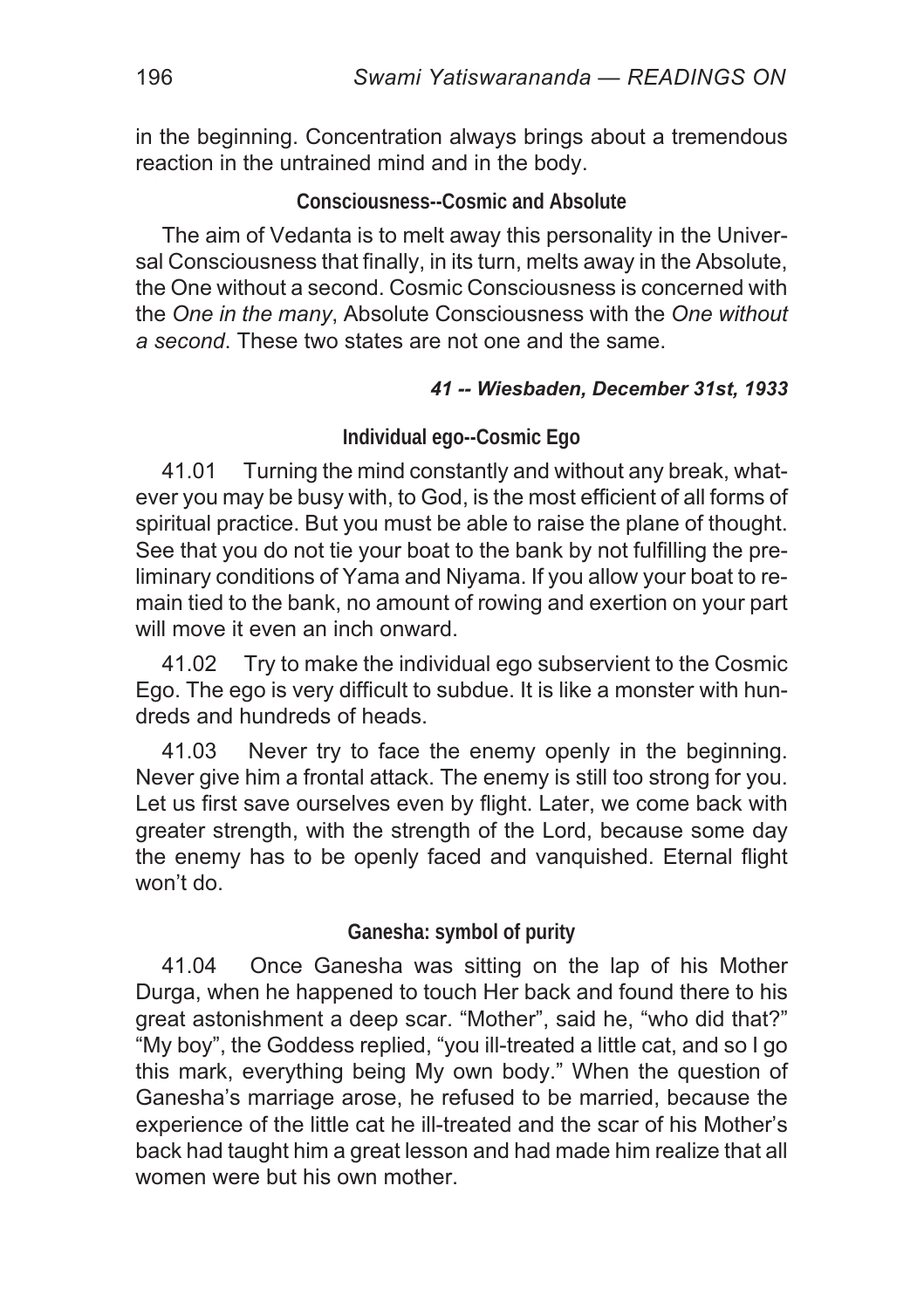41.05 There is another story about Ganesha which is highly illustrative. Once Mother promised a beautiful necklace to that one of Her boys who would be able to go round the universe and be back first. Kartikeya departed at once with all possible speed, but Ganesha just remained sitting on the lap of his Mother, and after some time quietly got down, went round Her once, and got on to Her lap again. So when Kartikeya came back he found to his great astonishment that Ganesha was already sitting on Durga's lap and had received the necklace. Ganesha had realized that, his Mother, being all-pervading and omnipresent, it was sufficient to go round Her once without going round the whole universe as his brother had done.

41.06 All these symbolical stories and representations of truths are highly instructive if we but know how to read them right. See Mother in every woman, then you, too, will say like Ganesha, "How is it possible for me to marry?" Through the infinite grace of Mother our whole attitude towards men and women can change, just as it had changed in the case of Ganesha.

41.07 The more we progress, the more we cease to love ourselves and to identify ourselves with our physical form, and, at the same time, the more we cease loving others as bodies or feeling any sex-attraction for them. In India, Ganesha is one of the greatest symbols for perfect purity.

41.08 Self-realization is a very difficult process, and it takes a long time to attain it. But as soon as you come to feel the tide, you know that you are approaching the ocean. And then you should be glad that there is any tide at all. The ocean may still be distant, but if the tide makes itself felt, you know you have travelled a good way down the river. The old impressions must be attenuated, erased through rubbing and rubbing and rubbing, till they have completely disappeared.

41.09 Just as the thickness of a cloud in the sky differs, just as this cloud may be only a very thin veil or a dark black cloud which does not allow the sun's rays to penetrate, similarly in this world of Maya there is a thin coat or a thick coat covering the Truth.

41.10 Some manifestations of Mother are to be saluted at a very safe distance so long as we ourselves are not yet fully immune from their influence. The Mother's play has two aspects, one which binds and one which frees, but both are within Maya, not beyond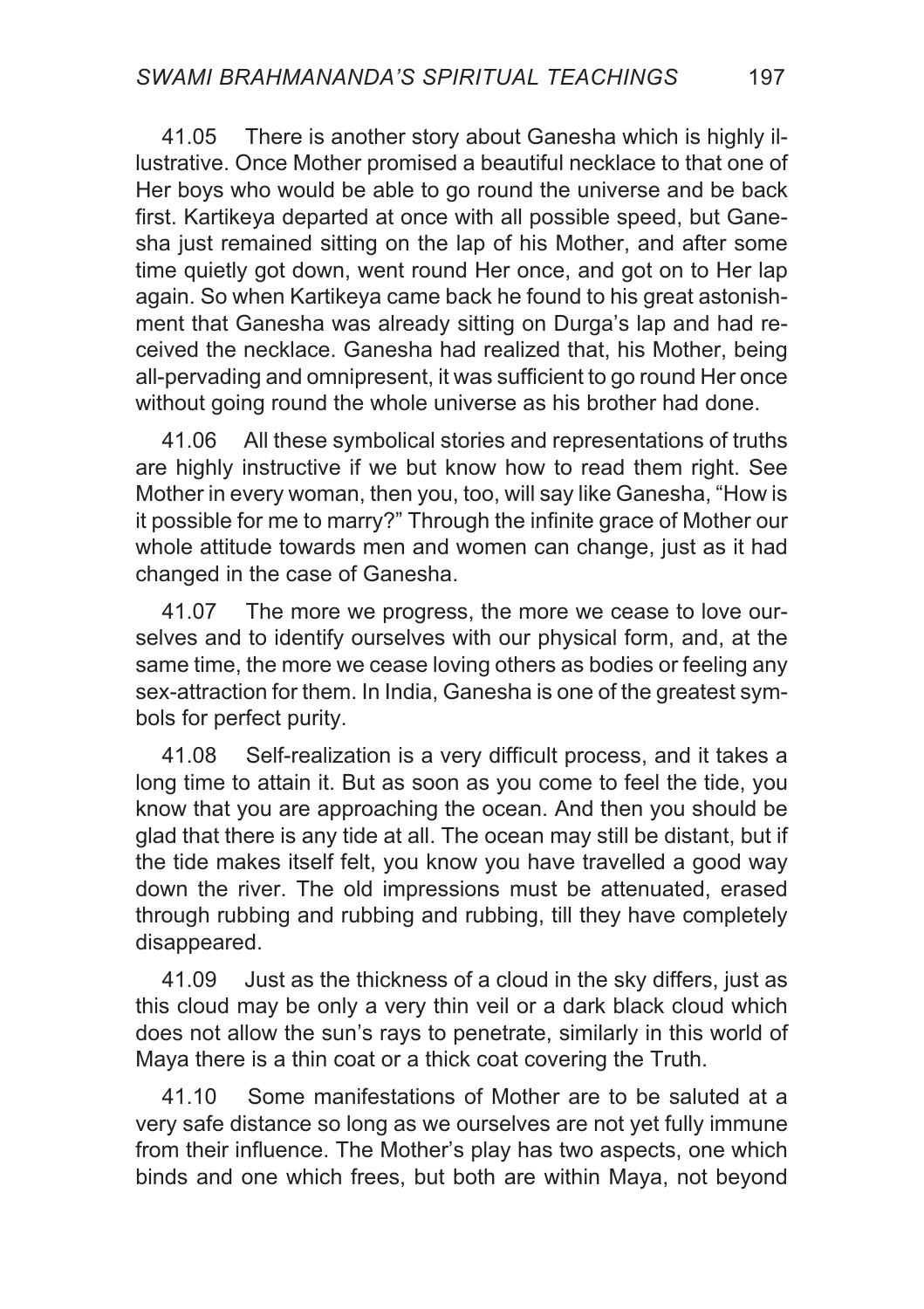Maya. Never think that the freeing aspect is beyond Maya. It too, is within the ambit of Maya.

*"Whenever you come across a person who is of a different ideal of life, do not speak out your thoughts." (Sri Chaitanya)*

41.11 First there must be physical control. Then mental control, and once mental control is attained, thought can never again come down or be dragged down to the sensual plane. This only happens if we have led a controlled life, physically and mentally, for many, many years without any break. Then impure thoughts may now and then arise, but they are no longer able to stain us.

41.12 There must be a completely new attitude towards ourselves, towards all men and women in the outside world, towards all mental pictures and memories in our mind.

41.13 We should feel sorry when an unclean thought wells up in our mind, but this should spur us on all the more and make us more dogged than ever. We should be thankful that we have come to know that such unclean things exist in our mind. If we did not know this, we would never fight them successfully. The greater the trouble, the more manly the fight, the greater our determination to remove them, the greater our relentless tenacity!

41.14 If really there is dirt and filth in our mind, let us know this fact, and know how bad it is. To know an evil as it is, is half the battle. It is always good for us to know the possibilities of our mind to do us great mischief, so that we may be on our guard and become fully aware of its wily attempts at deception. What a terrible amount of misery man creates for himself and others by giving in to the impulses of lust, anger, greed, violence etc. etc.! And all these impulses lie deeply hidden in our mind, too, if we do not come to know them and annihilate them. Unless we turn our mind consciously to the higher life, it will always remain full of these.

## *42 -- Wiesbaden, January 1st, 1934*

## **Real non-violence**

42.01 Let us try to be as hard as possible against ourselves without any unnecessary or destructive self-condemnation.

42.02 I should always use my discrimination even with regard to non-violence. The scorpion, no doubt, follows its own law of being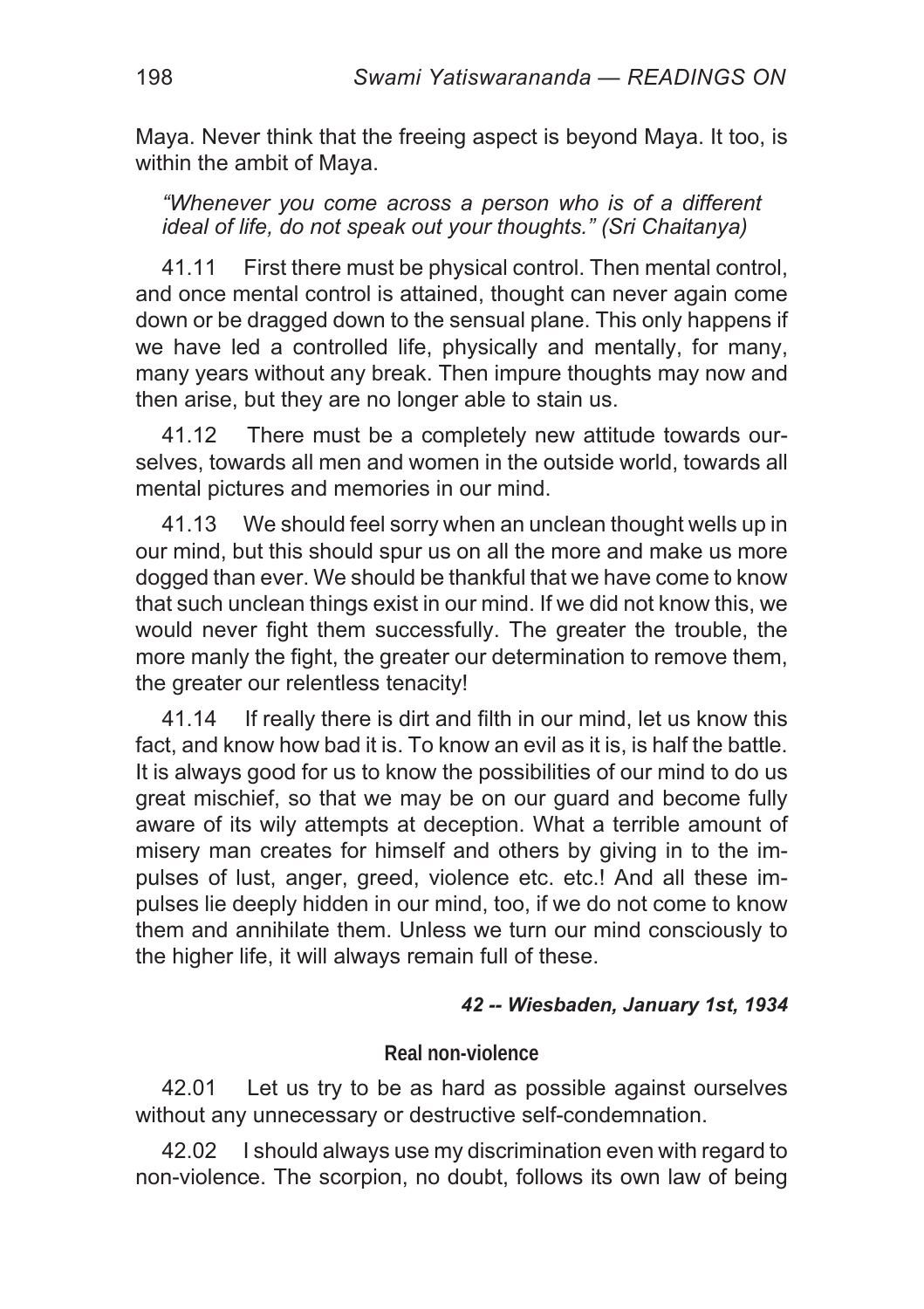when it stings, but I, too, should follow my own law and protect others from its sting if I can do so.

42.03 Buddha taught, *"Hatred cannot be conquered by hatred. It is by love that hatred can be conquered."* — Christ taught, *"Love your enemies, bless them that curse you, do good to them that hate you, and pray for them which despitefully use you and persecute you."* — Evil can never be conquered by evil. Violence can never be conquered by violence. The only weapon that conquers all is love and loving kindness to all creatures.

42.04 And what an amount of strength and undauntedness true non-violence requires! We should not be weak, we should not be cowards, but we should at the same time be kind. The person who does not retaliate, however he is hurt, however he is offended by others, is a person of terrible strength, and he alone is a man. All others are miserable cowards hiding their fear and abject cowardice under a cloak of braggardism, physical and mental, and never rising to the stature of a man.

## **Struggle, unceasingly**

42.05 Struggle, struggle, struggle. There is no other way. Let us not be afraid of struggles.

42.06 Very much depends on the regularity and intensity of our daily practices. Very often we are so careless in this. Without steady practice nothing can be attained in spiritual life. Spiritual life must be a life of dedication to the highest, a life of consecration and sacrifice and one-pointedness. So we should be more wide-awake and more careful about our own thoughts for our own benefit and for the benefit of others to whom our thoughts may become a danger. Our thoughts, if they be thoughts of lust or greed or violence, are worse than poison-gas, and the havoc created by them is far worse than the havoc created by poison-gas. By our impure thoughts we make people who we do not even know impure. By our pure thoughts we help others in their struggle after purity.

42.07 It is essential for us to create the right mood before sitting for meditation. There must be steady, regular practice. Let us rather die in the struggle with our body and our impure mind than give it up. What does it matter if I die or not? What matters is that I realize the Truth, that I attain my full stature, my true being. If we struggle our utmost, if we do our utmost, we have fulfilled our duty. Then the rest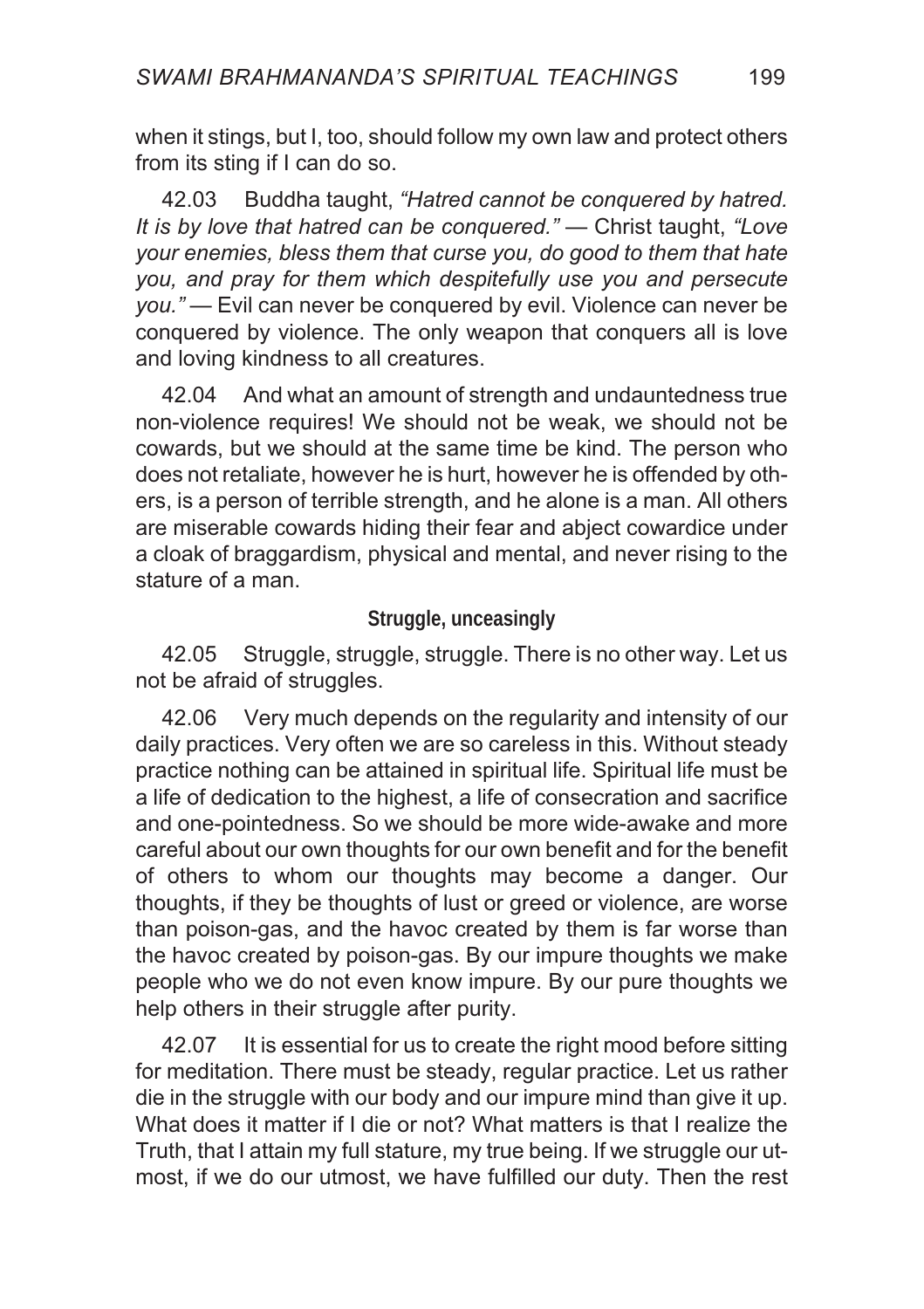must be left to the Divine. Here true self-surrender and resignation to the Lord have their place.

## *43 -- Wiesbaden, January 2nd, 1934*

**Towards spiritual experience**

43.01 In the beginning of our Sadhana we do not get any spiritual experience, because that is only the scavenging period when loads and loads of dirt and impurities have to be removed. Only when the mirror is clean does it begin to reflect.

43.02 Evil thoughts arise even if the mind has already been made strong to a certain extent, but then they no longer harm it and can easily be conquered. If a boat has a good and experienced helmsman it can face the storm without fear of perishing.

43.03 Unless this phenomenal world has been effaced completely, desires and passions, attraction and aversion, can never be annihilated in their subtlest form.

*"When he realizes the Atman as dwelling in all things and finds all things dwelling in his own Self, the sage ceases to hate."*

43.04 Until then the passions still rise in the mind, but if we have strengthened our moral fibre through our Sadhana, we are able to withstand them and drive them away.

43.05 Love need not take always the calm, peaceful method. True love can often be as hard as steel, can use harsh words. The knife of the surgeon cuts, but it cuts in order to heal. These Great Ones may appear cruel and heartless in some of their advice, but through the kindness of their 'cruelty' they heal and bring life.

43.06 Until we feel the coming of grace, we must strive. Self-effort has its place in spiritual life, and never can real self-surrender come, unless we have really striven our utmost.

43.07 When the devotee has caught a glimpse of the transcendental, he no longer troubles and bothers about the right breeze, whether it is a hot breeze or a cold breeze or no breeze at all. He need not unfurl his sails any longer.

43.08 The two tests of vision are: **Bliss**, **certitude**. Then the mind knows Truth is real. Then something in us knows it is true and it carries with it its own unmistakable light and conviction.

43.09 **Let the teacher be merged into your own Ishtam**, let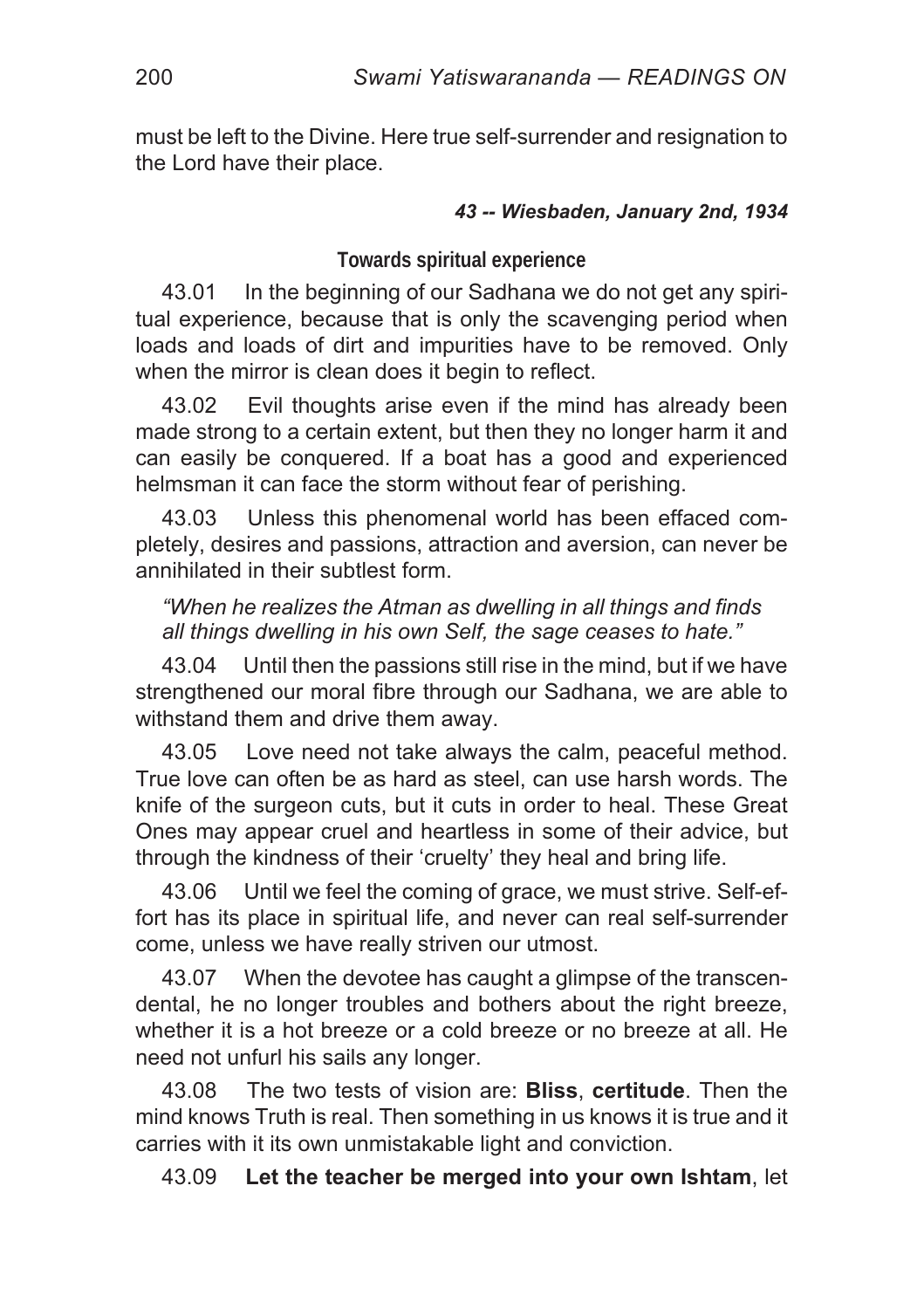the form-aspect get merged into the formless. By so doing, you will avoid all fanaticism and bigotry and always remain conscious of the One Principle standing at the back of all teachers and all teachings.

43.10 Once Girish Chandra Ghosh, the great Bengali dramatist, said to Sri Ramakrishna, "The Lord has created you with His own hands. Us he has created with the machine."

#### **Brahmacharya**

43.11 Brahmacharya alone is real tapasya, and there can be no tapasya whatever without perfect Brahmacharya in thought, word and deed. This has to be stressed again and again.

#### *44 -- Wiesbaden, January 3rd, 1934*

*"If one in search of a piece of broken glass comes across a jewel, will he care for this broken glass any more? He will take the jewel." (Dhruva)*

44.01 As I said, Brahmacharya is real tapasya, but this Brahmacharya must be mental Brahmacharya too. If we allow our senses to take in all sorts of filthy stuff, there can be no question of real Brahmacharya, even if we observe strict physical Brahmacharya. Brahmacharya implies much more than mere physical observance of continence. A mind without Brahmacharya will never be able to realize the Truth, whatever path it may try to follow. Austerities, as such, are no tapasya. The control of the physical act merely is not real tapasya. The only true tapasya is the perfect and unbroken observance of Brahmacharya in all its aspects, i.e., the control of the physical act, control of all mental and verbal expression.

*"Renounce the world whenever you come to possess true renunciation."*

44.02 Only absolute and unconditional Brahmacharya is real and really efficacious tapasya for the spiritual man.

**Sri Ramakrishna on Divine Grace**

## **From M's** *Gospel of Sri Ramakrishna (translated from the Original Bengali)*

SRI RAMAKRISHNA:— "Make your acquaintance with Girish and then you will be able to see the drama free of cost."

NAREN:— "I had talks with Girish. He is a great man. We are having talks about Ramakrishna."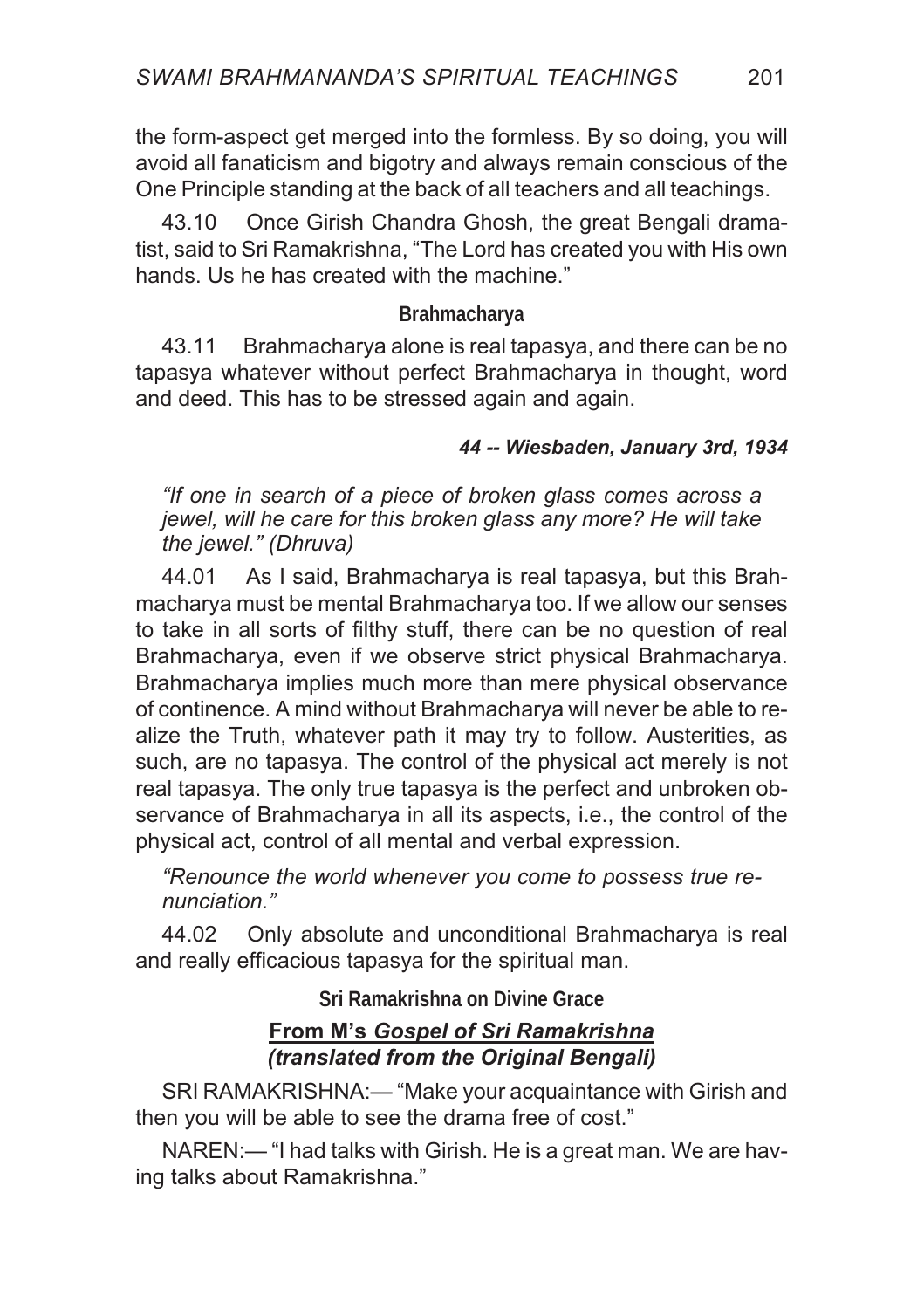SRI RAMAKRISHNA:— "What talks?"

NAREN:— "We were saying that you did not possess much education, and that we are all scholars." *(All burst out laughing)*

A DEVOTEE *(to Sri Ramakrishna)*:— "But *you* are a scholar *without* having studied."

SRI RAMAKRISHNA *(to Naren and others)*:— "Really I tell you I do not feel sorry in the least for not having studied the Scriptures. I know what the essence of Vedanta is:— 'Brahman alone is real, and the world is unreal'. What is the essence of the *Gita*? Repeat the word 'Gita' ten times then it becomes 'tyagi', 'tyagi' [Renunciation]. Lead a life of renunciation, this is the essence of the *Gita*. Renunciation of desires and attachment. *(To Girish)* What were you talking about me? I do not know all that. I eat and I sleep and I feel happy."

GIRISH:— "What am I to say of you? Are you a Sadhu?"

SRI RAMAKRISHNA:— "No. I do not possess the consciousness of a Sadhu really speaking."

(Naren sings a song. He is tuning his instrument)

SRI RAMAKRISHNA:— "You are taking such a long time in setting the instrument right. I feel inclined to break it."

DEVOTEE:— "At the beginning of a musical performance one cannot help feeling disgusted."

NAREN *(setting right the strings)*:— "Yes. Quite true. One feels so, unless one is able to appreciate music."

SRI RAMAKRISHNA:— "He refutes all with one word."

GIRISH *(to the Master)*:— "Sir, through your grace everything can be achieved. Just look here what I was before and what I have become now."

SRI RAMAKRISHNA:— "Well, all that you had in a potential form. Therefore you have changed so much for the better. And nothing ever takes place, unless the proper time has come. When the disease is about to be cured, the doctor says, 'Take such and such medicine'. And then the man becomes healed. Who can say whether the medicine cured him or whether it was nature?

"Lakshmana said to his brother, 'You do not know the glory of Rama. At the touch of His feet even Ahalya who became a stone got back her human body'.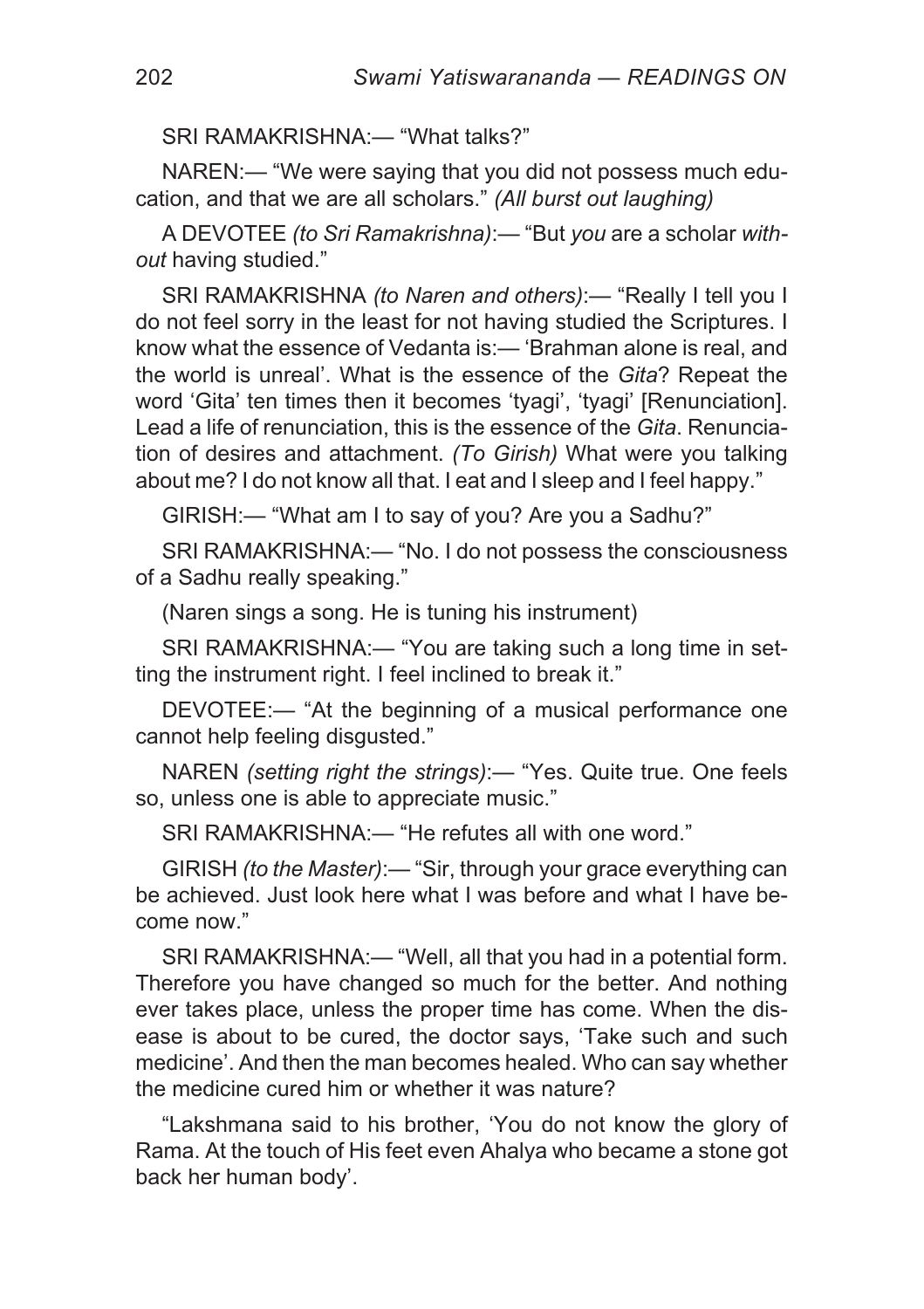"Then Lavakusa replied, 'All right. You know everything. It was owing to the words of the sage himself. The sage said that when Rama passed the Ashrama, Ahalya would get back her human body'.

"Who is to decide whether all this took place owing to the glory of Rama or because of the words of the sage? Everything takes place through the will of the Lord. If on coming over here you feel a spiritual awakening, know that I am only an occasion. Everything takes place through the will of the Lord, just as the moon is everybody's uncle." *(In Bengal the moon is called everybody's uncle)*

GIRISH *(with a smile)*— "You say, everything takes place through the grace of the Lord? Well I, too, say the very same thing all the time." *(All present laugh)*

SRI RAMAKRISHNA *(to Girish)*:— "One can very easily realize God if one possesses a simple and guileless heart. The following are the people who cannot have any spiritual knowledge:—

- *1) Those who are crooked and not at all straightforward;*
- *2) those who are too fastidious about external cleanliness;*
- *3) those who are always of a doubting temperament.*

"The swan, when taking milk mixed with water, is said to separate the milk from the water. There is some acid in its mouth, because of which such a thing takes place. A Paramahamsa also has in him such an acid. It is his unqualified love for the Lord. And it is due to this love that he has always the discrimination between the Real and the unreal. It is because of this that he sees God, realizes God."

**\*\*\*\*\***

**Renunciation of world**

44.03 Sankaracharya, our great teacher, says, *"Since the most ancient days there have been two paths:— the path of the Sannyasin [monk, world-renouncer] and the path of the householder."*

44.04 Spiritual life cannot be had without paying the full price, and everyone should give up the world as soon as he comes to possess real renunciation, as soon as the world begins to lose all its attraction for him. There is no salvation without renunciation and purity, and all the Great Teachers of the world have taught that. You can never have both: the pleasures of the world and your attach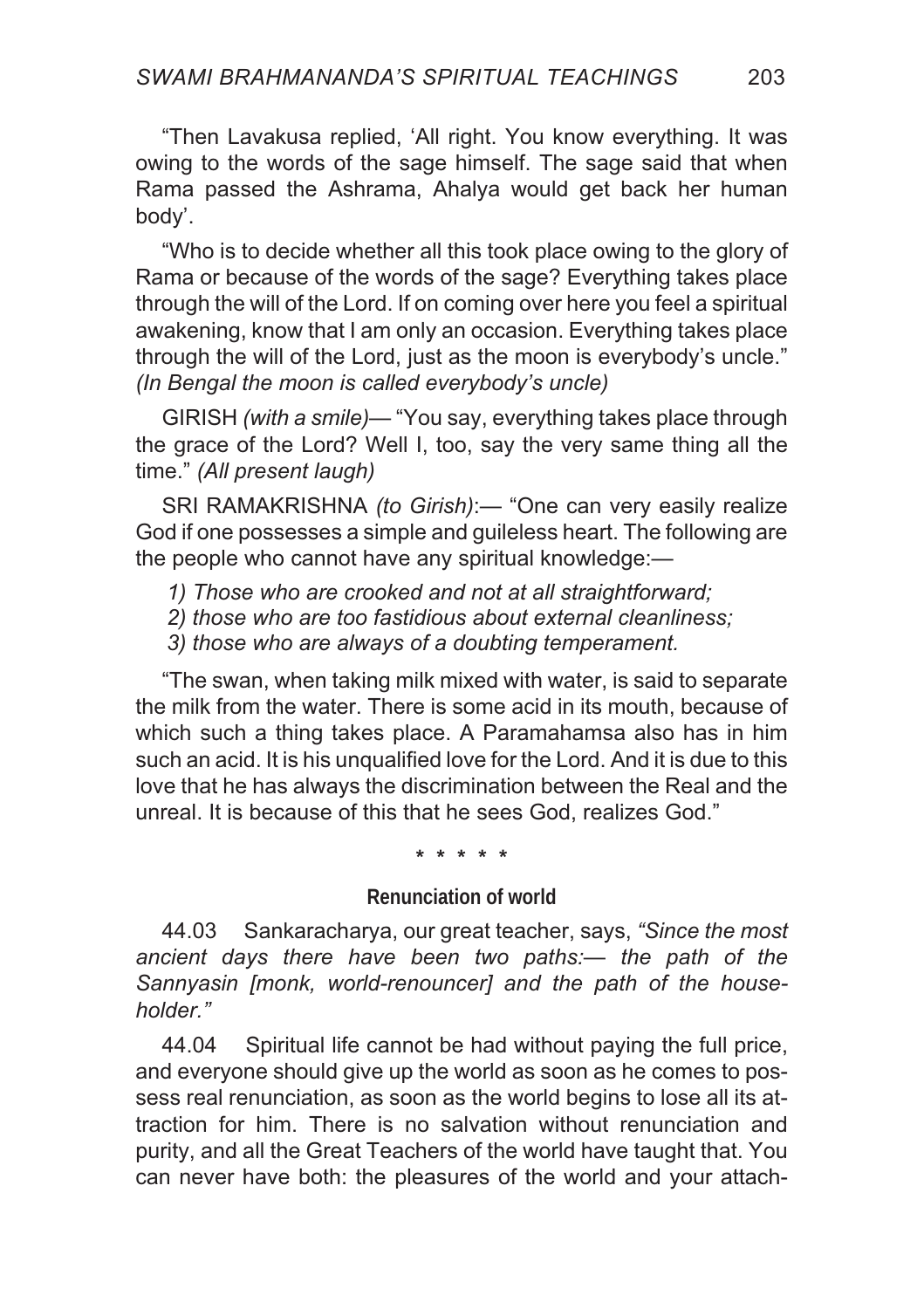ment, and Self-realization. *"Where Kama is, there Rama cannot be; where Rama is, there Kama cannot be."* —Kama is the Indian god of Love, the Western Cupid.

## *45 -- Wiesbaden, January 4th, 1934*

**Greed and sex in the West**

45.01 In the streets you see such a lot of hideousness and perversity in the faces of the people. Painted women, nicely shaved men, all beautifully dressed, but on their faces there is nothing but greed and sex. As soon as you become a little more introspective and sensitive, you, too, will see, how hideous all this is. Then you see in every face which desire dominates that person and holds sway over his mind. Rarely do you come across a face in the streets that has not got Beast and Lust clearly written all over it. This strikes me again and again when going for walks. All this is a sign of degeneration. **This makes the leading of a pure life so difficult for the beginner in the West**. If Western society does not change for the better in this respect, there is no hope. So long as this beastliness is not dropped, and they are content to remain beasts all their life, the degeneration of the West is certain and cannot be stopped in any way. Beware of being stained and polluted by the thoughts of these beasts poisoning the air all around you.

45.02 And if you cannot redeem this degenerate society, then redeem yourselves, but realize how miserable all these brutes are. They are themselves miserable and they create misery for others, they soil others, poison others through their dirty vibrations. All their dirty thoughts can be read clearly on their faces. That is what makes it so very unpleasant to walk in the streets. You see that all the talks of these Western people turn round and round the topics of money-making, politics, and sex in all its most dirty aspects. What do you see in your theatres, cinemas, novels, songs etc.? Sex, Politics, Money-making. All this is so hideous. Since the Westerner has sent his cinema-reels to India, he has gone down in the eyes of the Indian. His greed for money did not make him realize, what he was doing and how greatly he was harming his own prestige by that. Now no prestige is left.

# **Governing the mind**

45.03 We are not yet sensitive enough. We do not yet clearly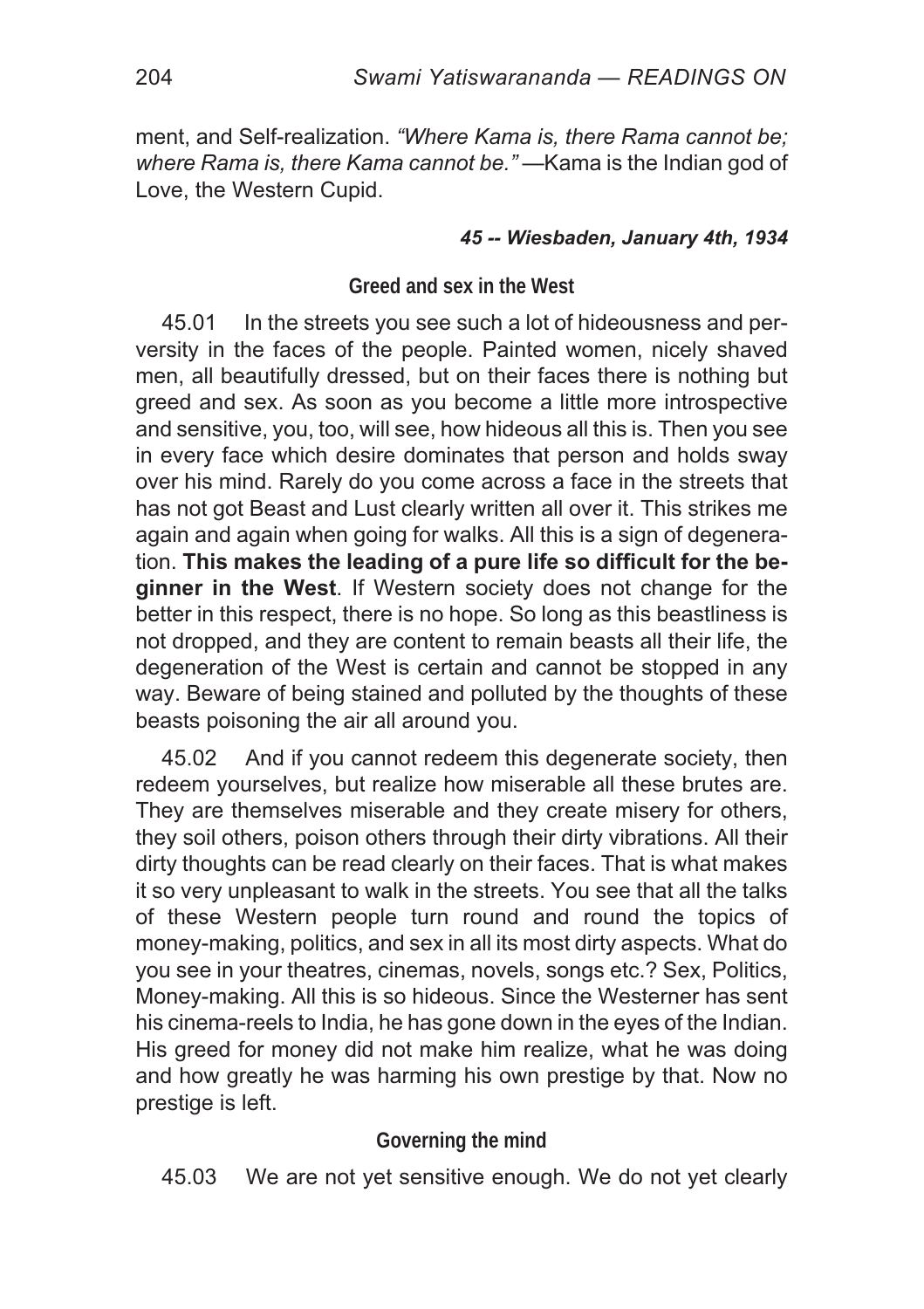recognize our own motives. Sometimes our mind is allowed to find nice plausible explanations for our doings and thoughts, no end of them, just to deceive us as is always the case in the untrained person. Tell your mind:— "Let me see that you break down," if it complains against the great strain of the practices. If we try to lead the higher life, we should not mind our dying even, if we die in the attempt. And the mind will go on revolting and complaining for a long time. It says, "Look here, to-day you have had very little sleep. This may be bad for your nerves. Take care that you do not get a nervous breakdown. Stop your practices for a day or two." Just give it some good kicks in such a case, whip it nicely, be very hard with this bad mind. Just as a horse gets whipped when it lies down with its rider, so you must give your mind a good thrashing if it revolts.

# **Fixed daily routine**

45.04 There must be a fixed daily routine. Do Japam 1000—2000 times. You must have a minimum, and that minimum is to be done and finished under all circumstances. In the morning never touch food before having done this minimum of your spiritual practice. On no pleas whatever should we stop doing it. Our mind is now more or less like an untrained horse. It must be broken mercilessly as a young horse is broken. Always be on your guard with all these dirty vibrations of greed and sensuality all around you.

45.05 *"Think of Me and fight, carry on your fight, and through My grace you will be able to vanquish the enemy and find peace,"* says Sri Krishna. And this fight takes subtler and subtler forms as we progress, and thereby becomes all the more difficult and relentless. It must be fought till the very end. Our struggle becomes more and more intense. The subtler the world, the subtler and greater the struggle.

45.06 Even if a bad thought rises in dream, you must find no excuse for yourselves.

45.07 At the beginning, when we are given the seed, we cannot yet know its potentiality, but as we advance we find the seed contains a mighty tree, but it must be properly watered and manured.

45.08 Have some holy picture as the first thing and the last thing directly after awakening and directly before falling asleep. Never think of other people or objects before having had this holy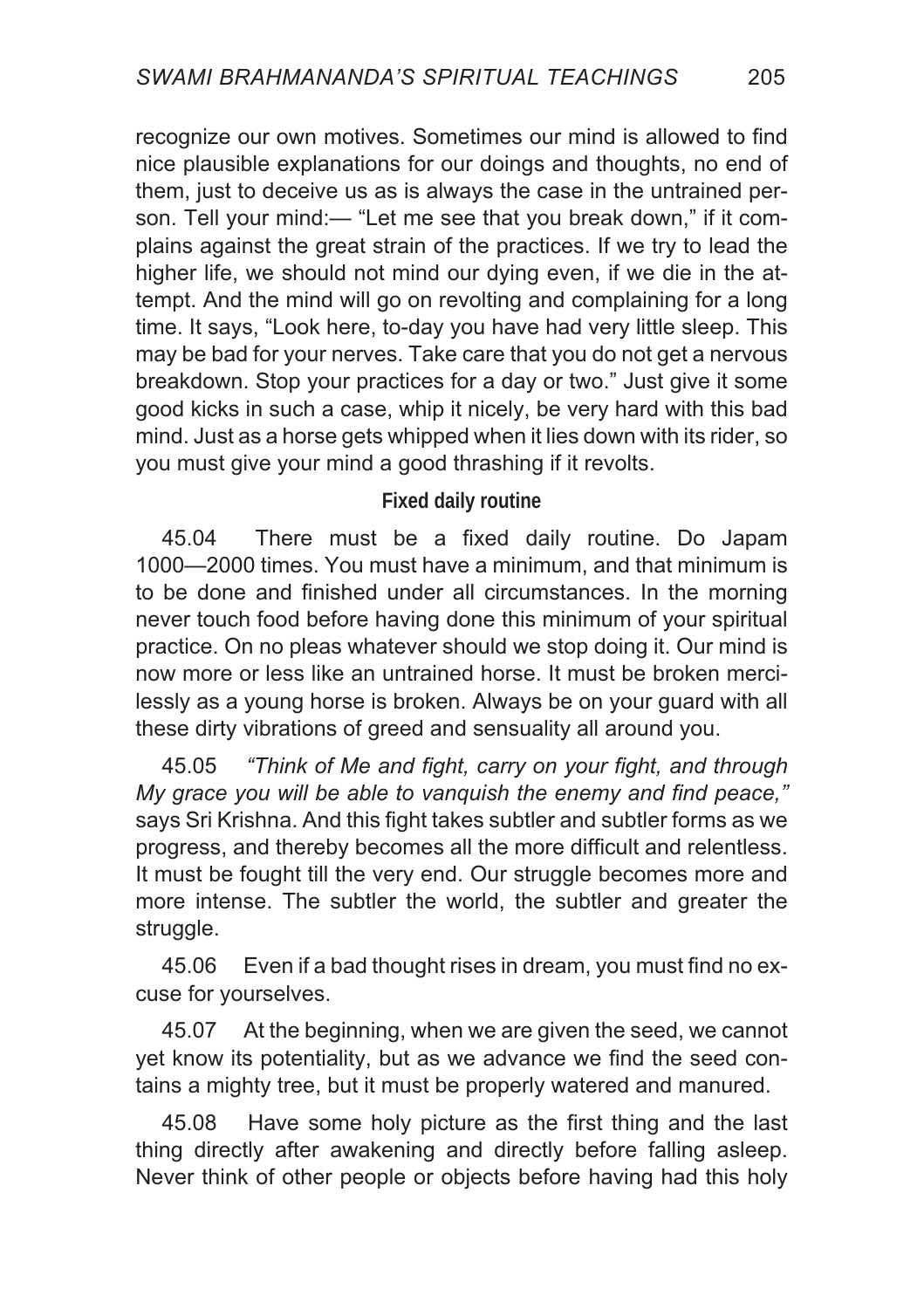picture before you and filled your mind with it. This is very necessary for the beginner.

45.09 Ramprasad sings, *"O my mind, why do you not put up a fence round the tree with the Mother's Name?"*

45.10 At the beginning we take it to be just a name and nothing more, but this name has its subtler aspect and takes us to the Divine. We cannot recognize its infinite potentiality in the beginning.

45.11 When we do our practices regularly for some time, this mind of ours becomes tutored, trained, but even then, at times, just like a trained horse, it tries to bolt.

45.12 Regarding Asana [posture] you should have two different ones, so that you can change it as soon as your body begins to hurt you.

45.13 The central theme of Sadhana is meditation, and everything else is but a preparation for the mind to have the right mood. When the right mood comes, meditation becomes very easy. In India there is now a revival in practising the different Asanas, and they have raised their number to 82. But it is not at all necessary for spiritual life to practise 82 Asanas. The ease of an Asana can only be realized after sufficient practice.

45.14 Five to six hours of sleep is enough for the spiritual aspirant. Eight hours is generally too much. Sleep, as such, is not so necessary as the conscious minimizing of our nervous and mental tension at all times of the day. In order to be able to meditate, we must be able to relax, we should first learn how to decrease the tension of our nerves. Very nervous people can never meditate. After that we should get control over our sentiments and feelings, even if they be good and pure or elevated ones. By developing the spirit of self-surrender we should make the mind passive, attuned to the Infinite, and thereby minimize all anxiety and our terrible nervous and mental tension. If we are able to do this, we feel a sort of peace, even long before being able really to meditate, a sort of rest and relaxation, physical as well as mental. We should make it a point to relax our nerves as much as possible before our attempts at meditation. And then only with this relaxed mind should we begin them.

45.15 Everything must be definite, clear. You must know how to sleep and what to do with your waking time, how to awake, how to fall asleep, what thoughts to have on awakening, and what thoughts to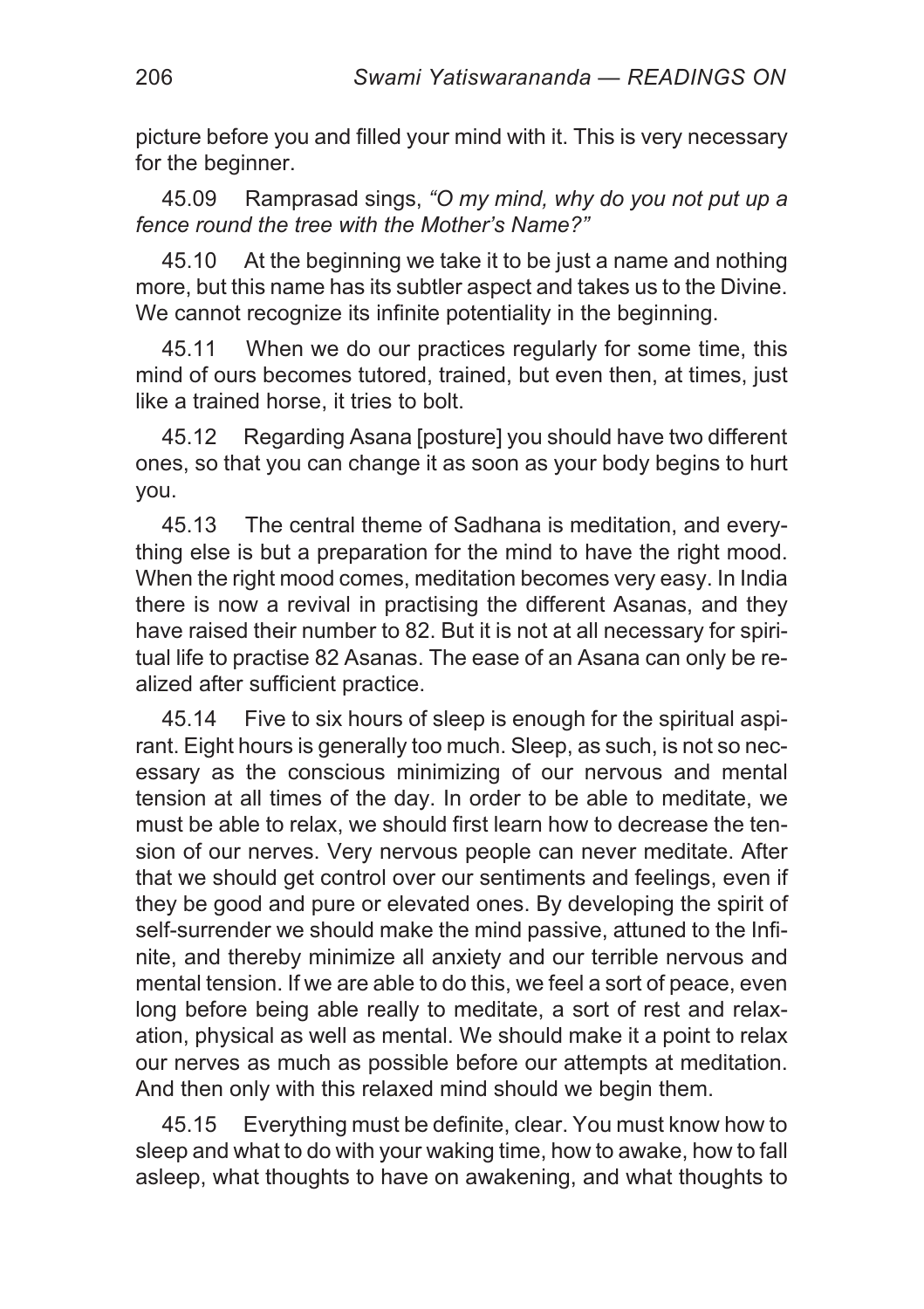have just before falling asleep. The life of the spiritual aspirant must be conscious and regulated in all its phases and aspects. Before sleep make your mind passive by filling it with some very holy and pure thoughts of the Divine or of a Great Spiritual Personality in a wholly dispassionate and unstrained way.

## **Woman and Gold**

45.16 Everything depends on the purity and absolute chastity of thought, and unless this is brought about, our tension can never be reduced. Our sleep is undisturbed only if we know how to think and feel properly in the waking state. Let all those who lead the spiritual life not be bothered about the animal existence.

45.17 The more I study life and the more I see of it, the more I am convinced of the great truth of 'Woman and Gold' Sri Ramakrishna taught the world, and of the fact that body-worship, sex-worship, is the most vicious and degenerating form of idolatry that can ever exist and ever existed.

# **The symbol of Kali**

45.18 Hideous as some aspects of Kali are, do you find Nature pleasant? Do you find all the manifestations of life pleasant? Is Nature not very often hideous too? Be consistent in your thinking. And do not cover the festering sores with flowers. Kali is represented with four hands, one boon-giving, one preserving, one protecting, one destroying. And destruction is nothing more than going back to the cause. Thus Kali is the most perfect and most beautiful symbol of the whole cosmic process ever conceived.

45.19 Everybody wants to worship the pleasant aspect of the Divine, but the terrible aspect has its place too, and you see it everywhere in nature if you only dare to open your eyes and look at things without prejudice in a dispassionate way. But what Mother really likes most of all is the cremation-ground, where all the dross of life is burnt to ashes.

45.20 The Tantrikas wanted to take an undaunted and synthetic view of the totality of life. Why only worship life? Why do you not worship Death? Is there any reason in worshipping life? Be consistent. The Truth is to go beyond all life and death. And this idea the Tantrikas tried to perfect every way. The symbol of Kali may be hideous to look at, but it is the greatest symbol of all symbols that can be.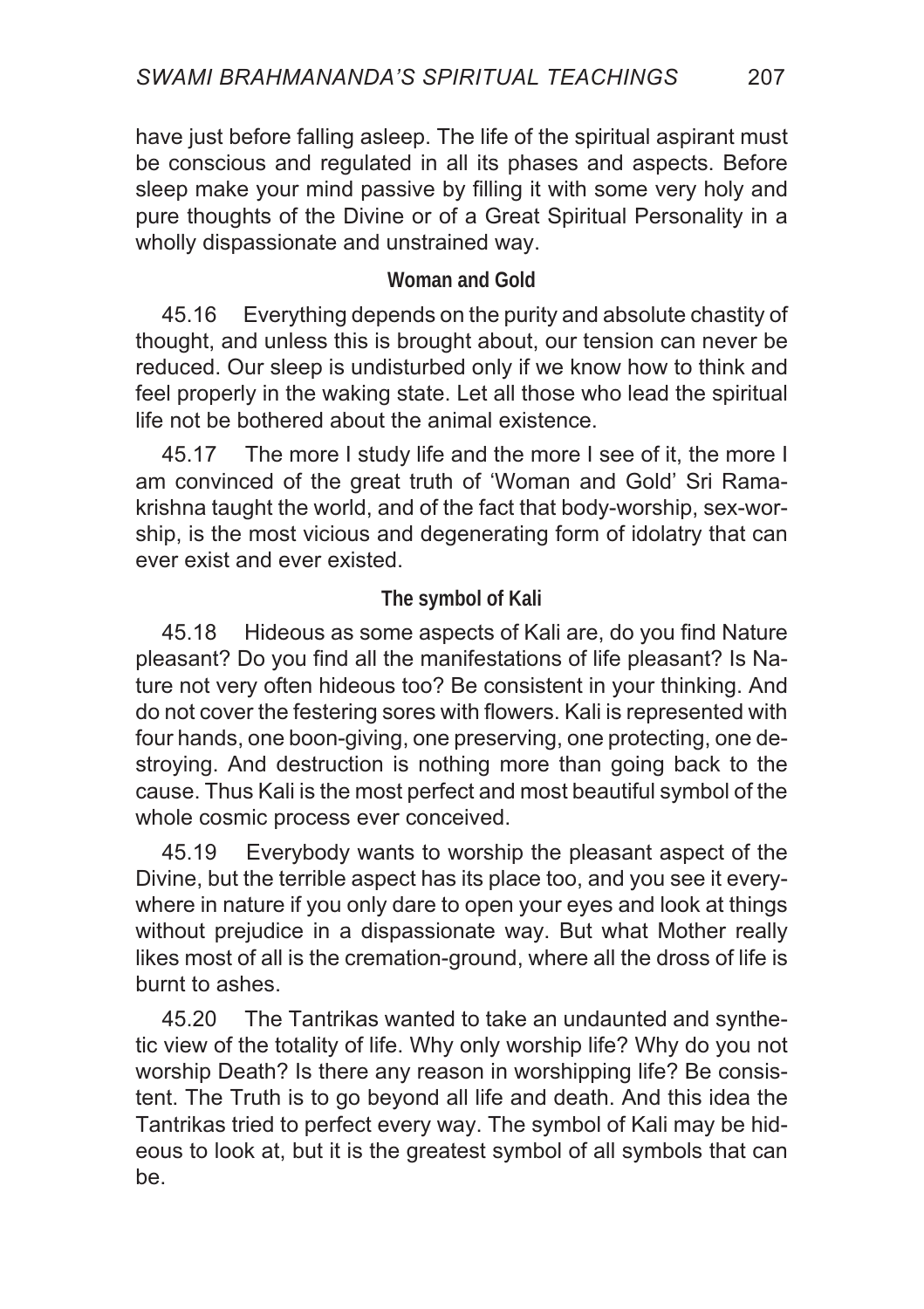45.21 Is your modern civilization not hideous? Is it not death? Is poison-gas pleasant? Are guns pleasant? Is sex and greed beautiful? And do you not find all these in nature? Are not some of your thoughts hideous?

*"He who misery loves, And hugs the form of Death, Enjoys destruction's dance, To him the Mother comes."*

*—(Swami Vivekananda)*

45.22 Our heart is to be made consciously a cremation-ground. The cremation-ground of all our attachments, of all our impurities, of our whole personality. This eternal struggle is the worship of the Lord, the only true worship there is, and should never unnerve you. Our trouble is that we worship only a God who gives us pleasure and sense-satisfaction and blessings. But is not also misery His? Everywhere we worship the God who is full of boons and the Giver of boons. As soon as we think of a Thunderer we are afraid. Shiva as Giver of boons is all right. Shiva dancing the mad dance of destruction is horrible? Why? There is no rhyme and reason in our attitude.

45.23 The good and kind God of the Christians has brought so many people under the banner of Christ by bloodshed and unheard of cruelty, through force, through torture, through bribery, and is condemning three fourths of the human race to perdition, but in the eyes of the Christian missionary and fanatic He is all the same a good God. How absurd! To the Christian especially, although also in all popular forms of religion, God is God only when there is creation, when there is preservation, but when there is destruction, God has no hand in it. No. God is God only when he is God in all aspects. When He is the God of Creation, Preservation and Destruction, and above all the God who is none of all these.

45.24 So the present-day reaction against the religion of a good God merely, is to be welcomed. When you give the modern mind a kind and good God, it will throw Him overboard, but when you give the modern mind the whole, it will, in most cases, accept Him.

45.25 God in His aspect of Creator, Preserver and Destroyer is Mother, and Mother again in Her absolute aspect beyond all these is Shiva. Thus the relative aspect of God, as it were, is Mother; the absolute aspect of God, i.e., the same Mother in Her state beyond Creation, Preservation and Destruction, is Shiva. Mother is dancing Her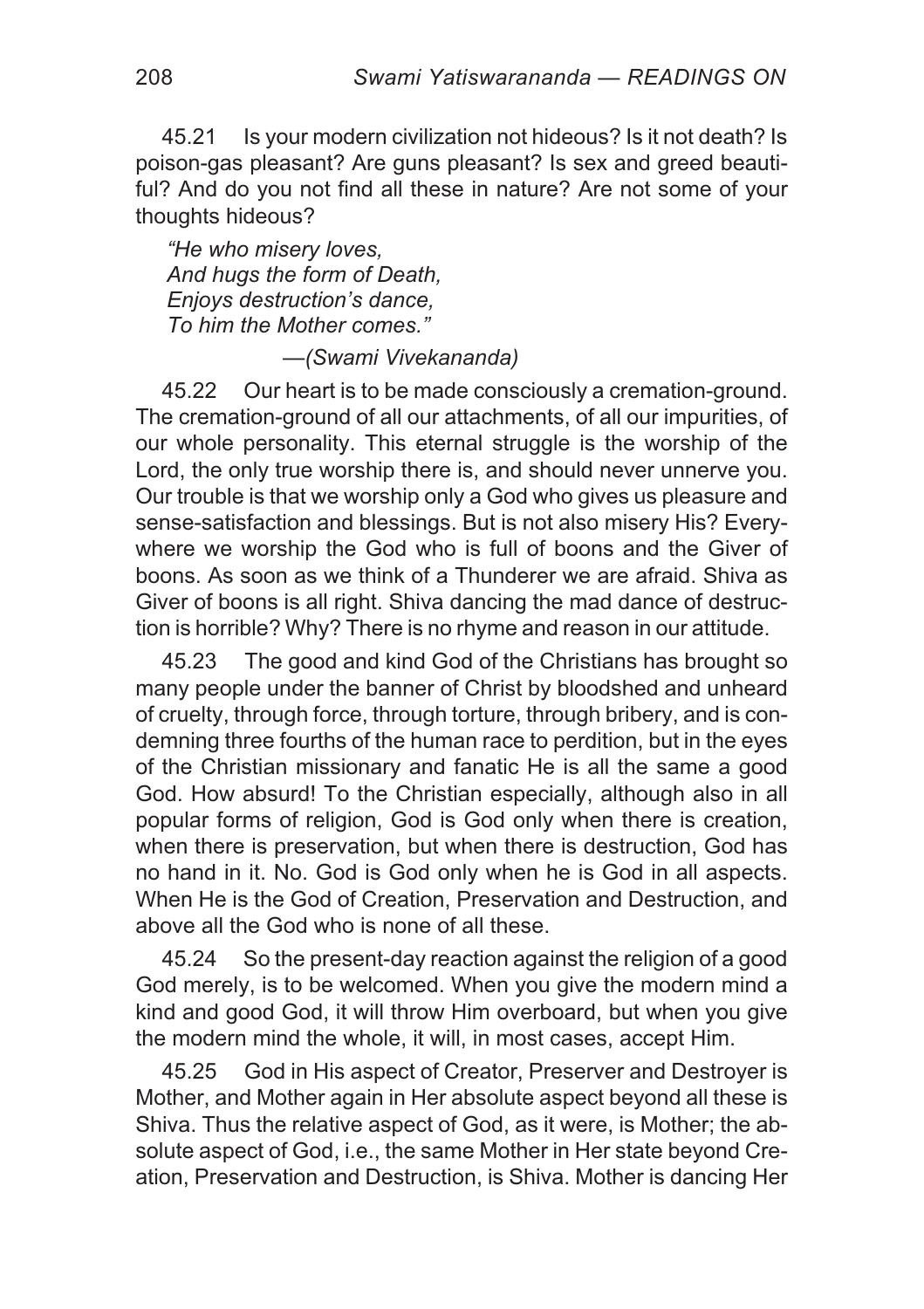mad play of creation, preservation and destruction on Shiva Who is lying under Her feet motionless and unconcerned, appearing to be dead. What wonderful infinitely deep symbols of Truth all these are!

45.26 Why be afraid of death? Death can be glorious. Where do we find the greatest play of Mother? Only in the cremation-ground, and the cremation-ground is as real and true as the nursery is. In life and in death the aspirant should cling to the Mother, and the Mother alone, giving up both.

*"Mother, even if Thou wouldst tear me to pieces, I will not leave Thee."*

45.27 It always so happens that he who has a great clinging for pleasant things gets misery. Physical distress is nothing compared with the mental distress and suffering we all have to pass through in life. So we should always know that Truth is beyond happiness and misery and can only be attained by transcending them both.

45.28 Ramprasad sings, "*O my fickle mind, never stop taking the name of the Mother at all times, come what may. You pass through misery. You may have more. What does it matter?"*

45.29 No physical suffering can ever be compared with the terrible tempests raging in the human mind, and all these tempests can never be transcended so long as we cling to life in its pleasant aspect and deny or try to deny its terrible aspect. We must be fully prepared to transcend both the good and the terrible aspect of God if we really wish to reach Him and to attain to peace and blessedness.

## *46 -- Wiesbaden, January 5th, 1934*

## **Real silence**

46.01 Real silence is silence of the mind. It is stilling the mind and freeing it from all unwelcome thoughts. First attain the thought of the Divine, and then try to eliminate all other thoughts that cannot be directly connected with the Divine thought.

*"Mere external solitude will not make one forget the world, and that alone is real solitude in which one merges oneself in Brahman." (Upanishads)*

46.02 We do not enter into solitude by merely getting into the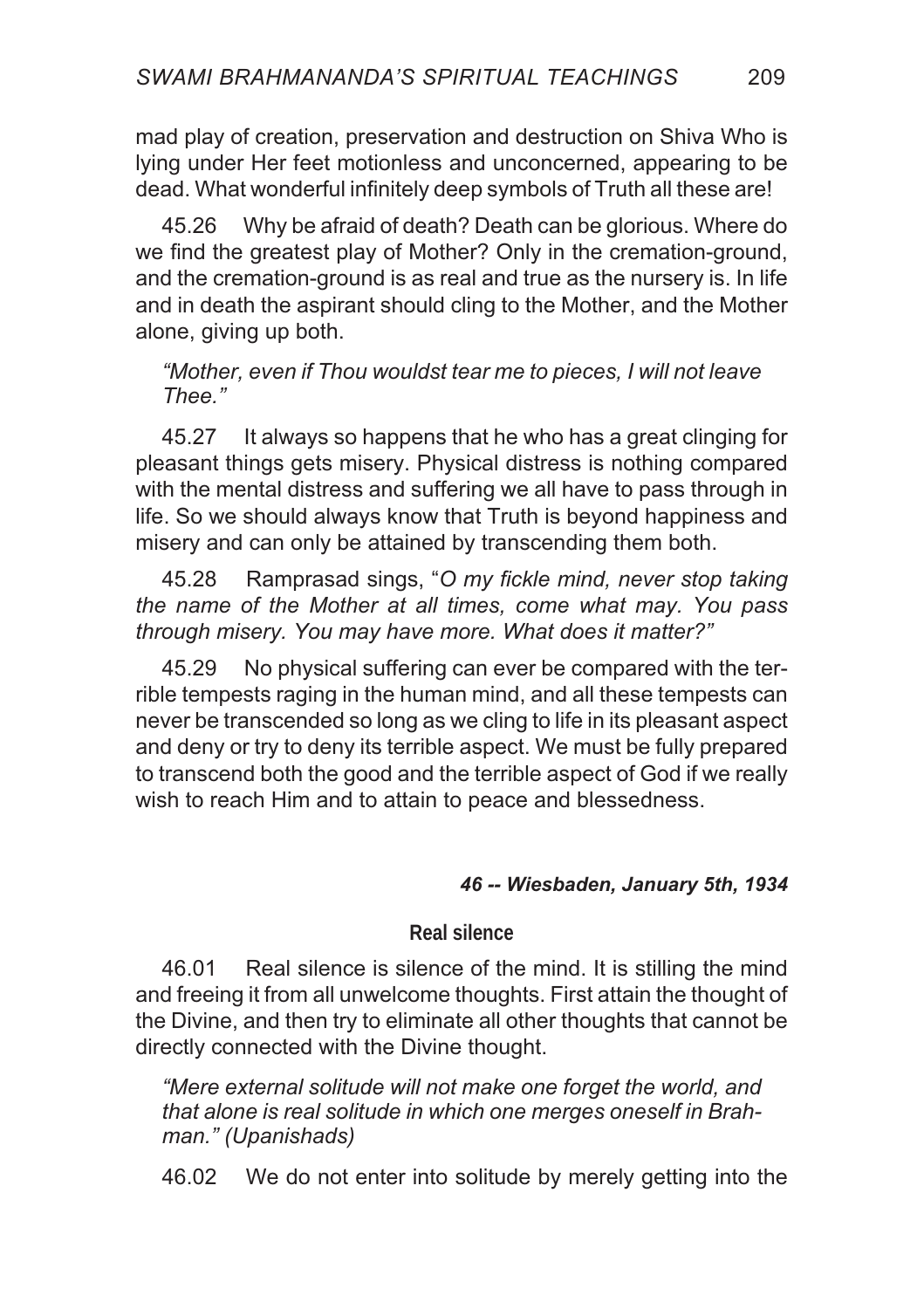forest or the monastery. We must know how to annihilate the world in our mind.

**When you sit for meditation**

46.03 When you sit for meditation, erase all ideas of the world in your mind and think of the Lord alone.

46.04 If we possess anything we must possess it as trustees, not as owners, administering it on behalf of the Lord alone. There must never be any sense of personal possession, however much we may happen to possess.

46.05 Faith in oneself is absolutely necessary in spiritual life. But in the case of the really spiritual man faith in himself means, at the same time, faith in God, because he has realized that his essence is the Divine and nothing but the Divine.

*"By thinking that we are the Atman we gain infinite strength. Then through the highest knowledge we attain to Immortality." (Upanishads)*

46.06 Since the advent of Sri Ramakrishna in this world a new current flows, a new tide has come, and if we dare to throw ourselves into this tide, the current itself will bear us along to the right goal. Only we must let go the anchor, we must not be afraid, we must allow ourselves to be carried away by the swell of the tide. And if we then do a little swimming ourselves, we shall reach the ocean all the quicker.

46.07 Sri Ramakrishna has, as it were made a tunnel for us to protect us from the world. Get into it, then you will be safe. But before being able to do this the ego must be completely melted down, and very often we have not the patience to do this.

46.08 All the Great Ones stress Brahmacharya in all its aspects again and again. The Atman is ever pure and ever sexless. All our troubles arise through this clinging to a false personality. Spiritual life is blasting this false personality, the pulverizing of the ego, of all our littleness and limitedness. And the thought of the Atman shakes the very foundations of this false personality and of all our false relations with others.

46.09 Think deeply on this conception of the Atman before beginning your meditation. Think that you are spiritual entities freed from the body, mind, passions, desires and all the rest. If there be such a thing as sin at all, it is this clinging to creation and to the personality.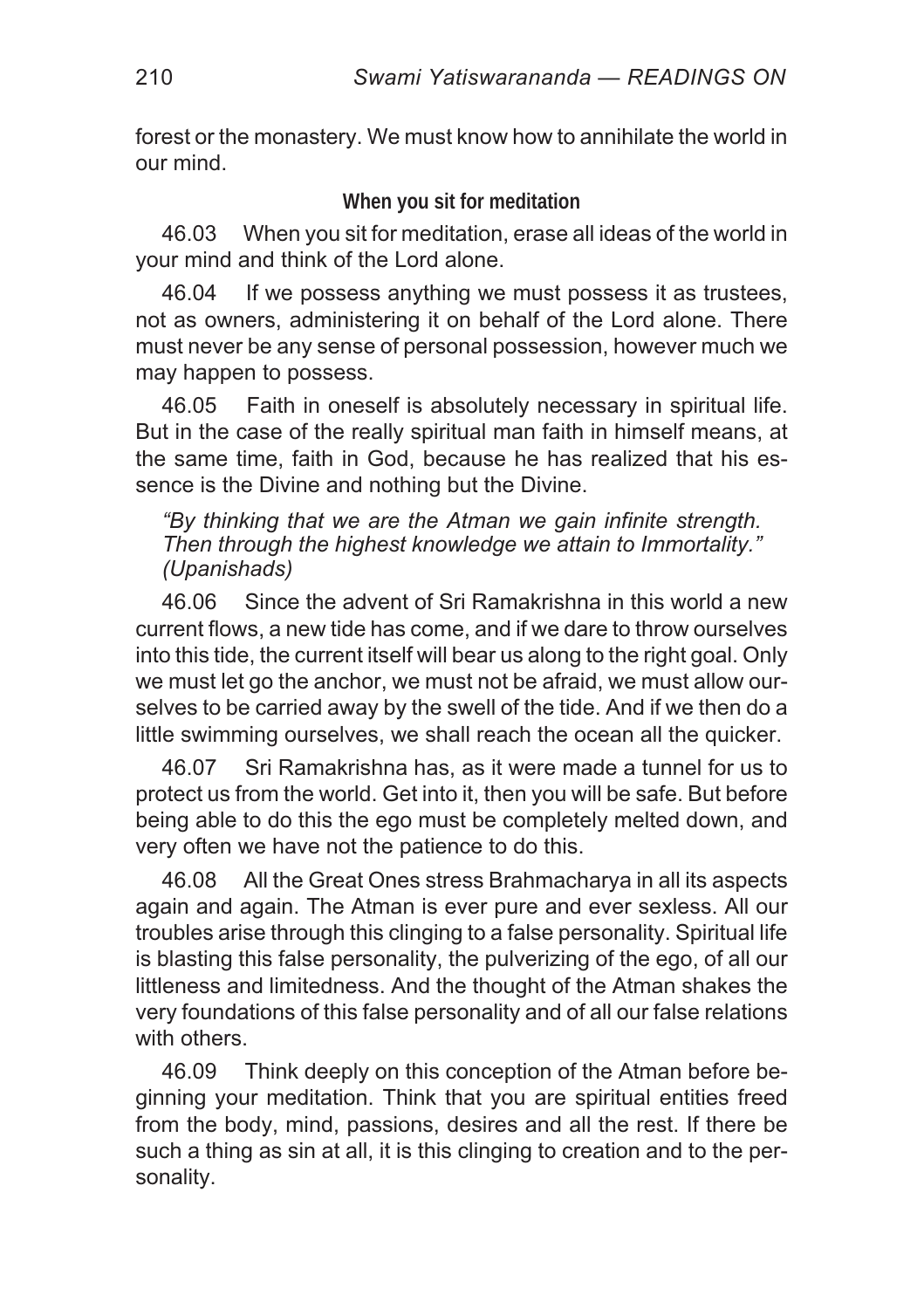46.10 That alone is moral and spiritual which helps us in purifying our heart and our mind, and in attaining the goal. Everything else, whatever it be, is immoral. Purity alone is the condition of the Lord's grace, as Swamiji said.

## **Renunciation**

46.11 Renunciation is the central theme of all spiritual life and of all those who have really followed it—mental *and* physical renunciation. Renunciation of **wealth and greed**, renunciation of all forms and aspects of **sex and lust**, renunciation of the **ego**. When these three things are achieved, spiritual life becomes natural and unstrained, and then God-vision comes to a person as a matter of course.

46.12 This is the ideal of the threefold renunciation for this sense-bound ego-centred age of ours in which we are all running after the vanities and will-o'-the-wisps of life. Everything has become 'Woman and Gold' and it is the redemption from their trammels and unrealities that is salvation. As Swamiji said in his song of the Sannyasin:

*Truth never comes where lust and fame and greed of gain reside; No man who thinks of woman as his wife can ever perfect be; Nor he who owns however little, nor he Whom anger chains, can ever pass through Maya's gates. So give these up, Sannyasin bold, say— "Om Tat Sat, Om!"*

46.13 This is the great unchanging Truth proclaimed by all the Great Ones, and this Truth includes the threefold renunciation without which there can never be any spiritual life.

46.14 In every country we need just a few sincere individuals who strive for the highest ideal, for this ideal of perfect purity in thought, word an deed, who are prepared to give their all for this ideal, who are prepared to suffer all for its realization. Then Sri Ramakrishna's message will be an accomplished fact. Then we shall have done something through Him for the enlightenment of the world. But, remember, it takes years and years till Sri Ramakrishna accepts a devotee. He watches and waits and sees whether the dev-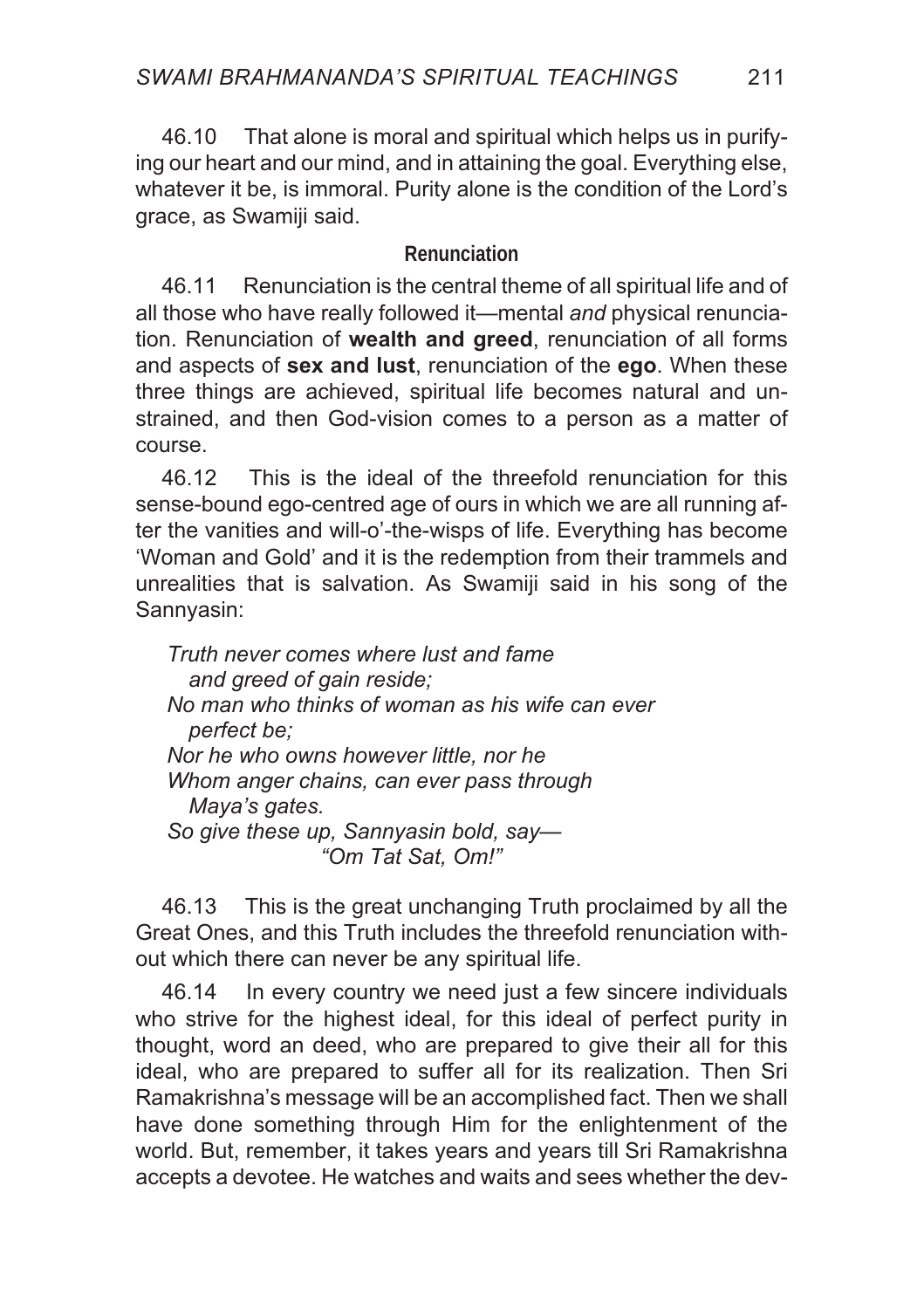otee is really sincere or whether he is but a worshipper of 'Woman and Gold' in his heart of hearts. He never accepts anybody who does not lead a perfectly pure life, physically and mentally, and always puts one to the test again and again before accepting him as his very own. You cannot deceive Sri Ramakrishna as you can deceive a person.

46.15 We can influence other people to the extent in which we succeed in influencing ourselves for the better. We can never convert the masses. We can never make the masses spiritual, but we can change the lives of a few sincere individuals whose time has come.

## *47 -- Wiesbaden, January 6th, 1934*

## **Proper work**

47.01 Sri Ramakrishna has shown us all the different steps of spiritual life. All work that can be done, can be done only through that which we ourselves have actually become, never through fine words or sermons.

We must observe perfect Brahmacharya, for without perfect Brahmacharya no lasting work can be done. Work is never a question of eloquence, of high philosophy, of superfine thoughts and sermons, but of actual living. And if there is no perfect Brahmacharya at the back of our work and our words, nothing we do can ever produce any lasting effects.

**Treating the strong disease of Woman and Gold**

47.02 The stronger the disease, the stronger must be the medicines. And in the West this terrible disease of 'Woman and Gold' has become most virulent. So very strong injections are needed to cure people and make them regain consciousness. In this age small doses no longer suffice. In the beginning smaller doses may be given, just to prepare the system, but the strongest dose must be taken by all of us some day. And these high doses will have to be taken for a long time if the germ is really to be killed. Many different crises will come. In the case of every disease there is a curative crisis, and even this curative crisis is one of the necessary steps leading to the perfect cure.

47.03 Sankara says, *"I have no mother, I have no father, there*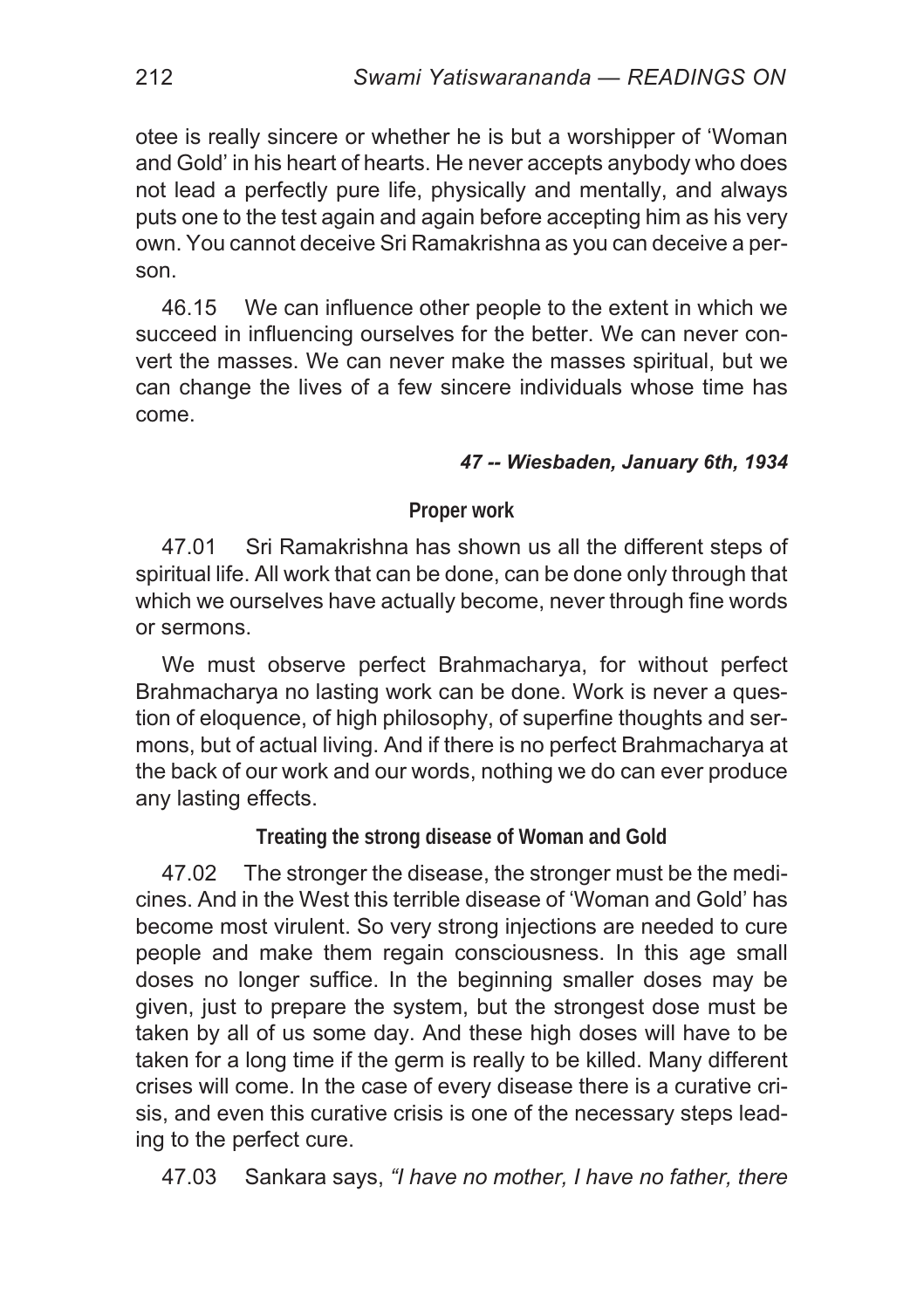*is no birth for me. Neither is there any teacher nor any student for me. I am the Self."*

47.04 Through all our innumerable previous lives we have enjoyed these things, we have been fathers and mothers and friends and children, undergone birth and death. Why not see what a real life of renunciation is this time? Just as an experiment, so that we can compare the two kinds of life? Let us see out of sheer inquisitiveness what the higher life of perfect purity is like.

47.05 Ramprasad sings, *"O my mind, why art thou lying fallow when thou canst raise crops of gold if thou wishest to be out of thyself?"*

47.06 Never use the violent method with your mind. Try to cajole it into reason. Try to persuade it with quiet, calm and reasonable words.

47.07 Our whole evolution becomes easier if it becomes a conscious evolution. Your power of determination must be made stronger day by day through different spiritual practices.

47.08 Because we are not able to get the higher thing, why should we take the lower one instead? Fasting is always better than taking filth. Die for the higher ideal. Swamiji once said to his brother-disciples, *"If I wish to get a certain thing, and do not get it, does this mean that I should run after something else?"*

**Words of Instruction by Swami Adbhutananda**

47.09.1 *"When a dog runs after you to bite you, the more you run, the more it follows you. Go and take shelter under him who is the dog's master. Similarly, if you desire to get rid of Avidya [ignorance] take shelter under the Lord."*

47.09.2 *"Man sees all darkness because he turns his back towards the Lord. If he turns his face towards Him, it will be all light, all bliss."*

47.09.3 *"The Lord is all-powerful and is the abode of all noble attributes. He fulfills the desires of all who worship Him in different ways. None comes away empty-handed, having prayed to the Lord, the Giver of all boons; like the wish-yielding tree everyone, whether he be a Jnani or a Yogi or a Bhakta, or even a non-devotee has free access to Him. Everybody can realize Him in the way he pleases."*

47.09.4 *"The Jñanis, the Yogis, realize bliss and peace in*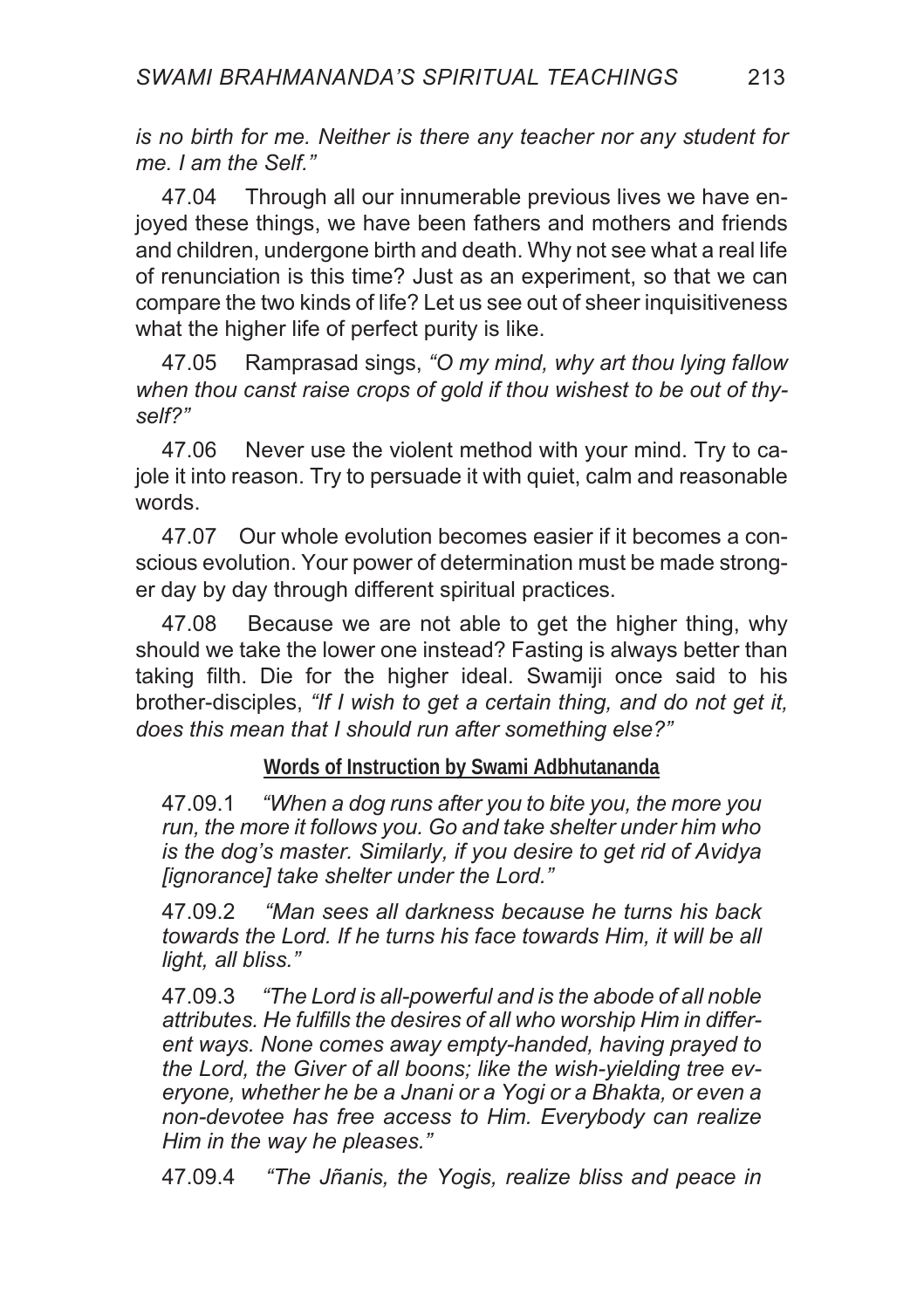*their hearts, no doubt, but that is realization of a sort. When one sees the Lord outside oneself and serves the same Lord Who is realized within as the inmost Light Divine [Jyotis], oh, what a great source of bliss it is! Our Master used to say, 'What is the use of saying "I am God", "I am Shiva", unless we realize Him and be one with Him?' It is better to remain in the attitude of a devotee. There are many who possess love and regard for God, but very few who have the good fortune to serve Him.*

**\*\*\*\*\***

47.10 The *Bhagavad-Gita* says, *"Verily there exists here no purifier equal to wisdom. He who is perfected by Yoga finds it in time in himself by himself."*

47.11 After long and steady practice and long and unbroken Brahmacharya the aspirant will find spiritual wisdom in himself; as soon as his own mind is fully purified, it becomes his Guru.

#### *48 -- Wiesbaden, January 7th, 1934*

**Existence--spiritual, mental, physical**

48.01 The subtler is always the cause of the grosser and pervades this at the same time. So first comes spiritual existence, then mental existence and last physical existence. Each has its origin in the other, the grosser one in the subtler one.

*"The mental world is like the soul of this material world and at the same time it pervades it. And the spiritual world is the soul of the mental world and pervades it." (Upanishads)*

*"This Atman is in the Sun, in the Moon, different from the Sun and the Moon, dwells in them, pervades them, is in all beings, but different from all beings and controls all."*

48.02 And that existence that is in the planets, that fills all space, that is in us, is a homogeneous mass. There is no inside and outside in it. It is all one. And we all are like small tiny bubbles, like the points of geometry which do not possess any magnitude.

48.03 *"Were it possible to cover up all space with a piece of skin, then alone would it be possible for man to go beyond all misery without the realization of God." (Upanishads) —* This is very humorously expressed, but such assertions contain a great truth.

48.04 It is the duty of the spiritual aspirant to raise the mind from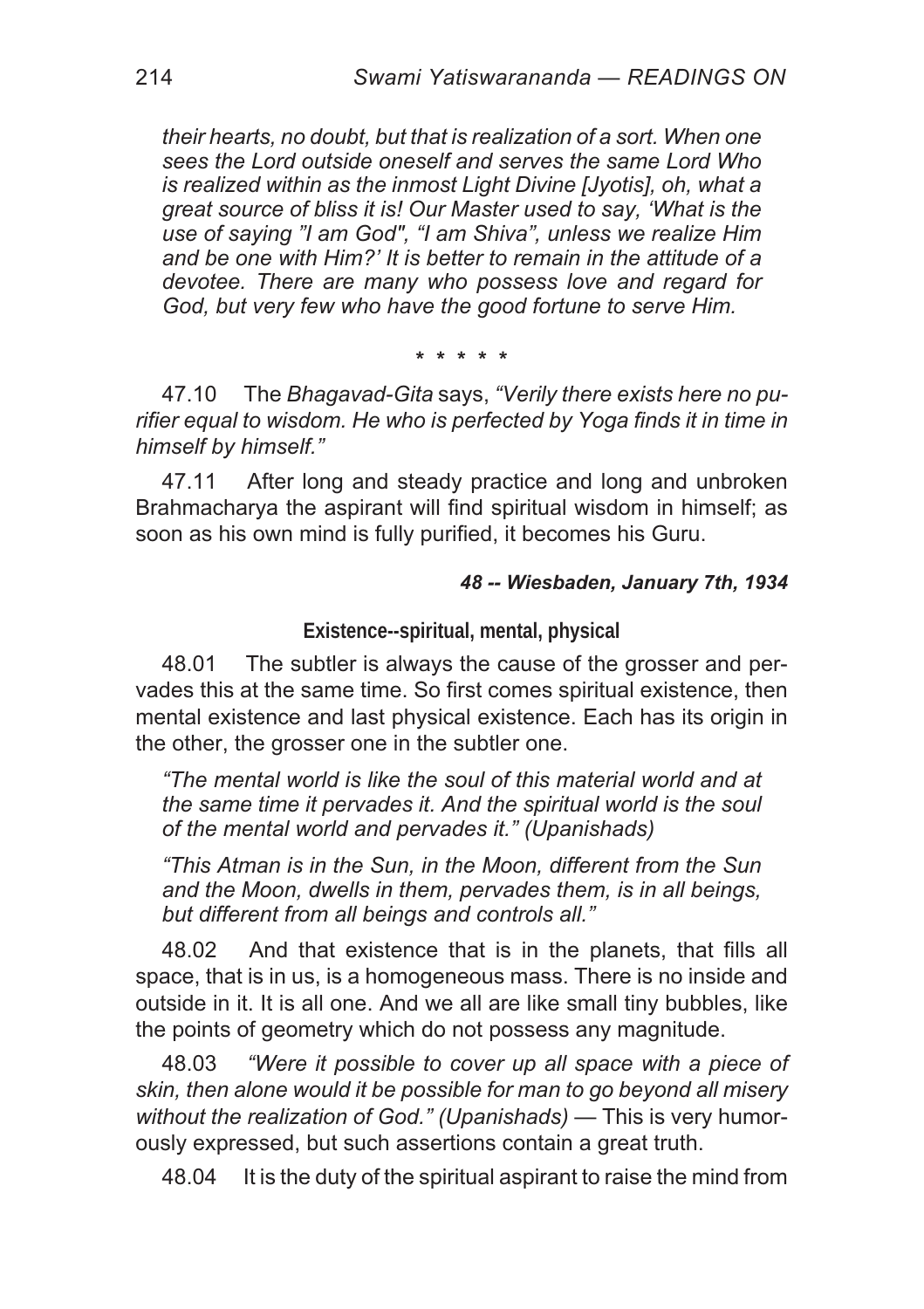the lower centres to the higher ones. Always consciously lift the mind from the lower centres of physical creation to the higher ones of mental and spiritual creation. Unless we do this, we will never succeed in our meditation, whatever other spiritual practices we may be doing.

48.05 *"May this body become dried up, let the skin, flesh and bones perish, without realizing that perfection that is very hard to attain even through ages, this body of mine will never again leave this seat."* — This was Buddha's resolution at Buddha Gaya before he sat down on his Asana [seat].

48.06 And let us always remember Buddha's beautiful words: — *"Be a lamp unto yourselves!"*

48.07 Brahman alone is real. Our personality is unreal. The world is unreal. There is nothing that is real but Brahman. Let us realize this in our life and not merely talk about it. Let us attain union with Brahman or awaken to our own eternal reality.

# **END OF THE READINGS ON SWAMI BRAHMANANDA'S SPIRITUAL TEACHINGS by Swami Yatiswarananda**

 $\approx$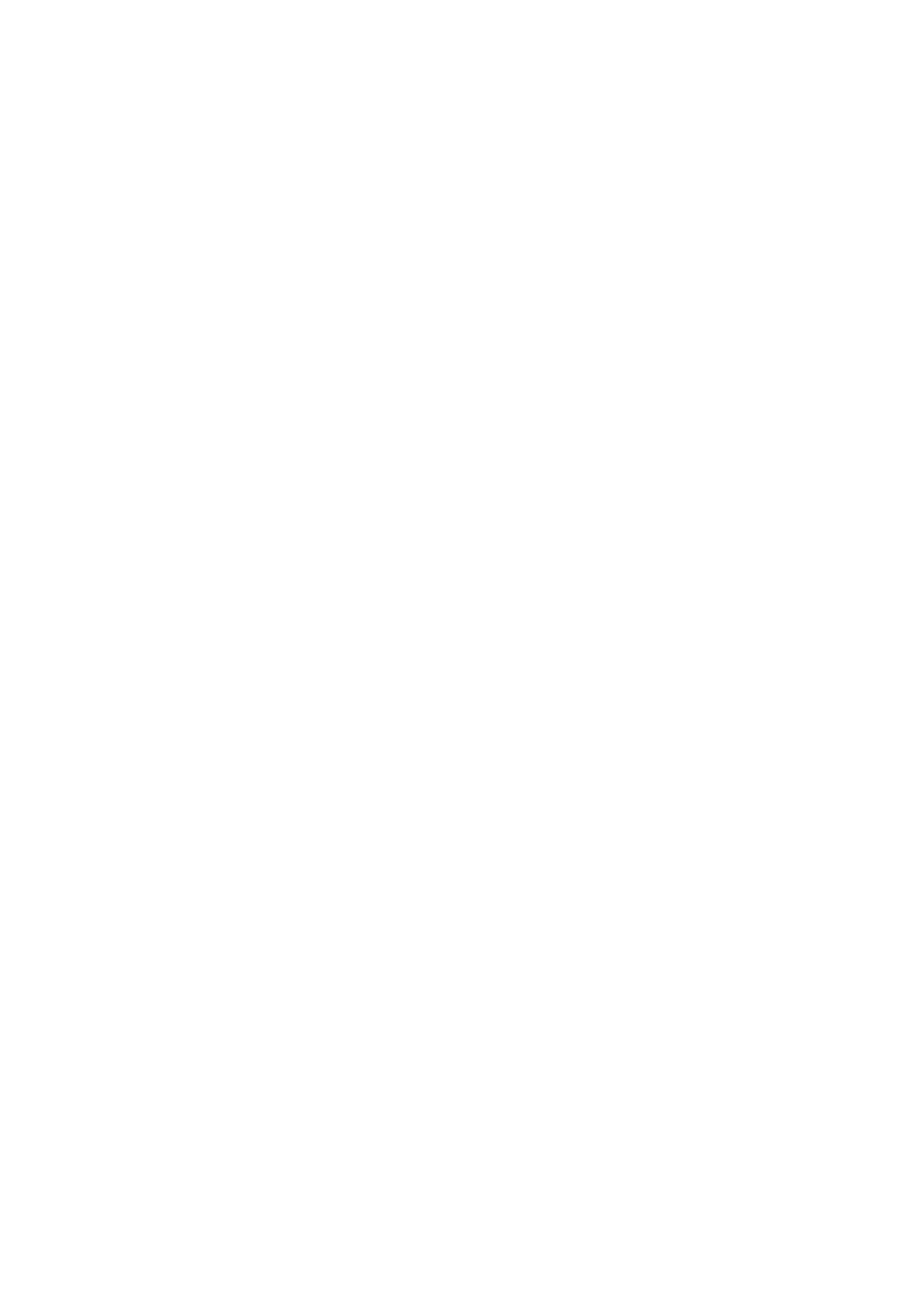**Swami Yatiswarananda**

## **A NOTE ON THE GURU CULT**

**A pamphlet originally published for private circulation by Sri Ramakrishna Ashrama, Bangalore.**

> **Now published in MEDITATION AND SPIRITUAL LIFE CHAPTER 8**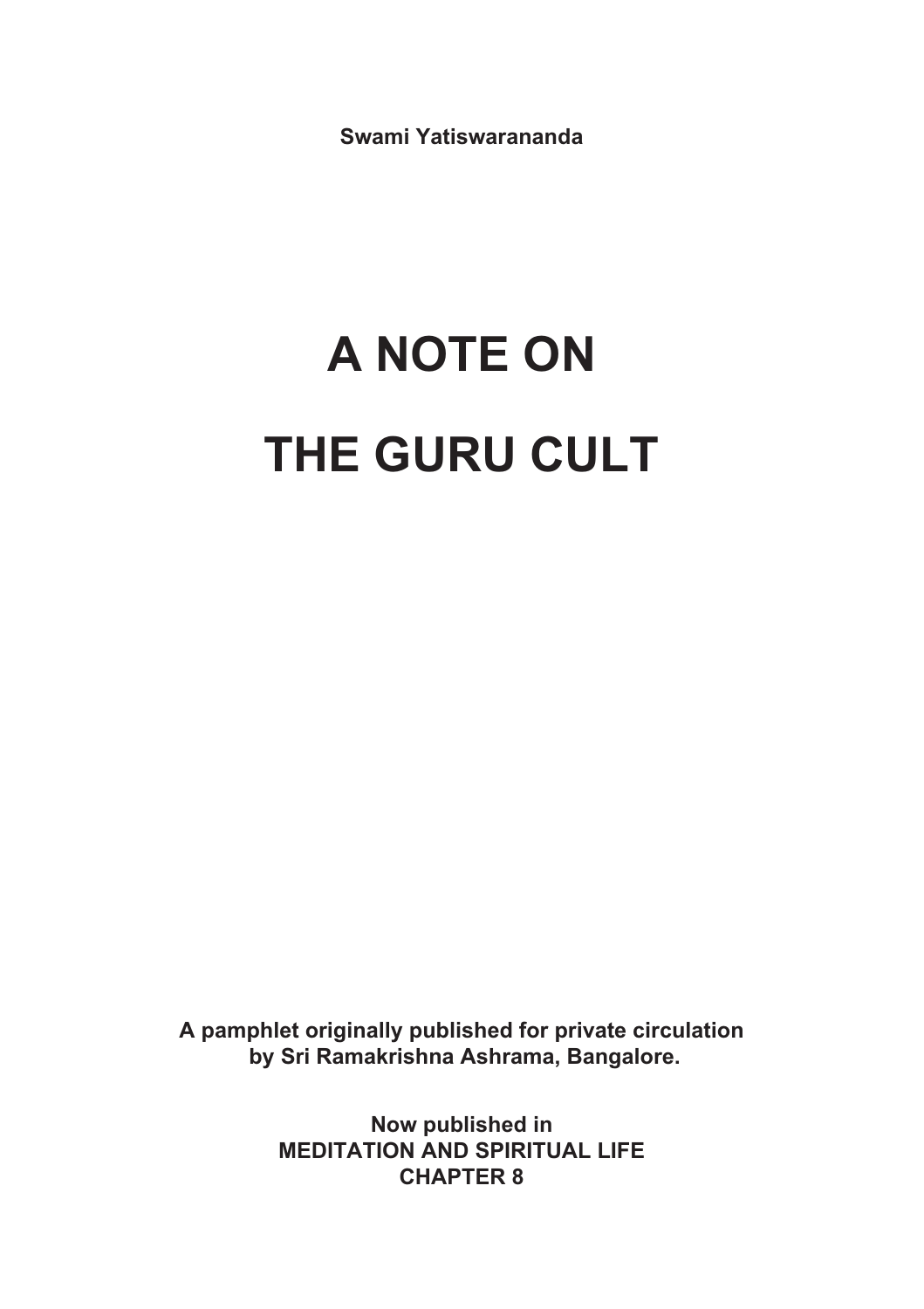## **A NOTE ON THE GURU CULT**

## **by Swami Yatiswarananda**

From time immemorial the *Guru* or the spiritual teacher has been given the highest place of honour in India and elsewhere. The Hindu scriptures go to the length of saying that the *Guru* is *Brahma, Vishnu, Maheshvara*, nay, even the *Param Brahman*—the Supreme Spirit Itself. *(Guru Gita 1.46, Skanda Purana)* Most people, however, forget that this has been said from the spiritual angle, and never from the physical point of view.

The trouble with most spiritual seekers is that they identify themselves with their bodies and personalities, and become devoted to a male or female deity, and remain stuck there. And if they have a spiritual teacher, they cling to the form and personality of the teacher also. This is nothing but materialism, though given a spiritual colour. However useful it may be in the beginning, this spiritual materialism must be transcended; but how to do it is the question.

As one advances in the spiritual path, one must come to realize that the worshipper is a soul, and the deity that is worshipped is none other than the *Paramatma* Itself. The soul is, as it were, a part of the *Paramatma*—the Infinite Spirit, and the *Guru* also, in his true nature, is a divine manifestation through whom flows the divine grace, knowledge, love, and bliss. The task before us is how to realize this truth that the devotee, the *Ishta Devata* [the holy Personality that appeals to you most], and the *Guru* are in reality manifestations of the same Transcendent Spirit.

Before beginning our meditation, let us first consider the body as the temple. We may now enter this temple through the gateway of the heart and find that our heart is filled with the light and consciousness of the *Jivatman* which is a part of the *Paramatma* —the Infinite Light and Infinite Consciousness. Let us merge our body, mind and the whole world into this Infinite Reality, and imagine that we are like a little sphere of light and consciousness, interpenetrated and permeated by the Infinite Light and Infinite Consciousness. Since this form of meditation is beyond the reach of the ordinary people, let us think that our soul puts on a pure mental body and a pure physical body, and the *Paramatma* takes the form of the *Guru* on one side, and of the *Ishta Devata* on the other. After saluting the *Guru*, we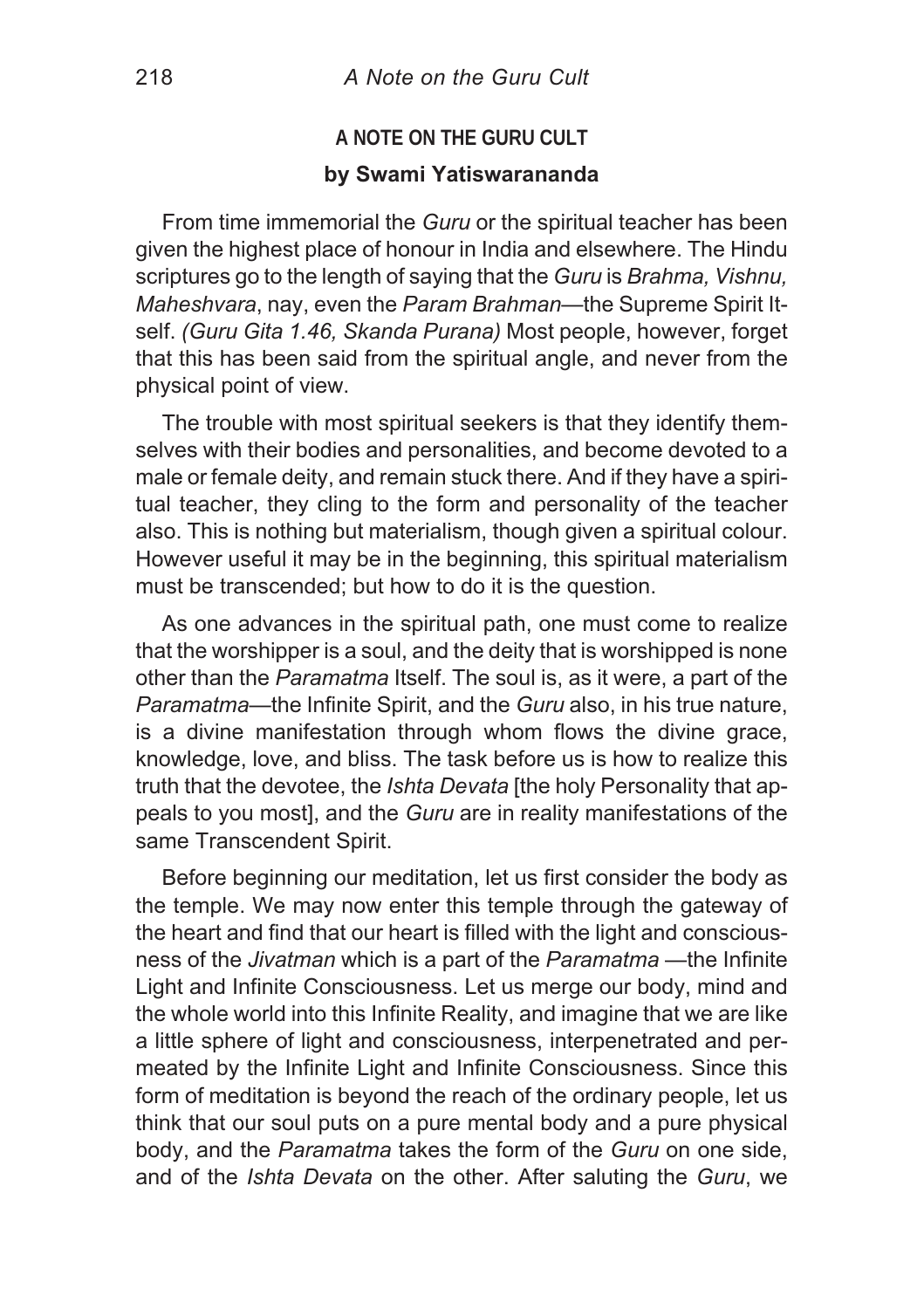should merge his personality in the *Ishta Devata*, and meditate on Him or Her, repeating the *Ishta Mantra*.

The first step is *Rupa Dhyana*—that is, to meditate on the entire luminous blissful form of the Deity. The next is *Guna Dhyana*— that is, to meditate on the infinite good qualities of the Deity like infinite purity, knowledge, love and bliss. The third and last stage is *Svarupa Dhyana*—that is, to meditate on the All-pervading Consciousness of which the Holy Personality as well as the *Guru*, and the disciples, are different manifestations. This infinite background should never be forgotten even during the previous stages of meditation.

The spiritual seeker should always remember that the idolizing of a human form and the blind worshipping of a human personality are a stumbling block to spiritual progress, and is harmful to both the disciple and the *Guru*. A true teacher is a free soul, and would very much like to see that all his disciples stand on their own feet, realize their divine nature, and solve their individual problems, developing a cosmic outlook. If the disciples continue to cling to the *Guru*'s personality and look up to him for help and guidance at every step, he feels the drag, and regrets his inability to make them attain that spiritual strength and freedom which he himself enjoys. He will rather have one free soul as his disciple than a multitude of then following him blindly.

It is for this reason that the wise spiritual teacher deprecates the idea of blind personal service which is very common in India. Most of the disciples forget that the following of the ideal and the living of the life are much more important than attending on the *Guru* in person.

We should so train ourselves that instead of depending too much on the outside teacher, we depend more and more on the Indwelling *Guru*, and reach a state of spiritual consciousness which we must be able to maintain, whether the *Guru* is alive in this world or has passed on, as Bhagavan Sri Ramakrishna said, "from this room to that room", meaning from the physical plane of consciousness to a subtler one.

This danger of falling into the rut of the *Guru* Cult we can avoid only by meditating in the aforesaid way on the basis of the Formless Infinite Spirit, who is also Infinite Knowledge, Infinite Love and Infinite Bliss. Again when we return to the plane of personality, we should stress more the spirit, and not the form. In order to avoid self-deception, it is good to meditate on the Infinite Spirit, merging all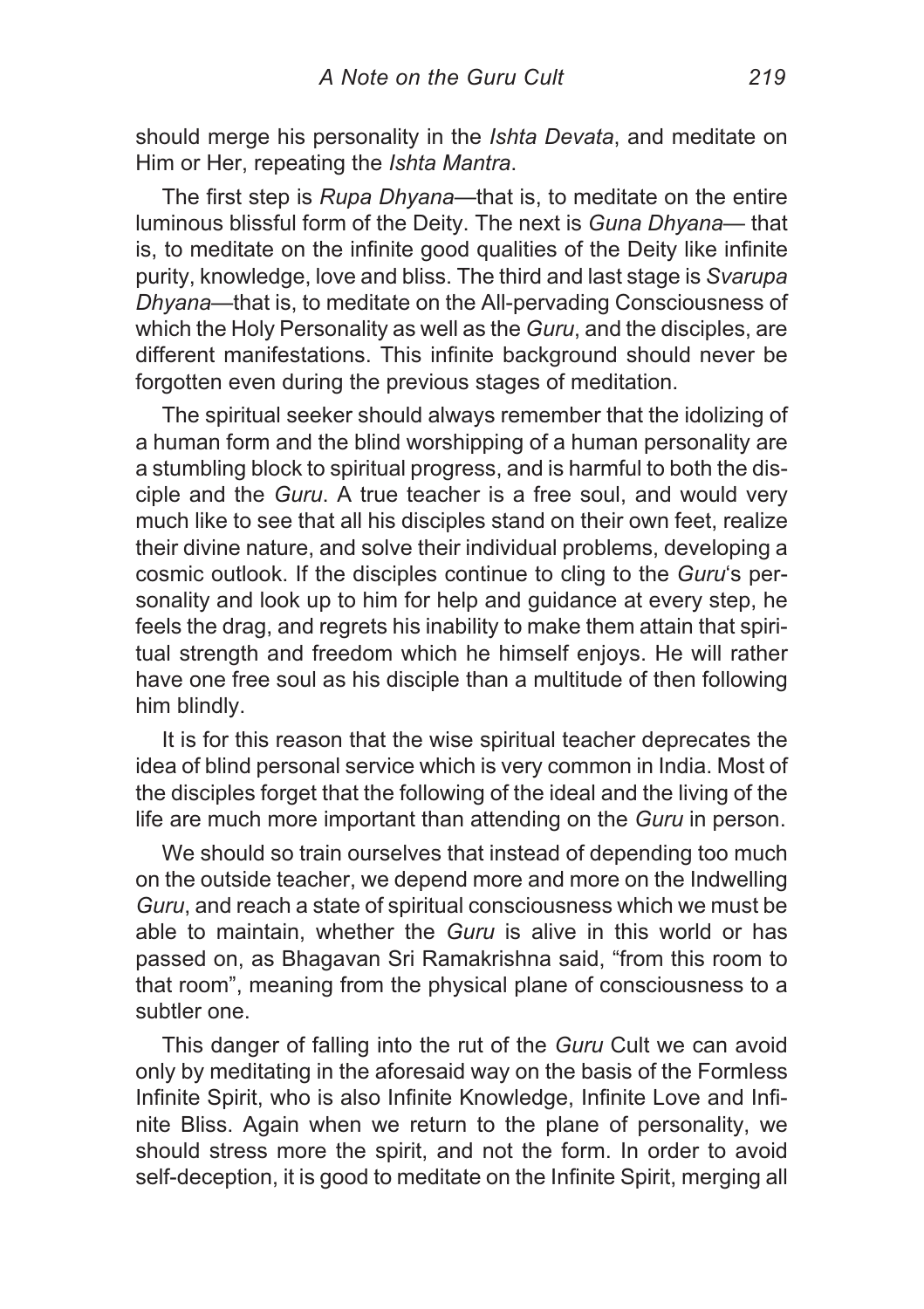forms into It, and try to be established in the Supreme Consciousness through repeated practice. This helps not only the student, but also the teacher towards the realization of perfect freedom and peace.

**\*\*\*\*\***

*Source*: Pamphlet: A NOTE ON THE GURU CULT, Sri Ramakrishna Ashrama, Bangalore. (Now in Chapt. 8 —`Association with the Wise'— of *MED. & SP. LIFE*).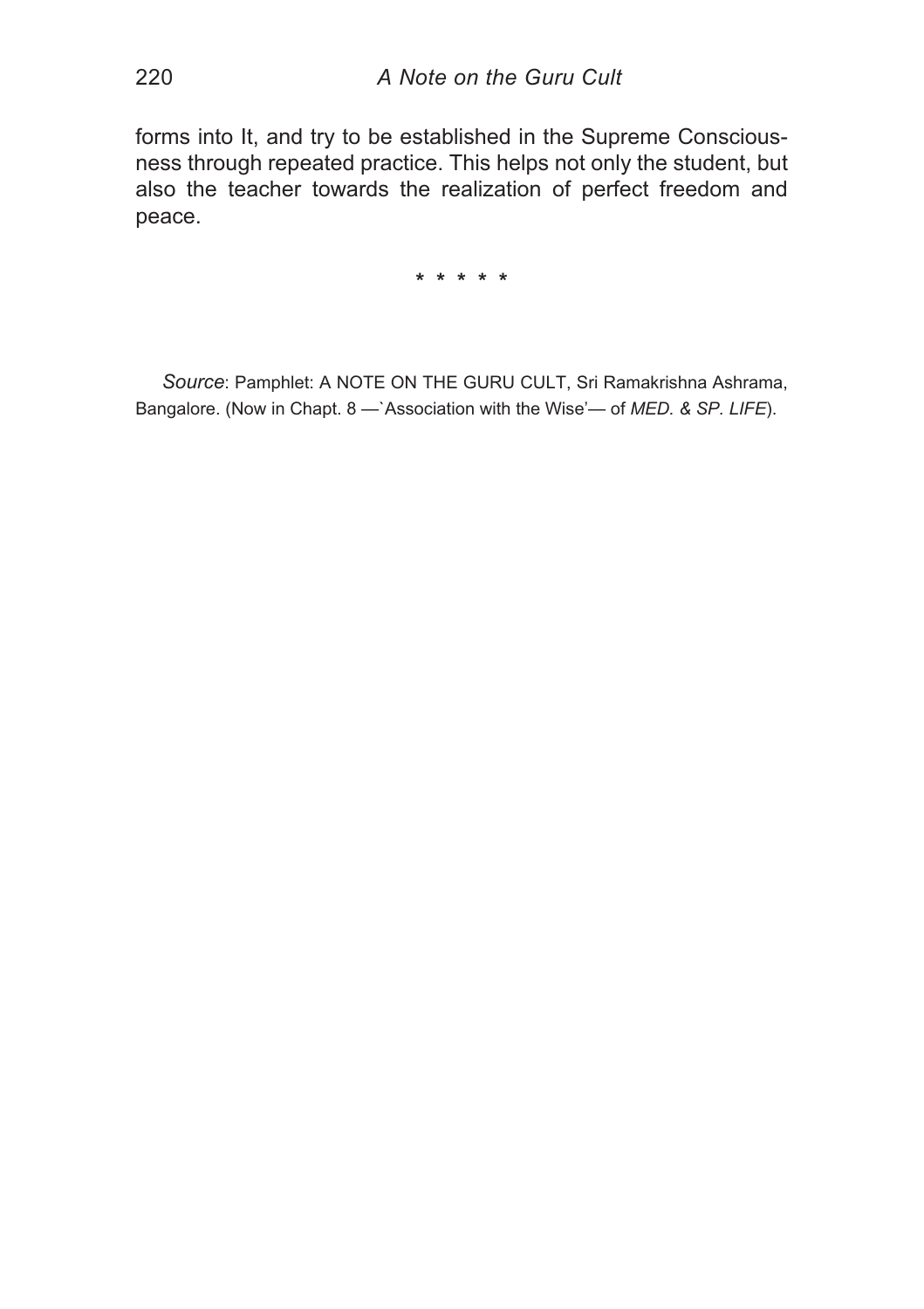## **Alphabetical Listing of Topics**

| Ethics, love and sacrifice in the lives of the Great Ones 89 |  |
|--------------------------------------------------------------|--|
|                                                              |  |
|                                                              |  |
|                                                              |  |
|                                                              |  |
|                                                              |  |
|                                                              |  |
| How to realize that you are the non-evolving Spirit 123      |  |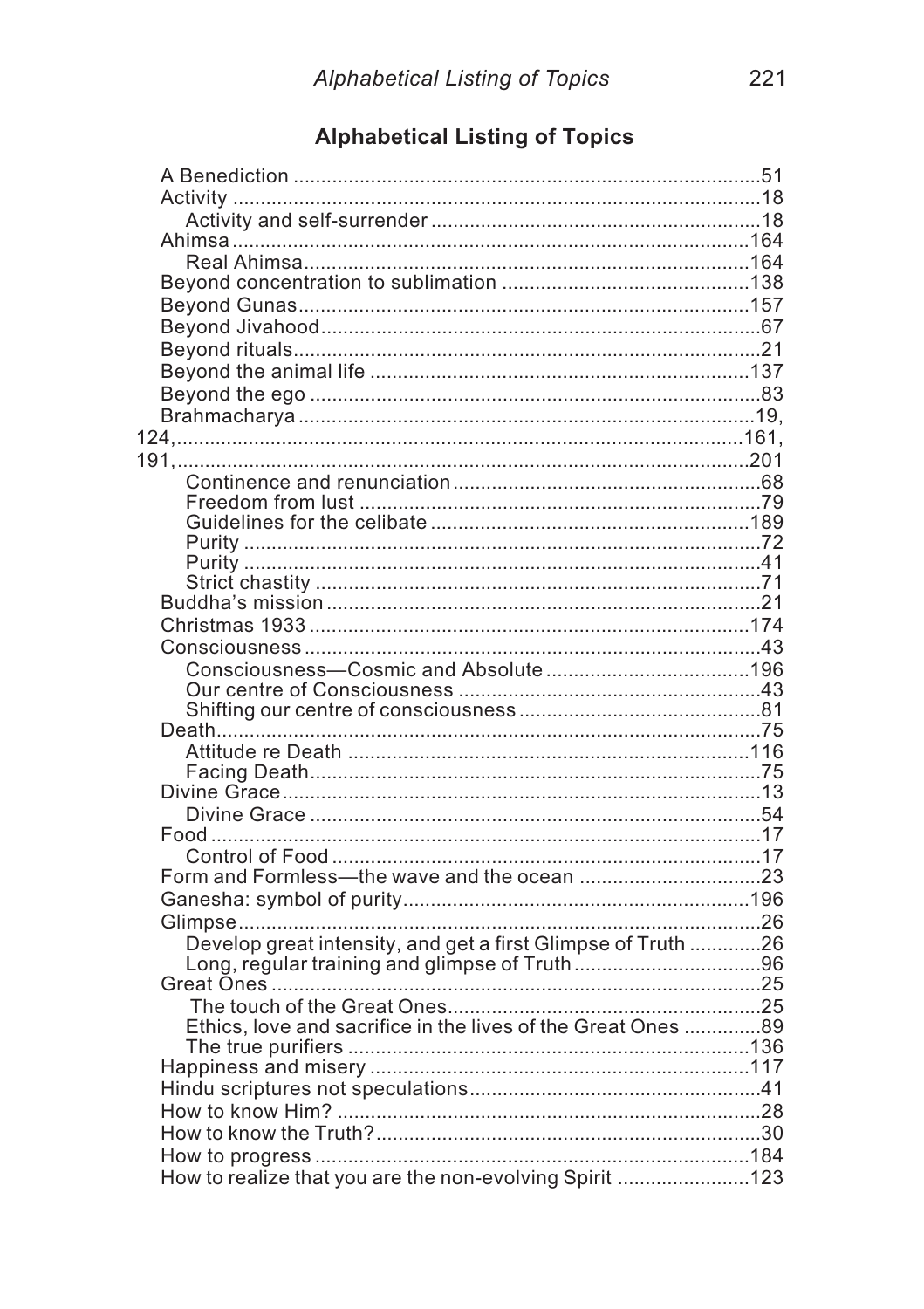| India does not believe in arms and ammunitions159 |  |
|---------------------------------------------------|--|
|                                                   |  |
|                                                   |  |
|                                                   |  |
|                                                   |  |
|                                                   |  |
|                                                   |  |
|                                                   |  |
|                                                   |  |
|                                                   |  |
|                                                   |  |
|                                                   |  |
|                                                   |  |
|                                                   |  |
|                                                   |  |
|                                                   |  |
|                                                   |  |
|                                                   |  |
|                                                   |  |
|                                                   |  |
|                                                   |  |
|                                                   |  |
|                                                   |  |
|                                                   |  |
|                                                   |  |
|                                                   |  |
|                                                   |  |
|                                                   |  |
|                                                   |  |
|                                                   |  |
|                                                   |  |
|                                                   |  |
|                                                   |  |
|                                                   |  |
|                                                   |  |
|                                                   |  |
|                                                   |  |
|                                                   |  |
| Mind                                              |  |
|                                                   |  |
|                                                   |  |
|                                                   |  |
|                                                   |  |
|                                                   |  |
|                                                   |  |
|                                                   |  |
|                                                   |  |
|                                                   |  |
|                                                   |  |
|                                                   |  |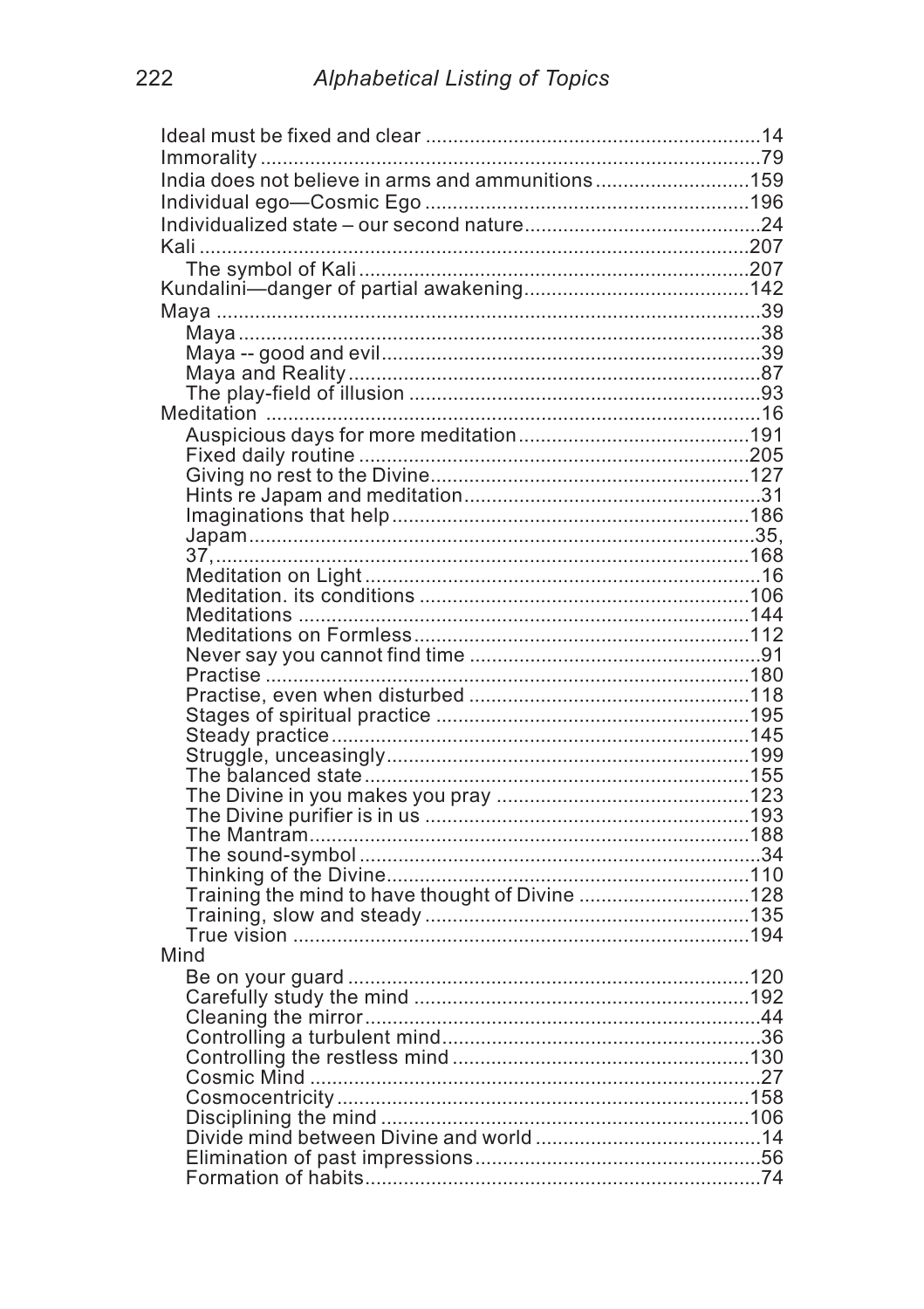| Atman-God-Creation in Hindu Philosophy115        |  |
|--------------------------------------------------|--|
|                                                  |  |
|                                                  |  |
|                                                  |  |
| Monism - Dualism: Begin from where you stand 115 |  |
|                                                  |  |
|                                                  |  |
|                                                  |  |
|                                                  |  |
|                                                  |  |
|                                                  |  |
|                                                  |  |
|                                                  |  |
|                                                  |  |
|                                                  |  |
|                                                  |  |
|                                                  |  |
| The danger of the secularisation of religion 101 |  |
|                                                  |  |
|                                                  |  |
|                                                  |  |
|                                                  |  |
|                                                  |  |
|                                                  |  |
|                                                  |  |
|                                                  |  |
|                                                  |  |
|                                                  |  |
|                                                  |  |
|                                                  |  |
|                                                  |  |
|                                                  |  |
|                                                  |  |
|                                                  |  |
|                                                  |  |
|                                                  |  |
|                                                  |  |
|                                                  |  |
|                                                  |  |
|                                                  |  |
|                                                  |  |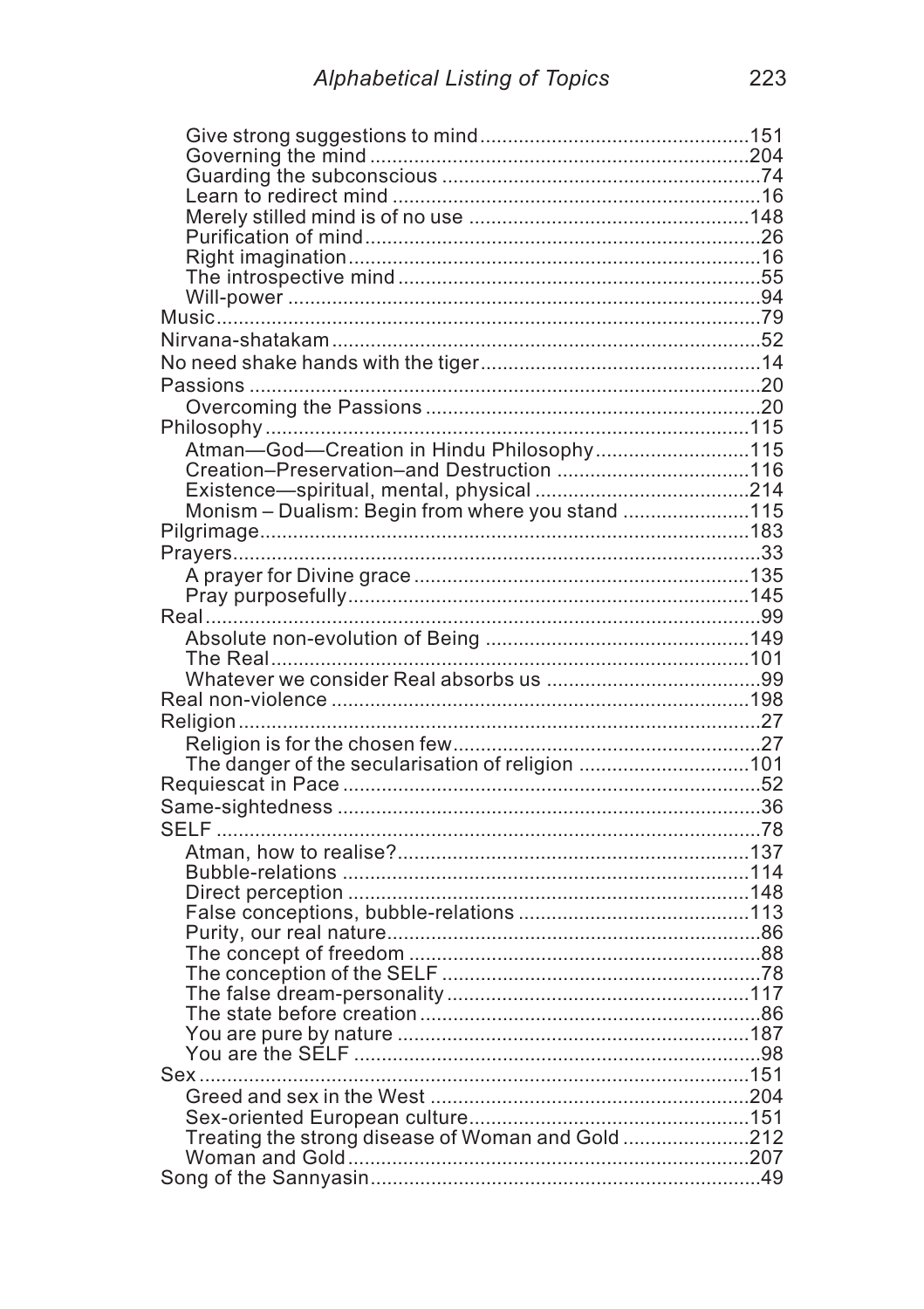| False identifications prevent Knowledge of Brahman63 |  |
|------------------------------------------------------|--|
|                                                      |  |
|                                                      |  |
|                                                      |  |
|                                                      |  |
|                                                      |  |
|                                                      |  |
|                                                      |  |
|                                                      |  |
|                                                      |  |
|                                                      |  |
|                                                      |  |
|                                                      |  |
|                                                      |  |
|                                                      |  |
|                                                      |  |
|                                                      |  |
|                                                      |  |
|                                                      |  |
|                                                      |  |
|                                                      |  |
|                                                      |  |
|                                                      |  |
|                                                      |  |
|                                                      |  |
|                                                      |  |
|                                                      |  |
|                                                      |  |
|                                                      |  |
|                                                      |  |
|                                                      |  |
|                                                      |  |
|                                                      |  |
|                                                      |  |
|                                                      |  |
|                                                      |  |
|                                                      |  |
|                                                      |  |